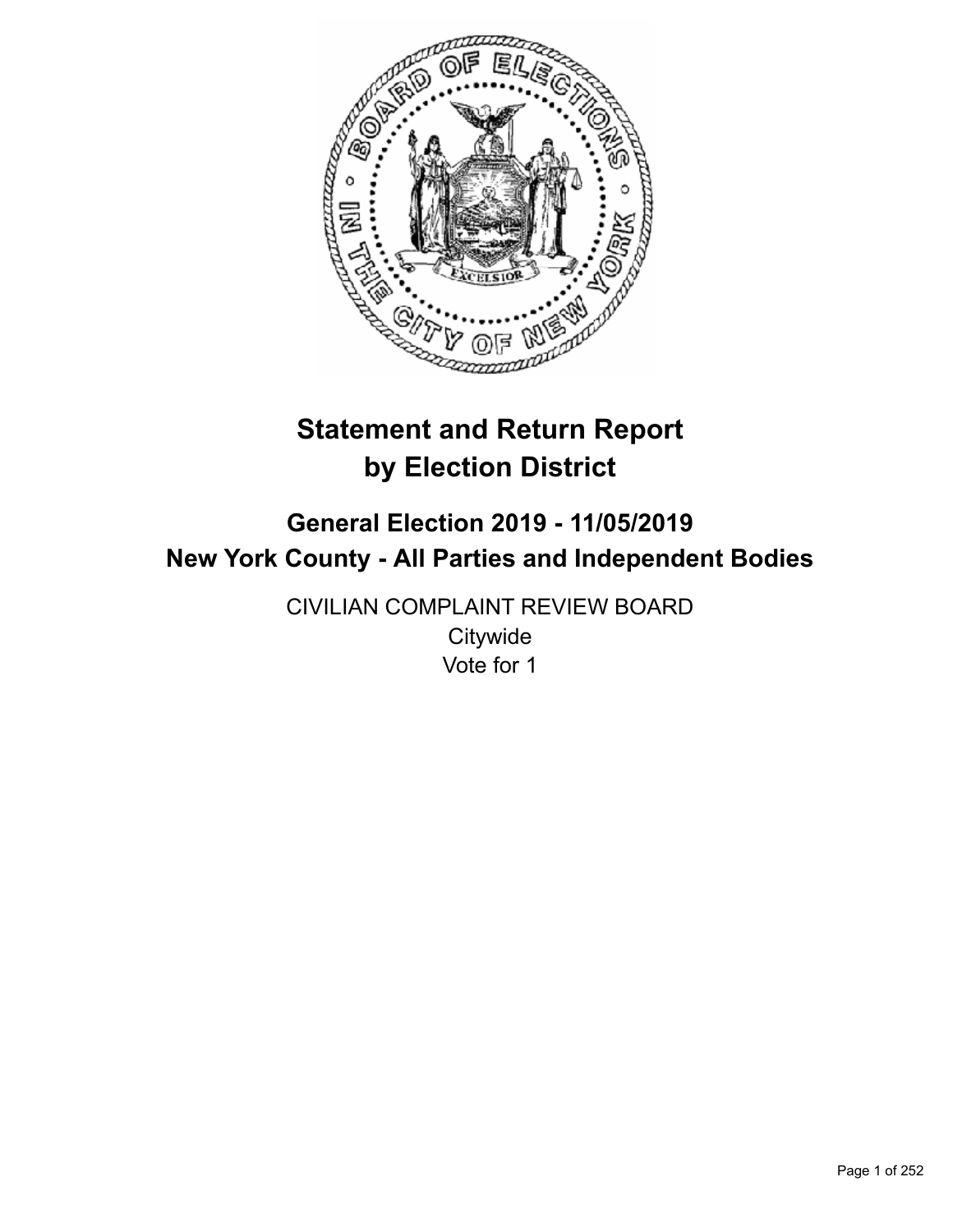

| PUBLIC COUNTER                                           | 175 |
|----------------------------------------------------------|-----|
| MANUALLY COUNTED EMERGENCY                               | 0   |
| ABSENTEE / MILITARY                                      | 2   |
| AFFIDAVIT                                                | 3   |
| Total Ballots                                            | 180 |
| Less - Inapplicable Federal/Special Presidential Ballots | 0   |
| <b>Total Applicable Ballots</b>                          | 180 |
| YES                                                      | 143 |
| NO.                                                      | 31  |
| <b>Total Votes</b>                                       | 174 |
| Unrecorded                                               | 6   |

### **002/65**

| <b>PUBLIC COUNTER</b>                                    | 172      |
|----------------------------------------------------------|----------|
| <b>MANUALLY COUNTED EMERGENCY</b>                        | 0        |
| ABSENTEE / MILITARY                                      | $\Omega$ |
| AFFIDAVIT                                                |          |
| <b>Total Ballots</b>                                     | 173      |
| Less - Inapplicable Federal/Special Presidential Ballots | $\Omega$ |
| <b>Total Applicable Ballots</b>                          | 173      |
| <b>YES</b>                                               | 126      |
| <b>NO</b>                                                | 33       |
| <b>Total Votes</b>                                       | 159      |
| Unrecorded                                               | 14       |

| <b>PUBLIC COUNTER</b>                                    | 260 |
|----------------------------------------------------------|-----|
| MANUALLY COUNTED EMERGENCY                               | 0   |
| ABSENTEE / MILITARY                                      | 6   |
| AFFIDAVIT                                                |     |
| <b>Total Ballots</b>                                     | 267 |
| Less - Inapplicable Federal/Special Presidential Ballots | 0   |
| <b>Total Applicable Ballots</b>                          | 267 |
| <b>YES</b>                                               | 188 |
| <b>NO</b>                                                | 48  |
| <b>Total Votes</b>                                       | 236 |
| Unrecorded                                               | 31  |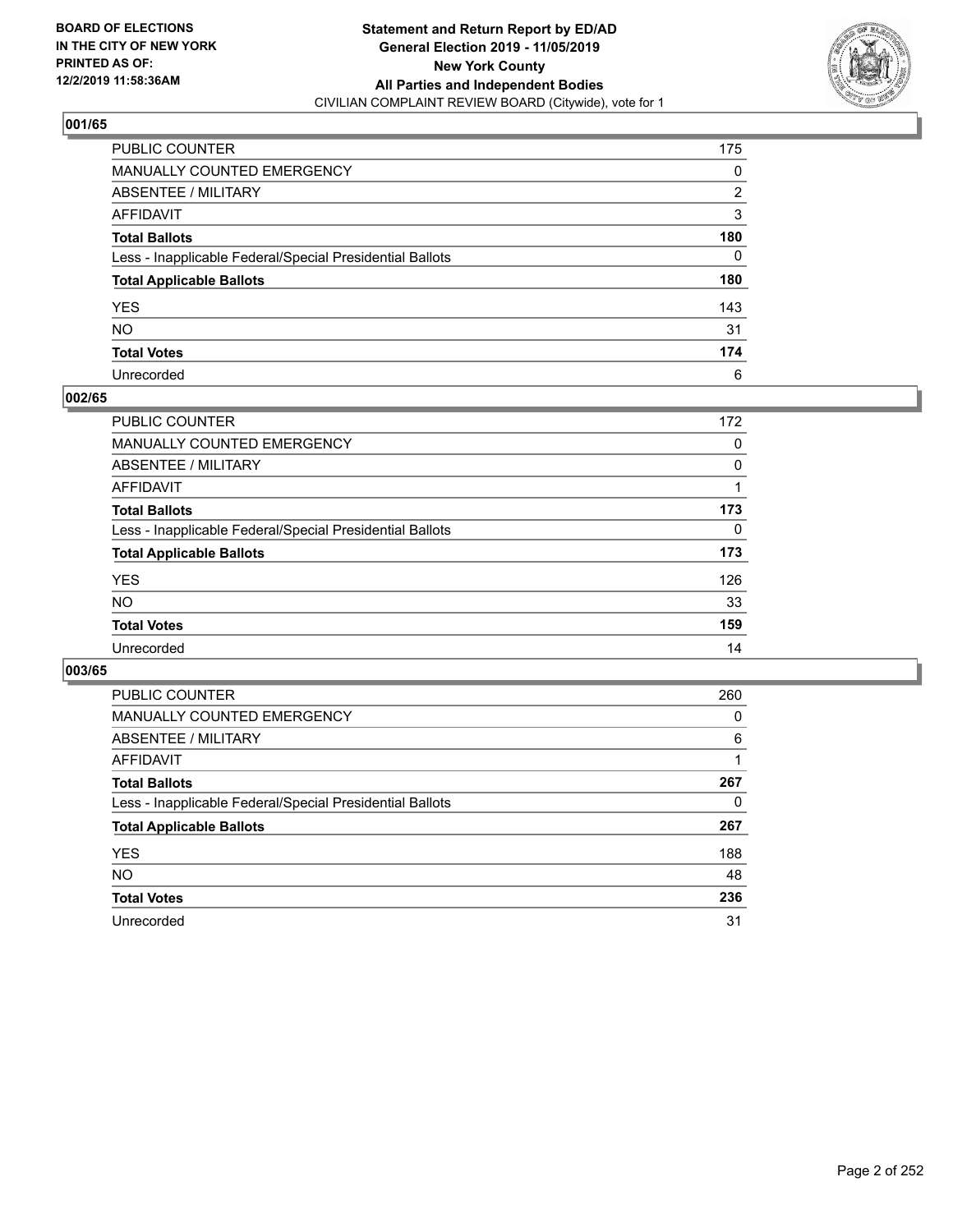

| PUBLIC COUNTER                                           | 99  |
|----------------------------------------------------------|-----|
| MANUALLY COUNTED EMERGENCY                               | 0   |
| ABSENTEE / MILITARY                                      |     |
| AFFIDAVIT                                                |     |
| <b>Total Ballots</b>                                     | 101 |
| Less - Inapplicable Federal/Special Presidential Ballots | 0   |
| <b>Total Applicable Ballots</b>                          | 101 |
| <b>YES</b>                                               | 82  |
| <b>NO</b>                                                | 18  |
| <b>Total Votes</b>                                       | 100 |
| Unrecorded                                               |     |

## **005/65 COMBINED into: 003/65**

### **006/65**

| <b>PUBLIC COUNTER</b>                                    | 402 |
|----------------------------------------------------------|-----|
| <b>MANUALLY COUNTED EMERGENCY</b>                        | 0   |
| <b>ABSENTEE / MILITARY</b>                               | 7   |
| AFFIDAVIT                                                | 3   |
| <b>Total Ballots</b>                                     | 412 |
| Less - Inapplicable Federal/Special Presidential Ballots | 0   |
| <b>Total Applicable Ballots</b>                          | 412 |
| <b>YES</b>                                               | 247 |
| <b>NO</b>                                                | 134 |
| <b>Total Votes</b>                                       | 381 |
| Unrecorded                                               | 31  |
|                                                          |     |

# **007/65 COMBINED into: 006/65**

| <b>PUBLIC COUNTER</b>                                    | 265 |
|----------------------------------------------------------|-----|
| <b>MANUALLY COUNTED EMERGENCY</b>                        | 0   |
| ABSENTEE / MILITARY                                      | 3   |
| AFFIDAVIT                                                | 2   |
| <b>Total Ballots</b>                                     | 270 |
| Less - Inapplicable Federal/Special Presidential Ballots | 0   |
| <b>Total Applicable Ballots</b>                          | 270 |
| <b>YES</b>                                               | 164 |
| <b>NO</b>                                                | 87  |
| <b>Total Votes</b>                                       | 251 |
| Unrecorded                                               | 19  |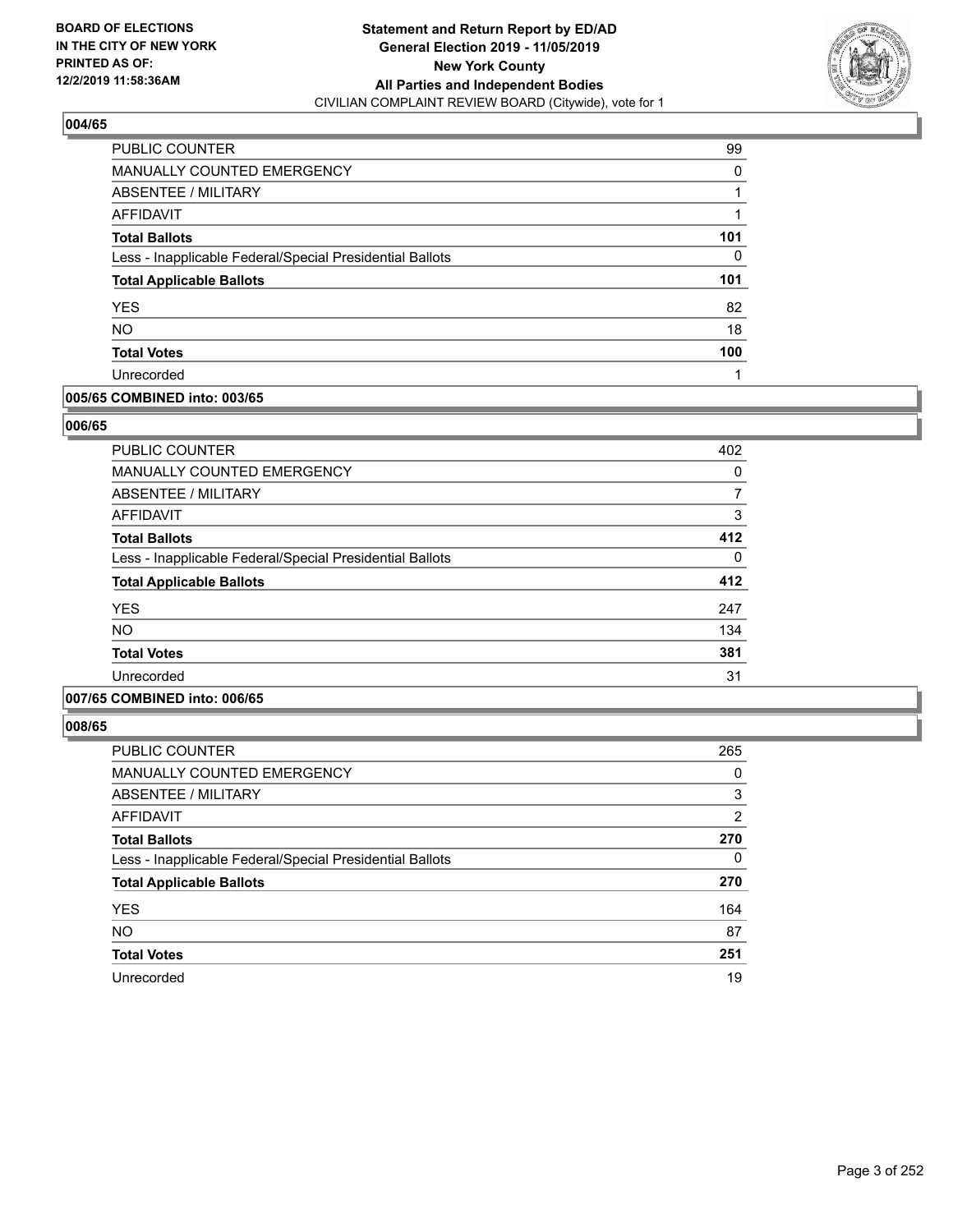

| PUBLIC COUNTER                                           | 175 |
|----------------------------------------------------------|-----|
| MANUALLY COUNTED EMERGENCY                               | 0   |
| ABSENTEE / MILITARY                                      | 3   |
| AFFIDAVIT                                                | 3   |
| Total Ballots                                            | 181 |
| Less - Inapplicable Federal/Special Presidential Ballots | 0   |
| <b>Total Applicable Ballots</b>                          | 181 |
| YES                                                      | 137 |
| NO.                                                      | 33  |
| <b>Total Votes</b>                                       | 170 |
| Unrecorded                                               | 11  |

## **010/65**

| PUBLIC COUNTER                                           | 177            |
|----------------------------------------------------------|----------------|
| <b>MANUALLY COUNTED EMERGENCY</b>                        | 0              |
| ABSENTEE / MILITARY                                      | $\overline{2}$ |
| <b>AFFIDAVIT</b>                                         | 6              |
| <b>Total Ballots</b>                                     | 185            |
| Less - Inapplicable Federal/Special Presidential Ballots | 0              |
| <b>Total Applicable Ballots</b>                          | 185            |
| <b>YES</b>                                               | 145            |
| <b>NO</b>                                                | 23             |
| <b>Total Votes</b>                                       | 168            |
| Unrecorded                                               | 17             |

### **011/65 COMBINED into: 009/65**

| <b>PUBLIC COUNTER</b>                                    | 130 |
|----------------------------------------------------------|-----|
| <b>MANUALLY COUNTED EMERGENCY</b>                        | 0   |
| ABSENTEE / MILITARY                                      | 4   |
| AFFIDAVIT                                                |     |
| <b>Total Ballots</b>                                     | 135 |
| Less - Inapplicable Federal/Special Presidential Ballots | 0   |
| <b>Total Applicable Ballots</b>                          | 135 |
| <b>YES</b>                                               | 82  |
| NO.                                                      | 51  |
| <b>Total Votes</b>                                       | 133 |
| Unrecorded                                               | 2   |
| 013/65 COMBINED into: 014/65                             |     |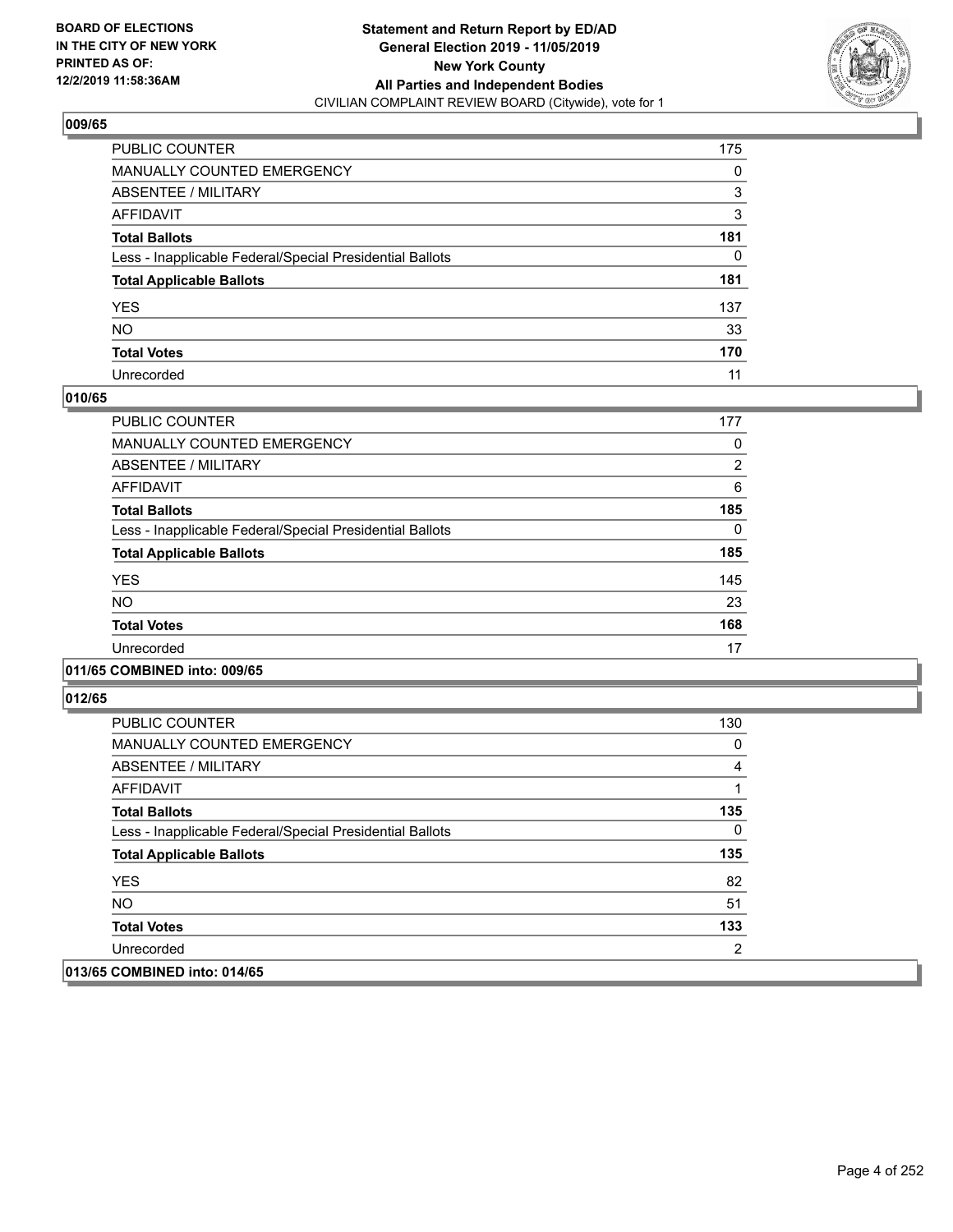

| PUBLIC COUNTER                                           | 348      |
|----------------------------------------------------------|----------|
| MANUALLY COUNTED EMERGENCY                               | 0        |
| ABSENTEE / MILITARY                                      | 4        |
| AFFIDAVIT                                                | 7        |
| Total Ballots                                            | 359      |
| Less - Inapplicable Federal/Special Presidential Ballots | $\Omega$ |
| <b>Total Applicable Ballots</b>                          | 359      |
| YES                                                      | 233      |
| NO.                                                      | 104      |
| <b>Total Votes</b>                                       | 337      |
| Unrecorded                                               | 22       |

## **015/65**

| PUBLIC COUNTER                                           | 277 |
|----------------------------------------------------------|-----|
| <b>MANUALLY COUNTED EMERGENCY</b>                        | 0   |
| ABSENTEE / MILITARY                                      | 9   |
| AFFIDAVIT                                                | 2   |
| <b>Total Ballots</b>                                     | 288 |
| Less - Inapplicable Federal/Special Presidential Ballots | 0   |
| <b>Total Applicable Ballots</b>                          | 288 |
| <b>YES</b>                                               | 202 |
| <b>NO</b>                                                | 75  |
| <b>Total Votes</b>                                       | 277 |
| Unrecorded                                               | 11  |

| <b>PUBLIC COUNTER</b>                                    | 185      |
|----------------------------------------------------------|----------|
| <b>MANUALLY COUNTED EMERGENCY</b>                        | 0        |
| ABSENTEE / MILITARY                                      | 9        |
| AFFIDAVIT                                                | 0        |
| <b>Total Ballots</b>                                     | 194      |
| Less - Inapplicable Federal/Special Presidential Ballots | $\Omega$ |
| <b>Total Applicable Ballots</b>                          | 194      |
| <b>YES</b>                                               | 132      |
| <b>NO</b>                                                | 51       |
| <b>Total Votes</b>                                       | 183      |
| Unrecorded                                               | 11       |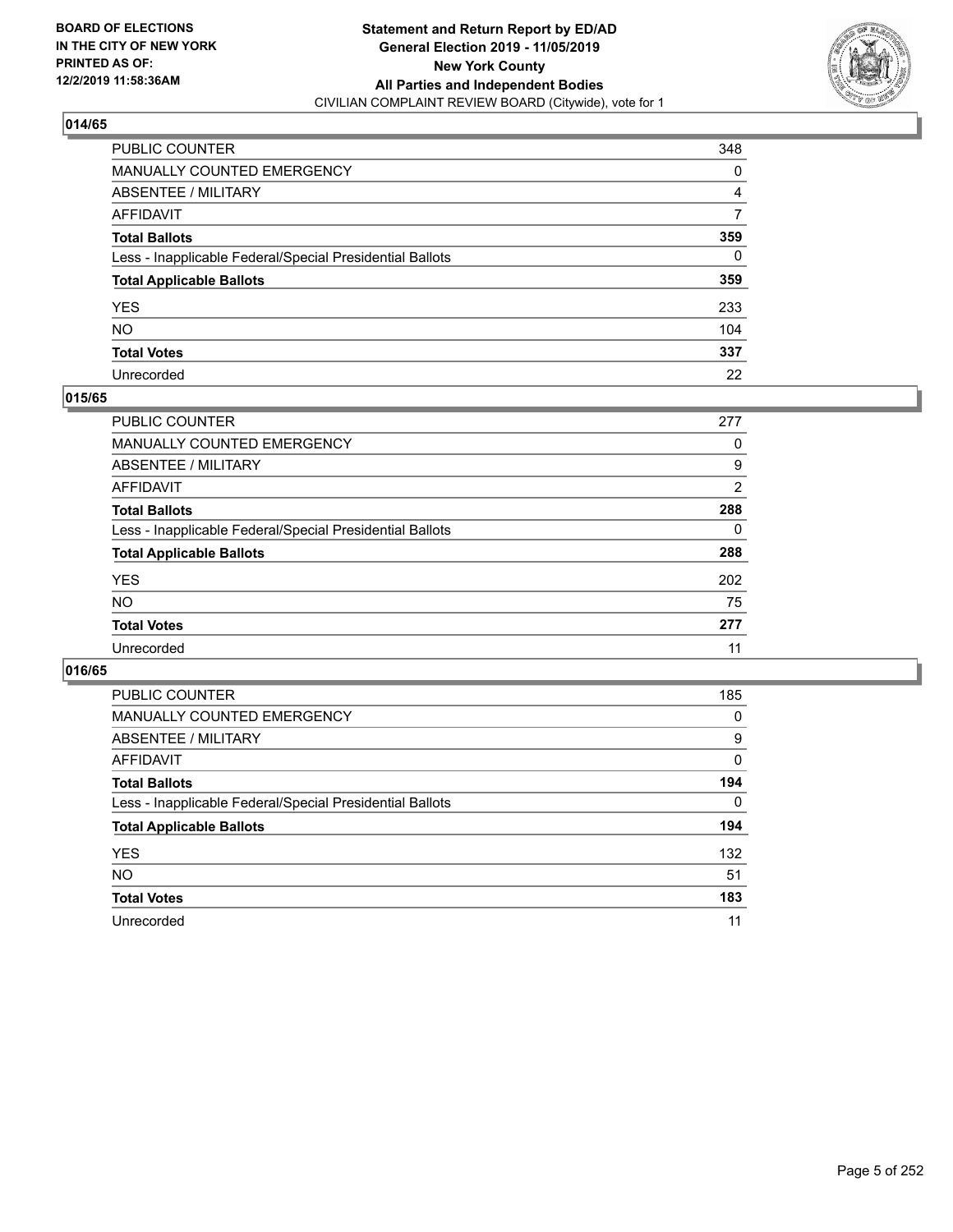

| PUBLIC COUNTER                                           | 12 <sup>2</sup> |
|----------------------------------------------------------|-----------------|
| MANUALLY COUNTED EMERGENCY                               | 0               |
| ABSENTEE / MILITARY                                      | 0               |
| AFFIDAVIT                                                | 0               |
| Total Ballots                                            | $12 \,$         |
| Less - Inapplicable Federal/Special Presidential Ballots | 0               |
| <b>Total Applicable Ballots</b>                          | $12 \,$         |
| YES                                                      | 8               |
| NO.                                                      | 2               |
| <b>Total Votes</b>                                       | 10              |
| Unrecorded                                               | $\overline{2}$  |

### **018/65**

| <b>PUBLIC COUNTER</b>                                    | 169      |
|----------------------------------------------------------|----------|
| MANUALLY COUNTED EMERGENCY                               | $\Omega$ |
| ABSENTEE / MILITARY                                      | 6        |
| AFFIDAVIT                                                | 2        |
| <b>Total Ballots</b>                                     | 177      |
| Less - Inapplicable Federal/Special Presidential Ballots | 0        |
| <b>Total Applicable Ballots</b>                          | 177      |
| <b>YES</b>                                               | 113      |
| <b>NO</b>                                                | 29       |
| <b>Total Votes</b>                                       | 142      |
| Unrecorded                                               | 35       |

| <b>PUBLIC COUNTER</b>                                    | 164 |
|----------------------------------------------------------|-----|
| <b>MANUALLY COUNTED EMERGENCY</b>                        | 0   |
| ABSENTEE / MILITARY                                      | 6   |
| AFFIDAVIT                                                |     |
| <b>Total Ballots</b>                                     | 171 |
| Less - Inapplicable Federal/Special Presidential Ballots | 0   |
| <b>Total Applicable Ballots</b>                          | 171 |
| <b>YES</b>                                               | 92  |
| NO.                                                      | 26  |
| <b>Total Votes</b>                                       | 118 |
| Unrecorded                                               | 53  |
| 020/65 COMBINED into: 018/65                             |     |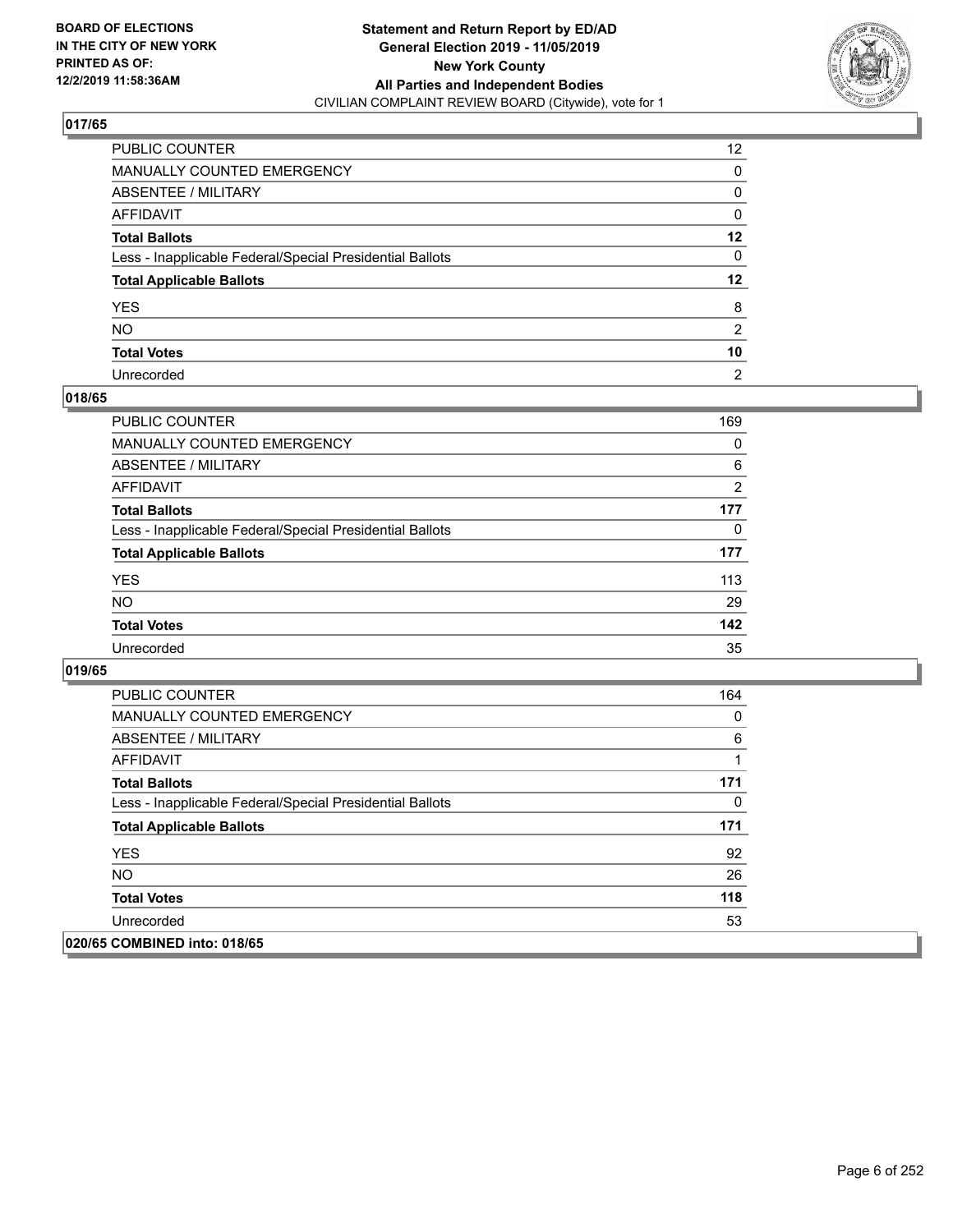

| PUBLIC COUNTER                                           | 198          |
|----------------------------------------------------------|--------------|
| MANUALLY COUNTED EMERGENCY                               | $\Omega$     |
| ABSENTEE / MILITARY                                      |              |
| AFFIDAVIT                                                |              |
| Total Ballots                                            | 200          |
| Less - Inapplicable Federal/Special Presidential Ballots | $\mathbf{0}$ |
| <b>Total Applicable Ballots</b>                          | 200          |
| YES                                                      | 133          |
| NO.                                                      | 29           |
| <b>Total Votes</b>                                       | 162          |
| Unrecorded                                               | 38           |

### **022/65**

| PUBLIC COUNTER                                           | 196 |
|----------------------------------------------------------|-----|
| <b>MANUALLY COUNTED EMERGENCY</b>                        | 0   |
| ABSENTEE / MILITARY                                      |     |
| AFFIDAVIT                                                |     |
| <b>Total Ballots</b>                                     | 204 |
| Less - Inapplicable Federal/Special Presidential Ballots | 0   |
| <b>Total Applicable Ballots</b>                          | 204 |
| <b>YES</b>                                               | 135 |
| <b>NO</b>                                                | 48  |
| <b>Total Votes</b>                                       | 183 |
| Unrecorded                                               | 21  |

| <b>PUBLIC COUNTER</b>                                    | 191      |
|----------------------------------------------------------|----------|
| <b>MANUALLY COUNTED EMERGENCY</b>                        | 0        |
| ABSENTEE / MILITARY                                      | 2        |
| AFFIDAVIT                                                | $\Omega$ |
| <b>Total Ballots</b>                                     | 193      |
| Less - Inapplicable Federal/Special Presidential Ballots | $\Omega$ |
| <b>Total Applicable Ballots</b>                          | 193      |
| <b>YES</b>                                               | 133      |
| NO.                                                      | 25       |
| <b>Total Votes</b>                                       | 158      |
| Unrecorded                                               | 35       |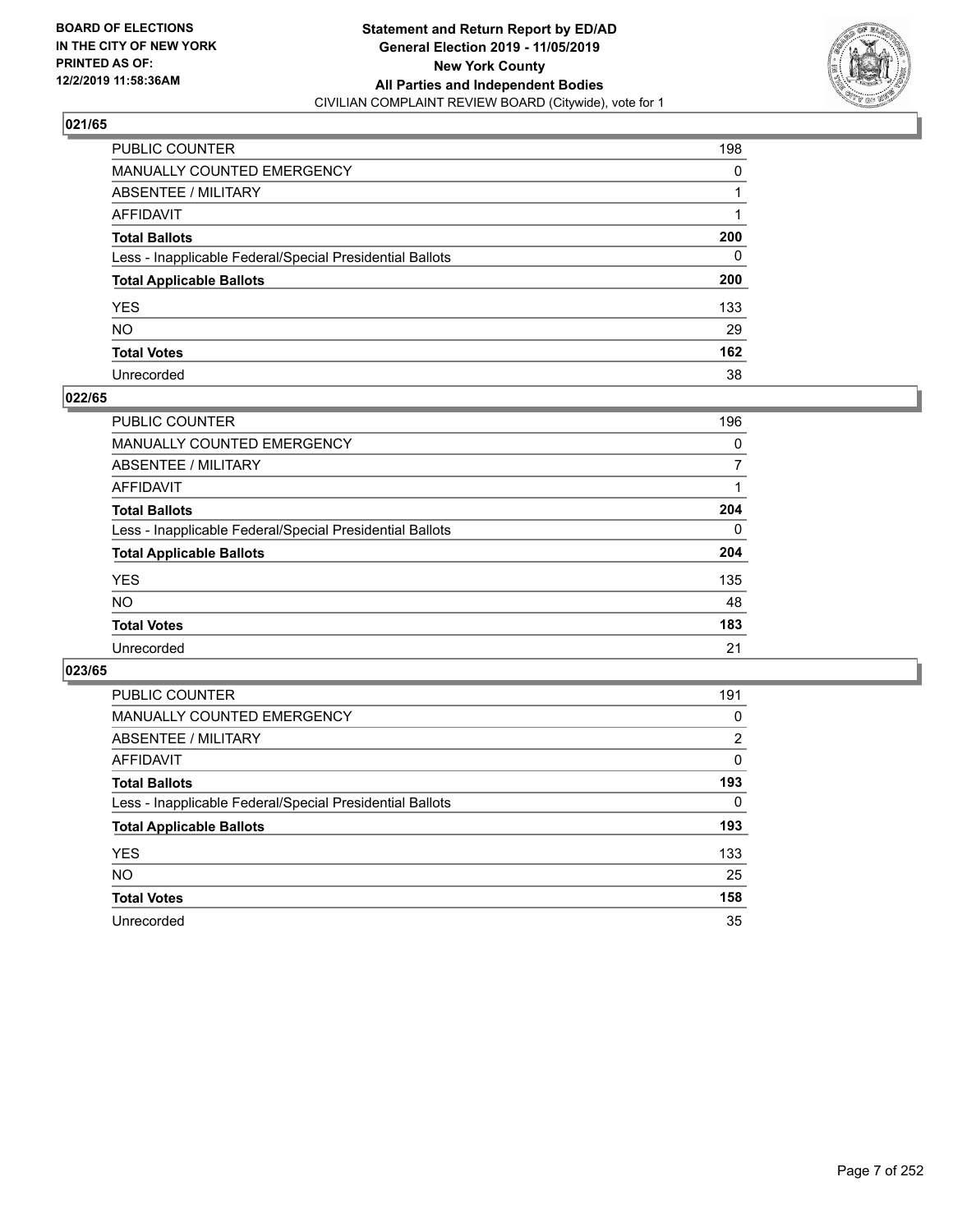

| PUBLIC COUNTER                                           | 127 |
|----------------------------------------------------------|-----|
| MANUALLY COUNTED EMERGENCY                               | 0   |
| ABSENTEE / MILITARY                                      | 4   |
| AFFIDAVIT                                                |     |
| <b>Total Ballots</b>                                     | 132 |
| Less - Inapplicable Federal/Special Presidential Ballots | 0   |
| <b>Total Applicable Ballots</b>                          | 132 |
| <b>YES</b>                                               | 92  |
| <b>NO</b>                                                | 17  |
| <b>Total Votes</b>                                       | 109 |
| Unrecorded                                               | 23  |

# **025/65 COMBINED into: 019/65**

#### **026/65 COMBINED into: 021/65**

# **027/65**

| PUBLIC COUNTER                                           | 243            |
|----------------------------------------------------------|----------------|
| <b>MANUALLY COUNTED EMERGENCY</b>                        | 0              |
| ABSENTEE / MILITARY                                      | $\overline{2}$ |
| AFFIDAVIT                                                | 0              |
| <b>Total Ballots</b>                                     | 245            |
| Less - Inapplicable Federal/Special Presidential Ballots | $\Omega$       |
| <b>Total Applicable Ballots</b>                          | 245            |
| <b>YES</b>                                               | 152            |
| <b>NO</b>                                                | 56             |
| <b>Total Votes</b>                                       | 208            |
| Unrecorded                                               | 37             |

# **028/65 COMBINED into: 027/65**

### **029/65 COMBINED into: 023/65**

| <b>PUBLIC COUNTER</b>                                    | 378      |
|----------------------------------------------------------|----------|
| <b>MANUALLY COUNTED EMERGENCY</b>                        | 0        |
| ABSENTEE / MILITARY                                      | 4        |
| AFFIDAVIT                                                | 2        |
| <b>Total Ballots</b>                                     | 384      |
| Less - Inapplicable Federal/Special Presidential Ballots | $\Omega$ |
| <b>Total Applicable Ballots</b>                          | 384      |
| <b>YES</b>                                               | 240      |
| NO.                                                      | 65       |
| <b>Total Votes</b>                                       | 305      |
| Unrecorded                                               | 79       |
| 031/65 COMBINED into: 030/65                             |          |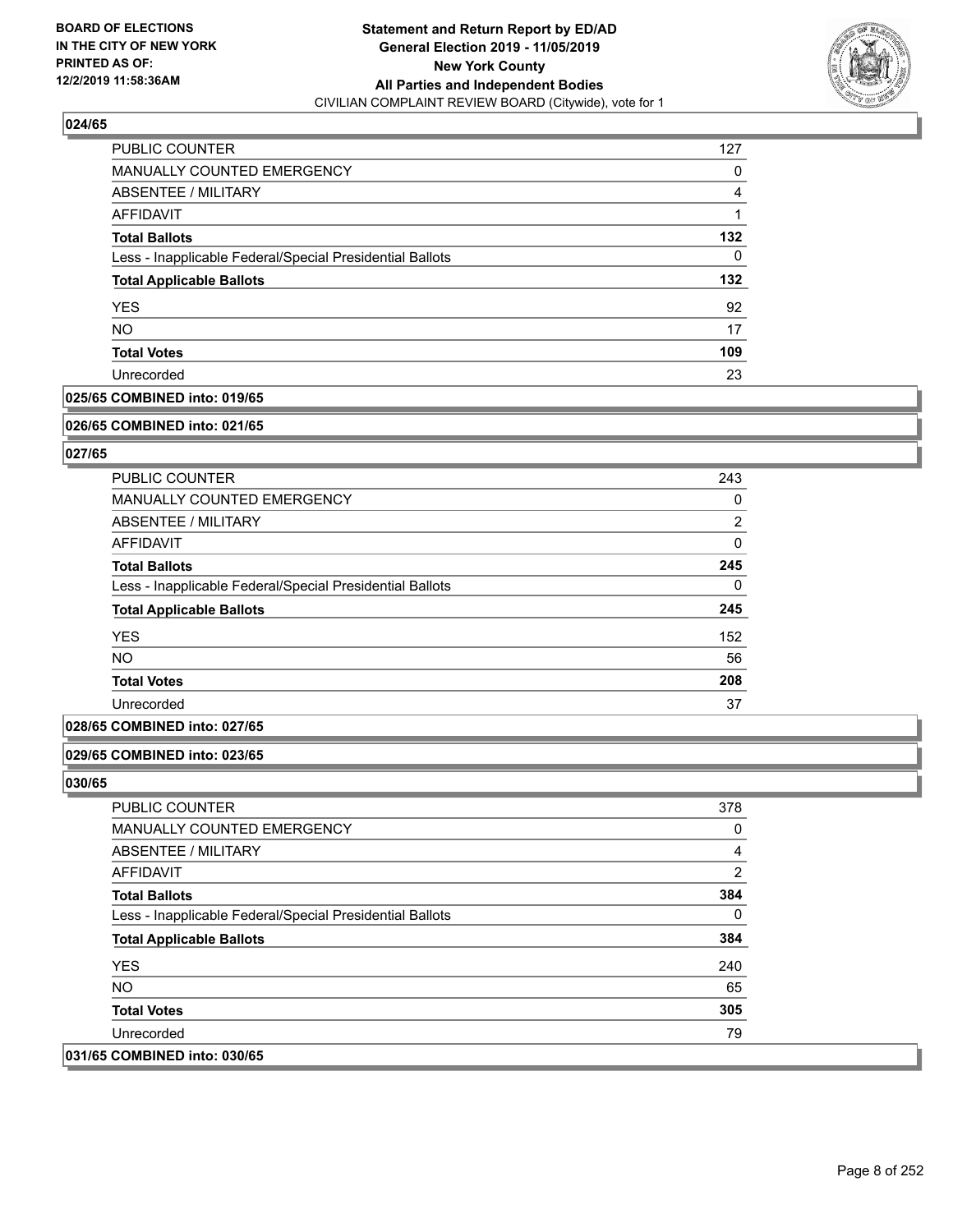

| PUBLIC COUNTER                                           | 130 |
|----------------------------------------------------------|-----|
| MANUALLY COUNTED EMERGENCY                               | 0   |
| ABSENTEE / MILITARY                                      |     |
| AFFIDAVIT                                                | 2   |
| Total Ballots                                            | 133 |
| Less - Inapplicable Federal/Special Presidential Ballots | 0   |
| <b>Total Applicable Ballots</b>                          | 133 |
| YES                                                      | 85  |
| NO.                                                      | 21  |
| <b>Total Votes</b>                                       | 106 |
| Unrecorded                                               | 27  |

### **033/65**

| <b>PUBLIC COUNTER</b>                                    | 142      |
|----------------------------------------------------------|----------|
| <b>MANUALLY COUNTED EMERGENCY</b>                        | 0        |
| ABSENTEE / MILITARY                                      | 2        |
| <b>AFFIDAVIT</b>                                         |          |
| <b>Total Ballots</b>                                     | 145      |
| Less - Inapplicable Federal/Special Presidential Ballots | $\Omega$ |
| <b>Total Applicable Ballots</b>                          | 145      |
| <b>YES</b>                                               | 97       |
| <b>NO</b>                                                | 20       |
| <b>Total Votes</b>                                       | 117      |
| Unrecorded                                               | 28       |
|                                                          |          |

### **034/65 COMBINED into: 059/65**

| <b>PUBLIC COUNTER</b>                                    | 93  |
|----------------------------------------------------------|-----|
| MANUALLY COUNTED EMERGENCY                               | 0   |
| ABSENTEE / MILITARY                                      | 9   |
| AFFIDAVIT                                                | 0   |
| <b>Total Ballots</b>                                     | 102 |
| Less - Inapplicable Federal/Special Presidential Ballots | 0   |
|                                                          |     |
| <b>Total Applicable Ballots</b>                          | 102 |
| <b>YES</b>                                               | 47  |
| <b>NO</b>                                                | 19  |
| <b>Total Votes</b>                                       | 66  |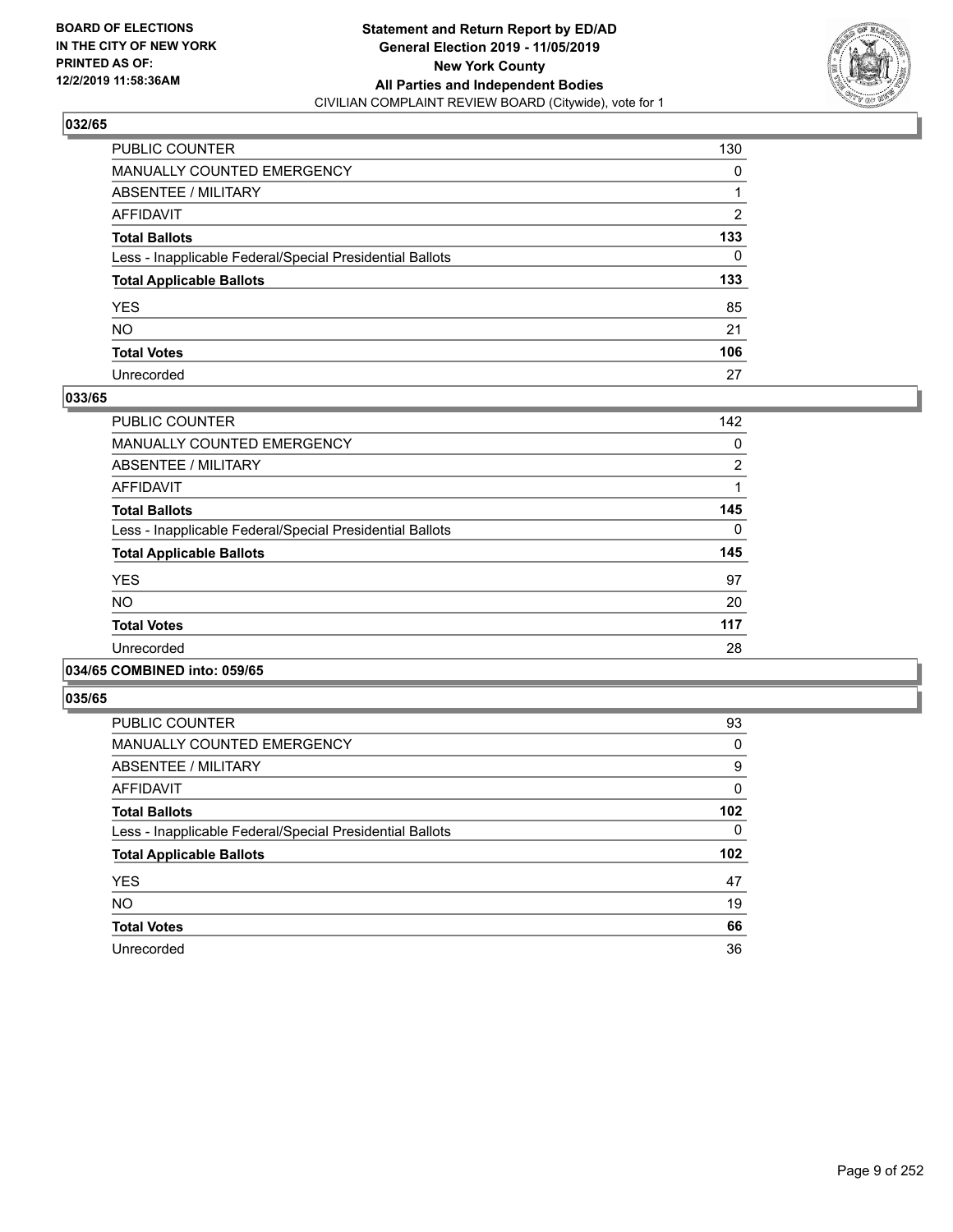

| PUBLIC COUNTER                                           | 215 |
|----------------------------------------------------------|-----|
| MANUALLY COUNTED EMERGENCY                               | 0   |
| ABSENTEE / MILITARY                                      | 5   |
| AFFIDAVIT                                                | 0   |
| Total Ballots                                            | 220 |
| Less - Inapplicable Federal/Special Presidential Ballots | 0   |
| <b>Total Applicable Ballots</b>                          | 220 |
| YES                                                      | 114 |
| NO.                                                      | 42  |
| <b>Total Votes</b>                                       | 156 |
| Unrecorded                                               | 64  |

### **037/65**

| <b>PUBLIC COUNTER</b>                                    | 87 |
|----------------------------------------------------------|----|
| <b>MANUALLY COUNTED EMERGENCY</b>                        | 0  |
| ABSENTEE / MILITARY                                      | 5  |
| AFFIDAVIT                                                | 0  |
| <b>Total Ballots</b>                                     | 92 |
| Less - Inapplicable Federal/Special Presidential Ballots | 0  |
| <b>Total Applicable Ballots</b>                          | 92 |
| <b>YES</b>                                               | 44 |
| <b>NO</b>                                                | 11 |
| <b>Total Votes</b>                                       | 55 |
| Unrecorded                                               | 37 |
|                                                          |    |

### **038/65 COMBINED into: 036/65**

| <b>PUBLIC COUNTER</b>                                    | 249 |
|----------------------------------------------------------|-----|
| <b>MANUALLY COUNTED EMERGENCY</b>                        | 0   |
| ABSENTEE / MILITARY                                      | 13  |
| AFFIDAVIT                                                |     |
| <b>Total Ballots</b>                                     | 263 |
| Less - Inapplicable Federal/Special Presidential Ballots | 0   |
| <b>Total Applicable Ballots</b>                          | 263 |
| <b>YES</b>                                               | 188 |
| <b>NO</b>                                                | 44  |
| <b>Total Votes</b>                                       | 232 |
| Unrecorded                                               | 31  |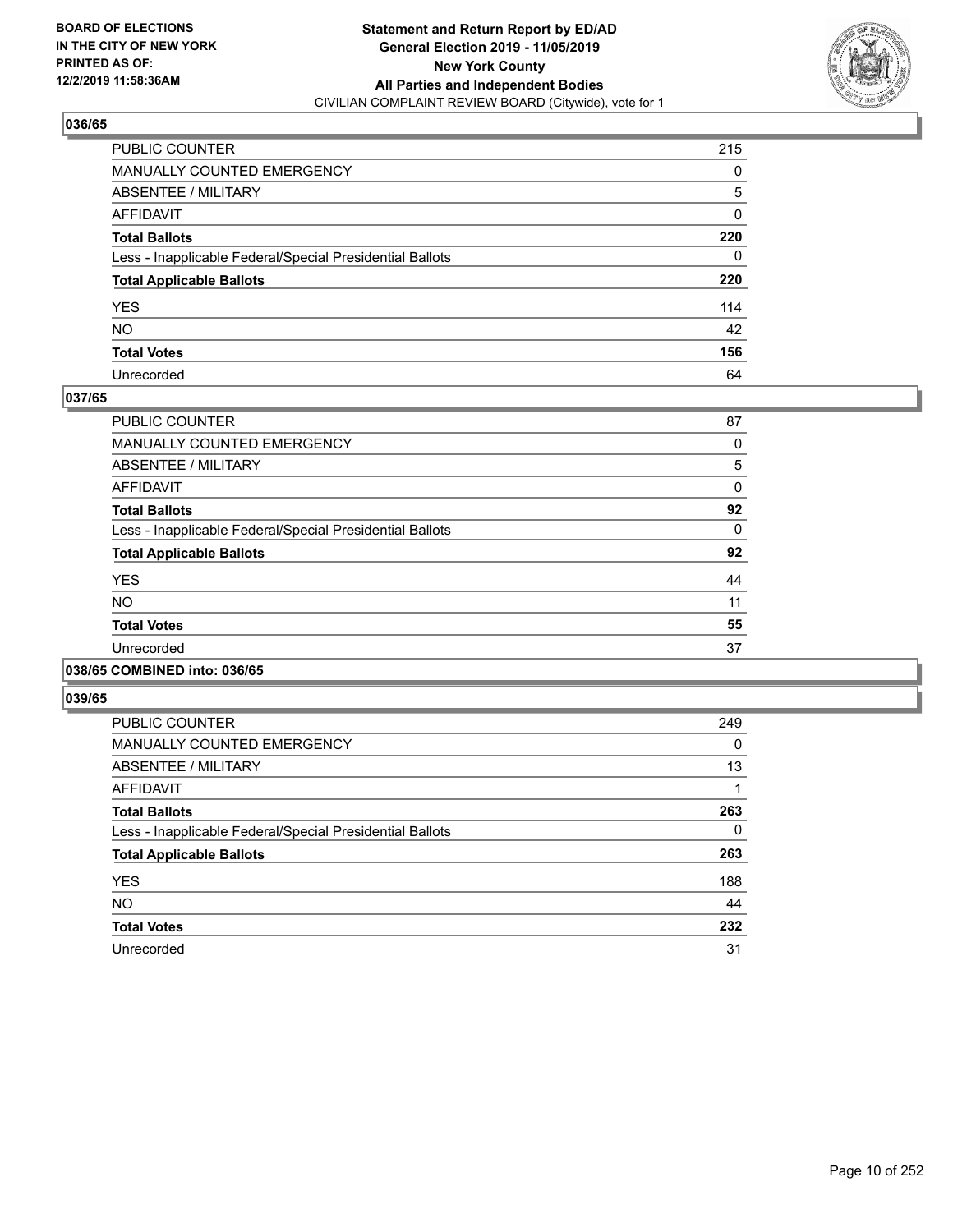

| PUBLIC COUNTER                                           | 222 |
|----------------------------------------------------------|-----|
| MANUALLY COUNTED EMERGENCY                               | 0   |
| ABSENTEE / MILITARY                                      | 6   |
| AFFIDAVIT                                                | 3   |
| <b>Total Ballots</b>                                     | 231 |
| Less - Inapplicable Federal/Special Presidential Ballots | 0   |
| <b>Total Applicable Ballots</b>                          | 231 |
| <b>YES</b>                                               | 144 |
| <b>NO</b>                                                | 30  |
| <b>Total Votes</b>                                       | 174 |
| Unrecorded                                               | 57  |

# **041/65 COMBINED into: 040/65**

#### **042/65 COMBINED into: 039/65**

# **043/65**

| PUBLIC COUNTER                                           | 194      |
|----------------------------------------------------------|----------|
| MANUALLY COUNTED EMERGENCY                               | 0        |
| ABSENTEE / MILITARY                                      |          |
| AFFIDAVIT                                                | 4        |
| <b>Total Ballots</b>                                     | 199      |
| Less - Inapplicable Federal/Special Presidential Ballots | $\Omega$ |
| <b>Total Applicable Ballots</b>                          | 199      |
| <b>YES</b>                                               | 121      |
| NO.                                                      | 22       |
| <b>Total Votes</b>                                       | 143      |
| Unrecorded                                               | 56       |

| PUBLIC COUNTER                                           | 281      |
|----------------------------------------------------------|----------|
| <b>MANUALLY COUNTED EMERGENCY</b>                        | 0        |
| ABSENTEE / MILITARY                                      | 5        |
| AFFIDAVIT                                                | 4        |
| <b>Total Ballots</b>                                     | 290      |
| Less - Inapplicable Federal/Special Presidential Ballots | $\Omega$ |
| <b>Total Applicable Ballots</b>                          | 290      |
| <b>YES</b>                                               | 175      |
| <b>NO</b>                                                | 73       |
| <b>Total Votes</b>                                       | 248      |
| Unrecorded                                               | 42       |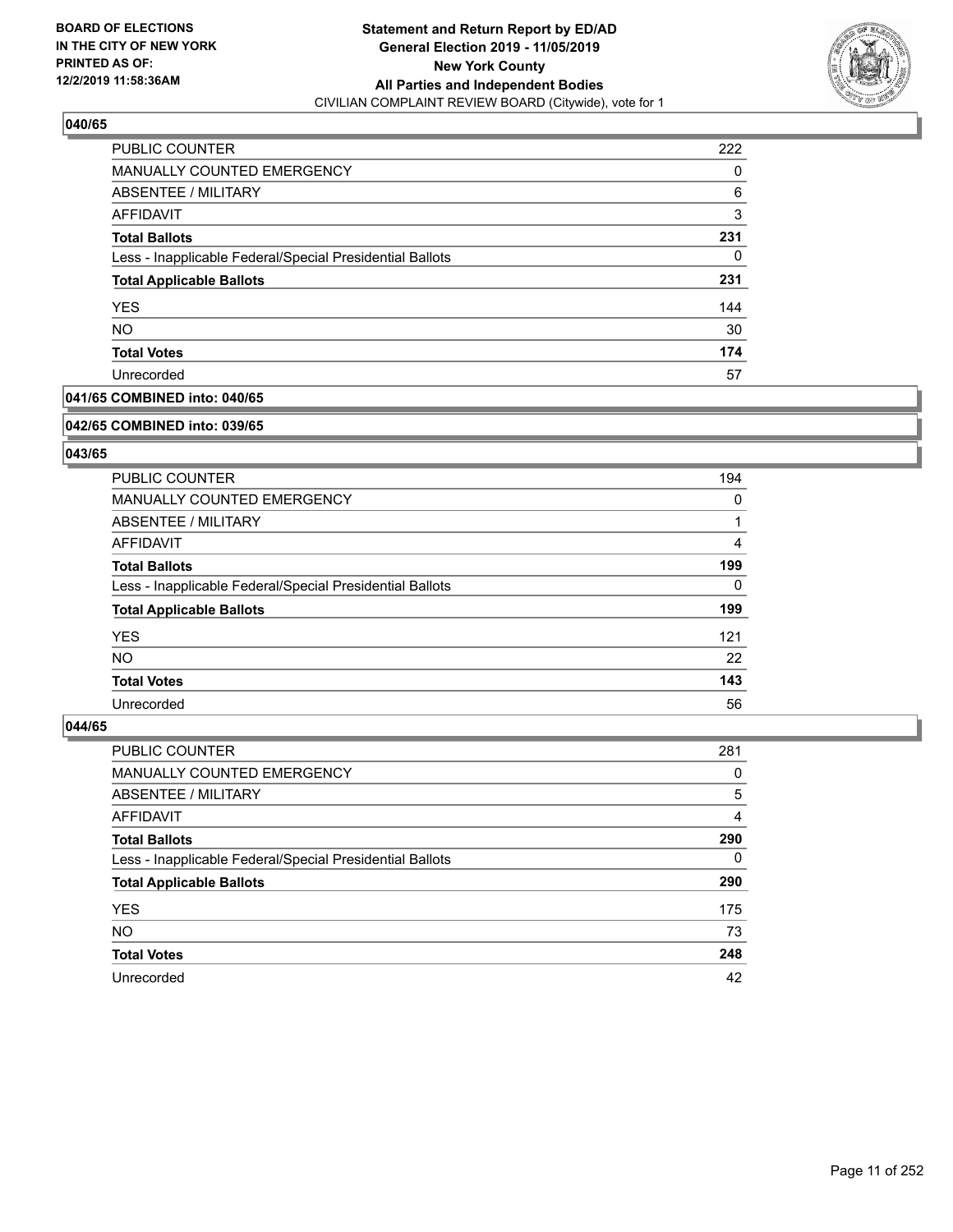

| PUBLIC COUNTER                                           | 296 |
|----------------------------------------------------------|-----|
| MANUALLY COUNTED EMERGENCY                               | 0   |
| ABSENTEE / MILITARY                                      | 3   |
| AFFIDAVIT                                                | 0   |
| Total Ballots                                            | 299 |
| Less - Inapplicable Federal/Special Presidential Ballots | 0   |
| <b>Total Applicable Ballots</b>                          | 299 |
| YES                                                      | 181 |
| NO.                                                      | 67  |
| <b>Total Votes</b>                                       | 248 |
| Unrecorded                                               | 51  |

### **046/65**

| <b>PUBLIC COUNTER</b>                                    | 248      |
|----------------------------------------------------------|----------|
| <b>MANUALLY COUNTED EMERGENCY</b>                        | 0        |
| ABSENTEE / MILITARY                                      | $\Omega$ |
| AFFIDAVIT                                                |          |
| <b>Total Ballots</b>                                     | 249      |
| Less - Inapplicable Federal/Special Presidential Ballots | $\Omega$ |
| <b>Total Applicable Ballots</b>                          | 249      |
| <b>YES</b>                                               | 148      |
| <b>NO</b>                                                | 76       |
| <b>Total Votes</b>                                       | 224      |
| Unrecorded                                               | 25       |

| PUBLIC COUNTER                                           | 214            |
|----------------------------------------------------------|----------------|
| <b>MANUALLY COUNTED EMERGENCY</b>                        | 0              |
| ABSENTEE / MILITARY                                      | 6              |
| AFFIDAVIT                                                | $\overline{2}$ |
| <b>Total Ballots</b>                                     | 222            |
| Less - Inapplicable Federal/Special Presidential Ballots | 0              |
| <b>Total Applicable Ballots</b>                          | 222            |
| <b>YES</b>                                               | 146            |
| NO.                                                      | 56             |
| <b>Total Votes</b>                                       | 202            |
| Unrecorded                                               | 20             |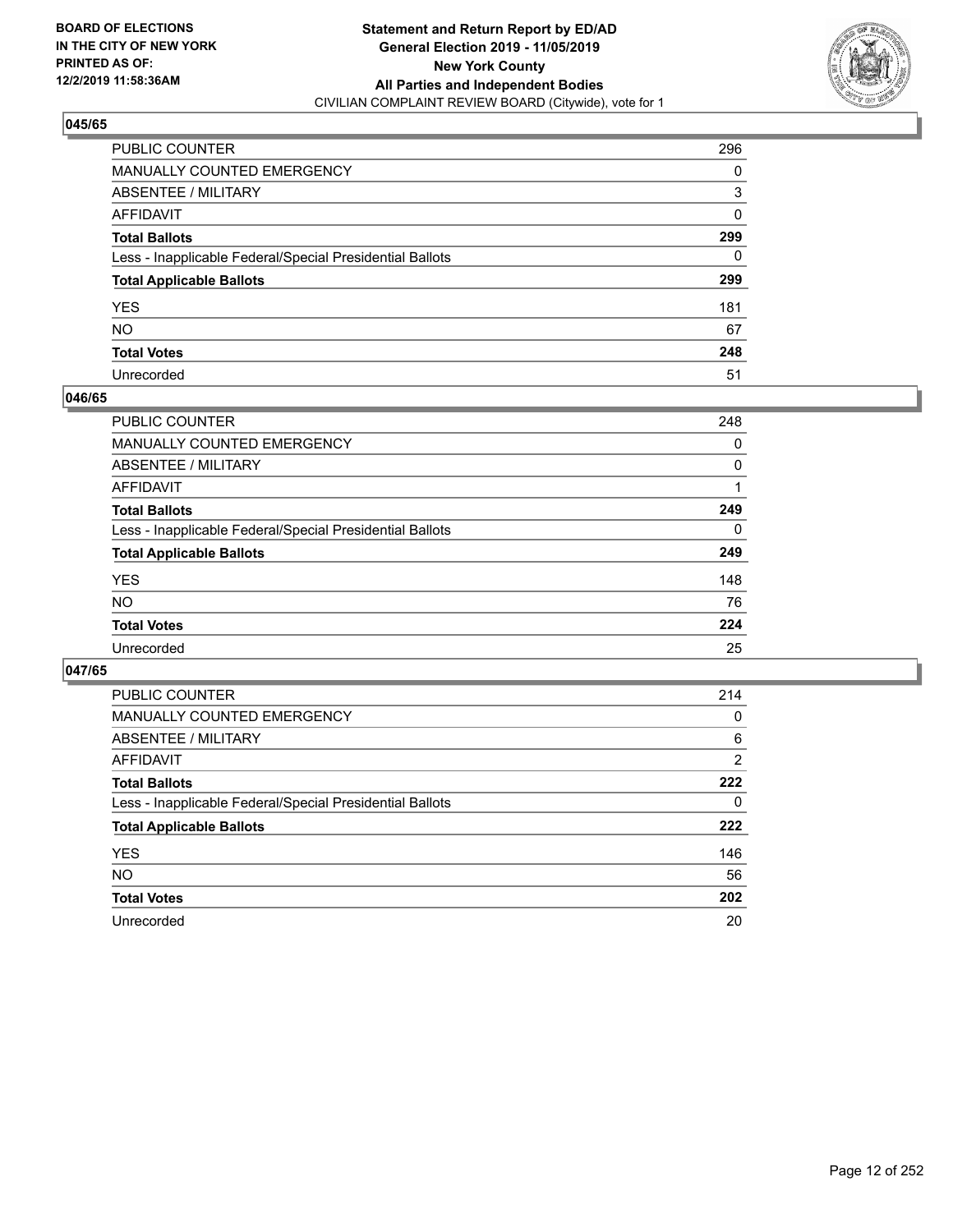

| PUBLIC COUNTER                                           | 468 |
|----------------------------------------------------------|-----|
| MANUALLY COUNTED EMERGENCY                               | 0   |
| ABSENTEE / MILITARY                                      | 13  |
| AFFIDAVIT                                                | 7   |
| Total Ballots                                            | 488 |
| Less - Inapplicable Federal/Special Presidential Ballots | 0   |
| <b>Total Applicable Ballots</b>                          | 488 |
| YES                                                      | 316 |
| NO.                                                      | 133 |
| <b>Total Votes</b>                                       | 449 |
| Unrecorded                                               | 39  |

### **049/65**

| PUBLIC COUNTER                                           | 350 |
|----------------------------------------------------------|-----|
| MANUALLY COUNTED EMERGENCY                               | 0   |
| ABSENTEE / MILITARY                                      | 4   |
| AFFIDAVIT                                                | 4   |
| <b>Total Ballots</b>                                     | 358 |
| Less - Inapplicable Federal/Special Presidential Ballots | 0   |
| <b>Total Applicable Ballots</b>                          | 358 |
| <b>YES</b>                                               | 246 |
| <b>NO</b>                                                | 48  |
| <b>Total Votes</b>                                       | 294 |
| Unrecorded                                               | 64  |
|                                                          |     |

### **050/65 COMBINED into: 049/65**

### **051/65 COMBINED into: 048/65**

| PUBLIC COUNTER                                           | 228            |
|----------------------------------------------------------|----------------|
| <b>MANUALLY COUNTED EMERGENCY</b>                        | 0              |
| ABSENTEE / MILITARY                                      | $\overline{2}$ |
| <b>AFFIDAVIT</b>                                         | 0              |
| <b>Total Ballots</b>                                     | 230            |
| Less - Inapplicable Federal/Special Presidential Ballots | 0              |
| <b>Total Applicable Ballots</b>                          | 230            |
| <b>YES</b>                                               | 151            |
| <b>NO</b>                                                | 46             |
| <b>Total Votes</b>                                       | 197            |
| Unrecorded                                               | 33             |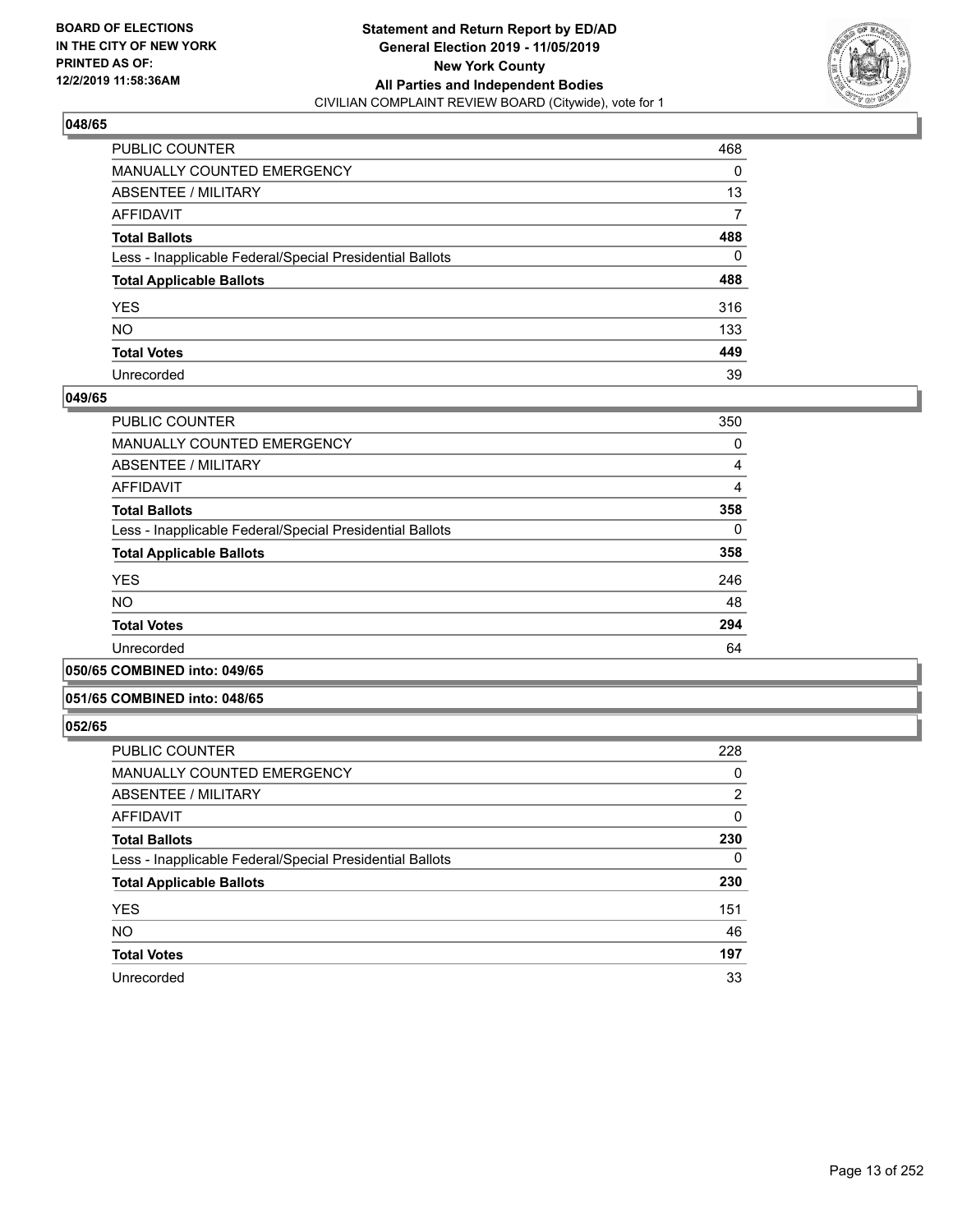

| PUBLIC COUNTER                                           | 245      |
|----------------------------------------------------------|----------|
| MANUALLY COUNTED EMERGENCY                               | $\Omega$ |
| ABSENTEE / MILITARY                                      | 5        |
| AFFIDAVIT                                                |          |
| Total Ballots                                            | 251      |
| Less - Inapplicable Federal/Special Presidential Ballots | 0        |
| <b>Total Applicable Ballots</b>                          | 251      |
| YES                                                      | 178      |
| NO.                                                      | 52       |
| <b>Total Votes</b>                                       | 230      |
| Unrecorded                                               | 21       |

### **054/65**

| PUBLIC COUNTER                                           | 209 |
|----------------------------------------------------------|-----|
| MANUALLY COUNTED EMERGENCY                               | 0   |
| ABSENTEE / MILITARY                                      | 3   |
| <b>AFFIDAVIT</b>                                         | 0   |
| <b>Total Ballots</b>                                     | 212 |
| Less - Inapplicable Federal/Special Presidential Ballots | 0   |
| <b>Total Applicable Ballots</b>                          | 212 |
| <b>YES</b>                                               | 132 |
| <b>NO</b>                                                | 59  |
| <b>Total Votes</b>                                       | 191 |
| Unrecorded                                               | 21  |
|                                                          |     |

### **055/65 COMBINED into: 057/65**

| PUBLIC COUNTER                                           | 131 |
|----------------------------------------------------------|-----|
| <b>MANUALLY COUNTED EMERGENCY</b>                        | 0   |
| ABSENTEE / MILITARY                                      | 3   |
| AFFIDAVIT                                                | 0   |
| <b>Total Ballots</b>                                     | 134 |
| Less - Inapplicable Federal/Special Presidential Ballots | 0   |
| <b>Total Applicable Ballots</b>                          | 134 |
| <b>YES</b>                                               | 74  |
| <b>NO</b>                                                | 23  |
| <b>Total Votes</b>                                       | 97  |
| Unrecorded                                               | 37  |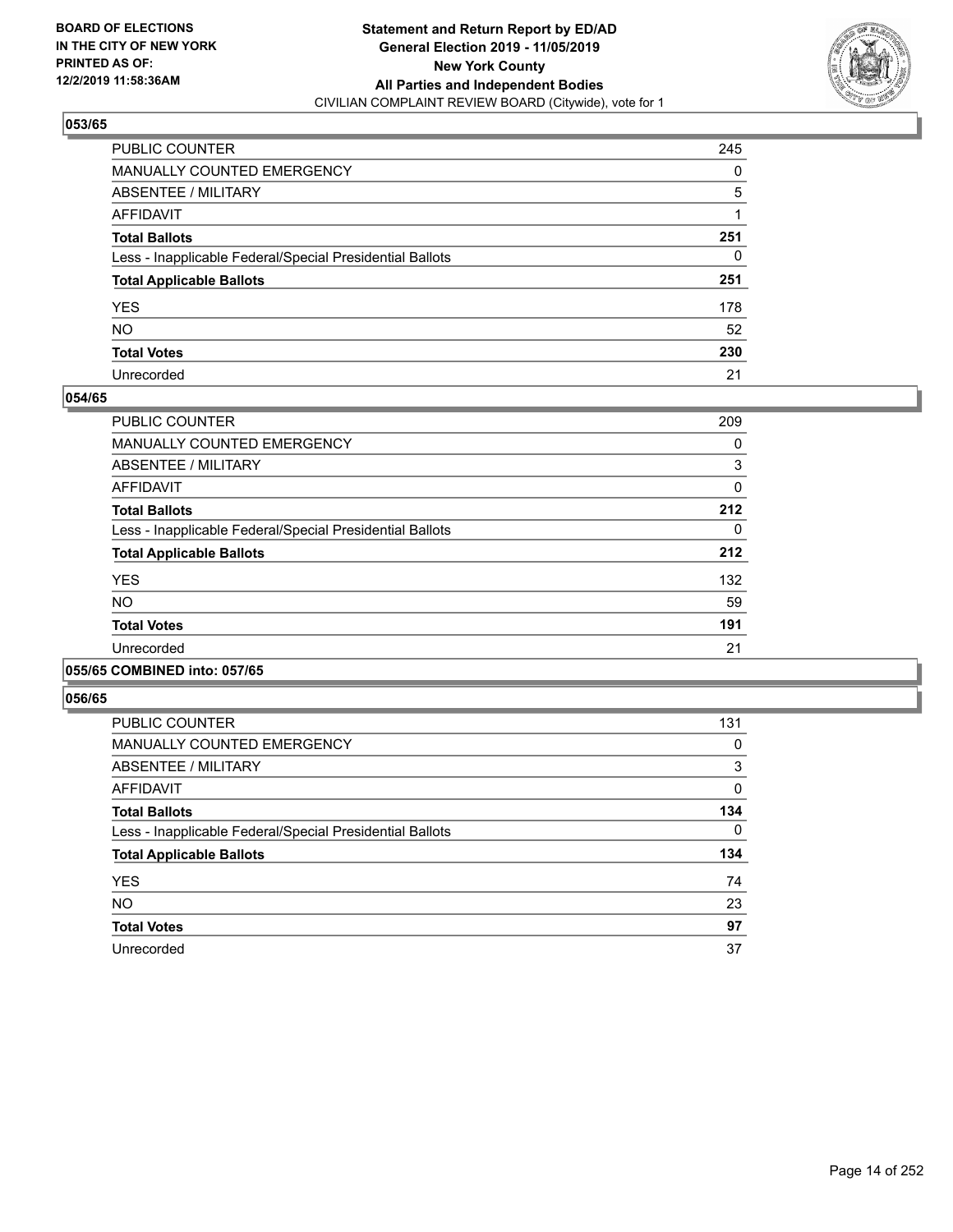

| PUBLIC COUNTER                                           | 326 |
|----------------------------------------------------------|-----|
| MANUALLY COUNTED EMERGENCY                               | 0   |
| ABSENTEE / MILITARY                                      | 5   |
| AFFIDAVIT                                                | 6   |
| Total Ballots                                            | 337 |
| Less - Inapplicable Federal/Special Presidential Ballots | 0   |
| <b>Total Applicable Ballots</b>                          | 337 |
| YES                                                      | 226 |
| NO.                                                      | 62  |
| <b>Total Votes</b>                                       | 288 |
| Unrecorded                                               | 49  |

### **058/65**

| <b>PUBLIC COUNTER</b>                                    | 247      |
|----------------------------------------------------------|----------|
| <b>MANUALLY COUNTED EMERGENCY</b>                        | 0        |
| ABSENTEE / MILITARY                                      | 2        |
| AFFIDAVIT                                                |          |
| <b>Total Ballots</b>                                     | 250      |
| Less - Inapplicable Federal/Special Presidential Ballots | $\Omega$ |
| <b>Total Applicable Ballots</b>                          | 250      |
| <b>YES</b>                                               | 201      |
| <b>NO</b>                                                | 26       |
| <b>Total Votes</b>                                       | 227      |
| Unrecorded                                               | 23       |

| <b>PUBLIC COUNTER</b>                                    | 262 |
|----------------------------------------------------------|-----|
| <b>MANUALLY COUNTED EMERGENCY</b>                        | 0   |
| ABSENTEE / MILITARY                                      | 3   |
| AFFIDAVIT                                                | 5   |
| <b>Total Ballots</b>                                     | 270 |
| Less - Inapplicable Federal/Special Presidential Ballots | 0   |
| <b>Total Applicable Ballots</b>                          | 270 |
| <b>YES</b>                                               | 192 |
| NO.                                                      | 36  |
| <b>Total Votes</b>                                       | 228 |
| Unrecorded                                               | 42  |
| 060/65 COMBINED into: 058/65                             |     |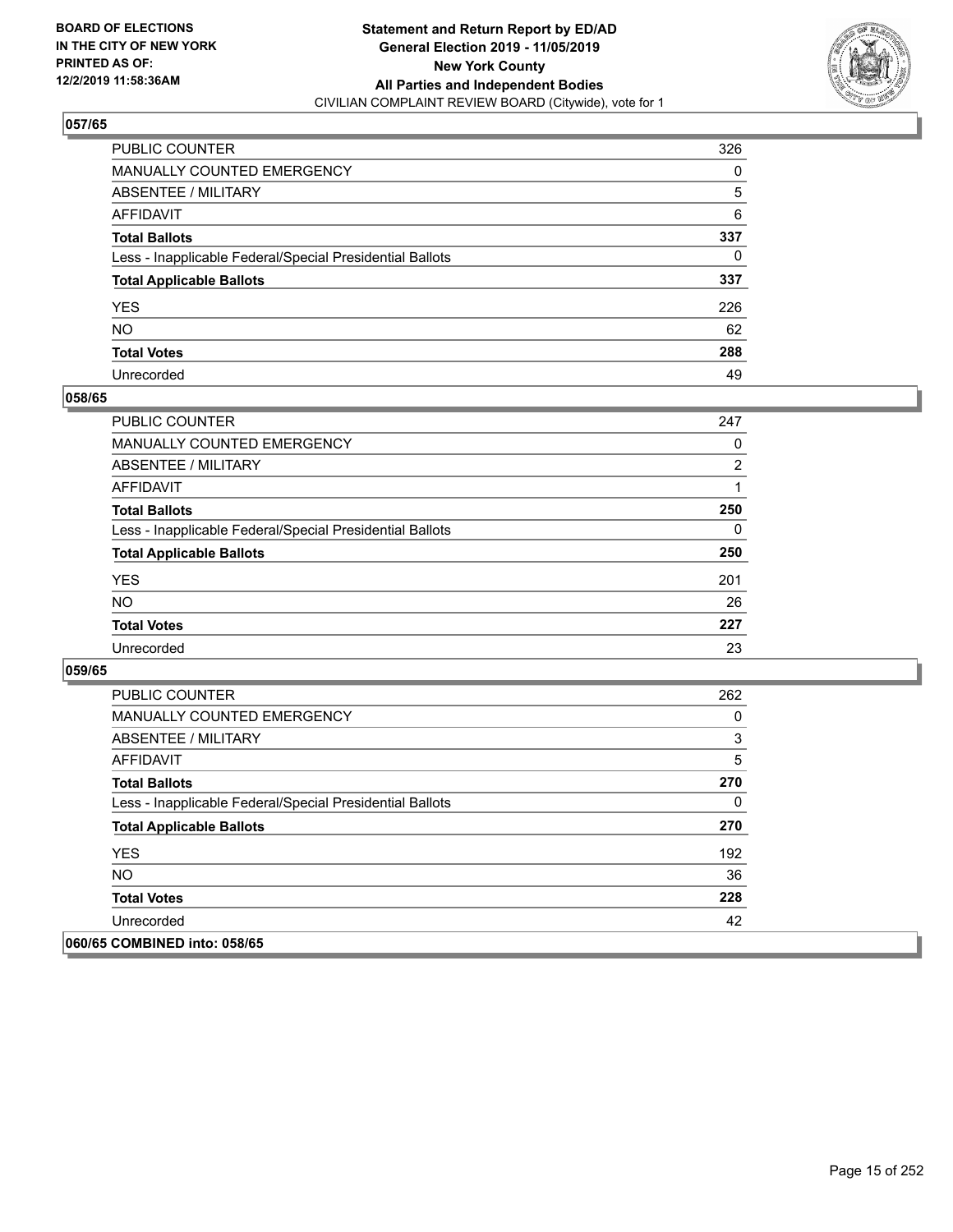

| PUBLIC COUNTER                                           | 236      |
|----------------------------------------------------------|----------|
| <b>MANUALLY COUNTED EMERGENCY</b>                        | 0        |
| ABSENTEE / MILITARY                                      | 5        |
| AFFIDAVIT                                                | $\Omega$ |
| <b>Total Ballots</b>                                     | 241      |
| Less - Inapplicable Federal/Special Presidential Ballots | 0        |
| <b>Total Applicable Ballots</b>                          | 241      |
| <b>YES</b>                                               | 175      |
| <b>NO</b>                                                | 30       |
| <b>Total Votes</b>                                       | 205      |
| Unrecorded                                               | 36       |

## **062/65 COMBINED into: 061/65**

### **063/65**

| PUBLIC COUNTER                                           | 216      |
|----------------------------------------------------------|----------|
| <b>MANUALLY COUNTED EMERGENCY</b>                        | $\Omega$ |
| ABSENTEE / MILITARY                                      |          |
| AFFIDAVIT                                                | 3        |
| <b>Total Ballots</b>                                     | 220      |
| Less - Inapplicable Federal/Special Presidential Ballots | 0        |
| <b>Total Applicable Ballots</b>                          | 220      |
| <b>YES</b>                                               | 142      |
| <b>NO</b>                                                | 34       |
| <b>Total Votes</b>                                       | 176      |
| Unrecorded                                               | 44       |
|                                                          |          |

# **064/65**

| <b>PUBLIC COUNTER</b>                                    | 195      |
|----------------------------------------------------------|----------|
| <b>MANUALLY COUNTED EMERGENCY</b>                        | $\Omega$ |
| ABSENTEE / MILITARY                                      | 3        |
| AFFIDAVIT                                                |          |
| <b>Total Ballots</b>                                     | 199      |
| Less - Inapplicable Federal/Special Presidential Ballots | 0        |
| <b>Total Applicable Ballots</b>                          | 199      |
| <b>YES</b>                                               | 133      |
| NO.                                                      | 36       |
| <b>Total Votes</b>                                       | 169      |
| Unrecorded                                               | 30       |
| 065/65 COMBINED into: 064/65                             |          |

# **066/65 COMBINED into: 063/65**

**067/65 COMBINED into: 063/65**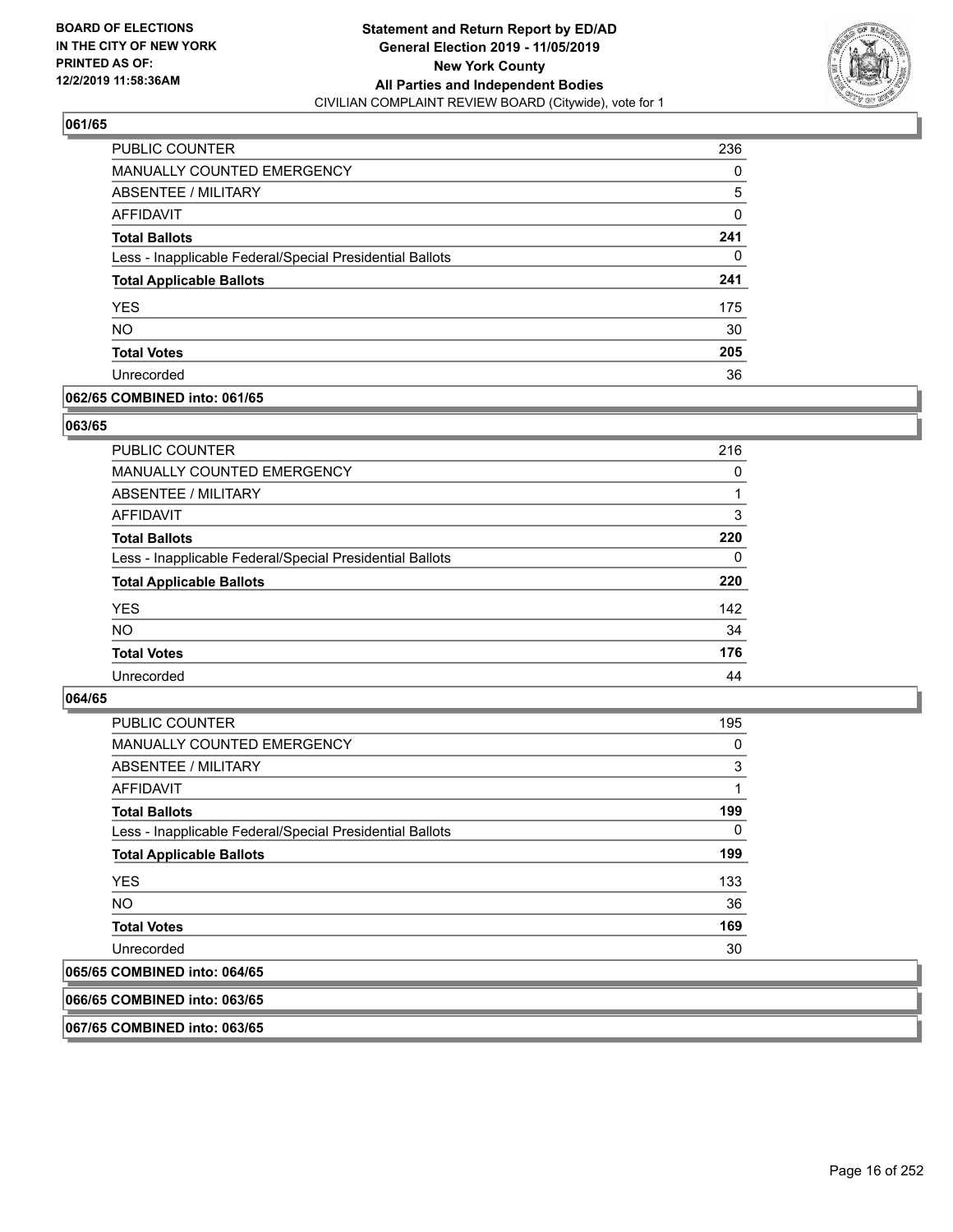

| PUBLIC COUNTER                                           | 343            |
|----------------------------------------------------------|----------------|
| MANUALLY COUNTED EMERGENCY                               | 0              |
| ABSENTEE / MILITARY                                      | 3              |
| AFFIDAVIT                                                | $\overline{2}$ |
| <b>Total Ballots</b>                                     | 348            |
| Less - Inapplicable Federal/Special Presidential Ballots | 0              |
| <b>Total Applicable Ballots</b>                          | 348            |
| <b>YES</b>                                               | 271            |
| <b>NO</b>                                                | 45             |
| <b>Total Votes</b>                                       | 316            |
| Unrecorded                                               | 32             |

# **069/65 COMBINED into: 071/65**

#### **070/65 COMBINED into: 077/65**

# **071/65**

| PUBLIC COUNTER                                           | 221      |
|----------------------------------------------------------|----------|
| <b>MANUALLY COUNTED EMERGENCY</b>                        | 0        |
| ABSENTEE / MILITARY                                      |          |
| AFFIDAVIT                                                | $\Omega$ |
| <b>Total Ballots</b>                                     | 222      |
| Less - Inapplicable Federal/Special Presidential Ballots | $\Omega$ |
| <b>Total Applicable Ballots</b>                          | 222      |
| <b>YES</b>                                               | 182      |
| <b>NO</b>                                                | 21       |
| <b>Total Votes</b>                                       | 203      |
| Unrecorded                                               | 19       |

| <b>PUBLIC COUNTER</b>                                    | 244      |
|----------------------------------------------------------|----------|
| MANUALLY COUNTED EMERGENCY                               | $\Omega$ |
| ABSENTEE / MILITARY                                      | 7        |
| AFFIDAVIT                                                | 5        |
| <b>Total Ballots</b>                                     | 256      |
| Less - Inapplicable Federal/Special Presidential Ballots | $\Omega$ |
| <b>Total Applicable Ballots</b>                          | 256      |
| <b>YES</b>                                               | 170      |
| <b>NO</b>                                                | 37       |
| <b>Total Votes</b>                                       | 207      |
| Unrecorded                                               | 49       |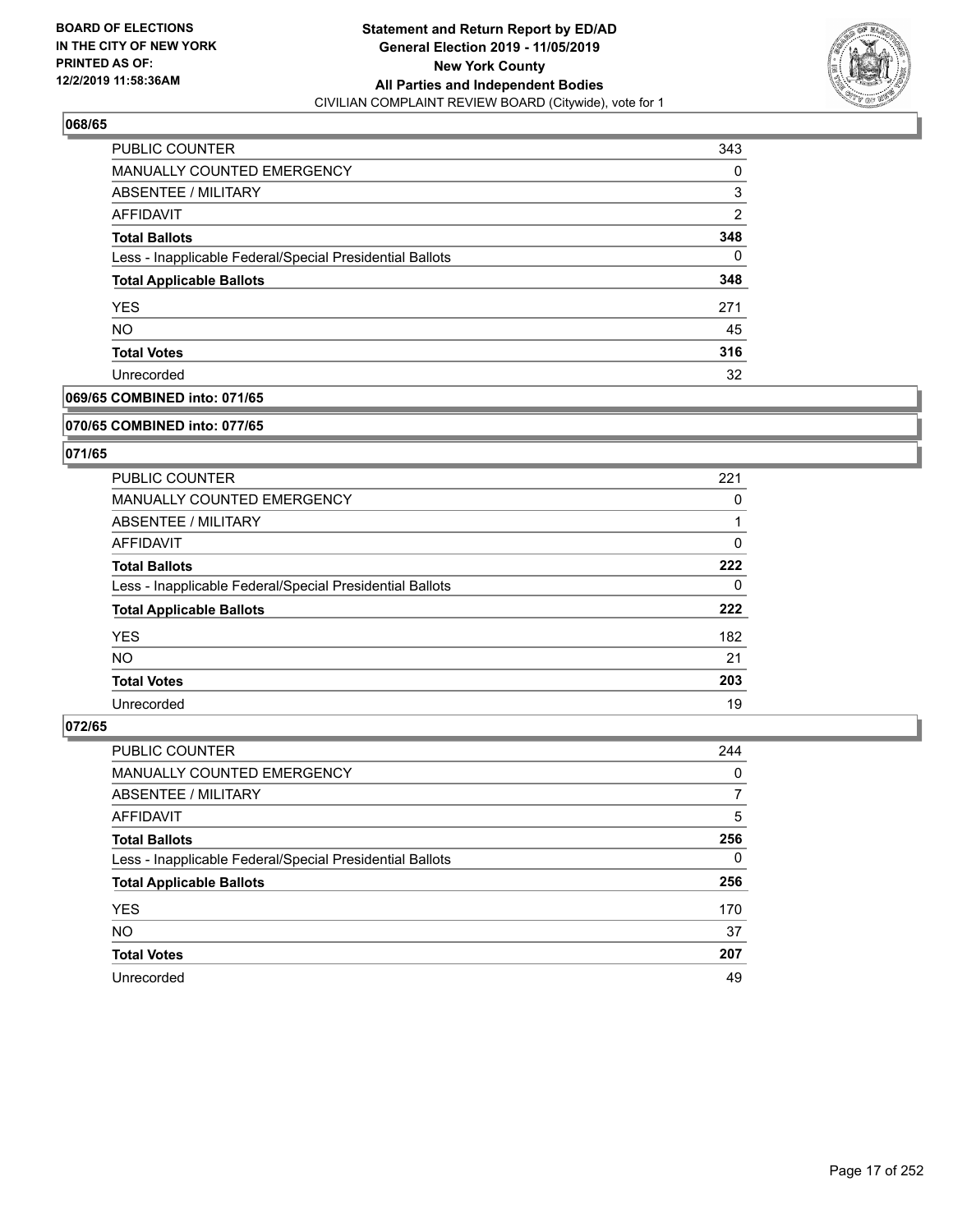

| PUBLIC COUNTER                                           | 182            |
|----------------------------------------------------------|----------------|
| MANUALLY COUNTED EMERGENCY                               | 0              |
| ABSENTEE / MILITARY                                      | 3              |
| AFFIDAVIT                                                | $\overline{2}$ |
| <b>Total Ballots</b>                                     | 187            |
| Less - Inapplicable Federal/Special Presidential Ballots | 0              |
| <b>Total Applicable Ballots</b>                          | 187            |
| <b>YES</b>                                               | 144            |
| <b>NO</b>                                                | 16             |
| <b>Total Votes</b>                                       | 160            |
| Unrecorded                                               | 27             |

# **074/65 COMBINED into: 072/65**

#### **075/65 COMBINED into: 007/74**

# **076/65**

| PUBLIC COUNTER                                           | 153      |
|----------------------------------------------------------|----------|
| MANUALLY COUNTED EMERGENCY                               | 0        |
| ABSENTEE / MILITARY                                      | 3        |
| AFFIDAVIT                                                | 4        |
| <b>Total Ballots</b>                                     | 160      |
| Less - Inapplicable Federal/Special Presidential Ballots | $\Omega$ |
| <b>Total Applicable Ballots</b>                          | 160      |
| <b>YES</b>                                               | 123      |
| NO.                                                      | 16       |
| <b>Total Votes</b>                                       | 139      |
| Unrecorded                                               | 21       |

| PUBLIC COUNTER                                           | 223      |
|----------------------------------------------------------|----------|
| <b>MANUALLY COUNTED EMERGENCY</b>                        | 0        |
| ABSENTEE / MILITARY                                      |          |
| AFFIDAVIT                                                | 5        |
| <b>Total Ballots</b>                                     | 229      |
| Less - Inapplicable Federal/Special Presidential Ballots | $\Omega$ |
| <b>Total Applicable Ballots</b>                          | 229      |
| <b>YES</b>                                               | 184      |
| <b>NO</b>                                                | 23       |
| <b>Total Votes</b>                                       | 207      |
| Unrecorded                                               | 22       |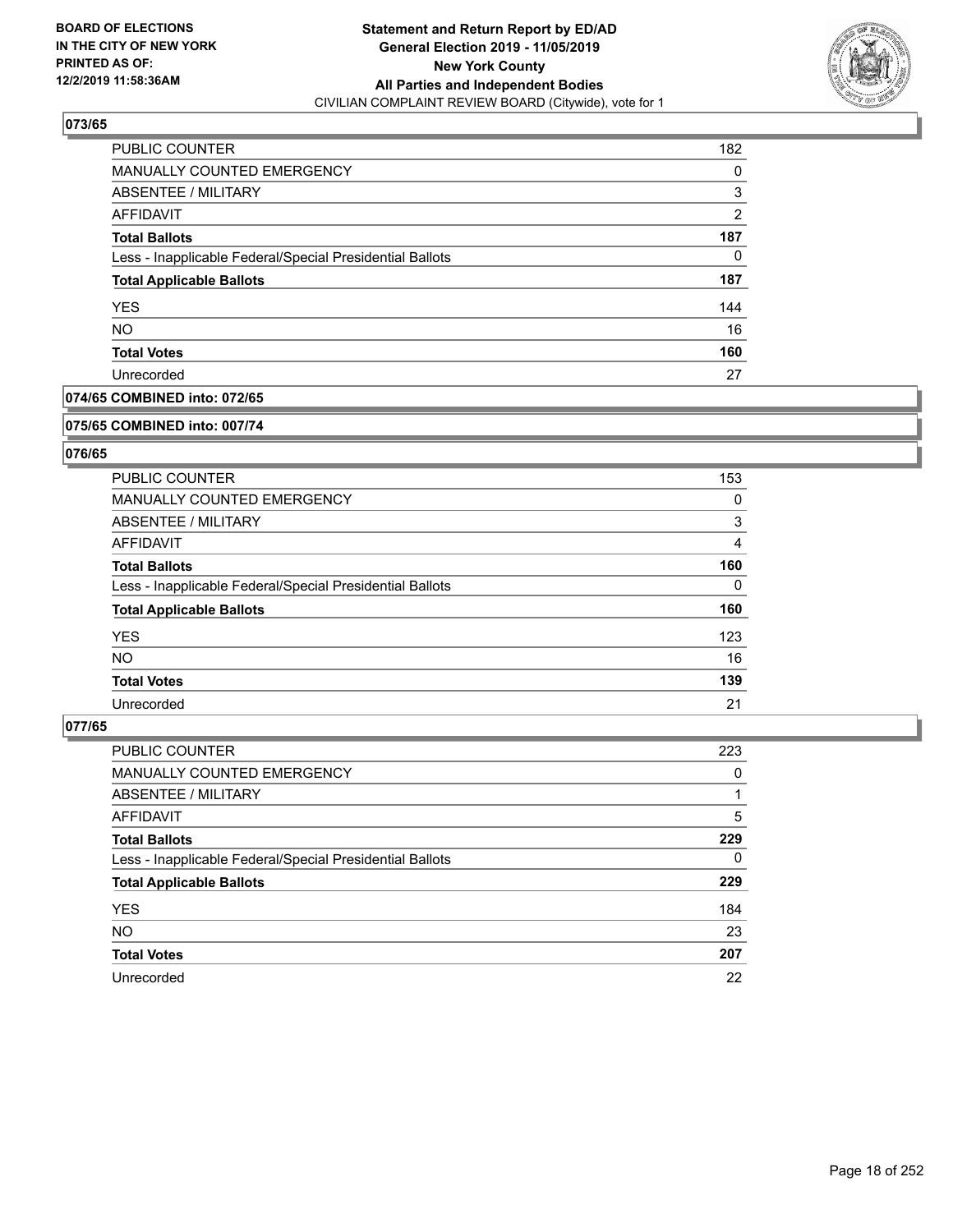

| PUBLIC COUNTER                                           | 233 |
|----------------------------------------------------------|-----|
| MANUALLY COUNTED EMERGENCY                               | 0   |
| ABSENTEE / MILITARY                                      |     |
| AFFIDAVIT                                                | 2   |
| Total Ballots                                            | 236 |
| Less - Inapplicable Federal/Special Presidential Ballots | 0   |
| <b>Total Applicable Ballots</b>                          | 236 |
| YES                                                      | 197 |
| NO.                                                      | 24  |
| <b>Total Votes</b>                                       | 221 |
| Unrecorded                                               | 15  |

## **079/65**

| <b>PUBLIC COUNTER</b>                                    | 393      |
|----------------------------------------------------------|----------|
| MANUALLY COUNTED EMERGENCY                               | 0        |
| ABSENTEE / MILITARY                                      | 4        |
| AFFIDAVIT                                                | 3        |
| <b>Total Ballots</b>                                     | 400      |
| Less - Inapplicable Federal/Special Presidential Ballots | $\Omega$ |
| <b>Total Applicable Ballots</b>                          | 400      |
| <b>YES</b>                                               | 332      |
| <b>NO</b>                                                | 43       |
| <b>Total Votes</b>                                       | 375      |
| Unrecorded                                               | 25       |

| PUBLIC COUNTER                                           | 244 |
|----------------------------------------------------------|-----|
| MANUALLY COUNTED EMERGENCY                               | 0   |
| ABSENTEE / MILITARY                                      | 6   |
| AFFIDAVIT                                                | 6   |
| <b>Total Ballots</b>                                     | 256 |
| Less - Inapplicable Federal/Special Presidential Ballots | 0   |
| <b>Total Applicable Ballots</b>                          | 256 |
| <b>YES</b>                                               | 172 |
| <b>NO</b>                                                | 33  |
| <b>Total Votes</b>                                       | 205 |
| Unrecorded                                               | 51  |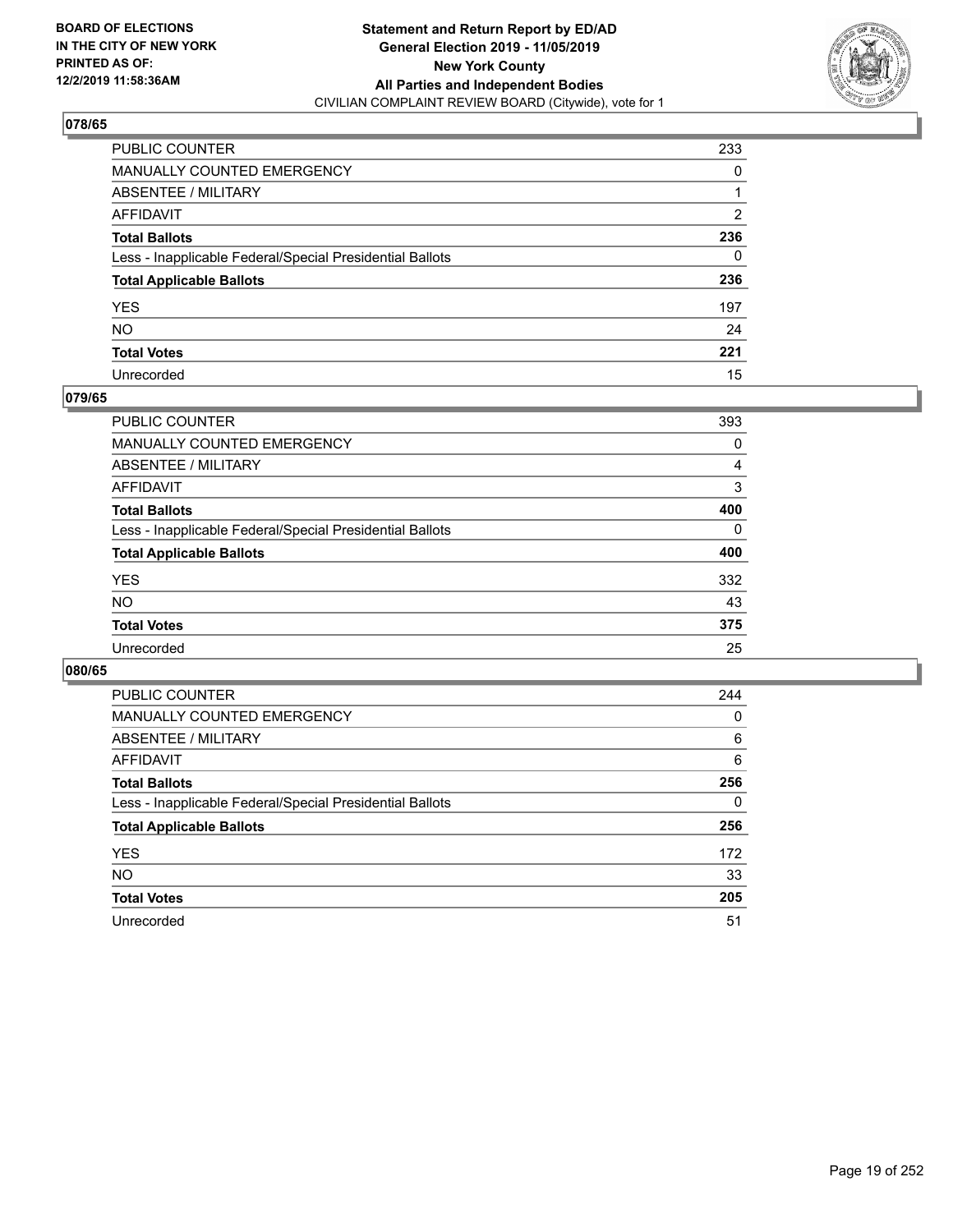

| PUBLIC COUNTER                                           | 175 |
|----------------------------------------------------------|-----|
| <b>MANUALLY COUNTED EMERGENCY</b>                        | 0   |
| ABSENTEE / MILITARY                                      | 3   |
| AFFIDAVIT                                                |     |
| <b>Total Ballots</b>                                     | 179 |
| Less - Inapplicable Federal/Special Presidential Ballots | 0   |
| <b>Total Applicable Ballots</b>                          | 179 |
| <b>YES</b>                                               | 137 |
| <b>NO</b>                                                | 16  |
| <b>Total Votes</b>                                       | 153 |
| Unrecorded                                               | 26  |

# **082/65 COMBINED into: 017/65**

#### **083/65 COMBINED into: 043/65**

# **084/65 COMBINED into: 017/65**

### **085/65**

| PUBLIC COUNTER                                           | 222            |
|----------------------------------------------------------|----------------|
| <b>MANUALLY COUNTED EMERGENCY</b>                        | 0              |
| ABSENTEE / MILITARY                                      | 5              |
| AFFIDAVIT                                                | $\overline{2}$ |
| <b>Total Ballots</b>                                     | 229            |
| Less - Inapplicable Federal/Special Presidential Ballots | 0              |
| <b>Total Applicable Ballots</b>                          | 229            |
| <b>YES</b>                                               | 180            |
| NO.                                                      | 45             |
| <b>Total Votes</b>                                       | 225            |
| Unrecorded                                               | 4              |

# **086/65 COMBINED into: 085/65**

| <b>PUBLIC COUNTER</b>                                    | 125            |
|----------------------------------------------------------|----------------|
| <b>MANUALLY COUNTED EMERGENCY</b>                        | $\Omega$       |
| ABSENTEE / MILITARY                                      | 2              |
| AFFIDAVIT                                                | $\overline{2}$ |
| <b>Total Ballots</b>                                     | 129            |
| Less - Inapplicable Federal/Special Presidential Ballots | 0              |
| <b>Total Applicable Ballots</b>                          | 129            |
| <b>YES</b>                                               | 106            |
| <b>NO</b>                                                | 19             |
| <b>Total Votes</b>                                       | 125            |
| Unrecorded                                               | 4              |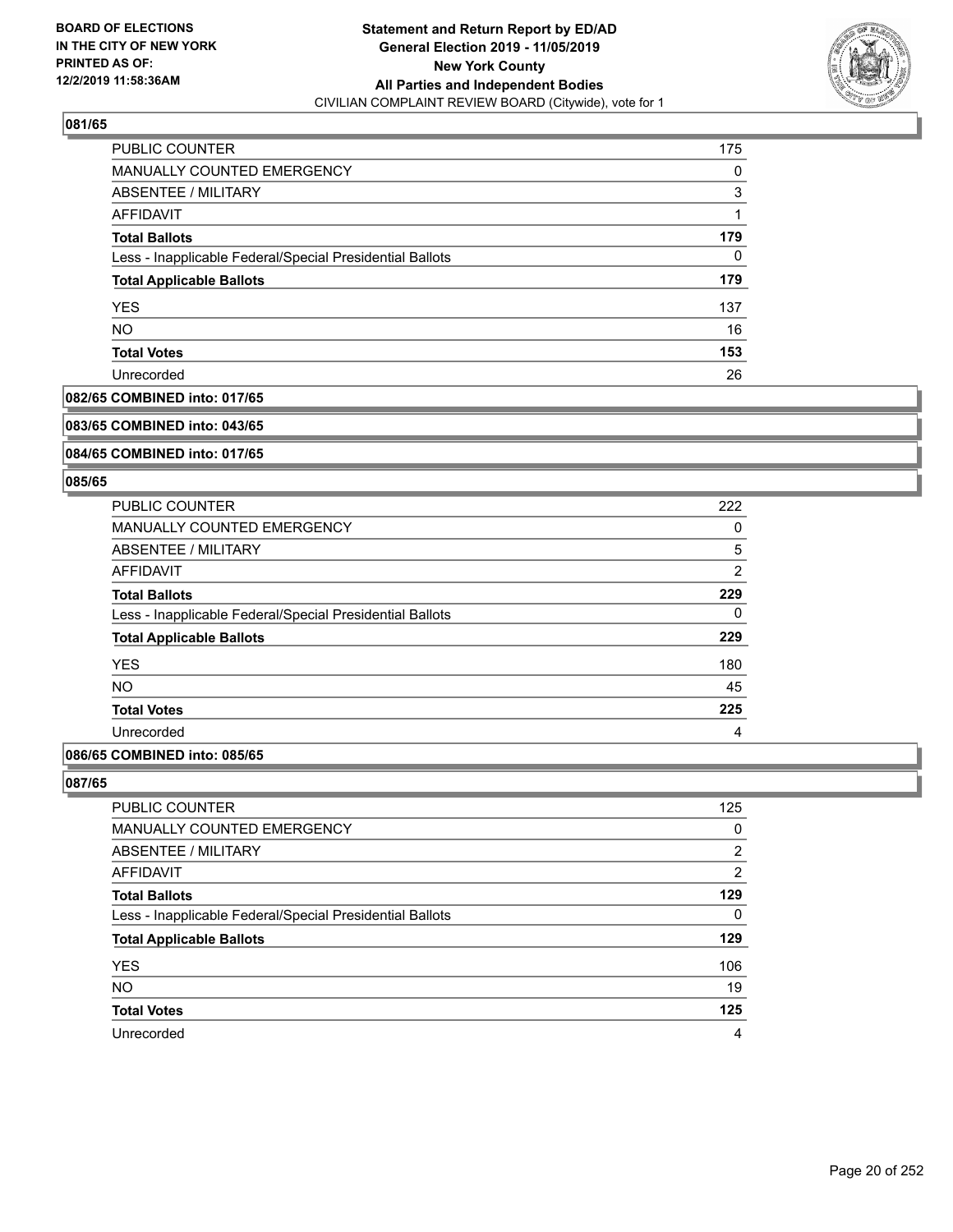

| PUBLIC COUNTER                                           | 159            |
|----------------------------------------------------------|----------------|
| <b>MANUALLY COUNTED EMERGENCY</b>                        | 0              |
| ABSENTEE / MILITARY                                      | 5              |
| AFFIDAVIT                                                | $\overline{2}$ |
| <b>Total Ballots</b>                                     | 166            |
| Less - Inapplicable Federal/Special Presidential Ballots | 0              |
| <b>Total Applicable Ballots</b>                          | 166            |
| <b>YES</b>                                               | 130            |
| <b>NO</b>                                                | 31             |
| <b>Total Votes</b>                                       | 161            |
| Unrecorded                                               | 5              |

### **089/65 COMBINED into: 001/65**

#### **090/65 COMBINED into: 015/65**

### **091/65**

| <b>PUBLIC COUNTER</b>                                    | 187      |
|----------------------------------------------------------|----------|
| <b>MANUALLY COUNTED EMERGENCY</b>                        | 0        |
| ABSENTEE / MILITARY                                      | 5        |
| AFFIDAVIT                                                |          |
| <b>Total Ballots</b>                                     | 193      |
| Less - Inapplicable Federal/Special Presidential Ballots | $\Omega$ |
| <b>Total Applicable Ballots</b>                          | 193      |
| <b>YES</b>                                               | 154      |
| NO.                                                      | 33       |
| <b>Total Votes</b>                                       | 187      |
| Unrecorded                                               | 6        |

# **092/65 COMBINED into: 010/65**

| 093/65 COMBINED into: 091/65 |
|------------------------------|
|                              |

**094/65 COMBINED into: 017/65**

**095/65 COMBINED into: 017/65**

**096/65 COMBINED into: 017/65**

**097/65 COMBINED into: 017/65**

**098/65 COMBINED into: 077/65**

**099/65 COMBINED into: 073/65**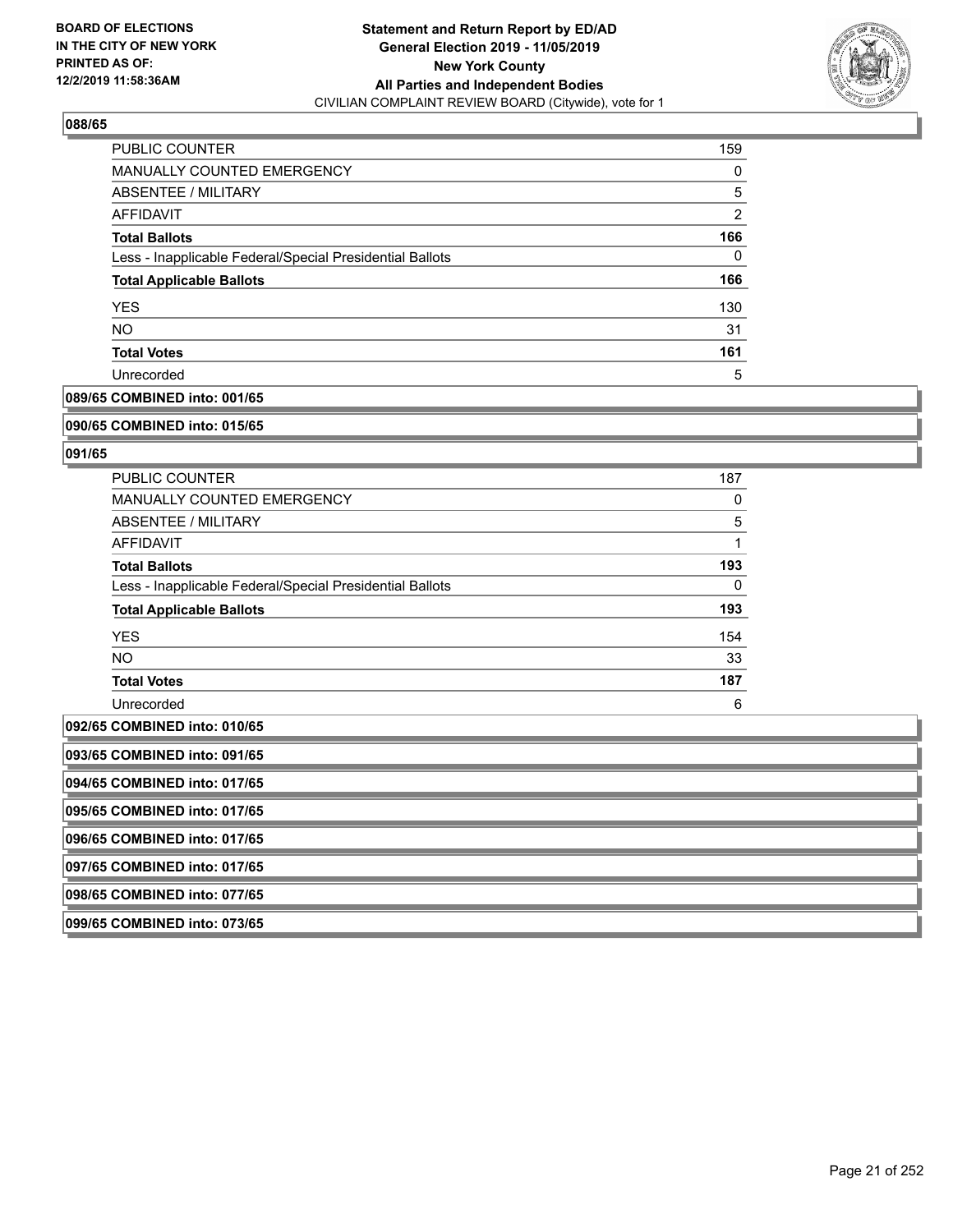

| PUBLIC COUNTER                                           | 184      |
|----------------------------------------------------------|----------|
| <b>MANUALLY COUNTED EMERGENCY</b>                        | 0        |
| <b>ABSENTEE / MILITARY</b>                               | 3        |
| <b>AFFIDAVIT</b>                                         | $\Omega$ |
| <b>Total Ballots</b>                                     | 187      |
| Less - Inapplicable Federal/Special Presidential Ballots | 0        |
| <b>Total Applicable Ballots</b>                          | 187      |
| <b>YES</b>                                               | 133      |
| <b>NO</b>                                                | 40       |
| <b>Total Votes</b>                                       | 173      |
| Unrecorded                                               | 14       |

## **002/66 COMBINED into: 091/66**

### **003/66**

| <b>PUBLIC COUNTER</b>                                    | 269            |
|----------------------------------------------------------|----------------|
| <b>MANUALLY COUNTED EMERGENCY</b>                        | 0              |
| ABSENTEE / MILITARY                                      | 8              |
| AFFIDAVIT                                                | $\overline{2}$ |
| <b>Total Ballots</b>                                     | 279            |
| Less - Inapplicable Federal/Special Presidential Ballots | $\Omega$       |
| <b>Total Applicable Ballots</b>                          | 279            |
| <b>YES</b>                                               | 203            |
| <b>NO</b>                                                | 65             |
| <b>Total Votes</b>                                       | 268            |
| Unrecorded                                               | 11             |
|                                                          |                |

| <b>PUBLIC COUNTER</b>                                    | 98             |
|----------------------------------------------------------|----------------|
| MANUALLY COUNTED EMERGENCY                               | 0              |
| ABSENTEE / MILITARY                                      | $\overline{2}$ |
| AFFIDAVIT                                                |                |
| <b>Total Ballots</b>                                     | 101            |
| Less - Inapplicable Federal/Special Presidential Ballots | $\Omega$       |
| <b>Total Applicable Ballots</b>                          | 101            |
| <b>YES</b>                                               | 77             |
| <b>NO</b>                                                | 21             |
| <b>Total Votes</b>                                       | 98             |
| Unrecorded                                               | 3              |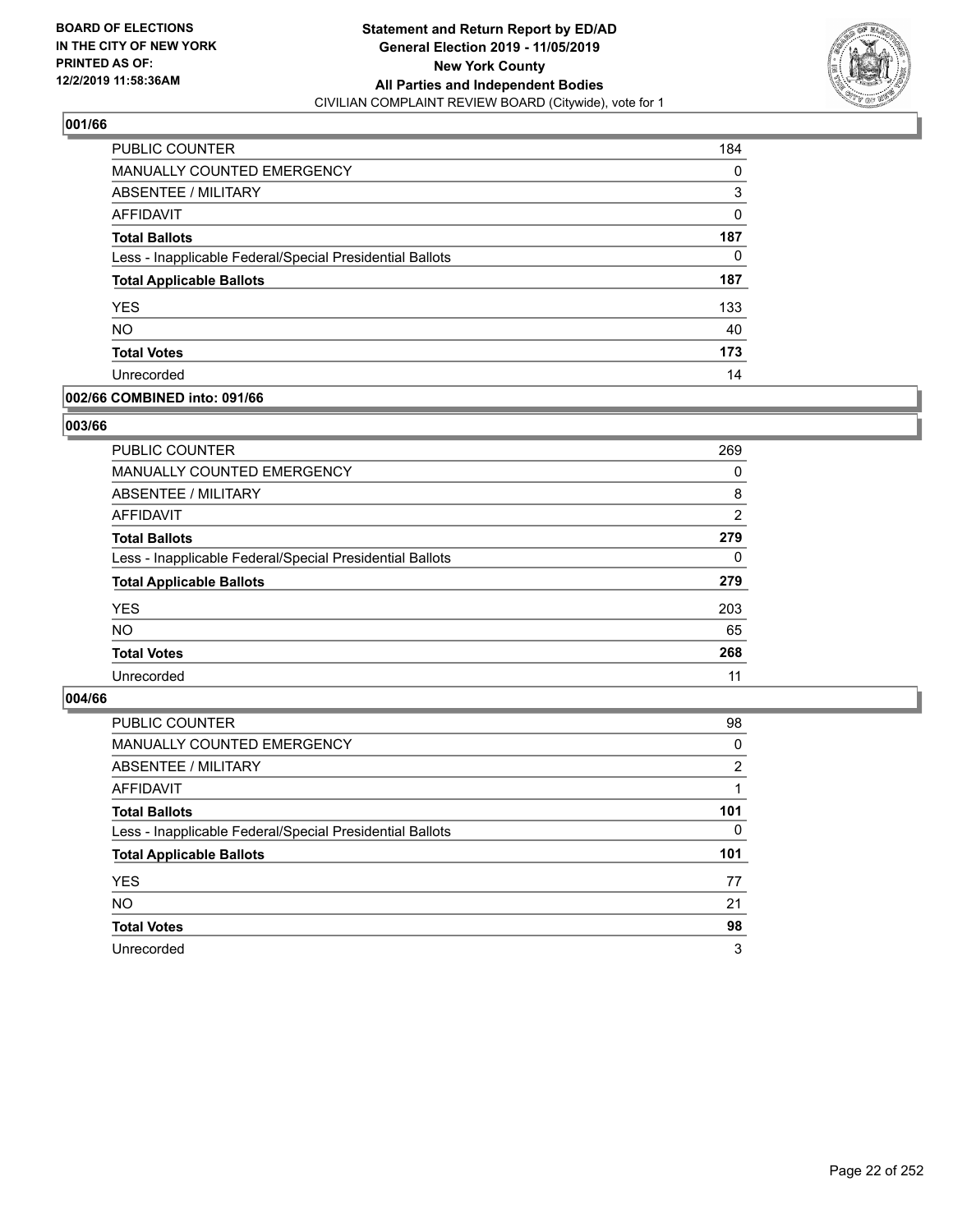

| PUBLIC COUNTER                                           | 283 |
|----------------------------------------------------------|-----|
| MANUALLY COUNTED EMERGENCY                               | 0   |
| ABSENTEE / MILITARY                                      | 6   |
| AFFIDAVIT                                                | 3   |
| <b>Total Ballots</b>                                     | 292 |
| Less - Inapplicable Federal/Special Presidential Ballots | 0   |
| <b>Total Applicable Ballots</b>                          | 292 |
| <b>YES</b>                                               | 204 |
| <b>NO</b>                                                | 78  |
| <b>Total Votes</b>                                       | 282 |
| Unrecorded                                               | 10  |

# **006/66 COMBINED into: 003/66**

#### **007/66 COMBINED into: 005/66**

# **008/66**

| PUBLIC COUNTER                                           | 237      |
|----------------------------------------------------------|----------|
| <b>MANUALLY COUNTED EMERGENCY</b>                        | 0        |
| ABSENTEE / MILITARY                                      | 4        |
| <b>AFFIDAVIT</b>                                         | $\Omega$ |
| <b>Total Ballots</b>                                     | 241      |
| Less - Inapplicable Federal/Special Presidential Ballots | 0        |
| <b>Total Applicable Ballots</b>                          | 241      |
| <b>YES</b>                                               | 184      |
| NO.                                                      | 42       |
| <b>Total Votes</b>                                       | 226      |
| Unrecorded                                               | 15       |

| <b>PUBLIC COUNTER</b>                                    | 192 |
|----------------------------------------------------------|-----|
| MANUALLY COUNTED EMERGENCY                               | 0   |
| ABSENTEE / MILITARY                                      | 4   |
| AFFIDAVIT                                                |     |
| <b>Total Ballots</b>                                     | 197 |
| Less - Inapplicable Federal/Special Presidential Ballots | 0   |
| <b>Total Applicable Ballots</b>                          | 197 |
| <b>YES</b>                                               | 171 |
| <b>NO</b>                                                | 22  |
| <b>Total Votes</b>                                       | 193 |
| Unrecorded                                               | 4   |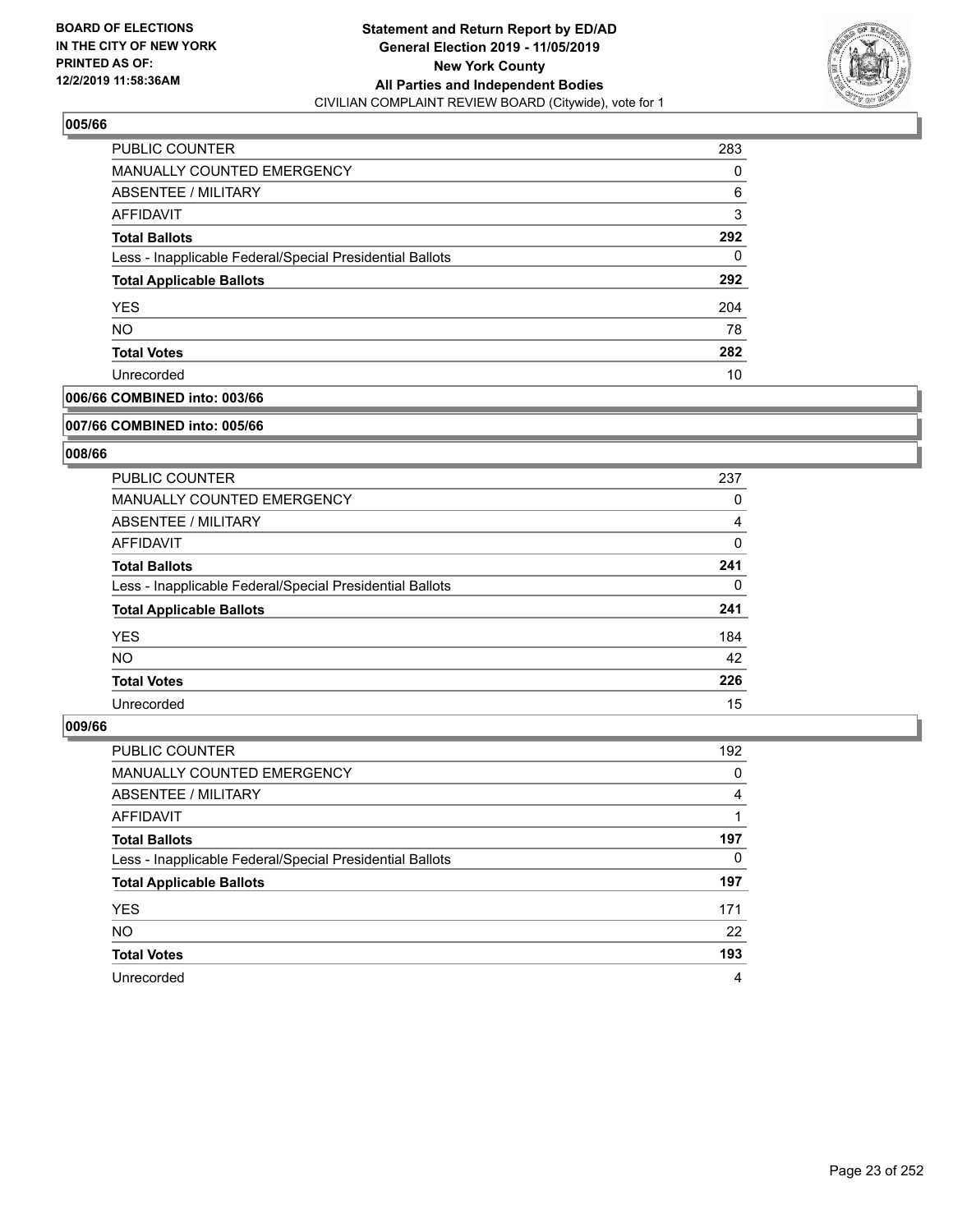

| PUBLIC COUNTER                                           | 159 |
|----------------------------------------------------------|-----|
| MANUALLY COUNTED EMERGENCY                               | 0   |
| ABSENTEE / MILITARY                                      | 3   |
| AFFIDAVIT                                                | 0   |
| Total Ballots                                            | 162 |
| Less - Inapplicable Federal/Special Presidential Ballots | 0   |
| <b>Total Applicable Ballots</b>                          | 162 |
| YES                                                      | 141 |
| NO.                                                      | 15  |
| <b>Total Votes</b>                                       | 156 |
| Unrecorded                                               | 6   |

## **011/66**

| <b>PUBLIC COUNTER</b>                                    | 222 |
|----------------------------------------------------------|-----|
| MANUALLY COUNTED EMERGENCY                               | 0   |
| ABSENTEE / MILITARY                                      | 8   |
| AFFIDAVIT                                                | 0   |
| <b>Total Ballots</b>                                     | 230 |
| Less - Inapplicable Federal/Special Presidential Ballots | 0   |
| <b>Total Applicable Ballots</b>                          | 230 |
| <b>YES</b>                                               | 184 |
| <b>NO</b>                                                | 29  |
| <b>Total Votes</b>                                       | 213 |
| Unrecorded                                               | 17  |

| PUBLIC COUNTER                                           | 144      |
|----------------------------------------------------------|----------|
| <b>MANUALLY COUNTED EMERGENCY</b>                        | $\Omega$ |
| ABSENTEE / MILITARY                                      |          |
| AFFIDAVIT                                                |          |
| <b>Total Ballots</b>                                     | 146      |
| Less - Inapplicable Federal/Special Presidential Ballots | $\Omega$ |
| <b>Total Applicable Ballots</b>                          | 146      |
| <b>YES</b>                                               | 104      |
| <b>NO</b>                                                | 34       |
| <b>Total Votes</b>                                       | 138      |
| Unrecorded                                               | 8        |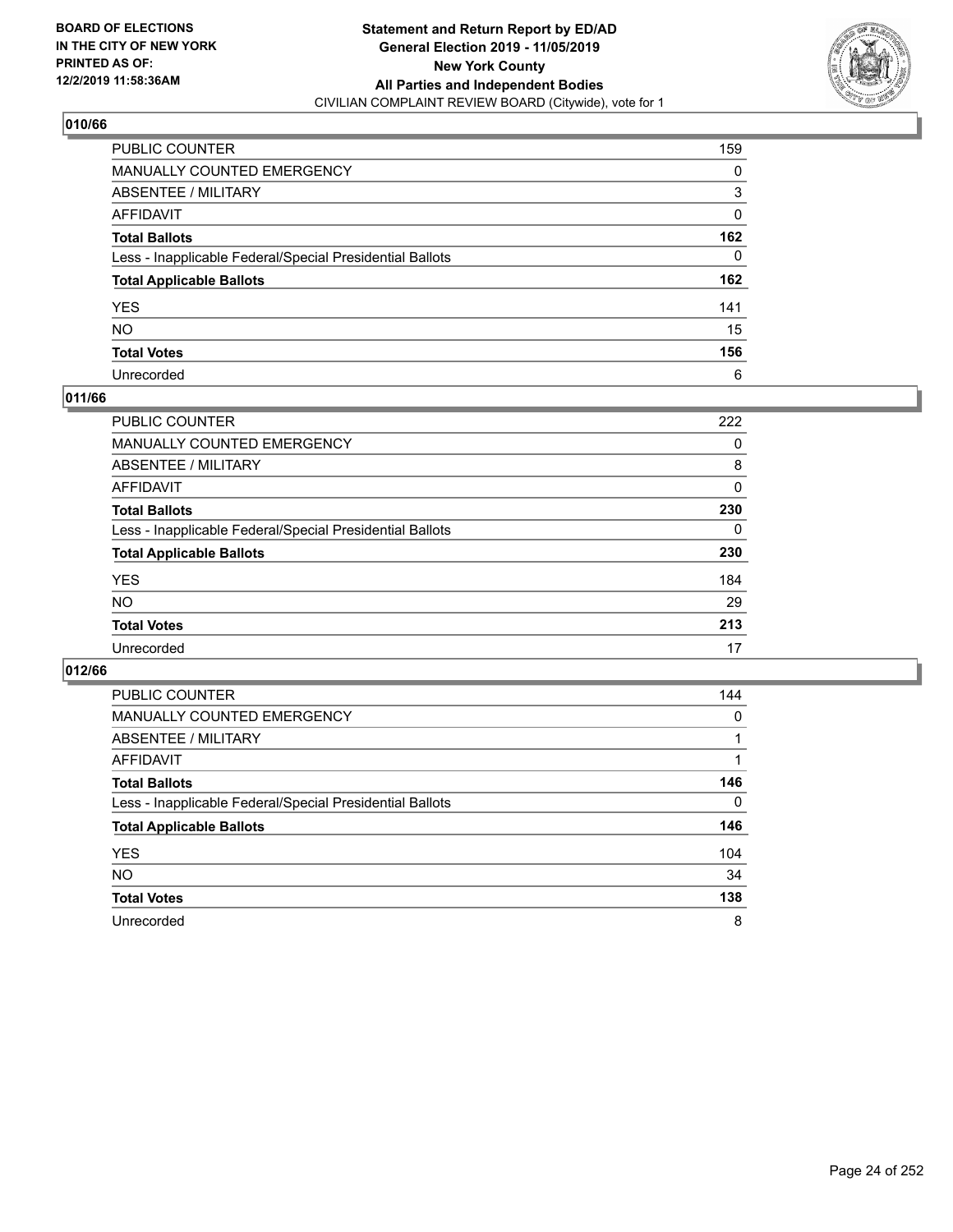

| PUBLIC COUNTER                                           | 258 |
|----------------------------------------------------------|-----|
| MANUALLY COUNTED EMERGENCY                               | 0   |
| ABSENTEE / MILITARY                                      | 10  |
| AFFIDAVIT                                                | 0   |
| Total Ballots                                            | 268 |
| Less - Inapplicable Federal/Special Presidential Ballots | 0   |
| <b>Total Applicable Ballots</b>                          | 268 |
| YES                                                      | 217 |
| NO.                                                      | 40  |
| <b>Total Votes</b>                                       | 257 |
| Unrecorded                                               | 11  |

### **014/66**

| PUBLIC COUNTER                                           | 185      |
|----------------------------------------------------------|----------|
| <b>MANUALLY COUNTED EMERGENCY</b>                        | 0        |
| ABSENTEE / MILITARY                                      | 3        |
| <b>AFFIDAVIT</b>                                         | 0        |
| <b>Total Ballots</b>                                     | 188      |
| Less - Inapplicable Federal/Special Presidential Ballots | $\Omega$ |
| <b>Total Applicable Ballots</b>                          | 188      |
| <b>YES</b>                                               | 158      |
| <b>NO</b>                                                | 20       |
| <b>Total Votes</b>                                       | 178      |
| Unrecorded                                               | 10       |
|                                                          |          |

### **015/66 COMBINED into: 014/66**

**016/66** 

| 0.01101100010100                                         |   |
|----------------------------------------------------------|---|
| <b>Total Votes</b>                                       | 3 |
| <b>NO</b>                                                | 0 |
| <b>YES</b>                                               | 3 |
| <b>Total Applicable Ballots</b>                          | 3 |
| Less - Inapplicable Federal/Special Presidential Ballots | 0 |
| <b>Total Ballots</b>                                     | 3 |
| <b>AFFIDAVIT</b>                                         |   |
| ABSENTEE / MILITARY                                      | 0 |
| <b>MANUALLY COUNTED EMERGENCY</b>                        | 0 |
| PUBLIC COUNTER                                           | 2 |

# **017/66 COMBINED into: 016/66**

**018/66 COMBINED into: 021/66**

**019/66 COMBINED into: 068/65**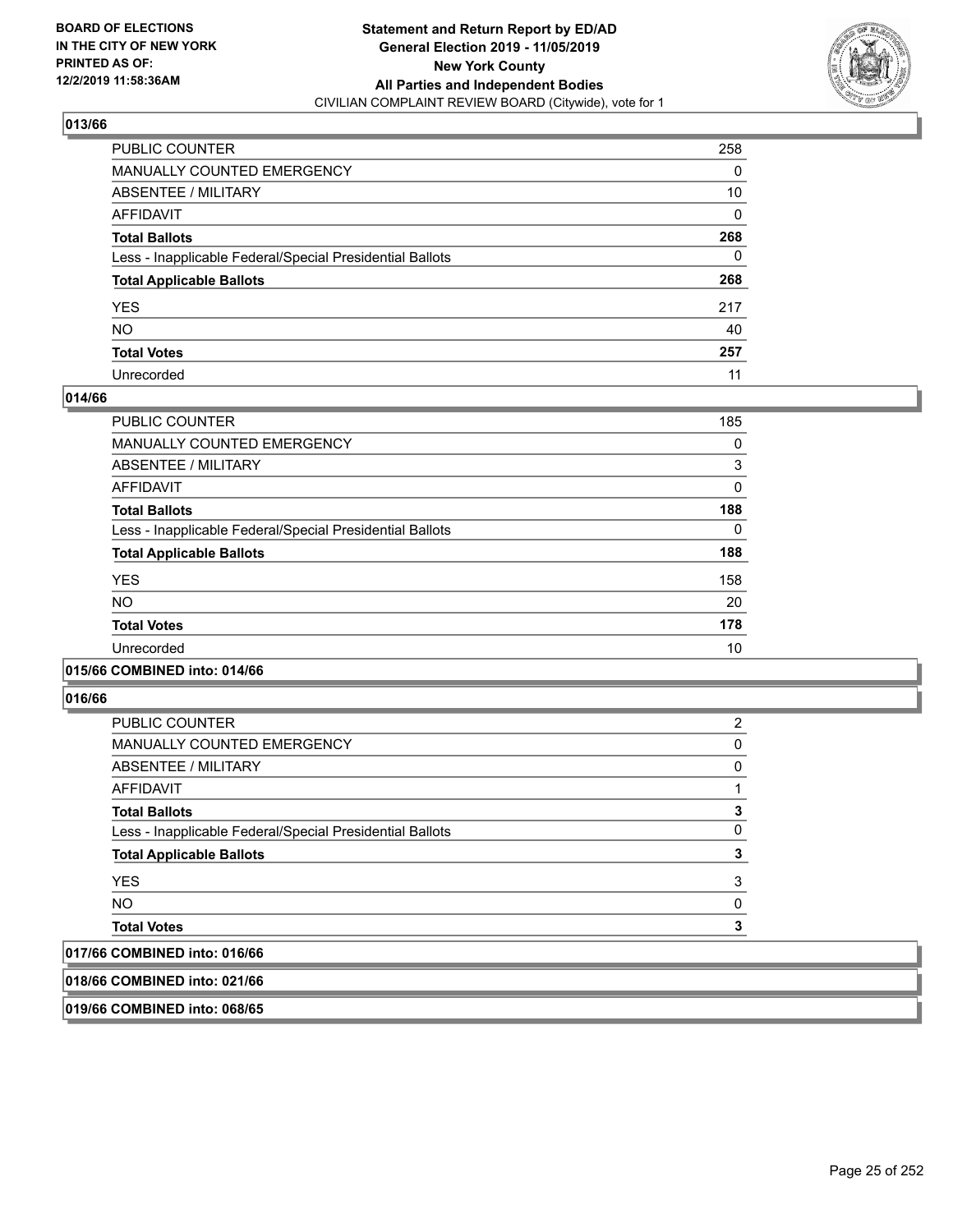

| PUBLIC COUNTER                                           | 185 |
|----------------------------------------------------------|-----|
| MANUALLY COUNTED EMERGENCY                               | 0   |
| ABSENTEE / MILITARY                                      | 7   |
| AFFIDAVIT                                                | 4   |
| Total Ballots                                            | 196 |
| Less - Inapplicable Federal/Special Presidential Ballots | 0   |
| <b>Total Applicable Ballots</b>                          | 196 |
| YES                                                      | 177 |
| NO.                                                      | 14  |
| <b>Total Votes</b>                                       | 191 |
| Unrecorded                                               | 5   |

### **021/66**

| <b>PUBLIC COUNTER</b>                                    | 347      |
|----------------------------------------------------------|----------|
| MANUALLY COUNTED EMERGENCY                               | 0        |
| ABSENTEE / MILITARY                                      | 8        |
| AFFIDAVIT                                                |          |
| <b>Total Ballots</b>                                     | 356      |
| Less - Inapplicable Federal/Special Presidential Ballots | $\Omega$ |
| <b>Total Applicable Ballots</b>                          | 356      |
| <b>YES</b>                                               | 292      |
| <b>NO</b>                                                | 39       |
| <b>Total Votes</b>                                       | 331      |
| Unrecorded                                               | 25       |

| PUBLIC COUNTER                                           | 317      |
|----------------------------------------------------------|----------|
| MANUALLY COUNTED EMERGENCY                               | 0        |
| ABSENTEE / MILITARY                                      | 15       |
| AFFIDAVIT                                                | 3        |
| <b>Total Ballots</b>                                     | 335      |
| Less - Inapplicable Federal/Special Presidential Ballots | $\Omega$ |
| <b>Total Applicable Ballots</b>                          | 335      |
| <b>YES</b>                                               | 258      |
| <b>NO</b>                                                | 59       |
| <b>Total Votes</b>                                       | 317      |
| Unrecorded                                               | 18       |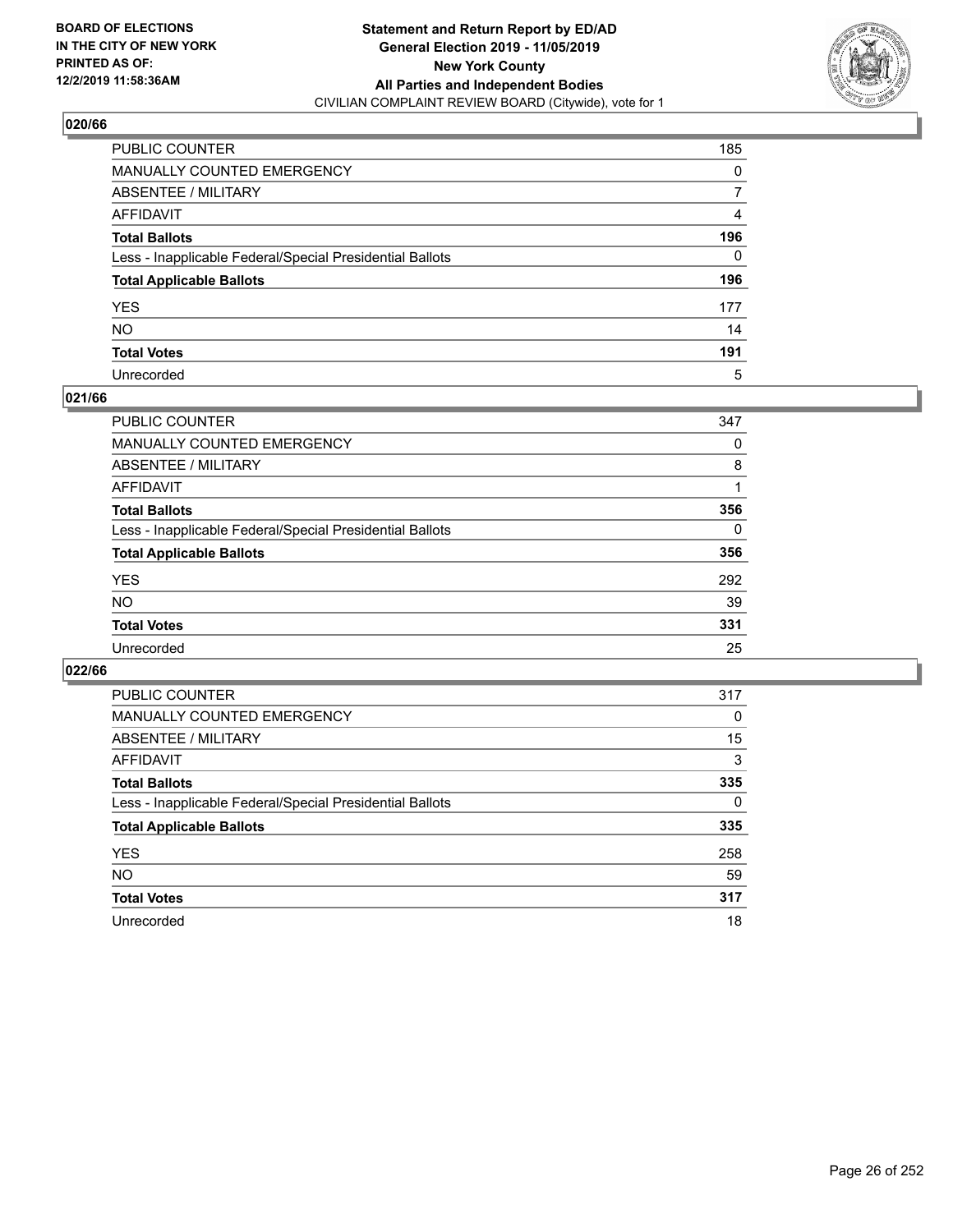

| PUBLIC COUNTER                                           | 365 |
|----------------------------------------------------------|-----|
| MANUALLY COUNTED EMERGENCY                               | 0   |
| <b>ABSENTEE / MILITARY</b>                               | 2   |
| AFFIDAVIT                                                |     |
| <b>Total Ballots</b>                                     | 368 |
| Less - Inapplicable Federal/Special Presidential Ballots | 0   |
| <b>Total Applicable Ballots</b>                          | 368 |
| <b>YES</b>                                               | 315 |
| <b>NO</b>                                                | 38  |
| <b>Total Votes</b>                                       | 353 |
| Unrecorded                                               | 15  |

# **024/66 COMBINED into: 022/66**

#### **025/66 COMBINED into: 020/66**

# **026/66**

| <b>PUBLIC COUNTER</b>                                    | 249      |
|----------------------------------------------------------|----------|
| <b>MANUALLY COUNTED EMERGENCY</b>                        | 0        |
| ABSENTEE / MILITARY                                      | 5        |
| <b>AFFIDAVIT</b>                                         |          |
| <b>Total Ballots</b>                                     | 255      |
| Less - Inapplicable Federal/Special Presidential Ballots | $\Omega$ |
| <b>Total Applicable Ballots</b>                          | 255      |
| <b>YES</b>                                               | 220      |
| <b>NO</b>                                                | 25       |
| <b>Total Votes</b>                                       | 245      |
| Unrecorded                                               | 10       |

### **027/66 COMBINED into: 026/66**

| PUBLIC COUNTER                                           | 198 |
|----------------------------------------------------------|-----|
| MANUALLY COUNTED EMERGENCY                               | 0   |
| ABSENTEE / MILITARY                                      |     |
| AFFIDAVIT                                                | 2   |
| <b>Total Ballots</b>                                     | 201 |
| Less - Inapplicable Federal/Special Presidential Ballots | 0   |
| <b>Total Applicable Ballots</b>                          | 201 |
| <b>YES</b>                                               | 152 |
| <b>NO</b>                                                | 11  |
| <b>Total Votes</b>                                       | 163 |
| Unrecorded                                               | 38  |
| 029/66 COMBINED into: 078/65                             |     |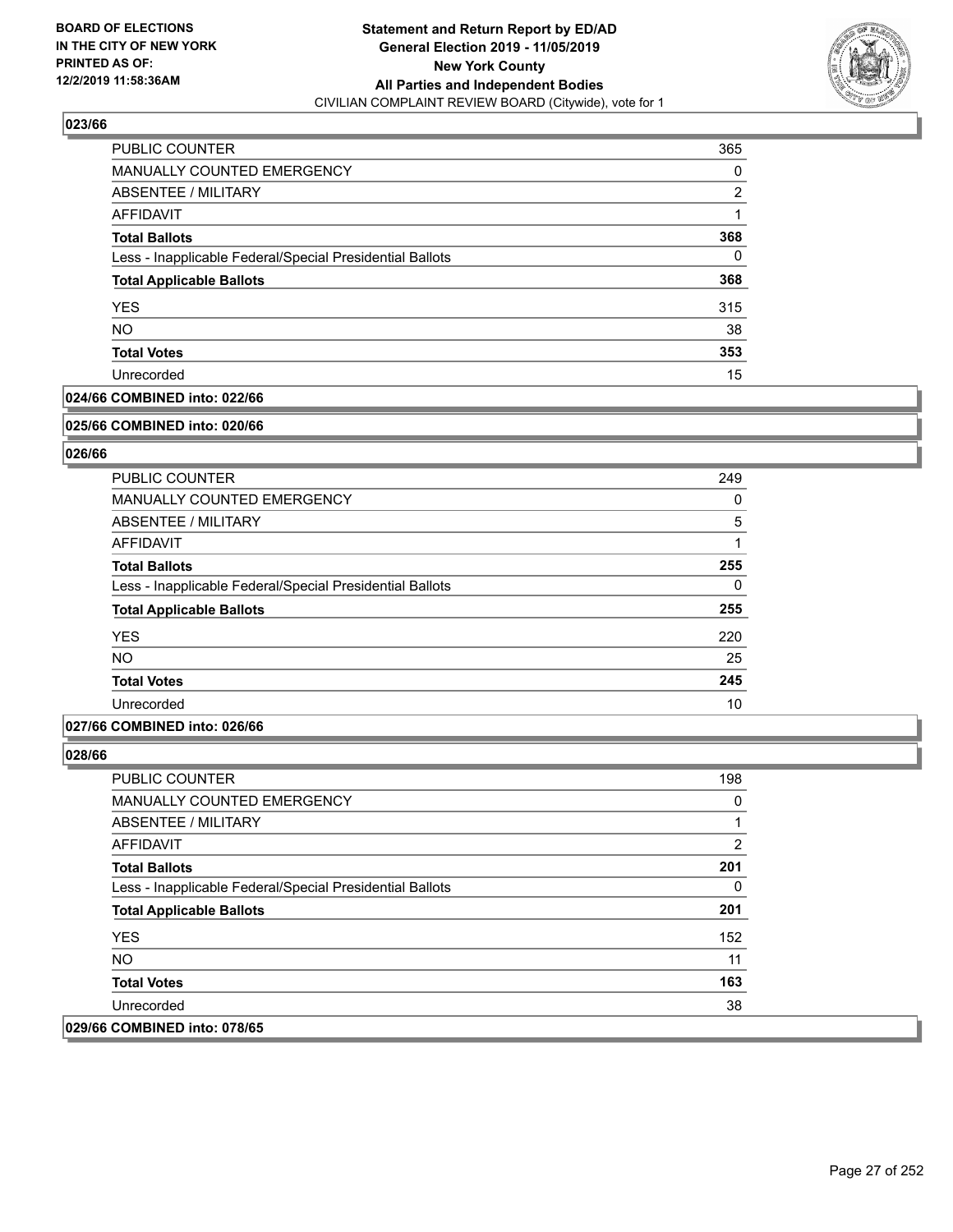

| PUBLIC COUNTER                                           | 195 |
|----------------------------------------------------------|-----|
| MANUALLY COUNTED EMERGENCY                               | 0   |
| ABSENTEE / MILITARY                                      |     |
| AFFIDAVIT                                                | 5   |
| <b>Total Ballots</b>                                     | 207 |
| Less - Inapplicable Federal/Special Presidential Ballots | 0   |
| <b>Total Applicable Ballots</b>                          | 207 |
| <b>YES</b>                                               | 170 |
| <b>NO</b>                                                | 24  |
| <b>Total Votes</b>                                       | 194 |
| Unrecorded                                               | 13  |

# **031/66 COMBINED into: 106/66**

### **032/66**

| <b>PUBLIC COUNTER</b>                                    | 298 |
|----------------------------------------------------------|-----|
| <b>MANUALLY COUNTED EMERGENCY</b>                        | 0   |
| ABSENTEE / MILITARY                                      |     |
| <b>AFFIDAVIT</b>                                         | 5   |
| <b>Total Ballots</b>                                     | 310 |
| Less - Inapplicable Federal/Special Presidential Ballots | 0   |
| <b>Total Applicable Ballots</b>                          | 310 |
| <b>YES</b>                                               | 260 |
| NO                                                       | 33  |
| <b>Total Votes</b>                                       | 293 |
| Unrecorded                                               | 17  |
|                                                          |     |

# **033/66 COMBINED into: 032/66**

### **034/66 COMBINED into: 035/66**

| <b>PUBLIC COUNTER</b>                                    | 359 |
|----------------------------------------------------------|-----|
| MANUALLY COUNTED EMERGENCY                               | 0   |
| ABSENTEE / MILITARY                                      | 4   |
| AFFIDAVIT                                                | 4   |
| <b>Total Ballots</b>                                     | 367 |
| Less - Inapplicable Federal/Special Presidential Ballots | 0   |
| <b>Total Applicable Ballots</b>                          | 367 |
| <b>YES</b>                                               | 310 |
| <b>NO</b>                                                | 38  |
| <b>Total Votes</b>                                       | 348 |
| Unrecorded                                               | 19  |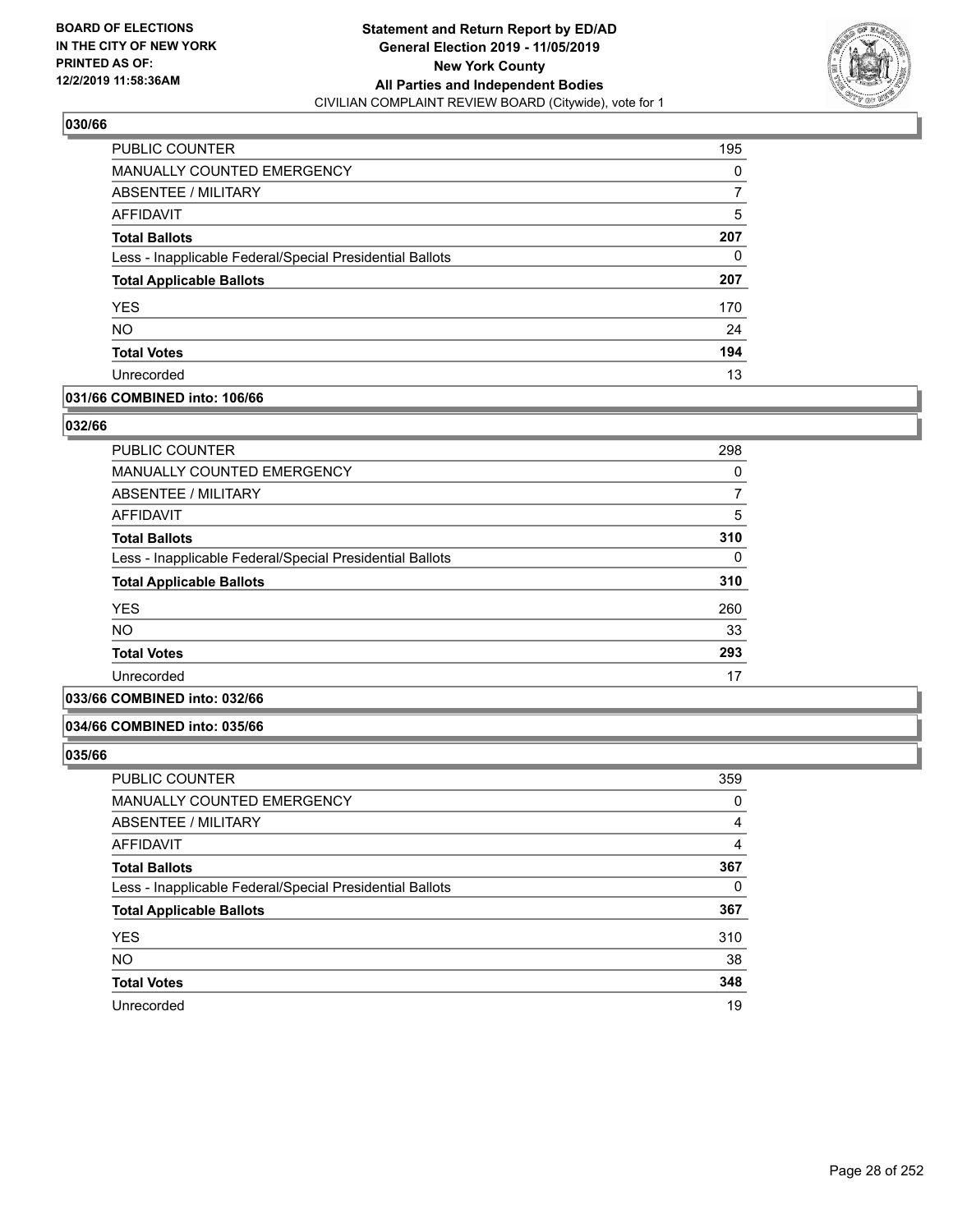

| PUBLIC COUNTER                                           | 239 |
|----------------------------------------------------------|-----|
| MANUALLY COUNTED EMERGENCY                               | 0   |
| ABSENTEE / MILITARY                                      | 5   |
| AFFIDAVIT                                                | 2   |
| Total Ballots                                            | 246 |
| Less - Inapplicable Federal/Special Presidential Ballots | 0   |
| <b>Total Applicable Ballots</b>                          | 246 |
| YES                                                      | 217 |
| NO.                                                      | 23  |
| <b>Total Votes</b>                                       | 240 |
| Unrecorded                                               | 6   |

## **037/66**

| <b>PUBLIC COUNTER</b>                                    | 169      |
|----------------------------------------------------------|----------|
| <b>MANUALLY COUNTED EMERGENCY</b>                        | 0        |
| ABSENTEE / MILITARY                                      | 2        |
| AFFIDAVIT                                                |          |
| <b>Total Ballots</b>                                     | 172      |
| Less - Inapplicable Federal/Special Presidential Ballots | $\Omega$ |
| <b>Total Applicable Ballots</b>                          | 172      |
| <b>YES</b>                                               | 144      |
| <b>NO</b>                                                | 25       |
| <b>Total Votes</b>                                       | 169      |
| Unrecorded                                               | 3        |

| PUBLIC COUNTER                                           | 335      |
|----------------------------------------------------------|----------|
| <b>MANUALLY COUNTED EMERGENCY</b>                        | 0        |
| ABSENTEE / MILITARY                                      | 12       |
| AFFIDAVIT                                                |          |
| <b>Total Ballots</b>                                     | 348      |
| Less - Inapplicable Federal/Special Presidential Ballots | $\Omega$ |
| <b>Total Applicable Ballots</b>                          | 348      |
| <b>YES</b>                                               | 267      |
| NO.                                                      | 67       |
| <b>Total Votes</b>                                       | 334      |
| Unrecorded                                               | 14       |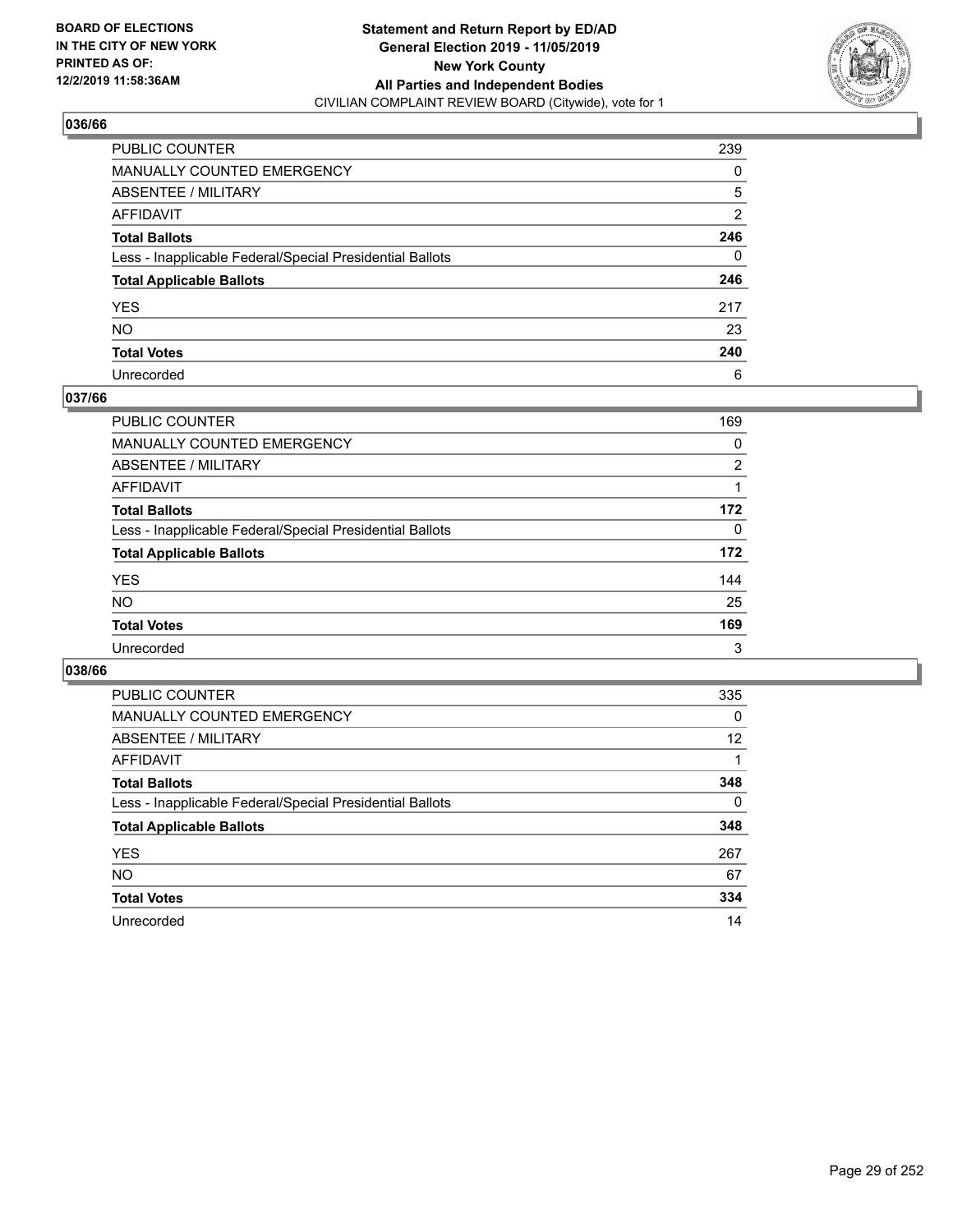

| <b>PUBLIC COUNTER</b>                                    | 74 |
|----------------------------------------------------------|----|
| MANUALLY COUNTED EMERGENCY                               | 0  |
| ABSENTEE / MILITARY                                      |    |
| AFFIDAVIT                                                | 0  |
| <b>Total Ballots</b>                                     | 75 |
| Less - Inapplicable Federal/Special Presidential Ballots | 0  |
| <b>Total Applicable Ballots</b>                          | 75 |
| <b>YES</b>                                               | 64 |
| <b>NO</b>                                                |    |
| <b>Total Votes</b>                                       | 71 |
| Unrecorded                                               | 4  |

# **040/66 COMBINED into: 022/66**

#### **041/66 COMBINED into: 044/66**

# **042/66 COMBINED into: 044/66**

### **043/66**

| <b>PUBLIC COUNTER</b>                                    | 106 |
|----------------------------------------------------------|-----|
| MANUALLY COUNTED EMERGENCY                               | 0   |
| ABSENTEE / MILITARY                                      | 3   |
| AFFIDAVIT                                                | 3   |
| <b>Total Ballots</b>                                     | 112 |
| Less - Inapplicable Federal/Special Presidential Ballots | 0   |
| <b>Total Applicable Ballots</b>                          | 112 |
| <b>YES</b>                                               | 91  |
| NO.                                                      | 15  |
| <b>Total Votes</b>                                       | 106 |
| Unrecorded                                               | 6   |

| <b>PUBLIC COUNTER</b>                                    | 302      |
|----------------------------------------------------------|----------|
| MANUALLY COUNTED EMERGENCY                               | 0        |
| ABSENTEE / MILITARY                                      | 4        |
| AFFIDAVIT                                                | 3        |
| <b>Total Ballots</b>                                     | 309      |
| Less - Inapplicable Federal/Special Presidential Ballots | $\Omega$ |
| <b>Total Applicable Ballots</b>                          | 309      |
| <b>YES</b>                                               | 248      |
| <b>NO</b>                                                | 50       |
| <b>Total Votes</b>                                       | 298      |
| Unrecorded                                               | 11       |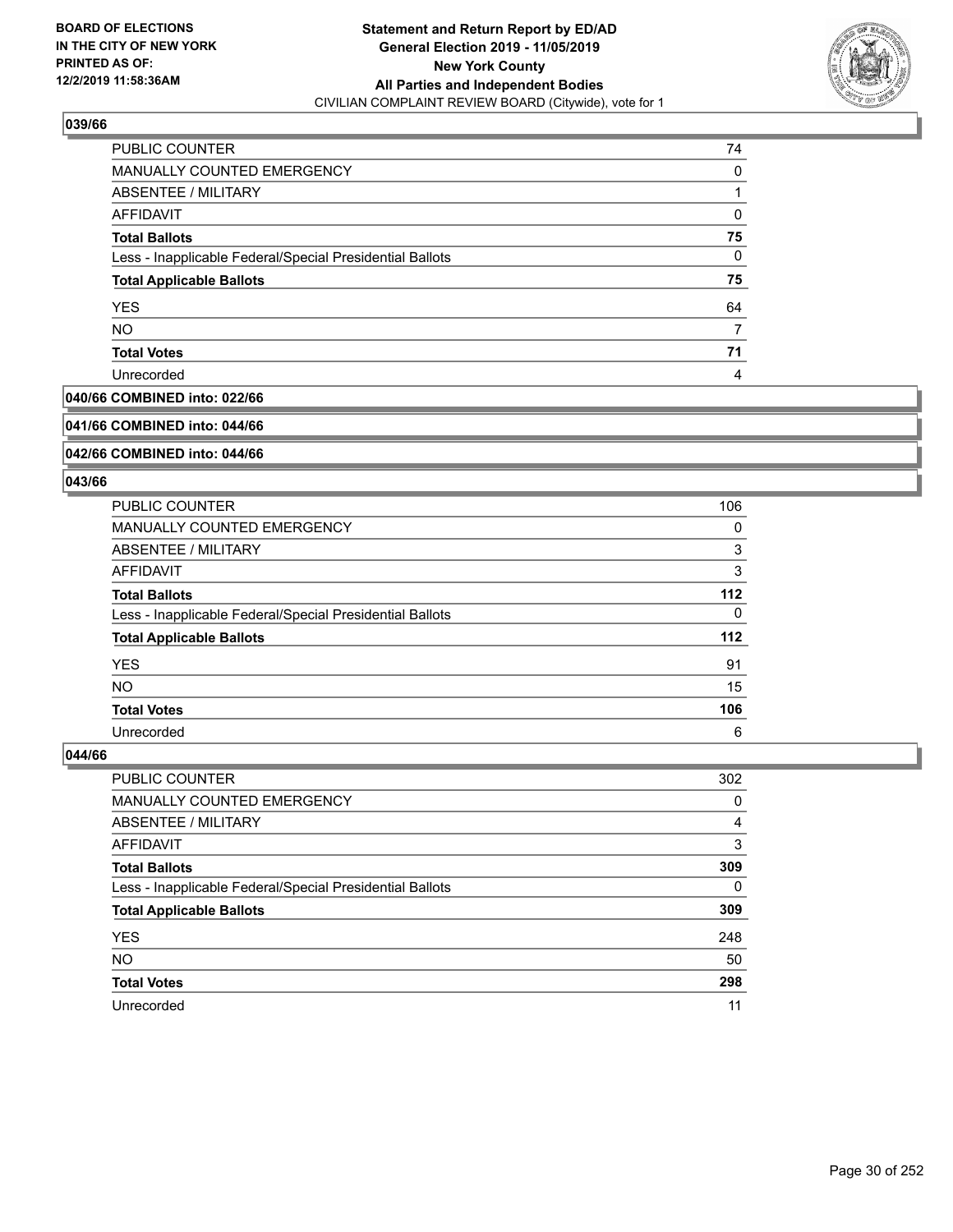

| PUBLIC COUNTER                                           | 340 |
|----------------------------------------------------------|-----|
| MANUALLY COUNTED EMERGENCY                               | 0   |
| ABSENTEE / MILITARY                                      | 6   |
| AFFIDAVIT                                                | 5   |
| <b>Total Ballots</b>                                     | 351 |
| Less - Inapplicable Federal/Special Presidential Ballots | 0   |
| <b>Total Applicable Ballots</b>                          | 351 |
| <b>YES</b>                                               | 297 |
| <b>NO</b>                                                | 36  |
| <b>Total Votes</b>                                       | 333 |
| Unrecorded                                               | 18  |

## **046/66 COMBINED into: 098/66**

### **047/66**

| <b>PUBLIC COUNTER</b>                                    | 381      |
|----------------------------------------------------------|----------|
| <b>MANUALLY COUNTED EMERGENCY</b>                        | $\Omega$ |
| ABSENTEE / MILITARY                                      | 12       |
| AFFIDAVIT                                                | 0        |
| <b>Total Ballots</b>                                     | 393      |
| Less - Inapplicable Federal/Special Presidential Ballots | $\Omega$ |
| <b>Total Applicable Ballots</b>                          | 393      |
| <b>YES</b>                                               | 314      |
| <b>NO</b>                                                | 64       |
| <b>Total Votes</b>                                       | 378      |
| Unrecorded                                               | 15       |
|                                                          |          |

| PUBLIC COUNTER                                           | 237      |
|----------------------------------------------------------|----------|
| MANUALLY COUNTED EMERGENCY                               | $\Omega$ |
| ABSENTEE / MILITARY                                      | $\Omega$ |
| AFFIDAVIT                                                | 8        |
| <b>Total Ballots</b>                                     | 245      |
| Less - Inapplicable Federal/Special Presidential Ballots | $\Omega$ |
| <b>Total Applicable Ballots</b>                          | 245      |
| <b>YES</b>                                               | 193      |
| <b>NO</b>                                                | 35       |
| <b>Total Votes</b>                                       | 228      |
| Unrecorded                                               | 17       |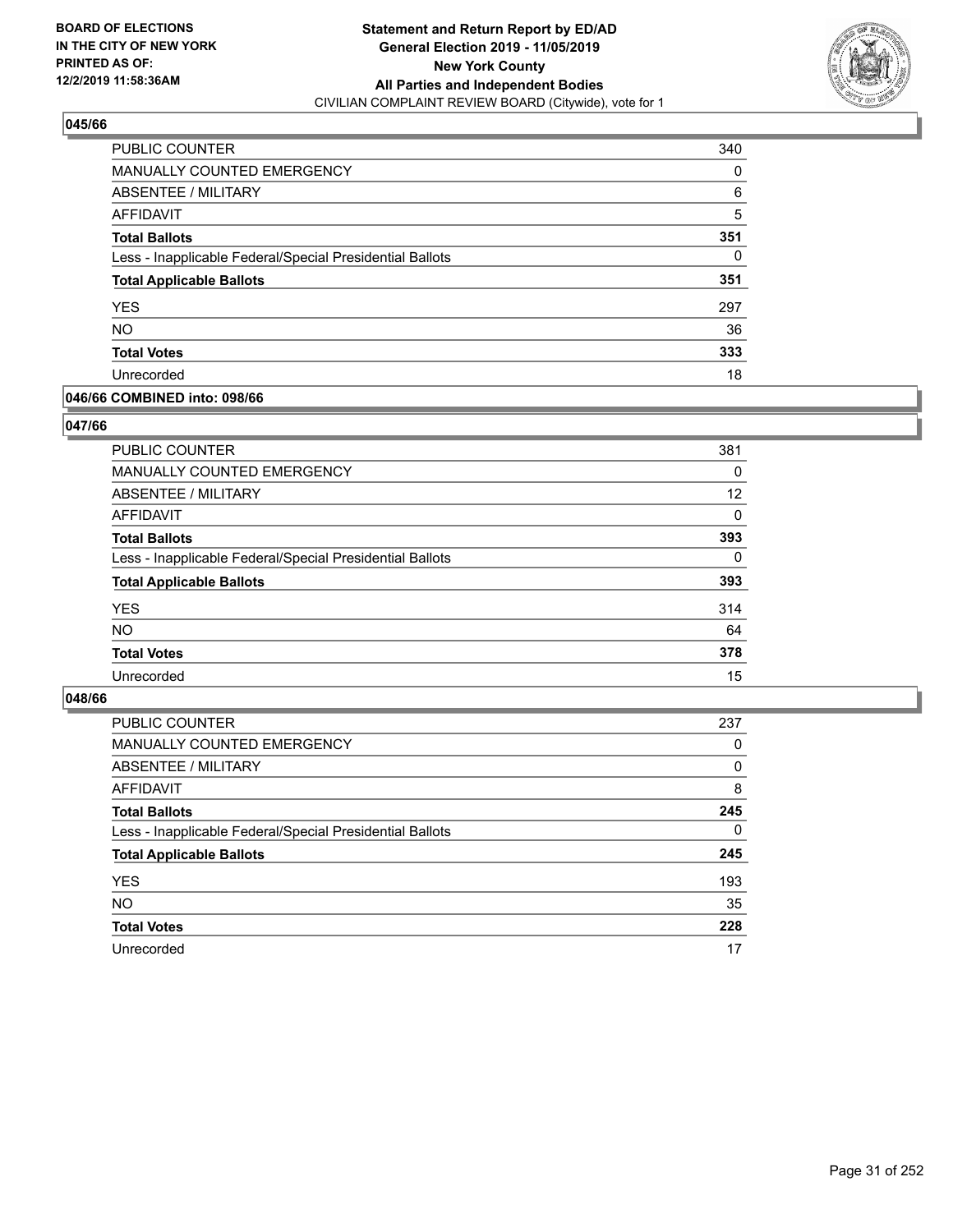

| PUBLIC COUNTER                                           | 177 |
|----------------------------------------------------------|-----|
| MANUALLY COUNTED EMERGENCY                               | 0   |
| ABSENTEE / MILITARY                                      | 5   |
| AFFIDAVIT                                                |     |
| Total Ballots                                            | 183 |
| Less - Inapplicable Federal/Special Presidential Ballots | 0   |
| <b>Total Applicable Ballots</b>                          | 183 |
| YES                                                      | 149 |
| NO.                                                      | 18  |
| <b>Total Votes</b>                                       | 167 |
| Unrecorded                                               | 16  |

### **050/66**

| PUBLIC COUNTER                                           | 499      |
|----------------------------------------------------------|----------|
| MANUALLY COUNTED EMERGENCY                               | $\Omega$ |
| ABSENTEE / MILITARY                                      | 12       |
| AFFIDAVIT                                                | 8        |
| <b>Total Ballots</b>                                     | 519      |
| Less - Inapplicable Federal/Special Presidential Ballots | $\Omega$ |
| <b>Total Applicable Ballots</b>                          | 519      |
| <b>YES</b>                                               | 422      |
| <b>NO</b>                                                | 72       |
| <b>Total Votes</b>                                       | 494      |
| Unrecorded                                               | 25       |
|                                                          |          |

#### **051/66 COMBINED into: 038/66**

### **052/66 COMBINED into: 050/66**

# **053/66 COMBINED into: 054/66**

| <b>PUBLIC COUNTER</b>                                    | 420 |
|----------------------------------------------------------|-----|
| MANUALLY COUNTED EMERGENCY                               | 0   |
| ABSENTEE / MILITARY                                      | 7   |
| AFFIDAVIT                                                | 3   |
| <b>Total Ballots</b>                                     | 430 |
| Less - Inapplicable Federal/Special Presidential Ballots | 0   |
| <b>Total Applicable Ballots</b>                          | 430 |
| <b>YES</b>                                               | 341 |
| <b>NO</b>                                                | 73  |
| <b>Total Votes</b>                                       | 414 |
| Unrecorded                                               | 16  |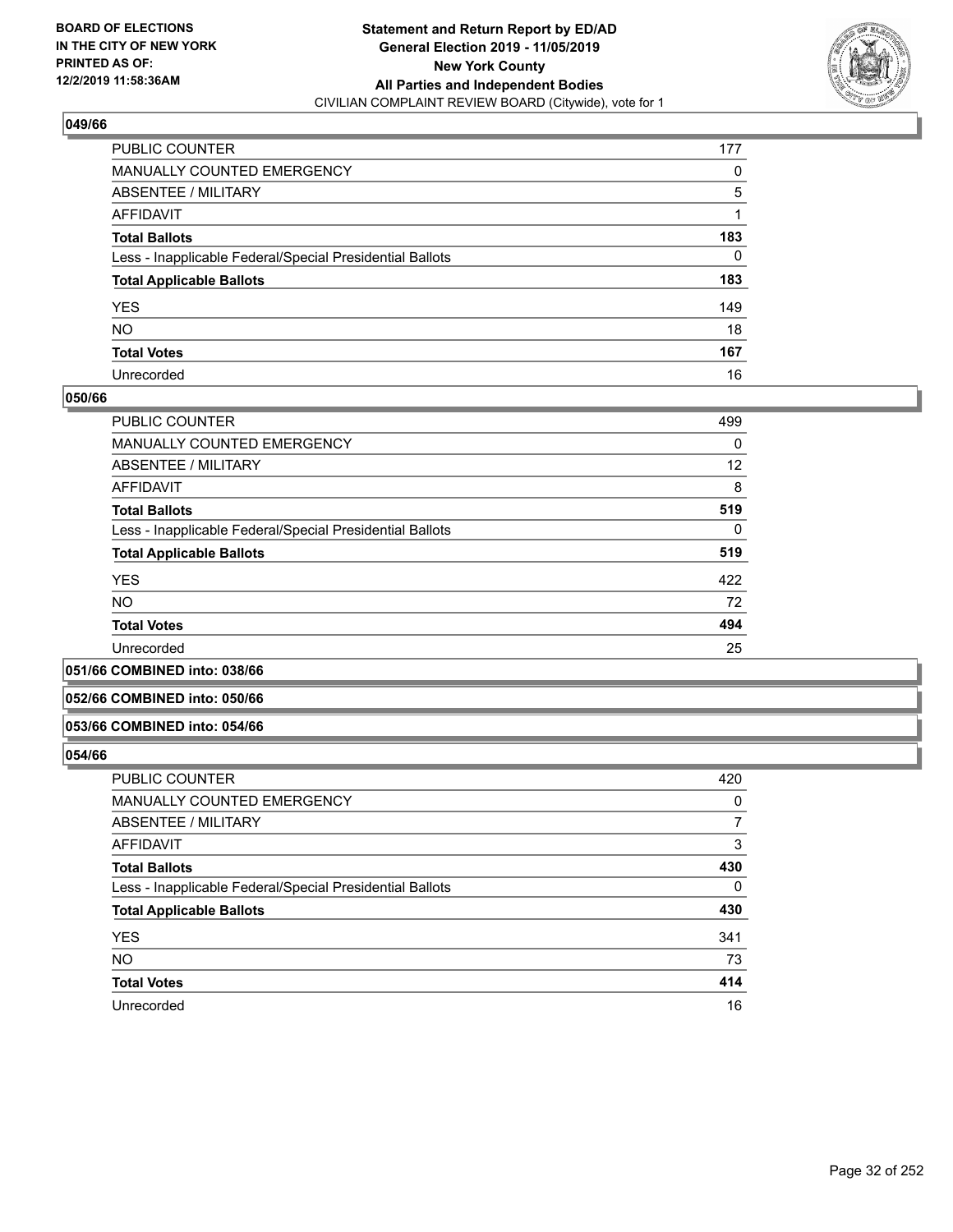

| PUBLIC COUNTER                                           | 315 |
|----------------------------------------------------------|-----|
| <b>MANUALLY COUNTED EMERGENCY</b>                        | 0   |
| ABSENTEE / MILITARY                                      | 11  |
| AFFIDAVIT                                                | 2   |
| <b>Total Ballots</b>                                     | 328 |
| Less - Inapplicable Federal/Special Presidential Ballots | 0   |
| <b>Total Applicable Ballots</b>                          | 328 |
| <b>YES</b>                                               | 279 |
| <b>NO</b>                                                | 37  |
| <b>Total Votes</b>                                       | 316 |
| Unrecorded                                               | 12  |

## **056/66 COMBINED into: 055/66**

### **057/66**

| <b>PUBLIC COUNTER</b>                                    | 207            |
|----------------------------------------------------------|----------------|
| <b>MANUALLY COUNTED EMERGENCY</b>                        | 0              |
| ABSENTEE / MILITARY                                      | 3              |
| AFFIDAVIT                                                | $\overline{2}$ |
| <b>Total Ballots</b>                                     | 212            |
| Less - Inapplicable Federal/Special Presidential Ballots | 0              |
| <b>Total Applicable Ballots</b>                          | 212            |
| <b>YES</b>                                               | 167            |
| <b>NO</b>                                                | 36             |
| <b>Total Votes</b>                                       | 203            |
| Unrecorded                                               | 9              |

### **058/66 COMBINED into: 076/66**

### **059/66 COMBINED into: 047/66**

### **060/66 COMBINED into: 061/66**

| <b>PUBLIC COUNTER</b>                                    | 423 |
|----------------------------------------------------------|-----|
| MANUALLY COUNTED EMERGENCY                               | 0   |
| ABSENTEE / MILITARY                                      | 10  |
| AFFIDAVIT                                                | 2   |
| <b>Total Ballots</b>                                     | 435 |
| Less - Inapplicable Federal/Special Presidential Ballots | 0   |
| <b>Total Applicable Ballots</b>                          | 435 |
| <b>YES</b>                                               | 367 |
| NO.                                                      | 40  |
| <b>Total Votes</b>                                       | 407 |
| Unrecorded                                               | 28  |
| 062/66 COMBINED into: 063/66                             |     |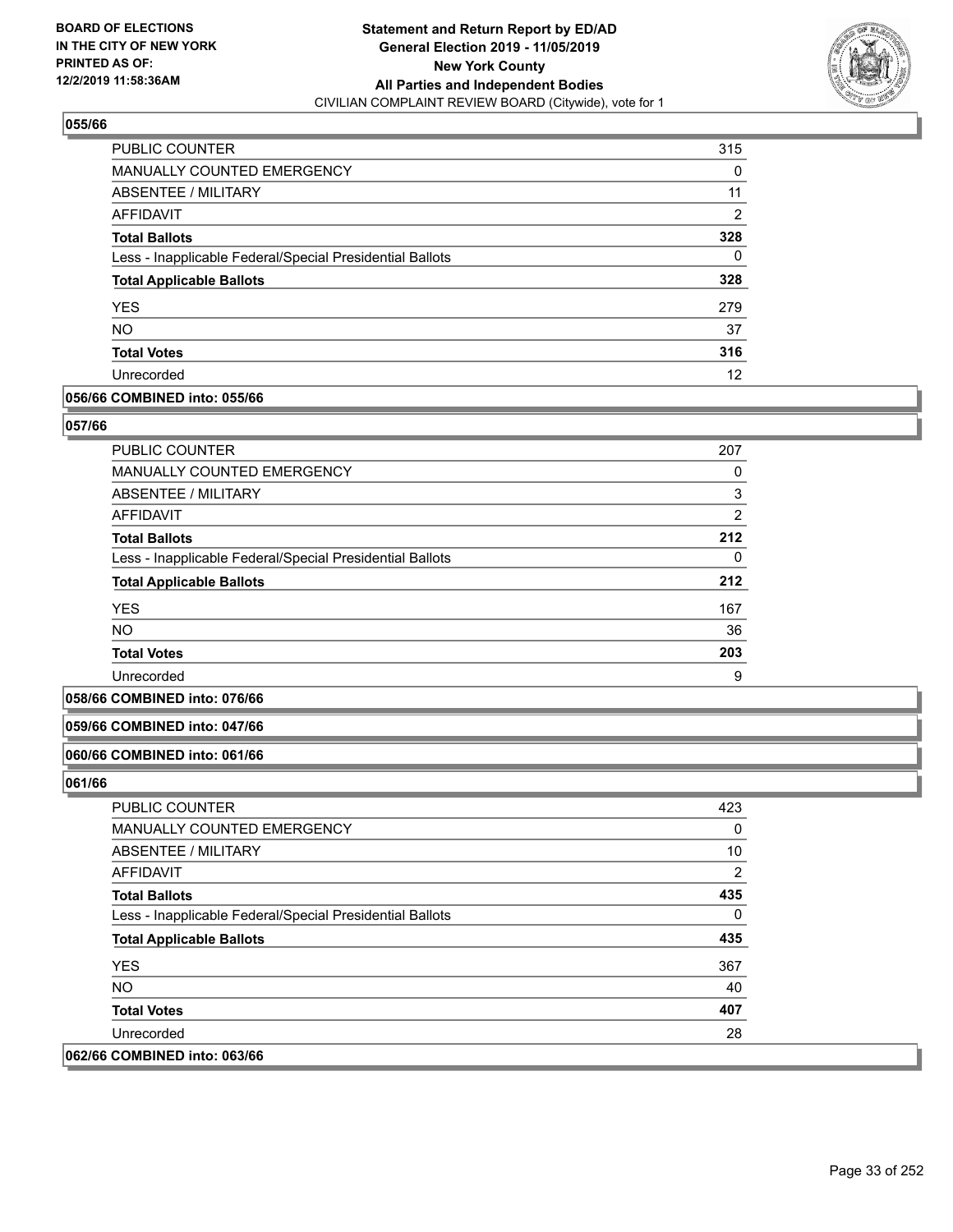

| <b>PUBLIC COUNTER</b>                                    | 331 |
|----------------------------------------------------------|-----|
| <b>MANUALLY COUNTED EMERGENCY</b>                        | 0   |
| ABSENTEE / MILITARY                                      | 6   |
| AFFIDAVIT                                                | 3   |
| <b>Total Ballots</b>                                     | 340 |
| Less - Inapplicable Federal/Special Presidential Ballots | 0   |
| <b>Total Applicable Ballots</b>                          | 340 |
| <b>YES</b>                                               | 278 |
| <b>NO</b>                                                | 43  |
| <b>Total Votes</b>                                       | 321 |
| Unrecorded                                               | 19  |

# **064/66 COMBINED into: 085/66**

### **065/66**

| <b>PUBLIC COUNTER</b>                                    | 145           |
|----------------------------------------------------------|---------------|
| MANUALLY COUNTED EMERGENCY                               | 0             |
| ABSENTEE / MILITARY                                      | 6             |
| AFFIDAVIT                                                | $\mathcal{P}$ |
| <b>Total Ballots</b>                                     | 153           |
| Less - Inapplicable Federal/Special Presidential Ballots | 0             |
| <b>Total Applicable Ballots</b>                          | 153           |
| <b>YES</b>                                               | 129           |
| <b>NO</b>                                                | 23            |
| <b>Total Votes</b>                                       | 152           |
| Unrecorded                                               |               |
|                                                          |               |

# **066/66 COMBINED into: 075/66**

| <b>PUBLIC COUNTER</b>                                    | 317 |
|----------------------------------------------------------|-----|
| <b>MANUALLY COUNTED EMERGENCY</b>                        | 0   |
| ABSENTEE / MILITARY                                      | 10  |
| AFFIDAVIT                                                |     |
| <b>Total Ballots</b>                                     | 328 |
| Less - Inapplicable Federal/Special Presidential Ballots | 0   |
| <b>Total Applicable Ballots</b>                          | 328 |
| <b>YES</b>                                               | 250 |
| <b>NO</b>                                                | 61  |
| <b>Total Votes</b>                                       | 311 |
| Unrecorded                                               | 17  |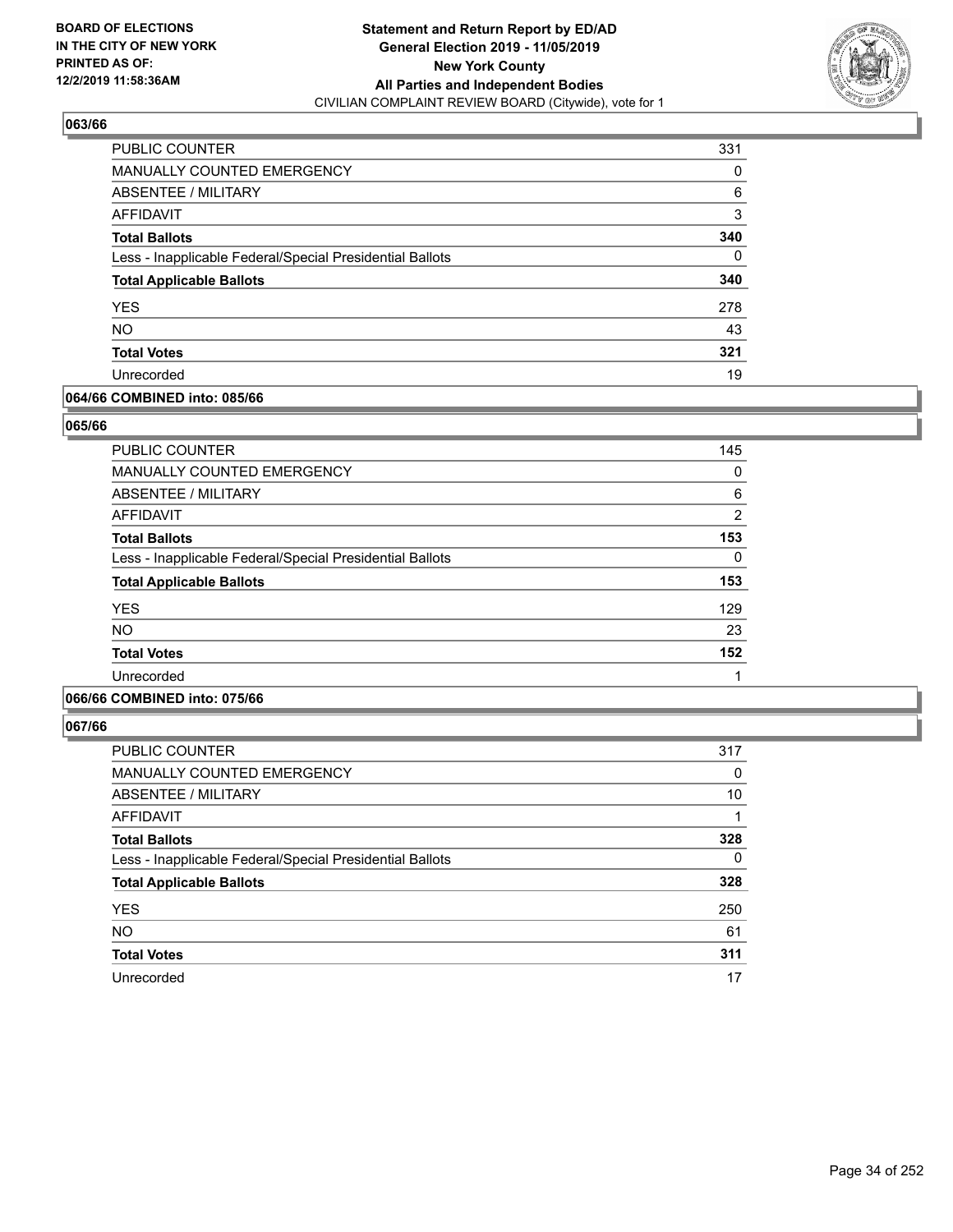

| PUBLIC COUNTER                                           | 177 |
|----------------------------------------------------------|-----|
| <b>MANUALLY COUNTED EMERGENCY</b>                        | 0   |
| ABSENTEE / MILITARY                                      |     |
| AFFIDAVIT                                                |     |
| <b>Total Ballots</b>                                     | 185 |
| Less - Inapplicable Federal/Special Presidential Ballots | 0   |
| <b>Total Applicable Ballots</b>                          | 185 |
| <b>YES</b>                                               | 148 |
| <b>NO</b>                                                | 28  |
| <b>Total Votes</b>                                       | 176 |
| Unrecorded                                               | 9   |

# **069/66 COMBINED into: 067/66**

#### **070/66 COMBINED into: 071/66**

# **071/66**

| <b>PUBLIC COUNTER</b>                                    | 361      |
|----------------------------------------------------------|----------|
| <b>MANUALLY COUNTED EMERGENCY</b>                        | 0        |
| ABSENTEE / MILITARY                                      | 7        |
| AFFIDAVIT                                                | 5        |
| <b>Total Ballots</b>                                     | 373      |
| Less - Inapplicable Federal/Special Presidential Ballots | $\Omega$ |
| <b>Total Applicable Ballots</b>                          | 373      |
| <b>YES</b>                                               | 310      |
| <b>NO</b>                                                | 45       |
| <b>Total Votes</b>                                       | 355      |
| Unrecorded                                               | 18       |

### **072/66 COMBINED into: 073/66**

| PUBLIC COUNTER                                           | 230 |
|----------------------------------------------------------|-----|
| <b>MANUALLY COUNTED EMERGENCY</b>                        | 0   |
| ABSENTEE / MILITARY                                      | 5   |
| AFFIDAVIT                                                | 3   |
| <b>Total Ballots</b>                                     | 238 |
| Less - Inapplicable Federal/Special Presidential Ballots | 0   |
| <b>Total Applicable Ballots</b>                          | 238 |
| <b>YES</b>                                               | 184 |
| <b>NO</b>                                                | 42  |
| <b>Total Votes</b>                                       | 226 |
| Unrecorded                                               | 12  |
| 074/66 COMBINED into: 077/66                             |     |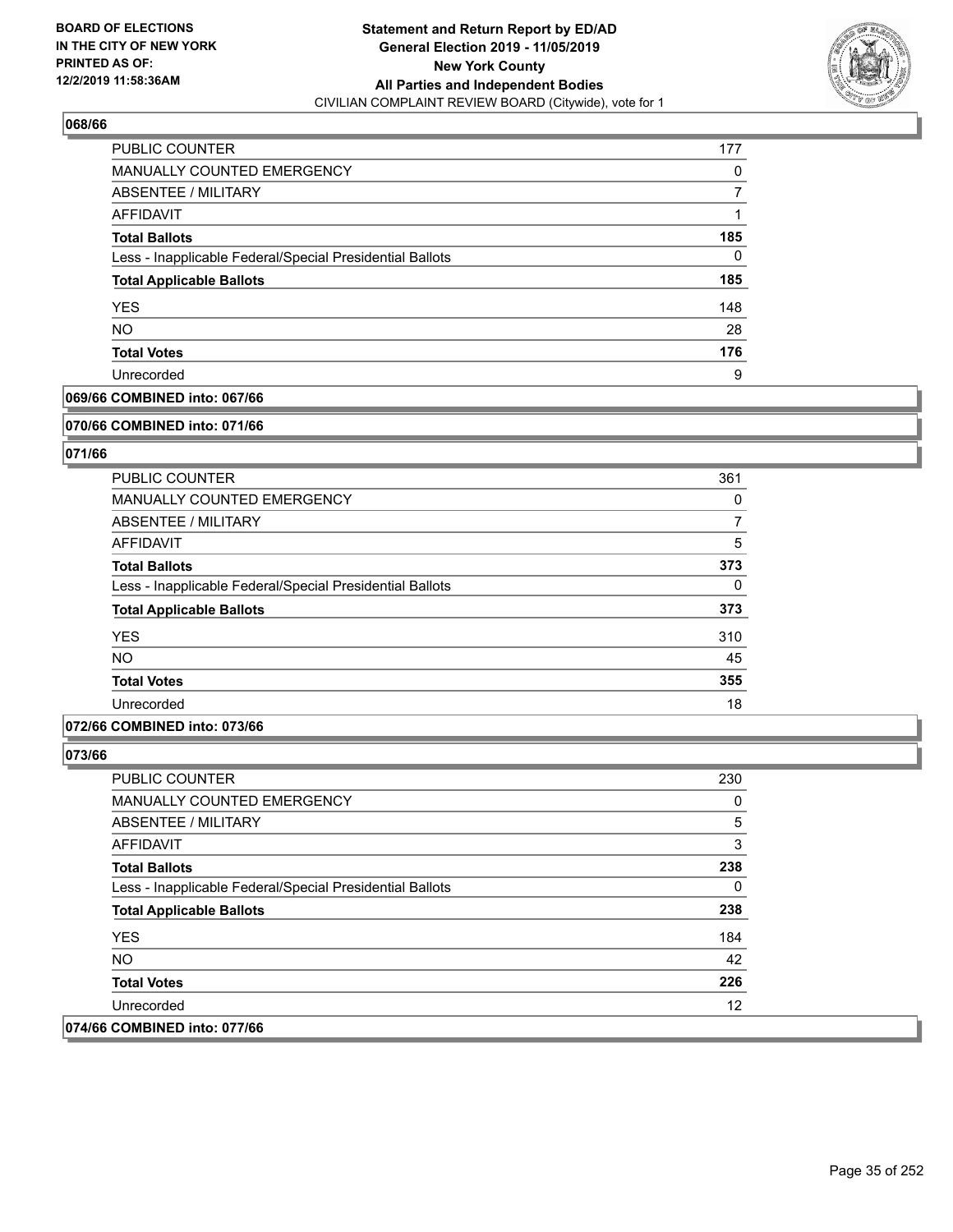

| PUBLIC COUNTER                                           | 317 |
|----------------------------------------------------------|-----|
| MANUALLY COUNTED EMERGENCY                               | 0   |
| ABSENTEE / MILITARY                                      | 9   |
| AFFIDAVIT                                                | 6   |
| Total Ballots                                            | 332 |
| Less - Inapplicable Federal/Special Presidential Ballots | 0   |
| <b>Total Applicable Ballots</b>                          | 332 |
| YES                                                      | 288 |
| NO.                                                      | 36  |
| <b>Total Votes</b>                                       | 324 |
| Unrecorded                                               | 8   |

### **076/66**

| PUBLIC COUNTER                                           | 291      |
|----------------------------------------------------------|----------|
| MANUALLY COUNTED EMERGENCY                               | 0        |
| ABSENTEE / MILITARY                                      | 5        |
| AFFIDAVIT                                                | 3        |
| <b>Total Ballots</b>                                     | 299      |
| Less - Inapplicable Federal/Special Presidential Ballots | $\Omega$ |
| <b>Total Applicable Ballots</b>                          | 299      |
| <b>YES</b>                                               | 245      |
| <b>NO</b>                                                | 43       |
| <b>Total Votes</b>                                       | 288      |
| Unrecorded                                               | 11       |

| PUBLIC COUNTER                                           | 411      |
|----------------------------------------------------------|----------|
| <b>MANUALLY COUNTED EMERGENCY</b>                        | $\Omega$ |
| ABSENTEE / MILITARY                                      | 5        |
| AFFIDAVIT                                                | 3        |
| <b>Total Ballots</b>                                     | 419      |
| Less - Inapplicable Federal/Special Presidential Ballots | $\Omega$ |
| <b>Total Applicable Ballots</b>                          | 419      |
| <b>YES</b>                                               | 348      |
| <b>NO</b>                                                | 54       |
| <b>Total Votes</b>                                       | 402      |
| Unrecorded                                               | 17       |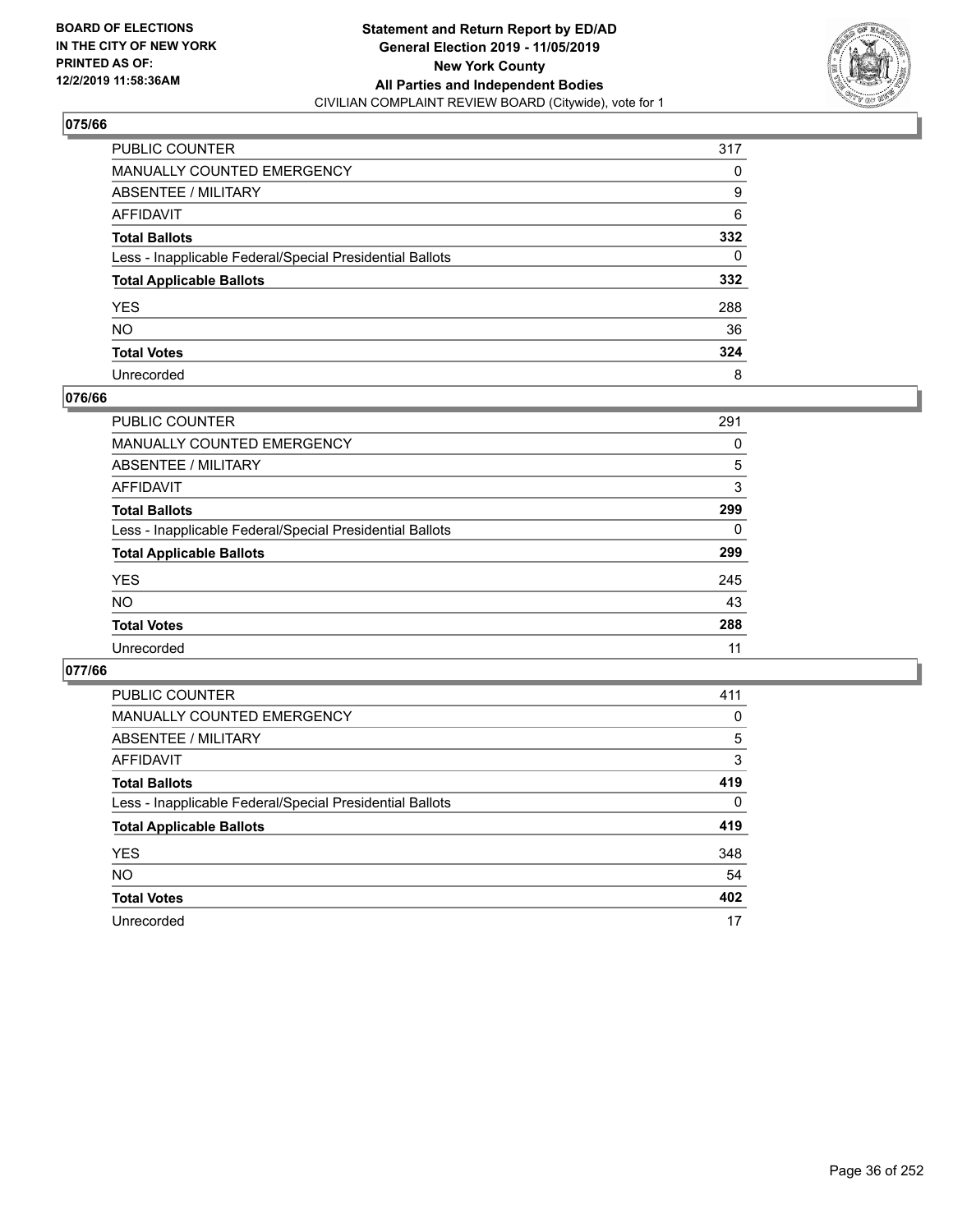

| PUBLIC COUNTER                                           | 424 |
|----------------------------------------------------------|-----|
| MANUALLY COUNTED EMERGENCY                               | 0   |
| ABSENTEE / MILITARY                                      | 15  |
| AFFIDAVIT                                                | 3   |
| Total Ballots                                            | 442 |
| Less - Inapplicable Federal/Special Presidential Ballots | 0   |
| <b>Total Applicable Ballots</b>                          | 442 |
| YES                                                      | 359 |
| NO.                                                      | 72  |
| <b>Total Votes</b>                                       | 431 |
| Unrecorded                                               | 11  |

### **079/66**

| <b>PUBLIC COUNTER</b>                                    | 400      |
|----------------------------------------------------------|----------|
| MANUALLY COUNTED EMERGENCY                               | 0        |
| ABSENTEE / MILITARY                                      | 2        |
| <b>AFFIDAVIT</b>                                         | 4        |
| <b>Total Ballots</b>                                     | 406      |
| Less - Inapplicable Federal/Special Presidential Ballots | $\Omega$ |
| <b>Total Applicable Ballots</b>                          | 406      |
| <b>YES</b>                                               | 346      |
| NO.                                                      | 49       |
| <b>Total Votes</b>                                       | 395      |
| Unrecorded                                               | 11       |
|                                                          |          |

#### **080/66 COMBINED into: 081/66**

**081/66** 

| <b>PUBLIC COUNTER</b>                                    | 473      |
|----------------------------------------------------------|----------|
| MANUALLY COUNTED EMERGENCY                               | 0        |
| ABSENTEE / MILITARY                                      |          |
| AFFIDAVIT                                                | 2        |
| <b>Total Ballots</b>                                     | 482      |
| Less - Inapplicable Federal/Special Presidential Ballots | $\Omega$ |
| <b>Total Applicable Ballots</b>                          | 482      |
| <b>YES</b>                                               | 411      |
| <b>NO</b>                                                | 52       |
| <b>Total Votes</b>                                       | 463      |
| Unrecorded                                               | 19       |
| 082/66 COMBINED into: 079/66                             |          |

**083/66 COMBINED into: 088/66**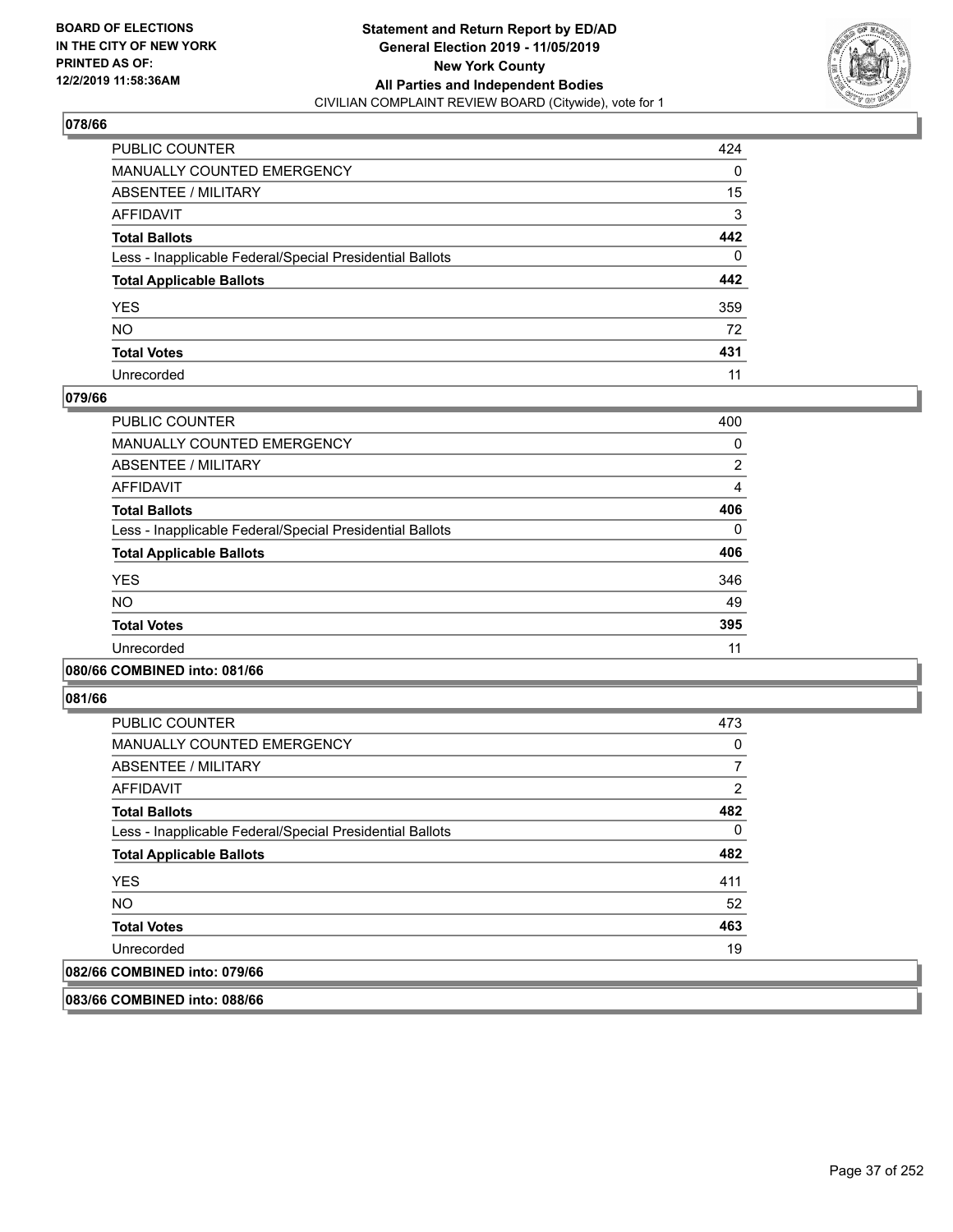

| PUBLIC COUNTER                                           | 439            |
|----------------------------------------------------------|----------------|
| MANUALLY COUNTED EMERGENCY                               | 0              |
| ABSENTEE / MILITARY                                      | 14             |
| AFFIDAVIT                                                | $\overline{2}$ |
| Total Ballots                                            | 455            |
| Less - Inapplicable Federal/Special Presidential Ballots | 0              |
| <b>Total Applicable Ballots</b>                          | 455            |
| YES                                                      | 387            |
| NO.                                                      | 52             |
| <b>Total Votes</b>                                       | 439            |
| Unrecorded                                               | 16             |

### **085/66**

| <b>PUBLIC COUNTER</b>                                    | 381      |
|----------------------------------------------------------|----------|
| <b>MANUALLY COUNTED EMERGENCY</b>                        | 0        |
| ABSENTEE / MILITARY                                      | 10       |
| AFFIDAVIT                                                |          |
| <b>Total Ballots</b>                                     | 392      |
| Less - Inapplicable Federal/Special Presidential Ballots | $\Omega$ |
| <b>Total Applicable Ballots</b>                          | 392      |
| <b>YES</b>                                               | 331      |
| <b>NO</b>                                                | 50       |
| <b>Total Votes</b>                                       | 381      |
| Unrecorded                                               | 11       |

| <b>PUBLIC COUNTER</b>                                    | 210 |
|----------------------------------------------------------|-----|
| <b>MANUALLY COUNTED EMERGENCY</b>                        | 0   |
| ABSENTEE / MILITARY                                      | 4   |
| AFFIDAVIT                                                | 2   |
| <b>Total Ballots</b>                                     | 216 |
| Less - Inapplicable Federal/Special Presidential Ballots | 0   |
| <b>Total Applicable Ballots</b>                          | 216 |
| <b>YES</b>                                               | 186 |
| <b>NO</b>                                                | 20  |
| <b>Total Votes</b>                                       | 206 |
| Unrecorded                                               | 10  |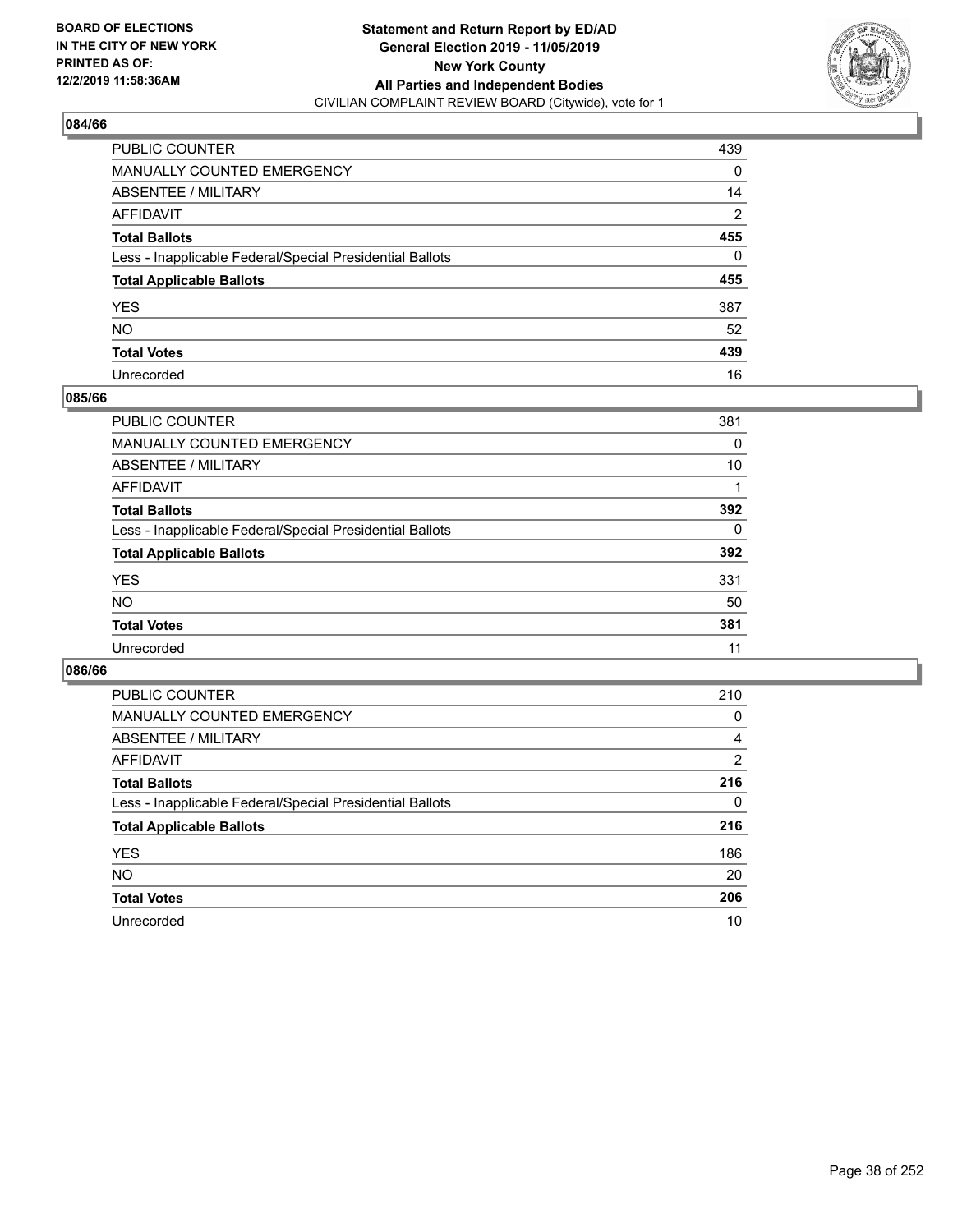

| PUBLIC COUNTER                                           | 251 |
|----------------------------------------------------------|-----|
| MANUALLY COUNTED EMERGENCY                               | 0   |
| ABSENTEE / MILITARY                                      | 15  |
| AFFIDAVIT                                                |     |
| Total Ballots                                            | 267 |
| Less - Inapplicable Federal/Special Presidential Ballots | 0   |
| <b>Total Applicable Ballots</b>                          | 267 |
| YES                                                      | 197 |
| NO.                                                      | 49  |
| <b>Total Votes</b>                                       | 246 |
| Unrecorded                                               | 21  |

### **088/66**

| <b>PUBLIC COUNTER</b>                                    | 391            |
|----------------------------------------------------------|----------------|
| <b>MANUALLY COUNTED EMERGENCY</b>                        | 0              |
| ABSENTEE / MILITARY                                      | 6              |
| <b>AFFIDAVIT</b>                                         | $\overline{2}$ |
| <b>Total Ballots</b>                                     | 399            |
| Less - Inapplicable Federal/Special Presidential Ballots | 0              |
| <b>Total Applicable Ballots</b>                          | 399            |
| <b>YES</b>                                               | 332            |
| N <sub>O</sub>                                           | 50             |
| <b>Total Votes</b>                                       | 382            |
| Unrecorded                                               | 17             |
|                                                          |                |

#### **089/66 COMBINED into: 084/66**

| <b>PUBLIC COUNTER</b>                                    | 315      |
|----------------------------------------------------------|----------|
| <b>MANUALLY COUNTED EMERGENCY</b>                        | 0        |
| ABSENTEE / MILITARY                                      | 8        |
| <b>AFFIDAVIT</b>                                         |          |
| <b>Total Ballots</b>                                     | 324      |
| Less - Inapplicable Federal/Special Presidential Ballots | $\Omega$ |
| <b>Total Applicable Ballots</b>                          | 324      |
| <b>YES</b>                                               | 263      |
| <b>NO</b>                                                | 43       |
| <b>Total Votes</b>                                       | 306      |
| Unrecorded                                               | 18       |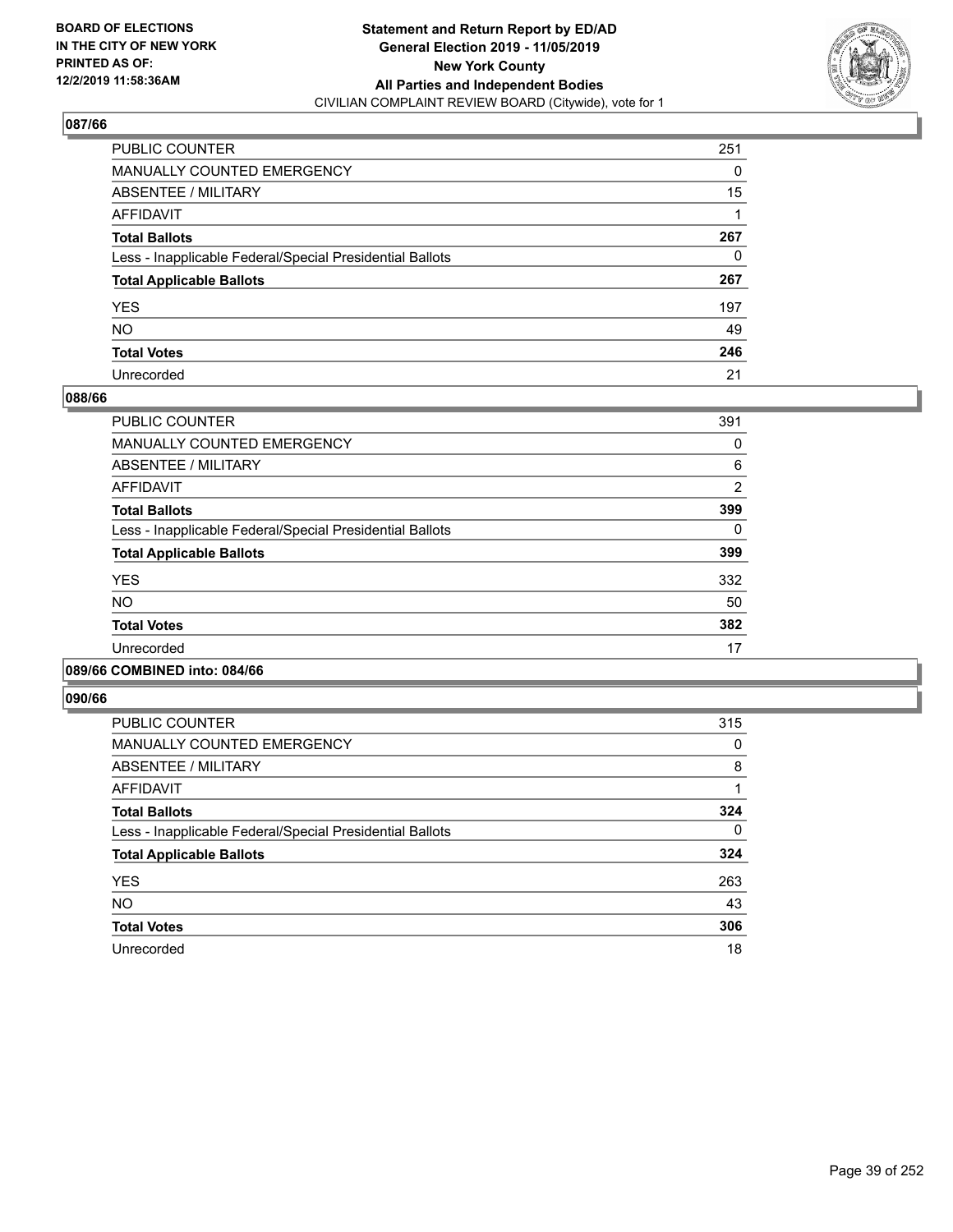

| <b>PUBLIC COUNTER</b>                                    | 225 |
|----------------------------------------------------------|-----|
| MANUALLY COUNTED EMERGENCY                               | 0   |
| ABSENTEE / MILITARY                                      | 37  |
| AFFIDAVIT                                                | 2   |
| <b>Total Ballots</b>                                     | 264 |
| Less - Inapplicable Federal/Special Presidential Ballots | 0   |
| <b>Total Applicable Ballots</b>                          | 264 |
| <b>YES</b>                                               | 156 |
| <b>NO</b>                                                | 77  |
| <b>Total Votes</b>                                       | 233 |
| Unrecorded                                               | 31  |

#### **092/66 COMBINED into: 073/66**

**093/66 COMBINED into: 085/66**

**094/66 COMBINED into: 023/66**

**095/66 COMBINED into: 085/66**

**096/66 COMBINED into: 078/66**

**097/66 COMBINED into: 045/66**

#### **098/66**

| <b>PUBLIC COUNTER</b>                                    | 336 |
|----------------------------------------------------------|-----|
| <b>MANUALLY COUNTED EMERGENCY</b>                        | 0   |
| ABSENTEE / MILITARY                                      | 13  |
| AFFIDAVIT                                                | 3   |
| <b>Total Ballots</b>                                     | 352 |
| Less - Inapplicable Federal/Special Presidential Ballots | 0   |
| <b>Total Applicable Ballots</b>                          | 352 |
| <b>YES</b>                                               | 274 |
| <b>NO</b>                                                | 48  |
| <b>Total Votes</b>                                       | 322 |
| Unrecorded                                               | 30  |

#### **099/66**

| <b>PUBLIC COUNTER</b>                                    | 142      |
|----------------------------------------------------------|----------|
| <b>MANUALLY COUNTED EMERGENCY</b>                        | 0        |
| ABSENTEE / MILITARY                                      | 3        |
| AFFIDAVIT                                                | $\Omega$ |
| <b>Total Ballots</b>                                     | 145      |
| Less - Inapplicable Federal/Special Presidential Ballots | 0        |
| <b>Total Applicable Ballots</b>                          | 145      |
| <b>YES</b>                                               | 118      |
| <b>NO</b>                                                | 21       |
| <b>Total Votes</b>                                       | 139      |
| Unrecorded                                               | 6        |
| 100/66 COMBINED into: 065/66                             |          |

**101/66 COMBINED into: 050/66**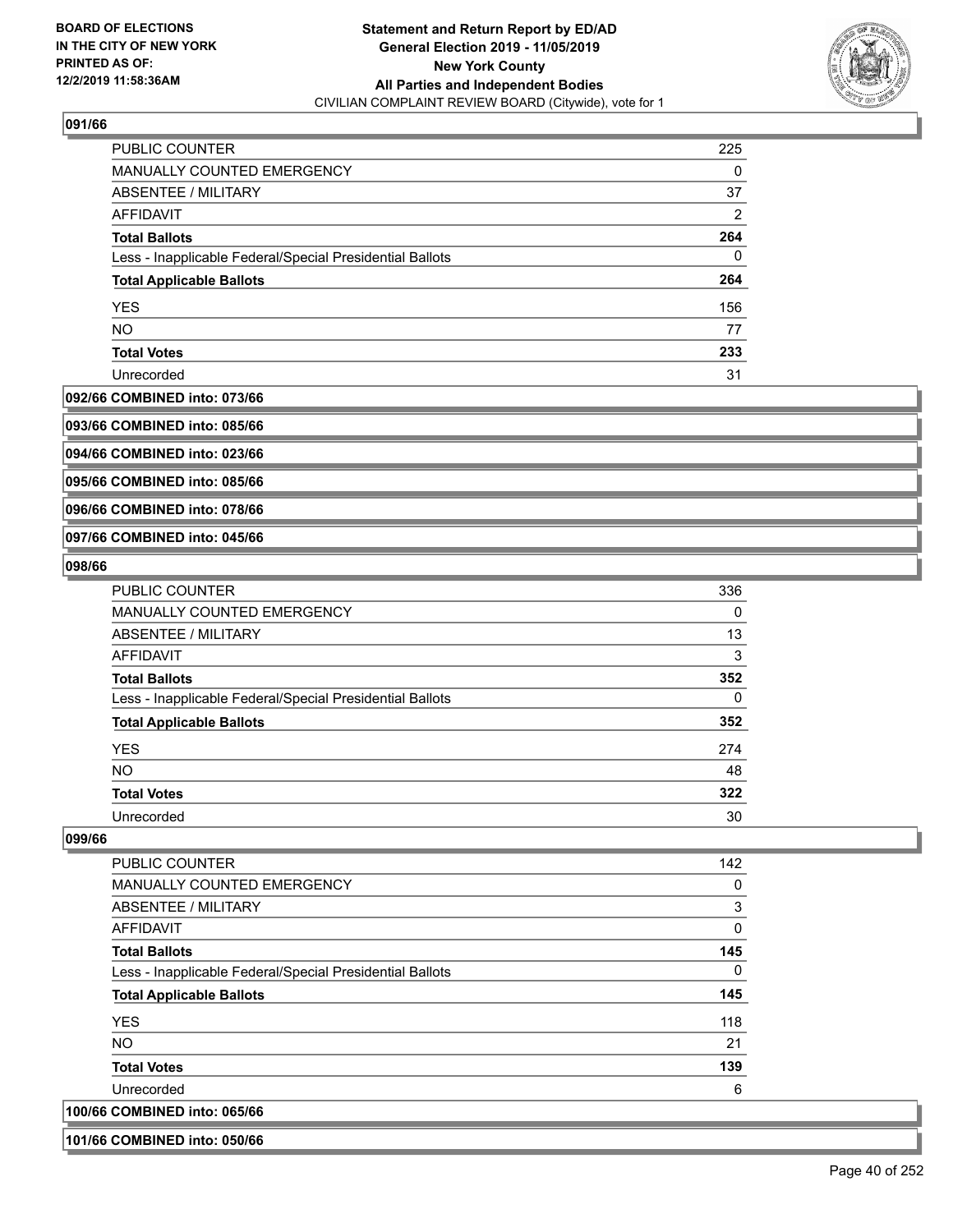

## **102/66 COMBINED into: 048/66**

### **103/66 COMBINED into: 036/66**

**104/66 COMBINED into: 023/66**

#### **105/66 COMBINED into: 013/66**

| <b>PUBLIC COUNTER</b>                                    | 206 |
|----------------------------------------------------------|-----|
| <b>MANUALLY COUNTED EMERGENCY</b>                        | 0   |
| <b>ABSENTEE / MILITARY</b>                               | 4   |
| <b>AFFIDAVIT</b>                                         |     |
| <b>Total Ballots</b>                                     | 211 |
| Less - Inapplicable Federal/Special Presidential Ballots | 0   |
| <b>Total Applicable Ballots</b>                          | 211 |
| <b>YES</b>                                               | 183 |
| <b>NO</b>                                                | 20  |
| <b>Total Votes</b>                                       | 203 |
| Unrecorded                                               | 8   |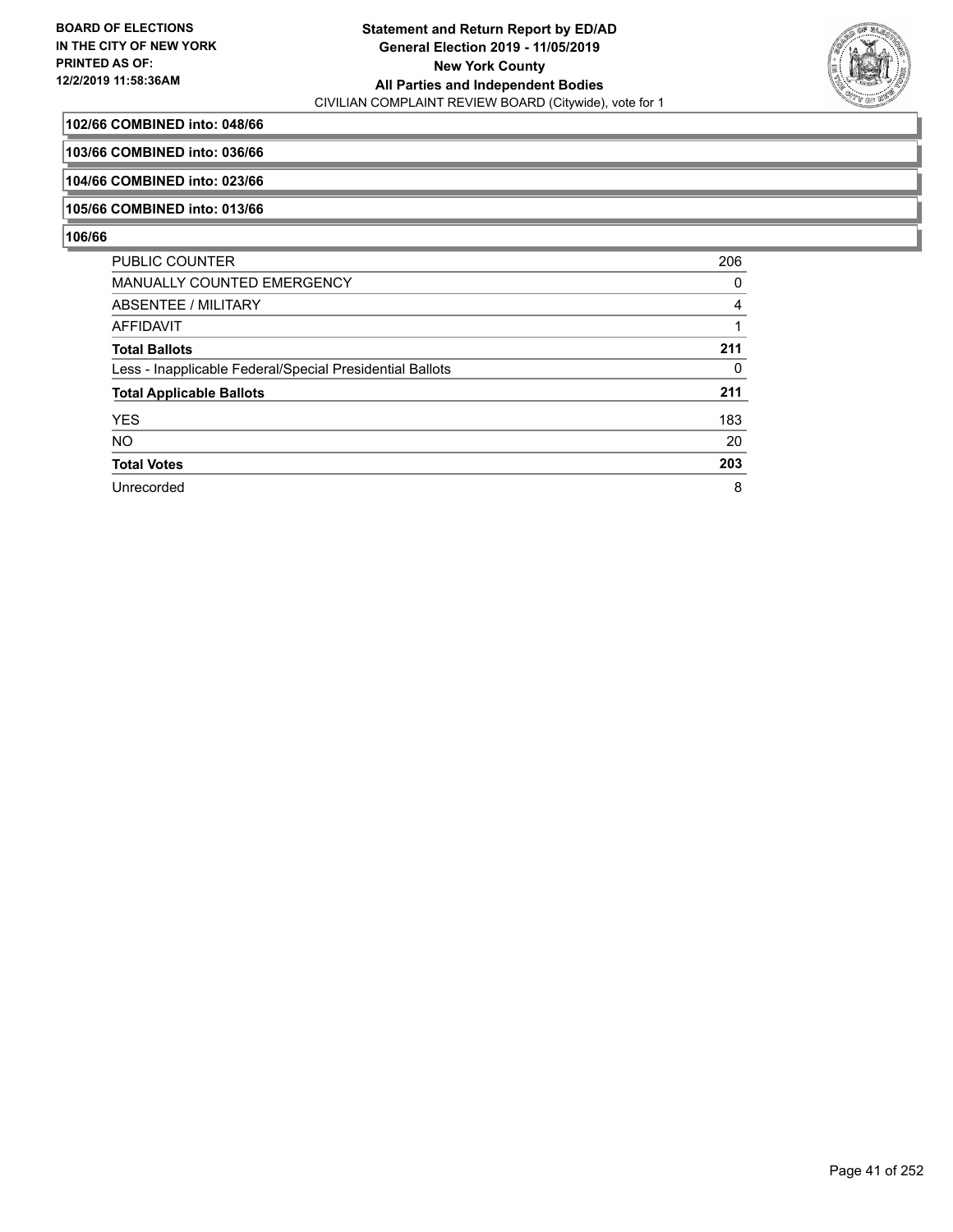

| PUBLIC COUNTER                                           | 288      |
|----------------------------------------------------------|----------|
| MANUALLY COUNTED EMERGENCY                               | 0        |
| ABSENTEE / MILITARY                                      | 3        |
| AFFIDAVIT                                                | 5        |
| Total Ballots                                            | 296      |
| Less - Inapplicable Federal/Special Presidential Ballots | $\Omega$ |
| <b>Total Applicable Ballots</b>                          | 296      |
| YES                                                      | 212      |
| NO.                                                      | 56       |
| <b>Total Votes</b>                                       | 268      |
| Unrecorded                                               | 28       |

### **002/67**

| <b>PUBLIC COUNTER</b>                                    | 303      |
|----------------------------------------------------------|----------|
| <b>MANUALLY COUNTED EMERGENCY</b>                        | 0        |
| ABSENTEE / MILITARY                                      | 5        |
| AFFIDAVIT                                                | 2        |
| <b>Total Ballots</b>                                     | 310      |
| Less - Inapplicable Federal/Special Presidential Ballots | $\Omega$ |
| <b>Total Applicable Ballots</b>                          | 310      |
| <b>YES</b>                                               | 244      |
| <b>NO</b>                                                | 43       |
| <b>Total Votes</b>                                       | 287      |
| Unrecorded                                               | 23       |
| .                                                        |          |

### **003/67 COMBINED into: 001/67**

#### **004/67 COMBINED into: 005/67**

| <b>PUBLIC COUNTER</b>                                    | 374 |
|----------------------------------------------------------|-----|
| <b>MANUALLY COUNTED EMERGENCY</b>                        | 0   |
| ABSENTEE / MILITARY                                      | 3   |
| <b>AFFIDAVIT</b>                                         |     |
| <b>Total Ballots</b>                                     | 378 |
| Less - Inapplicable Federal/Special Presidential Ballots | 0   |
| <b>Total Applicable Ballots</b>                          | 378 |
| <b>YES</b>                                               | 309 |
| <b>NO</b>                                                | 35  |
| <b>Total Votes</b>                                       | 344 |
| Unrecorded                                               | 34  |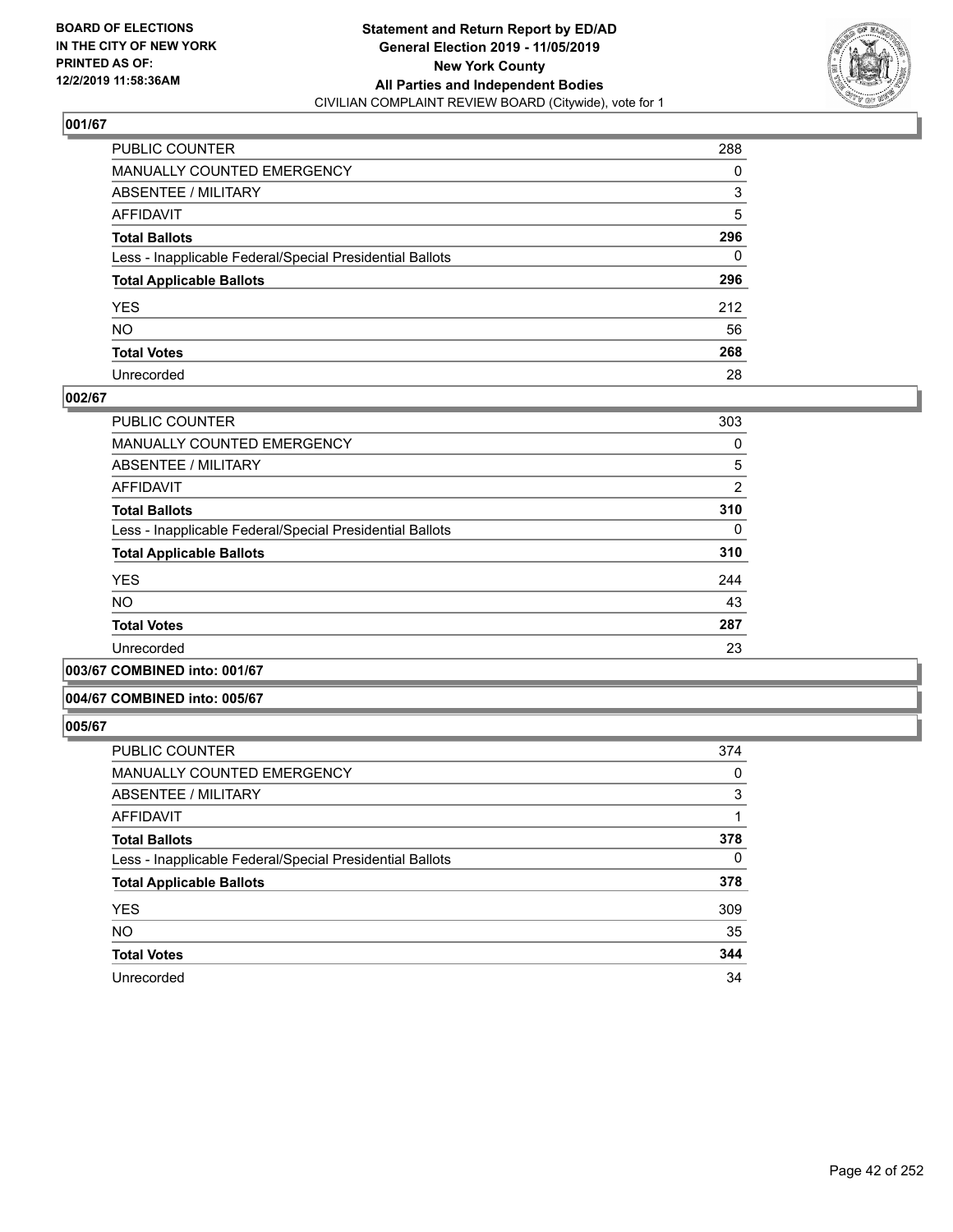

| <b>PUBLIC COUNTER</b>                                    | 295 |
|----------------------------------------------------------|-----|
| MANUALLY COUNTED EMERGENCY                               | 0   |
| ABSENTEE / MILITARY                                      | 9   |
| AFFIDAVIT                                                | 4   |
| <b>Total Ballots</b>                                     | 308 |
| Less - Inapplicable Federal/Special Presidential Ballots | 0   |
| <b>Total Applicable Ballots</b>                          | 308 |
| <b>YES</b>                                               | 241 |
| <b>NO</b>                                                | 50  |
| <b>Total Votes</b>                                       | 291 |
| Unrecorded                                               | 17  |

### **007/67 COMBINED into: 008/67**

### **008/67**

| <b>PUBLIC COUNTER</b>                                    | 320 |
|----------------------------------------------------------|-----|
| <b>MANUALLY COUNTED EMERGENCY</b>                        | 0   |
| <b>ABSENTEE / MILITARY</b>                               | 12  |
| <b>AFFIDAVIT</b>                                         |     |
| <b>Total Ballots</b>                                     | 333 |
| Less - Inapplicable Federal/Special Presidential Ballots | 0   |
| <b>Total Applicable Ballots</b>                          | 333 |
| <b>YES</b>                                               | 255 |
| <b>NO</b>                                                | 61  |
| <b>Total Votes</b>                                       | 316 |
| Unrecorded                                               | 17  |
|                                                          |     |

## **009/67 COMBINED into: 006/67**

| <b>PUBLIC COUNTER</b>                                    | 294      |
|----------------------------------------------------------|----------|
| <b>MANUALLY COUNTED EMERGENCY</b>                        | 0        |
| ABSENTEE / MILITARY                                      | 12       |
| <b>AFFIDAVIT</b>                                         | 6        |
| <b>Total Ballots</b>                                     | 312      |
| Less - Inapplicable Federal/Special Presidential Ballots | $\Omega$ |
| <b>Total Applicable Ballots</b>                          | 312      |
| <b>YES</b>                                               | 238      |
| <b>NO</b>                                                | 58       |
| <b>Total Votes</b>                                       | 296      |
| Unrecorded                                               | 16       |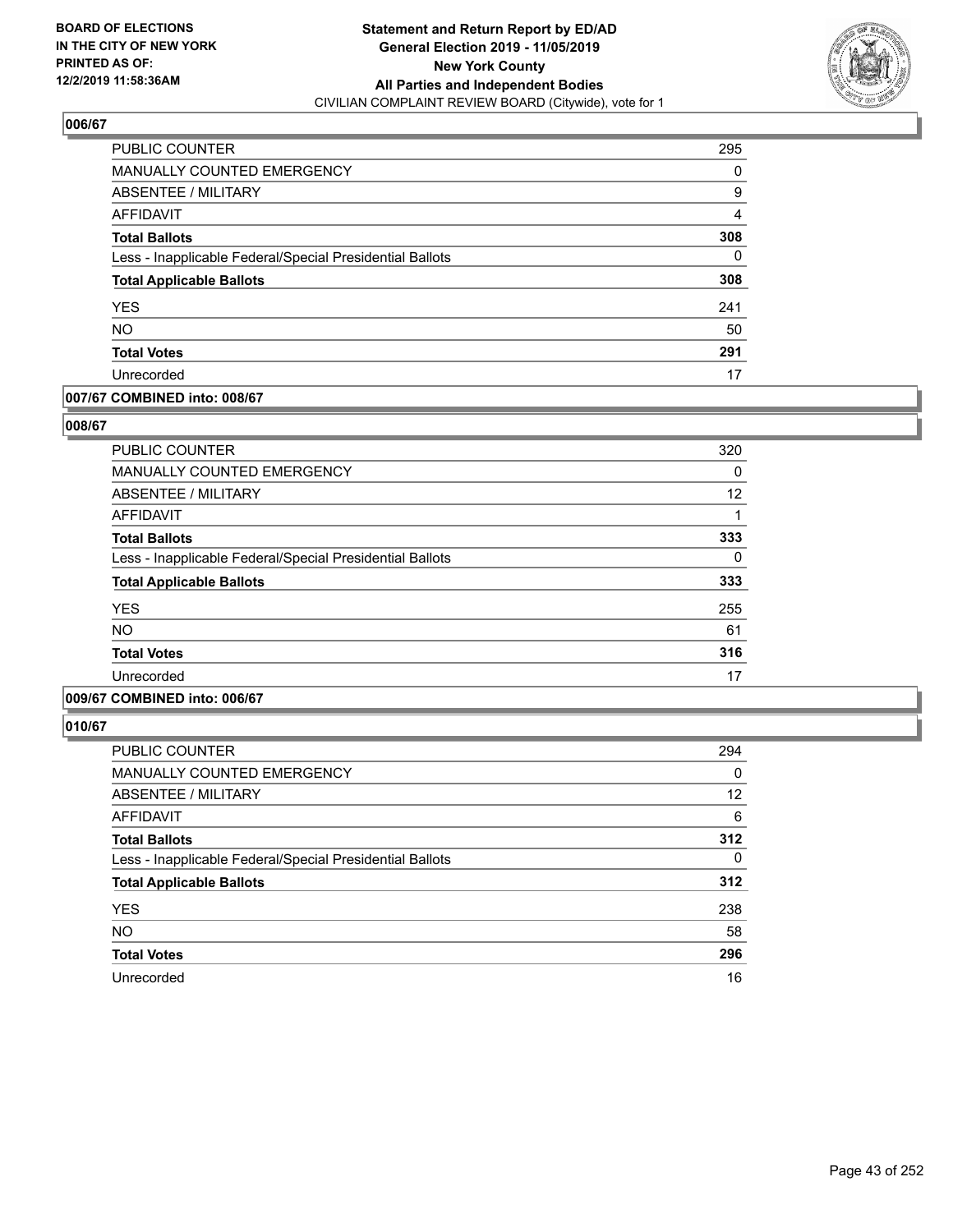

| PUBLIC COUNTER                                           | 264 |
|----------------------------------------------------------|-----|
| <b>MANUALLY COUNTED EMERGENCY</b>                        | 0   |
| ABSENTEE / MILITARY                                      | 8   |
| <b>AFFIDAVIT</b>                                         | 2   |
| <b>Total Ballots</b>                                     | 274 |
| Less - Inapplicable Federal/Special Presidential Ballots | 0   |
| <b>Total Applicable Ballots</b>                          | 274 |
| <b>YES</b>                                               | 194 |
| <b>NO</b>                                                | 58  |
| <b>Total Votes</b>                                       | 252 |
| Unrecorded                                               | 22  |

### **012/67 COMBINED into: 010/67**

### **013/67**

| <b>PUBLIC COUNTER</b>                                    | 375      |
|----------------------------------------------------------|----------|
| <b>MANUALLY COUNTED EMERGENCY</b>                        | $\Omega$ |
| ABSENTEE / MILITARY                                      | 11       |
| AFFIDAVIT                                                | 3        |
| <b>Total Ballots</b>                                     | 389      |
| Less - Inapplicable Federal/Special Presidential Ballots | $\Omega$ |
| <b>Total Applicable Ballots</b>                          | 389      |
| <b>YES</b>                                               | 300      |
| <b>NO</b>                                                | 66       |
| <b>Total Votes</b>                                       | 366      |
| Unrecorded                                               | 23       |
|                                                          |          |

### **014/67**

| <b>PUBLIC COUNTER</b>                                    | 335      |
|----------------------------------------------------------|----------|
| <b>MANUALLY COUNTED EMERGENCY</b>                        | $\Omega$ |
| ABSENTEE / MILITARY                                      | 12       |
| AFFIDAVIT                                                | 2        |
| <b>Total Ballots</b>                                     | 349      |
| Less - Inapplicable Federal/Special Presidential Ballots | $\Omega$ |
| <b>Total Applicable Ballots</b>                          | 349      |
| <b>YES</b>                                               | 285      |
| NO.                                                      | 46       |
| <b>Total Votes</b>                                       | 331      |
| Unrecorded                                               | 18       |
| 015/67 COMBINED into: 013/67                             |          |

### **016/67 COMBINED into: 014/67**

**017/67 COMBINED into: 011/67**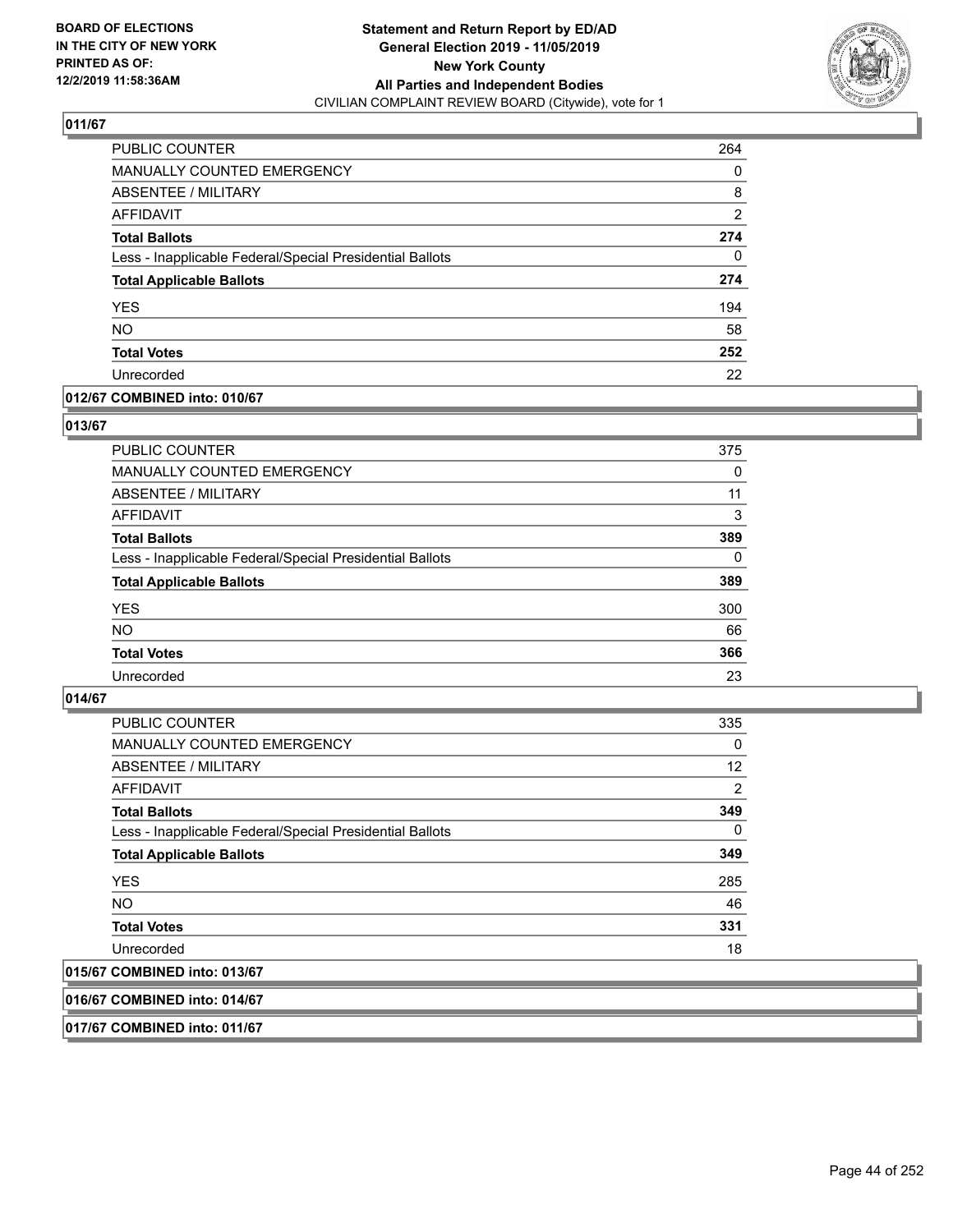

| PUBLIC COUNTER                                           | 277          |
|----------------------------------------------------------|--------------|
| MANUALLY COUNTED EMERGENCY                               | 0            |
| ABSENTEE / MILITARY                                      | 2            |
| AFFIDAVIT                                                |              |
| Total Ballots                                            | 280          |
| Less - Inapplicable Federal/Special Presidential Ballots | $\mathbf{0}$ |
| <b>Total Applicable Ballots</b>                          | 280          |
| YES                                                      | 215          |
| NO.                                                      | 46           |
| <b>Total Votes</b>                                       | 261          |
| Unrecorded                                               | 19           |

### **019/67**

| <b>PUBLIC COUNTER</b>                                    | 188      |
|----------------------------------------------------------|----------|
| <b>MANUALLY COUNTED EMERGENCY</b>                        | 0        |
| ABSENTEE / MILITARY                                      | 5        |
| AFFIDAVIT                                                |          |
| <b>Total Ballots</b>                                     | 194      |
| Less - Inapplicable Federal/Special Presidential Ballots | $\Omega$ |
| <b>Total Applicable Ballots</b>                          | 194      |
| <b>YES</b>                                               | 120      |
| <b>NO</b>                                                | 23       |
| <b>Total Votes</b>                                       | 143      |
| Unrecorded                                               | 51       |

### **020/67**

| <b>PUBLIC COUNTER</b>                                    | 201 |
|----------------------------------------------------------|-----|
| <b>MANUALLY COUNTED EMERGENCY</b>                        | 0   |
| ABSENTEE / MILITARY                                      | 5   |
| AFFIDAVIT                                                | 6   |
| <b>Total Ballots</b>                                     | 212 |
| Less - Inapplicable Federal/Special Presidential Ballots | 0   |
| <b>Total Applicable Ballots</b>                          | 212 |
| <b>YES</b>                                               | 166 |
| <b>NO</b>                                                | 28  |
| <b>Total Votes</b>                                       | 194 |
| Unrecorded                                               | 18  |
| 021/67 COMBINED into: 018/67                             |     |

**022/67 COMBINED into: 023/67**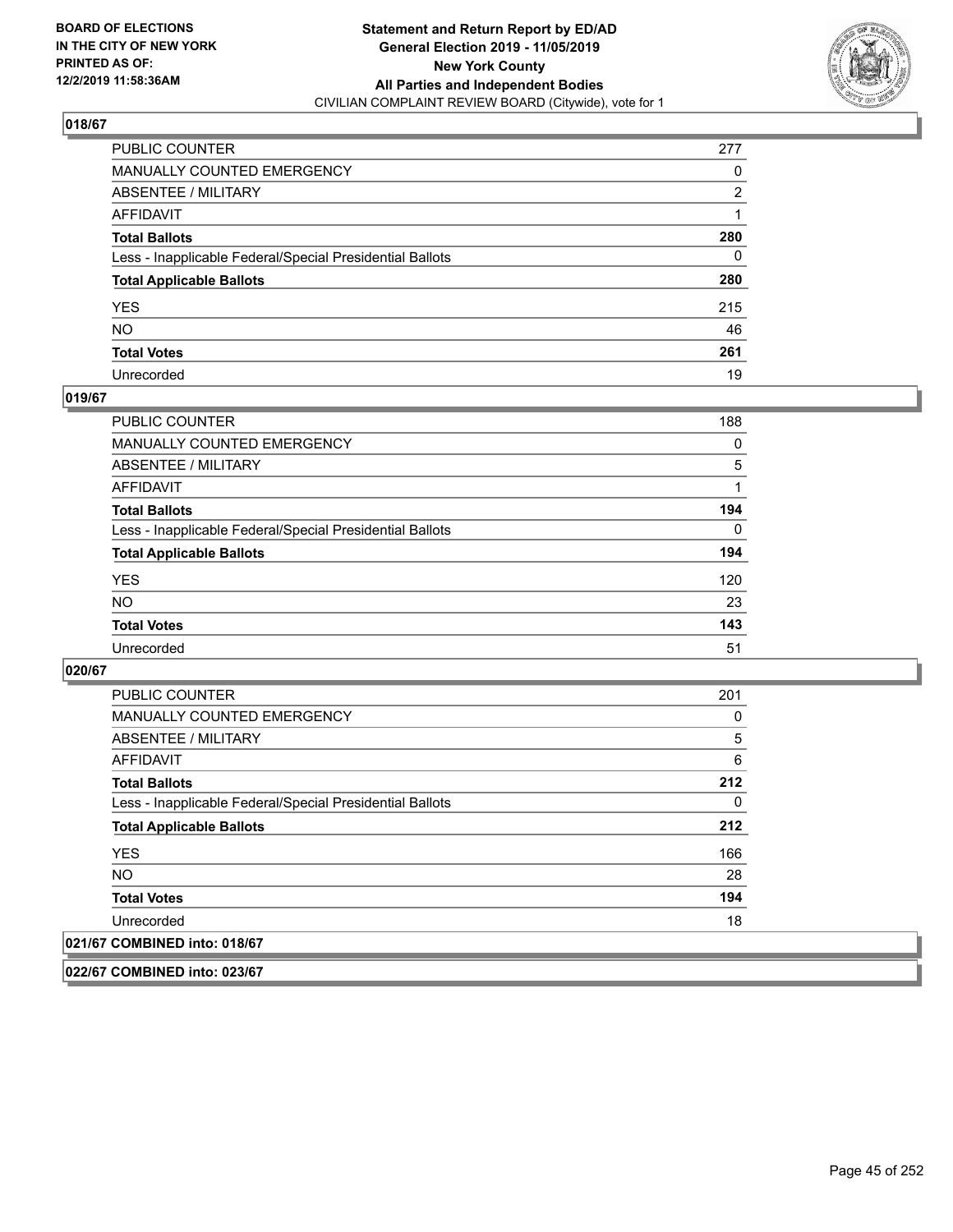

| PUBLIC COUNTER                                           | 274 |
|----------------------------------------------------------|-----|
| MANUALLY COUNTED EMERGENCY                               | 0   |
| ABSENTEE / MILITARY                                      | 11  |
| AFFIDAVIT                                                |     |
| Total Ballots                                            | 286 |
| Less - Inapplicable Federal/Special Presidential Ballots | 0   |
| <b>Total Applicable Ballots</b>                          | 286 |
| YES                                                      | 213 |
| NO.                                                      | 54  |
| <b>Total Votes</b>                                       | 267 |
| Unrecorded                                               | 19  |

### **024/67**

| PUBLIC COUNTER                                           | 147      |
|----------------------------------------------------------|----------|
| <b>MANUALLY COUNTED EMERGENCY</b>                        | $\Omega$ |
| ABSENTEE / MILITARY                                      | 4        |
| AFFIDAVIT                                                | $\Omega$ |
| <b>Total Ballots</b>                                     | 151      |
| Less - Inapplicable Federal/Special Presidential Ballots | 0        |
| <b>Total Applicable Ballots</b>                          | 151      |
| <b>YES</b>                                               | 113      |
| <b>NO</b>                                                | 30       |
| <b>Total Votes</b>                                       | 143      |
| Unrecorded                                               | 8        |

| <b>PUBLIC COUNTER</b>                                    | 209 |
|----------------------------------------------------------|-----|
| <b>MANUALLY COUNTED EMERGENCY</b>                        | 0   |
| ABSENTEE / MILITARY                                      | 2   |
| <b>AFFIDAVIT</b>                                         | 5   |
| <b>Total Ballots</b>                                     | 216 |
| Less - Inapplicable Federal/Special Presidential Ballots | 0   |
| <b>Total Applicable Ballots</b>                          | 216 |
| <b>YES</b>                                               | 153 |
| <b>NO</b>                                                | 25  |
| <b>Total Votes</b>                                       | 178 |
| Unrecorded                                               | 38  |
| 026/67 COMBINED into: 025/67                             |     |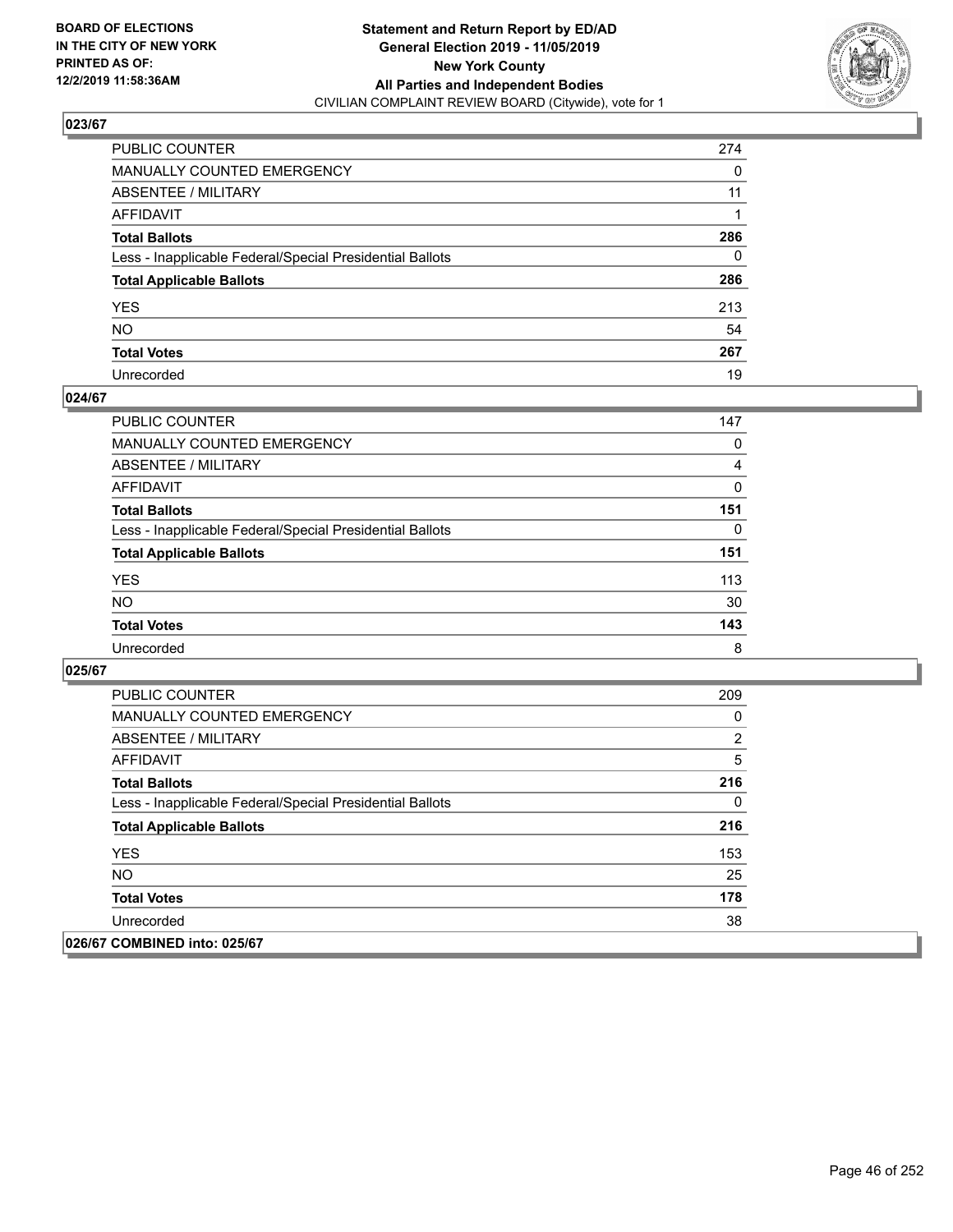

| PUBLIC COUNTER                                           | 323          |
|----------------------------------------------------------|--------------|
| MANUALLY COUNTED EMERGENCY                               | 0            |
| ABSENTEE / MILITARY                                      | 11           |
| AFFIDAVIT                                                | 0            |
| Total Ballots                                            | 334          |
| Less - Inapplicable Federal/Special Presidential Ballots | $\mathbf{0}$ |
| <b>Total Applicable Ballots</b>                          | 334          |
| YES                                                      | 225          |
| NO.                                                      | 51           |
| <b>Total Votes</b>                                       | 276          |
| Unrecorded                                               | 58           |

### **028/67**

| <b>PUBLIC COUNTER</b>                                    | 173      |
|----------------------------------------------------------|----------|
| MANUALLY COUNTED EMERGENCY                               | 0        |
| ABSENTEE / MILITARY                                      | 6        |
| AFFIDAVIT                                                | 5        |
| <b>Total Ballots</b>                                     | 184      |
| Less - Inapplicable Federal/Special Presidential Ballots | $\Omega$ |
| <b>Total Applicable Ballots</b>                          | 184      |
| <b>YES</b>                                               | 136      |
| <b>NO</b>                                                | 29       |
| <b>Total Votes</b>                                       | 165      |
| Unrecorded                                               | 19       |

| <b>PUBLIC COUNTER</b>                                    | 126      |
|----------------------------------------------------------|----------|
| <b>MANUALLY COUNTED EMERGENCY</b>                        | $\Omega$ |
| ABSENTEE / MILITARY                                      |          |
| AFFIDAVIT                                                |          |
| <b>Total Ballots</b>                                     | 128      |
| Less - Inapplicable Federal/Special Presidential Ballots | 0        |
| <b>Total Applicable Ballots</b>                          | 128      |
| <b>YES</b>                                               | 95       |
| NO.                                                      | 21       |
| <b>Total Votes</b>                                       | 116      |
| Unrecorded                                               | 12       |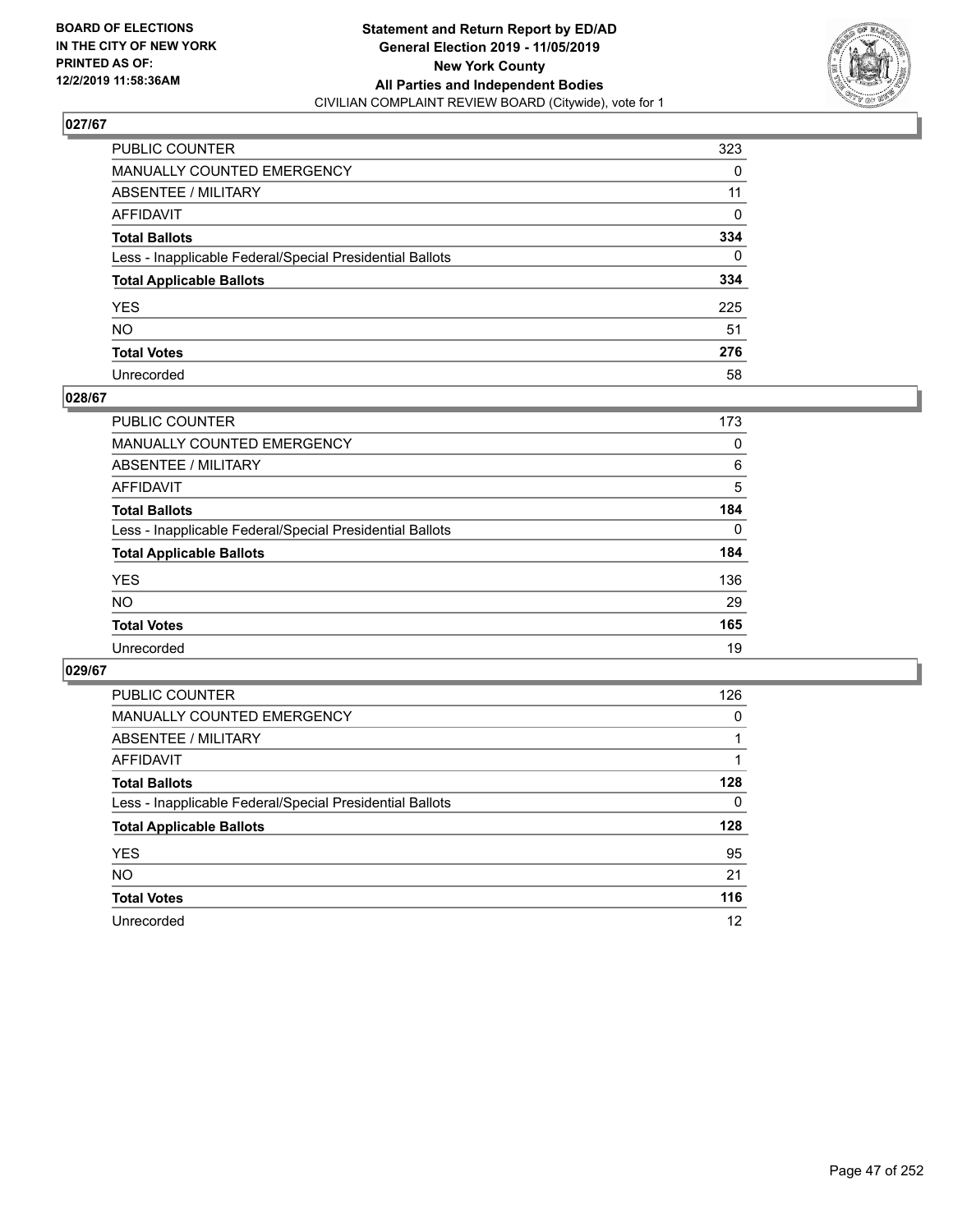

| PUBLIC COUNTER                                           | 134      |
|----------------------------------------------------------|----------|
| MANUALLY COUNTED EMERGENCY                               | 0        |
| ABSENTEE / MILITARY                                      | 2        |
| AFFIDAVIT                                                |          |
| Total Ballots                                            | 137      |
| Less - Inapplicable Federal/Special Presidential Ballots | $\Omega$ |
| <b>Total Applicable Ballots</b>                          | 137      |
| YES                                                      | 93       |
| NO.                                                      | 32       |
| <b>Total Votes</b>                                       | 125      |
| Unrecorded                                               | 12       |

### **031/67**

| PUBLIC COUNTER                                           | 356      |
|----------------------------------------------------------|----------|
| MANUALLY COUNTED EMERGENCY                               | 0        |
| ABSENTEE / MILITARY                                      |          |
| AFFIDAVIT                                                | 5        |
| <b>Total Ballots</b>                                     | 362      |
| Less - Inapplicable Federal/Special Presidential Ballots | $\Omega$ |
| <b>Total Applicable Ballots</b>                          | 362      |
| <b>YES</b>                                               | 273      |
| <b>NO</b>                                                | 72       |
| <b>Total Votes</b>                                       | 345      |
| Unrecorded                                               | 17       |

| <b>PUBLIC COUNTER</b>                                    | 250      |
|----------------------------------------------------------|----------|
| <b>MANUALLY COUNTED EMERGENCY</b>                        | 0        |
| ABSENTEE / MILITARY                                      | 4        |
| AFFIDAVIT                                                | 0        |
| <b>Total Ballots</b>                                     | 254      |
| Less - Inapplicable Federal/Special Presidential Ballots | $\Omega$ |
| <b>Total Applicable Ballots</b>                          | 254      |
| <b>YES</b>                                               | 186      |
| <b>NO</b>                                                | 61       |
| <b>Total Votes</b>                                       | 247      |
| Unrecorded                                               | 7        |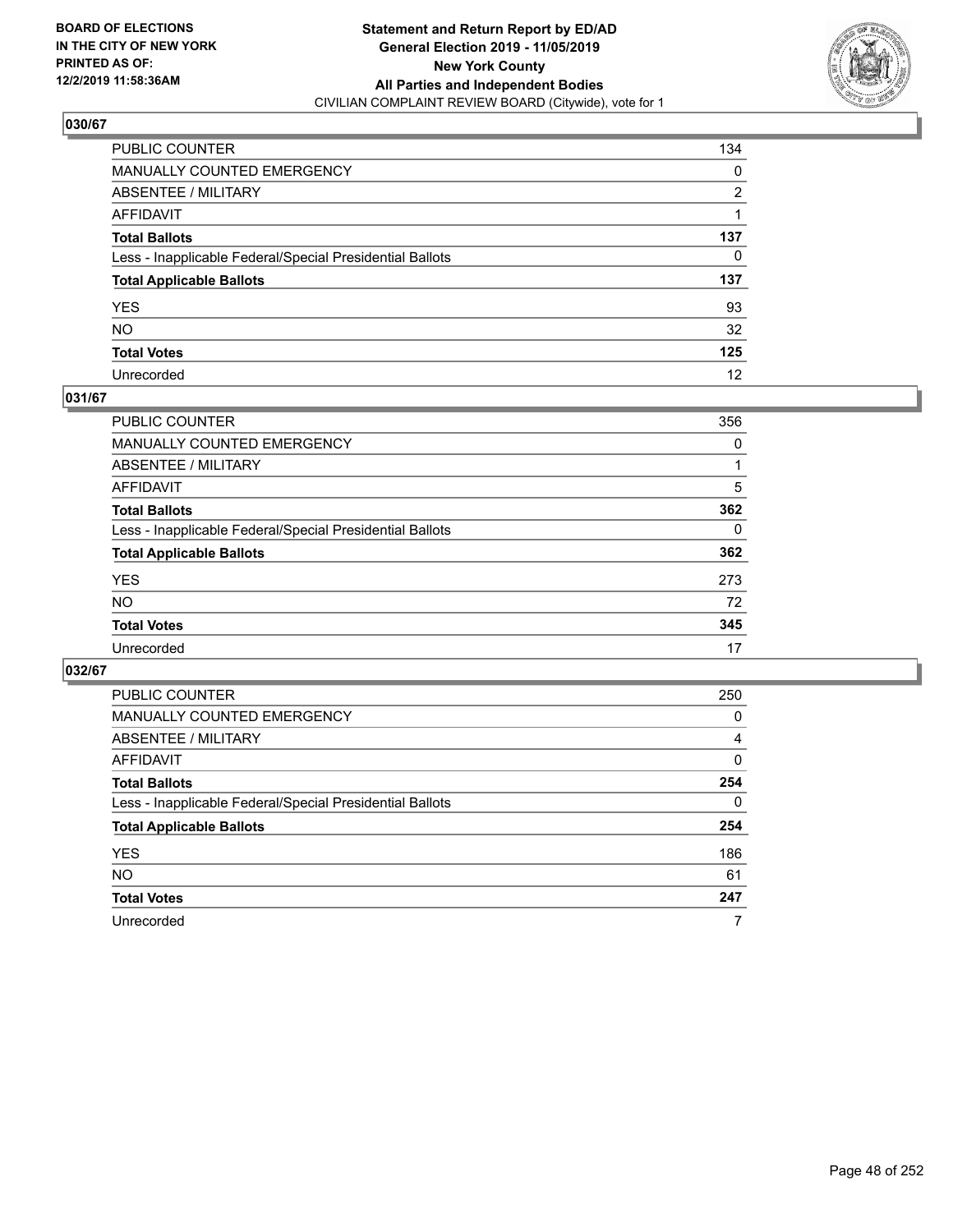

| PUBLIC COUNTER                                           | 265 |
|----------------------------------------------------------|-----|
| MANUALLY COUNTED EMERGENCY                               | 0   |
| ABSENTEE / MILITARY                                      | 6   |
| AFFIDAVIT                                                | 2   |
| Total Ballots                                            | 273 |
| Less - Inapplicable Federal/Special Presidential Ballots | 0   |
| <b>Total Applicable Ballots</b>                          | 273 |
| YES                                                      | 207 |
| NO.                                                      | 51  |
| <b>Total Votes</b>                                       | 258 |
| Unrecorded                                               | 15  |

### **034/67**

| <b>PUBLIC COUNTER</b>                                    | 228 |
|----------------------------------------------------------|-----|
| MANUALLY COUNTED EMERGENCY                               | 0   |
| ABSENTEE / MILITARY                                      | 7   |
| AFFIDAVIT                                                | 4   |
| <b>Total Ballots</b>                                     | 239 |
| Less - Inapplicable Federal/Special Presidential Ballots | 0   |
| <b>Total Applicable Ballots</b>                          | 239 |
| <b>YES</b>                                               | 186 |
| <b>NO</b>                                                | 44  |
| <b>Total Votes</b>                                       | 230 |
| Unrecorded                                               | 9   |
|                                                          |     |

**035/67 COMBINED into: 034/67**

### **036/67 COMBINED into: 033/67**

| <b>PUBLIC COUNTER</b>                                    | 202      |
|----------------------------------------------------------|----------|
| <b>MANUALLY COUNTED EMERGENCY</b>                        | 0        |
| <b>ABSENTEE / MILITARY</b>                               | 3        |
| AFFIDAVIT                                                | 2        |
| <b>Total Ballots</b>                                     | 207      |
| Less - Inapplicable Federal/Special Presidential Ballots | $\Omega$ |
| <b>Total Applicable Ballots</b>                          | 207      |
| <b>YES</b>                                               | 153      |
| <b>NO</b>                                                | 41       |
| <b>Total Votes</b>                                       | 194      |
| Unrecorded                                               | 13       |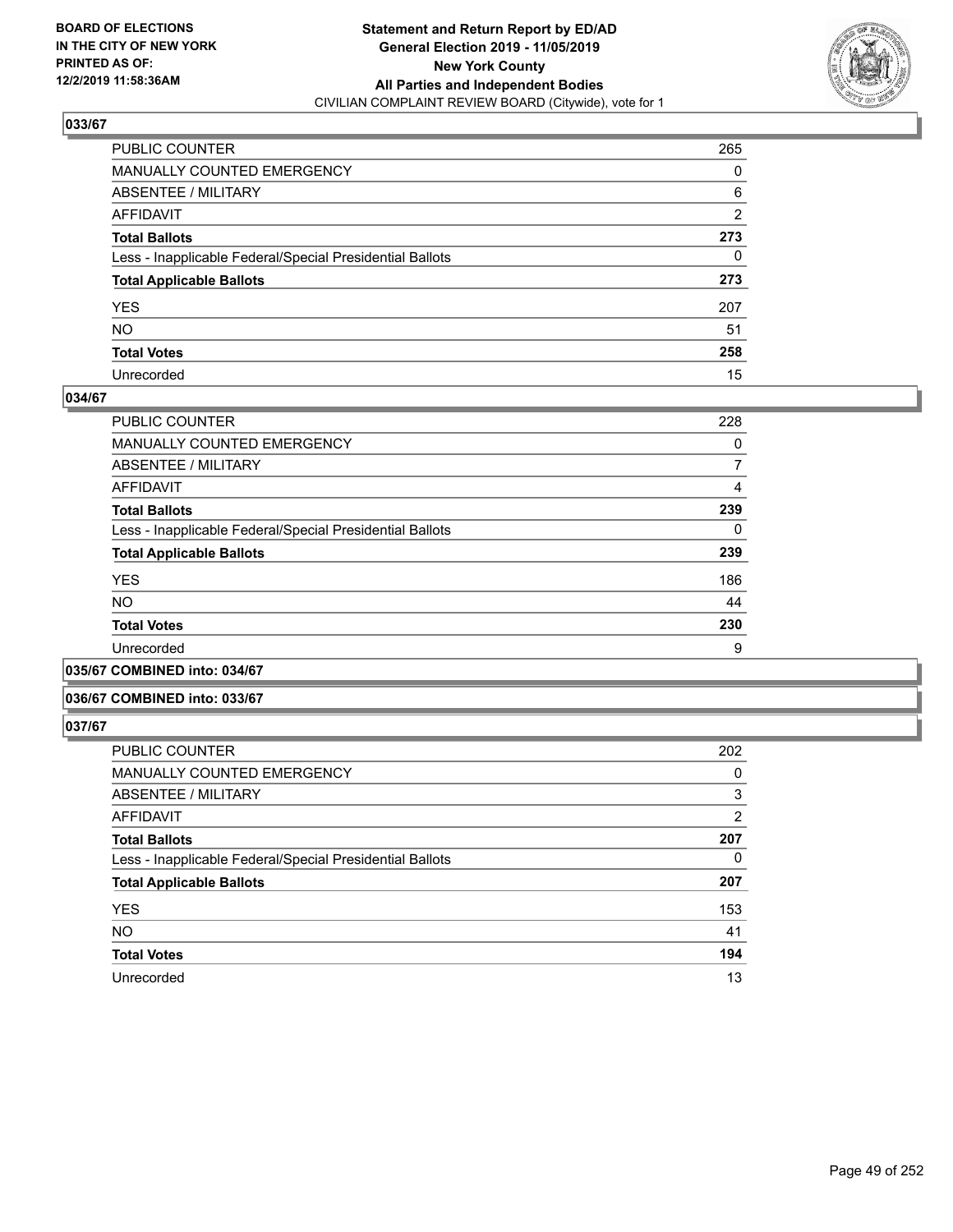

| PUBLIC COUNTER                                           | 272            |
|----------------------------------------------------------|----------------|
| MANUALLY COUNTED EMERGENCY                               | 0              |
| ABSENTEE / MILITARY                                      | 8              |
| AFFIDAVIT                                                | $\overline{2}$ |
| <b>Total Ballots</b>                                     | 282            |
| Less - Inapplicable Federal/Special Presidential Ballots | 0              |
| <b>Total Applicable Ballots</b>                          | 282            |
| <b>YES</b>                                               | 211            |
| <b>NO</b>                                                | 54             |
| <b>Total Votes</b>                                       | 265            |
| Unrecorded                                               | 17             |

## **039/67 COMBINED into: 038/67**

#### **040/67 COMBINED into: 041/67**

## **041/67**

| <b>PUBLIC COUNTER</b>                                    | 377      |
|----------------------------------------------------------|----------|
| <b>MANUALLY COUNTED EMERGENCY</b>                        | 0        |
| ABSENTEE / MILITARY                                      | 6        |
| AFFIDAVIT                                                | 6        |
| <b>Total Ballots</b>                                     | 389      |
| Less - Inapplicable Federal/Special Presidential Ballots | $\Omega$ |
| <b>Total Applicable Ballots</b>                          | 389      |
| <b>YES</b>                                               | 311      |
| NO.                                                      | 59       |
| <b>Total Votes</b>                                       | 370      |
| Unrecorded                                               | 19       |

| PUBLIC COUNTER                                           | 431 |
|----------------------------------------------------------|-----|
| <b>MANUALLY COUNTED EMERGENCY</b>                        | 0   |
| ABSENTEE / MILITARY                                      | 4   |
| AFFIDAVIT                                                | 2   |
| <b>Total Ballots</b>                                     | 437 |
| Less - Inapplicable Federal/Special Presidential Ballots | 0   |
| <b>Total Applicable Ballots</b>                          | 437 |
| <b>YES</b>                                               | 321 |
| <b>NO</b>                                                | 90  |
| <b>Total Votes</b>                                       | 411 |
| Unrecorded                                               | 26  |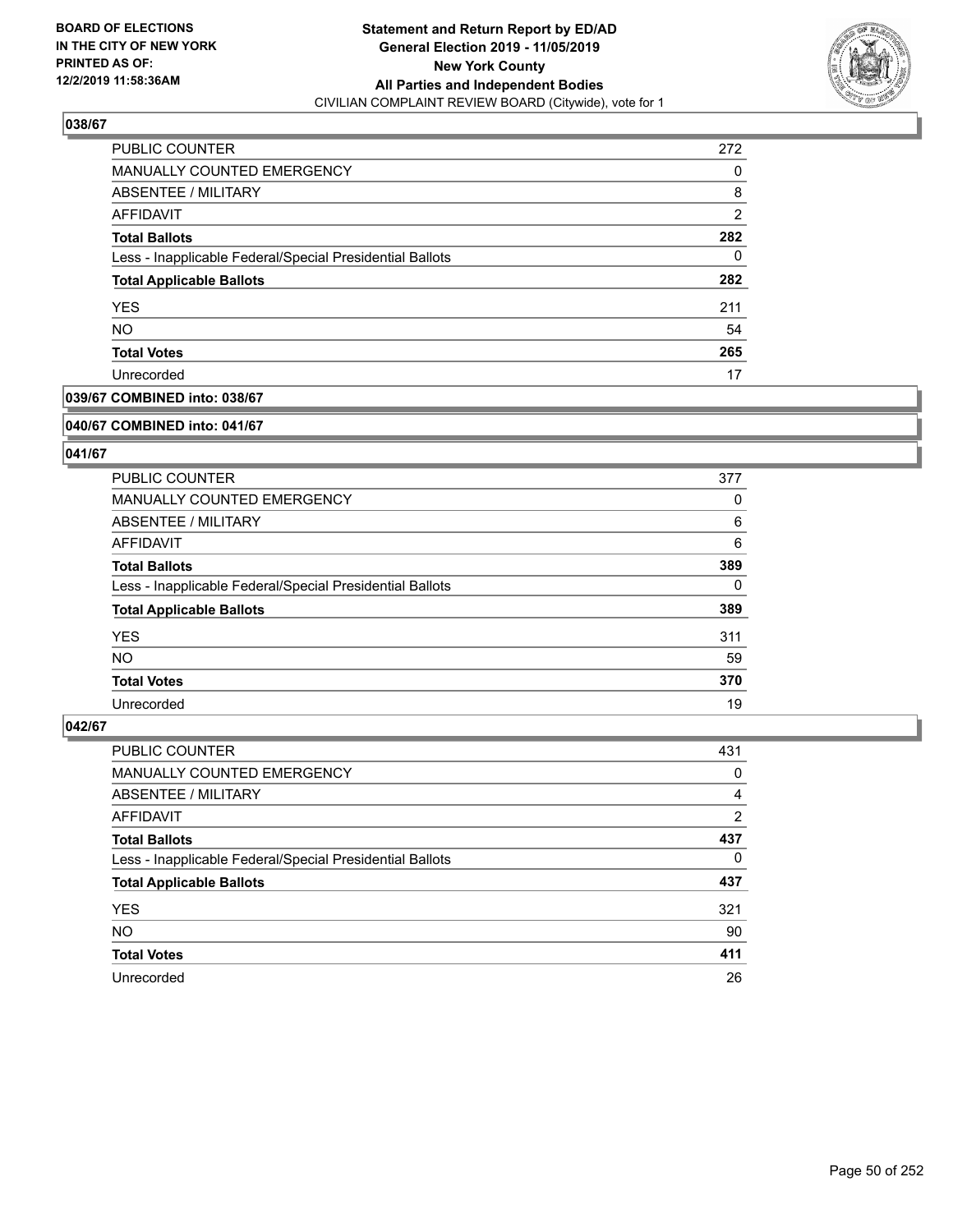

| PUBLIC COUNTER                                           | 779            |
|----------------------------------------------------------|----------------|
| MANUALLY COUNTED EMERGENCY                               | $\mathbf{0}$   |
| ABSENTEE / MILITARY                                      | 16             |
| AFFIDAVIT                                                | $\overline{2}$ |
| Total Ballots                                            | 797            |
| Less - Inapplicable Federal/Special Presidential Ballots | 0              |
| <b>Total Applicable Ballots</b>                          | 797            |
| YES                                                      | 603            |
| NO.                                                      | 160            |
| <b>Total Votes</b>                                       | 763            |
| Unrecorded                                               | 34             |

### **044/67**

| <b>PUBLIC COUNTER</b>                                    | 246 |
|----------------------------------------------------------|-----|
| <b>MANUALLY COUNTED EMERGENCY</b>                        | 0   |
| ABSENTEE / MILITARY                                      | 3   |
| <b>AFFIDAVIT</b>                                         | 2   |
| <b>Total Ballots</b>                                     | 251 |
| Less - Inapplicable Federal/Special Presidential Ballots | 0   |
| <b>Total Applicable Ballots</b>                          | 251 |
| <b>YES</b>                                               | 186 |
| <b>NO</b>                                                | 46  |
| <b>Total Votes</b>                                       | 232 |
| Unrecorded                                               | 19  |
|                                                          |     |

**045/67 COMBINED into: 030/67**

### **046/67 COMBINED into: 043/67**

| <b>PUBLIC COUNTER</b>                                    | 256 |
|----------------------------------------------------------|-----|
| <b>MANUALLY COUNTED EMERGENCY</b>                        | 0   |
| ABSENTEE / MILITARY                                      | 5   |
| AFFIDAVIT                                                |     |
| <b>Total Ballots</b>                                     | 262 |
| Less - Inapplicable Federal/Special Presidential Ballots | 0   |
| <b>Total Applicable Ballots</b>                          | 262 |
| <b>YES</b>                                               | 179 |
| NO.                                                      | 64  |
| <b>Total Votes</b>                                       | 243 |
| Unrecorded                                               | 19  |
| 048/67 COMBINED into: 047/67                             |     |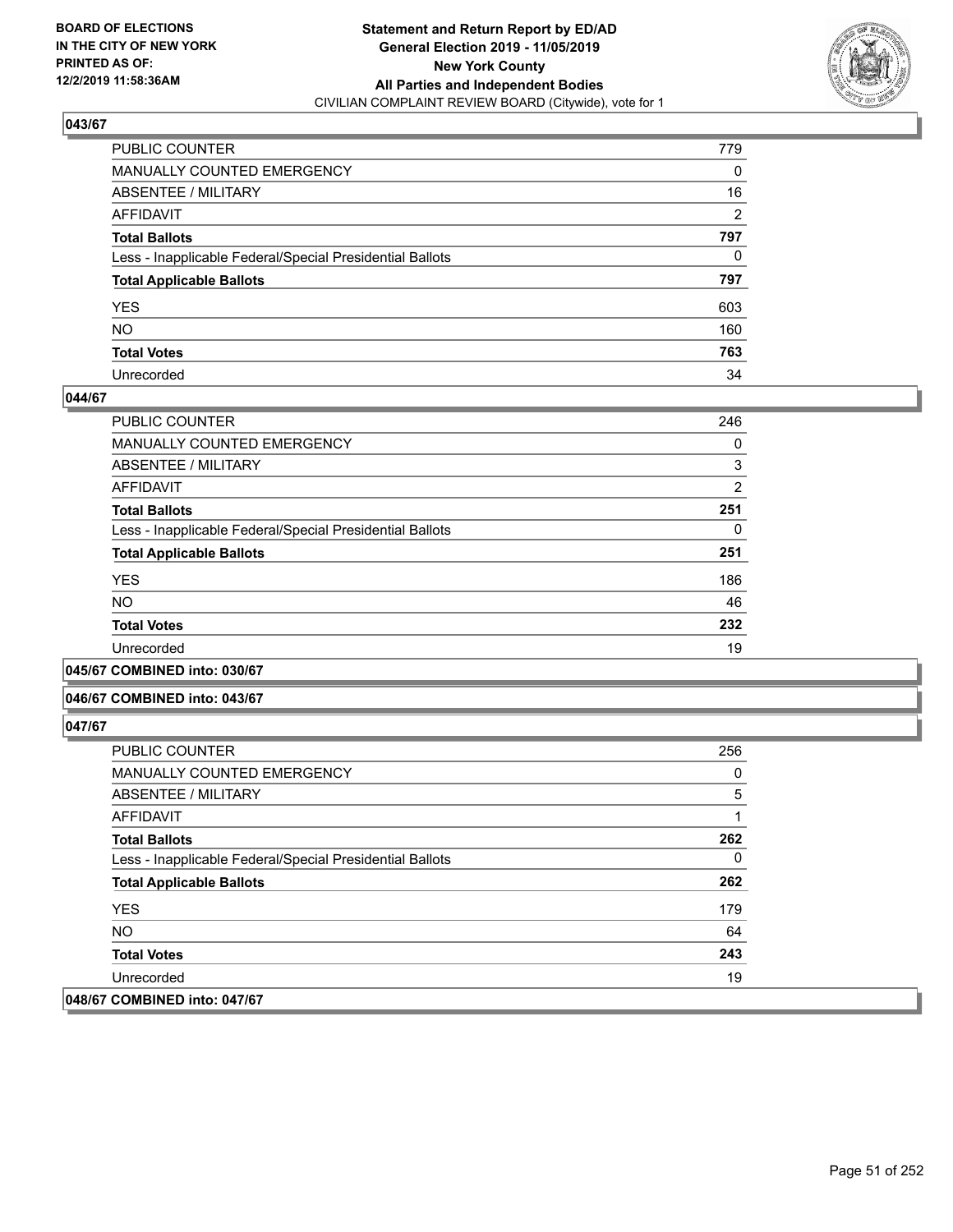

| PUBLIC COUNTER                                           | 430 |
|----------------------------------------------------------|-----|
| MANUALLY COUNTED EMERGENCY                               | 0   |
| ABSENTEE / MILITARY                                      | 8   |
| AFFIDAVIT                                                | 3   |
| Total Ballots                                            | 441 |
| Less - Inapplicable Federal/Special Presidential Ballots | 0   |
| <b>Total Applicable Ballots</b>                          | 441 |
| YES                                                      | 339 |
| NO.                                                      | 77  |
| <b>Total Votes</b>                                       | 416 |
| Unrecorded                                               | 25  |

### **050/67**

| <b>PUBLIC COUNTER</b>                                    | 286      |
|----------------------------------------------------------|----------|
| <b>MANUALLY COUNTED EMERGENCY</b>                        | $\Omega$ |
| ABSENTEE / MILITARY                                      | 4        |
| AFFIDAVIT                                                | 3        |
| <b>Total Ballots</b>                                     | 293      |
| Less - Inapplicable Federal/Special Presidential Ballots | 0        |
| <b>Total Applicable Ballots</b>                          | 293      |
| <b>YES</b>                                               | 228      |
| <b>NO</b>                                                | 49       |
| <b>Total Votes</b>                                       | 277      |
| Unrecorded                                               | 16       |

| <b>PUBLIC COUNTER</b>                                    | 155 |
|----------------------------------------------------------|-----|
| <b>MANUALLY COUNTED EMERGENCY</b>                        | 0   |
| ABSENTEE / MILITARY                                      | 3   |
| AFFIDAVIT                                                | 7   |
| <b>Total Ballots</b>                                     | 165 |
| Less - Inapplicable Federal/Special Presidential Ballots | 0   |
| <b>Total Applicable Ballots</b>                          | 165 |
| <b>YES</b>                                               | 127 |
| NO.                                                      | 27  |
| <b>Total Votes</b>                                       | 154 |
| Unrecorded                                               | 11  |
| 052/67 COMBINED into: 049/67                             |     |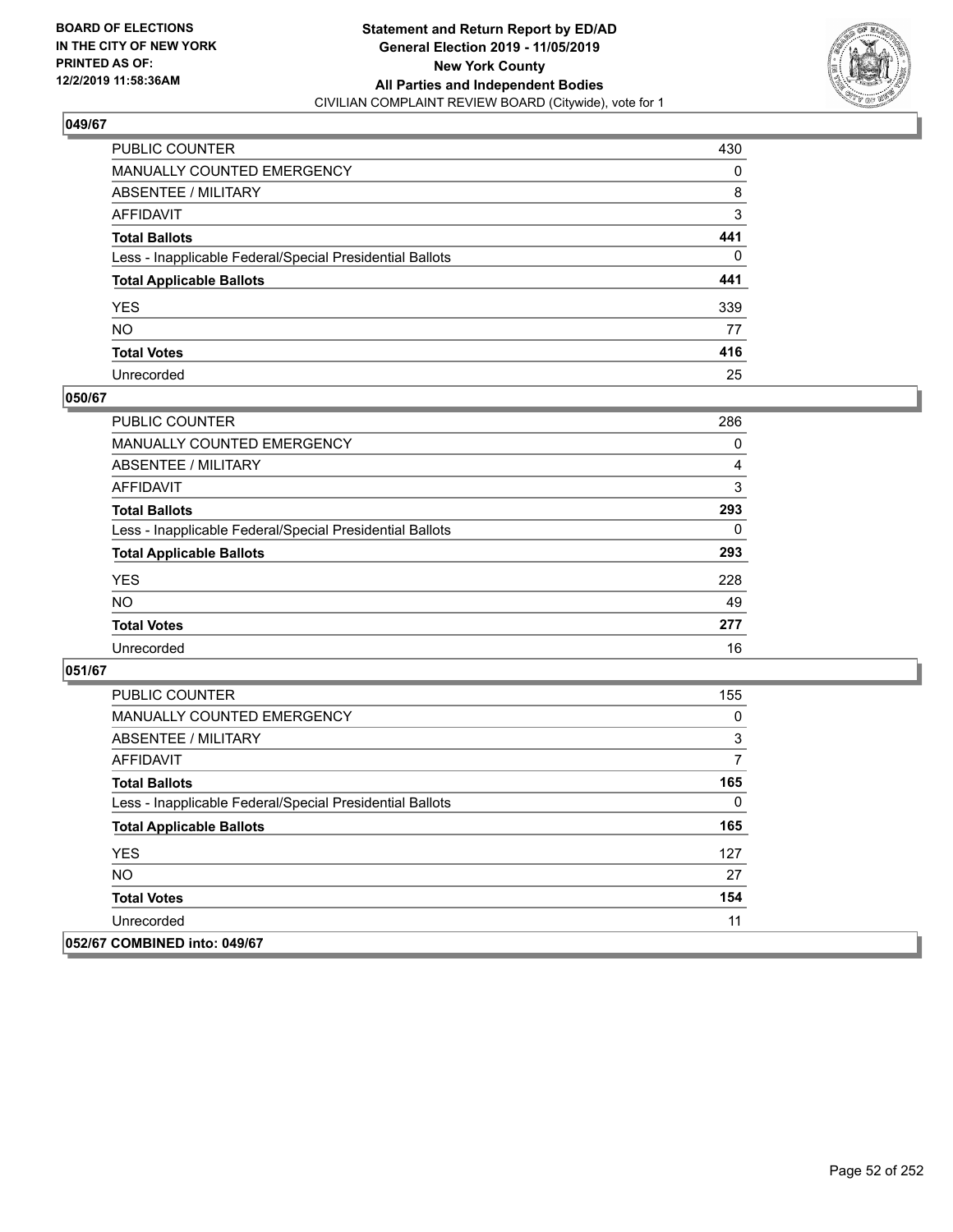

| PUBLIC COUNTER                                           | 291 |
|----------------------------------------------------------|-----|
| MANUALLY COUNTED EMERGENCY                               | 0   |
| ABSENTEE / MILITARY                                      | 3   |
| AFFIDAVIT                                                | 2   |
| Total Ballots                                            | 296 |
| Less - Inapplicable Federal/Special Presidential Ballots | 0   |
| <b>Total Applicable Ballots</b>                          | 296 |
| YES                                                      | 238 |
| NO.                                                      | 48  |
| <b>Total Votes</b>                                       | 286 |
| Unrecorded                                               | 10  |

### **054/67**

| <b>PUBLIC COUNTER</b>                                    | 266            |
|----------------------------------------------------------|----------------|
| <b>MANUALLY COUNTED EMERGENCY</b>                        | 0              |
| ABSENTEE / MILITARY                                      | 5              |
| AFFIDAVIT                                                | $\overline{2}$ |
| <b>Total Ballots</b>                                     | 273            |
| Less - Inapplicable Federal/Special Presidential Ballots | 0              |
| <b>Total Applicable Ballots</b>                          | 273            |
| <b>YES</b>                                               | 201            |
| <b>NO</b>                                                | 61             |
| <b>Total Votes</b>                                       | 262            |
| Unrecorded                                               | 11             |
|                                                          |                |

### **055/67 COMBINED into: 054/67**

| <b>PUBLIC COUNTER</b>                                    | 206 |
|----------------------------------------------------------|-----|
| <b>MANUALLY COUNTED EMERGENCY</b>                        | 0   |
| ABSENTEE / MILITARY                                      | 3   |
| <b>AFFIDAVIT</b>                                         |     |
| <b>Total Ballots</b>                                     | 210 |
| Less - Inapplicable Federal/Special Presidential Ballots | 0   |
| <b>Total Applicable Ballots</b>                          | 210 |
| <b>YES</b>                                               | 172 |
| <b>NO</b>                                                | 29  |
| <b>Total Votes</b>                                       | 201 |
| Unrecorded                                               | 9   |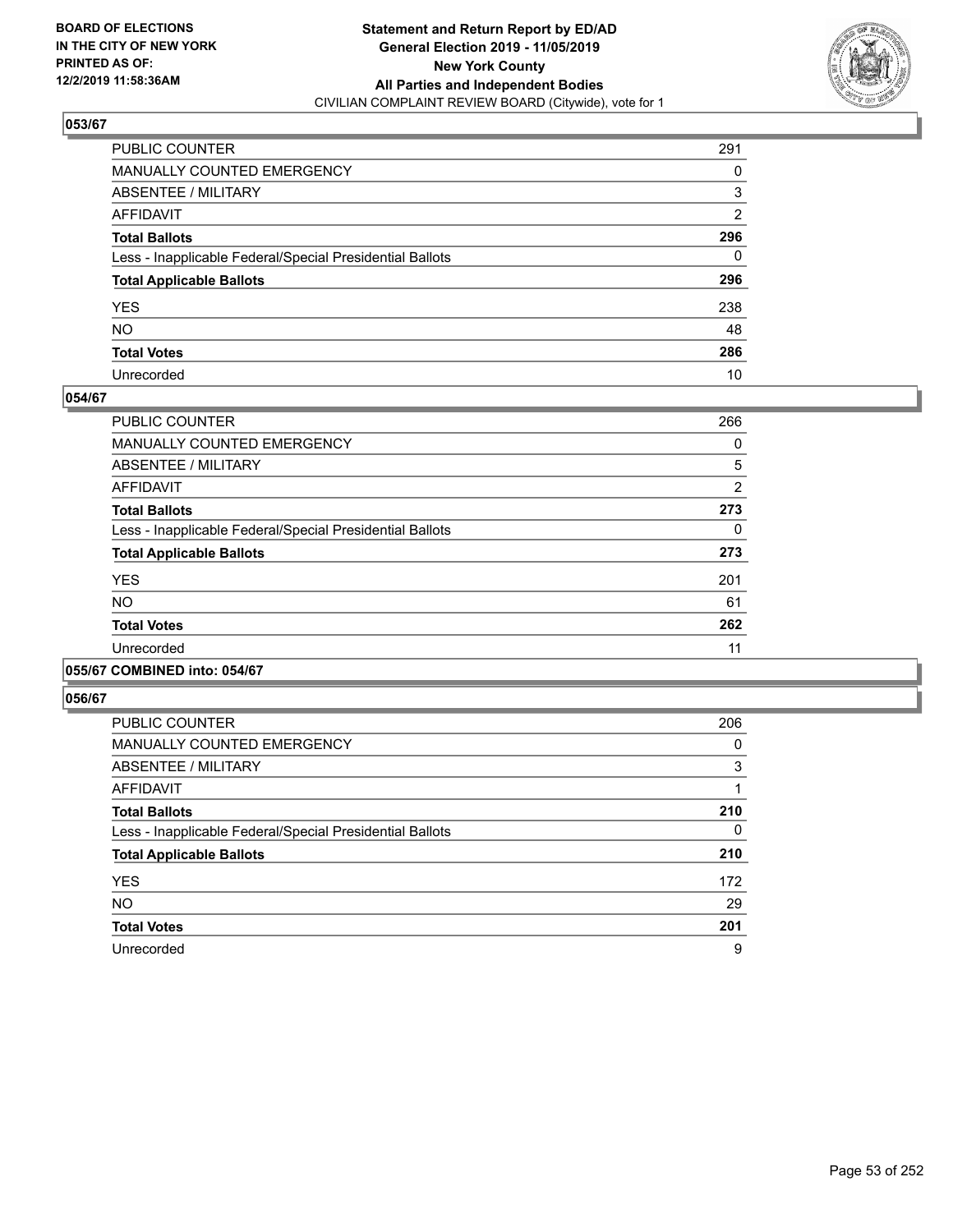

| <b>PUBLIC COUNTER</b>                                    | 211            |
|----------------------------------------------------------|----------------|
| <b>MANUALLY COUNTED EMERGENCY</b>                        | 0              |
| <b>ABSENTEE / MILITARY</b>                               | 0              |
| AFFIDAVIT                                                | $\overline{4}$ |
| <b>Total Ballots</b>                                     | 215            |
| Less - Inapplicable Federal/Special Presidential Ballots | 0              |
| <b>Total Applicable Ballots</b>                          | 215            |
| <b>YES</b>                                               | 164            |
| <b>NO</b>                                                | 38             |
| <b>Total Votes</b>                                       | 202            |
| Unrecorded                                               | 13             |

### **058/67 COMBINED into: 053/67**

### **059/67**

| <b>PUBLIC COUNTER</b>                                    | 304      |
|----------------------------------------------------------|----------|
| MANUALLY COUNTED EMERGENCY                               | $\Omega$ |
| <b>ABSENTEE / MILITARY</b>                               | 10       |
| AFFIDAVIT                                                |          |
| <b>Total Ballots</b>                                     | 315      |
| Less - Inapplicable Federal/Special Presidential Ballots | $\Omega$ |
| <b>Total Applicable Ballots</b>                          | 315      |
| <b>YES</b>                                               | 234      |
| <b>NO</b>                                                | 54       |
| <b>Total Votes</b>                                       | 288      |
| Unrecorded                                               | 27       |
|                                                          |          |

| <b>PUBLIC COUNTER</b>                                    | 393      |
|----------------------------------------------------------|----------|
| MANUALLY COUNTED EMERGENCY                               | 0        |
| ABSENTEE / MILITARY                                      | 8        |
| AFFIDAVIT                                                |          |
| <b>Total Ballots</b>                                     | 402      |
| Less - Inapplicable Federal/Special Presidential Ballots | $\Omega$ |
| <b>Total Applicable Ballots</b>                          | 402      |
| <b>YES</b>                                               | 300      |
| <b>NO</b>                                                | 71       |
| <b>Total Votes</b>                                       | 371      |
| Unrecorded                                               | 31       |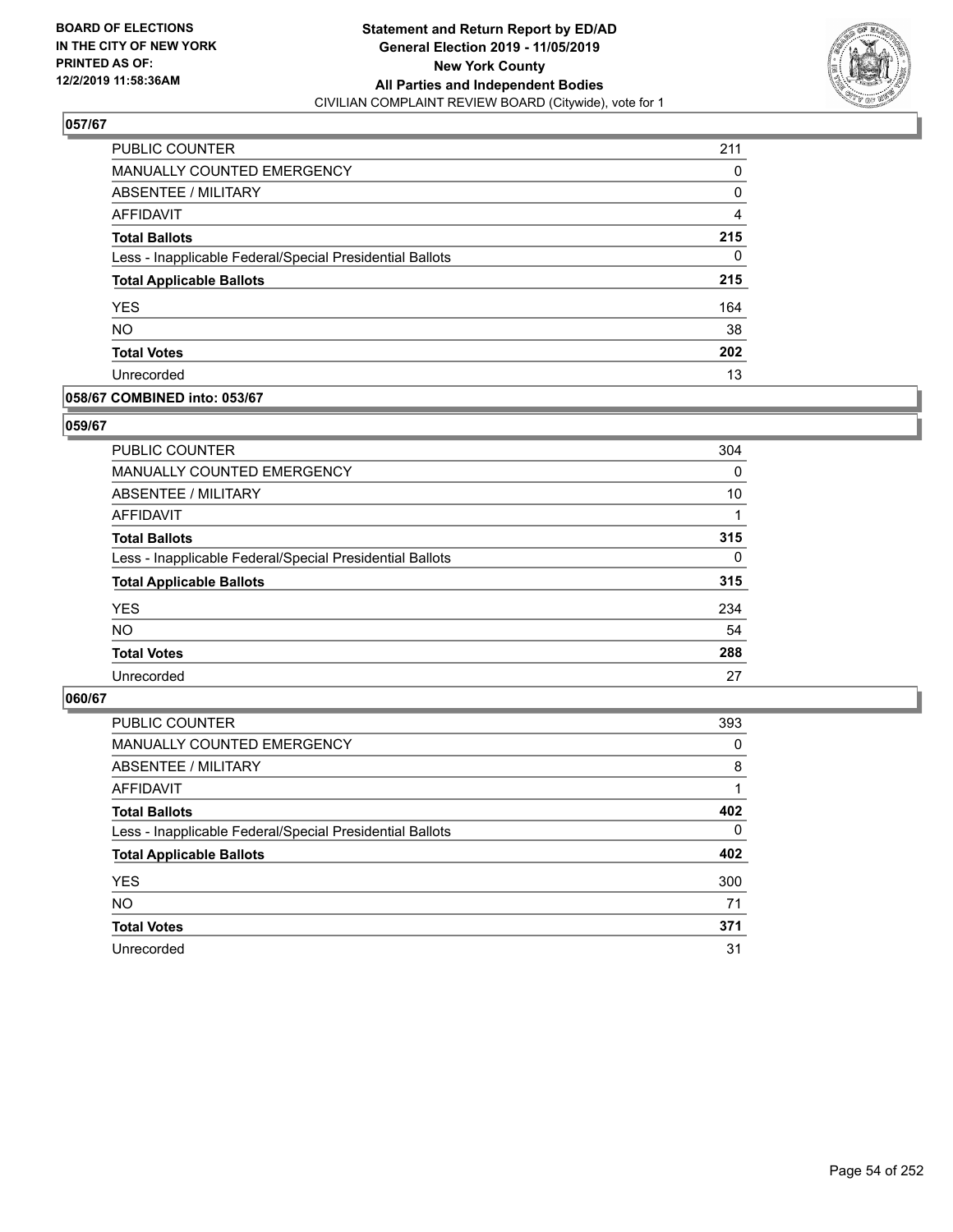

| PUBLIC COUNTER                                           | 406 |
|----------------------------------------------------------|-----|
| <b>MANUALLY COUNTED EMERGENCY</b>                        | 0   |
| ABSENTEE / MILITARY                                      | 15  |
| AFFIDAVIT                                                | 6   |
| <b>Total Ballots</b>                                     | 427 |
| Less - Inapplicable Federal/Special Presidential Ballots | 0   |
| <b>Total Applicable Ballots</b>                          | 427 |
| <b>YES</b>                                               | 329 |
| <b>NO</b>                                                | 71  |
| <b>Total Votes</b>                                       | 400 |
| Unrecorded                                               | 27  |

### **062/67 COMBINED into: 061/67**

#### **063/67 COMBINED into: 067/67**

## **064/67**

| 447      |
|----------|
| 0        |
| 11       |
| 6        |
| 464      |
| $\Omega$ |
| 464      |
| 385      |
| 63       |
| 448      |
| 16       |
|          |

### **065/67 COMBINED into: 060/67**

| <b>PUBLIC COUNTER</b>                                    | 394 |
|----------------------------------------------------------|-----|
| MANUALLY COUNTED EMERGENCY                               | 0   |
| ABSENTEE / MILITARY                                      | 26  |
| AFFIDAVIT                                                | 2   |
| <b>Total Ballots</b>                                     | 422 |
| Less - Inapplicable Federal/Special Presidential Ballots | 0   |
| <b>Total Applicable Ballots</b>                          | 422 |
| <b>YES</b>                                               | 329 |
| <b>NO</b>                                                | 72  |
| <b>Total Votes</b>                                       | 401 |
| Unrecorded                                               | 21  |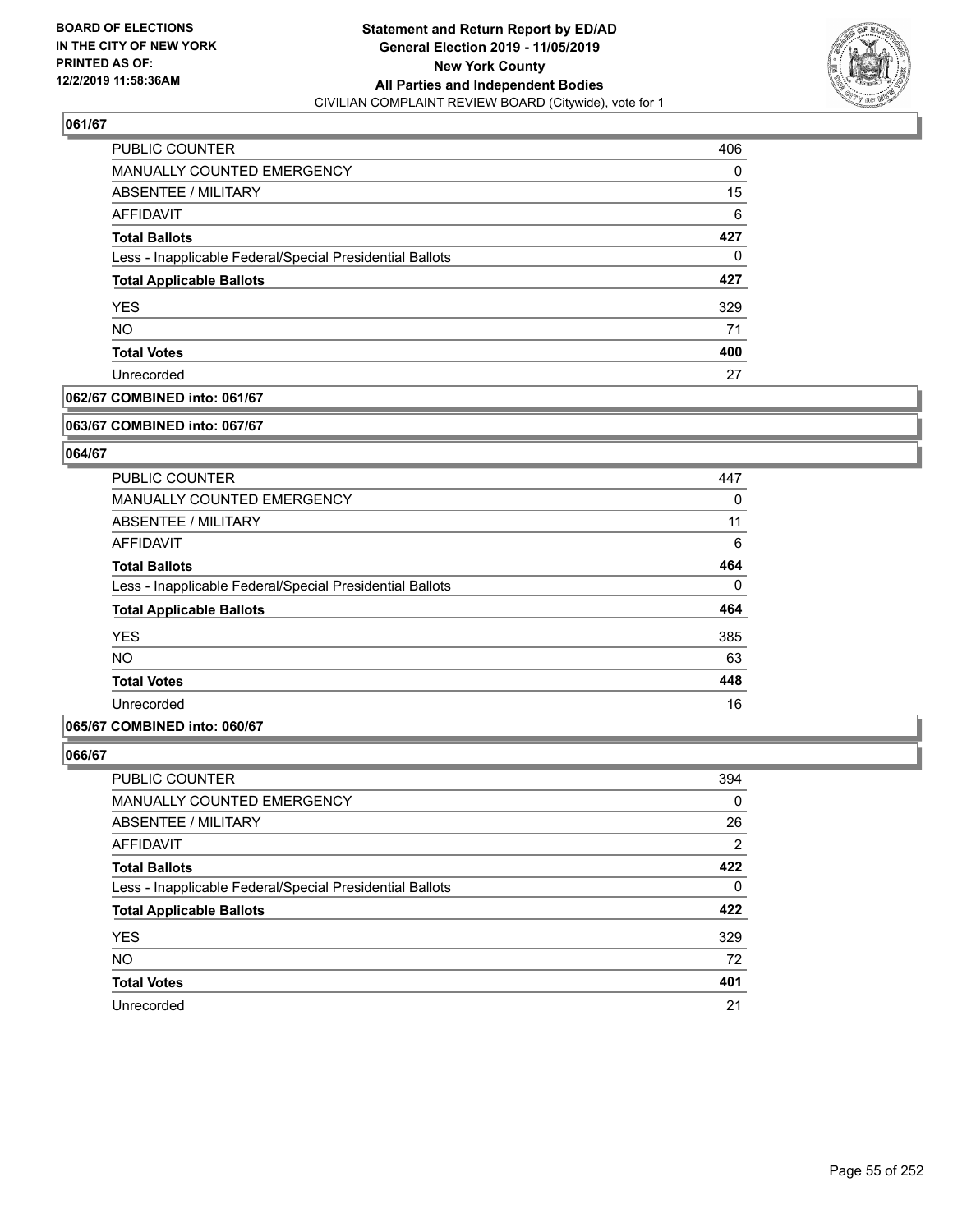

| PUBLIC COUNTER                                           | 380          |
|----------------------------------------------------------|--------------|
| MANUALLY COUNTED EMERGENCY                               | 0            |
| ABSENTEE / MILITARY                                      | 9            |
| AFFIDAVIT                                                | 3            |
| Total Ballots                                            | 392          |
| Less - Inapplicable Federal/Special Presidential Ballots | $\mathbf{0}$ |
| <b>Total Applicable Ballots</b>                          | 392          |
| YES                                                      | 327          |
| NO.                                                      | 58           |
| <b>Total Votes</b>                                       | 385          |
| Unrecorded                                               | 7            |

### **068/67**

| <b>PUBLIC COUNTER</b>                                    | 385      |
|----------------------------------------------------------|----------|
| MANUALLY COUNTED EMERGENCY                               | $\Omega$ |
| ABSENTEE / MILITARY                                      | 10       |
| <b>AFFIDAVIT</b>                                         | 5        |
| <b>Total Ballots</b>                                     | 400      |
| Less - Inapplicable Federal/Special Presidential Ballots | $\Omega$ |
| <b>Total Applicable Ballots</b>                          | 400      |
| <b>YES</b>                                               | 313      |
| <b>NO</b>                                                | 68       |
| <b>Total Votes</b>                                       | 381      |
| Unrecorded                                               | 19       |
|                                                          |          |

**069/67 COMBINED into: 064/67**

### **070/67 COMBINED into: 071/67**

| <b>PUBLIC COUNTER</b>                                    | 395 |
|----------------------------------------------------------|-----|
| <b>MANUALLY COUNTED EMERGENCY</b>                        | 0   |
| ABSENTEE / MILITARY                                      | 7   |
| <b>AFFIDAVIT</b>                                         | 4   |
| <b>Total Ballots</b>                                     | 406 |
| Less - Inapplicable Federal/Special Presidential Ballots | 0   |
| <b>Total Applicable Ballots</b>                          | 406 |
| <b>YES</b>                                               | 323 |
| <b>NO</b>                                                | 63  |
| <b>Total Votes</b>                                       | 386 |
| Unrecorded                                               | 20  |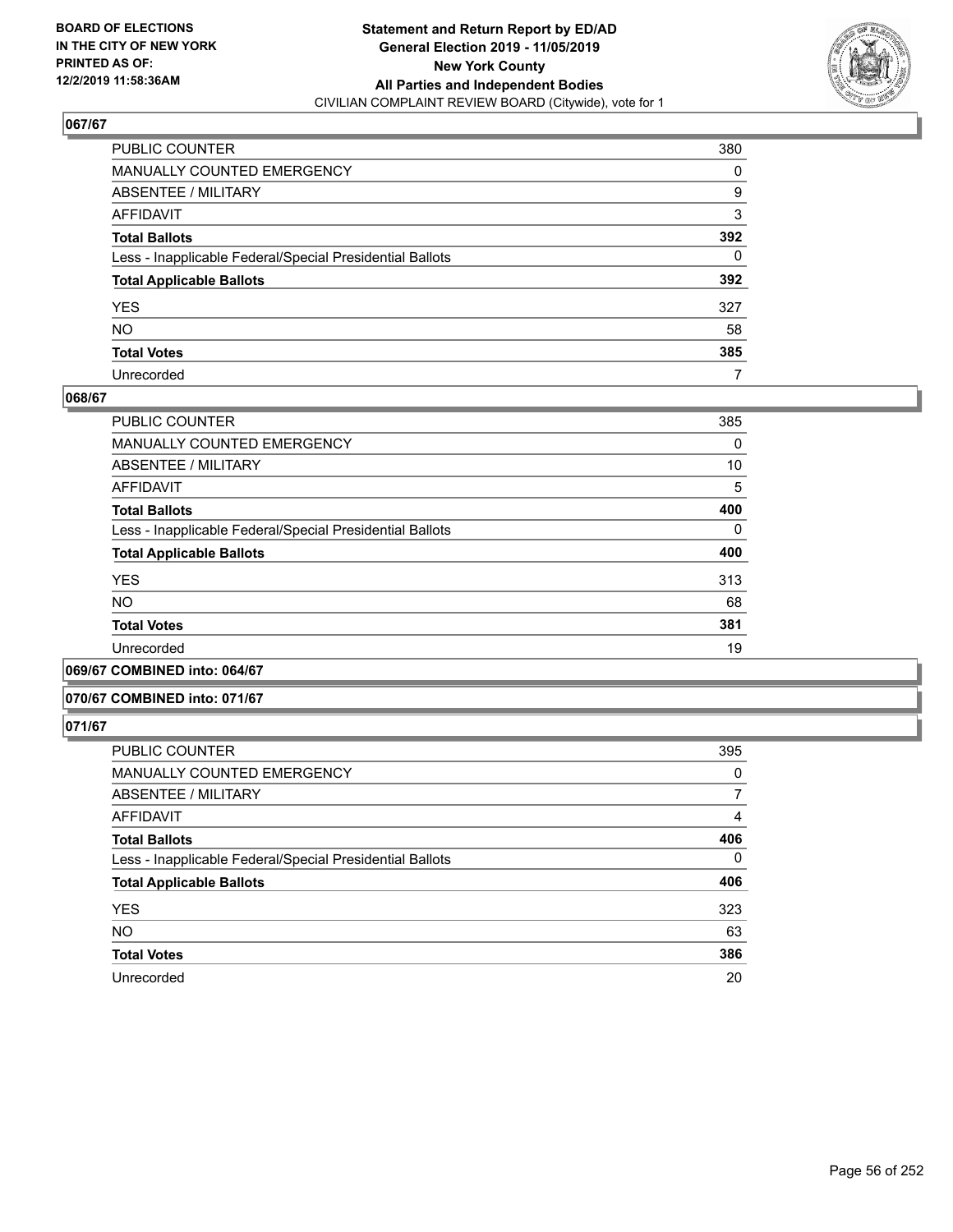

| PUBLIC COUNTER                                           | 379 |
|----------------------------------------------------------|-----|
| <b>MANUALLY COUNTED EMERGENCY</b>                        | 0   |
| ABSENTEE / MILITARY                                      | 16  |
| AFFIDAVIT                                                |     |
| <b>Total Ballots</b>                                     | 396 |
| Less - Inapplicable Federal/Special Presidential Ballots | 0   |
| <b>Total Applicable Ballots</b>                          | 396 |
| <b>YES</b>                                               | 314 |
| <b>NO</b>                                                | 70  |
| <b>Total Votes</b>                                       | 384 |
| Unrecorded                                               | 12  |

### **073/67 COMBINED into: 075/67**

### **074/67**

| PUBLIC COUNTER                                           | 237            |
|----------------------------------------------------------|----------------|
| <b>MANUALLY COUNTED EMERGENCY</b>                        | $\Omega$       |
| ABSENTEE / MILITARY                                      | $\overline{2}$ |
| AFFIDAVIT                                                |                |
| <b>Total Ballots</b>                                     | 240            |
| Less - Inapplicable Federal/Special Presidential Ballots | $\Omega$       |
| <b>Total Applicable Ballots</b>                          | 240            |
| <b>YES</b>                                               | 188            |
| <b>NO</b>                                                | 44             |
| <b>Total Votes</b>                                       | 232            |
| Unrecorded                                               | 8              |

| <b>PUBLIC COUNTER</b>                                    | 397 |
|----------------------------------------------------------|-----|
| <b>MANUALLY COUNTED EMERGENCY</b>                        | 0   |
| ABSENTEE / MILITARY                                      | 14  |
| AFFIDAVIT                                                | 3   |
| <b>Total Ballots</b>                                     | 414 |
| Less - Inapplicable Federal/Special Presidential Ballots | 0   |
| <b>Total Applicable Ballots</b>                          | 414 |
| <b>YES</b>                                               | 341 |
| NO.                                                      | 54  |
| <b>Total Votes</b>                                       | 395 |
| Unrecorded                                               | 19  |
| 076/67 COMBINED into: 066/67                             |     |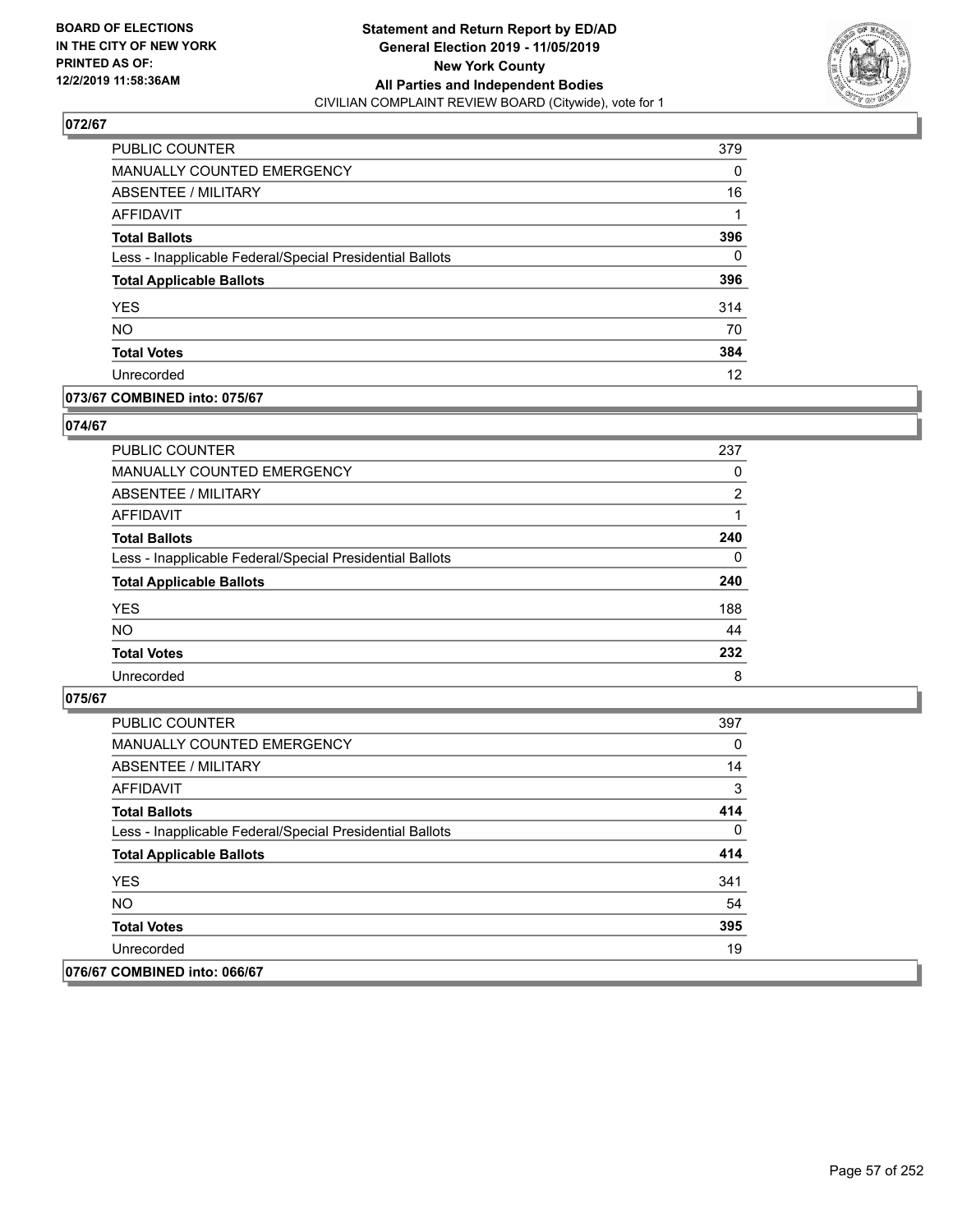

| <b>PUBLIC COUNTER</b>                                    | 424      |
|----------------------------------------------------------|----------|
| <b>MANUALLY COUNTED EMERGENCY</b>                        | 0        |
| <b>ABSENTEE / MILITARY</b>                               | 10       |
| AFFIDAVIT                                                | 5        |
| <b>Total Ballots</b>                                     | 439      |
| Less - Inapplicable Federal/Special Presidential Ballots | $\Omega$ |
| <b>Total Applicable Ballots</b>                          | 439      |
| <b>YES</b>                                               | 349      |
| <b>NO</b>                                                | 73       |
| <b>Total Votes</b>                                       | 422      |
| Unrecorded                                               | 17       |

## **078/67 COMBINED into: 077/67**

#### **079/67 COMBINED into: 068/67**

## **080/67**

| <b>PUBLIC COUNTER</b>                                    | 242      |
|----------------------------------------------------------|----------|
| <b>MANUALLY COUNTED EMERGENCY</b>                        | 0        |
| ABSENTEE / MILITARY                                      | 4        |
| AFFIDAVIT                                                | 0        |
| <b>Total Ballots</b>                                     | 246      |
| Less - Inapplicable Federal/Special Presidential Ballots | $\Omega$ |
| <b>Total Applicable Ballots</b>                          | 246      |
| <b>YES</b>                                               | 196      |
| NO.                                                      | 42       |
| <b>Total Votes</b>                                       | 238      |
| Unrecorded                                               | 8        |

### **081/67**

| <b>PUBLIC COUNTER</b>                                    | 408 |
|----------------------------------------------------------|-----|
| <b>MANUALLY COUNTED EMERGENCY</b>                        | 0   |
| ABSENTEE / MILITARY                                      | 7   |
| AFFIDAVIT                                                | 1   |
| <b>Total Ballots</b>                                     | 416 |
| Less - Inapplicable Federal/Special Presidential Ballots | 0   |
| <b>Total Applicable Ballots</b>                          | 416 |
| <b>YES</b>                                               | 310 |
| NO.                                                      | 87  |
| <b>Total Votes</b>                                       | 397 |
| Unrecorded                                               | 19  |
| 082/67 COMBINED into: 081/67                             |     |

**083/67 COMBINED into: 072/67**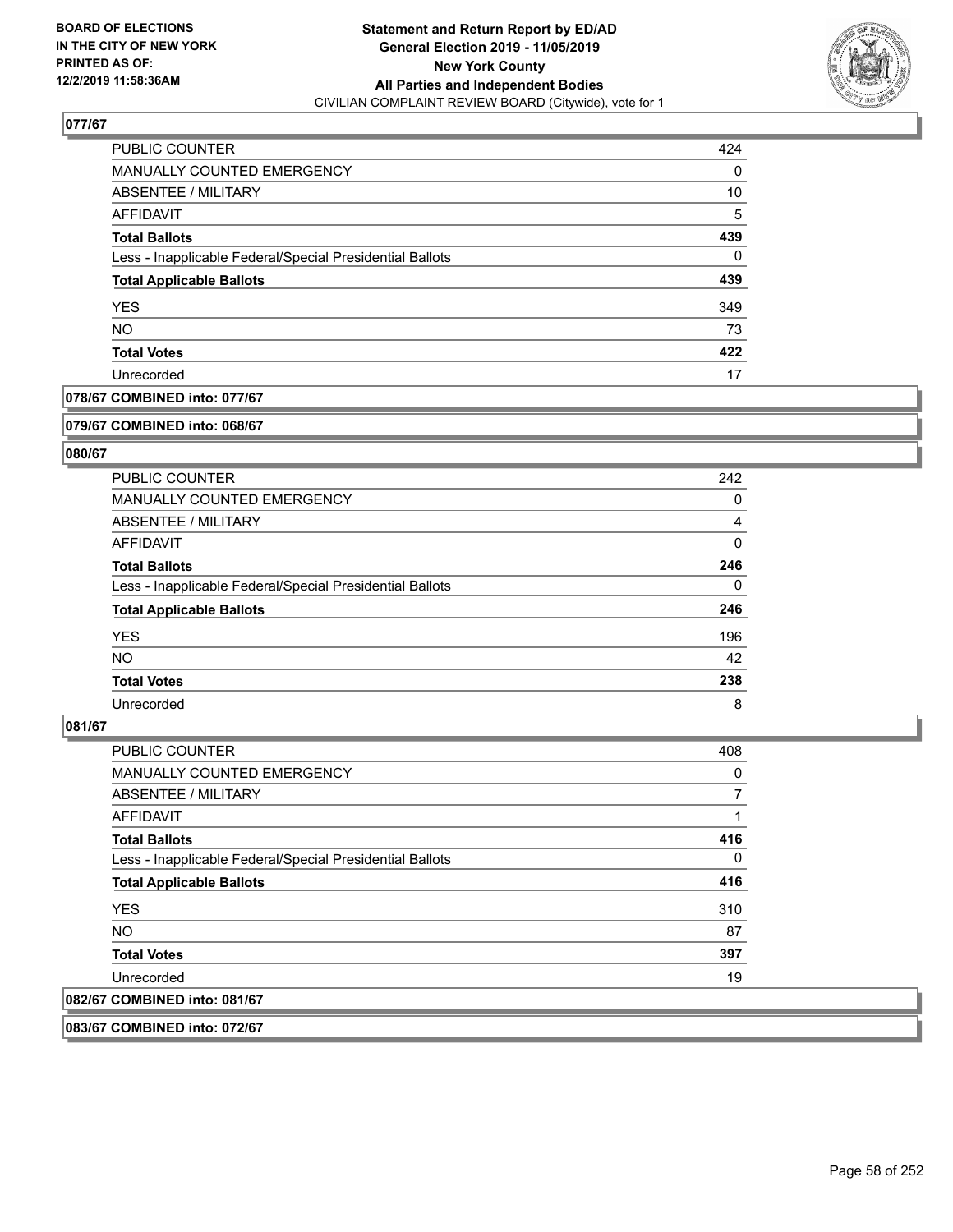

| PUBLIC COUNTER                                           | 302      |
|----------------------------------------------------------|----------|
| MANUALLY COUNTED EMERGENCY                               | 0        |
| ABSENTEE / MILITARY                                      | 9        |
| AFFIDAVIT                                                | 3        |
| Total Ballots                                            | 314      |
| Less - Inapplicable Federal/Special Presidential Ballots | $\Omega$ |
| <b>Total Applicable Ballots</b>                          | 314      |
| YES                                                      | 247      |
| NO.                                                      | 55       |
| <b>Total Votes</b>                                       | 302      |
| Unrecorded                                               | 12       |

### **085/67**

| <b>PUBLIC COUNTER</b>                                    | 429      |
|----------------------------------------------------------|----------|
| <b>MANUALLY COUNTED EMERGENCY</b>                        | 0        |
| ABSENTEE / MILITARY                                      | 10       |
| <b>AFFIDAVIT</b>                                         | 4        |
| <b>Total Ballots</b>                                     | 443      |
| Less - Inapplicable Federal/Special Presidential Ballots | $\Omega$ |
| <b>Total Applicable Ballots</b>                          | 443      |
| <b>YES</b>                                               | 365      |
| NO                                                       | 55       |
| <b>Total Votes</b>                                       | 420      |
| Unrecorded                                               | 23       |
|                                                          |          |

#### **086/67 COMBINED into: 085/67**

| <b>PUBLIC COUNTER</b>                                    | 216 |
|----------------------------------------------------------|-----|
| <b>MANUALLY COUNTED EMERGENCY</b>                        | 0   |
| ABSENTEE / MILITARY                                      | 9   |
| AFFIDAVIT                                                | 0   |
| <b>Total Ballots</b>                                     | 225 |
| Less - Inapplicable Federal/Special Presidential Ballots | 0   |
| <b>Total Applicable Ballots</b>                          | 225 |
| <b>YES</b>                                               | 181 |
| <b>NO</b>                                                | 35  |
| <b>Total Votes</b>                                       | 216 |
| Unrecorded                                               | 9   |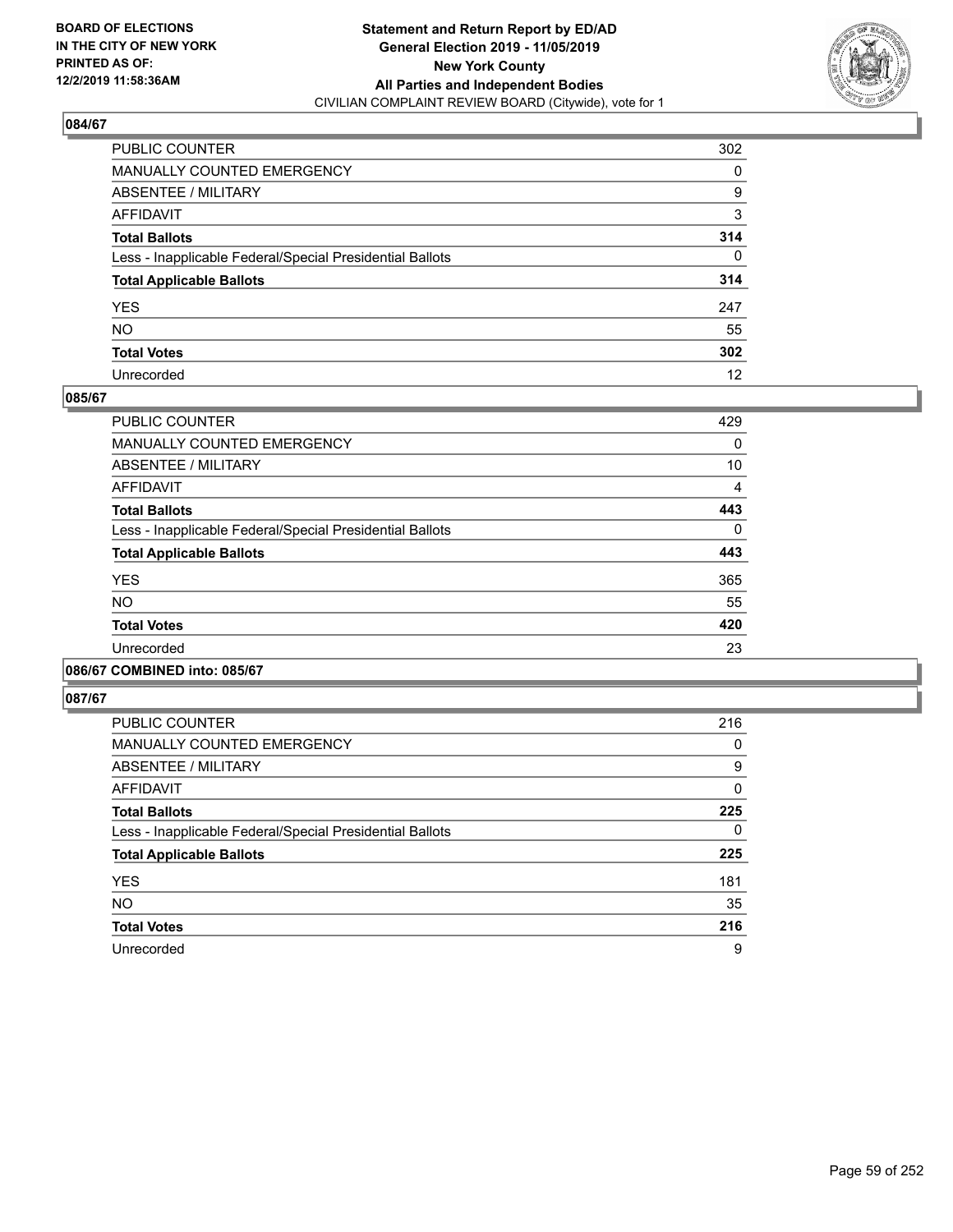

| PUBLIC COUNTER                                           | 379 |
|----------------------------------------------------------|-----|
| <b>MANUALLY COUNTED EMERGENCY</b>                        | 0   |
| ABSENTEE / MILITARY                                      | 8   |
| AFFIDAVIT                                                | 2   |
| <b>Total Ballots</b>                                     | 389 |
| Less - Inapplicable Federal/Special Presidential Ballots | 0   |
| <b>Total Applicable Ballots</b>                          | 389 |
| <b>YES</b>                                               | 311 |
| <b>NO</b>                                                | 57  |
| <b>Total Votes</b>                                       | 368 |
| Unrecorded                                               | 21  |

### **089/67 COMBINED into: 088/67**

### **090/67**

| PUBLIC COUNTER                                           | 207      |
|----------------------------------------------------------|----------|
| <b>MANUALLY COUNTED EMERGENCY</b>                        | $\Omega$ |
| ABSENTEE / MILITARY                                      |          |
| AFFIDAVIT                                                | $\Omega$ |
| <b>Total Ballots</b>                                     | 208      |
| Less - Inapplicable Federal/Special Presidential Ballots | $\Omega$ |
| <b>Total Applicable Ballots</b>                          | 208      |
| <b>YES</b>                                               | 166      |
| <b>NO</b>                                                | 35       |
| <b>Total Votes</b>                                       | 201      |
| Unrecorded                                               | 7        |

| PUBLIC COUNTER                                           | 530 |
|----------------------------------------------------------|-----|
| MANUALLY COUNTED EMERGENCY                               | 0   |
| ABSENTEE / MILITARY                                      | 5   |
| AFFIDAVIT                                                | 0   |
| <b>Total Ballots</b>                                     | 535 |
| Less - Inapplicable Federal/Special Presidential Ballots | 0   |
| <b>Total Applicable Ballots</b>                          | 535 |
| <b>YES</b>                                               | 412 |
| NO.                                                      | 92  |
| <b>Total Votes</b>                                       | 504 |
| Unrecorded                                               | 31  |
| 092/67 COMBINED into: 091/67                             |     |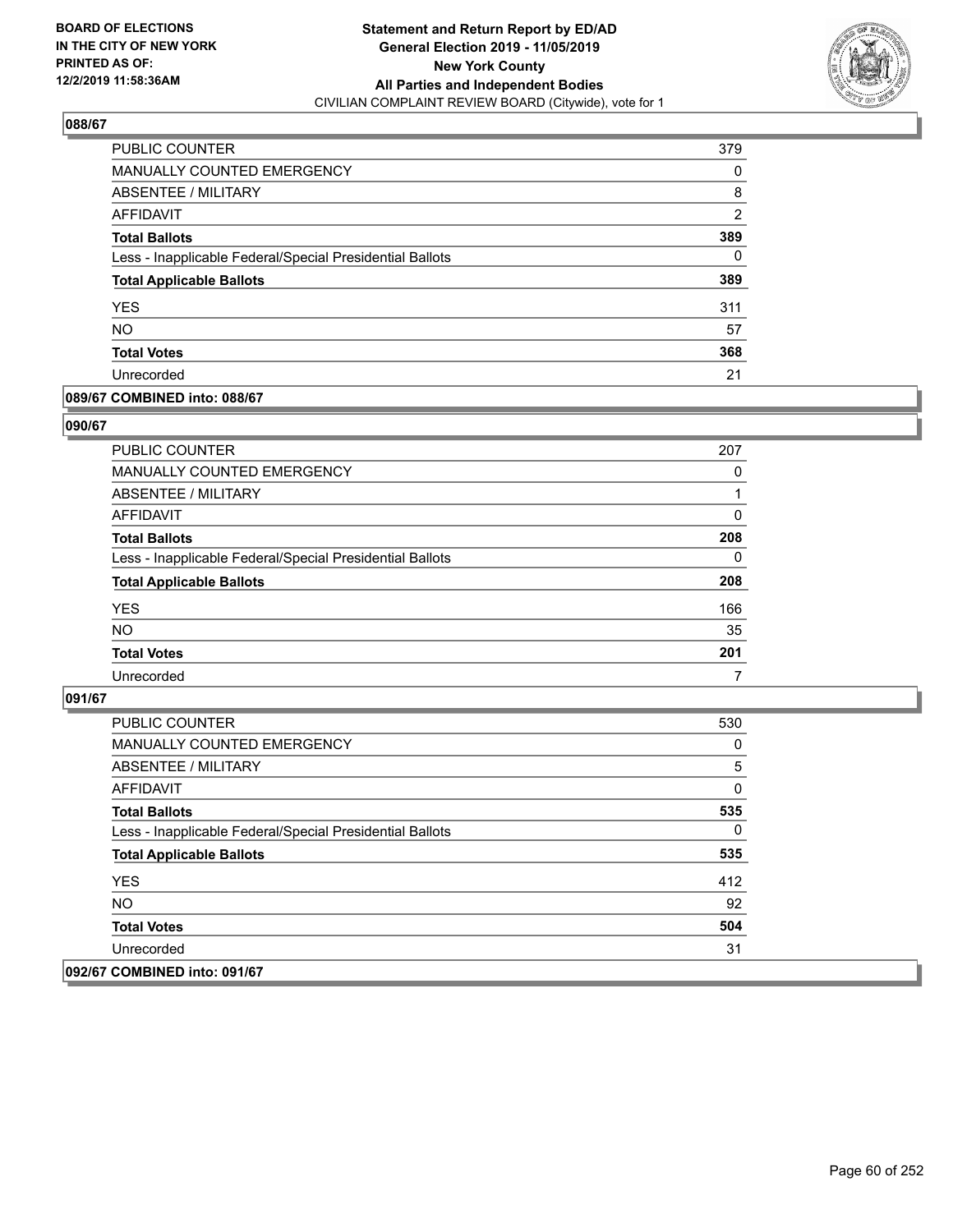

| PUBLIC COUNTER                                           | 448 |
|----------------------------------------------------------|-----|
| MANUALLY COUNTED EMERGENCY                               | 0   |
| ABSENTEE / MILITARY                                      |     |
| AFFIDAVIT                                                | 2   |
| <b>Total Ballots</b>                                     | 457 |
| Less - Inapplicable Federal/Special Presidential Ballots | 0   |
| <b>Total Applicable Ballots</b>                          | 457 |
| <b>YES</b>                                               | 375 |
| <b>NO</b>                                                | 59  |
| <b>Total Votes</b>                                       | 434 |
| Unrecorded                                               | 23  |

## **094/67 COMBINED into: 093/67**

#### **095/67 COMBINED into: 084/67**

## **096/67**

| <b>PUBLIC COUNTER</b>                                    | 355      |
|----------------------------------------------------------|----------|
| <b>MANUALLY COUNTED EMERGENCY</b>                        | 0        |
| ABSENTEE / MILITARY                                      | 11       |
| AFFIDAVIT                                                | 11       |
| <b>Total Ballots</b>                                     | 377      |
| Less - Inapplicable Federal/Special Presidential Ballots | $\Omega$ |
| <b>Total Applicable Ballots</b>                          | 377      |
| <b>YES</b>                                               | 294      |
| <b>NO</b>                                                | 48       |
| <b>Total Votes</b>                                       | 342      |
| Unrecorded                                               | 35       |

### **097/67 COMBINED into: 096/67**

| <b>PUBLIC COUNTER</b>                                    | 394      |
|----------------------------------------------------------|----------|
| MANUALLY COUNTED EMERGENCY                               | 0        |
| ABSENTEE / MILITARY                                      | 6        |
| AFFIDAVIT                                                | 2        |
| <b>Total Ballots</b>                                     | 402      |
| Less - Inapplicable Federal/Special Presidential Ballots | $\Omega$ |
| <b>Total Applicable Ballots</b>                          | 402      |
| <b>YES</b>                                               | 324      |
| <b>NO</b>                                                | 62       |
| <b>Total Votes</b>                                       | 386      |
| Unrecorded                                               | 16       |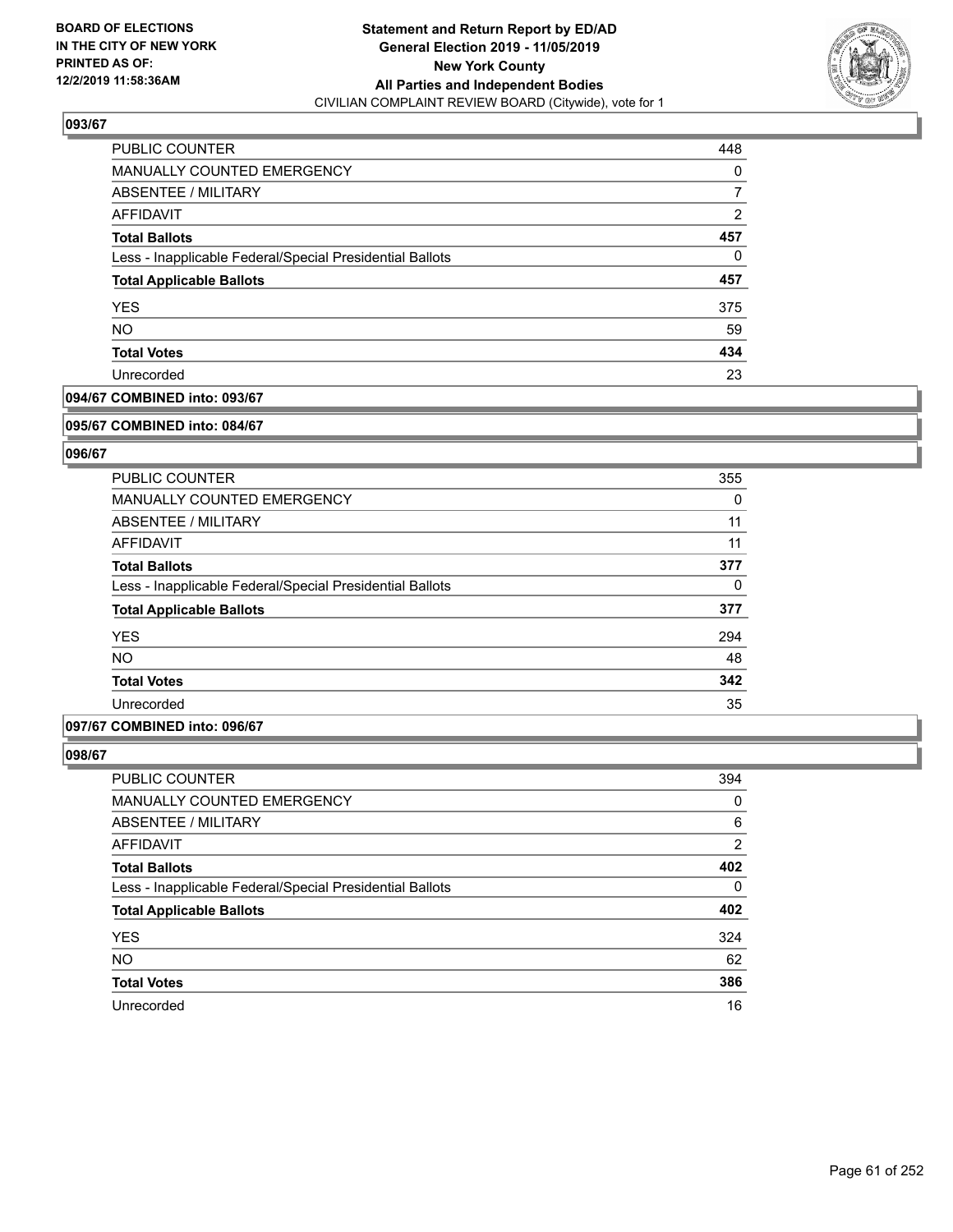

| PUBLIC COUNTER                                           | 502 |
|----------------------------------------------------------|-----|
| MANUALLY COUNTED EMERGENCY                               | 0   |
| <b>ABSENTEE / MILITARY</b>                               | 16  |
| AFFIDAVIT                                                |     |
| <b>Total Ballots</b>                                     | 519 |
| Less - Inapplicable Federal/Special Presidential Ballots | 0   |
| <b>Total Applicable Ballots</b>                          | 519 |
| <b>YES</b>                                               | 415 |
| <b>NO</b>                                                | 76  |
| <b>Total Votes</b>                                       | 491 |
| Unrecorded                                               | 28  |

### **100/67 COMBINED into: 024/67**

### **101/67**

| <b>PUBLIC COUNTER</b>                                    | 152      |
|----------------------------------------------------------|----------|
| <b>MANUALLY COUNTED EMERGENCY</b>                        | 0        |
| ABSENTEE / MILITARY                                      | 5        |
| AFFIDAVIT                                                | 2        |
| <b>Total Ballots</b>                                     | 159      |
| Less - Inapplicable Federal/Special Presidential Ballots | $\Omega$ |
| <b>Total Applicable Ballots</b>                          | 159      |
| <b>YES</b>                                               | 109      |
| <b>NO</b>                                                | 33       |
| <b>Total Votes</b>                                       | 142      |
| Unrecorded                                               | 17       |

#### **102/67**

| $A$ $A$                                                  |          |
|----------------------------------------------------------|----------|
| <b>Total Votes</b>                                       | 0        |
| <b>NO</b>                                                | 0        |
| <b>YES</b>                                               | $\Omega$ |
| <b>Total Applicable Ballots</b>                          | 0        |
| Less - Inapplicable Federal/Special Presidential Ballots | 0        |
| <b>Total Ballots</b>                                     | 0        |
| AFFIDAVIT                                                | 0        |
| ABSENTEE / MILITARY                                      | 0        |
| <b>MANUALLY COUNTED EMERGENCY</b>                        | 0        |
| <b>PUBLIC COUNTER</b>                                    | 0        |

# **103/67 COMBINED into: 051/67**

**104/67 COMBINED into: 030/67**

**105/67 COMBINED into: 098/67**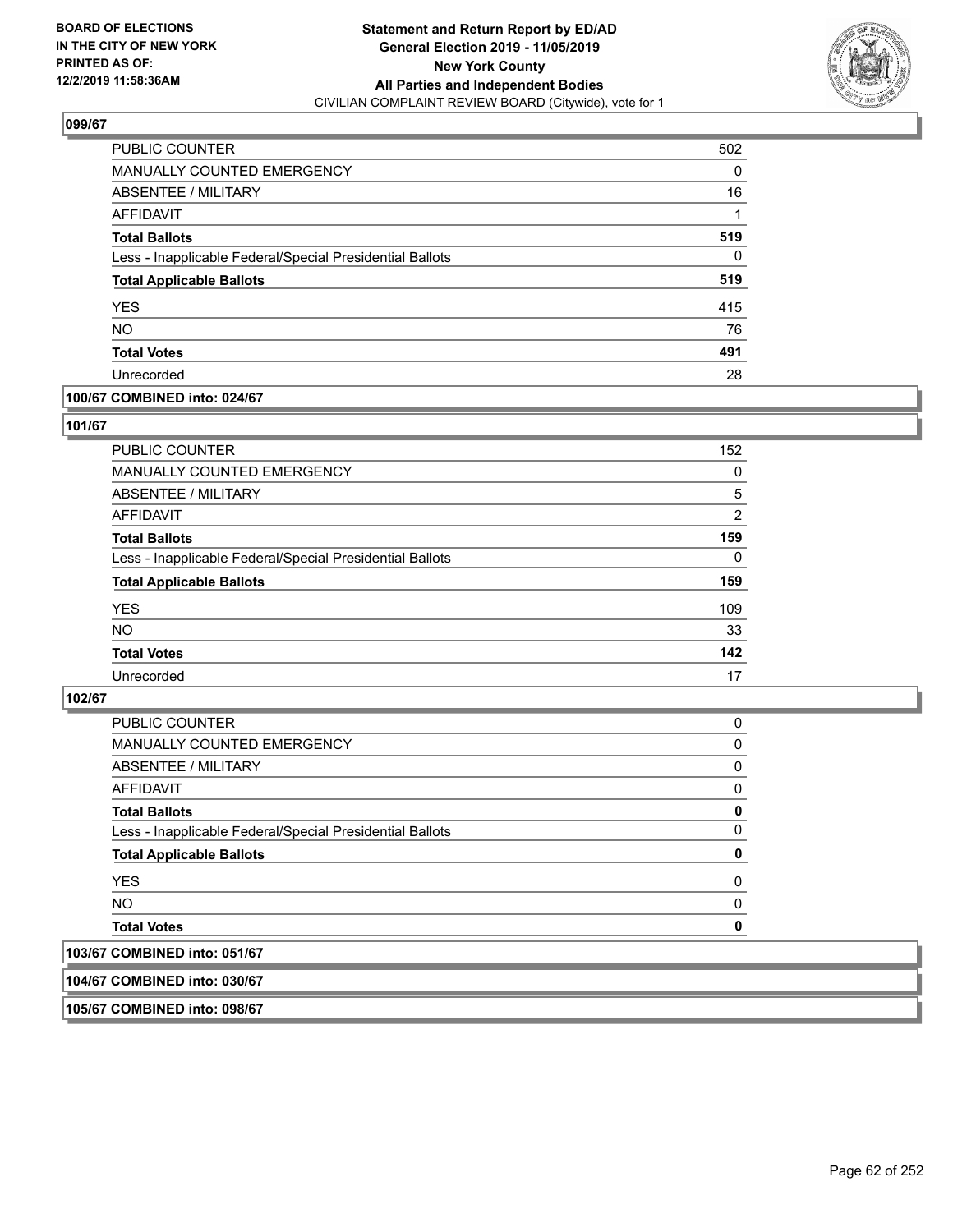

| PUBLIC COUNTER                                           | 296      |
|----------------------------------------------------------|----------|
| <b>MANUALLY COUNTED EMERGENCY</b>                        | 0        |
| ABSENTEE / MILITARY                                      | 3        |
| AFFIDAVIT                                                | $\Omega$ |
| <b>Total Ballots</b>                                     | 299      |
| Less - Inapplicable Federal/Special Presidential Ballots | 0        |
| <b>Total Applicable Ballots</b>                          | 299      |
| <b>YES</b>                                               | 224      |
| <b>NO</b>                                                | 40       |
| <b>Total Votes</b>                                       | 264      |
| Unrecorded                                               | 35       |

### **107/67 COMBINED into: 059/67**

#### **108/67**

| PUBLIC COUNTER                                           | 261      |
|----------------------------------------------------------|----------|
| <b>MANUALLY COUNTED EMERGENCY</b>                        | 0        |
| ABSENTEE / MILITARY                                      | 4        |
| AFFIDAVIT                                                |          |
| <b>Total Ballots</b>                                     | 266      |
| Less - Inapplicable Federal/Special Presidential Ballots | $\Omega$ |
| <b>Total Applicable Ballots</b>                          | 266      |
| <b>YES</b>                                               | 209      |
| <b>NO</b>                                                | 48       |
| <b>Total Votes</b>                                       | 257      |
| Unrecorded                                               | 9        |

| <b>PUBLIC COUNTER</b>                                    | 214      |
|----------------------------------------------------------|----------|
| <b>MANUALLY COUNTED EMERGENCY</b>                        | 0        |
| ABSENTEE / MILITARY                                      | 4        |
| AFFIDAVIT                                                | 4        |
| <b>Total Ballots</b>                                     | 222      |
| Less - Inapplicable Federal/Special Presidential Ballots | $\Omega$ |
| <b>Total Applicable Ballots</b>                          | 222      |
| <b>YES</b>                                               | 183      |
| <b>NO</b>                                                | 29       |
| <b>Total Votes</b>                                       | 212      |
| Unrecorded                                               | 10       |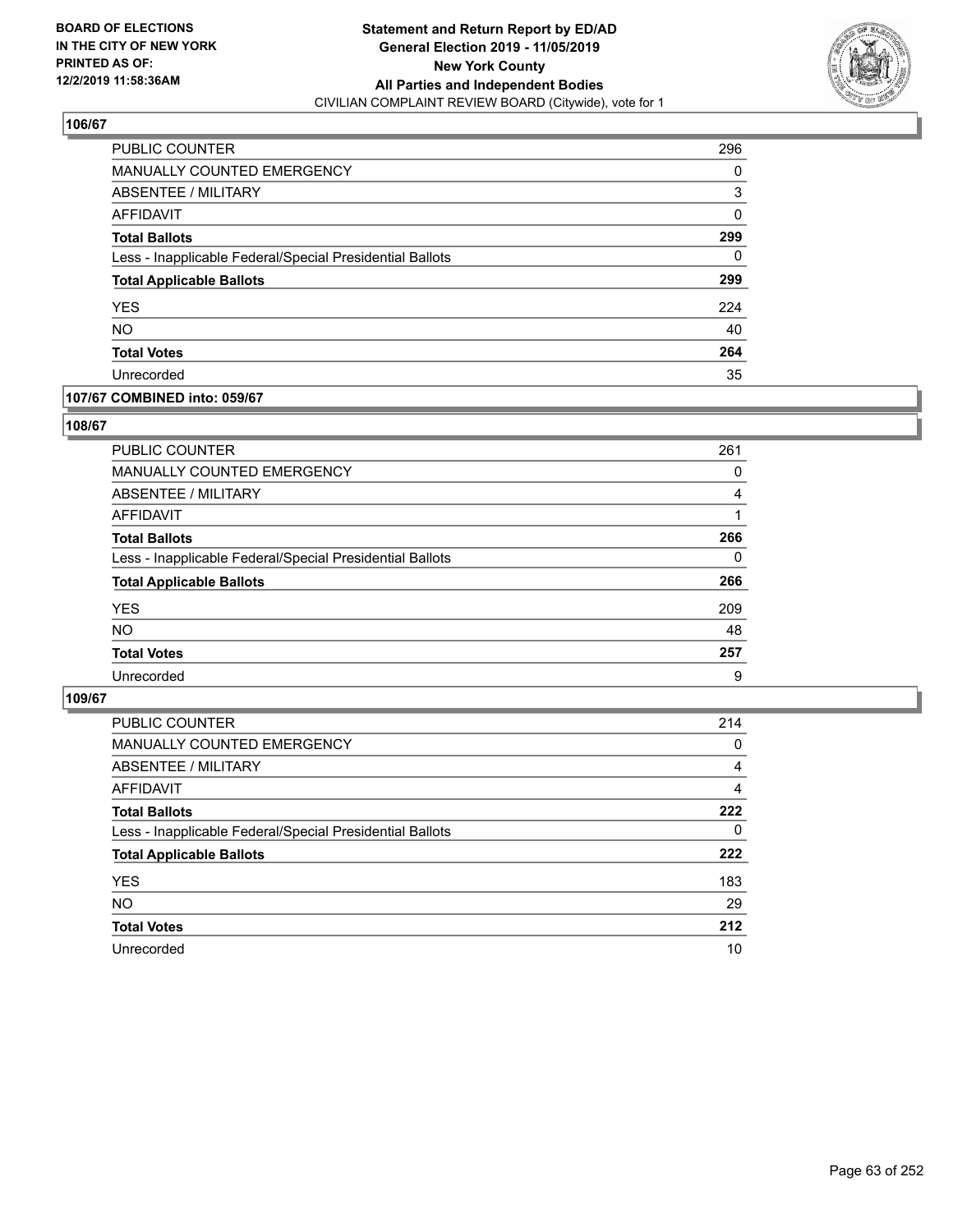

| <b>PUBLIC COUNTER</b>                                    | 118 |
|----------------------------------------------------------|-----|
| <b>MANUALLY COUNTED EMERGENCY</b>                        | 0   |
| ABSENTEE / MILITARY                                      | 15  |
| <b>AFFIDAVIT</b>                                         | 3   |
| <b>Total Ballots</b>                                     | 136 |
| Less - Inapplicable Federal/Special Presidential Ballots | 0   |
| <b>Total Applicable Ballots</b>                          | 136 |
| <b>YES</b>                                               | 106 |
| NO.                                                      | 19  |
| <b>Total Votes</b>                                       | 125 |
| Unrecorded                                               | 11  |
| 111/67 COMBINED into: 051/67                             |     |
| 112/67 COMBINED into: 099/67                             |     |
| 113/67 COMBINED into: 108/67                             |     |
| 114/67 COMBINED into: 085/67                             |     |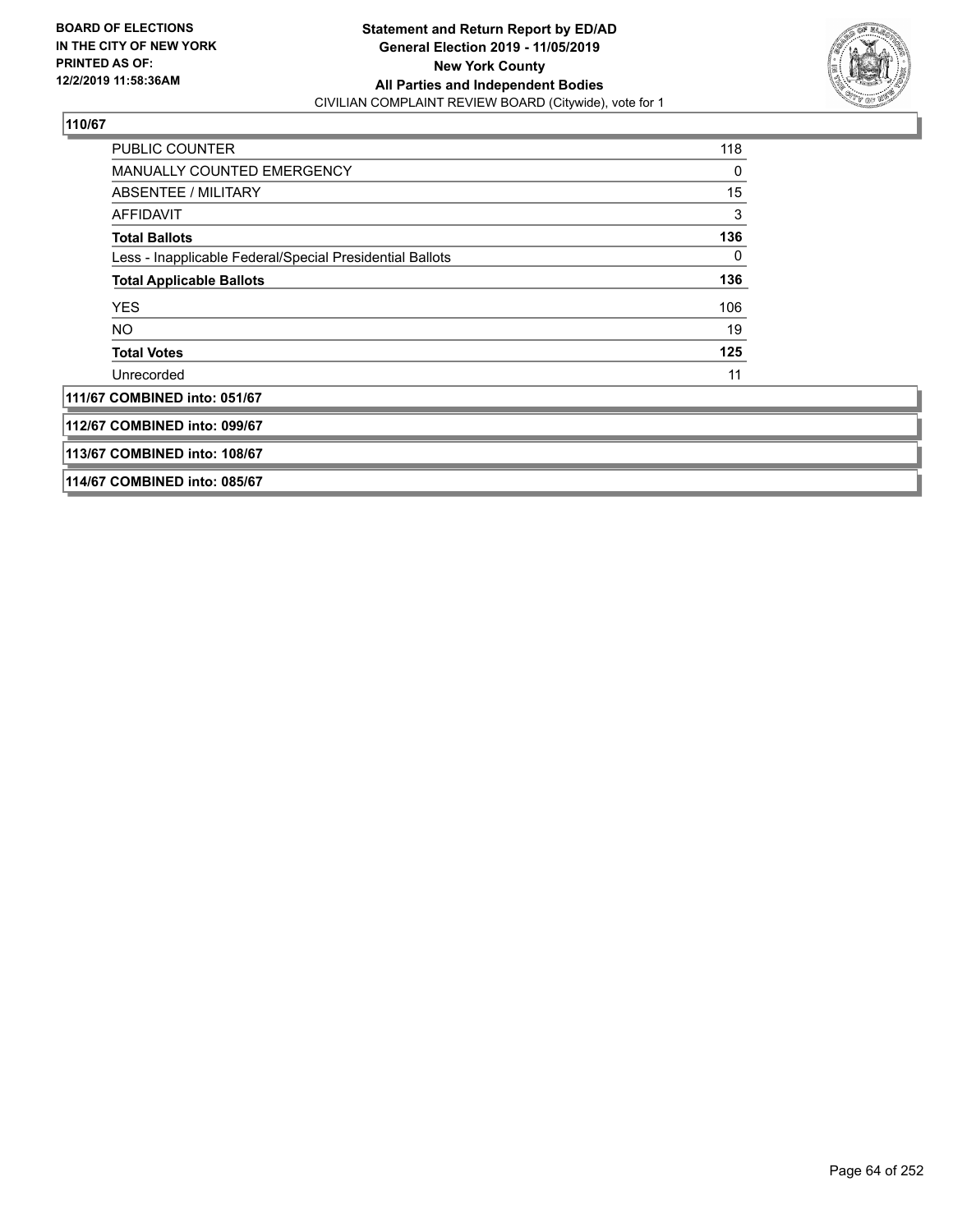

| PUBLIC COUNTER                                           | 294      |
|----------------------------------------------------------|----------|
| <b>MANUALLY COUNTED EMERGENCY</b>                        | 0        |
| ABSENTEE / MILITARY                                      | 11       |
| AFFIDAVIT                                                | $\Omega$ |
| <b>Total Ballots</b>                                     | 305      |
| Less - Inapplicable Federal/Special Presidential Ballots | 0        |
| <b>Total Applicable Ballots</b>                          | 305      |
| <b>YES</b>                                               | 177      |
| <b>NO</b>                                                | 42       |
| <b>Total Votes</b>                                       | 219      |
| Unrecorded                                               | 86       |

### **002/68 COMBINED into: 001/68**

### **003/68**

| <b>PUBLIC COUNTER</b>                                    | 266      |
|----------------------------------------------------------|----------|
| <b>MANUALLY COUNTED EMERGENCY</b>                        | $\Omega$ |
| ABSENTEE / MILITARY                                      | 14       |
| AFFIDAVIT                                                | 2        |
| <b>Total Ballots</b>                                     | 282      |
| Less - Inapplicable Federal/Special Presidential Ballots | $\Omega$ |
| <b>Total Applicable Ballots</b>                          | 282      |
| <b>YES</b>                                               | 212      |
| <b>NO</b>                                                | 46       |
| <b>Total Votes</b>                                       | 258      |
| Unrecorded                                               | 24       |
|                                                          |          |

| <b>PUBLIC COUNTER</b>                                    | 193      |
|----------------------------------------------------------|----------|
| MANUALLY COUNTED EMERGENCY                               | 0        |
| ABSENTEE / MILITARY                                      | 2        |
| AFFIDAVIT                                                |          |
| <b>Total Ballots</b>                                     | 196      |
| Less - Inapplicable Federal/Special Presidential Ballots | $\Omega$ |
| <b>Total Applicable Ballots</b>                          | 196      |
| <b>YES</b>                                               | 146      |
| <b>NO</b>                                                | 39       |
| <b>Total Votes</b>                                       | 185      |
| Unrecorded                                               | 11       |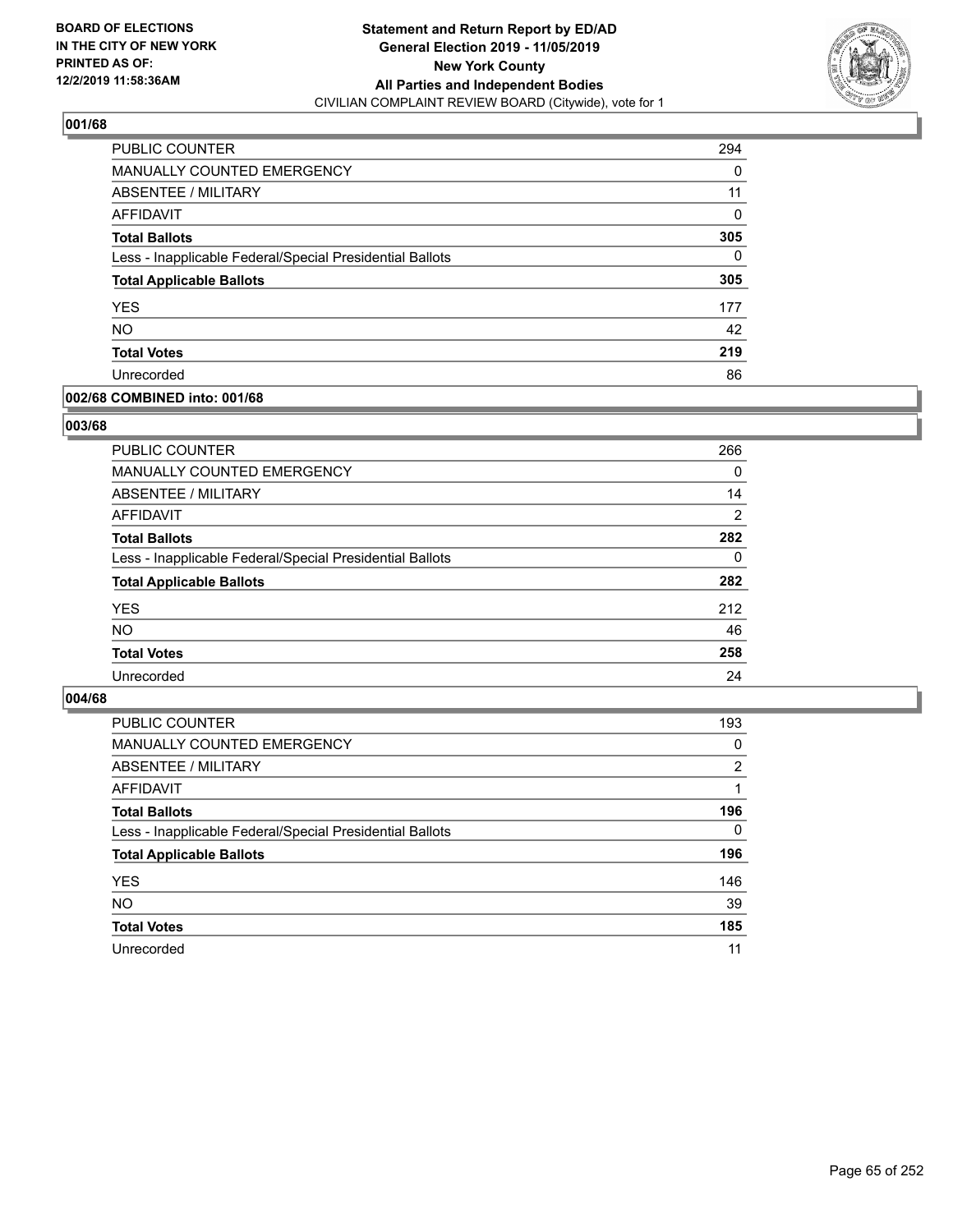

| PUBLIC COUNTER                                           | 208 |
|----------------------------------------------------------|-----|
| <b>MANUALLY COUNTED EMERGENCY</b>                        | 0   |
| ABSENTEE / MILITARY                                      | 4   |
| <b>AFFIDAVIT</b>                                         | 4   |
| <b>Total Ballots</b>                                     | 216 |
| Less - Inapplicable Federal/Special Presidential Ballots | 0   |
| <b>Total Applicable Ballots</b>                          | 216 |
| <b>YES</b>                                               | 174 |
| <b>NO</b>                                                | 33  |
| <b>Total Votes</b>                                       | 207 |
| Unrecorded                                               | 9   |

### **006/68 COMBINED into: 003/68**

### **007/68**

| PUBLIC COUNTER                                           | 389      |
|----------------------------------------------------------|----------|
| MANUALLY COUNTED EMERGENCY                               | $\Omega$ |
| ABSENTEE / MILITARY                                      | 13       |
| AFFIDAVIT                                                | 0        |
| <b>Total Ballots</b>                                     | 402      |
| Less - Inapplicable Federal/Special Presidential Ballots | $\Omega$ |
| <b>Total Applicable Ballots</b>                          | 402      |
| <b>YES</b>                                               | 286      |
| <b>NO</b>                                                | 104      |
| <b>Total Votes</b>                                       | 390      |
| Unrecorded                                               | 12       |
|                                                          |          |

### **008/68**

| PUBLIC COUNTER                                           | 303 |
|----------------------------------------------------------|-----|
| MANUALLY COUNTED EMERGENCY                               | 0   |
| ABSENTEE / MILITARY                                      |     |
| AFFIDAVIT                                                |     |
| <b>Total Ballots</b>                                     | 311 |
| Less - Inapplicable Federal/Special Presidential Ballots | 0   |
| <b>Total Applicable Ballots</b>                          | 311 |
| <b>YES</b>                                               | 202 |
| <b>NO</b>                                                | 97  |
| <b>Total Votes</b>                                       | 299 |
| Unrecorded                                               | 12  |
| 009/68 COMBINED into: 008/68                             |     |

**010/68 COMBINED into: 007/68**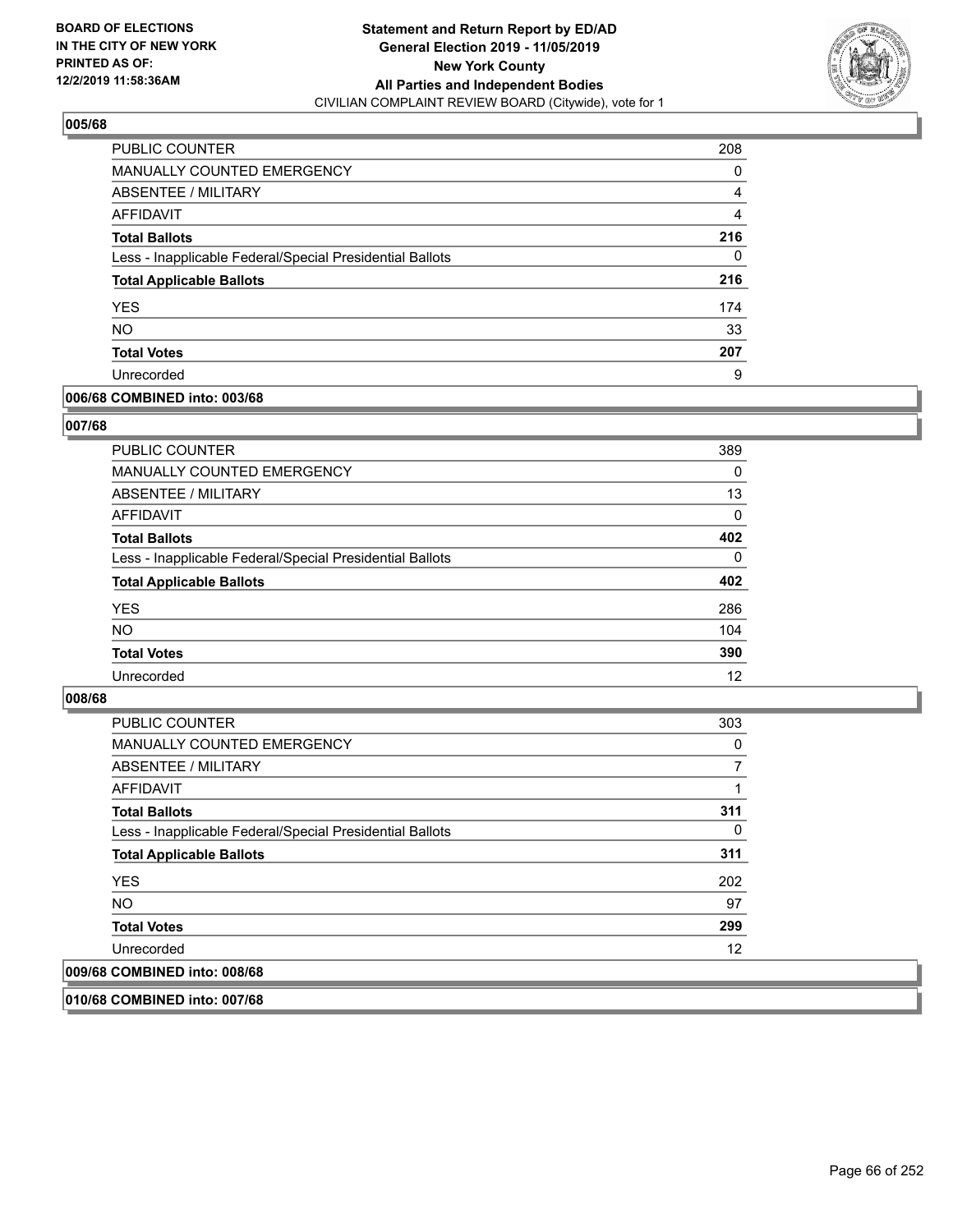

| <b>PUBLIC COUNTER</b>                                    | 183 |
|----------------------------------------------------------|-----|
| MANUALLY COUNTED EMERGENCY                               | 0   |
| ABSENTEE / MILITARY                                      | 5   |
| AFFIDAVIT                                                | 0   |
| <b>Total Ballots</b>                                     | 188 |
| Less - Inapplicable Federal/Special Presidential Ballots | 0   |
| <b>Total Applicable Ballots</b>                          | 188 |
| <b>YES</b>                                               | 134 |
| <b>NO</b>                                                | 47  |
| <b>Total Votes</b>                                       | 181 |
| Unrecorded                                               |     |

### **012/68 COMBINED into: 005/68**

#### **013/68 COMBINED into: 025/68**

## **014/68 COMBINED into: 015/68**

#### **015/68**

| <b>PUBLIC COUNTER</b>                                    | 235 |
|----------------------------------------------------------|-----|
| <b>MANUALLY COUNTED EMERGENCY</b>                        | 0   |
| ABSENTEE / MILITARY                                      | 3   |
| AFFIDAVIT                                                | 6   |
| <b>Total Ballots</b>                                     | 244 |
| Less - Inapplicable Federal/Special Presidential Ballots | 0   |
| <b>Total Applicable Ballots</b>                          | 244 |
| <b>YES</b>                                               | 192 |
| <b>NO</b>                                                | 36  |
| <b>Total Votes</b>                                       | 228 |
| Unrecorded                                               | 16  |

| <b>PUBLIC COUNTER</b>                                    | 187      |
|----------------------------------------------------------|----------|
| MANUALLY COUNTED EMERGENCY                               | 0        |
| ABSENTEE / MILITARY                                      | 8        |
| AFFIDAVIT                                                |          |
| <b>Total Ballots</b>                                     | 196      |
| Less - Inapplicable Federal/Special Presidential Ballots | $\Omega$ |
| <b>Total Applicable Ballots</b>                          | 196      |
| <b>YES</b>                                               | 121      |
| <b>NO</b>                                                | 23       |
| <b>Total Votes</b>                                       | 144      |
| Unrecorded                                               | 52       |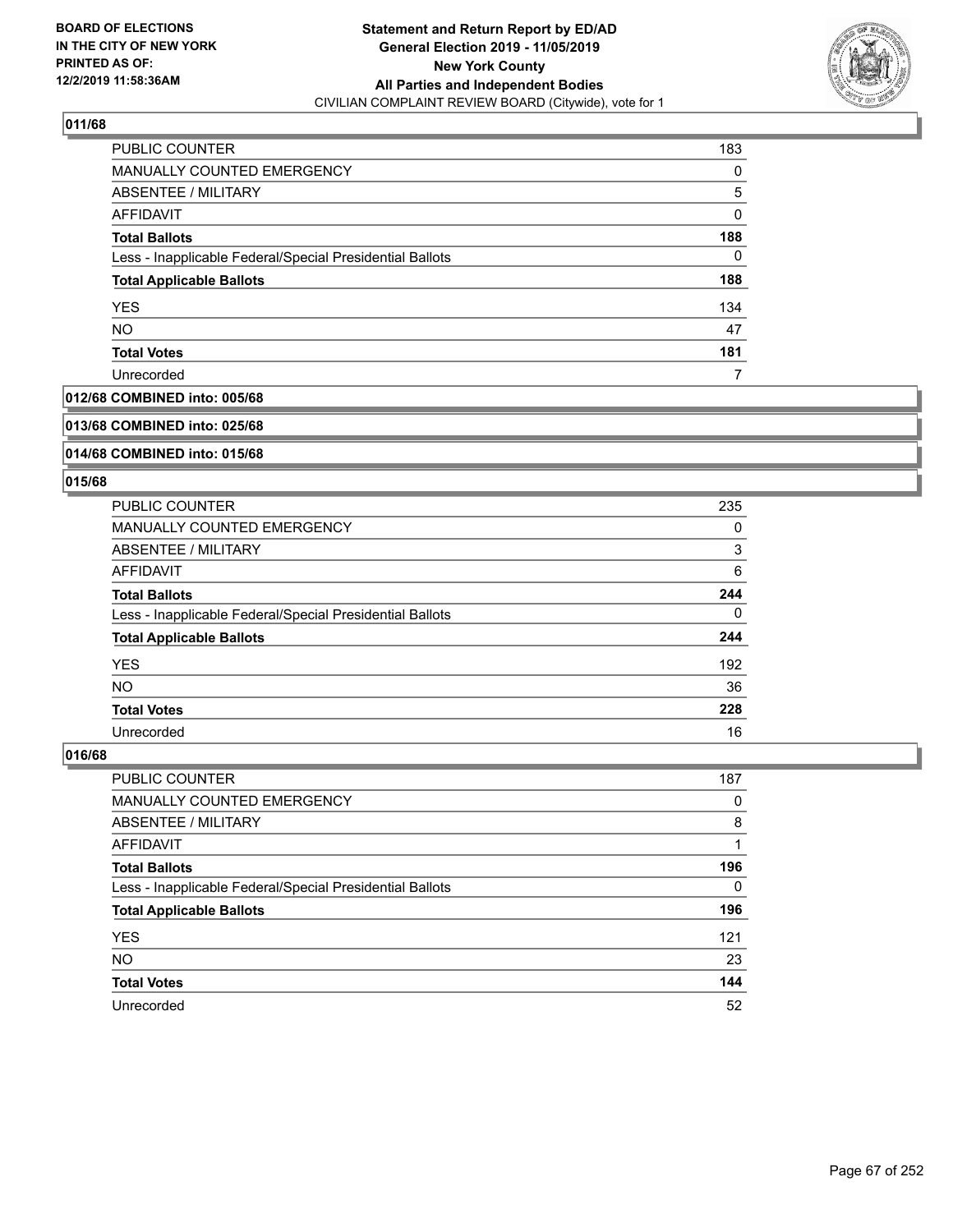

| PUBLIC COUNTER                                           | 130   |
|----------------------------------------------------------|-------|
| <b>MANUALLY COUNTED EMERGENCY</b>                        | 0     |
| ABSENTEE / MILITARY                                      | 3     |
| AFFIDAVIT                                                |       |
| <b>Total Ballots</b>                                     | 140   |
| Less - Inapplicable Federal/Special Presidential Ballots | 0     |
| <b>Total Applicable Ballots</b>                          | 140   |
| <b>YES</b>                                               | 97    |
| <b>NO</b>                                                | 15    |
| <b>Total Votes</b>                                       | $112$ |
| Unrecorded                                               | 28    |

#### **018/68 COMBINED into: 047/68**

#### **019/68 COMBINED into: 016/68**

## **020/68 COMBINED into: 112/68**

#### **021/68**

| PUBLIC COUNTER                                           | 108 |
|----------------------------------------------------------|-----|
| <b>MANUALLY COUNTED EMERGENCY</b>                        | 0   |
| ABSENTEE / MILITARY                                      | 0   |
| AFFIDAVIT                                                | 0   |
| <b>Total Ballots</b>                                     | 108 |
| Less - Inapplicable Federal/Special Presidential Ballots | 0   |
| <b>Total Applicable Ballots</b>                          | 108 |
| <b>YES</b>                                               | 57  |
| <b>NO</b>                                                |     |
| <b>Total Votes</b>                                       | 64  |
| Unrecorded                                               | 44  |

| <b>PUBLIC COUNTER</b>                                    | 139      |
|----------------------------------------------------------|----------|
| <b>MANUALLY COUNTED EMERGENCY</b>                        | 0        |
| ABSENTEE / MILITARY                                      |          |
| AFFIDAVIT                                                | 2        |
| <b>Total Ballots</b>                                     | 142      |
| Less - Inapplicable Federal/Special Presidential Ballots | $\Omega$ |
| <b>Total Applicable Ballots</b>                          | 142      |
| <b>YES</b>                                               | 109      |
| <b>NO</b>                                                | 18       |
| <b>Total Votes</b>                                       | 127      |
| Unrecorded                                               | 15       |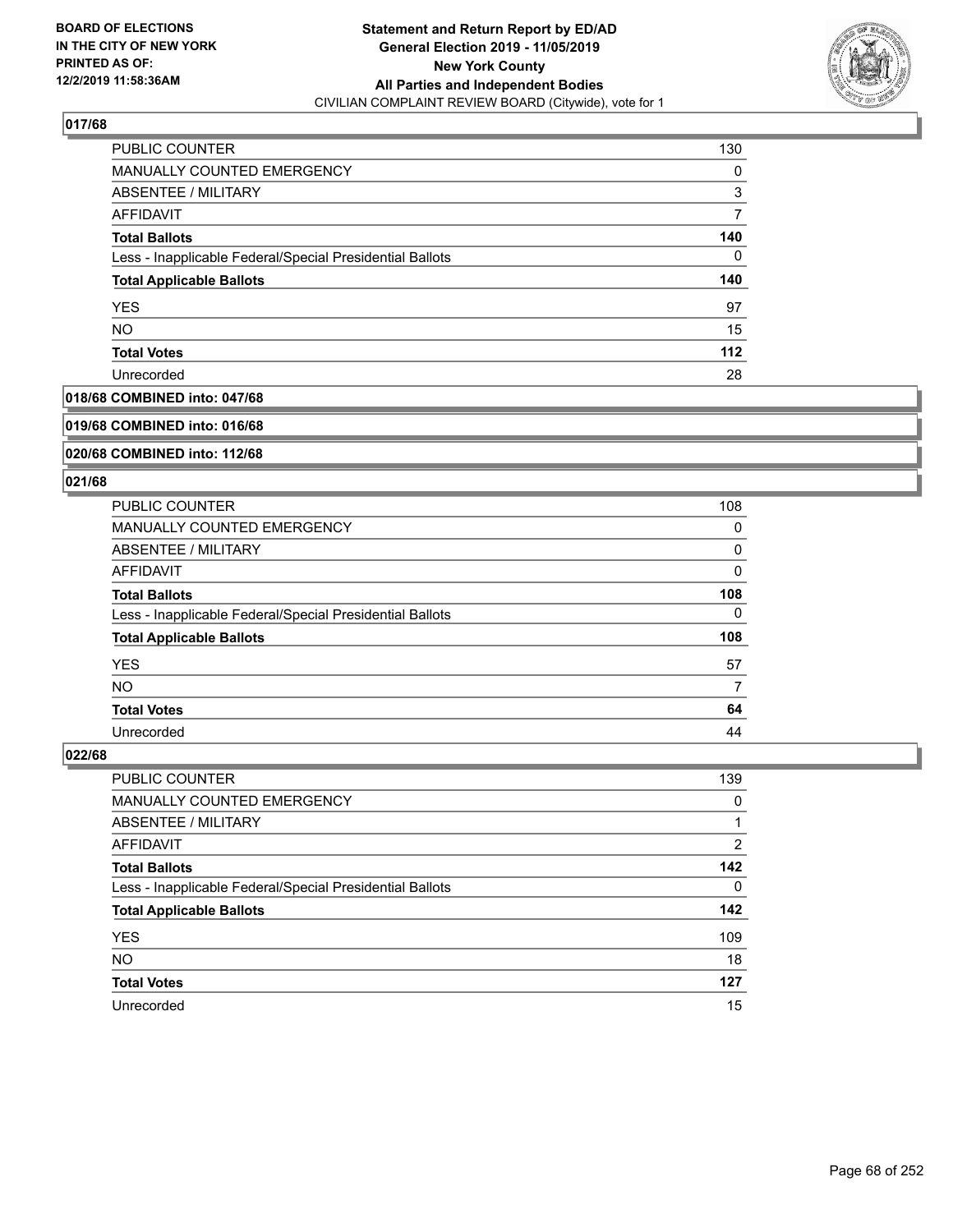

| <b>PUBLIC COUNTER</b>                                    | 202 |
|----------------------------------------------------------|-----|
| <b>MANUALLY COUNTED EMERGENCY</b>                        | 0   |
| <b>ABSENTEE / MILITARY</b>                               | 3   |
| AFFIDAVIT                                                | 2   |
| <b>Total Ballots</b>                                     | 207 |
| Less - Inapplicable Federal/Special Presidential Ballots | 0   |
| <b>Total Applicable Ballots</b>                          | 207 |
| <b>YES</b>                                               | 157 |
| <b>NO</b>                                                | 15  |
| <b>Total Votes</b>                                       | 172 |
| Unrecorded                                               | 35  |

### **024/68 COMBINED into: 023/68**

### **025/68**

| PUBLIC COUNTER                                           | 202      |
|----------------------------------------------------------|----------|
| <b>MANUALLY COUNTED EMERGENCY</b>                        | $\Omega$ |
| ABSENTEE / MILITARY                                      | 12       |
| AFFIDAVIT                                                |          |
| <b>Total Ballots</b>                                     | 215      |
| Less - Inapplicable Federal/Special Presidential Ballots | $\Omega$ |
| <b>Total Applicable Ballots</b>                          | 215      |
| <b>YES</b>                                               | 161      |
| <b>NO</b>                                                | 26       |
| <b>Total Votes</b>                                       | 187      |
| Unrecorded                                               | 28       |
|                                                          |          |

| <b>PUBLIC COUNTER</b>                                    | 209 |
|----------------------------------------------------------|-----|
| <b>MANUALLY COUNTED EMERGENCY</b>                        | 0   |
| <b>ABSENTEE / MILITARY</b>                               | 8   |
| AFFIDAVIT                                                |     |
| <b>Total Ballots</b>                                     | 218 |
| Less - Inapplicable Federal/Special Presidential Ballots | 0   |
| <b>Total Applicable Ballots</b>                          | 218 |
| <b>YES</b>                                               | 131 |
| NO.                                                      | 41  |
| <b>Total Votes</b>                                       | 172 |
| Unrecorded                                               | 46  |
| 027/68 COMBINED into: 026/68                             |     |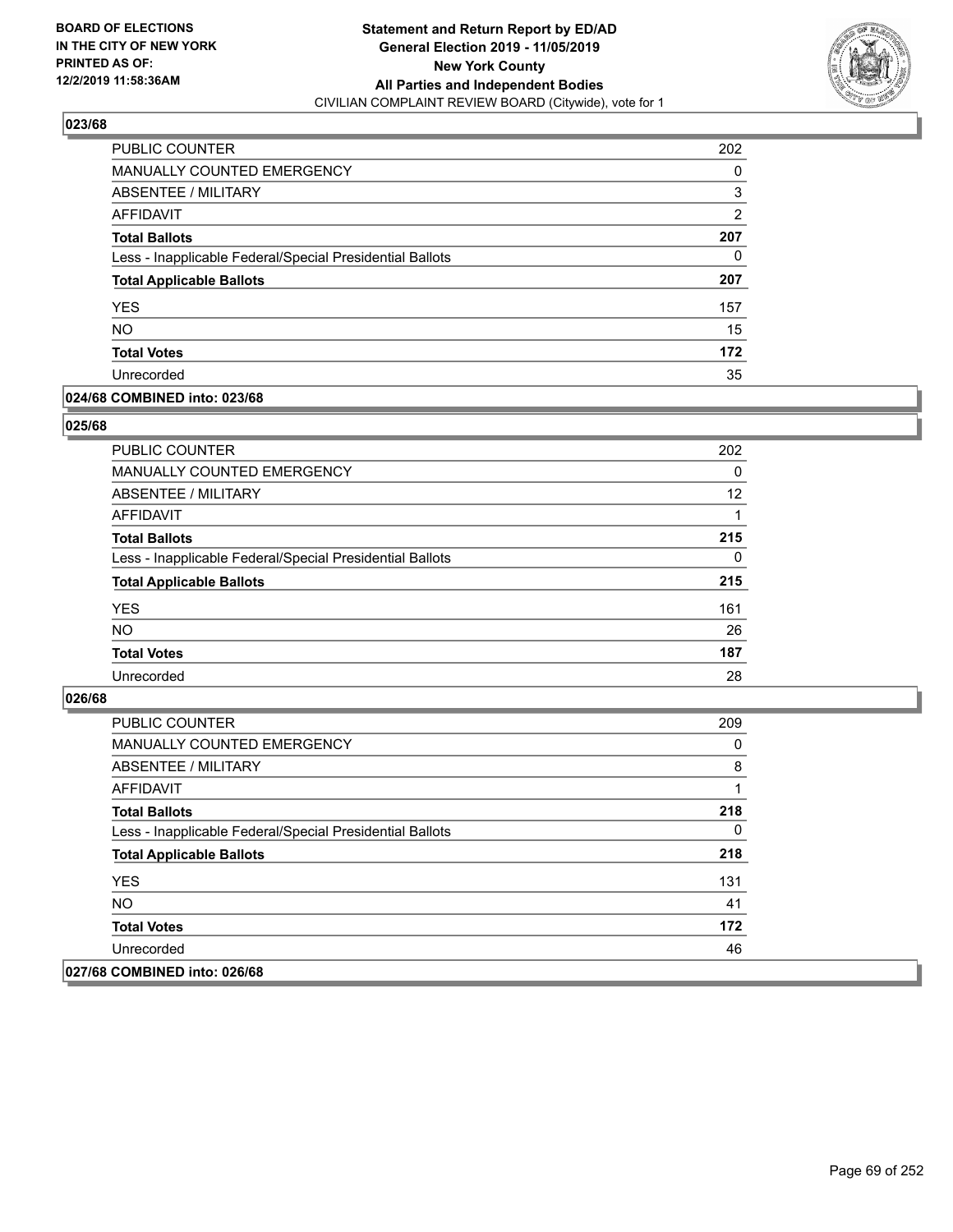

| PUBLIC COUNTER                                           | 192 |
|----------------------------------------------------------|-----|
| <b>MANUALLY COUNTED EMERGENCY</b>                        | 0   |
| ABSENTEE / MILITARY                                      | 24  |
| AFFIDAVIT                                                |     |
| <b>Total Ballots</b>                                     | 217 |
| Less - Inapplicable Federal/Special Presidential Ballots | 0   |
| <b>Total Applicable Ballots</b>                          | 217 |
| <b>YES</b>                                               | 134 |
| <b>NO</b>                                                | 18  |
| <b>Total Votes</b>                                       | 152 |
| Unrecorded                                               | 65  |

### **029/68 COMBINED into: 038/68**

#### **030/68 COMBINED into: 028/68**

## **031/68**

| PUBLIC COUNTER                                           | 251            |
|----------------------------------------------------------|----------------|
| <b>MANUALLY COUNTED EMERGENCY</b>                        | 0              |
| ABSENTEE / MILITARY                                      | $\overline{2}$ |
| AFFIDAVIT                                                | $\overline{2}$ |
| <b>Total Ballots</b>                                     | 255            |
| Less - Inapplicable Federal/Special Presidential Ballots | $\Omega$       |
| <b>Total Applicable Ballots</b>                          | 255            |
| <b>YES</b>                                               | 166            |
| NO.                                                      | 18             |
| <b>Total Votes</b>                                       | 184            |
| Unrecorded                                               | 71             |

### **032/68 COMBINED into: 031/68**

| PUBLIC COUNTER                                           | 196 |
|----------------------------------------------------------|-----|
| MANUALLY COUNTED EMERGENCY                               | 0   |
| ABSENTEE / MILITARY                                      | 4   |
| AFFIDAVIT                                                | 3   |
| <b>Total Ballots</b>                                     | 203 |
| Less - Inapplicable Federal/Special Presidential Ballots | 0   |
| <b>Total Applicable Ballots</b>                          | 203 |
| <b>YES</b>                                               | 153 |
| <b>NO</b>                                                | 28  |
| <b>Total Votes</b>                                       | 181 |
| Unrecorded                                               | 22  |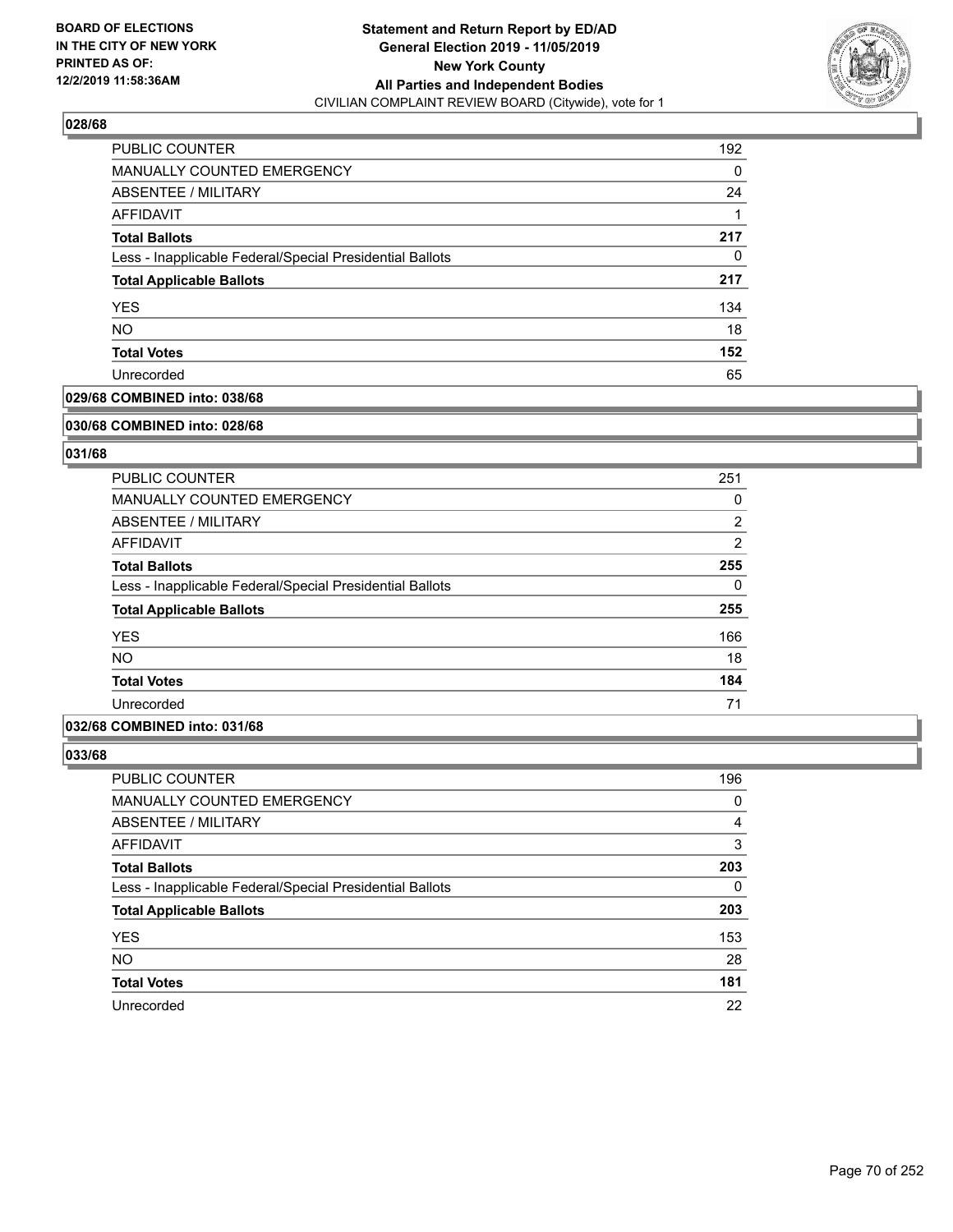

| PUBLIC COUNTER                                           | 269 |
|----------------------------------------------------------|-----|
| MANUALLY COUNTED EMERGENCY                               | 0   |
| ABSENTEE / MILITARY                                      | 8   |
| AFFIDAVIT                                                | 2   |
| Total Ballots                                            | 279 |
| Less - Inapplicable Federal/Special Presidential Ballots | 0   |
| <b>Total Applicable Ballots</b>                          | 279 |
| YES                                                      | 224 |
| NO.                                                      | 30  |
| <b>Total Votes</b>                                       | 254 |
| Unrecorded                                               | 25  |

### **035/68**

| PUBLIC COUNTER                                           | 251      |
|----------------------------------------------------------|----------|
| MANUALLY COUNTED EMERGENCY                               | 0        |
| ABSENTEE / MILITARY                                      | 4        |
| AFFIDAVIT                                                | 6        |
| <b>Total Ballots</b>                                     | 261      |
| Less - Inapplicable Federal/Special Presidential Ballots | $\Omega$ |
| <b>Total Applicable Ballots</b>                          | 261      |
| <b>YES</b>                                               | 203      |
| <b>NO</b>                                                | 18       |
| <b>Total Votes</b>                                       | 221      |
| Unrecorded                                               | 40       |

| <b>PUBLIC COUNTER</b>                                    | 146 |
|----------------------------------------------------------|-----|
| MANUALLY COUNTED EMERGENCY                               | 0   |
| ABSENTEE / MILITARY                                      | 4   |
| AFFIDAVIT                                                | 0   |
| <b>Total Ballots</b>                                     | 150 |
| Less - Inapplicable Federal/Special Presidential Ballots | 0   |
| <b>Total Applicable Ballots</b>                          | 150 |
| <b>YES</b>                                               | 100 |
| NO.                                                      | 18  |
| <b>Total Votes</b>                                       | 118 |
| Unrecorded                                               | 32  |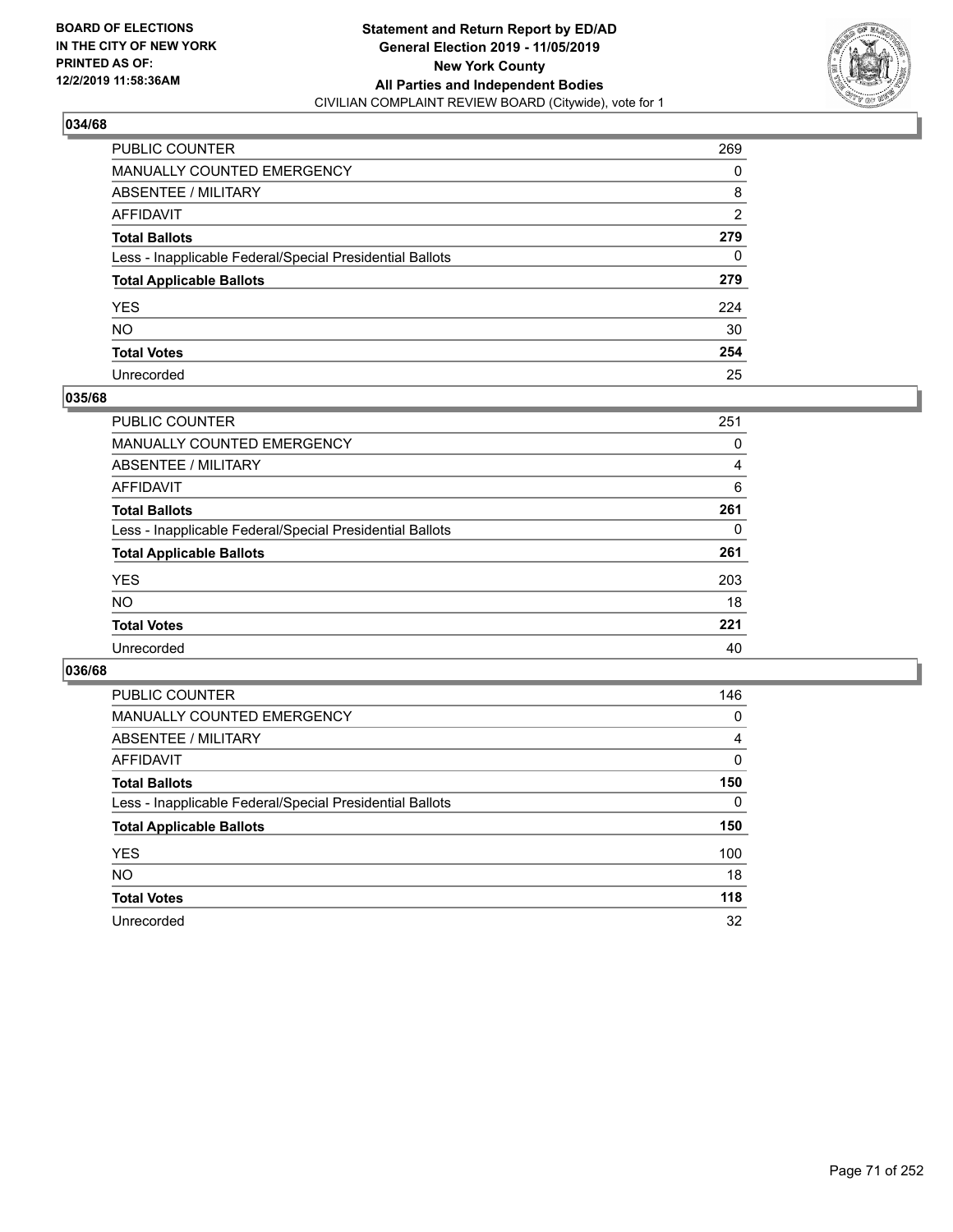

| PUBLIC COUNTER                                           | 238          |
|----------------------------------------------------------|--------------|
| MANUALLY COUNTED EMERGENCY                               | $\Omega$     |
| ABSENTEE / MILITARY                                      | 5            |
| AFFIDAVIT                                                |              |
| Total Ballots                                            | 244          |
| Less - Inapplicable Federal/Special Presidential Ballots | $\mathbf{0}$ |
| <b>Total Applicable Ballots</b>                          | 244          |
| YES                                                      | 148          |
| NO.                                                      | 38           |
| <b>Total Votes</b>                                       | 186          |
| Unrecorded                                               | 58           |

### **038/68**

| <b>PUBLIC COUNTER</b>                                    | 156      |
|----------------------------------------------------------|----------|
| <b>MANUALLY COUNTED EMERGENCY</b>                        | $\Omega$ |
| ABSENTEE / MILITARY                                      | 0        |
| AFFIDAVIT                                                | 5        |
| <b>Total Ballots</b>                                     | 161      |
| Less - Inapplicable Federal/Special Presidential Ballots | 0        |
| <b>Total Applicable Ballots</b>                          | 161      |
| <b>YES</b>                                               | 98       |
| <b>NO</b>                                                | 18       |
| <b>Total Votes</b>                                       | 116      |
| Unrecorded                                               | 45       |

| <b>PUBLIC COUNTER</b>                                    | 261 |
|----------------------------------------------------------|-----|
| <b>MANUALLY COUNTED EMERGENCY</b>                        | 0   |
| ABSENTEE / MILITARY                                      | 3   |
| AFFIDAVIT                                                | 4   |
| <b>Total Ballots</b>                                     | 268 |
| Less - Inapplicable Federal/Special Presidential Ballots | 0   |
| <b>Total Applicable Ballots</b>                          | 268 |
| <b>YES</b>                                               | 169 |
| <b>NO</b>                                                | 27  |
| <b>Total Votes</b>                                       | 196 |
| Unrecorded                                               | 72  |
| 040/68 COMBINED into: 037/68                             |     |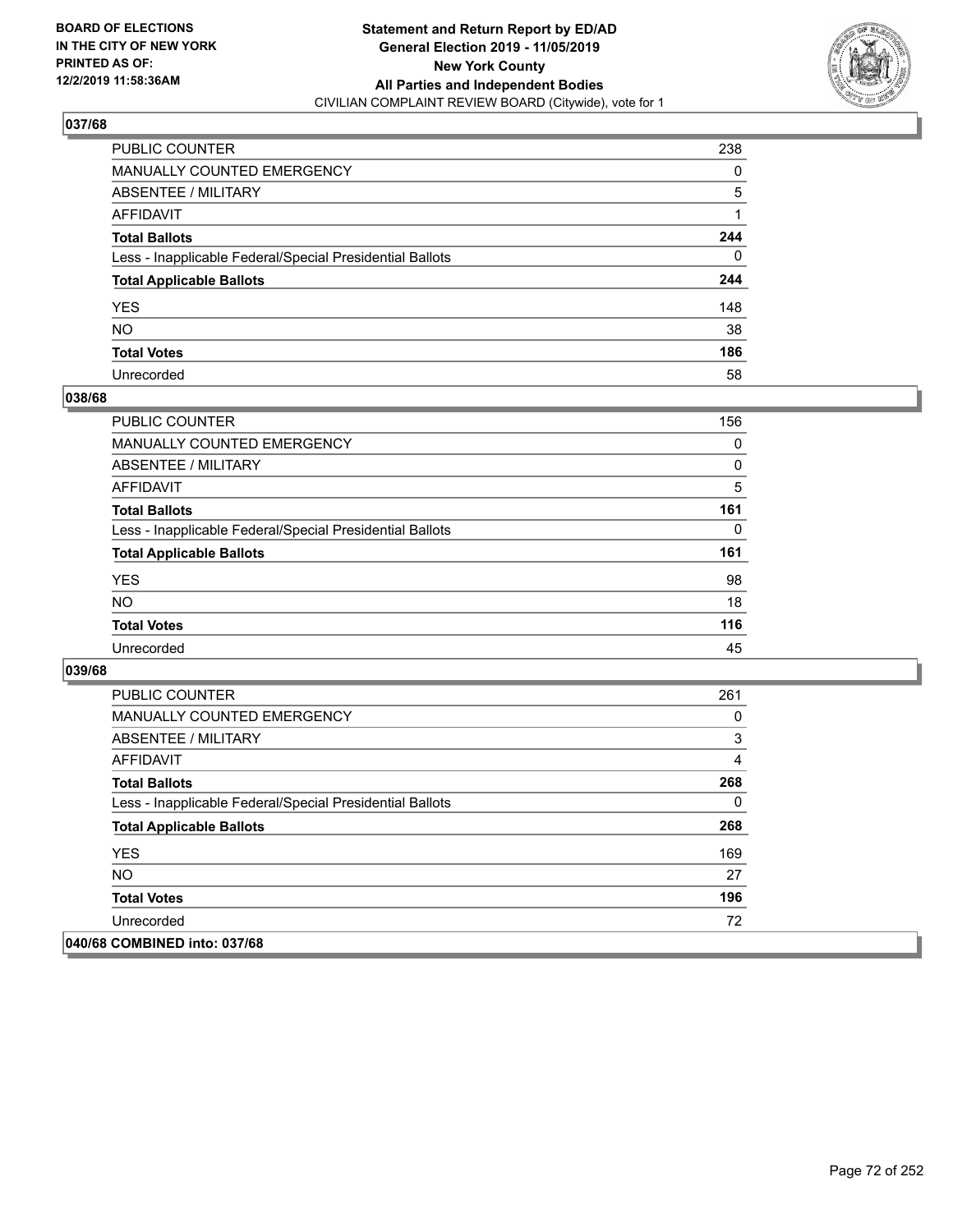

| PUBLIC COUNTER                                           | 243 |
|----------------------------------------------------------|-----|
| MANUALLY COUNTED EMERGENCY                               | 0   |
| ABSENTEE / MILITARY                                      | 6   |
| AFFIDAVIT                                                | 2   |
| Total Ballots                                            | 251 |
| Less - Inapplicable Federal/Special Presidential Ballots | 0   |
| <b>Total Applicable Ballots</b>                          | 251 |
| YES                                                      | 164 |
| NO.                                                      | 24  |
| <b>Total Votes</b>                                       | 188 |
| Unrecorded                                               | 63  |

### **042/68**

| <b>PUBLIC COUNTER</b>                                    | 328      |
|----------------------------------------------------------|----------|
| <b>MANUALLY COUNTED EMERGENCY</b>                        | 0        |
| ABSENTEE / MILITARY                                      | 5        |
| <b>AFFIDAVIT</b>                                         | 3        |
| <b>Total Ballots</b>                                     | 336      |
| Less - Inapplicable Federal/Special Presidential Ballots | $\Omega$ |
| <b>Total Applicable Ballots</b>                          | 336      |
| <b>YES</b>                                               | 245      |
| <b>NO</b>                                                | 42       |
| <b>Total Votes</b>                                       | 287      |
| Unrecorded                                               | 49       |
|                                                          |          |

**043/68 COMBINED into: 042/68**

#### **044/68 COMBINED into: 039/68**

#### **045/68 COMBINED into: 046/68**

| PUBLIC COUNTER                                           | 221 |
|----------------------------------------------------------|-----|
| MANUALLY COUNTED EMERGENCY                               | 0   |
| <b>ABSENTEE / MILITARY</b>                               | 3   |
| AFFIDAVIT                                                | 3   |
| <b>Total Ballots</b>                                     | 227 |
| Less - Inapplicable Federal/Special Presidential Ballots | 0   |
| <b>Total Applicable Ballots</b>                          | 227 |
| <b>YES</b>                                               | 143 |
| <b>NO</b>                                                | 22  |
| <b>Total Votes</b>                                       | 165 |
| Unrecorded                                               | 62  |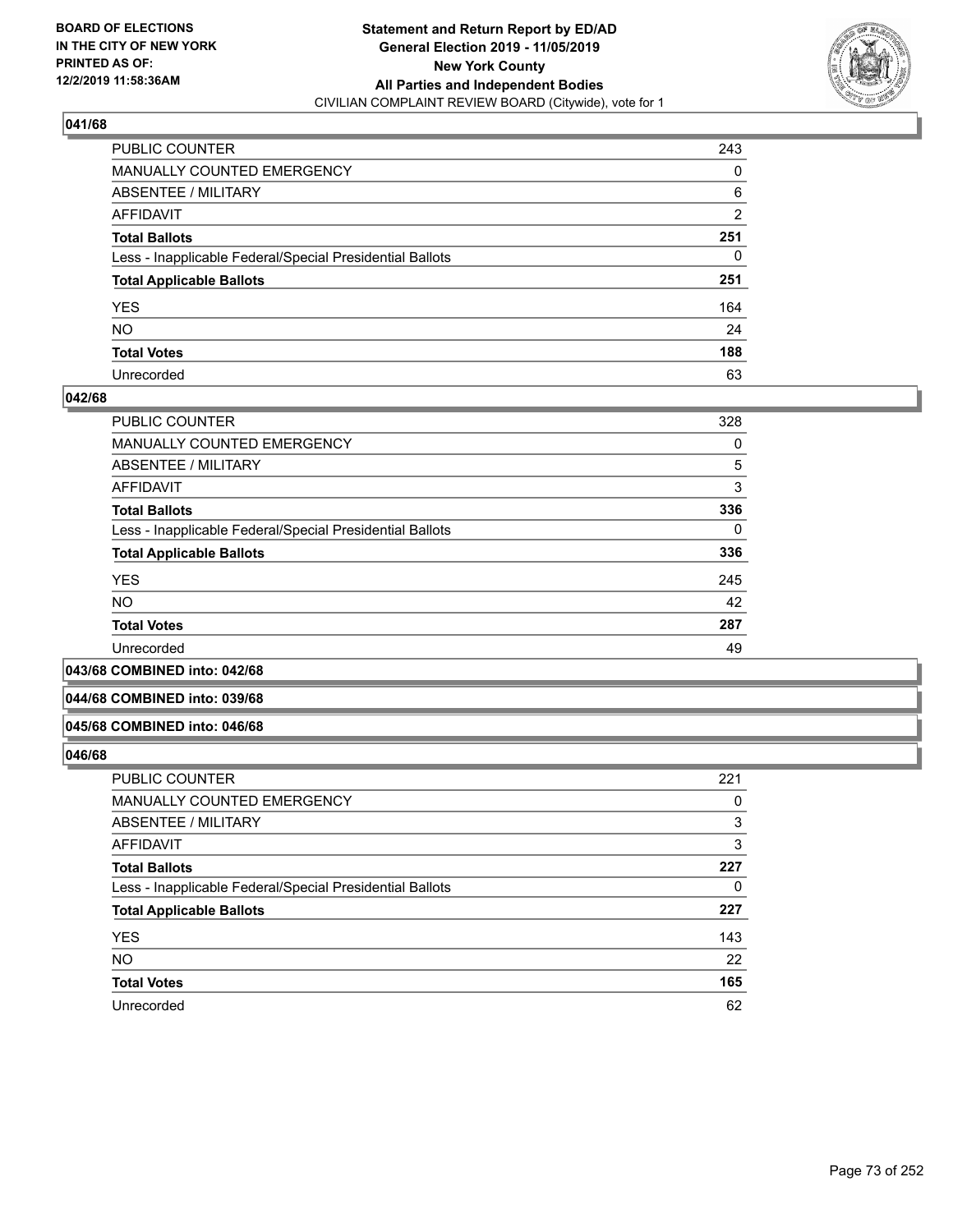

| PUBLIC COUNTER                                           | 193 |
|----------------------------------------------------------|-----|
| MANUALLY COUNTED EMERGENCY                               | 0   |
| ABSENTEE / MILITARY                                      | 8   |
| AFFIDAVIT                                                |     |
| <b>Total Ballots</b>                                     | 202 |
| Less - Inapplicable Federal/Special Presidential Ballots | 0   |
| <b>Total Applicable Ballots</b>                          | 202 |
| <b>YES</b>                                               | 110 |
| <b>NO</b>                                                | 15  |
| <b>Total Votes</b>                                       | 125 |
| Unrecorded                                               | 77  |

### **048/68 COMBINED into: 041/68**

#### **049/68**

| PUBLIC COUNTER                                           | 95             |
|----------------------------------------------------------|----------------|
| <b>MANUALLY COUNTED EMERGENCY</b>                        | $\Omega$       |
| ABSENTEE / MILITARY                                      | 0              |
| AFFIDAVIT                                                | $\overline{2}$ |
| <b>Total Ballots</b>                                     | 97             |
| Less - Inapplicable Federal/Special Presidential Ballots | $\Omega$       |
| <b>Total Applicable Ballots</b>                          | 97             |
| <b>YES</b>                                               | 54             |
| <b>NO</b>                                                | 5              |
| <b>Total Votes</b>                                       | 59             |
| Unrecorded                                               | 38             |
|                                                          |                |

| <b>PUBLIC COUNTER</b>                                    | 293 |
|----------------------------------------------------------|-----|
| <b>MANUALLY COUNTED EMERGENCY</b>                        | 0   |
| ABSENTEE / MILITARY                                      | 3   |
| AFFIDAVIT                                                |     |
| <b>Total Ballots</b>                                     | 297 |
| Less - Inapplicable Federal/Special Presidential Ballots | 0   |
| <b>Total Applicable Ballots</b>                          | 297 |
| <b>YES</b>                                               | 180 |
| NO.                                                      | 35  |
| <b>Total Votes</b>                                       | 215 |
| Unrecorded                                               | 82  |
| 051/68 COMBINED into: 050/68                             |     |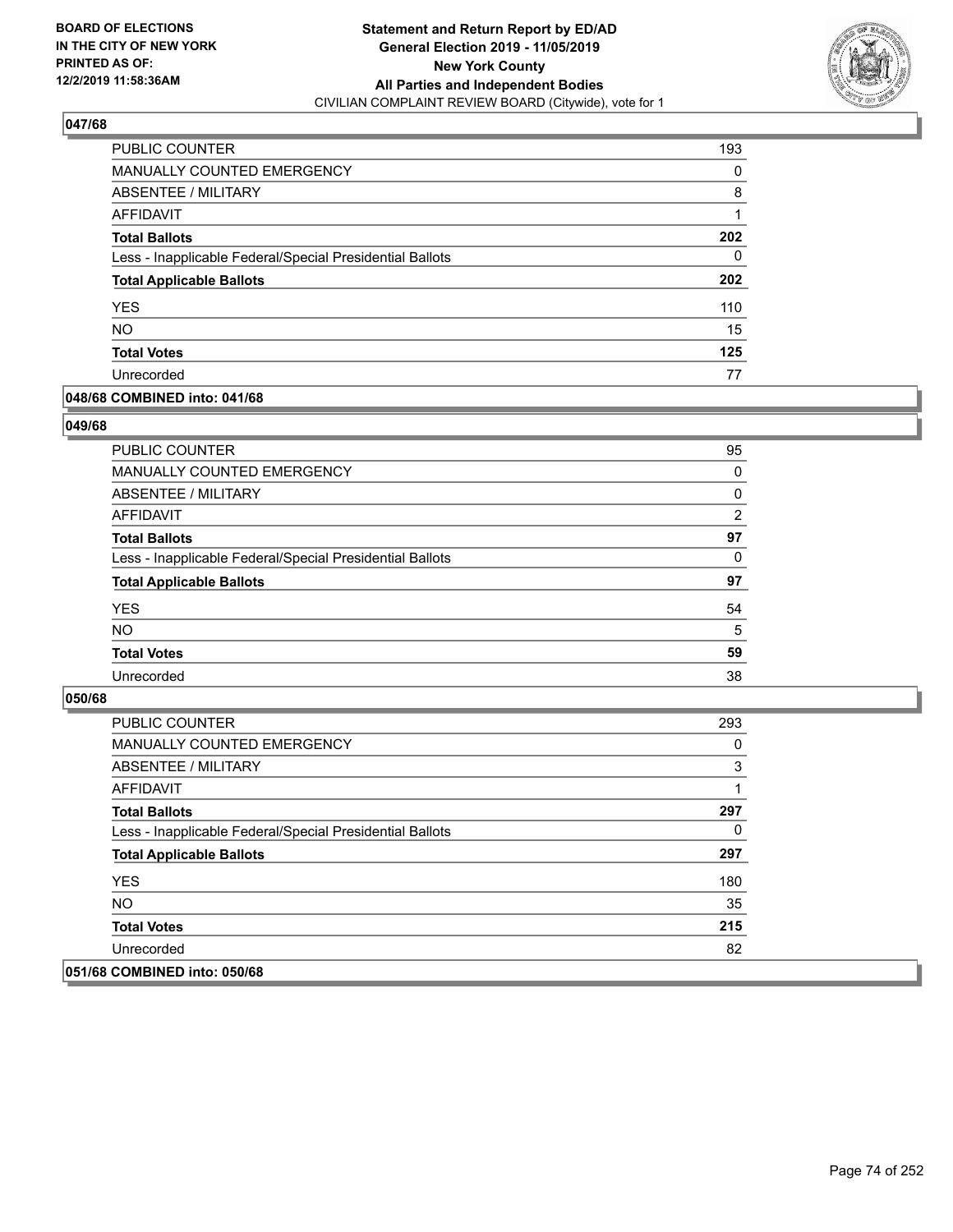

| PUBLIC COUNTER                                           | 297 |
|----------------------------------------------------------|-----|
| <b>MANUALLY COUNTED EMERGENCY</b>                        | 0   |
| ABSENTEE / MILITARY                                      |     |
| AFFIDAVIT                                                | 0   |
| <b>Total Ballots</b>                                     | 304 |
| Less - Inapplicable Federal/Special Presidential Ballots | 0   |
| <b>Total Applicable Ballots</b>                          | 304 |
| <b>YES</b>                                               | 216 |
| <b>NO</b>                                                | 34  |
| <b>Total Votes</b>                                       | 250 |
| Unrecorded                                               | 54  |

### **053/68 COMBINED into: 052/68**

### **054/68**

| <b>PUBLIC COUNTER</b>                                    | 170      |
|----------------------------------------------------------|----------|
| MANUALLY COUNTED EMERGENCY                               | $\Omega$ |
| ABSENTEE / MILITARY                                      | 5        |
| AFFIDAVIT                                                | 5        |
| <b>Total Ballots</b>                                     | 180      |
| Less - Inapplicable Federal/Special Presidential Ballots | $\Omega$ |
| <b>Total Applicable Ballots</b>                          | 180      |
| <b>YES</b>                                               | 134      |
| <b>NO</b>                                                | 20       |
| <b>Total Votes</b>                                       | 154      |
| Unrecorded                                               | 26       |
|                                                          |          |

| <b>PUBLIC COUNTER</b>                                    | 184      |
|----------------------------------------------------------|----------|
| MANUALLY COUNTED EMERGENCY                               | 0        |
| ABSENTEE / MILITARY                                      | 3        |
| AFFIDAVIT                                                | $\Omega$ |
| <b>Total Ballots</b>                                     | 187      |
| Less - Inapplicable Federal/Special Presidential Ballots | $\Omega$ |
| <b>Total Applicable Ballots</b>                          | 187      |
| <b>YES</b>                                               | 150      |
| <b>NO</b>                                                | 16       |
| <b>Total Votes</b>                                       | 166      |
| Unrecorded                                               | 21       |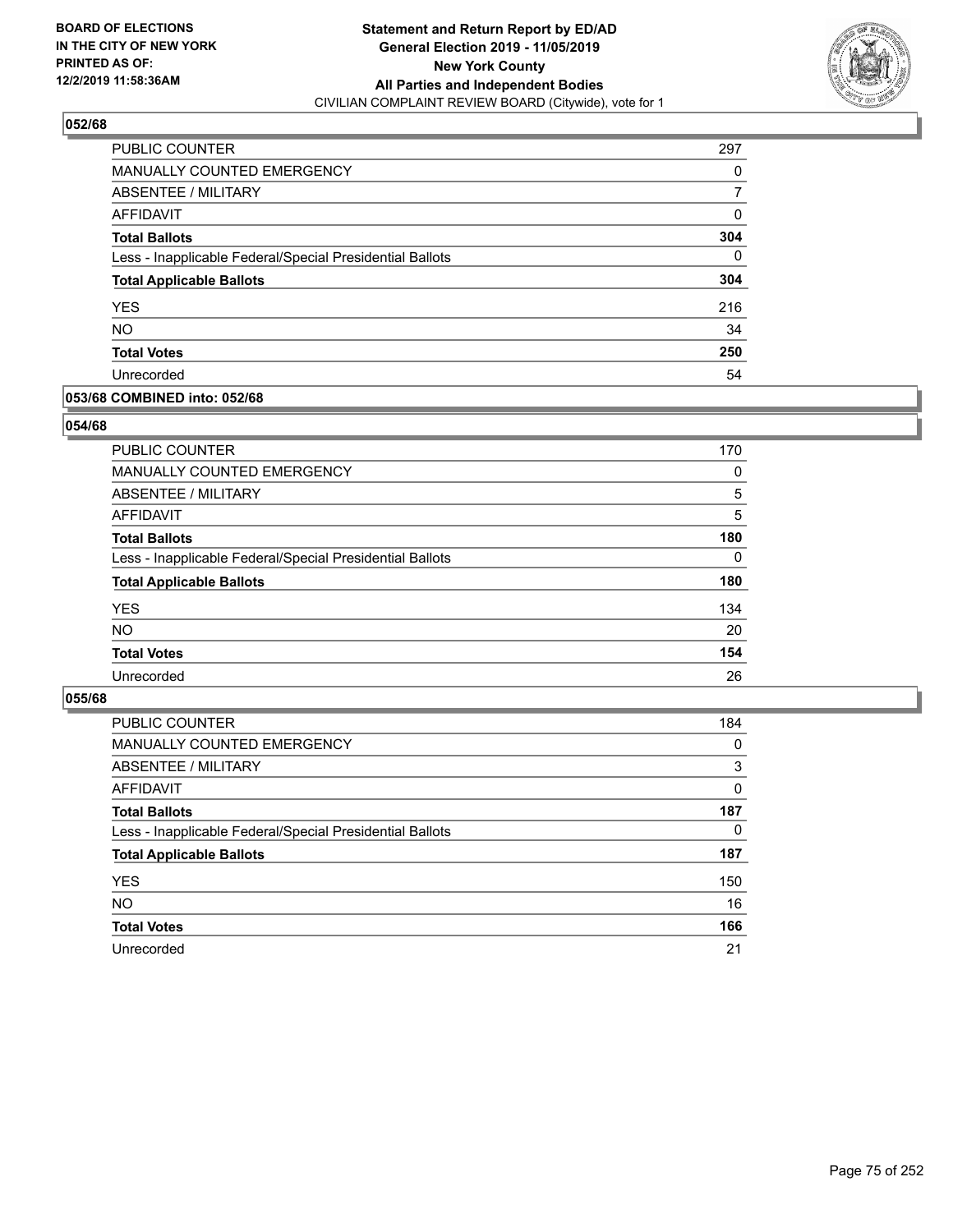

| PUBLIC COUNTER                                           | 164 |
|----------------------------------------------------------|-----|
| MANUALLY COUNTED EMERGENCY                               | 0   |
| ABSENTEE / MILITARY                                      | 2   |
| AFFIDAVIT                                                | 5   |
| <b>Total Ballots</b>                                     | 171 |
| Less - Inapplicable Federal/Special Presidential Ballots | 0   |
| <b>Total Applicable Ballots</b>                          | 171 |
| <b>YES</b>                                               | 109 |
| <b>NO</b>                                                | 20  |
| <b>Total Votes</b>                                       | 129 |
| Unrecorded                                               | 42  |

# **057/68 COMBINED into: 034/68**

### **058/68**

| <b>PUBLIC COUNTER</b>                                    | 212 |
|----------------------------------------------------------|-----|
| MANUALLY COUNTED EMERGENCY                               | 0   |
| ABSENTEE / MILITARY                                      | 8   |
| AFFIDAVIT                                                | 0   |
| <b>Total Ballots</b>                                     | 220 |
| Less - Inapplicable Federal/Special Presidential Ballots | 0   |
| <b>Total Applicable Ballots</b>                          | 220 |
| <b>YES</b>                                               | 141 |
| <b>NO</b>                                                | 24  |
| <b>Total Votes</b>                                       | 165 |
| Unrecorded                                               | 55  |
|                                                          |     |

# **059/68 COMBINED into: 061/68**

| <b>PUBLIC COUNTER</b>                                    | 121 |
|----------------------------------------------------------|-----|
| <b>MANUALLY COUNTED EMERGENCY</b>                        | 0   |
| ABSENTEE / MILITARY                                      | 5   |
| AFFIDAVIT                                                | 0   |
| <b>Total Ballots</b>                                     | 126 |
| Less - Inapplicable Federal/Special Presidential Ballots | 0   |
| <b>Total Applicable Ballots</b>                          | 126 |
| <b>YES</b>                                               | 92  |
| <b>NO</b>                                                | 13  |
| <b>Total Votes</b>                                       | 105 |
| Unrecorded                                               | 21  |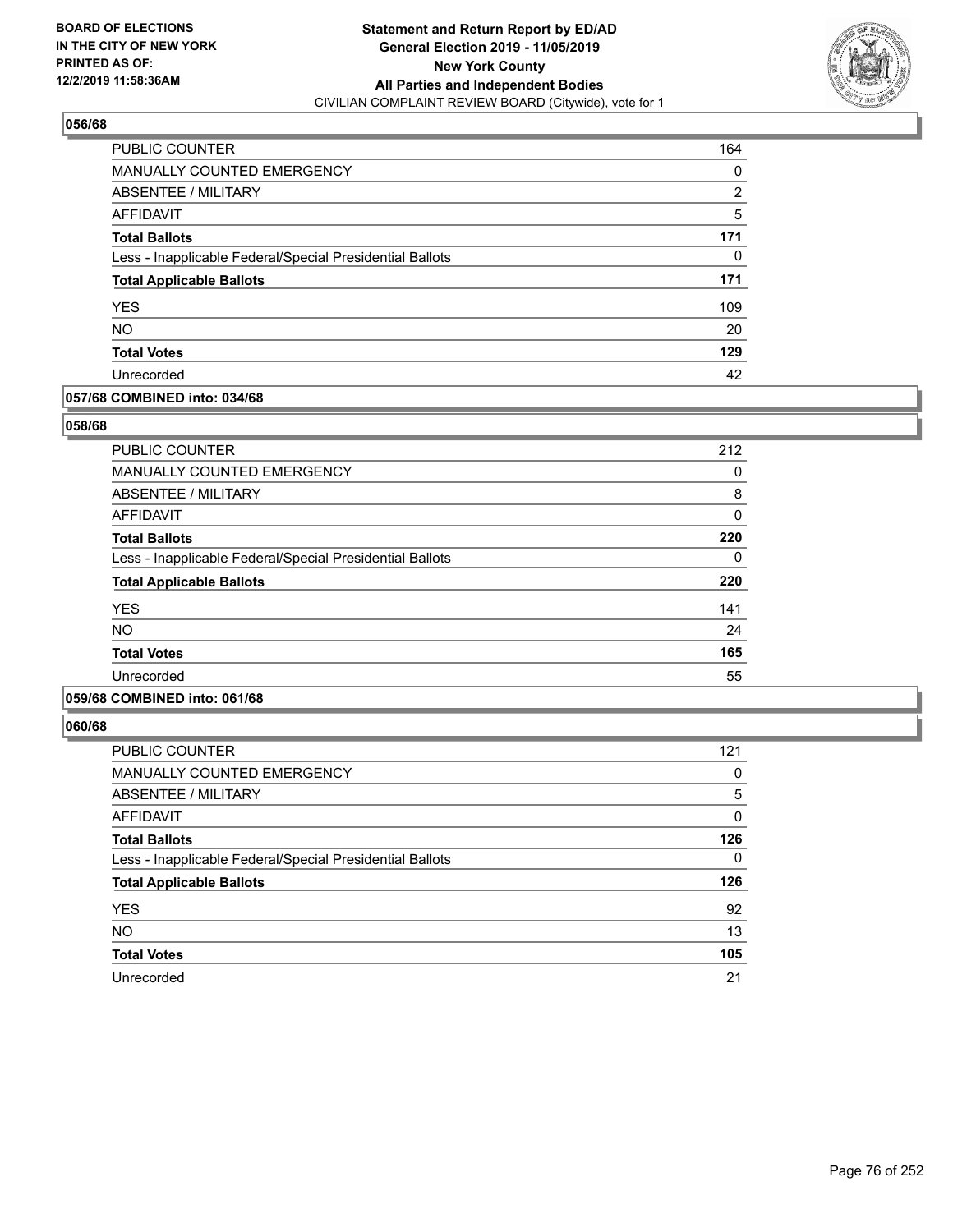

| <b>PUBLIC COUNTER</b>                                    | 208 |
|----------------------------------------------------------|-----|
| MANUALLY COUNTED EMERGENCY                               | 0   |
| ABSENTEE / MILITARY                                      | 15  |
| AFFIDAVIT                                                | 2   |
| <b>Total Ballots</b>                                     | 225 |
| Less - Inapplicable Federal/Special Presidential Ballots | 0   |
| <b>Total Applicable Ballots</b>                          | 225 |
| <b>YES</b>                                               | 152 |
| <b>NO</b>                                                | 20  |
| <b>Total Votes</b>                                       | 172 |
| Unrecorded                                               | 53  |

# **062/68 COMBINED into: 058/68**

#### **063/68**

| <b>PUBLIC COUNTER</b>                                    | 273 |
|----------------------------------------------------------|-----|
| <b>MANUALLY COUNTED EMERGENCY</b>                        | 0   |
| <b>ABSENTEE / MILITARY</b>                               | 8   |
| <b>AFFIDAVIT</b>                                         | 21  |
| <b>Total Ballots</b>                                     | 302 |
| Less - Inapplicable Federal/Special Presidential Ballots | 0   |
| <b>Total Applicable Ballots</b>                          | 302 |
| <b>YES</b>                                               | 204 |
| <b>NO</b>                                                | 31  |
| <b>Total Votes</b>                                       | 235 |
| Unrecorded                                               | 67  |
|                                                          |     |

# **064/68 COMBINED into: 056/68**

| <b>PUBLIC COUNTER</b>                                    | 153            |
|----------------------------------------------------------|----------------|
| <b>MANUALLY COUNTED EMERGENCY</b>                        | 0              |
| ABSENTEE / MILITARY                                      | $\overline{2}$ |
| <b>AFFIDAVIT</b>                                         | 3              |
| <b>Total Ballots</b>                                     | 158            |
| Less - Inapplicable Federal/Special Presidential Ballots | $\Omega$       |
| <b>Total Applicable Ballots</b>                          | 158            |
| <b>YES</b>                                               | 106            |
| <b>NO</b>                                                | 16             |
| <b>Total Votes</b>                                       | 122            |
| Unrecorded                                               | 36             |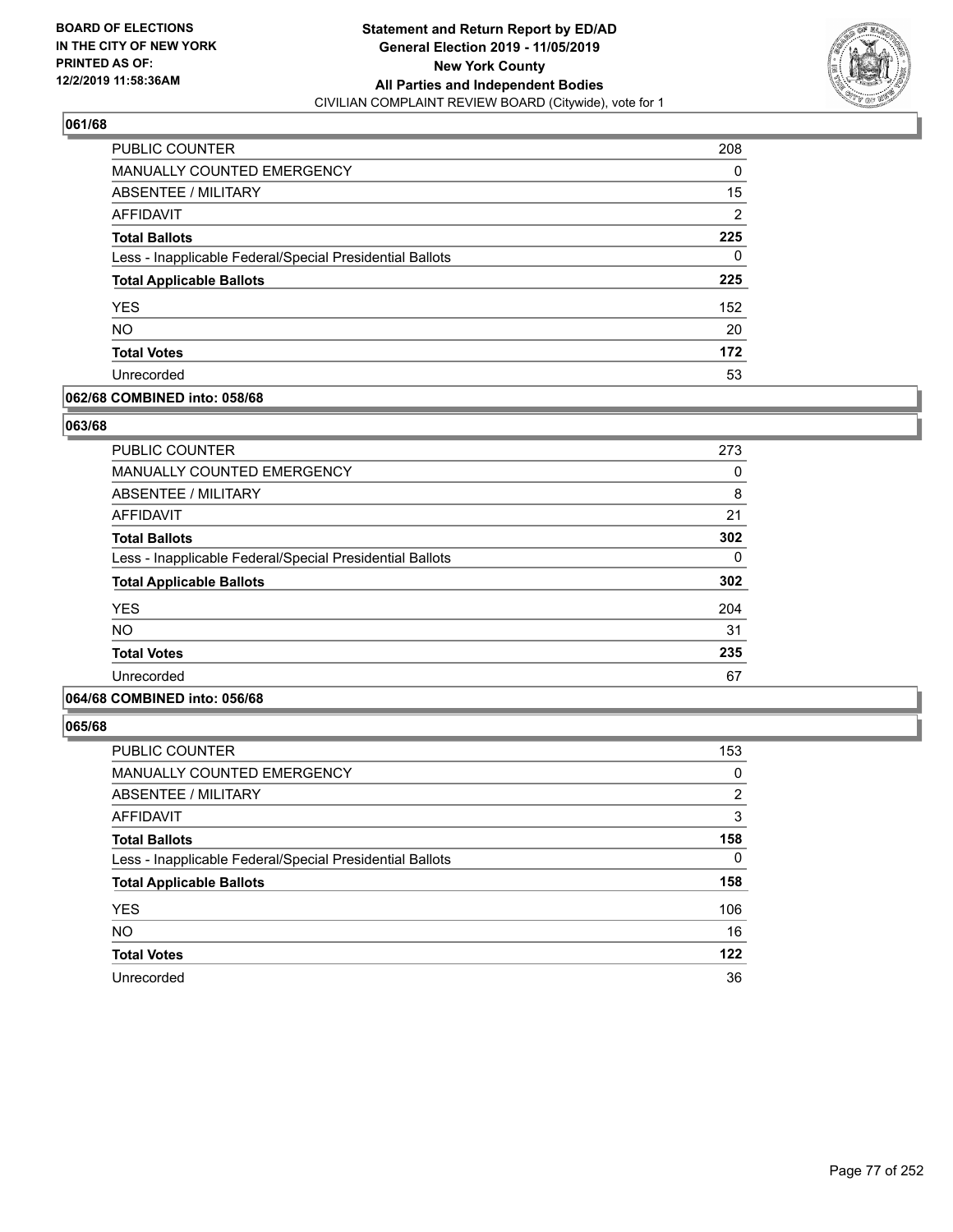

| PUBLIC COUNTER                                           | 111 |
|----------------------------------------------------------|-----|
| MANUALLY COUNTED EMERGENCY                               | 0   |
| <b>ABSENTEE / MILITARY</b>                               | 3   |
| AFFIDAVIT                                                |     |
| <b>Total Ballots</b>                                     | 115 |
| Less - Inapplicable Federal/Special Presidential Ballots | 0   |
| <b>Total Applicable Ballots</b>                          | 115 |
| <b>YES</b>                                               | 68  |
| <b>NO</b>                                                | 13  |
| <b>Total Votes</b>                                       | 81  |
| Unrecorded                                               | 34  |

### **067/68 COMBINED into: 054/68**

#### **068/68**

| <b>PUBLIC COUNTER</b>                                    | 161 |
|----------------------------------------------------------|-----|
| <b>MANUALLY COUNTED EMERGENCY</b>                        | 0   |
| ABSENTEE / MILITARY                                      | 0   |
| <b>AFFIDAVIT</b>                                         | 0   |
| <b>Total Ballots</b>                                     | 161 |
| Less - Inapplicable Federal/Special Presidential Ballots | 0   |
| <b>Total Applicable Ballots</b>                          | 161 |
| <b>YES</b>                                               | 105 |
| NO.                                                      | 13  |
| <b>Total Votes</b>                                       | 118 |
| Unrecorded                                               | 43  |
|                                                          |     |

# **069/68 COMBINED into: 068/68**

#### **070/68 COMBINED into: 071/68**

| <b>PUBLIC COUNTER</b>                                    | 197      |
|----------------------------------------------------------|----------|
| MANUALLY COUNTED EMERGENCY                               | 0        |
| ABSENTEE / MILITARY                                      | 7        |
| AFFIDAVIT                                                | 4        |
| <b>Total Ballots</b>                                     | 208      |
| Less - Inapplicable Federal/Special Presidential Ballots | $\Omega$ |
| <b>Total Applicable Ballots</b>                          | 208      |
| <b>YES</b>                                               | 150      |
| <b>NO</b>                                                | 26       |
| <b>Total Votes</b>                                       | 176      |
| Unrecorded                                               | 32       |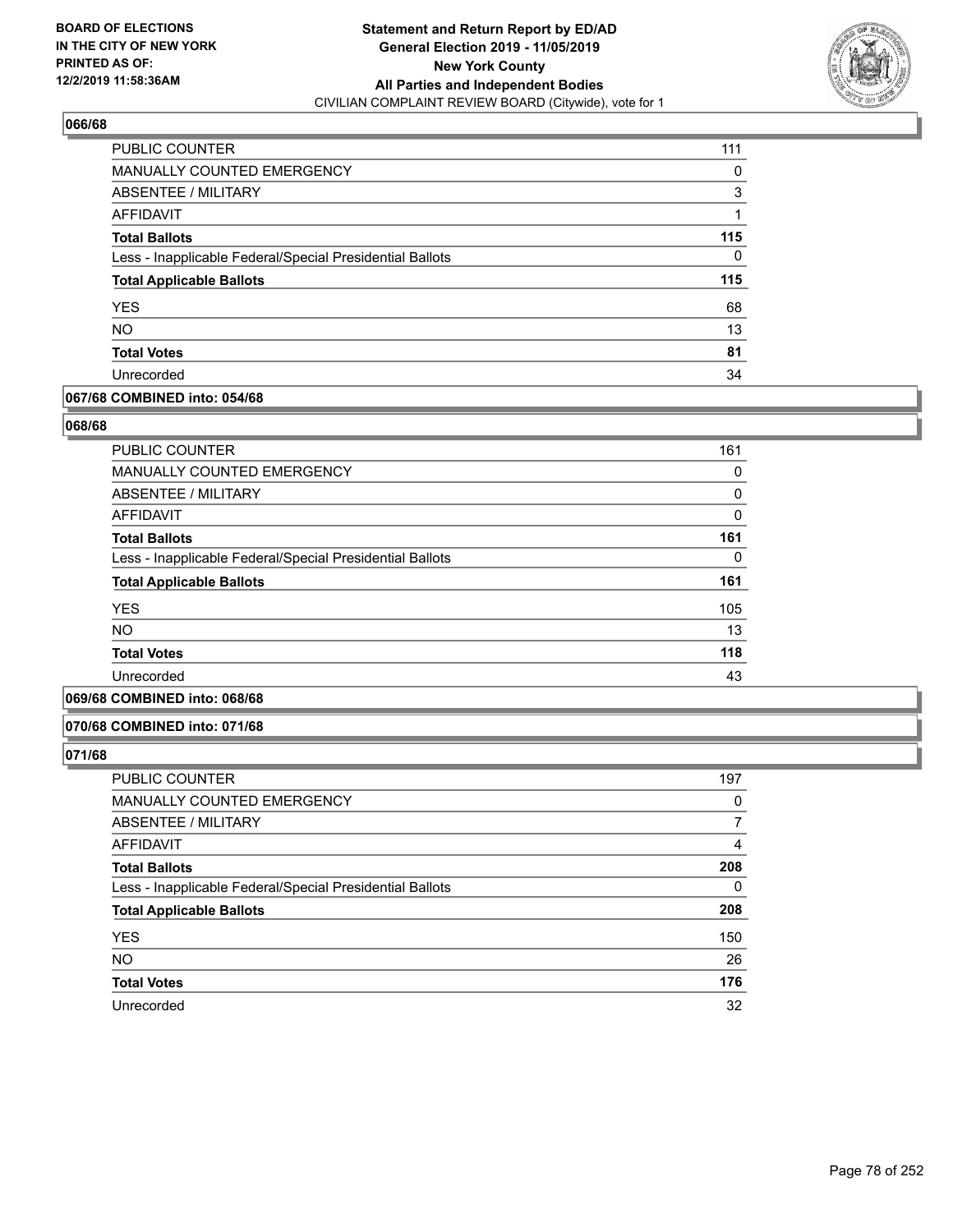

| PUBLIC COUNTER                                           | 247 |
|----------------------------------------------------------|-----|
| <b>MANUALLY COUNTED EMERGENCY</b>                        | 0   |
| ABSENTEE / MILITARY                                      | 3   |
| AFFIDAVIT                                                |     |
| <b>Total Ballots</b>                                     | 257 |
| Less - Inapplicable Federal/Special Presidential Ballots | 0   |
| <b>Total Applicable Ballots</b>                          | 257 |
| <b>YES</b>                                               | 189 |
| <b>NO</b>                                                | 29  |
| <b>Total Votes</b>                                       | 218 |
| Unrecorded                                               | 39  |

# **073/68 COMBINED into: 072/68**

#### **074/68 COMBINED into: 063/68**

# **075/68**

| <b>PUBLIC COUNTER</b>                                    | 209 |
|----------------------------------------------------------|-----|
| <b>MANUALLY COUNTED EMERGENCY</b>                        | 0   |
| ABSENTEE / MILITARY                                      | 6   |
| AFFIDAVIT                                                | 8   |
| <b>Total Ballots</b>                                     | 223 |
| Less - Inapplicable Federal/Special Presidential Ballots | 0   |
| <b>Total Applicable Ballots</b>                          | 223 |
| <b>YES</b>                                               | 160 |
| <b>NO</b>                                                | 24  |
| <b>Total Votes</b>                                       | 184 |
| Unrecorded                                               | 39  |

# **076/68 COMBINED into: 075/68**

#### **077/68 COMBINED into: 092/68**

#### **078/68 COMBINED into: 093/68**

| PUBLIC COUNTER                                           | 161 |
|----------------------------------------------------------|-----|
| MANUALLY COUNTED EMERGENCY                               | 0   |
| <b>ABSENTEE / MILITARY</b>                               |     |
| AFFIDAVIT                                                |     |
| <b>Total Ballots</b>                                     | 169 |
| Less - Inapplicable Federal/Special Presidential Ballots | 0   |
| <b>Total Applicable Ballots</b>                          | 169 |
| <b>YES</b>                                               | 123 |
| <b>NO</b>                                                | 23  |
| <b>Total Votes</b>                                       | 146 |
| Unrecorded                                               | 23  |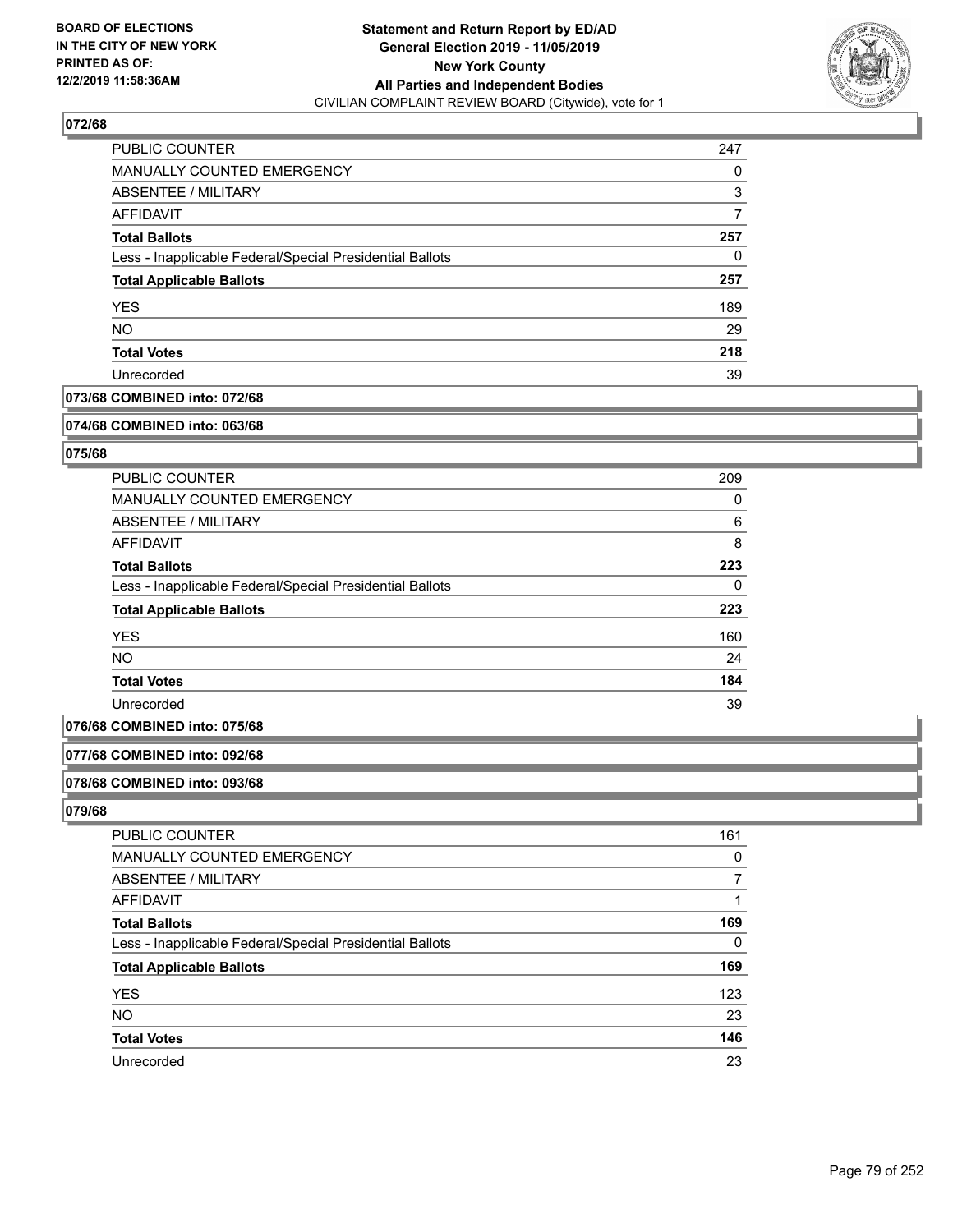

| PUBLIC COUNTER                                           | 266 |
|----------------------------------------------------------|-----|
| MANUALLY COUNTED EMERGENCY                               | 0   |
| ABSENTEE / MILITARY                                      | 5   |
| AFFIDAVIT                                                |     |
| Total Ballots                                            | 272 |
| Less - Inapplicable Federal/Special Presidential Ballots | 0   |
| <b>Total Applicable Ballots</b>                          | 272 |
| YES                                                      | 216 |
| NO.                                                      | 42  |
| <b>Total Votes</b>                                       | 258 |
| Unrecorded                                               | 14  |

### **081/68**

| <b>Total Votes</b>                                       | 48       |
|----------------------------------------------------------|----------|
| <b>NO</b>                                                |          |
| <b>YES</b>                                               | 47       |
| <b>Total Applicable Ballots</b>                          | 48       |
| Less - Inapplicable Federal/Special Presidential Ballots | $\Omega$ |
| <b>Total Ballots</b>                                     | 48       |
| AFFIDAVIT                                                | 0        |
| ABSENTEE / MILITARY                                      | $\Omega$ |
| MANUALLY COUNTED EMERGENCY                               | 0        |
| PUBLIC COUNTER                                           | 48       |

| PUBLIC COUNTER                                           | 249 |
|----------------------------------------------------------|-----|
| <b>MANUALLY COUNTED EMERGENCY</b>                        | 0   |
| ABSENTEE / MILITARY                                      | 12  |
| AFFIDAVIT                                                | 2   |
| <b>Total Ballots</b>                                     | 263 |
| Less - Inapplicable Federal/Special Presidential Ballots | 0   |
| <b>Total Applicable Ballots</b>                          | 263 |
| <b>YES</b>                                               | 225 |
| <b>NO</b>                                                | 24  |
| <b>Total Votes</b>                                       | 249 |
| Unrecorded                                               | 14  |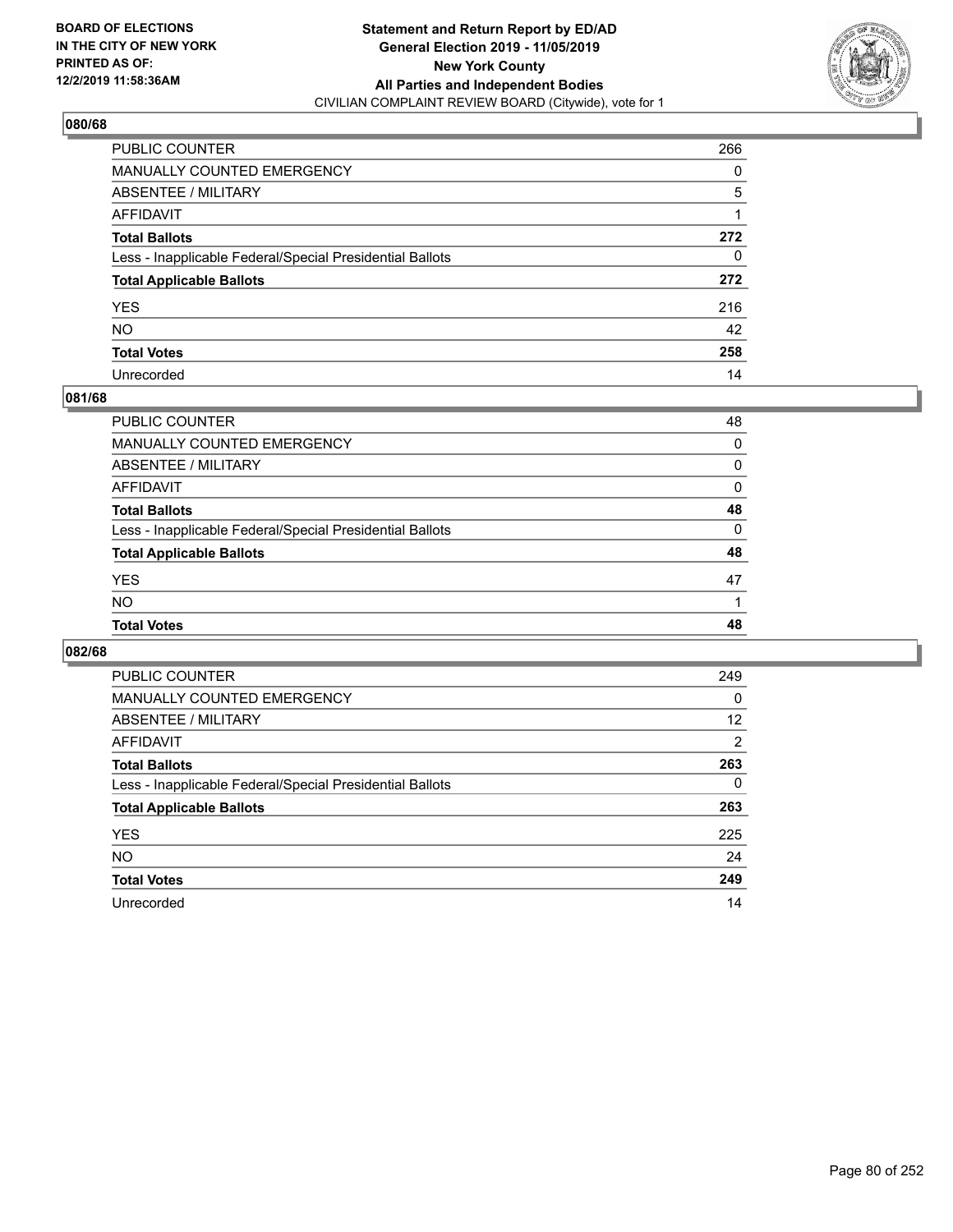

| PUBLIC COUNTER                                           | 180 |
|----------------------------------------------------------|-----|
| MANUALLY COUNTED EMERGENCY                               | 6   |
| ABSENTEE / MILITARY                                      | 5   |
| AFFIDAVIT                                                | 0   |
| Total Ballots                                            | 191 |
| Less - Inapplicable Federal/Special Presidential Ballots | 0   |
| <b>Total Applicable Ballots</b>                          | 191 |
| YES                                                      | 134 |
| NO.                                                      | 18  |
| <b>Total Votes</b>                                       | 152 |
| Unrecorded                                               | 39  |

### **084/68**

| <b>PUBLIC COUNTER</b>                                    | 186            |
|----------------------------------------------------------|----------------|
| <b>MANUALLY COUNTED EMERGENCY</b>                        | 0              |
| ABSENTEE / MILITARY                                      | 4              |
| AFFIDAVIT                                                | $\overline{4}$ |
| <b>Total Ballots</b>                                     | 194            |
| Less - Inapplicable Federal/Special Presidential Ballots | $\Omega$       |
| <b>Total Applicable Ballots</b>                          | 194            |
| <b>YES</b>                                               | 136            |
| <b>NO</b>                                                | 18             |
| <b>Total Votes</b>                                       | 154            |
| Unrecorded                                               | 40             |

| <b>PUBLIC COUNTER</b>                                    | 114 |
|----------------------------------------------------------|-----|
| <b>MANUALLY COUNTED EMERGENCY</b>                        | 0   |
| ABSENTEE / MILITARY                                      | 4   |
| AFFIDAVIT                                                | 0   |
| <b>Total Ballots</b>                                     | 118 |
| Less - Inapplicable Federal/Special Presidential Ballots | 0   |
| <b>Total Applicable Ballots</b>                          | 118 |
| <b>YES</b>                                               | 85  |
| NO.                                                      | 11  |
| <b>Total Votes</b>                                       | 96  |
| Unrecorded                                               | 22  |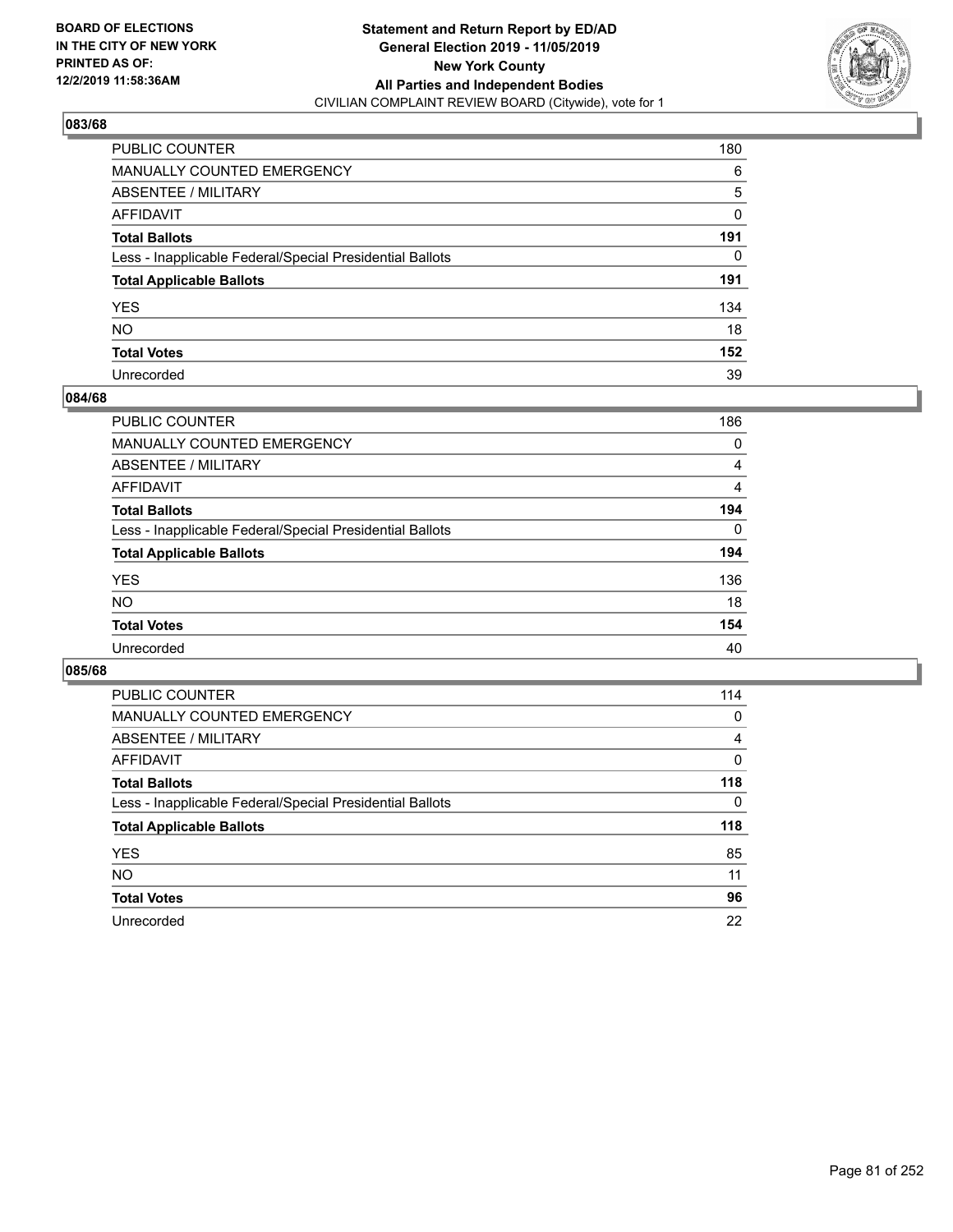

| <b>PUBLIC COUNTER</b>                                    | 85 |
|----------------------------------------------------------|----|
| MANUALLY COUNTED EMERGENCY                               | 0  |
| ABSENTEE / MILITARY                                      | 5  |
| AFFIDAVIT                                                |    |
| <b>Total Ballots</b>                                     | 91 |
| Less - Inapplicable Federal/Special Presidential Ballots | 0  |
| <b>Total Applicable Ballots</b>                          | 91 |
| <b>YES</b>                                               | 71 |
| <b>NO</b>                                                | 6  |
| <b>Total Votes</b>                                       | 77 |
| Unrecorded                                               | 14 |

# **087/68 COMBINED into: 035/68**

#### **088/68 COMBINED into: 089/68**

# **089/68**

| <b>PUBLIC COUNTER</b>                                    | 190      |
|----------------------------------------------------------|----------|
| <b>MANUALLY COUNTED EMERGENCY</b>                        | 0        |
| ABSENTEE / MILITARY                                      | 4        |
| AFFIDAVIT                                                |          |
| <b>Total Ballots</b>                                     | 195      |
| Less - Inapplicable Federal/Special Presidential Ballots | $\Omega$ |
| <b>Total Applicable Ballots</b>                          | 195      |
| <b>YES</b>                                               | 115      |
| NO.                                                      | 24       |
| <b>Total Votes</b>                                       | 139      |
| Unrecorded                                               | 56       |

| <b>PUBLIC COUNTER</b>                                    | 157      |
|----------------------------------------------------------|----------|
| <b>MANUALLY COUNTED EMERGENCY</b>                        | 0        |
| ABSENTEE / MILITARY                                      | 10       |
| AFFIDAVIT                                                | 2        |
| <b>Total Ballots</b>                                     | 169      |
| Less - Inapplicable Federal/Special Presidential Ballots | $\Omega$ |
| <b>Total Applicable Ballots</b>                          | 169      |
| <b>YES</b>                                               | 101      |
| NO.                                                      | 18       |
| <b>Total Votes</b>                                       | 119      |
| Unrecorded                                               | 50       |
| 091/68 COMBINED into: 090/68                             |          |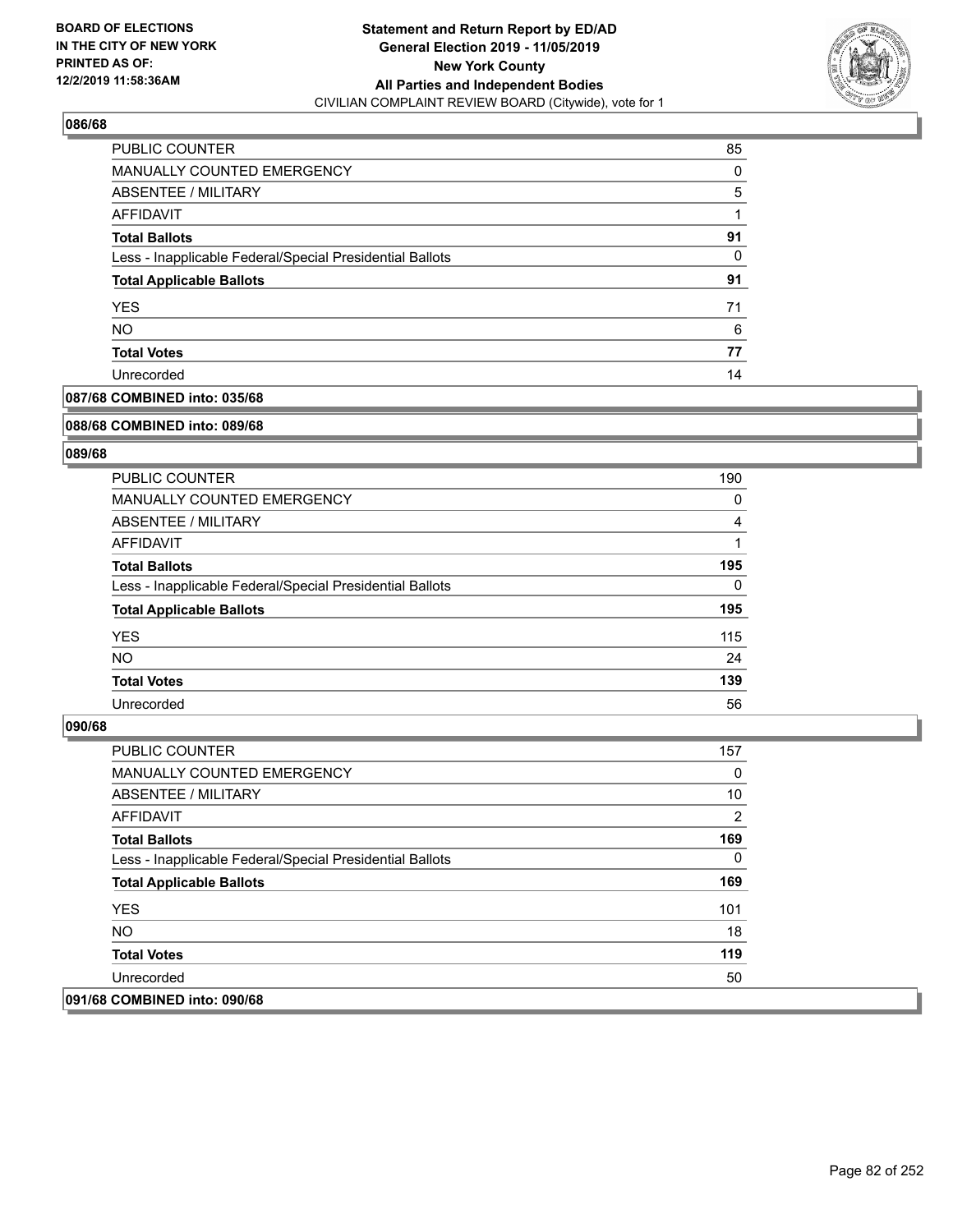

| PUBLIC COUNTER                                           | 187 |
|----------------------------------------------------------|-----|
| MANUALLY COUNTED EMERGENCY                               | 0   |
| ABSENTEE / MILITARY                                      | 5   |
| AFFIDAVIT                                                | 2   |
| Total Ballots                                            | 194 |
| Less - Inapplicable Federal/Special Presidential Ballots | 0   |
| <b>Total Applicable Ballots</b>                          | 194 |
| YES                                                      | 127 |
| NO.                                                      | 17  |
| <b>Total Votes</b>                                       | 144 |
| Unrecorded                                               | 50  |

### **093/68**

| <b>PUBLIC COUNTER</b>                                    | 256      |
|----------------------------------------------------------|----------|
| <b>MANUALLY COUNTED EMERGENCY</b>                        | $\Omega$ |
| <b>ABSENTEE / MILITARY</b>                               | 8        |
| <b>AFFIDAVIT</b>                                         | 6        |
| <b>Total Ballots</b>                                     | 270      |
| Less - Inapplicable Federal/Special Presidential Ballots | $\Omega$ |
| <b>Total Applicable Ballots</b>                          | 270      |
| <b>YES</b>                                               | 209      |
| <b>NO</b>                                                | 26       |
| <b>Total Votes</b>                                       | 235      |
| Unrecorded                                               | 35       |

| <b>PUBLIC COUNTER</b>                                    | 19 |
|----------------------------------------------------------|----|
| <b>MANUALLY COUNTED EMERGENCY</b>                        | 0  |
| ABSENTEE / MILITARY                                      | 6  |
| AFFIDAVIT                                                |    |
| <b>Total Ballots</b>                                     | 26 |
| Less - Inapplicable Federal/Special Presidential Ballots | 0  |
| <b>Total Applicable Ballots</b>                          | 26 |
| <b>YES</b>                                               | 18 |
| <b>NO</b>                                                | 1  |
| <b>Total Votes</b>                                       | 19 |
| Unrecorded                                               |    |
| 095/68 COMBINED into: 098/68                             |    |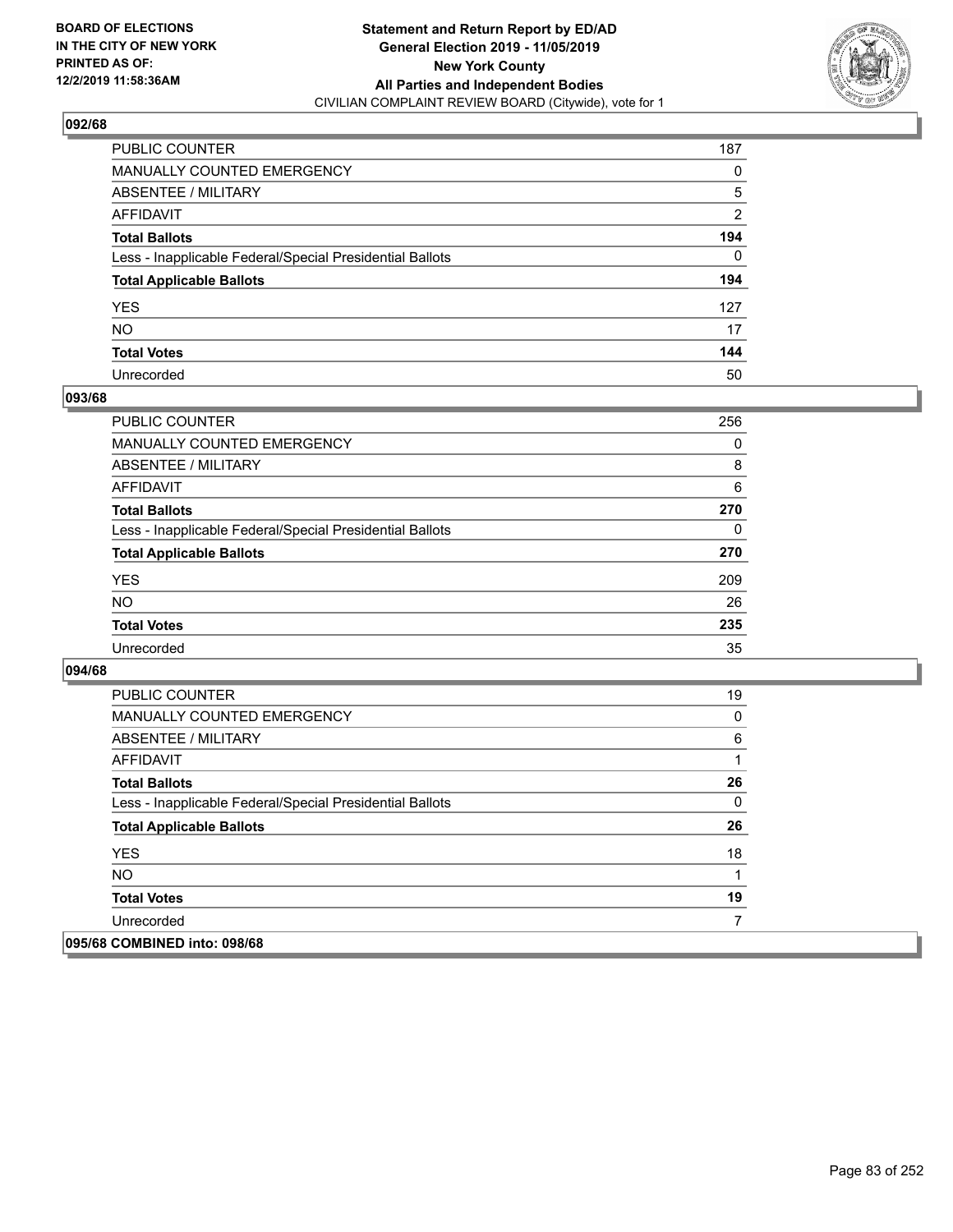

| PUBLIC COUNTER                                           | 256 |
|----------------------------------------------------------|-----|
| MANUALLY COUNTED EMERGENCY                               | 0   |
| ABSENTEE / MILITARY                                      | 4   |
| AFFIDAVIT                                                | 3   |
| Total Ballots                                            | 263 |
| Less - Inapplicable Federal/Special Presidential Ballots | 0   |
| <b>Total Applicable Ballots</b>                          | 263 |
| YES                                                      | 204 |
| NO.                                                      | 23  |
| <b>Total Votes</b>                                       | 227 |
| Unrecorded                                               | 36  |

### **097/68**

| <b>PUBLIC COUNTER</b>                                    | 195      |
|----------------------------------------------------------|----------|
| <b>MANUALLY COUNTED EMERGENCY</b>                        | 0        |
| ABSENTEE / MILITARY                                      | 10       |
| AFFIDAVIT                                                |          |
| <b>Total Ballots</b>                                     | 206      |
| Less - Inapplicable Federal/Special Presidential Ballots | $\Omega$ |
| <b>Total Applicable Ballots</b>                          | 206      |
| <b>YES</b>                                               | 140      |
| <b>NO</b>                                                | 15       |
| <b>Total Votes</b>                                       | 155      |
| Unrecorded                                               | 51       |

| <b>PUBLIC COUNTER</b>                                    | 110      |
|----------------------------------------------------------|----------|
| MANUALLY COUNTED EMERGENCY                               | 0        |
| ABSENTEE / MILITARY                                      | 31       |
| AFFIDAVIT                                                | 2        |
| <b>Total Ballots</b>                                     | 143      |
| Less - Inapplicable Federal/Special Presidential Ballots | $\Omega$ |
| <b>Total Applicable Ballots</b>                          | 143      |
| <b>YES</b>                                               | 67       |
| <b>NO</b>                                                | 19       |
| <b>Total Votes</b>                                       | 86       |
| Unrecorded                                               | 57       |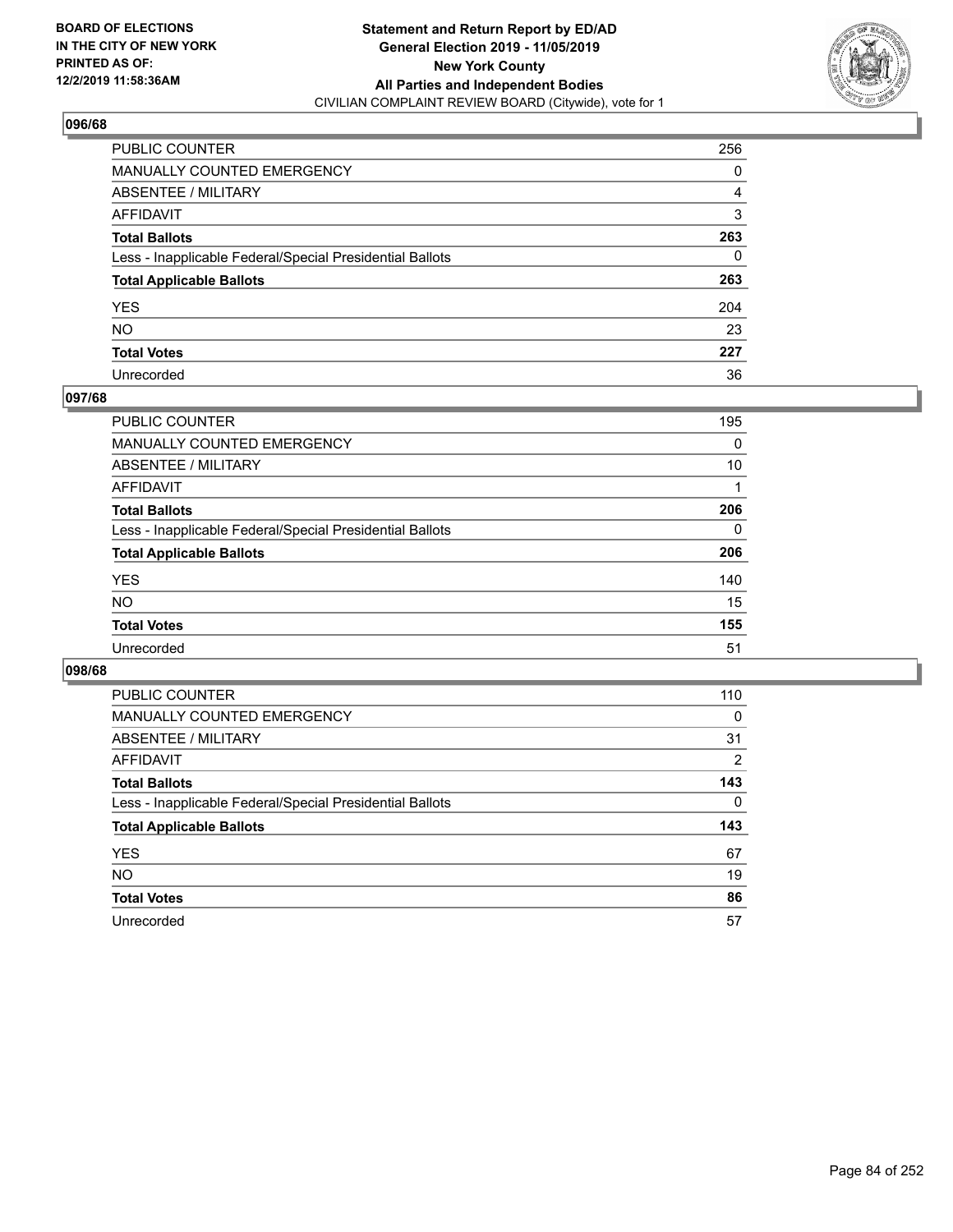

| PUBLIC COUNTER                                           |  |
|----------------------------------------------------------|--|
| MANUALLY COUNTED EMERGENCY                               |  |
| <b>ABSENTEE / MILITARY</b>                               |  |
| AFFIDAVIT                                                |  |
| <b>Total Ballots</b>                                     |  |
| Less - Inapplicable Federal/Special Presidential Ballots |  |
| <b>Total Applicable Ballots</b>                          |  |
| <b>YES</b>                                               |  |
| <b>NO</b>                                                |  |
| <b>Total Votes</b>                                       |  |

# **100/68 COMBINED into: 081/68**

| 101/68 COMBINED into: 098/68 |  |
|------------------------------|--|
| 102/68 COMBINED into: 099/68 |  |
| 103/68 COMBINED into: 098/68 |  |
| 104/68 COMBINED into: 098/68 |  |
| 105/68 COMBINED into: 081/68 |  |
| 106/68 COMBINED into: 081/68 |  |
| 107/68 COMBINED into: 094/68 |  |
| 108/68 COMBINED into: 084/68 |  |
| 109/68 COMBINED into: 096/68 |  |
| 110/68 COMBINED into: 065/68 |  |
| 111/68 COMBINED into: 025/68 |  |
| 112/68                       |  |

# PUBLIC COUNTER 239 MANUALLY COUNTED EMERGENCY **O** ABSENTEE / MILITARY 4 AFFIDAVIT 5 **Total Ballots 248 248**  Less - Inapplicable Federal/Special Presidential Ballots 0 **Total Applicable Ballots 248**   $YES$  199  $N$ O $30$ **Total Votes 229 229**  Unrecorded 2000 19 and 2000 19 and 2000 19 and 2000 19 and 2000 19 and 2000 19 and 2000 19 and 2000 19 and 200 **113/68 COMBINED into: 097/68**

# **114/68 COMBINED into: 098/68**

**115/68 COMBINED into: 036/68**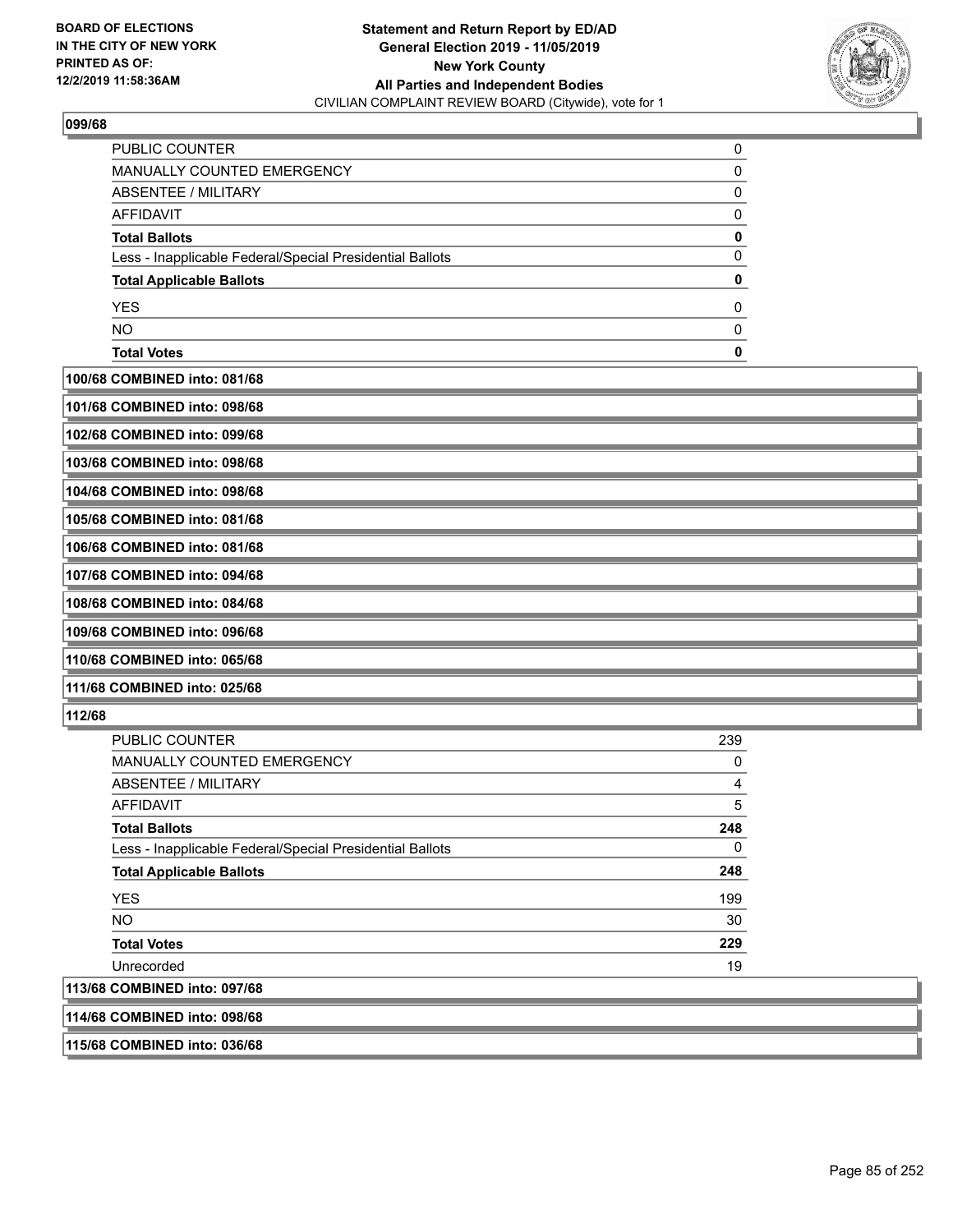

# **001/69 COMBINED into: 003/69**

### **002/69 COMBINED into: 010/69**

**003/69** 

| PUBLIC COUNTER                                           | 347            |
|----------------------------------------------------------|----------------|
| <b>MANUALLY COUNTED EMERGENCY</b>                        | 0              |
| ABSENTEE / MILITARY                                      | 6              |
| <b>AFFIDAVIT</b>                                         | $\overline{2}$ |
| <b>Total Ballots</b>                                     | 355            |
| Less - Inapplicable Federal/Special Presidential Ballots | $\Omega$       |
| <b>Total Applicable Ballots</b>                          | 355            |
| <b>YES</b>                                               | 281            |
| <b>NO</b>                                                | 43             |
| <b>Total Votes</b>                                       | 324            |
| Unrecorded                                               | 31             |

### **004/69 COMBINED into: 009/69**

**005/69 COMBINED into: 007/69**

#### **006/69**

| <b>PUBLIC COUNTER</b>                                    | 248 |
|----------------------------------------------------------|-----|
| <b>MANUALLY COUNTED EMERGENCY</b>                        | 0   |
| ABSENTEE / MILITARY                                      |     |
| AFFIDAVIT                                                |     |
| <b>Total Ballots</b>                                     | 250 |
| Less - Inapplicable Federal/Special Presidential Ballots | 0   |
| <b>Total Applicable Ballots</b>                          | 250 |
| <b>YES</b>                                               | 203 |
| <b>NO</b>                                                | 30  |
| <b>Total Votes</b>                                       | 233 |
| Unrecorded                                               | 17  |

| <b>PUBLIC COUNTER</b>                                    | 331 |
|----------------------------------------------------------|-----|
| <b>MANUALLY COUNTED EMERGENCY</b>                        | 0   |
| ABSENTEE / MILITARY                                      | 10  |
| AFFIDAVIT                                                | 5   |
| <b>Total Ballots</b>                                     | 346 |
| Less - Inapplicable Federal/Special Presidential Ballots | 0   |
| <b>Total Applicable Ballots</b>                          | 346 |
| <b>YES</b>                                               | 270 |
| <b>NO</b>                                                | 65  |
| <b>Total Votes</b>                                       | 335 |
| Unrecorded                                               | 11  |
| 008/69 COMBINED into: 069/69                             |     |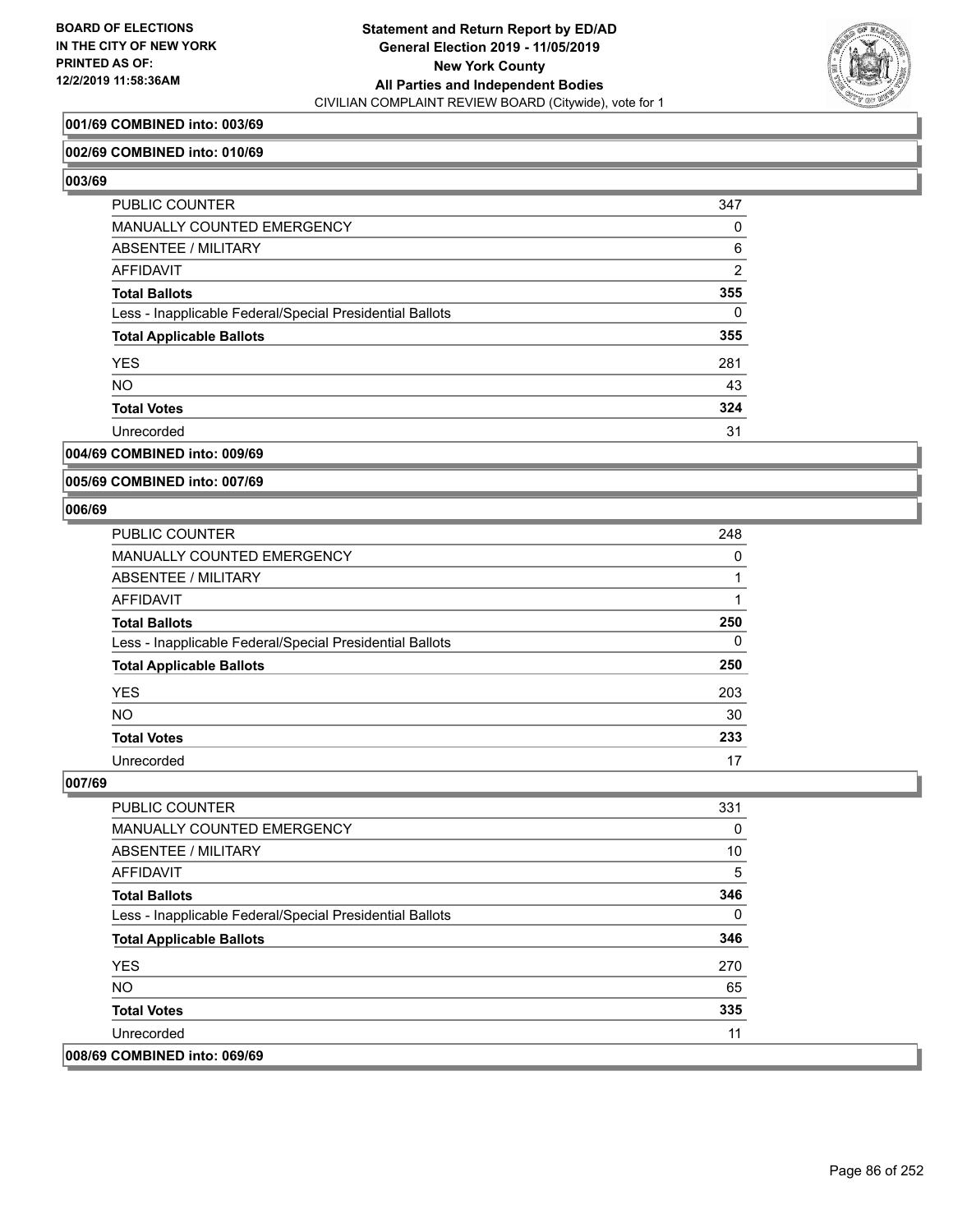

| PUBLIC COUNTER                                           | 365 |
|----------------------------------------------------------|-----|
| MANUALLY COUNTED EMERGENCY                               | 0   |
| ABSENTEE / MILITARY                                      | 13  |
| AFFIDAVIT                                                | 3   |
| Total Ballots                                            | 381 |
| Less - Inapplicable Federal/Special Presidential Ballots | 0   |
| <b>Total Applicable Ballots</b>                          | 381 |
| YES                                                      | 310 |
| NO.                                                      | 47  |
| <b>Total Votes</b>                                       | 357 |
| Unrecorded                                               | 24  |

### **010/69**

| PUBLIC COUNTER                                           | 356      |
|----------------------------------------------------------|----------|
| <b>MANUALLY COUNTED EMERGENCY</b>                        | $\Omega$ |
| ABSENTEE / MILITARY                                      | 7        |
| <b>AFFIDAVIT</b>                                         | 9        |
| <b>Total Ballots</b>                                     | 372      |
| Less - Inapplicable Federal/Special Presidential Ballots | $\Omega$ |
| <b>Total Applicable Ballots</b>                          | 372      |
| <b>YES</b>                                               | 300      |
| <b>NO</b>                                                | 48       |
| <b>Total Votes</b>                                       | 348      |
| Unrecorded                                               | 24       |
|                                                          |          |

# **011/69 COMBINED into: 115/69**

| <b>PUBLIC COUNTER</b>                                    | 100      |
|----------------------------------------------------------|----------|
| <b>MANUALLY COUNTED EMERGENCY</b>                        | 0        |
| ABSENTEE / MILITARY                                      | 4        |
| AFFIDAVIT                                                | 2        |
| <b>Total Ballots</b>                                     | 106      |
| Less - Inapplicable Federal/Special Presidential Ballots | $\Omega$ |
| <b>Total Applicable Ballots</b>                          | 106      |
| <b>YES</b>                                               | 85       |
| <b>NO</b>                                                | 10       |
| <b>Total Votes</b>                                       | 95       |
| Unrecorded                                               | 11       |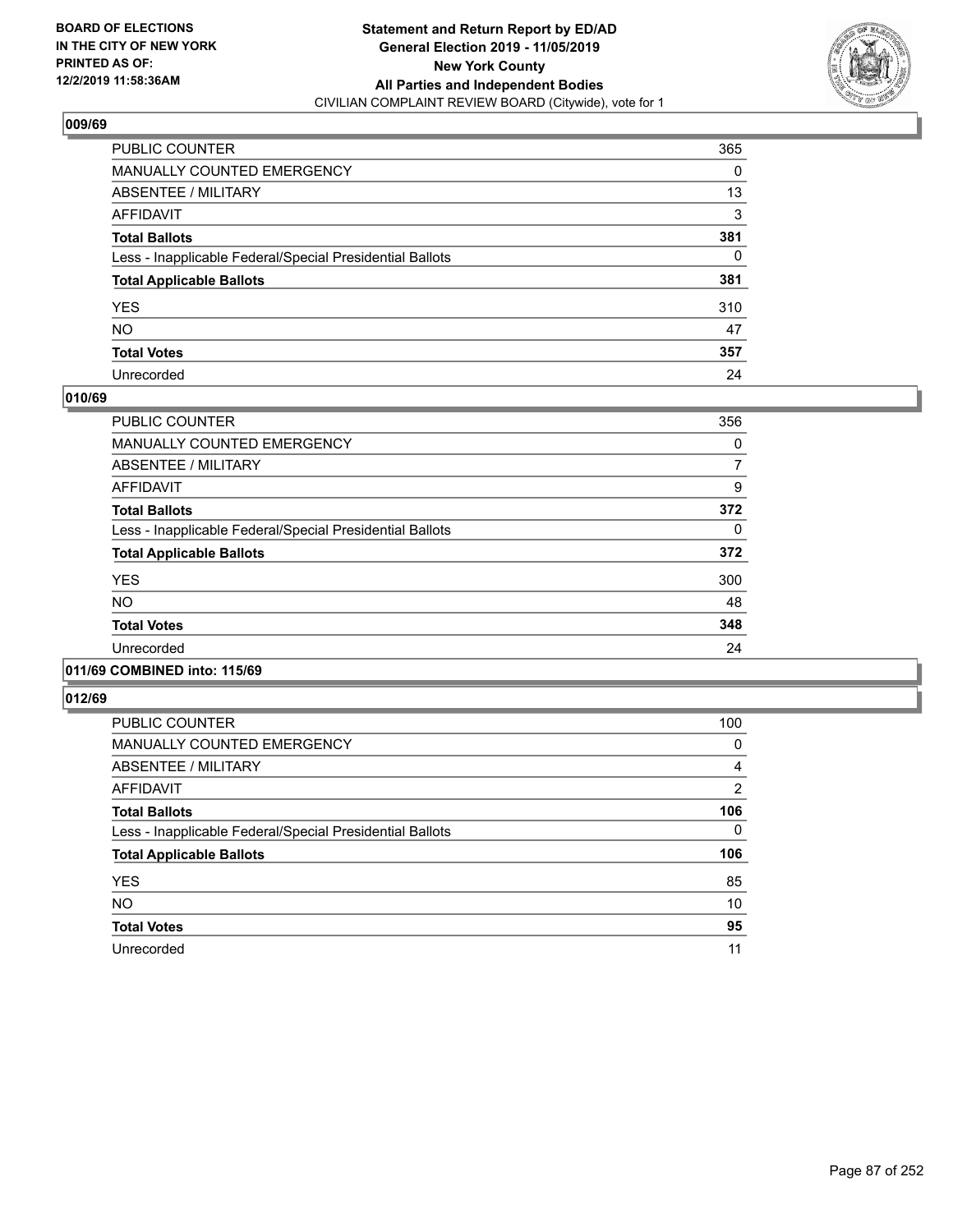

| PUBLIC COUNTER                                           | 278 |
|----------------------------------------------------------|-----|
| <b>MANUALLY COUNTED EMERGENCY</b>                        | 0   |
| ABSENTEE / MILITARY                                      |     |
| AFFIDAVIT                                                |     |
| <b>Total Ballots</b>                                     | 286 |
| Less - Inapplicable Federal/Special Presidential Ballots | 0   |
| <b>Total Applicable Ballots</b>                          | 286 |
| <b>YES</b>                                               | 233 |
| <b>NO</b>                                                | 34  |
| <b>Total Votes</b>                                       | 267 |
| Unrecorded                                               | 19  |

### **014/69 COMBINED into: 013/69**

#### **015/69**

| <b>PUBLIC COUNTER</b>                                    | 229      |
|----------------------------------------------------------|----------|
| <b>MANUALLY COUNTED EMERGENCY</b>                        | $\Omega$ |
| ABSENTEE / MILITARY                                      | 4        |
| AFFIDAVIT                                                | 4        |
| <b>Total Ballots</b>                                     | 237      |
| Less - Inapplicable Federal/Special Presidential Ballots | 0        |
| <b>Total Applicable Ballots</b>                          | 237      |
| <b>YES</b>                                               | 190      |
| <b>NO</b>                                                | 30       |
| <b>Total Votes</b>                                       | 220      |
| Unrecorded                                               | 17       |
|                                                          |          |

| <b>PUBLIC COUNTER</b>                                    | 171      |
|----------------------------------------------------------|----------|
| <b>MANUALLY COUNTED EMERGENCY</b>                        | $\Omega$ |
| ABSENTEE / MILITARY                                      | 4        |
| AFFIDAVIT                                                | $\Omega$ |
| <b>Total Ballots</b>                                     | 175      |
| Less - Inapplicable Federal/Special Presidential Ballots | $\Omega$ |
| <b>Total Applicable Ballots</b>                          | 175      |
| <b>YES</b>                                               | 127      |
| <b>NO</b>                                                | 30       |
| <b>Total Votes</b>                                       | 157      |
| Unrecorded                                               | 18       |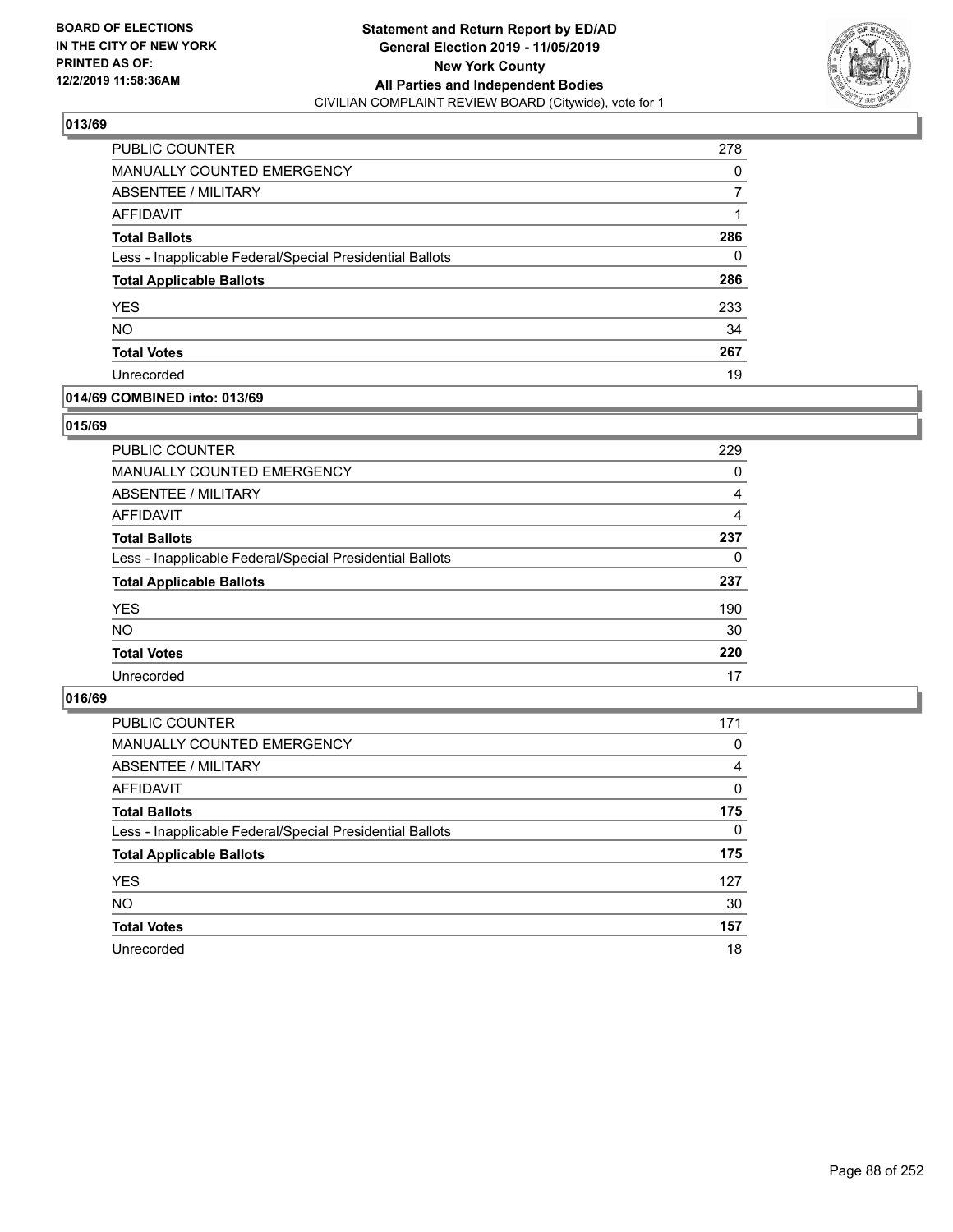

| PUBLIC COUNTER                                           | 227            |
|----------------------------------------------------------|----------------|
| MANUALLY COUNTED EMERGENCY                               | 0              |
| ABSENTEE / MILITARY                                      | 10             |
| AFFIDAVIT                                                | $\overline{2}$ |
| Total Ballots                                            | 239            |
| Less - Inapplicable Federal/Special Presidential Ballots | $\Omega$       |
| <b>Total Applicable Ballots</b>                          | 239            |
| YES                                                      | 184            |
| NO.                                                      | 23             |
| <b>Total Votes</b>                                       | 207            |
| Unrecorded                                               | 32             |

### **018/69**

| PUBLIC COUNTER                                           | 258      |
|----------------------------------------------------------|----------|
| <b>MANUALLY COUNTED EMERGENCY</b>                        | 0        |
| ABSENTEE / MILITARY                                      | 8        |
| <b>AFFIDAVIT</b>                                         | $\Omega$ |
| <b>Total Ballots</b>                                     | 266      |
| Less - Inapplicable Federal/Special Presidential Ballots | 0        |
| <b>Total Applicable Ballots</b>                          | 266      |
| <b>YES</b>                                               | 208      |
| <b>NO</b>                                                | 41       |
| <b>Total Votes</b>                                       | 249      |
| Unrecorded                                               | 17       |
|                                                          |          |

### **019/69 COMBINED into: 020/69**

| <b>PUBLIC COUNTER</b>                                    | 387 |
|----------------------------------------------------------|-----|
| <b>MANUALLY COUNTED EMERGENCY</b>                        | 0   |
| ABSENTEE / MILITARY                                      | 7   |
| AFFIDAVIT                                                | 3   |
| <b>Total Ballots</b>                                     | 397 |
| Less - Inapplicable Federal/Special Presidential Ballots | 0   |
| <b>Total Applicable Ballots</b>                          | 397 |
| <b>YES</b>                                               | 318 |
| <b>NO</b>                                                | 57  |
| <b>Total Votes</b>                                       | 375 |
| Unrecorded                                               | 22  |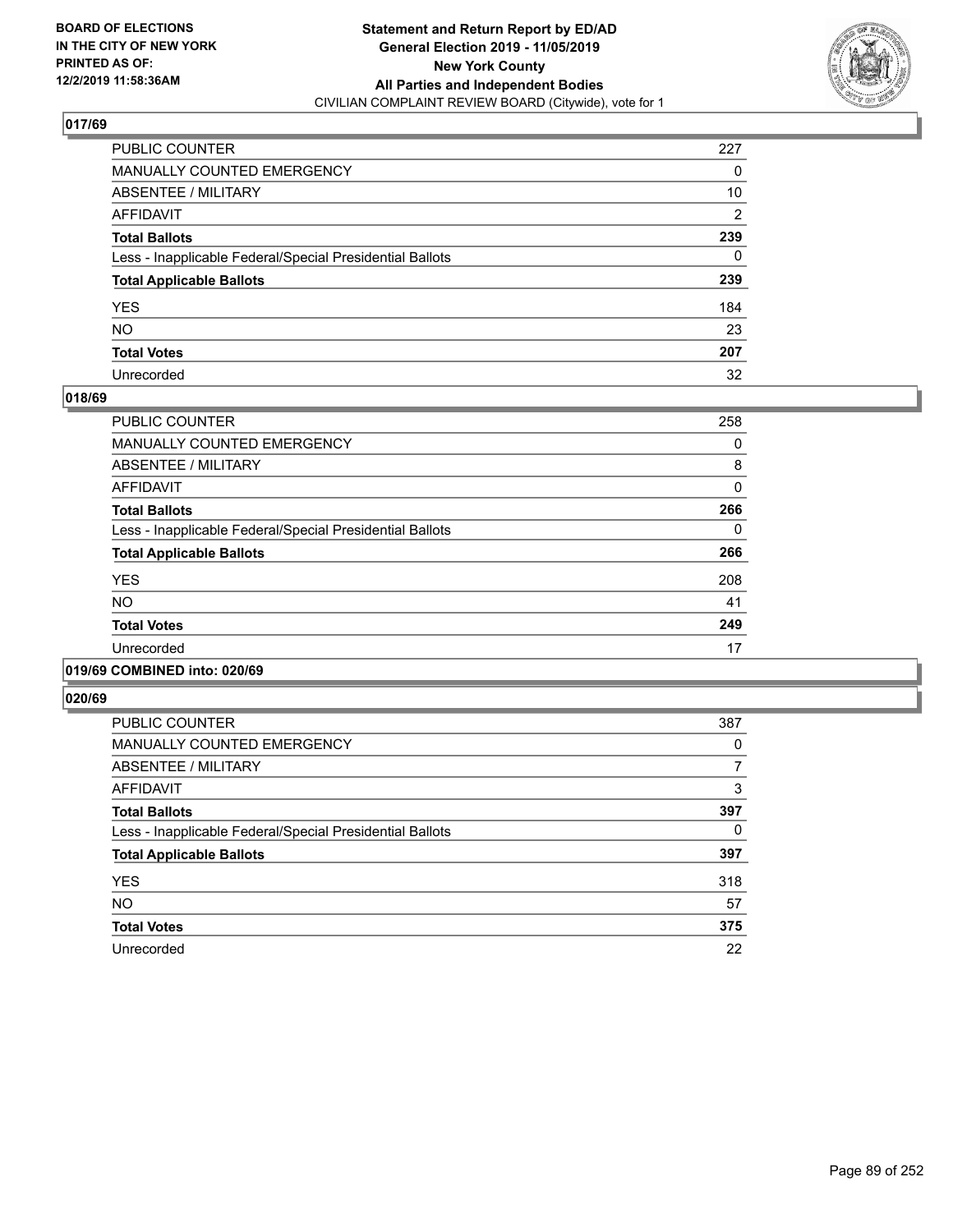

| PUBLIC COUNTER                                           | 397          |
|----------------------------------------------------------|--------------|
| MANUALLY COUNTED EMERGENCY                               | $\Omega$     |
| ABSENTEE / MILITARY                                      | 7            |
| AFFIDAVIT                                                |              |
| Total Ballots                                            | 405          |
| Less - Inapplicable Federal/Special Presidential Ballots | $\mathbf{0}$ |
| <b>Total Applicable Ballots</b>                          | 405          |
| YES                                                      | 337          |
| NO.                                                      | 40           |
| <b>Total Votes</b>                                       | 377          |
| Unrecorded                                               | 28           |

### **022/69**

| <b>PUBLIC COUNTER</b>                                    | 485      |
|----------------------------------------------------------|----------|
| <b>MANUALLY COUNTED EMERGENCY</b>                        | 0        |
| ABSENTEE / MILITARY                                      | 14       |
| AFFIDAVIT                                                | 5        |
| <b>Total Ballots</b>                                     | 504      |
| Less - Inapplicable Federal/Special Presidential Ballots | $\Omega$ |
| <b>Total Applicable Ballots</b>                          | 504      |
| <b>YES</b>                                               | 424      |
| <b>NO</b>                                                | 58       |
| <b>Total Votes</b>                                       | 482      |
| Unrecorded                                               | 22       |

| <b>PUBLIC COUNTER</b>                                    | 359 |
|----------------------------------------------------------|-----|
| MANUALLY COUNTED EMERGENCY                               | 0   |
| ABSENTEE / MILITARY                                      |     |
| AFFIDAVIT                                                |     |
| <b>Total Ballots</b>                                     | 361 |
| Less - Inapplicable Federal/Special Presidential Ballots | 0   |
| <b>Total Applicable Ballots</b>                          | 361 |
| <b>YES</b>                                               | 311 |
| <b>NO</b>                                                | 39  |
| <b>Total Votes</b>                                       | 350 |
| Unrecorded                                               | 11  |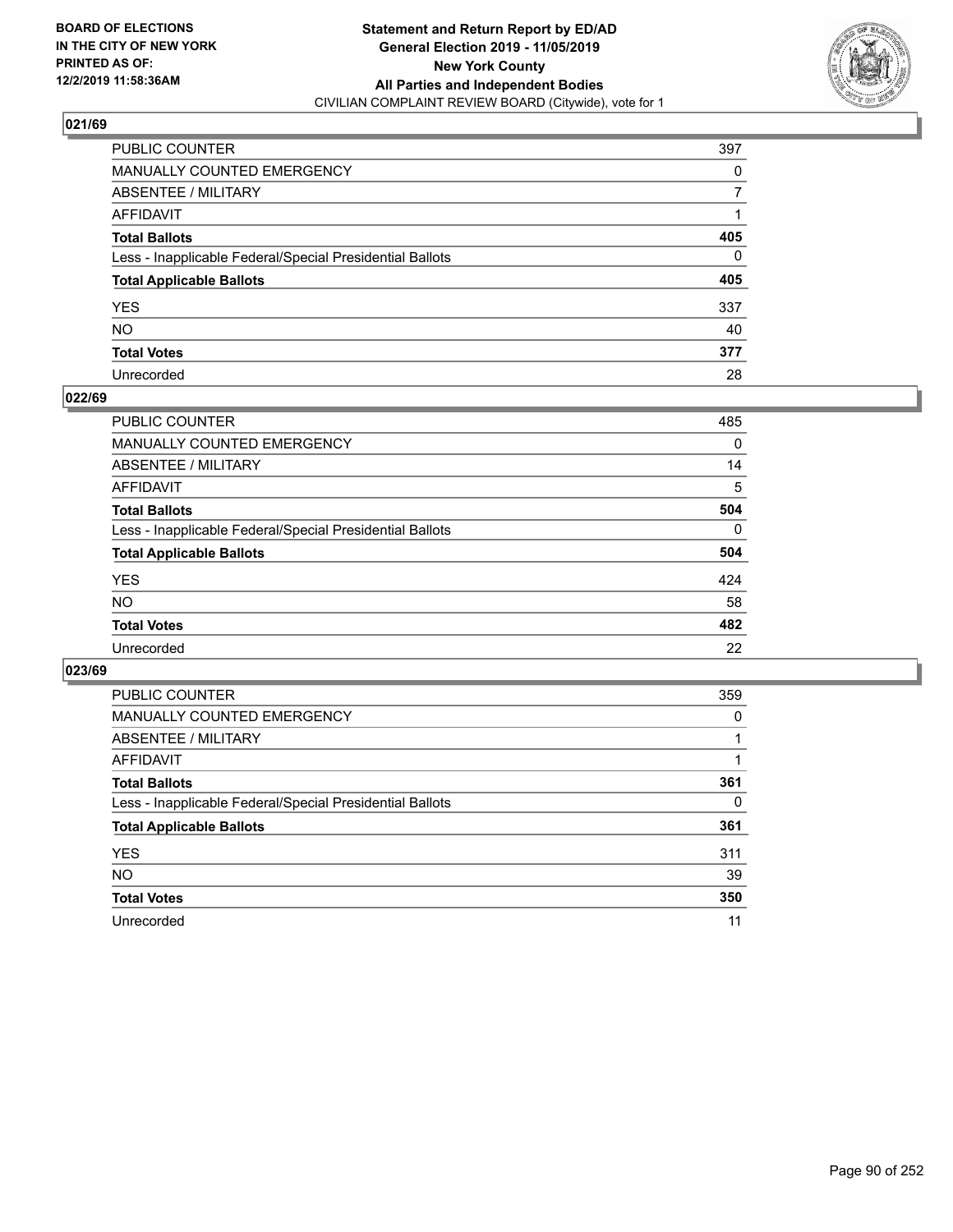

| PUBLIC COUNTER                                           | 221      |
|----------------------------------------------------------|----------|
| MANUALLY COUNTED EMERGENCY                               | 0        |
| ABSENTEE / MILITARY                                      | 10       |
| AFFIDAVIT                                                | $\Omega$ |
| <b>Total Ballots</b>                                     | 231      |
| Less - Inapplicable Federal/Special Presidential Ballots | 0        |
| <b>Total Applicable Ballots</b>                          | 231      |
| <b>YES</b>                                               | 187      |
| <b>NO</b>                                                | 35       |
| <b>Total Votes</b>                                       | 222      |
| Unrecorded                                               | 9        |

### **025/69 COMBINED into: 023/69**

**026/69 COMBINED into: 022/69**

**027/69 COMBINED into: 017/69**

**028/69 COMBINED into: 021/69**

### **029/69**

| PUBLIC COUNTER                                           | 528            |
|----------------------------------------------------------|----------------|
| MANUALLY COUNTED EMERGENCY                               | 0              |
| ABSENTEE / MILITARY                                      | 25             |
| <b>AFFIDAVIT</b>                                         | $\overline{4}$ |
| <b>Total Ballots</b>                                     | 557            |
| Less - Inapplicable Federal/Special Presidential Ballots | 0              |
| <b>Total Applicable Ballots</b>                          | 557            |
| <b>YES</b>                                               | 454            |
| NO.                                                      | 68             |
| <b>Total Votes</b>                                       | 522            |
| Unrecorded                                               | 35             |
|                                                          |                |

# **030/69 COMBINED into: 029/69**

**031/69 COMBINED into: 032/69**

| <b>PUBLIC COUNTER</b>                                    | 479 |
|----------------------------------------------------------|-----|
| MANUALLY COUNTED EMERGENCY                               | 0   |
| ABSENTEE / MILITARY                                      | 8   |
| AFFIDAVIT                                                |     |
| <b>Total Ballots</b>                                     | 488 |
| Less - Inapplicable Federal/Special Presidential Ballots | 0   |
| <b>Total Applicable Ballots</b>                          | 488 |
| <b>YES</b>                                               | 406 |
| <b>NO</b>                                                | 63  |
| <b>Total Votes</b>                                       | 469 |
| Unrecorded                                               | 19  |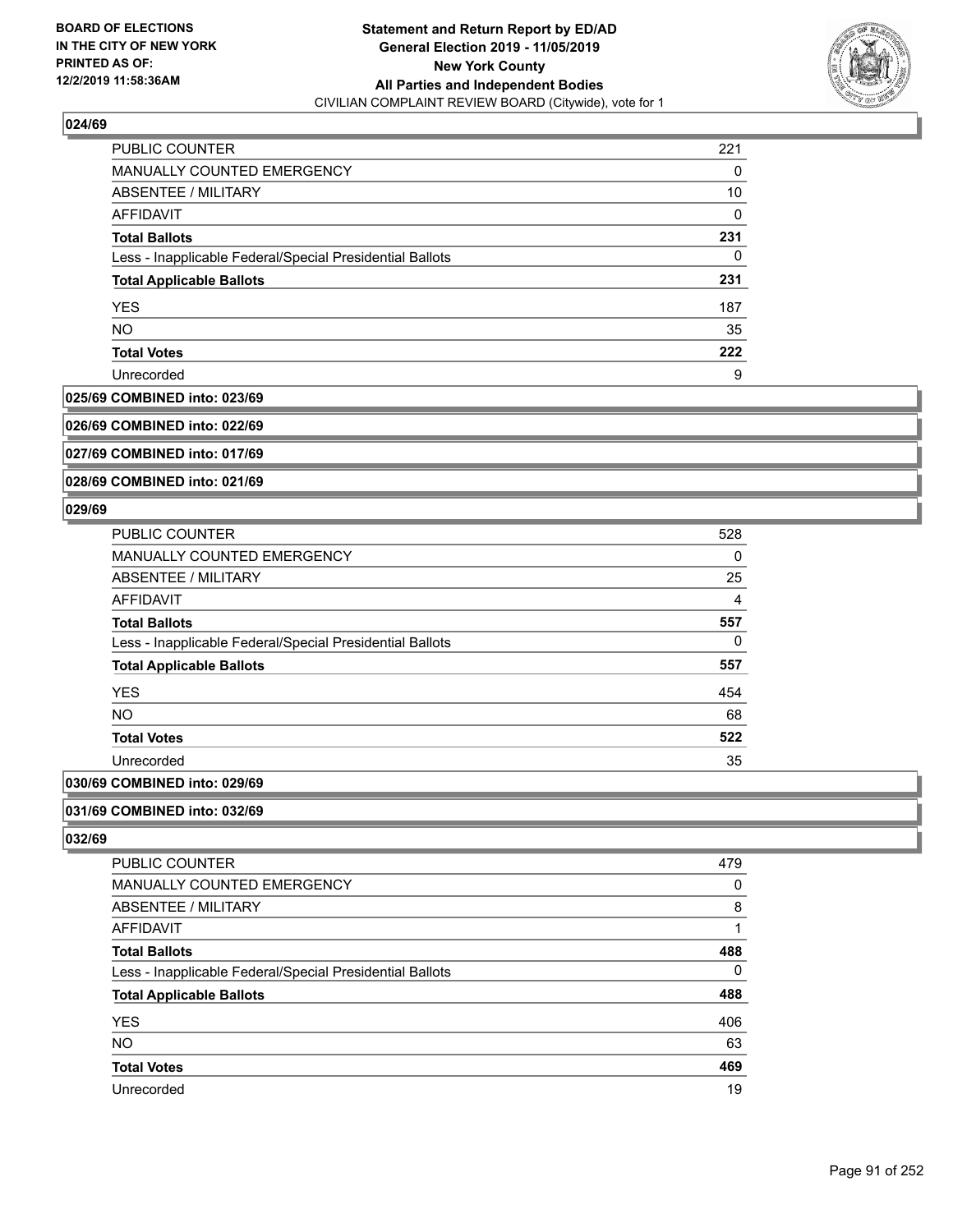

| PUBLIC COUNTER                                           | 297 |
|----------------------------------------------------------|-----|
| MANUALLY COUNTED EMERGENCY                               | 0   |
| ABSENTEE / MILITARY                                      | 8   |
| AFFIDAVIT                                                | 2   |
| Total Ballots                                            | 307 |
| Less - Inapplicable Federal/Special Presidential Ballots | 0   |
| <b>Total Applicable Ballots</b>                          | 307 |
| YES                                                      | 244 |
| NO.                                                      | 43  |
| <b>Total Votes</b>                                       | 287 |
| Unrecorded                                               | 20  |

### **034/69**

| PUBLIC COUNTER                                           | 281 |
|----------------------------------------------------------|-----|
| <b>MANUALLY COUNTED EMERGENCY</b>                        | 0   |
| ABSENTEE / MILITARY                                      | 6   |
| <b>AFFIDAVIT</b>                                         | 3   |
| <b>Total Ballots</b>                                     | 290 |
| Less - Inapplicable Federal/Special Presidential Ballots | 0   |
| <b>Total Applicable Ballots</b>                          | 290 |
| <b>YES</b>                                               | 234 |
| <b>NO</b>                                                | 33  |
| <b>Total Votes</b>                                       | 267 |
| Unrecorded                                               | 23  |
|                                                          |     |

**035/69 COMBINED into: 037/69**

#### **036/69 COMBINED into: 037/69**

| <b>PUBLIC COUNTER</b>                                    | 283      |
|----------------------------------------------------------|----------|
| <b>MANUALLY COUNTED EMERGENCY</b>                        | 0        |
| ABSENTEE / MILITARY                                      | 4        |
| AFFIDAVIT                                                | 5        |
| <b>Total Ballots</b>                                     | 292      |
| Less - Inapplicable Federal/Special Presidential Ballots | $\Omega$ |
| <b>Total Applicable Ballots</b>                          | 292      |
| <b>YES</b>                                               | 226      |
| NO.                                                      | 47       |
| <b>Total Votes</b>                                       | 273      |
| Unrecorded                                               | 19       |
| 038/69 COMBINED into: 039/69                             |          |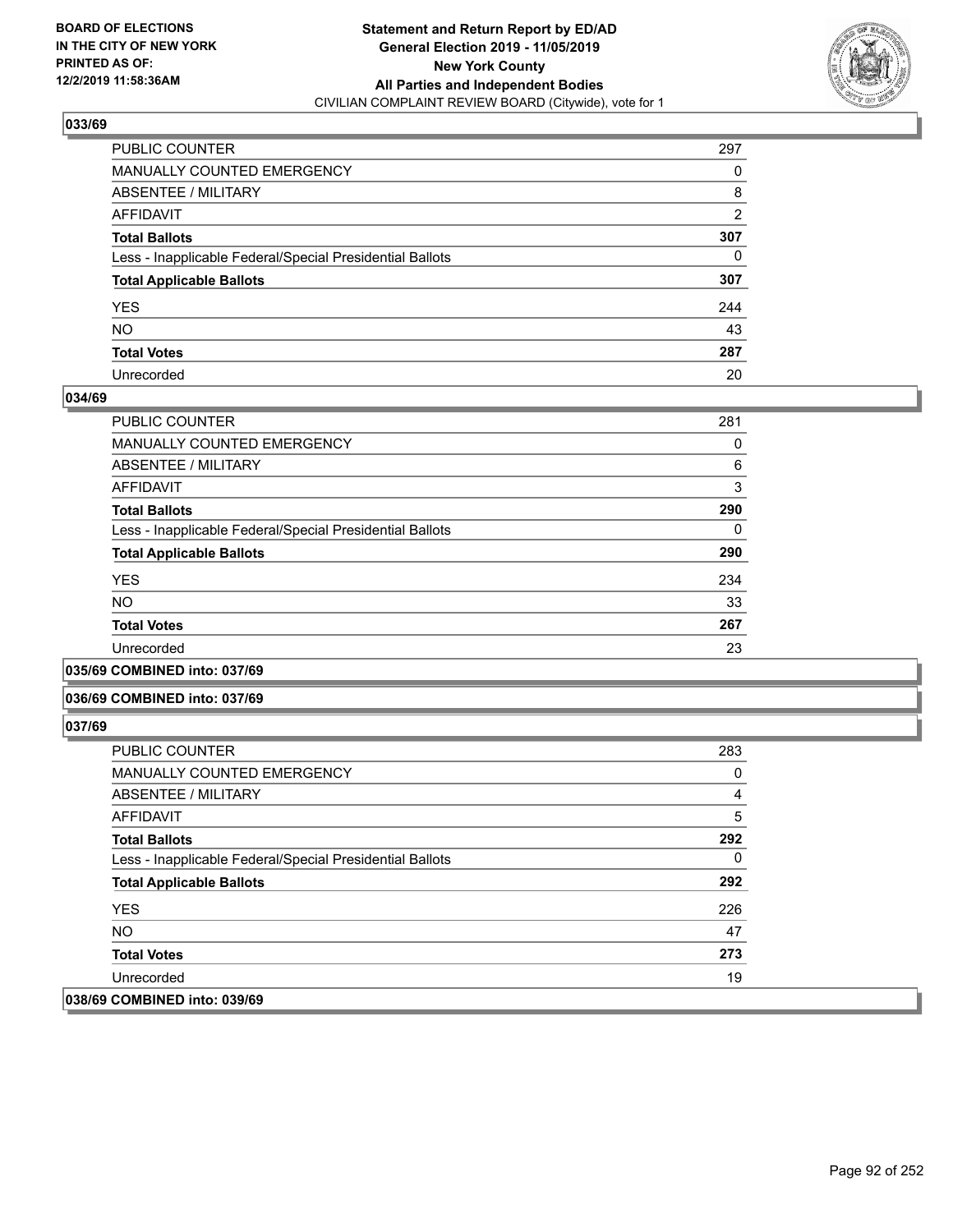

| PUBLIC COUNTER                                           | 433 |
|----------------------------------------------------------|-----|
| MANUALLY COUNTED EMERGENCY                               | 0   |
| ABSENTEE / MILITARY                                      | 14  |
| AFFIDAVIT                                                |     |
| Total Ballots                                            | 448 |
| Less - Inapplicable Federal/Special Presidential Ballots | 0   |
| <b>Total Applicable Ballots</b>                          | 448 |
| YES                                                      | 367 |
| NO.                                                      | 54  |
| <b>Total Votes</b>                                       | 421 |
| Unrecorded                                               | 27  |

### **040/69**

| <b>PUBLIC COUNTER</b>                                    | 434 |
|----------------------------------------------------------|-----|
| <b>MANUALLY COUNTED EMERGENCY</b>                        | 0   |
| ABSENTEE / MILITARY                                      | 12  |
| <b>AFFIDAVIT</b>                                         |     |
| <b>Total Ballots</b>                                     | 447 |
| Less - Inapplicable Federal/Special Presidential Ballots | 0   |
| <b>Total Applicable Ballots</b>                          | 447 |
| <b>YES</b>                                               | 374 |
| <b>NO</b>                                                | 36  |
| <b>Total Votes</b>                                       | 410 |
| Unrecorded                                               | 37  |
|                                                          |     |

#### **041/69 COMBINED into: 042/69**

| <b>PUBLIC COUNTER</b>                                    | 379      |
|----------------------------------------------------------|----------|
| <b>MANUALLY COUNTED EMERGENCY</b>                        | 0        |
| ABSENTEE / MILITARY                                      | 12       |
| <b>AFFIDAVIT</b>                                         | 4        |
| <b>Total Ballots</b>                                     | 395      |
| Less - Inapplicable Federal/Special Presidential Ballots | $\Omega$ |
| <b>Total Applicable Ballots</b>                          | 395      |
| <b>YES</b>                                               | 330      |
| <b>NO</b>                                                | 38       |
| <b>Total Votes</b>                                       | 368      |
| Unrecorded                                               | 27       |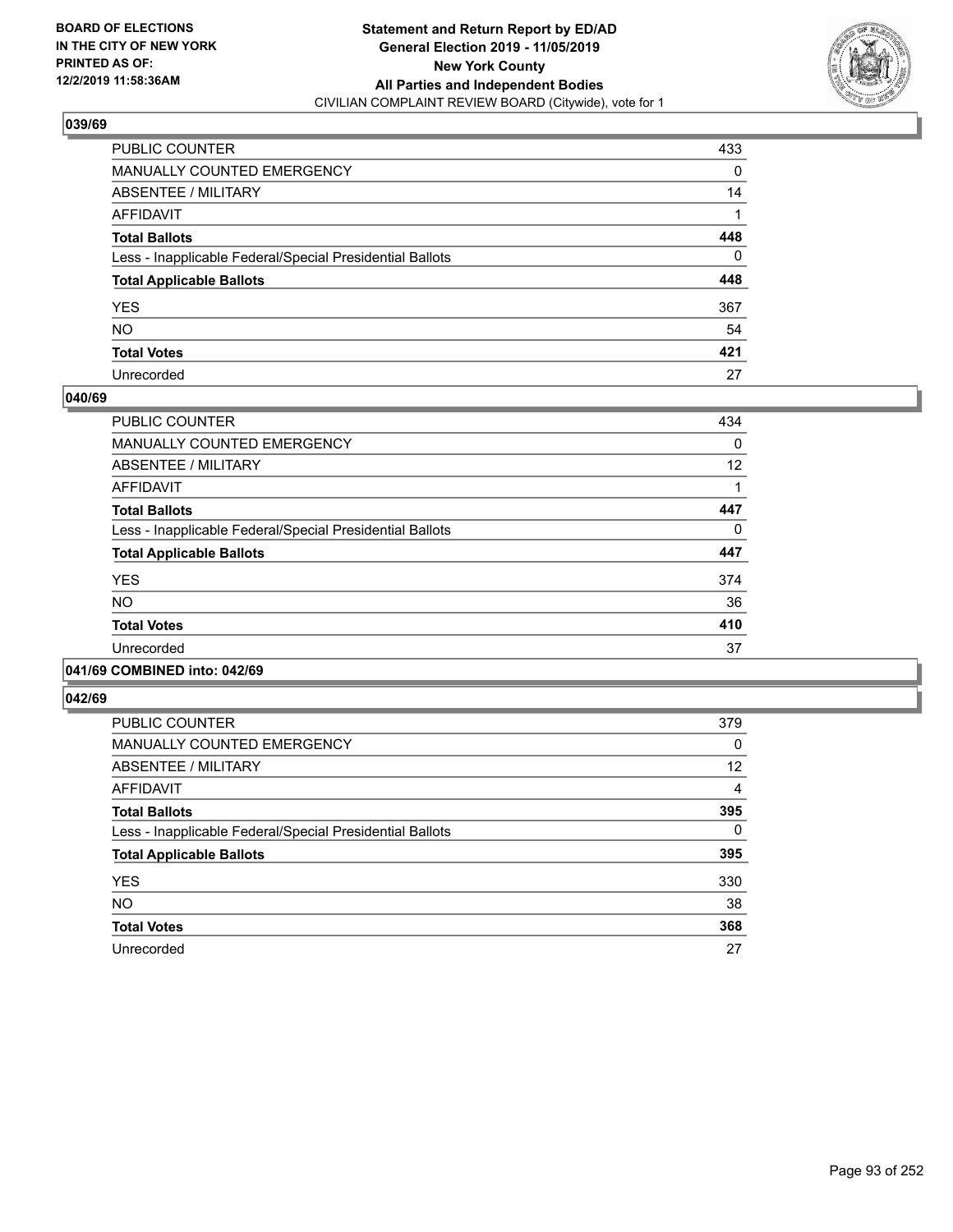

| PUBLIC COUNTER                                           | 255 |
|----------------------------------------------------------|-----|
| MANUALLY COUNTED EMERGENCY                               | 0   |
| ABSENTEE / MILITARY                                      | 9   |
| AFFIDAVIT                                                | 2   |
| Total Ballots                                            | 266 |
| Less - Inapplicable Federal/Special Presidential Ballots | 0   |
| <b>Total Applicable Ballots</b>                          | 266 |
| YES                                                      | 208 |
| NO.                                                      | 30  |
| <b>Total Votes</b>                                       | 238 |
| Unrecorded                                               | 28  |

### **044/69**

| <b>PUBLIC COUNTER</b>                                    | 387      |
|----------------------------------------------------------|----------|
| MANUALLY COUNTED EMERGENCY                               | 0        |
| ABSENTEE / MILITARY                                      | 10       |
| AFFIDAVIT                                                | 5        |
| <b>Total Ballots</b>                                     | 402      |
| Less - Inapplicable Federal/Special Presidential Ballots | $\Omega$ |
| <b>Total Applicable Ballots</b>                          | 402      |
| <b>YES</b>                                               | 334      |
| <b>NO</b>                                                | 44       |
| <b>Total Votes</b>                                       | 378      |
| Unrecorded                                               | 24       |

| <b>PUBLIC COUNTER</b>                                    | 514            |
|----------------------------------------------------------|----------------|
| <b>MANUALLY COUNTED EMERGENCY</b>                        | 0              |
| ABSENTEE / MILITARY                                      | 25             |
| AFFIDAVIT                                                | $\overline{2}$ |
| <b>Total Ballots</b>                                     | 541            |
| Less - Inapplicable Federal/Special Presidential Ballots | $\Omega$       |
| <b>Total Applicable Ballots</b>                          | 541            |
| <b>YES</b>                                               | 451            |
| NO.                                                      | 64             |
| <b>Total Votes</b>                                       | 515            |
| Unrecorded                                               | 26             |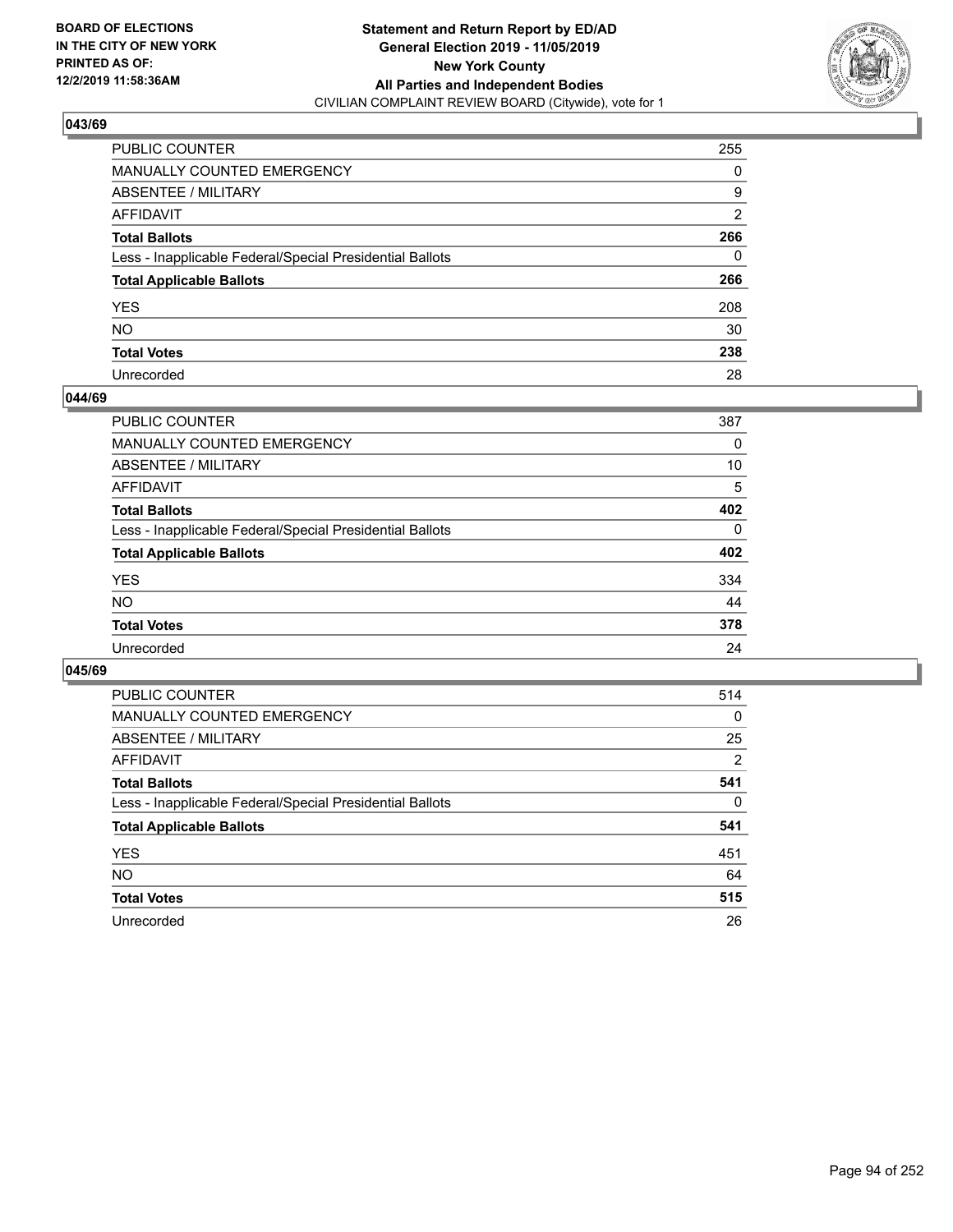

| <b>PUBLIC COUNTER</b>                                    | 415      |
|----------------------------------------------------------|----------|
| MANUALLY COUNTED EMERGENCY                               | $\Omega$ |
| <b>ABSENTEE / MILITARY</b>                               |          |
| AFFIDAVIT                                                | 5        |
| <b>Total Ballots</b>                                     | 427      |
| Less - Inapplicable Federal/Special Presidential Ballots | 0        |
| <b>Total Applicable Ballots</b>                          | 427      |
| <b>YES</b>                                               | 357      |
| <b>NO</b>                                                | 51       |
| <b>Total Votes</b>                                       | 408      |
| Unrecorded                                               | 19       |

# **047/69 COMBINED into: 044/69**

#### **048/69 COMBINED into: 045/69**

# **049/69**

| <b>PUBLIC COUNTER</b>                                    | 250          |
|----------------------------------------------------------|--------------|
| <b>MANUALLY COUNTED EMERGENCY</b>                        | 0            |
| ABSENTEE / MILITARY                                      | 3            |
| AFFIDAVIT                                                | $\mathbf{0}$ |
| <b>Total Ballots</b>                                     | 253          |
| Less - Inapplicable Federal/Special Presidential Ballots | $\Omega$     |
| <b>Total Applicable Ballots</b>                          | 253          |
| <b>YES</b>                                               | 208          |
| NO.                                                      | 32           |
| <b>Total Votes</b>                                       | 240          |
| Unrecorded                                               | 13           |

| <b>PUBLIC COUNTER</b>                                    | 406      |
|----------------------------------------------------------|----------|
| <b>MANUALLY COUNTED EMERGENCY</b>                        | 0        |
| ABSENTEE / MILITARY                                      | 7        |
| AFFIDAVIT                                                | 3        |
| <b>Total Ballots</b>                                     | 416      |
| Less - Inapplicable Federal/Special Presidential Ballots | $\Omega$ |
| <b>Total Applicable Ballots</b>                          | 416      |
| <b>YES</b>                                               | 350      |
| NO.                                                      | 52       |
| <b>Total Votes</b>                                       | 402      |
| Unrecorded                                               | 14       |
| 051/69 COMBINED into: 050/69                             |          |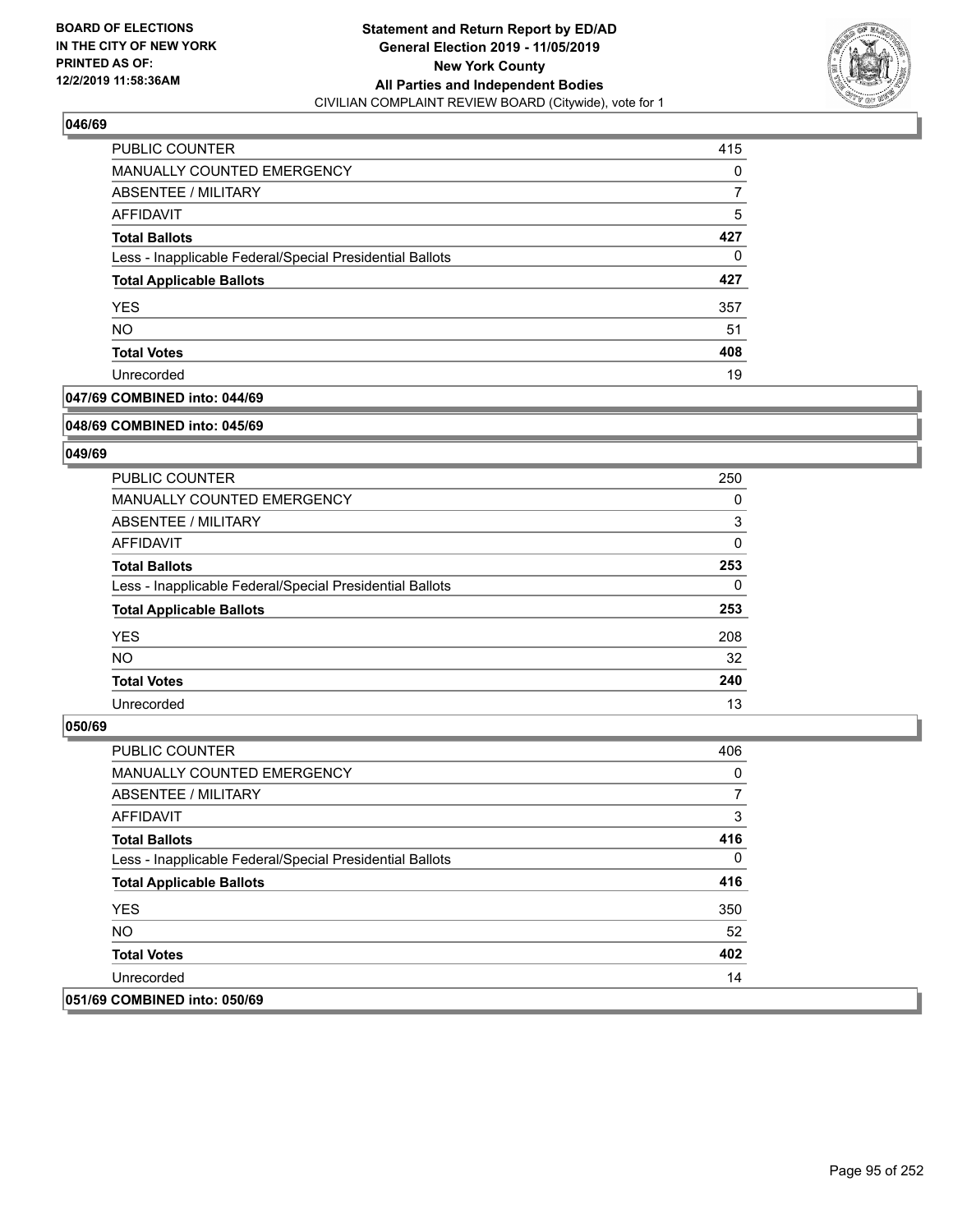

| PUBLIC COUNTER                                           | 278            |
|----------------------------------------------------------|----------------|
| <b>MANUALLY COUNTED EMERGENCY</b>                        | 0              |
| ABSENTEE / MILITARY                                      | 6              |
| AFFIDAVIT                                                | $\overline{2}$ |
| <b>Total Ballots</b>                                     | 286            |
| Less - Inapplicable Federal/Special Presidential Ballots | 0              |
| <b>Total Applicable Ballots</b>                          | 286            |
| <b>YES</b>                                               | 195            |
| <b>NO</b>                                                | 25             |
| <b>Total Votes</b>                                       | 220            |
| Unrecorded                                               | 66             |

### **053/69 COMBINED into: 052/69**

### **054/69**

| PUBLIC COUNTER                                           | 299      |
|----------------------------------------------------------|----------|
| <b>MANUALLY COUNTED EMERGENCY</b>                        | 0        |
| ABSENTEE / MILITARY                                      | 8        |
| AFFIDAVIT                                                |          |
| <b>Total Ballots</b>                                     | 308      |
| Less - Inapplicable Federal/Special Presidential Ballots | $\Omega$ |
| <b>Total Applicable Ballots</b>                          | 308      |
| <b>YES</b>                                               | 245      |
| <b>NO</b>                                                | 29       |
| <b>Total Votes</b>                                       | 274      |
| Unrecorded                                               | 34       |

| <b>PUBLIC COUNTER</b>                                    | 359 |
|----------------------------------------------------------|-----|
| <b>MANUALLY COUNTED EMERGENCY</b>                        | 0   |
| ABSENTEE / MILITARY                                      | 3   |
| AFFIDAVIT                                                | 4   |
| <b>Total Ballots</b>                                     | 366 |
| Less - Inapplicable Federal/Special Presidential Ballots | 0   |
| <b>Total Applicable Ballots</b>                          | 366 |
| <b>YES</b>                                               | 260 |
| NO.                                                      | 34  |
| <b>Total Votes</b>                                       | 294 |
| Unrecorded                                               | 72  |
| 056/69 COMBINED into: 057/69                             |     |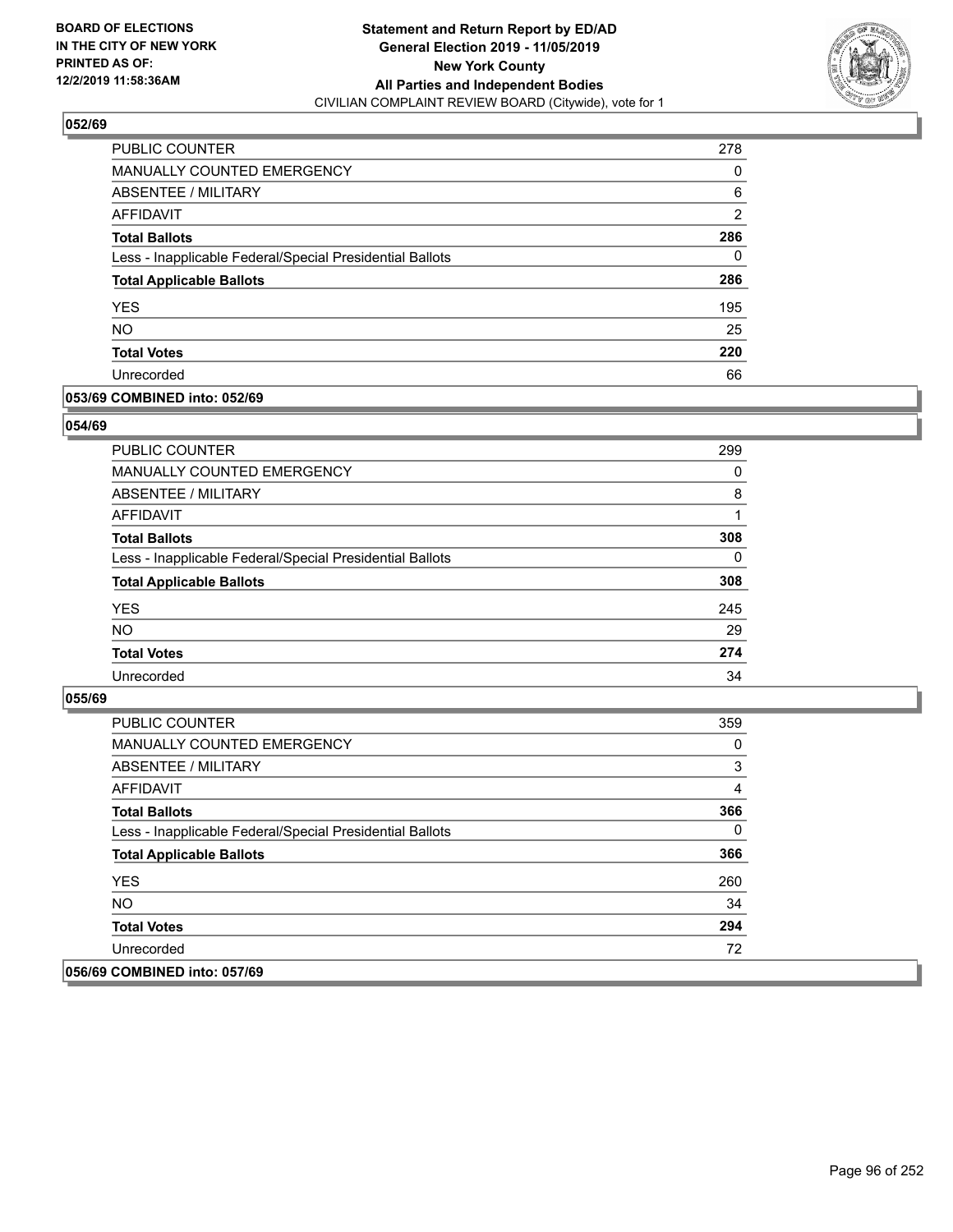

| PUBLIC COUNTER                                           | 211 |
|----------------------------------------------------------|-----|
| MANUALLY COUNTED EMERGENCY                               | 0   |
| ABSENTEE / MILITARY                                      | 6   |
| AFFIDAVIT                                                |     |
| <b>Total Ballots</b>                                     | 218 |
| Less - Inapplicable Federal/Special Presidential Ballots | 0   |
| <b>Total Applicable Ballots</b>                          | 218 |
| <b>YES</b>                                               | 123 |
| <b>NO</b>                                                | 19  |
| <b>Total Votes</b>                                       | 142 |
| Unrecorded                                               | 76  |

# **058/69 COMBINED into: 054/69**

#### **059/69 COMBINED into: 060/69**

# **060/69**

| <b>PUBLIC COUNTER</b>                                    | 338      |
|----------------------------------------------------------|----------|
| <b>MANUALLY COUNTED EMERGENCY</b>                        | 0        |
| ABSENTEE / MILITARY                                      | 7        |
| <b>AFFIDAVIT</b>                                         | 4        |
| <b>Total Ballots</b>                                     | 349      |
| Less - Inapplicable Federal/Special Presidential Ballots | $\Omega$ |
| <b>Total Applicable Ballots</b>                          | 349      |
| <b>YES</b>                                               | 296      |
| NO.                                                      | 34       |
| <b>Total Votes</b>                                       | 330      |
| Unrecorded                                               | 19       |

| PUBLIC COUNTER                                           | 439      |
|----------------------------------------------------------|----------|
| MANUALLY COUNTED EMERGENCY                               | 0        |
| ABSENTEE / MILITARY                                      | 13       |
| AFFIDAVIT                                                | 2        |
| <b>Total Ballots</b>                                     | 454      |
| Less - Inapplicable Federal/Special Presidential Ballots | $\Omega$ |
| <b>Total Applicable Ballots</b>                          | 454      |
| <b>YES</b>                                               | 374      |
| <b>NO</b>                                                | 43       |
| <b>Total Votes</b>                                       | 417      |
| Unrecorded                                               | 37       |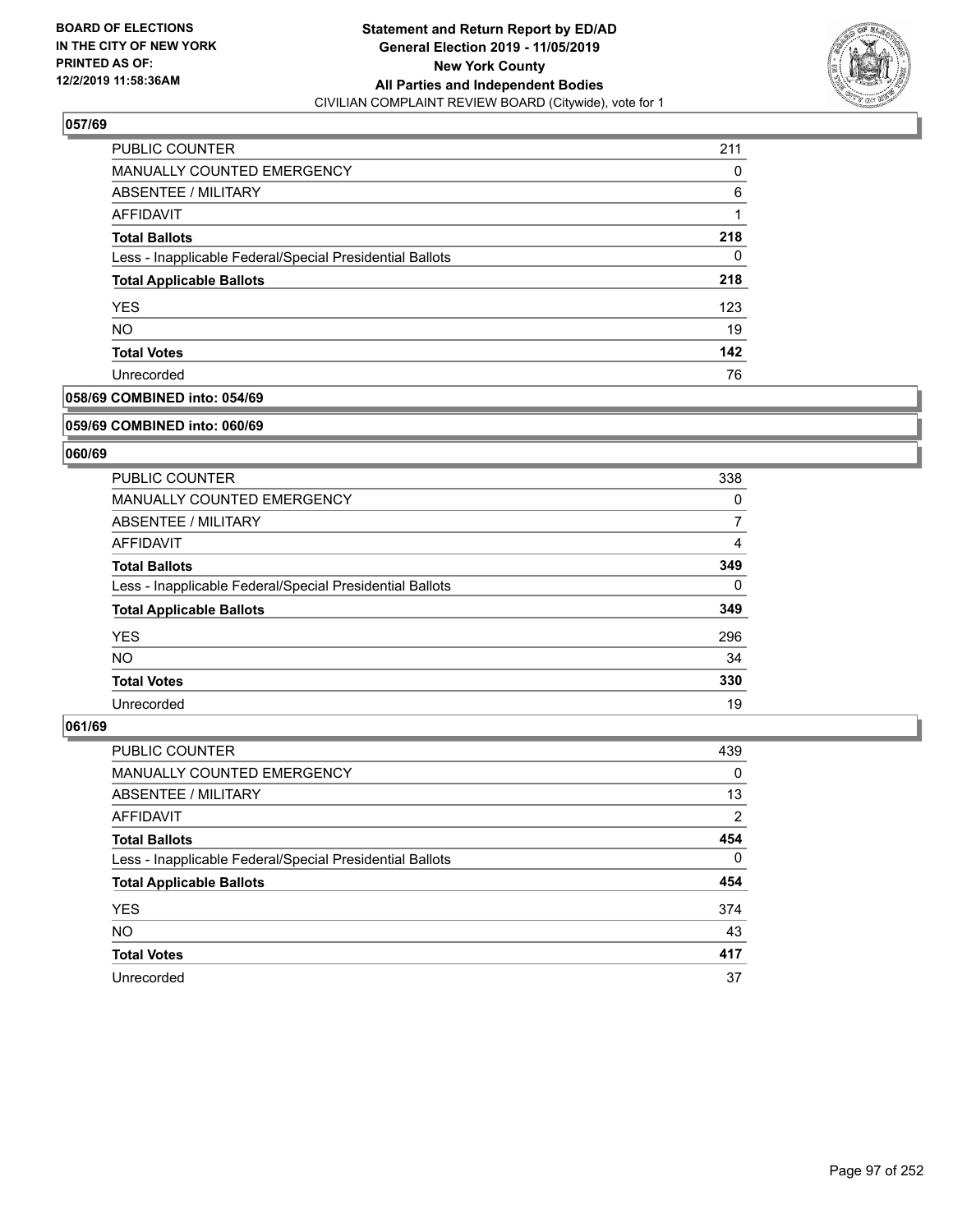

| PUBLIC COUNTER                                           | 451      |
|----------------------------------------------------------|----------|
| MANUALLY COUNTED EMERGENCY                               | 0        |
| ABSENTEE / MILITARY                                      | 8        |
| AFFIDAVIT                                                | 5        |
| Total Ballots                                            | 464      |
| Less - Inapplicable Federal/Special Presidential Ballots | $\Omega$ |
| <b>Total Applicable Ballots</b>                          | 464      |
| YES                                                      | 373      |
| NO.                                                      | 43       |
| <b>Total Votes</b>                                       | 416      |
| Unrecorded                                               | 48       |

### **063/69**

| <b>PUBLIC COUNTER</b>                                    | 420            |
|----------------------------------------------------------|----------------|
| <b>MANUALLY COUNTED EMERGENCY</b>                        | $\Omega$       |
| ABSENTEE / MILITARY                                      | 11             |
| AFFIDAVIT                                                | $\overline{4}$ |
| <b>Total Ballots</b>                                     | 435            |
| Less - Inapplicable Federal/Special Presidential Ballots | $\Omega$       |
| <b>Total Applicable Ballots</b>                          | 435            |
| <b>YES</b>                                               | 371            |
| <b>NO</b>                                                | 53             |
| <b>Total Votes</b>                                       | 424            |
| Unrecorded                                               | 11             |

### **064/69**

| <b>PUBLIC COUNTER</b>                                    | 265            |
|----------------------------------------------------------|----------------|
| <b>MANUALLY COUNTED EMERGENCY</b>                        | 0              |
| ABSENTEE / MILITARY                                      | 6              |
| AFFIDAVIT                                                | $\overline{2}$ |
| <b>Total Ballots</b>                                     | 273            |
| Less - Inapplicable Federal/Special Presidential Ballots | $\Omega$       |
| <b>Total Applicable Ballots</b>                          | 273            |
| <b>YES</b>                                               | 229            |
| <b>NO</b>                                                | 34             |
| <b>Total Votes</b>                                       | 263            |
| Unrecorded                                               | 10             |
| 065/69 COMBINED into: 063/69                             |                |

**066/69 COMBINED into: 067/69**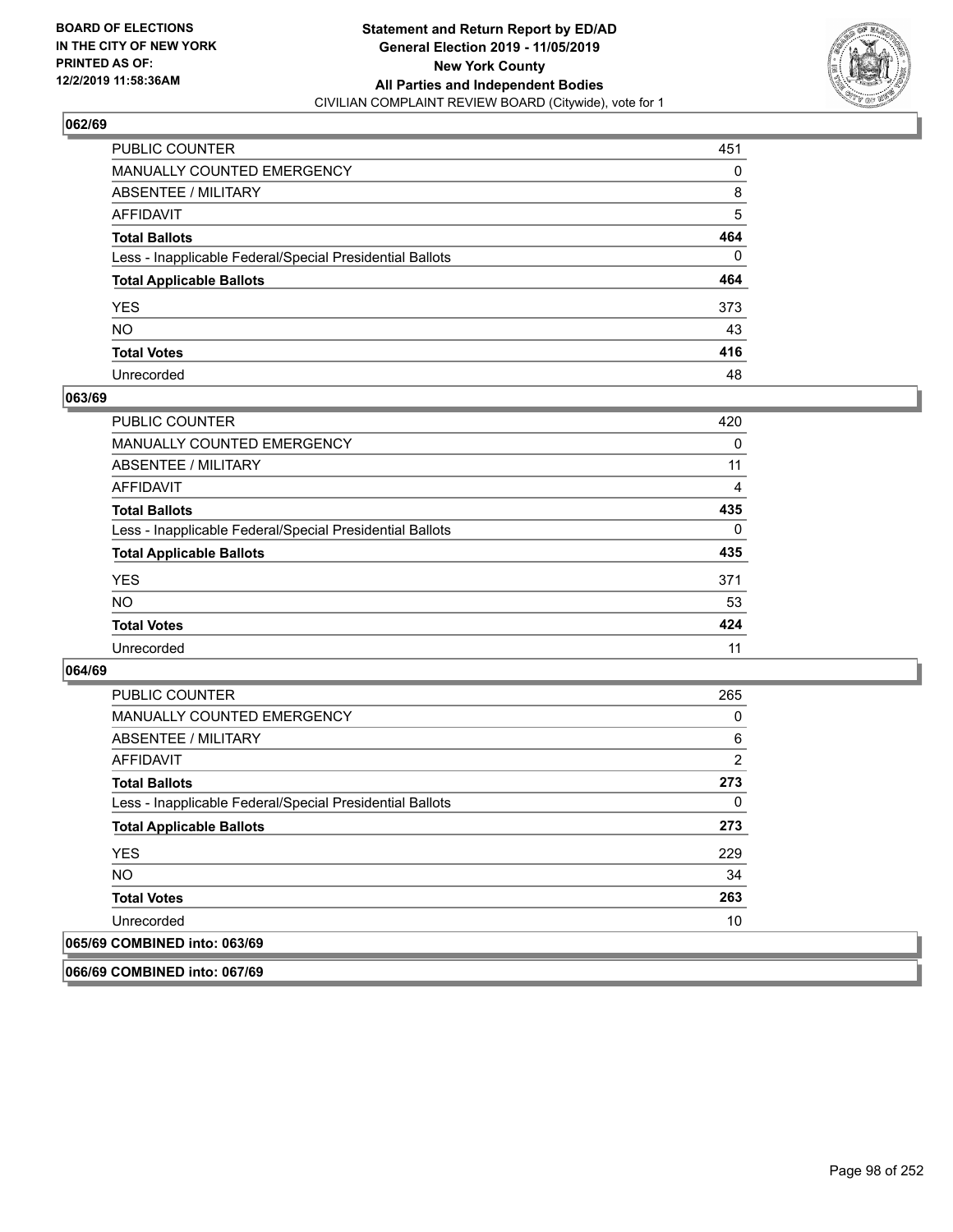

| PUBLIC COUNTER                                           | 311 |
|----------------------------------------------------------|-----|
| MANUALLY COUNTED EMERGENCY                               | 0   |
| ABSENTEE / MILITARY                                      | 3   |
| AFFIDAVIT                                                | 8   |
| <b>Total Ballots</b>                                     | 322 |
| Less - Inapplicable Federal/Special Presidential Ballots | 0   |
| <b>Total Applicable Ballots</b>                          | 322 |
| <b>YES</b>                                               | 247 |
| <b>NO</b>                                                | 17  |
| <b>Total Votes</b>                                       | 264 |
| Unrecorded                                               | 58  |

### **068/69 COMBINED into: 055/69**

#### **069/69**

| <b>PUBLIC COUNTER</b>                                    | 358      |
|----------------------------------------------------------|----------|
| MANUALLY COUNTED EMERGENCY                               | $\Omega$ |
| <b>ABSENTEE / MILITARY</b>                               | 3        |
| AFFIDAVIT                                                |          |
| <b>Total Ballots</b>                                     | 362      |
| Less - Inapplicable Federal/Special Presidential Ballots | $\Omega$ |
| <b>Total Applicable Ballots</b>                          | 362      |
| <b>YES</b>                                               | 300      |
| <b>NO</b>                                                | 33       |
| <b>Total Votes</b>                                       | 333      |
| Unrecorded                                               | 29       |
|                                                          |          |

| <b>PUBLIC COUNTER</b>                                    | 238 |
|----------------------------------------------------------|-----|
| <b>MANUALLY COUNTED EMERGENCY</b>                        | 0   |
| ABSENTEE / MILITARY                                      | 65  |
| AFFIDAVIT                                                | 2   |
| <b>Total Ballots</b>                                     | 305 |
| Less - Inapplicable Federal/Special Presidential Ballots | 0   |
| <b>Total Applicable Ballots</b>                          | 305 |
| <b>YES</b>                                               | 165 |
| NO.                                                      | 19  |
| <b>Total Votes</b>                                       | 184 |
| Unrecorded                                               | 121 |
| 071/69 COMBINED into: 067/69                             |     |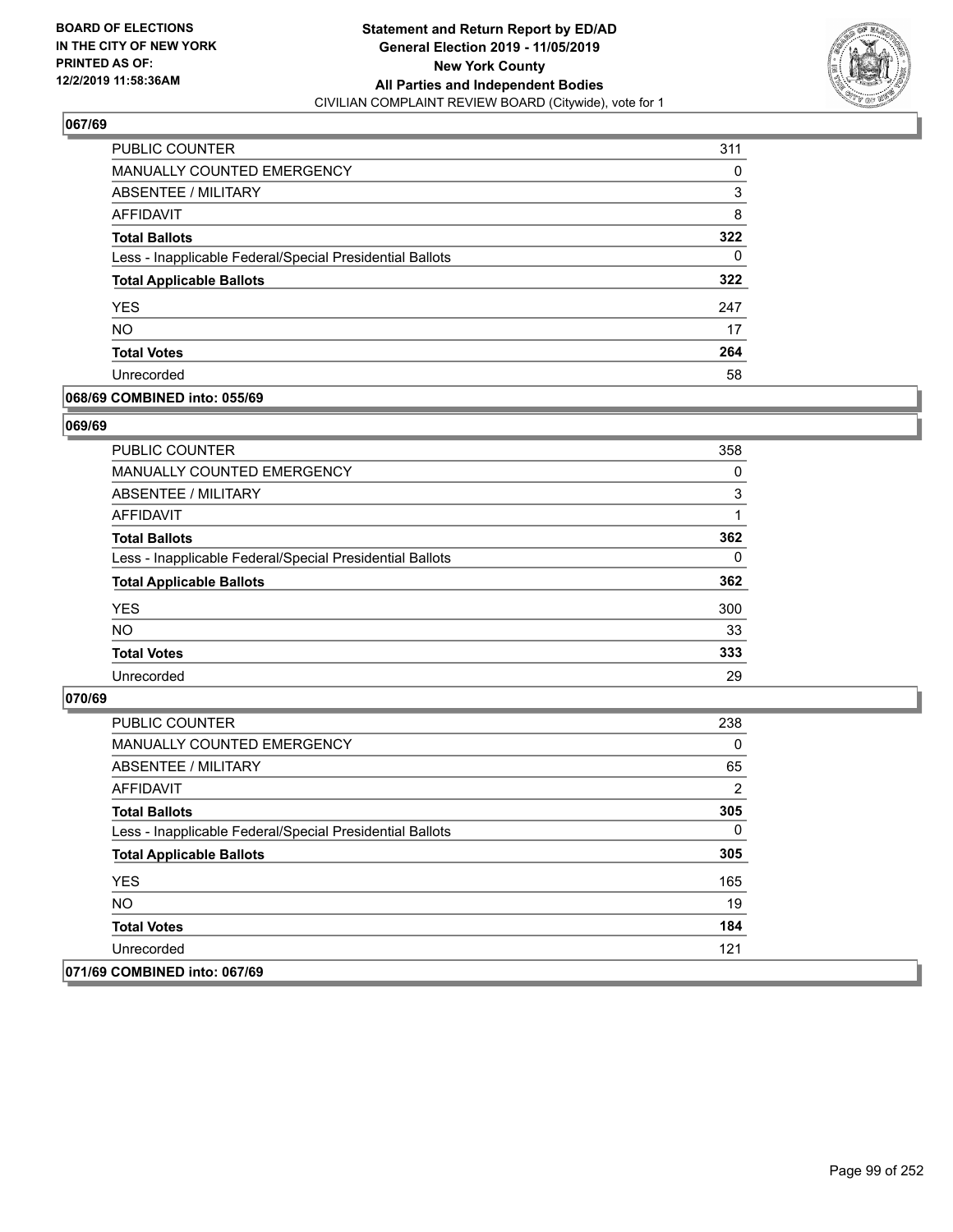

| PUBLIC COUNTER                                           | 602          |
|----------------------------------------------------------|--------------|
| MANUALLY COUNTED EMERGENCY                               | 0            |
| ABSENTEE / MILITARY                                      | 14           |
| AFFIDAVIT                                                | 3            |
| <b>Total Ballots</b>                                     | 619          |
| Less - Inapplicable Federal/Special Presidential Ballots | $\mathbf{0}$ |
| <b>Total Applicable Ballots</b>                          | 619          |
| YES                                                      | 527          |
| NO.                                                      | 61           |
| <b>Total Votes</b>                                       | 588          |
| Unrecorded                                               | 31           |

### **073/69**

| <b>PUBLIC COUNTER</b>                                    | 540      |
|----------------------------------------------------------|----------|
| <b>MANUALLY COUNTED EMERGENCY</b>                        | 0        |
| ABSENTEE / MILITARY                                      | 4        |
| AFFIDAVIT                                                | 5        |
| <b>Total Ballots</b>                                     | 549      |
| Less - Inapplicable Federal/Special Presidential Ballots | $\Omega$ |
| <b>Total Applicable Ballots</b>                          | 549      |
| <b>YES</b>                                               | 481      |
| <b>NO</b>                                                | 50       |
| <b>Total Votes</b>                                       | 531      |
| Unrecorded                                               | 18       |

### **074/69 COMBINED into: 070/69**

**075/69** 

| <b>PUBLIC COUNTER</b>                                    | 265 |
|----------------------------------------------------------|-----|
| <b>MANUALLY COUNTED EMERGENCY</b>                        | 0   |
| ABSENTEE / MILITARY                                      | 4   |
| AFFIDAVIT                                                | 3   |
| <b>Total Ballots</b>                                     | 272 |
| Less - Inapplicable Federal/Special Presidential Ballots | 0   |
| <b>Total Applicable Ballots</b>                          | 272 |
| <b>YES</b>                                               | 194 |
| <b>NO</b>                                                | 29  |
| <b>Total Votes</b>                                       | 223 |
| Unrecorded                                               | 49  |
| 076/69 COMBINED into: 075/69                             |     |

**077/69 COMBINED into: 073/69**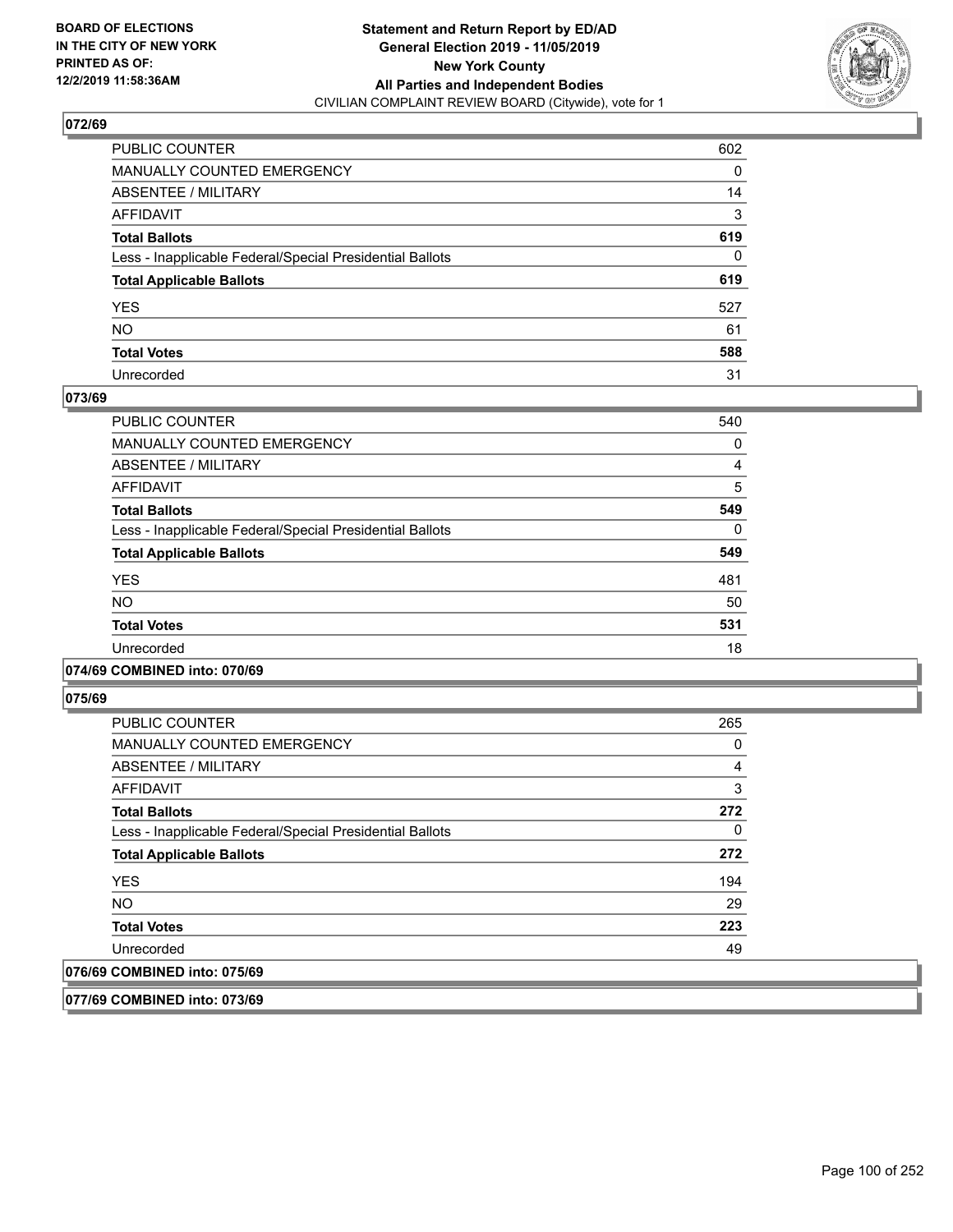

| PUBLIC COUNTER                                           | 415            |
|----------------------------------------------------------|----------------|
| <b>MANUALLY COUNTED EMERGENCY</b>                        | 0              |
| ABSENTEE / MILITARY                                      | 5              |
| AFFIDAVIT                                                | $\overline{2}$ |
| <b>Total Ballots</b>                                     | 422            |
| Less - Inapplicable Federal/Special Presidential Ballots | 0              |
| <b>Total Applicable Ballots</b>                          | 422            |
| <b>YES</b>                                               | 354            |
| <b>NO</b>                                                | 41             |
| <b>Total Votes</b>                                       | 395            |
| Unrecorded                                               | 27             |

# **079/69 COMBINED into: 078/69**

### **080/69**

| PUBLIC COUNTER                                           | 302      |
|----------------------------------------------------------|----------|
| MANUALLY COUNTED EMERGENCY                               | 0        |
| ABSENTEE / MILITARY                                      | 5        |
| AFFIDAVIT                                                |          |
| <b>Total Ballots</b>                                     | 308      |
| Less - Inapplicable Federal/Special Presidential Ballots | $\Omega$ |
| <b>Total Applicable Ballots</b>                          | 308      |
| <b>YES</b>                                               | 212      |
| <b>NO</b>                                                | 25       |
| <b>Total Votes</b>                                       | 237      |
| Unrecorded                                               | 71       |
|                                                          |          |

| <b>PUBLIC COUNTER</b>                                    | 391      |
|----------------------------------------------------------|----------|
| MANUALLY COUNTED EMERGENCY                               | 0        |
| ABSENTEE / MILITARY                                      | 4        |
| AFFIDAVIT                                                | 5        |
| <b>Total Ballots</b>                                     | 400      |
| Less - Inapplicable Federal/Special Presidential Ballots | $\Omega$ |
| <b>Total Applicable Ballots</b>                          | 400      |
| <b>YES</b>                                               | 333      |
| <b>NO</b>                                                | 40       |
| <b>Total Votes</b>                                       | 373      |
| Unrecorded                                               | 27       |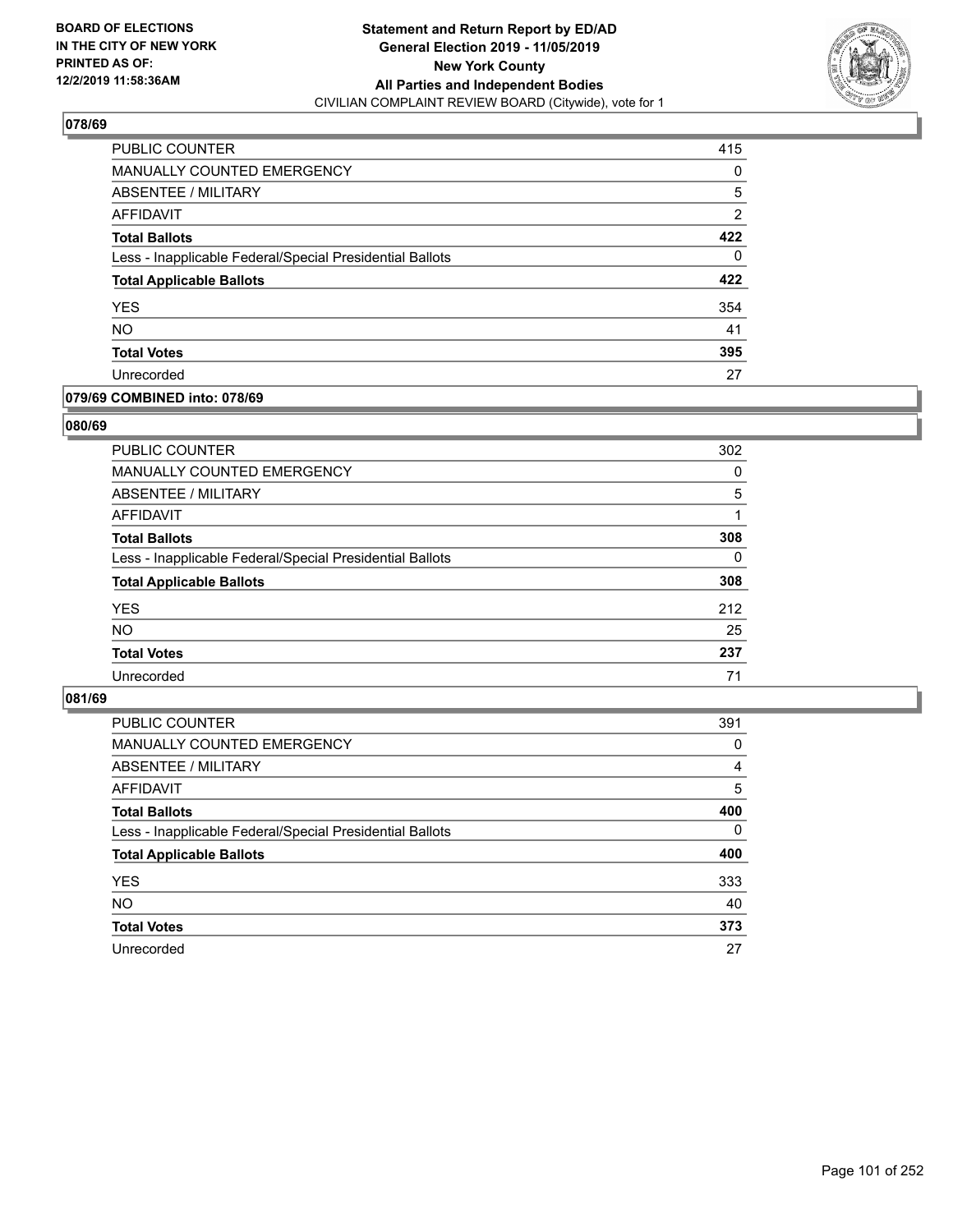

| <b>PUBLIC COUNTER</b>                                    | 176      |
|----------------------------------------------------------|----------|
| <b>MANUALLY COUNTED EMERGENCY</b>                        | 0        |
| ABSENTEE / MILITARY                                      | 4        |
| AFFIDAVIT                                                | $\Omega$ |
| <b>Total Ballots</b>                                     | 180      |
| Less - Inapplicable Federal/Special Presidential Ballots | 0        |
| <b>Total Applicable Ballots</b>                          | 180      |
| <b>YES</b>                                               | 153      |
| <b>NO</b>                                                | 18       |
| <b>Total Votes</b>                                       | 171      |
| Unrecorded                                               | 9        |

# **083/69 COMBINED into: 080/69**

#### **084/69**

| <b>PUBLIC COUNTER</b>                                    | 492      |
|----------------------------------------------------------|----------|
| MANUALLY COUNTED EMERGENCY                               | 0        |
| ABSENTEE / MILITARY                                      |          |
| AFFIDAVIT                                                | 4        |
| <b>Total Ballots</b>                                     | 503      |
| Less - Inapplicable Federal/Special Presidential Ballots | $\Omega$ |
| <b>Total Applicable Ballots</b>                          | 503      |
| <b>YES</b>                                               | 431      |
| <b>NO</b>                                                | 44       |
| <b>Total Votes</b>                                       | 475      |
| Unrecorded                                               | 28       |

#### **085/69 COMBINED into: 072/69**

#### **086/69 COMBINED into: 084/69**

#### **087/69 COMBINED into: 072/69**

#### **088/69 COMBINED into: 092/69**

| <b>PUBLIC COUNTER</b>                                    | 267 |
|----------------------------------------------------------|-----|
| MANUALLY COUNTED EMERGENCY                               | 0   |
| ABSENTEE / MILITARY                                      | 4   |
| AFFIDAVIT                                                |     |
| <b>Total Ballots</b>                                     | 272 |
| Less - Inapplicable Federal/Special Presidential Ballots | 0   |
| <b>Total Applicable Ballots</b>                          | 272 |
| <b>YES</b>                                               | 201 |
| <b>NO</b>                                                | 22  |
| <b>Total Votes</b>                                       | 223 |
| Unrecorded                                               | 49  |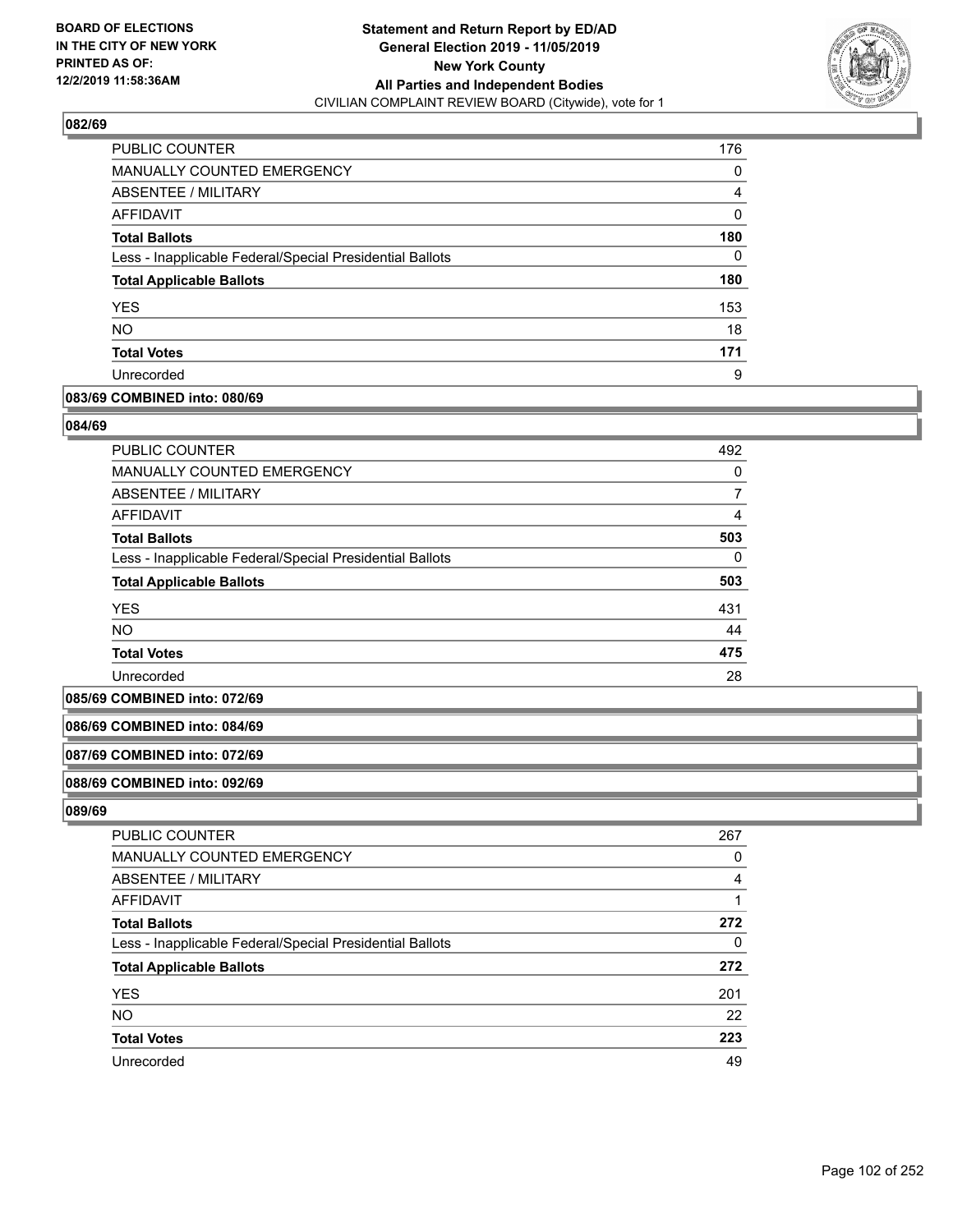

| PUBLIC COUNTER                                           | 440 |
|----------------------------------------------------------|-----|
| <b>MANUALLY COUNTED EMERGENCY</b>                        | 0   |
| ABSENTEE / MILITARY                                      | 31  |
| AFFIDAVIT                                                | 3   |
| <b>Total Ballots</b>                                     | 474 |
| Less - Inapplicable Federal/Special Presidential Ballots | 0   |
| <b>Total Applicable Ballots</b>                          | 474 |
| <b>YES</b>                                               | 378 |
| <b>NO</b>                                                | 45  |
| <b>Total Votes</b>                                       | 423 |
| Unrecorded                                               | 51  |

### **091/69 COMBINED into: 090/69**

### **092/69**

| <b>PUBLIC COUNTER</b>                                    | 409      |
|----------------------------------------------------------|----------|
| MANUALLY COUNTED EMERGENCY                               | $\Omega$ |
| <b>ABSENTEE / MILITARY</b>                               | 5        |
| AFFIDAVIT                                                | 2        |
| <b>Total Ballots</b>                                     | 416      |
| Less - Inapplicable Federal/Special Presidential Ballots | $\Omega$ |
| <b>Total Applicable Ballots</b>                          | 416      |
| <b>YES</b>                                               | 372      |
| <b>NO</b>                                                | 32       |
| <b>Total Votes</b>                                       | 404      |
| Unrecorded                                               | 12       |
|                                                          |          |

| PUBLIC COUNTER                                           | 354 |
|----------------------------------------------------------|-----|
| MANUALLY COUNTED EMERGENCY                               | 0   |
| ABSENTEE / MILITARY                                      | 4   |
| AFFIDAVIT                                                |     |
| <b>Total Ballots</b>                                     | 359 |
| Less - Inapplicable Federal/Special Presidential Ballots | 0   |
| <b>Total Applicable Ballots</b>                          | 359 |
| <b>YES</b>                                               | 309 |
| <b>NO</b>                                                | 37  |
| <b>Total Votes</b>                                       | 346 |
| Unrecorded                                               | 13  |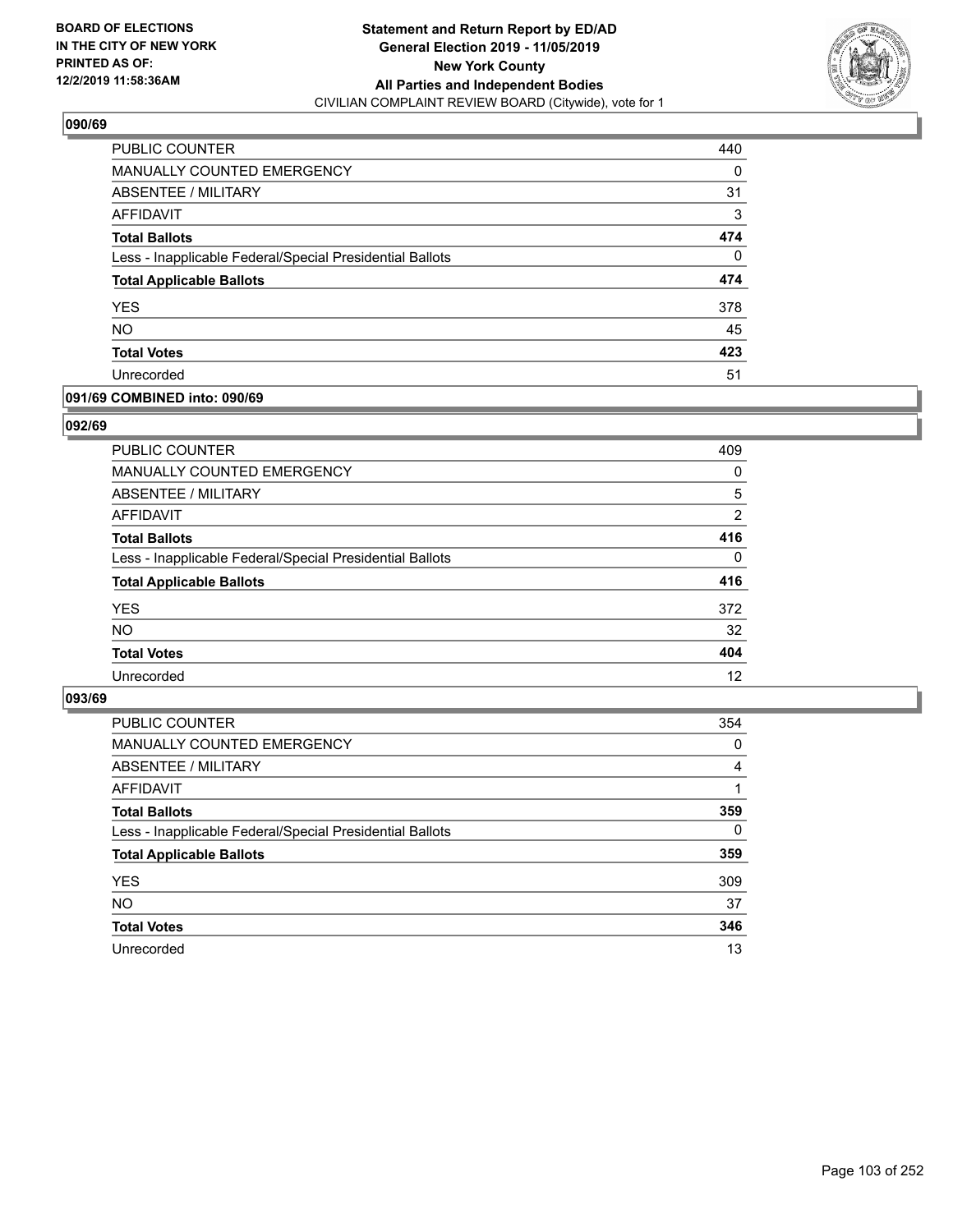

| PUBLIC COUNTER                                           | 294 |
|----------------------------------------------------------|-----|
| MANUALLY COUNTED EMERGENCY                               | 0   |
| ABSENTEE / MILITARY                                      | 6   |
| AFFIDAVIT                                                | 2   |
| Total Ballots                                            | 302 |
| Less - Inapplicable Federal/Special Presidential Ballots | 0   |
| <b>Total Applicable Ballots</b>                          | 302 |
| YES                                                      | 256 |
| NO.                                                      | 27  |
| <b>Total Votes</b>                                       | 283 |
| Unrecorded                                               | 19  |

### **095/69**

| <b>PUBLIC COUNTER</b>                                    | 244      |
|----------------------------------------------------------|----------|
| <b>MANUALLY COUNTED EMERGENCY</b>                        | $\Omega$ |
| ABSENTEE / MILITARY                                      | 7        |
| AFFIDAVIT                                                |          |
| <b>Total Ballots</b>                                     | 252      |
| Less - Inapplicable Federal/Special Presidential Ballots | $\Omega$ |
| <b>Total Applicable Ballots</b>                          | 252      |
| <b>YES</b>                                               | 218      |
| <b>NO</b>                                                | 20       |
| <b>Total Votes</b>                                       | 238      |
| Unrecorded                                               | 14       |

### **096/69**

| <b>PUBLIC COUNTER</b>                                    | 215 |
|----------------------------------------------------------|-----|
| <b>MANUALLY COUNTED EMERGENCY</b>                        | 0   |
| ABSENTEE / MILITARY                                      | 2   |
| <b>AFFIDAVIT</b>                                         | 3   |
| <b>Total Ballots</b>                                     | 220 |
| Less - Inapplicable Federal/Special Presidential Ballots | 0   |
| <b>Total Applicable Ballots</b>                          | 220 |
| <b>YES</b>                                               | 193 |
| <b>NO</b>                                                | 17  |
| <b>Total Votes</b>                                       | 210 |
| Unrecorded                                               | 10  |
| 097/69 COMBINED into: 094/69                             |     |

**098/69 COMBINED into: 096/69**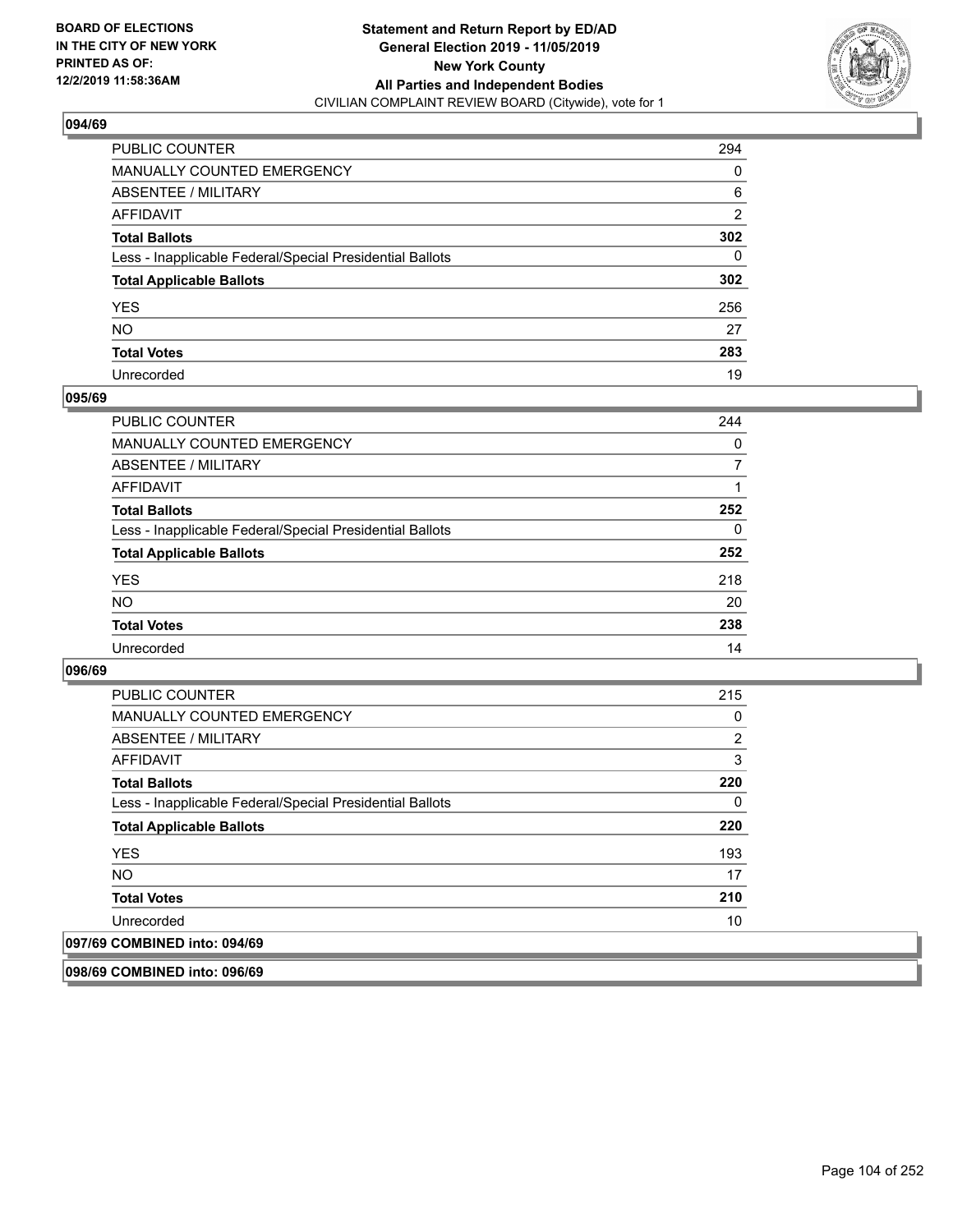

| PUBLIC COUNTER                                           | 395 |
|----------------------------------------------------------|-----|
| MANUALLY COUNTED EMERGENCY                               | 0   |
| ABSENTEE / MILITARY                                      | 10  |
| AFFIDAVIT                                                | 0   |
| Total Ballots                                            | 405 |
| Less - Inapplicable Federal/Special Presidential Ballots | 0   |
| <b>Total Applicable Ballots</b>                          | 405 |
| YES                                                      | 345 |
| NO.                                                      | 39  |
| <b>Total Votes</b>                                       | 384 |
| Unrecorded                                               | 21  |

### **100/69**

| <b>PUBLIC COUNTER</b>                                    | 372      |
|----------------------------------------------------------|----------|
| <b>MANUALLY COUNTED EMERGENCY</b>                        | $\Omega$ |
| ABSENTEE / MILITARY                                      | 12       |
| AFFIDAVIT                                                |          |
| <b>Total Ballots</b>                                     | 385      |
| Less - Inapplicable Federal/Special Presidential Ballots | $\Omega$ |
| <b>Total Applicable Ballots</b>                          | 385      |
| <b>YES</b>                                               | 263      |
| <b>NO</b>                                                | 29       |
| <b>Total Votes</b>                                       | 292      |
| Unrecorded                                               | 93       |

| <b>PUBLIC COUNTER</b>                                    | 147 |
|----------------------------------------------------------|-----|
| MANUALLY COUNTED EMERGENCY                               | 0   |
| ABSENTEE / MILITARY                                      | 5   |
| AFFIDAVIT                                                |     |
| <b>Total Ballots</b>                                     | 153 |
| Less - Inapplicable Federal/Special Presidential Ballots | 0   |
| <b>Total Applicable Ballots</b>                          | 153 |
| <b>YES</b>                                               | 83  |
| <b>NO</b>                                                | 19  |
| <b>Total Votes</b>                                       | 102 |
| Unrecorded                                               | 51  |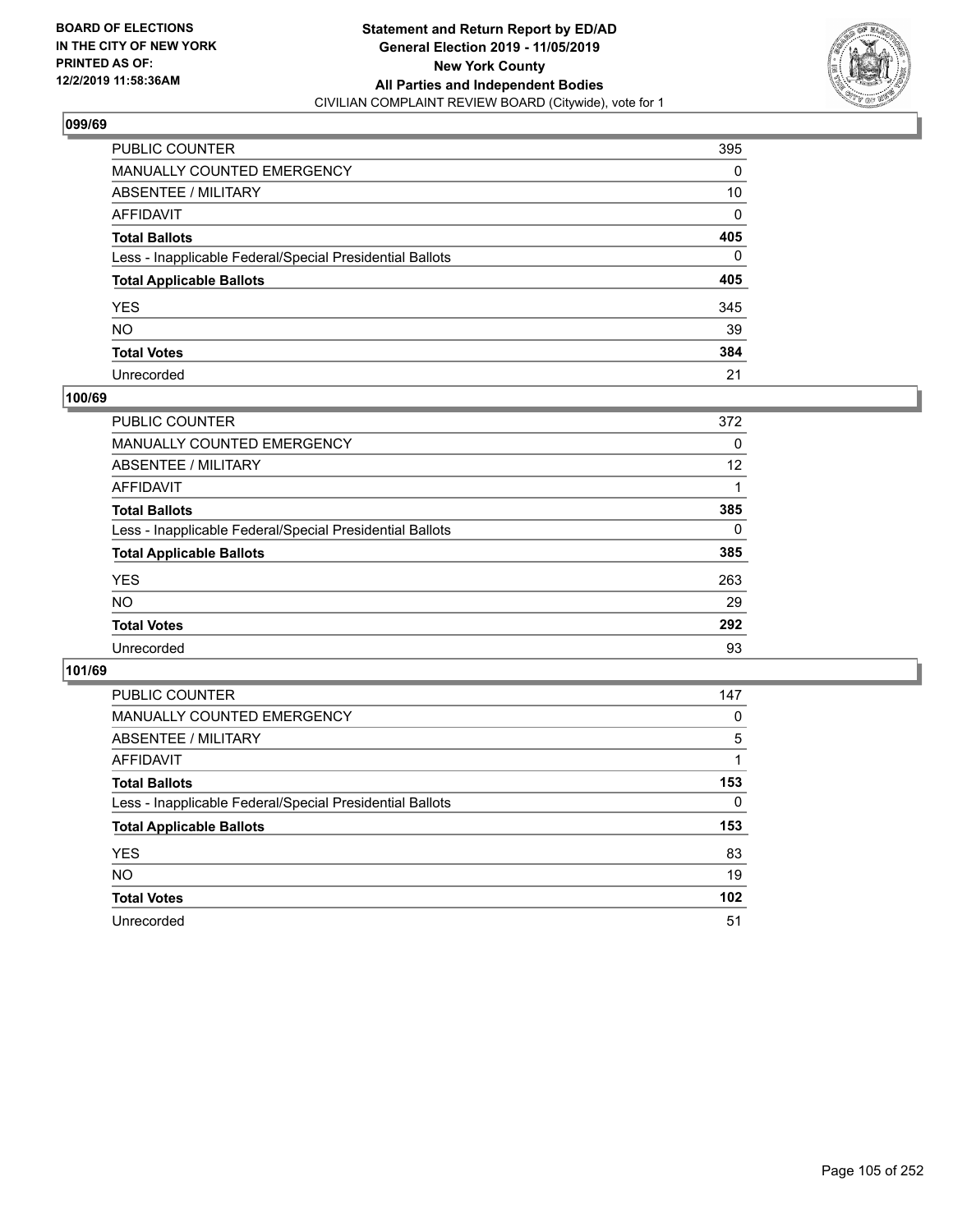

| <b>PUBLIC COUNTER</b>                                    | 240 |
|----------------------------------------------------------|-----|
| MANUALLY COUNTED EMERGENCY                               | 0   |
| ABSENTEE / MILITARY                                      | 6   |
| AFFIDAVIT                                                | 3   |
| <b>Total Ballots</b>                                     | 249 |
| Less - Inapplicable Federal/Special Presidential Ballots | 0   |
| <b>Total Applicable Ballots</b>                          | 249 |
| <b>YES</b>                                               | 171 |
| <b>NO</b>                                                | 22  |
| <b>Total Votes</b>                                       | 193 |
| Unrecorded                                               | 56  |

# **103/69 COMBINED into: 061/69**

### **104/69**

| PUBLIC COUNTER                                           | 0        |
|----------------------------------------------------------|----------|
| <b>MANUALLY COUNTED EMERGENCY</b>                        | 0        |
| ABSENTEE / MILITARY                                      | $\Omega$ |
| <b>AFFIDAVIT</b>                                         | 0        |
| <b>Total Ballots</b>                                     | 0        |
| Less - Inapplicable Federal/Special Presidential Ballots | $\Omega$ |
| <b>Total Applicable Ballots</b>                          | 0        |
| <b>YES</b>                                               | 0        |
| <b>NO</b>                                                | 0        |
| <b>Total Votes</b>                                       | 0        |
|                                                          |          |

# **105/69**

| <b>Total Votes</b>                                       | 0        |
|----------------------------------------------------------|----------|
| <b>NO</b>                                                | $\Omega$ |
| <b>YES</b>                                               | 0        |
| <b>Total Applicable Ballots</b>                          | 0        |
| Less - Inapplicable Federal/Special Presidential Ballots | 0        |
| <b>Total Ballots</b>                                     | 0        |
| AFFIDAVIT                                                | 0        |
| ABSENTEE / MILITARY                                      | $\Omega$ |
| MANUALLY COUNTED EMERGENCY                               | 0        |
| PUBLIC COUNTER                                           | 0        |

**106/69 COMBINED into: 061/69**

| 107/69 COMBINED into: 096/69  |  |
|-------------------------------|--|
| 108/69 COMBINED into: 100/69  |  |
| 109/69 COMBINED into: 081/69  |  |
| 110/69 COMBINED into: 092/69  |  |
| 1111/69 COMBINED into: 062/69 |  |
| 112/69 COMBINED into: 061/69  |  |
| 113/69 COMBINED into: 046/69  |  |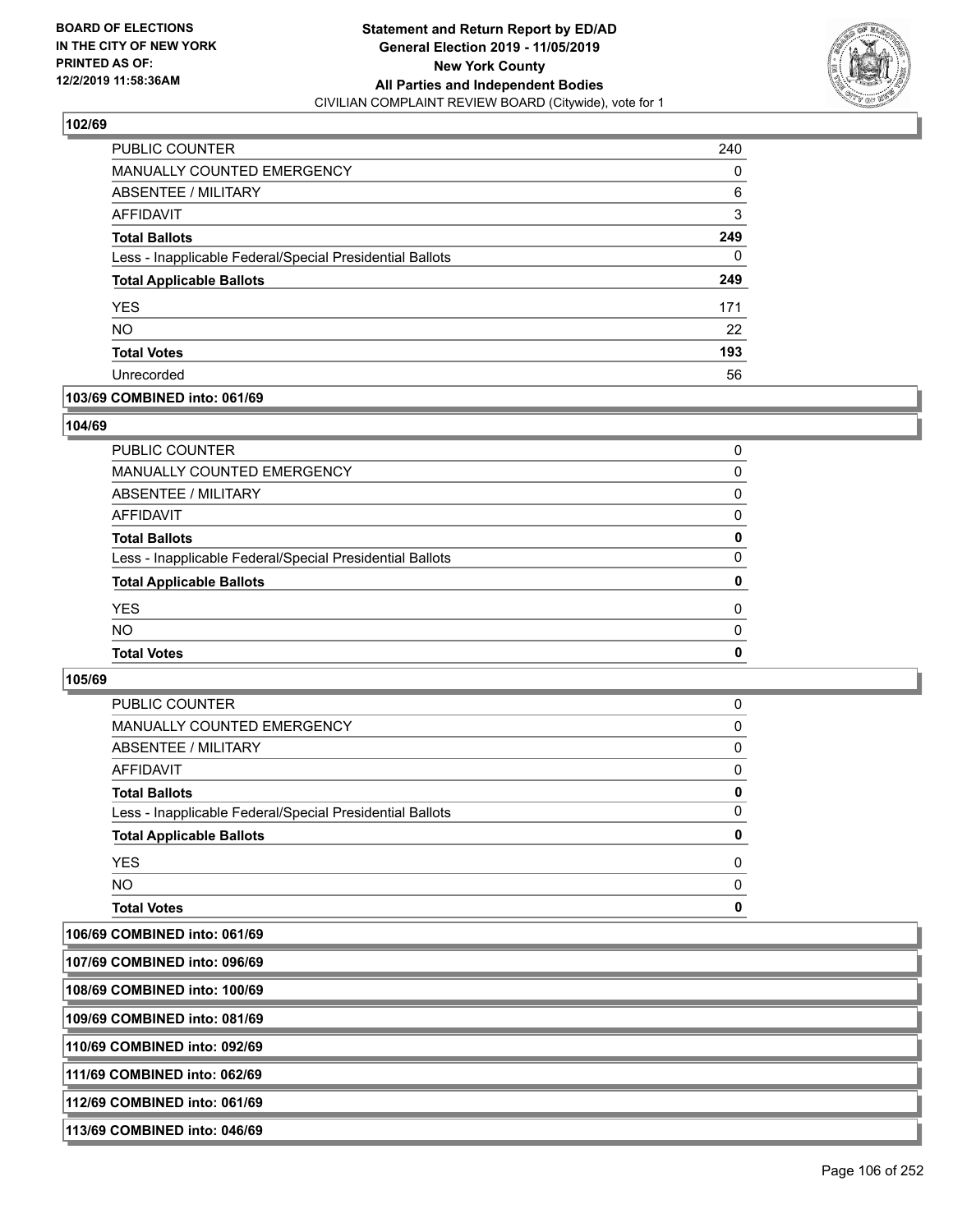

# **114/69 COMBINED into: 061/69**

| <b>PUBLIC COUNTER</b>                                    | 356      |
|----------------------------------------------------------|----------|
| <b>MANUALLY COUNTED EMERGENCY</b>                        | 0        |
| ABSENTEE / MILITARY                                      | 9        |
| AFFIDAVIT                                                |          |
| <b>Total Ballots</b>                                     | 366      |
| Less - Inapplicable Federal/Special Presidential Ballots | $\Omega$ |
| <b>Total Applicable Ballots</b>                          | 366      |
| <b>YES</b>                                               | 304      |
| <b>NO</b>                                                | 51       |
| <b>Total Votes</b>                                       | 355      |
| Unrecorded                                               | 11       |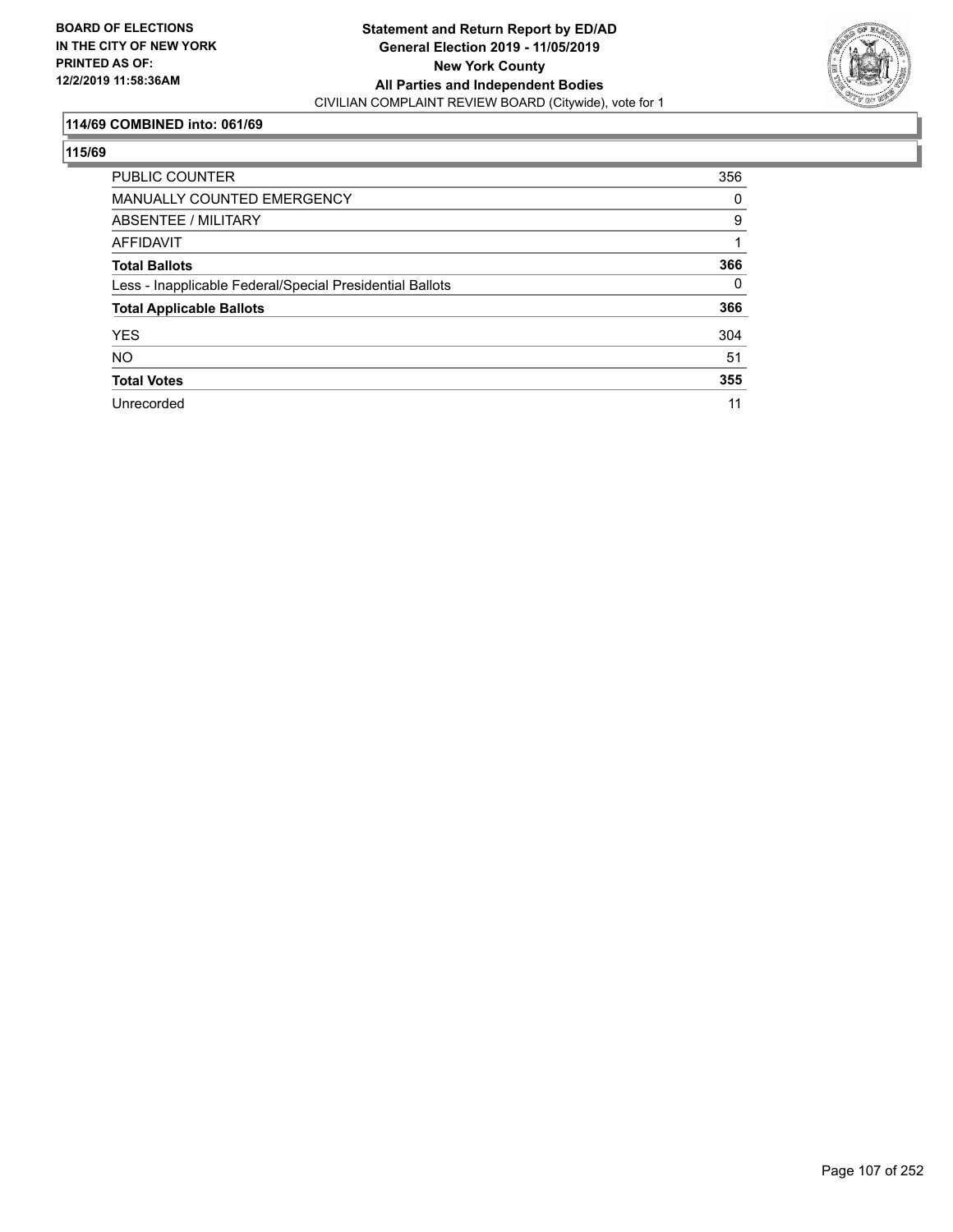

# **001/70 COMBINED into: 096/68**

# **002/70**

| PUBLIC COUNTER                                           | 314      |
|----------------------------------------------------------|----------|
| <b>MANUALLY COUNTED EMERGENCY</b>                        | 0        |
| ABSENTEE / MILITARY                                      | 5        |
| AFFIDAVIT                                                | 0        |
| <b>Total Ballots</b>                                     | 319      |
| Less - Inapplicable Federal/Special Presidential Ballots | $\Omega$ |
| <b>Total Applicable Ballots</b>                          | 319      |
| <b>YES</b>                                               | 221      |
| <b>NO</b>                                                | 22       |
| <b>Total Votes</b>                                       | 243      |
| Unrecorded                                               | 76       |
|                                                          |          |

# **003/70 COMBINED into: 002/70**

# **004/70**

| <b>PUBLIC COUNTER</b>                                    | 266      |
|----------------------------------------------------------|----------|
| <b>MANUALLY COUNTED EMERGENCY</b>                        | 0        |
| ABSENTEE / MILITARY                                      | 5        |
| <b>AFFIDAVIT</b>                                         | 3        |
| <b>Total Ballots</b>                                     | 274      |
| Less - Inapplicable Federal/Special Presidential Ballots | $\Omega$ |
| <b>Total Applicable Ballots</b>                          | 274      |
| <b>YES</b>                                               | 209      |
| <b>NO</b>                                                | 33       |
| <b>Total Votes</b>                                       | 242      |
| Unrecorded                                               | 32       |

### **005/70 COMBINED into: 004/70**

# **006/70 COMBINED into: 007/70**

| PUBLIC COUNTER                                           | 398      |
|----------------------------------------------------------|----------|
| MANUALLY COUNTED EMERGENCY                               | 0        |
| ABSENTEE / MILITARY                                      | 5        |
| AFFIDAVIT                                                | 8        |
| <b>Total Ballots</b>                                     | 411      |
| Less - Inapplicable Federal/Special Presidential Ballots | $\Omega$ |
| <b>Total Applicable Ballots</b>                          | 411      |
| <b>YES</b>                                               | 343      |
| <b>NO</b>                                                | 32       |
| <b>Total Votes</b>                                       | 375      |
| Unrecorded                                               | 36       |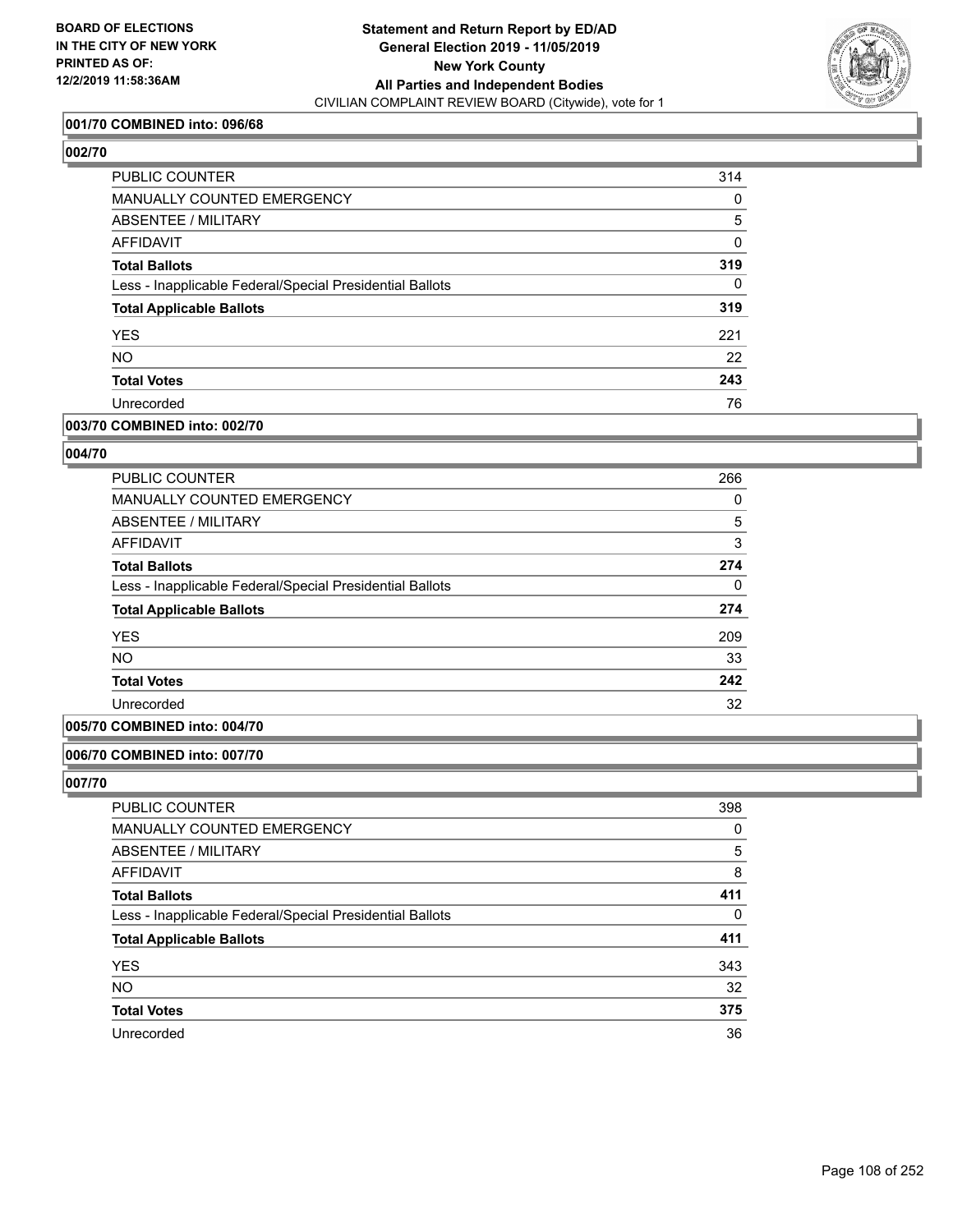

| PUBLIC COUNTER                                           | 334 |
|----------------------------------------------------------|-----|
| MANUALLY COUNTED EMERGENCY                               | 0   |
| ABSENTEE / MILITARY                                      | 9   |
| AFFIDAVIT                                                | 8   |
| Total Ballots                                            | 351 |
| Less - Inapplicable Federal/Special Presidential Ballots | 0   |
| <b>Total Applicable Ballots</b>                          | 351 |
| YES                                                      | 265 |
| NO.                                                      | 31  |
| <b>Total Votes</b>                                       | 296 |
| Unrecorded                                               | 55  |

#### **009/70**

| <b>PUBLIC COUNTER</b>                                    | 408      |
|----------------------------------------------------------|----------|
| <b>MANUALLY COUNTED EMERGENCY</b>                        | 0        |
| ABSENTEE / MILITARY                                      | 4        |
| <b>AFFIDAVIT</b>                                         | 2        |
| <b>Total Ballots</b>                                     | 414      |
| Less - Inapplicable Federal/Special Presidential Ballots | $\Omega$ |
| <b>Total Applicable Ballots</b>                          | 414      |
| <b>YES</b>                                               | 348      |
| <b>NO</b>                                                | 50       |
| <b>Total Votes</b>                                       | 398      |
| Unrecorded                                               | 16       |
|                                                          |          |

# **010/70 COMBINED into: 008/70**

| <b>PUBLIC COUNTER</b>                                    | 217      |
|----------------------------------------------------------|----------|
| <b>MANUALLY COUNTED EMERGENCY</b>                        | 0        |
| ABSENTEE / MILITARY                                      | 7        |
| <b>AFFIDAVIT</b>                                         | 8        |
| <b>Total Ballots</b>                                     | 232      |
| Less - Inapplicable Federal/Special Presidential Ballots | $\Omega$ |
| <b>Total Applicable Ballots</b>                          | 232      |
| <b>YES</b>                                               | 195      |
| <b>NO</b>                                                | 13       |
| <b>Total Votes</b>                                       | 208      |
| Unrecorded                                               | 24       |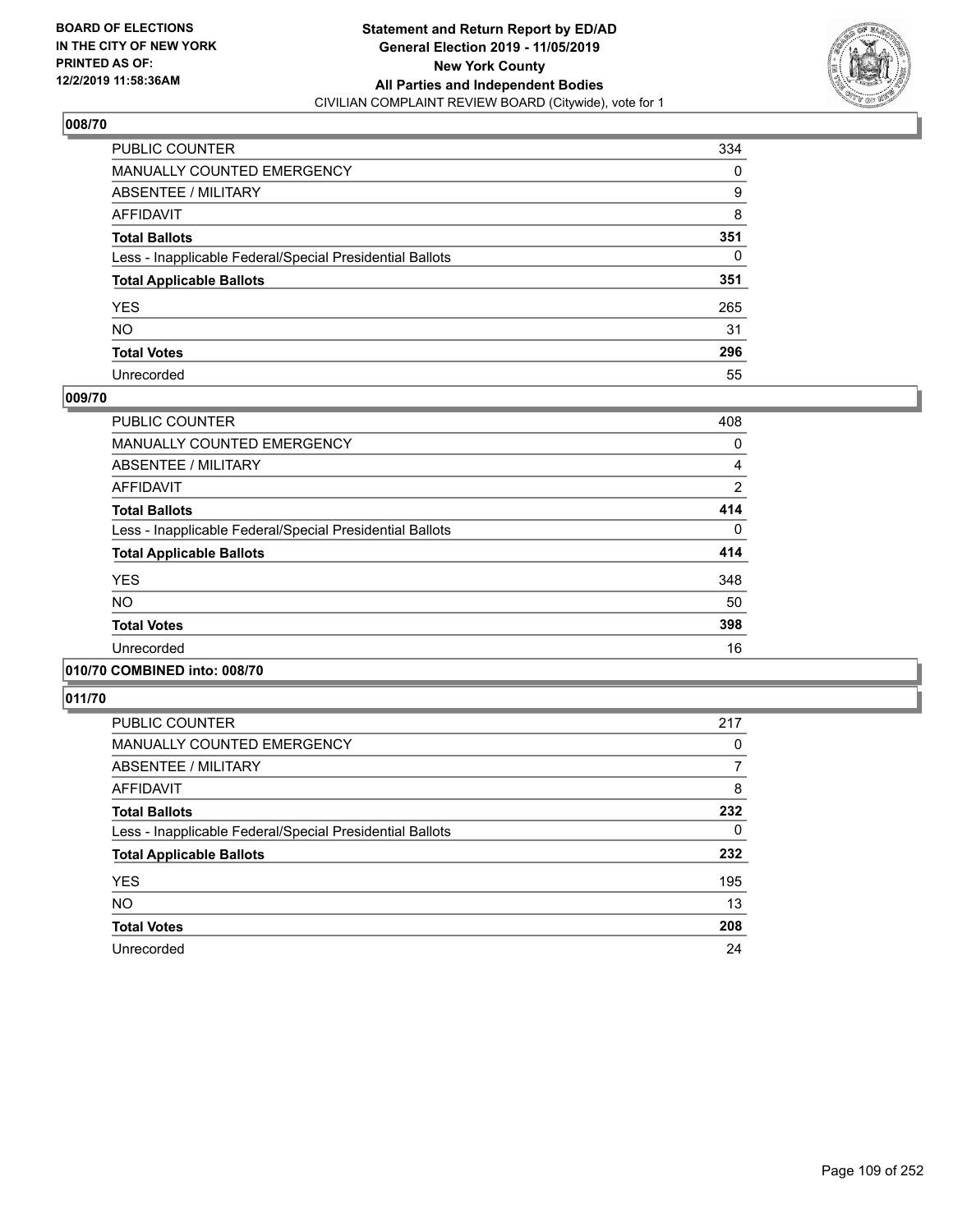

| PUBLIC COUNTER                                           | 193 |
|----------------------------------------------------------|-----|
| <b>MANUALLY COUNTED EMERGENCY</b>                        | 0   |
| ABSENTEE / MILITARY                                      | 7   |
| <b>AFFIDAVIT</b>                                         |     |
| <b>Total Ballots</b>                                     | 207 |
| Less - Inapplicable Federal/Special Presidential Ballots | 0   |
| <b>Total Applicable Ballots</b>                          | 207 |
| <b>YES</b>                                               | 167 |
| <b>NO</b>                                                | 18  |
| <b>Total Votes</b>                                       | 185 |
| Unrecorded                                               | 22  |

## **013/70 COMBINED into: 019/70**

#### **014/70**

| <b>PUBLIC COUNTER</b>                                    | 194 |
|----------------------------------------------------------|-----|
| <b>MANUALLY COUNTED EMERGENCY</b>                        | 0   |
| ABSENTEE / MILITARY                                      | 4   |
| AFFIDAVIT                                                | 0   |
| <b>Total Ballots</b>                                     | 198 |
| Less - Inapplicable Federal/Special Presidential Ballots | 0   |
| <b>Total Applicable Ballots</b>                          | 198 |
| <b>YES</b>                                               | 150 |
| NO.                                                      | 17  |
| <b>Total Votes</b>                                       | 167 |
| Unrecorded                                               | 31  |

# **015/70 COMBINED into: 020/70**

#### **016/70 COMBINED into: 009/70**

| <b>PUBLIC COUNTER</b>                                    | 274 |
|----------------------------------------------------------|-----|
| <b>MANUALLY COUNTED EMERGENCY</b>                        | 0   |
| ABSENTEE / MILITARY                                      | 10  |
| AFFIDAVIT                                                | 4   |
| <b>Total Ballots</b>                                     | 288 |
| Less - Inapplicable Federal/Special Presidential Ballots | 0   |
| <b>Total Applicable Ballots</b>                          | 288 |
| <b>YES</b>                                               | 253 |
| NO.                                                      | 15  |
| <b>Total Votes</b>                                       | 268 |
| Unrecorded                                               | 20  |
| 018/70 COMBINED into: 108/70                             |     |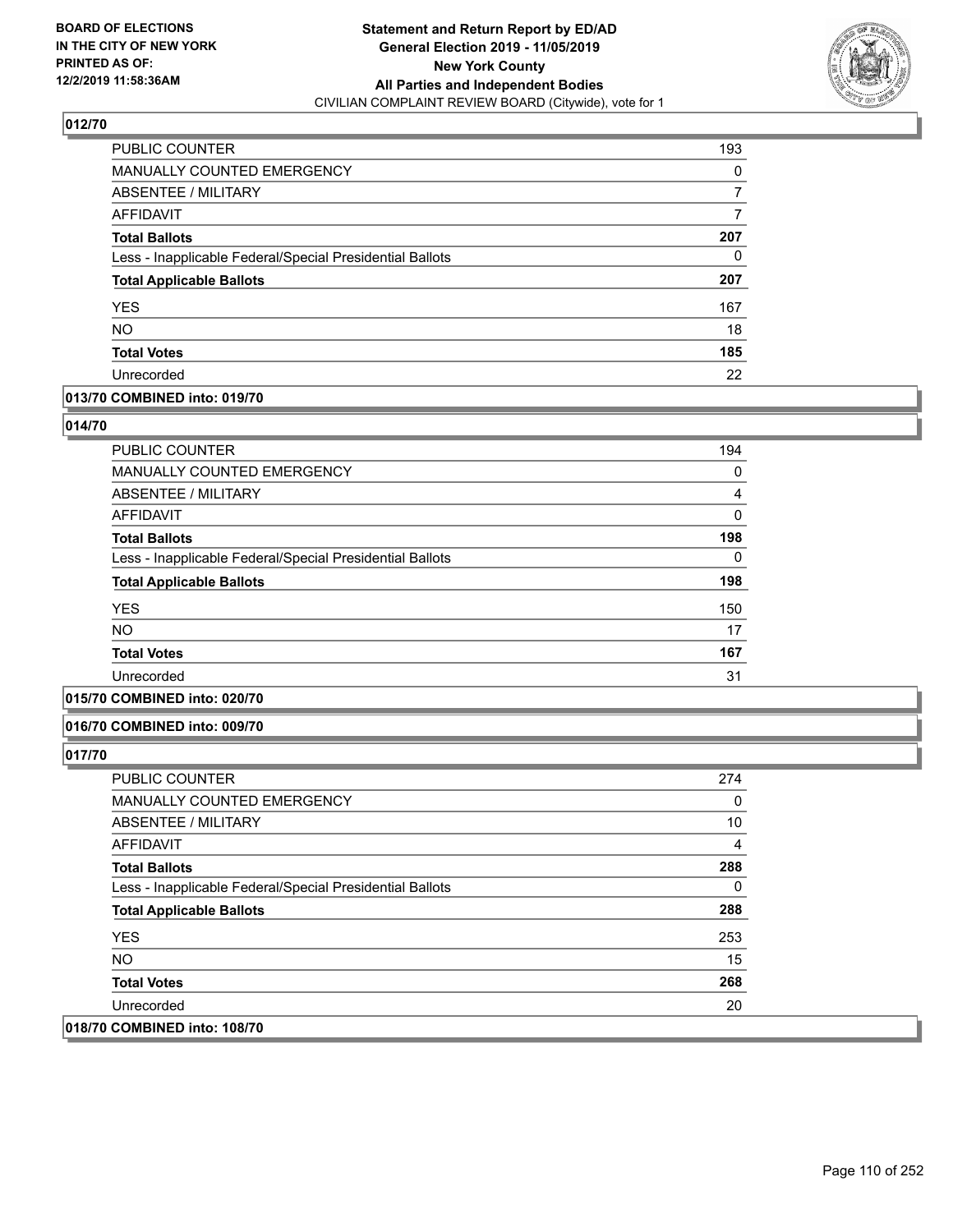

| PUBLIC COUNTER                                           | 437            |
|----------------------------------------------------------|----------------|
| MANUALLY COUNTED EMERGENCY                               | 0              |
| ABSENTEE / MILITARY                                      | 6              |
| AFFIDAVIT                                                | $\overline{4}$ |
| Total Ballots                                            | 447            |
| Less - Inapplicable Federal/Special Presidential Ballots | 0              |
| <b>Total Applicable Ballots</b>                          | 447            |
| YES                                                      | 365            |
| NO.                                                      | 52             |
| <b>Total Votes</b>                                       | 417            |
| Unrecorded                                               | 30             |

## **020/70**

| PUBLIC COUNTER                                           | 319      |
|----------------------------------------------------------|----------|
| MANUALLY COUNTED EMERGENCY                               | 0        |
| ABSENTEE / MILITARY                                      |          |
| AFFIDAVIT                                                | 4        |
| <b>Total Ballots</b>                                     | 330      |
| Less - Inapplicable Federal/Special Presidential Ballots | $\Omega$ |
| <b>Total Applicable Ballots</b>                          | 330      |
| <b>YES</b>                                               | 269      |
| <b>NO</b>                                                | 31       |
| <b>Total Votes</b>                                       | 300      |
| Unrecorded                                               | 30       |

| PUBLIC COUNTER                                           | 245      |
|----------------------------------------------------------|----------|
| MANUALLY COUNTED EMERGENCY                               | 0        |
| ABSENTEE / MILITARY                                      | 2        |
| AFFIDAVIT                                                | 3        |
| <b>Total Ballots</b>                                     | 250      |
| Less - Inapplicable Federal/Special Presidential Ballots | $\Omega$ |
| <b>Total Applicable Ballots</b>                          | 250      |
| <b>YES</b>                                               | 206      |
| <b>NO</b>                                                | 22       |
| <b>Total Votes</b>                                       | 228      |
| Unrecorded                                               | 22       |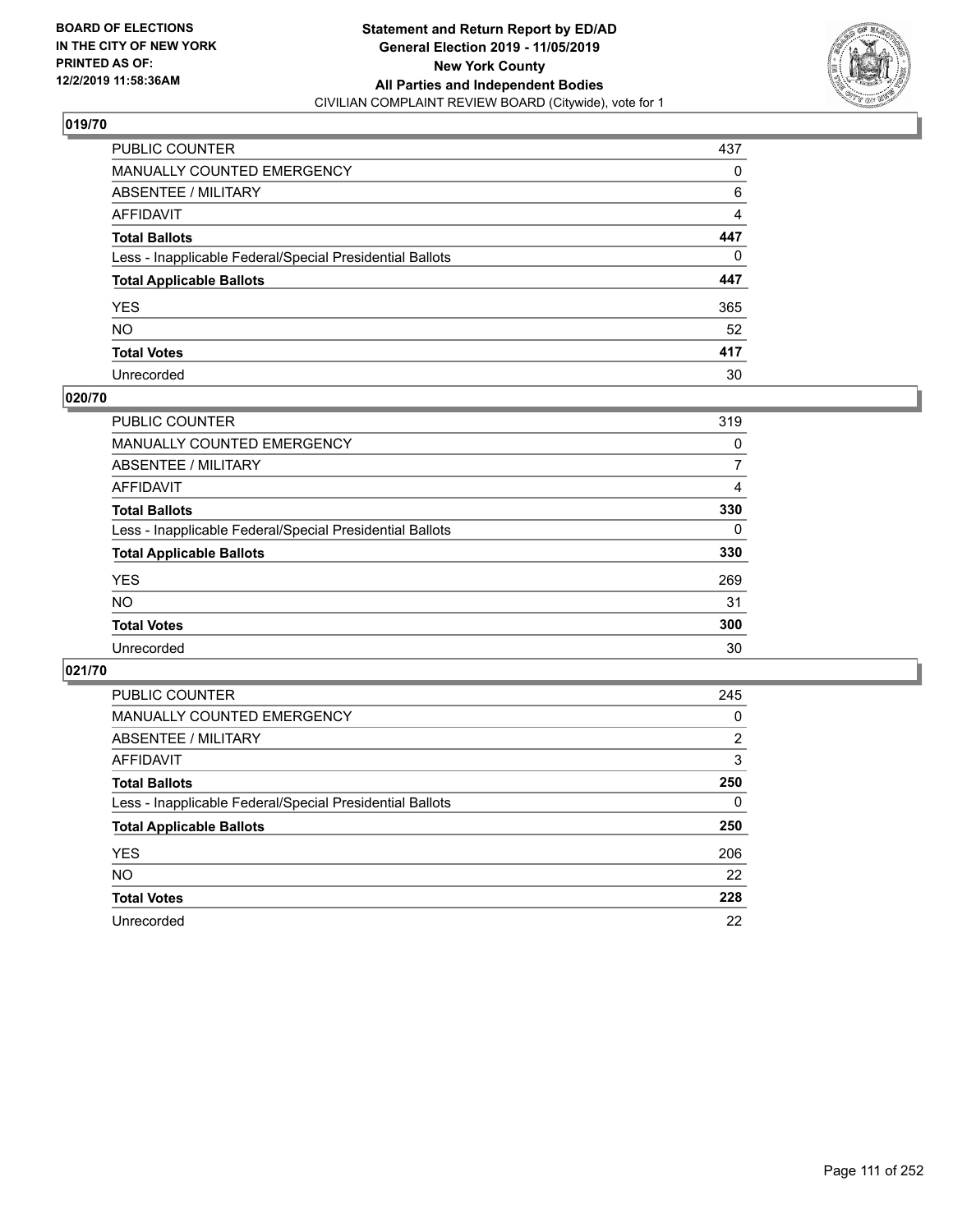

| PUBLIC COUNTER                                           | 376 |
|----------------------------------------------------------|-----|
| MANUALLY COUNTED EMERGENCY                               | 0   |
| ABSENTEE / MILITARY                                      | 9   |
| AFFIDAVIT                                                | 3   |
| Total Ballots                                            | 388 |
| Less - Inapplicable Federal/Special Presidential Ballots | 0   |
| <b>Total Applicable Ballots</b>                          | 388 |
| YES                                                      | 329 |
| NO.                                                      | 27  |
| <b>Total Votes</b>                                       | 356 |
| Unrecorded                                               | 32  |

#### **023/70**

| <b>PUBLIC COUNTER</b>                                    | 377      |
|----------------------------------------------------------|----------|
| MANUALLY COUNTED EMERGENCY                               | 0        |
| ABSENTEE / MILITARY                                      | 16       |
| AFFIDAVIT                                                | 2        |
| <b>Total Ballots</b>                                     | 395      |
| Less - Inapplicable Federal/Special Presidential Ballots | $\Omega$ |
| <b>Total Applicable Ballots</b>                          | 395      |
| <b>YES</b>                                               | 328      |
| <b>NO</b>                                                | 30       |
| <b>Total Votes</b>                                       | 358      |
| Unrecorded                                               | 37       |

| <b>PUBLIC COUNTER</b>                                    | 262 |
|----------------------------------------------------------|-----|
| MANUALLY COUNTED EMERGENCY                               | 0   |
| ABSENTEE / MILITARY                                      | 8   |
| AFFIDAVIT                                                | 3   |
| <b>Total Ballots</b>                                     | 273 |
| Less - Inapplicable Federal/Special Presidential Ballots | 0   |
| <b>Total Applicable Ballots</b>                          | 273 |
| <b>YES</b>                                               | 228 |
| NO.                                                      | 18  |
| <b>Total Votes</b>                                       | 246 |
| Unrecorded                                               | 27  |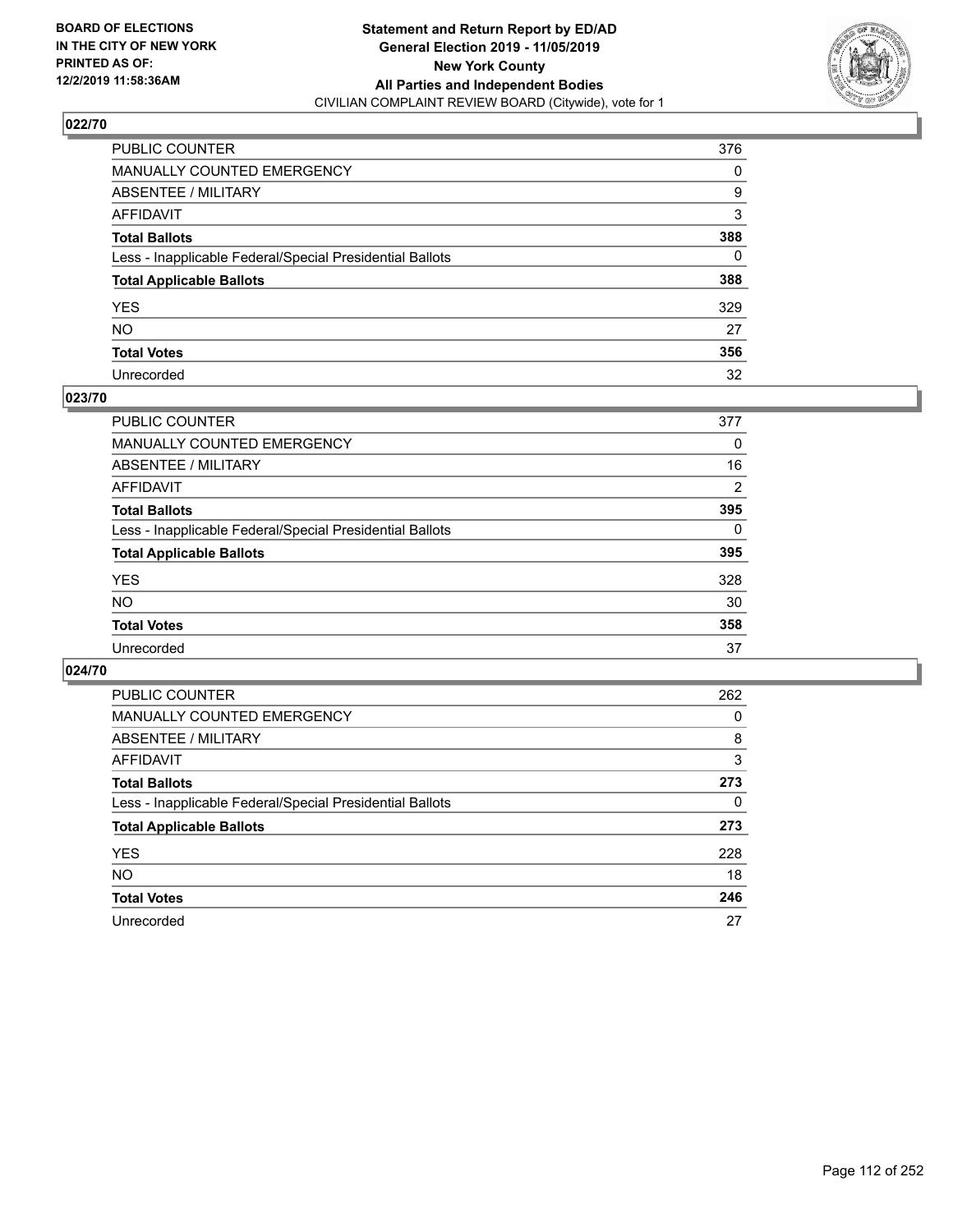

| PUBLIC COUNTER                                           | 121               |
|----------------------------------------------------------|-------------------|
| MANUALLY COUNTED EMERGENCY                               | 0                 |
| ABSENTEE / MILITARY                                      | 5                 |
| AFFIDAVIT                                                | 0                 |
| Total Ballots                                            | 126               |
| Less - Inapplicable Federal/Special Presidential Ballots | $\mathbf{0}$      |
| <b>Total Applicable Ballots</b>                          | 126               |
| YES                                                      | 102               |
| NO.                                                      | $12 \overline{ }$ |
| <b>Total Votes</b>                                       | 114               |
| Unrecorded                                               | 12                |

#### **026/70**

| PUBLIC COUNTER                                           | 241      |
|----------------------------------------------------------|----------|
| MANUALLY COUNTED EMERGENCY                               | 0        |
| ABSENTEE / MILITARY                                      | 2        |
| AFFIDAVIT                                                | 2        |
| <b>Total Ballots</b>                                     | 245      |
| Less - Inapplicable Federal/Special Presidential Ballots | $\Omega$ |
| <b>Total Applicable Ballots</b>                          | 245      |
| <b>YES</b>                                               | 204      |
| <b>NO</b>                                                | 21       |
| <b>Total Votes</b>                                       | 225      |
| Unrecorded                                               | 20       |

| PUBLIC COUNTER                                           | 171      |
|----------------------------------------------------------|----------|
| <b>MANUALLY COUNTED EMERGENCY</b>                        | $\Omega$ |
| ABSENTEE / MILITARY                                      | 5        |
| AFFIDAVIT                                                | 4        |
| <b>Total Ballots</b>                                     | 180      |
| Less - Inapplicable Federal/Special Presidential Ballots | $\Omega$ |
| <b>Total Applicable Ballots</b>                          | 180      |
| <b>YES</b>                                               | 148      |
| <b>NO</b>                                                | 17       |
| <b>Total Votes</b>                                       | 165      |
| Unrecorded                                               | 15       |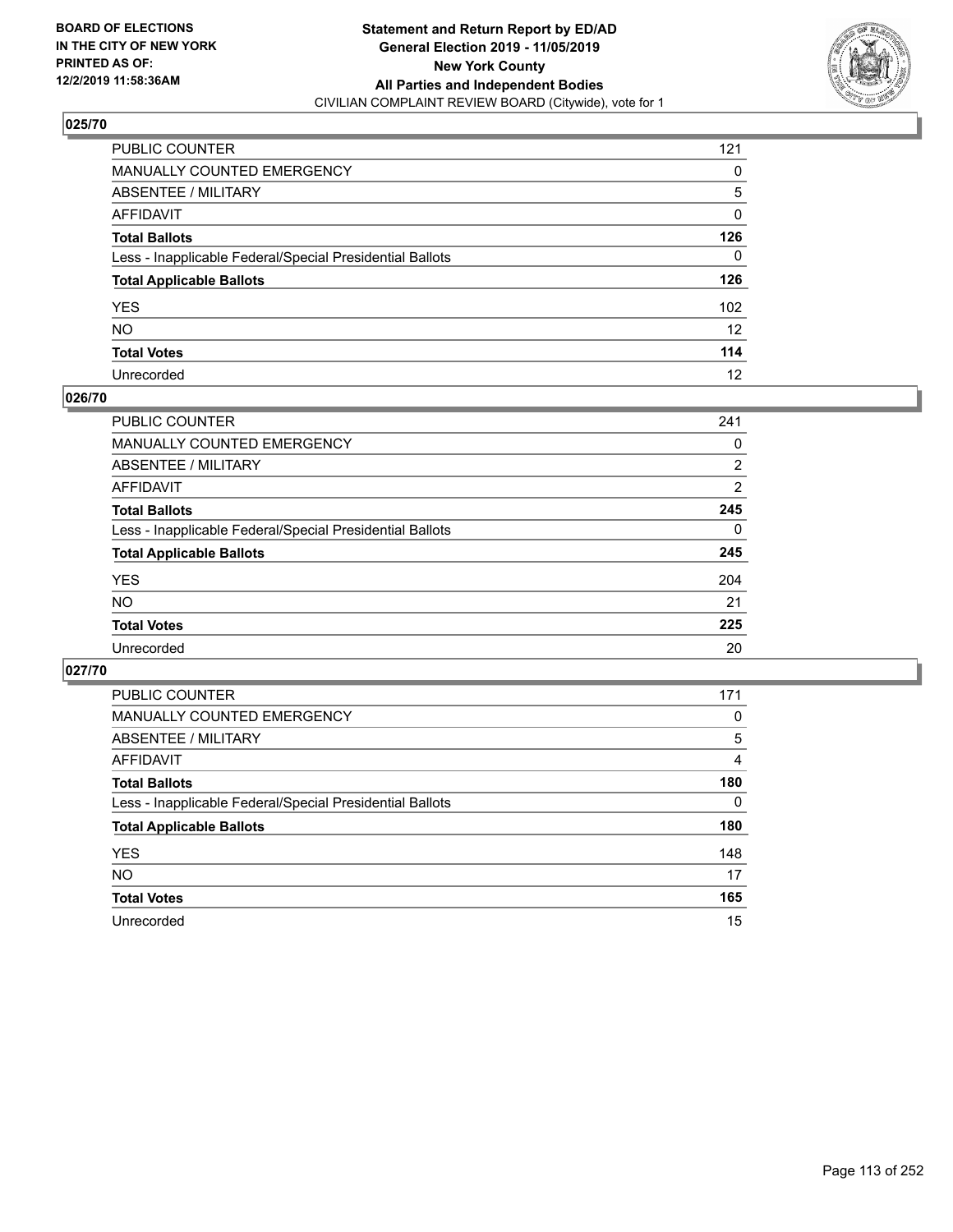

| <b>PUBLIC COUNTER</b>                                    | 304            |
|----------------------------------------------------------|----------------|
| MANUALLY COUNTED EMERGENCY                               | 0              |
| ABSENTEE / MILITARY                                      | 6              |
| AFFIDAVIT                                                | $\overline{2}$ |
| <b>Total Ballots</b>                                     | 312            |
| Less - Inapplicable Federal/Special Presidential Ballots | 0              |
| <b>Total Applicable Ballots</b>                          | 312            |
| <b>YES</b>                                               | 248            |
| <b>NO</b>                                                | 37             |
| <b>Total Votes</b>                                       | 285            |
| Unrecorded                                               | 27             |

## **029/70 COMBINED into: 028/70**

#### **030/70 COMBINED into: 024/70**

## **031/70**

| <b>PUBLIC COUNTER</b>                                    | 209      |
|----------------------------------------------------------|----------|
| <b>MANUALLY COUNTED EMERGENCY</b>                        | $\Omega$ |
| ABSENTEE / MILITARY                                      | 7        |
| AFFIDAVIT                                                |          |
| <b>Total Ballots</b>                                     | 217      |
| Less - Inapplicable Federal/Special Presidential Ballots | 0        |
| <b>Total Applicable Ballots</b>                          | 217      |
| <b>YES</b>                                               | 164      |
| NO.                                                      | 28       |
| <b>Total Votes</b>                                       | 192      |
| Unrecorded                                               | 25       |

#### **032/70 COMBINED into: 031/70**

| PUBLIC COUNTER                                           | 157      |
|----------------------------------------------------------|----------|
| MANUALLY COUNTED EMERGENCY                               | 0        |
| ABSENTEE / MILITARY                                      | 3        |
| AFFIDAVIT                                                | 4        |
| <b>Total Ballots</b>                                     | 164      |
| Less - Inapplicable Federal/Special Presidential Ballots | $\Omega$ |
| <b>Total Applicable Ballots</b>                          | 164      |
| <b>YES</b>                                               | 131      |
| <b>NO</b>                                                | 10       |
| <b>Total Votes</b>                                       | 141      |
| Unrecorded                                               | 23       |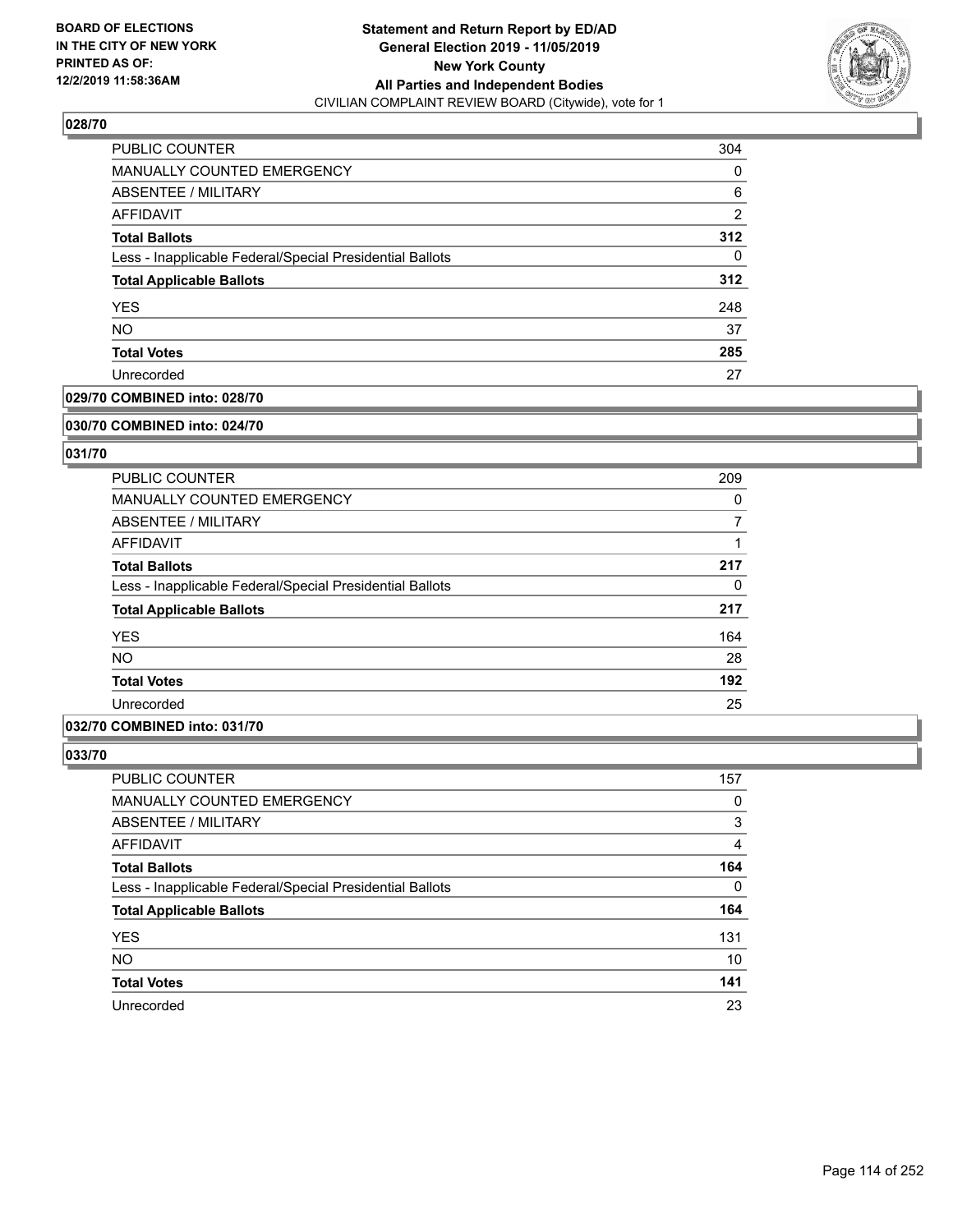

| PUBLIC COUNTER                                           | 191            |
|----------------------------------------------------------|----------------|
| MANUALLY COUNTED EMERGENCY                               | 0              |
| ABSENTEE / MILITARY                                      | 10             |
| AFFIDAVIT                                                | $\overline{2}$ |
| Total Ballots                                            | 203            |
| Less - Inapplicable Federal/Special Presidential Ballots | 0              |
| <b>Total Applicable Ballots</b>                          | 203            |
| YES                                                      | 158            |
| NO.                                                      | 19             |
| <b>Total Votes</b>                                       | 177            |
| Unrecorded                                               | 26             |

#### **035/70**

| <b>PUBLIC COUNTER</b>                                    | 223      |
|----------------------------------------------------------|----------|
| MANUALLY COUNTED EMERGENCY                               | 0        |
| ABSENTEE / MILITARY                                      |          |
| AFFIDAVIT                                                | 5        |
| <b>Total Ballots</b>                                     | 229      |
| Less - Inapplicable Federal/Special Presidential Ballots | $\Omega$ |
| <b>Total Applicable Ballots</b>                          | 229      |
| <b>YES</b>                                               | 209      |
| <b>NO</b>                                                | 11       |
| <b>Total Votes</b>                                       | 220      |
| Unrecorded                                               | 9        |

| <b>PUBLIC COUNTER</b>                                    | 194 |
|----------------------------------------------------------|-----|
| MANUALLY COUNTED EMERGENCY                               | 0   |
| ABSENTEE / MILITARY                                      | 8   |
| AFFIDAVIT                                                |     |
| <b>Total Ballots</b>                                     | 203 |
| Less - Inapplicable Federal/Special Presidential Ballots | 0   |
| <b>Total Applicable Ballots</b>                          | 203 |
| <b>YES</b>                                               | 173 |
| <b>NO</b>                                                | 14  |
| <b>Total Votes</b>                                       | 187 |
| Unrecorded                                               | 16  |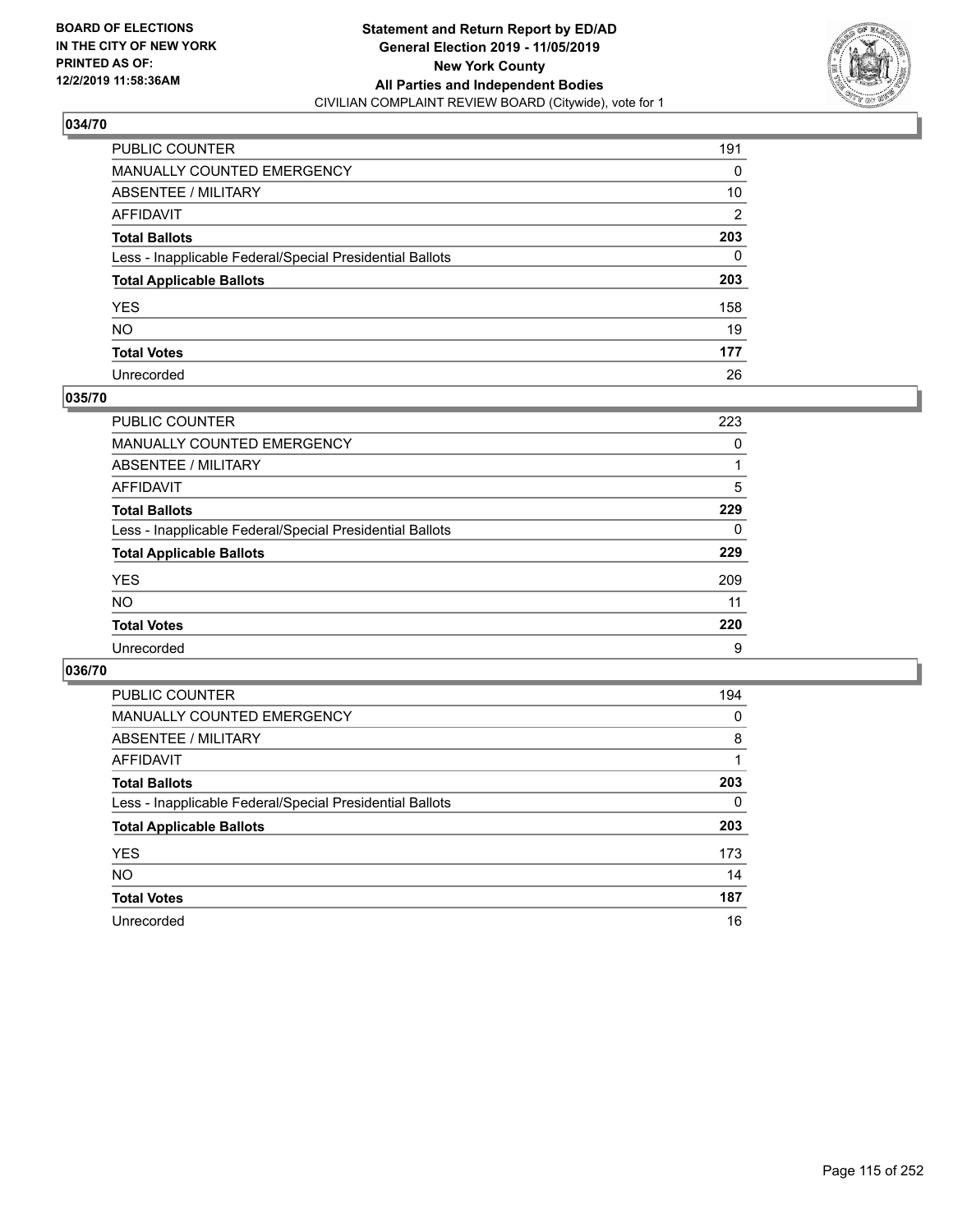

| PUBLIC COUNTER                                           | 185             |
|----------------------------------------------------------|-----------------|
| MANUALLY COUNTED EMERGENCY                               | 0               |
| ABSENTEE / MILITARY                                      | 2               |
| AFFIDAVIT                                                |                 |
| Total Ballots                                            | 188             |
| Less - Inapplicable Federal/Special Presidential Ballots | 0               |
| <b>Total Applicable Ballots</b>                          | 188             |
| YES                                                      | 138             |
| NO.                                                      | 12 <sup>2</sup> |
| <b>Total Votes</b>                                       | 150             |
| Unrecorded                                               | 38              |

#### **038/70**

| <b>PUBLIC COUNTER</b>                                    | 184 |
|----------------------------------------------------------|-----|
| <b>MANUALLY COUNTED EMERGENCY</b>                        | 0   |
| ABSENTEE / MILITARY                                      | 6   |
| <b>AFFIDAVIT</b>                                         |     |
| <b>Total Ballots</b>                                     | 191 |
| Less - Inapplicable Federal/Special Presidential Ballots | 0   |
| <b>Total Applicable Ballots</b>                          | 191 |
| <b>YES</b>                                               | 139 |
| <b>NO</b>                                                | 19  |
| <b>Total Votes</b>                                       | 158 |
| Unrecorded                                               | 33  |
|                                                          |     |

#### **039/70 COMBINED into: 037/70**

| <b>PUBLIC COUNTER</b>                                    | 274            |
|----------------------------------------------------------|----------------|
| <b>MANUALLY COUNTED EMERGENCY</b>                        | 0              |
| ABSENTEE / MILITARY                                      | 6              |
| <b>AFFIDAVIT</b>                                         | $\overline{2}$ |
| <b>Total Ballots</b>                                     | 282            |
| Less - Inapplicable Federal/Special Presidential Ballots | 0              |
| <b>Total Applicable Ballots</b>                          | 282            |
| <b>YES</b>                                               | 238            |
| <b>NO</b>                                                | 20             |
| <b>Total Votes</b>                                       | 258            |
| Unrecorded                                               | 24             |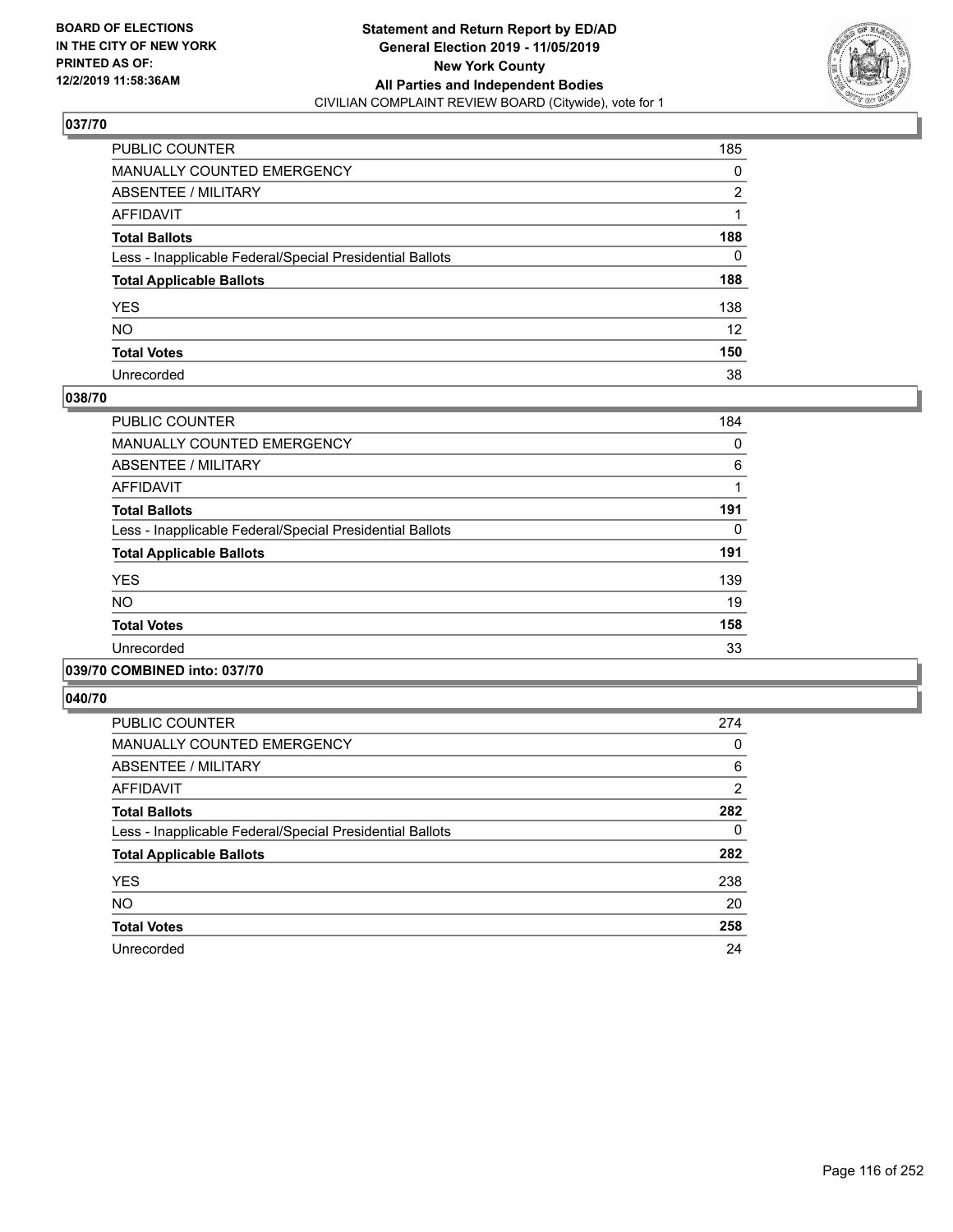

| PUBLIC COUNTER                                           | 283          |
|----------------------------------------------------------|--------------|
| MANUALLY COUNTED EMERGENCY                               | $\Omega$     |
| ABSENTEE / MILITARY                                      | 8            |
| AFFIDAVIT                                                | 5            |
| Total Ballots                                            | 296          |
| Less - Inapplicable Federal/Special Presidential Ballots | $\mathbf{0}$ |
| <b>Total Applicable Ballots</b>                          | 296          |
| YES                                                      | 252          |
| NO.                                                      | 24           |
| <b>Total Votes</b>                                       | 276          |
| Unrecorded                                               | 20           |

#### **042/70**

| <b>PUBLIC COUNTER</b>                                    | 262 |
|----------------------------------------------------------|-----|
| <b>MANUALLY COUNTED EMERGENCY</b>                        | 0   |
| ABSENTEE / MILITARY                                      | 6   |
| AFFIDAVIT                                                | 3   |
| <b>Total Ballots</b>                                     | 271 |
| Less - Inapplicable Federal/Special Presidential Ballots | 0   |
| <b>Total Applicable Ballots</b>                          | 271 |
| <b>YES</b>                                               | 222 |
| NO.                                                      | 23  |
| <b>Total Votes</b>                                       | 245 |
| Unrecorded                                               | 26  |

| <b>PUBLIC COUNTER</b>                                    | 216 |
|----------------------------------------------------------|-----|
| MANUALLY COUNTED EMERGENCY                               | 0   |
| ABSENTEE / MILITARY                                      | 3   |
| AFFIDAVIT                                                | 0   |
| <b>Total Ballots</b>                                     | 219 |
| Less - Inapplicable Federal/Special Presidential Ballots | 0   |
| <b>Total Applicable Ballots</b>                          | 219 |
| <b>YES</b>                                               | 179 |
| NO.                                                      | 21  |
| <b>Total Votes</b>                                       | 200 |
| Unrecorded                                               | 19  |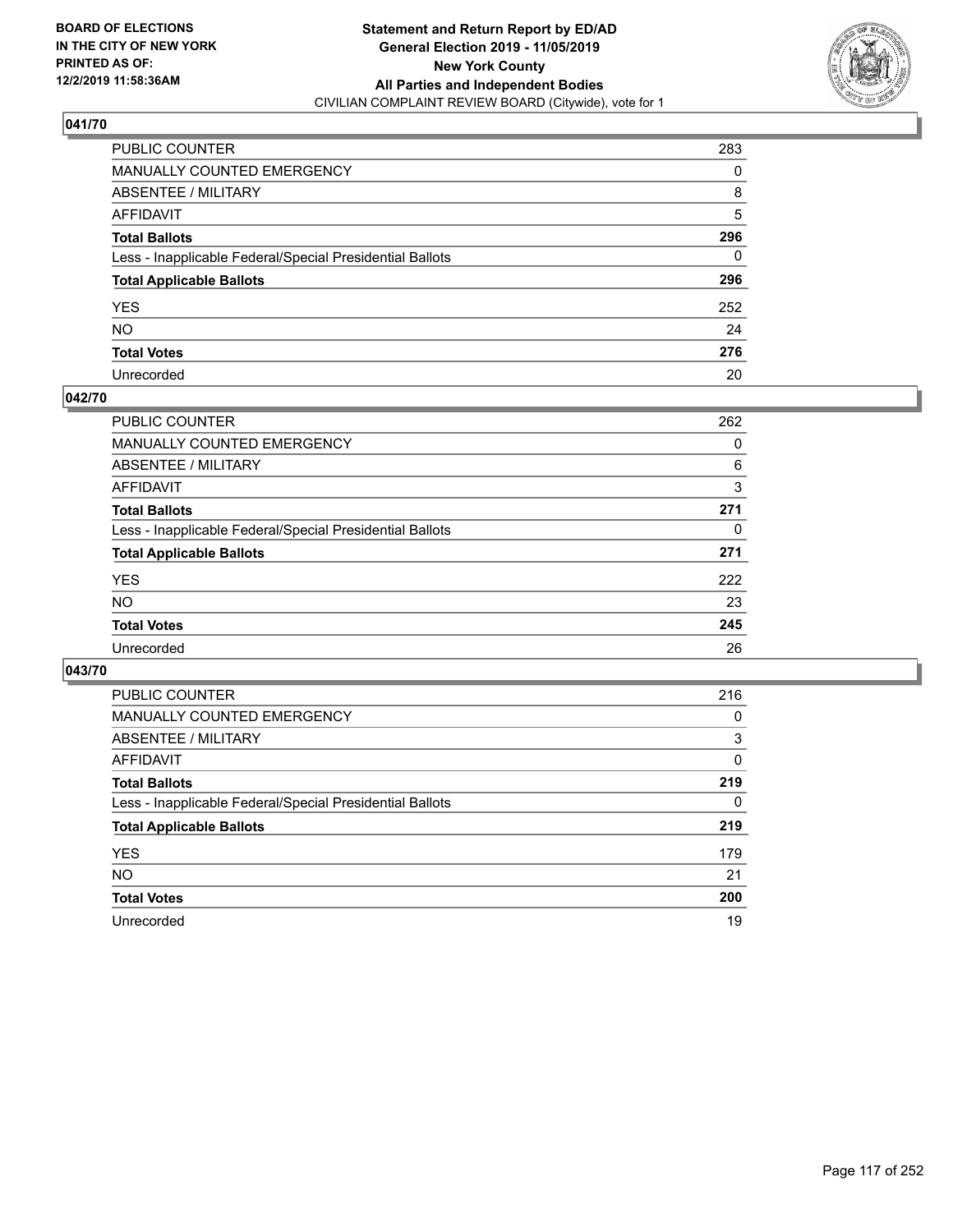

| PUBLIC COUNTER                                           | 250 |
|----------------------------------------------------------|-----|
| MANUALLY COUNTED EMERGENCY                               | 0   |
| ABSENTEE / MILITARY                                      | 2   |
| AFFIDAVIT                                                | 0   |
| Total Ballots                                            | 252 |
| Less - Inapplicable Federal/Special Presidential Ballots | 0   |
| <b>Total Applicable Ballots</b>                          | 252 |
| YES                                                      | 202 |
| NO.                                                      | 28  |
| <b>Total Votes</b>                                       | 230 |
| Unrecorded                                               | 22  |

#### **045/70**

| <b>PUBLIC COUNTER</b>                                    | 183      |
|----------------------------------------------------------|----------|
| MANUALLY COUNTED EMERGENCY                               | $\Omega$ |
| ABSENTEE / MILITARY                                      | 3        |
| AFFIDAVIT                                                |          |
| <b>Total Ballots</b>                                     | 187      |
| Less - Inapplicable Federal/Special Presidential Ballots | 0        |
| <b>Total Applicable Ballots</b>                          | 187      |
| <b>YES</b>                                               | 144      |
| <b>NO</b>                                                | 21       |
| <b>Total Votes</b>                                       | 165      |
| Unrecorded                                               | 22       |

| <b>PUBLIC COUNTER</b>                                    | 460 |
|----------------------------------------------------------|-----|
| <b>MANUALLY COUNTED EMERGENCY</b>                        | 0   |
| ABSENTEE / MILITARY                                      | 10  |
| AFFIDAVIT                                                | 5   |
| <b>Total Ballots</b>                                     | 475 |
| Less - Inapplicable Federal/Special Presidential Ballots | 0   |
| <b>Total Applicable Ballots</b>                          | 475 |
| <b>YES</b>                                               | 406 |
| NO.                                                      | 43  |
| <b>Total Votes</b>                                       | 449 |
| Unrecorded                                               | 26  |
| 047/70 COMBINED into: 046/70                             |     |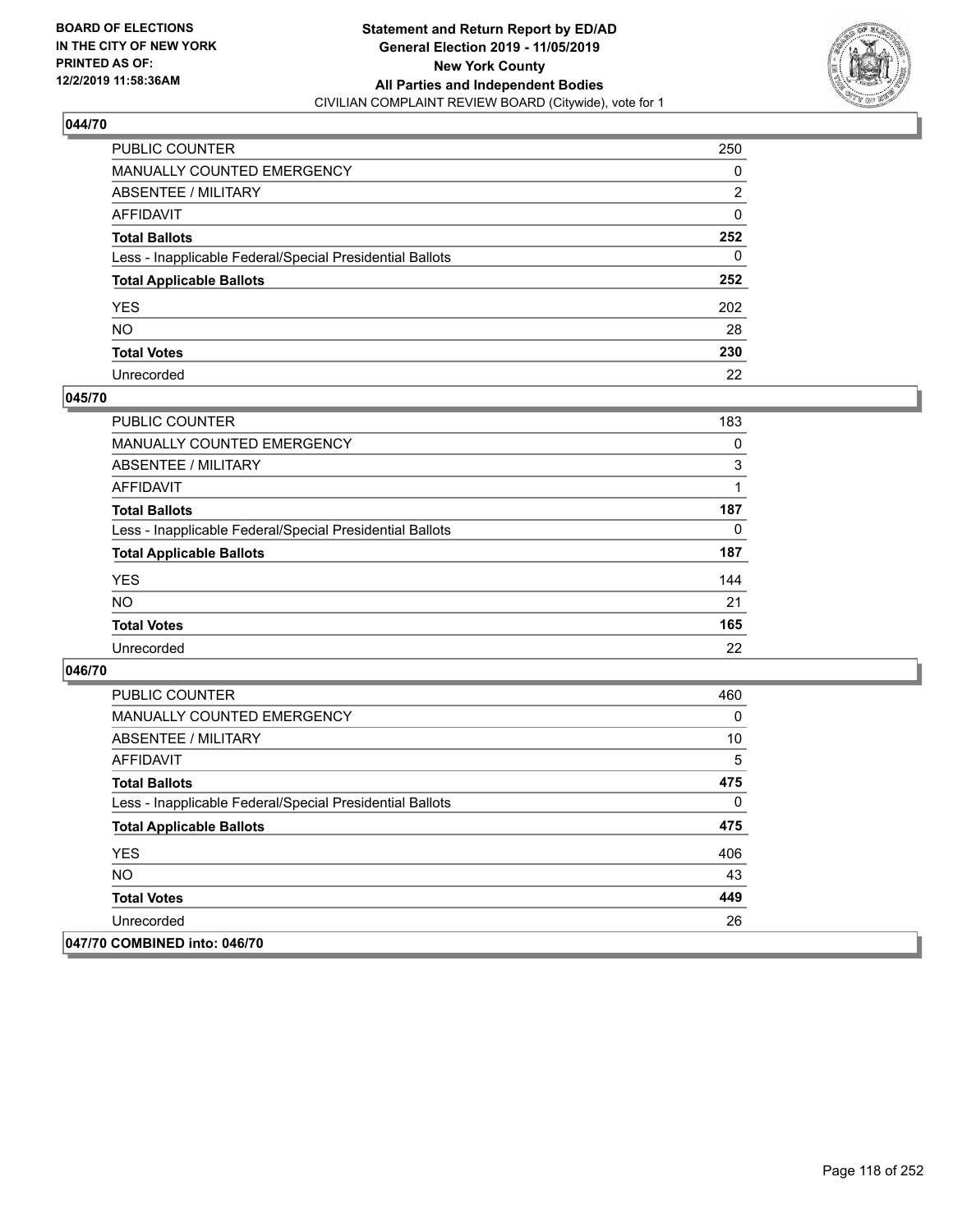

| PUBLIC COUNTER                                           | 270 |
|----------------------------------------------------------|-----|
| MANUALLY COUNTED EMERGENCY                               | 0   |
| ABSENTEE / MILITARY                                      | 18  |
| AFFIDAVIT                                                | 3   |
| <b>Total Ballots</b>                                     | 291 |
| Less - Inapplicable Federal/Special Presidential Ballots | 0   |
| <b>Total Applicable Ballots</b>                          | 291 |
| <b>YES</b>                                               | 203 |
| <b>NO</b>                                                | 28  |
| <b>Total Votes</b>                                       | 231 |
| Unrecorded                                               | 60  |

#### **049/70 COMBINED into: 048/70**

#### **050/70**

| <b>PUBLIC COUNTER</b>                                    | 385 |
|----------------------------------------------------------|-----|
| <b>MANUALLY COUNTED EMERGENCY</b>                        | 0   |
| ABSENTEE / MILITARY                                      | 10  |
| <b>AFFIDAVIT</b>                                         | 10  |
| <b>Total Ballots</b>                                     | 405 |
| Less - Inapplicable Federal/Special Presidential Ballots | 0   |
| <b>Total Applicable Ballots</b>                          | 405 |
| <b>YES</b>                                               | 342 |
| NO.                                                      | 29  |
| <b>Total Votes</b>                                       | 371 |
| Unrecorded                                               | 34  |

# **051/70 COMBINED into: 050/70**

| <b>PUBLIC COUNTER</b>                                    | 274      |
|----------------------------------------------------------|----------|
| <b>MANUALLY COUNTED EMERGENCY</b>                        | 0        |
| ABSENTEE / MILITARY                                      | 12       |
| <b>AFFIDAVIT</b>                                         | 3        |
| <b>Total Ballots</b>                                     | 289      |
| Less - Inapplicable Federal/Special Presidential Ballots | $\Omega$ |
| <b>Total Applicable Ballots</b>                          | 289      |
| <b>YES</b>                                               | 233      |
| <b>NO</b>                                                | 19       |
| <b>Total Votes</b>                                       | 252      |
| Unrecorded                                               | 37       |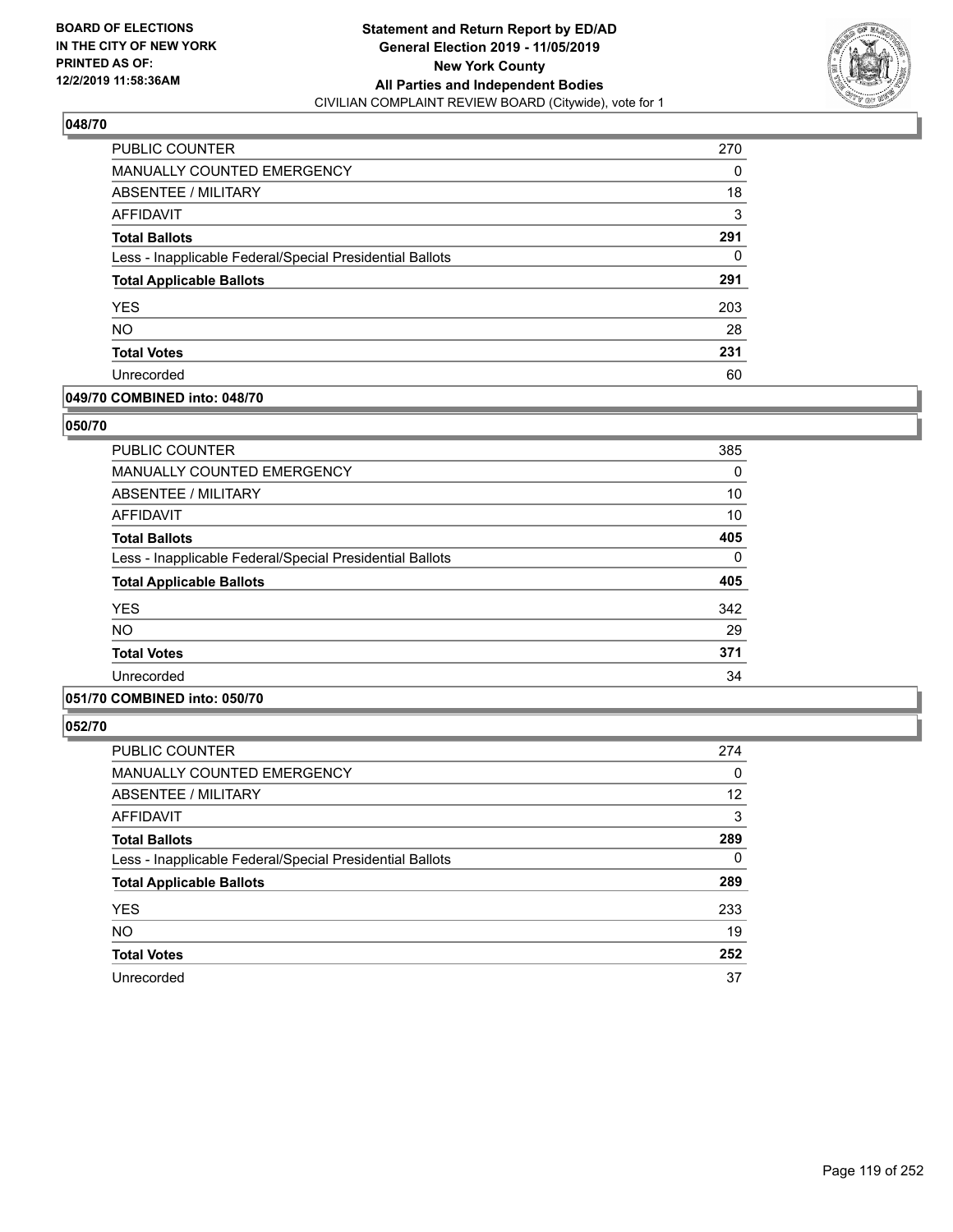

| PUBLIC COUNTER                                           | 509 |
|----------------------------------------------------------|-----|
| <b>MANUALLY COUNTED EMERGENCY</b>                        | 0   |
| ABSENTEE / MILITARY                                      | 11  |
| AFFIDAVIT                                                |     |
| <b>Total Ballots</b>                                     | 521 |
| Less - Inapplicable Federal/Special Presidential Ballots | 0   |
| <b>Total Applicable Ballots</b>                          | 521 |
| <b>YES</b>                                               | 408 |
| <b>NO</b>                                                | 55  |
| <b>Total Votes</b>                                       | 463 |
| Unrecorded                                               | 58  |

## **054/70 COMBINED into: 053/70**

#### **055/70**

| <b>PUBLIC COUNTER</b>                                    | 358 |
|----------------------------------------------------------|-----|
| <b>MANUALLY COUNTED EMERGENCY</b>                        | 0   |
| ABSENTEE / MILITARY                                      | 10  |
| <b>AFFIDAVIT</b>                                         |     |
| <b>Total Ballots</b>                                     | 369 |
| Less - Inapplicable Federal/Special Presidential Ballots | 0   |
| <b>Total Applicable Ballots</b>                          | 369 |
| <b>YES</b>                                               | 291 |
| <b>NO</b>                                                | 39  |
| <b>Total Votes</b>                                       | 330 |
| Unrecorded                                               | 39  |

## **056/70 COMBINED into: 055/70**

#### **057/70 COMBINED into: 058/70**

| <b>PUBLIC COUNTER</b>                                    | 277 |
|----------------------------------------------------------|-----|
| <b>MANUALLY COUNTED EMERGENCY</b>                        | 0   |
| ABSENTEE / MILITARY                                      | 11  |
| AFFIDAVIT                                                | 4   |
| <b>Total Ballots</b>                                     | 292 |
| Less - Inapplicable Federal/Special Presidential Ballots | 0   |
| <b>Total Applicable Ballots</b>                          | 292 |
| <b>YES</b>                                               | 233 |
| NO.                                                      | 19  |
| <b>Total Votes</b>                                       | 252 |
| Unrecorded                                               | 40  |
| 059/70 COMBINED into: 052/70                             |     |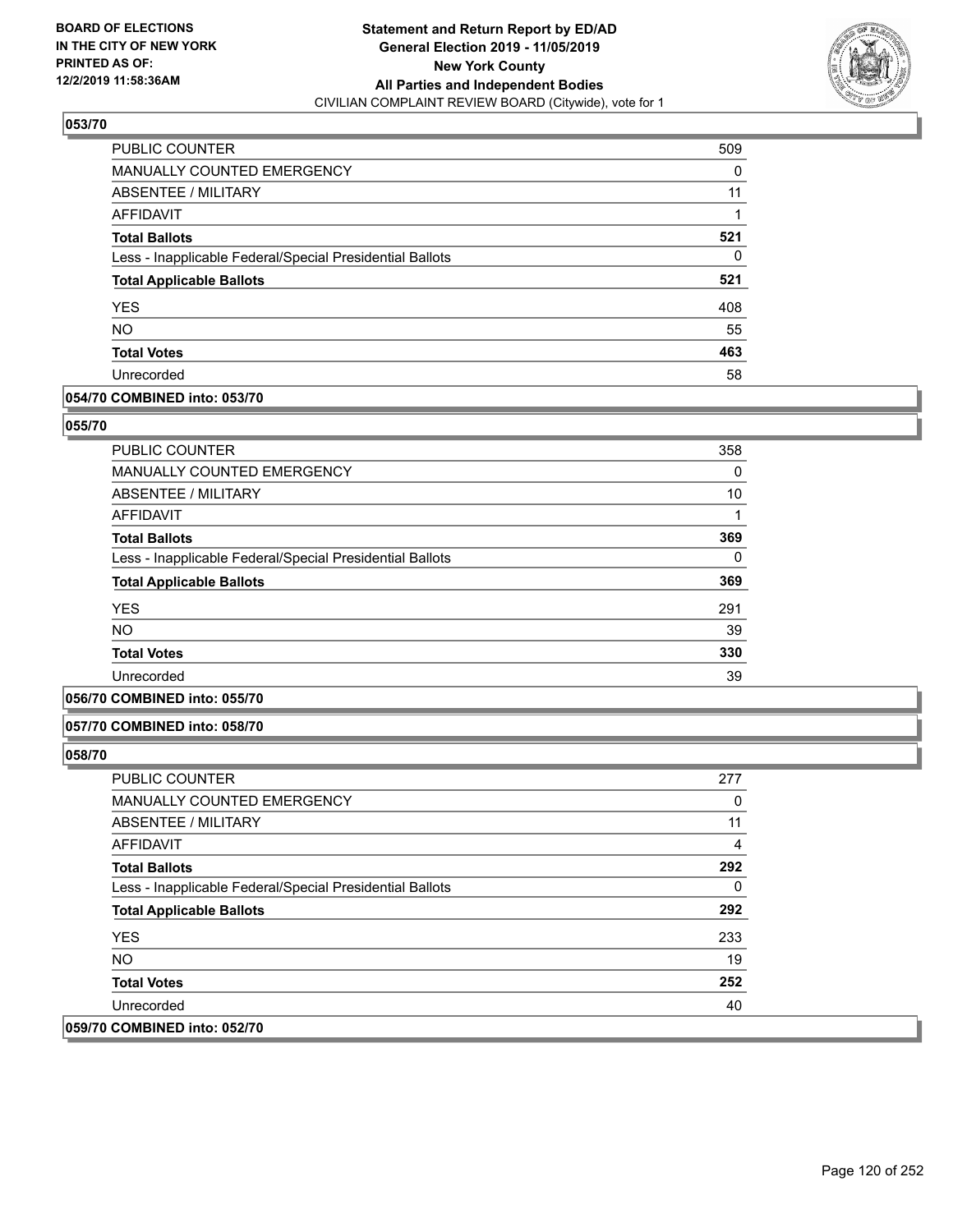

| PUBLIC COUNTER                                           | 195      |
|----------------------------------------------------------|----------|
| <b>MANUALLY COUNTED EMERGENCY</b>                        | 0        |
| ABSENTEE / MILITARY                                      | 13       |
| AFFIDAVIT                                                | $\Omega$ |
| <b>Total Ballots</b>                                     | 208      |
| Less - Inapplicable Federal/Special Presidential Ballots | 0        |
| <b>Total Applicable Ballots</b>                          | 208      |
| <b>YES</b>                                               | 139      |
| <b>NO</b>                                                | 15       |
| <b>Total Votes</b>                                       | 154      |
| Unrecorded                                               | 54       |

#### **061/70 COMBINED into: 060/70**

#### **062/70**

| <b>PUBLIC COUNTER</b>                                    | 280      |
|----------------------------------------------------------|----------|
| <b>MANUALLY COUNTED EMERGENCY</b>                        | $\Omega$ |
| ABSENTEE / MILITARY                                      | 15       |
| AFFIDAVIT                                                |          |
| <b>Total Ballots</b>                                     | 296      |
| Less - Inapplicable Federal/Special Presidential Ballots | $\Omega$ |
| <b>Total Applicable Ballots</b>                          | 296      |
| <b>YES</b>                                               | 253      |
| <b>NO</b>                                                | 23       |
| <b>Total Votes</b>                                       | 276      |
| Unrecorded                                               | 20       |

| <b>PUBLIC COUNTER</b>                                    | 177 |
|----------------------------------------------------------|-----|
| <b>MANUALLY COUNTED EMERGENCY</b>                        | 0   |
| ABSENTEE / MILITARY                                      | 10  |
| AFFIDAVIT                                                | 0   |
| <b>Total Ballots</b>                                     | 187 |
| Less - Inapplicable Federal/Special Presidential Ballots | 0   |
| <b>Total Applicable Ballots</b>                          | 187 |
| <b>YES</b>                                               | 147 |
| NO.                                                      | 12  |
| <b>Total Votes</b>                                       | 159 |
| Unrecorded                                               | 28  |
| 064/70 COMBINED into: 065/70                             |     |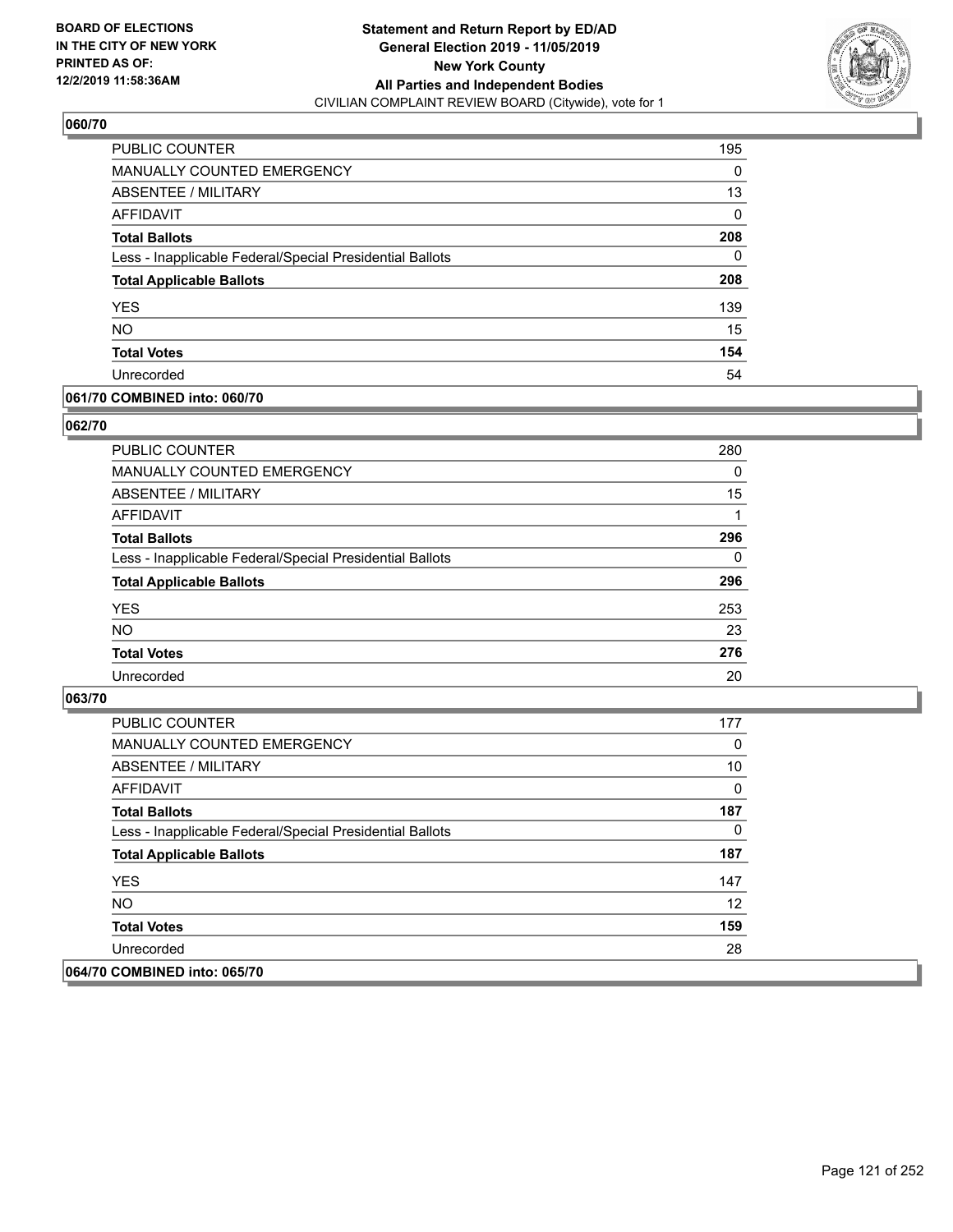

| PUBLIC COUNTER                                           | 238 |
|----------------------------------------------------------|-----|
| MANUALLY COUNTED EMERGENCY                               | 0   |
| ABSENTEE / MILITARY                                      | 10  |
| AFFIDAVIT                                                | 3   |
| Total Ballots                                            | 251 |
| Less - Inapplicable Federal/Special Presidential Ballots | 0   |
| <b>Total Applicable Ballots</b>                          | 251 |
| YES                                                      | 221 |
| NO.                                                      | 21  |
| <b>Total Votes</b>                                       | 242 |
| Unrecorded                                               | 9   |

#### **066/70**

| PUBLIC COUNTER                                           | 170 |
|----------------------------------------------------------|-----|
| <b>MANUALLY COUNTED EMERGENCY</b>                        | 0   |
| ABSENTEE / MILITARY                                      | 3   |
| <b>AFFIDAVIT</b>                                         |     |
| <b>Total Ballots</b>                                     | 174 |
| Less - Inapplicable Federal/Special Presidential Ballots | 0   |
| <b>Total Applicable Ballots</b>                          | 174 |
| <b>YES</b>                                               | 148 |
| <b>NO</b>                                                | 18  |
| <b>Total Votes</b>                                       | 166 |
| Unrecorded                                               | 8   |
|                                                          |     |

#### **067/70 COMBINED into: 089/69**

| <b>PUBLIC COUNTER</b>                                    | 180           |
|----------------------------------------------------------|---------------|
| <b>MANUALLY COUNTED EMERGENCY</b>                        | 0             |
| ABSENTEE / MILITARY                                      | 8             |
| AFFIDAVIT                                                | $\mathcal{P}$ |
| <b>Total Ballots</b>                                     | 190           |
| Less - Inapplicable Federal/Special Presidential Ballots | 0             |
| <b>Total Applicable Ballots</b>                          | 190           |
| <b>YES</b>                                               | 162           |
| <b>NO</b>                                                | 23            |
| <b>Total Votes</b>                                       | 185           |
| Unrecorded                                               | 5             |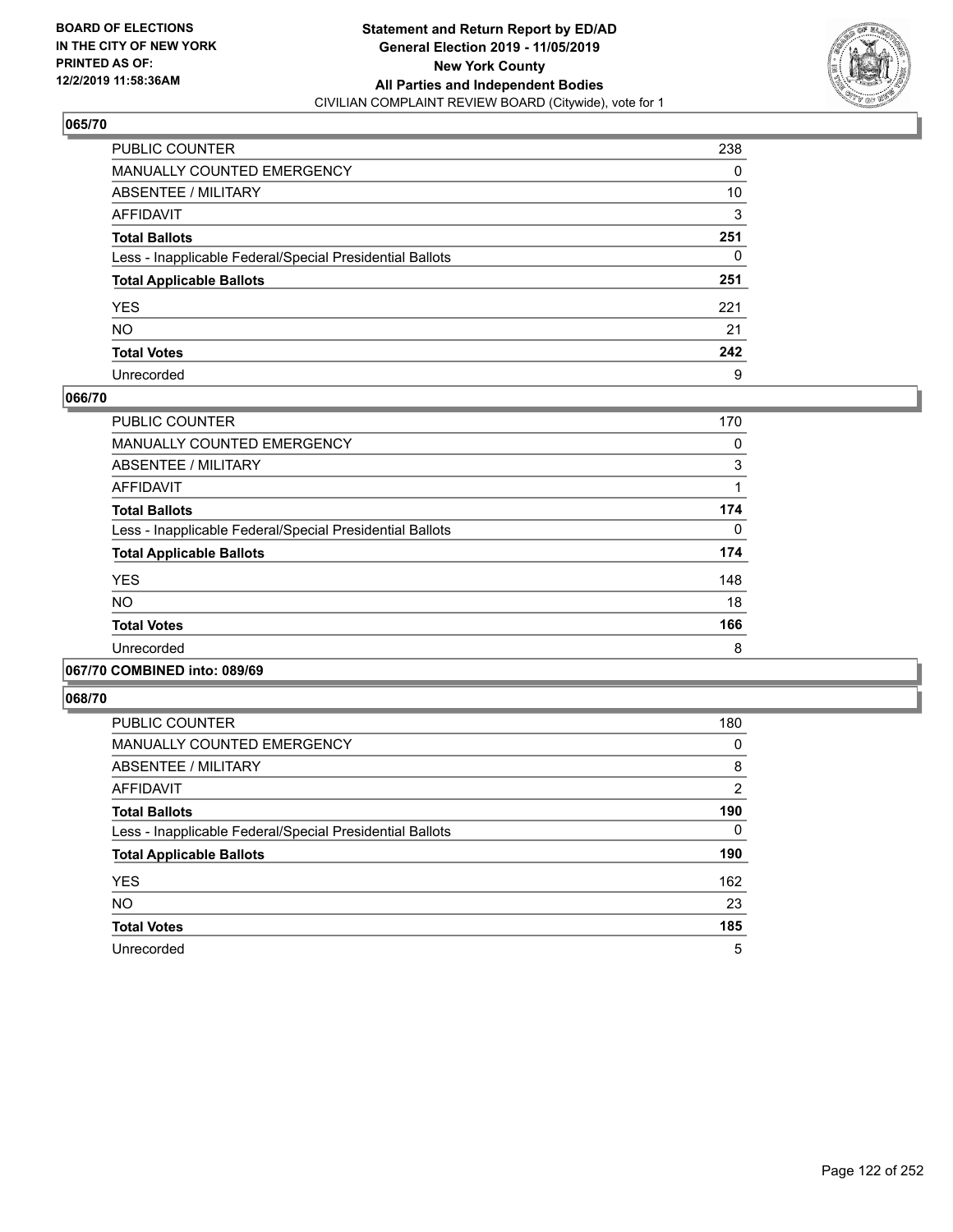

| <b>PUBLIC COUNTER</b>                                    | 148 |
|----------------------------------------------------------|-----|
| MANUALLY COUNTED EMERGENCY                               | 0   |
| ABSENTEE / MILITARY                                      | 0   |
| AFFIDAVIT                                                | 0   |
| <b>Total Ballots</b>                                     | 148 |
| Less - Inapplicable Federal/Special Presidential Ballots | 0   |
| <b>Total Applicable Ballots</b>                          | 148 |
| <b>YES</b>                                               | 107 |
| <b>NO</b>                                                | 18  |
| <b>Total Votes</b>                                       | 125 |
| Unrecorded                                               | 23  |

# **070/70 COMBINED into: 073/70**

#### **071/70**

| <b>PUBLIC COUNTER</b>                                    | 302 |
|----------------------------------------------------------|-----|
| <b>MANUALLY COUNTED EMERGENCY</b>                        | 0   |
| ABSENTEE / MILITARY                                      | 8   |
| AFFIDAVIT                                                |     |
| <b>Total Ballots</b>                                     | 311 |
| Less - Inapplicable Federal/Special Presidential Ballots | 0   |
| <b>Total Applicable Ballots</b>                          | 311 |
| <b>YES</b>                                               | 241 |
| <b>NO</b>                                                | 28  |
| <b>Total Votes</b>                                       | 269 |
| Unrecorded                                               | 42  |
|                                                          |     |

## **072/70 COMBINED into: 071/70**

| <b>PUBLIC COUNTER</b>                                    | 199      |
|----------------------------------------------------------|----------|
| <b>MANUALLY COUNTED EMERGENCY</b>                        | 0        |
| <b>ABSENTEE / MILITARY</b>                               | 8        |
| AFFIDAVIT                                                | 4        |
| <b>Total Ballots</b>                                     | 211      |
| Less - Inapplicable Federal/Special Presidential Ballots | $\Omega$ |
| <b>Total Applicable Ballots</b>                          | 211      |
| <b>YES</b>                                               | 160      |
| <b>NO</b>                                                | 25       |
| <b>Total Votes</b>                                       | 185      |
| Unrecorded                                               | 26       |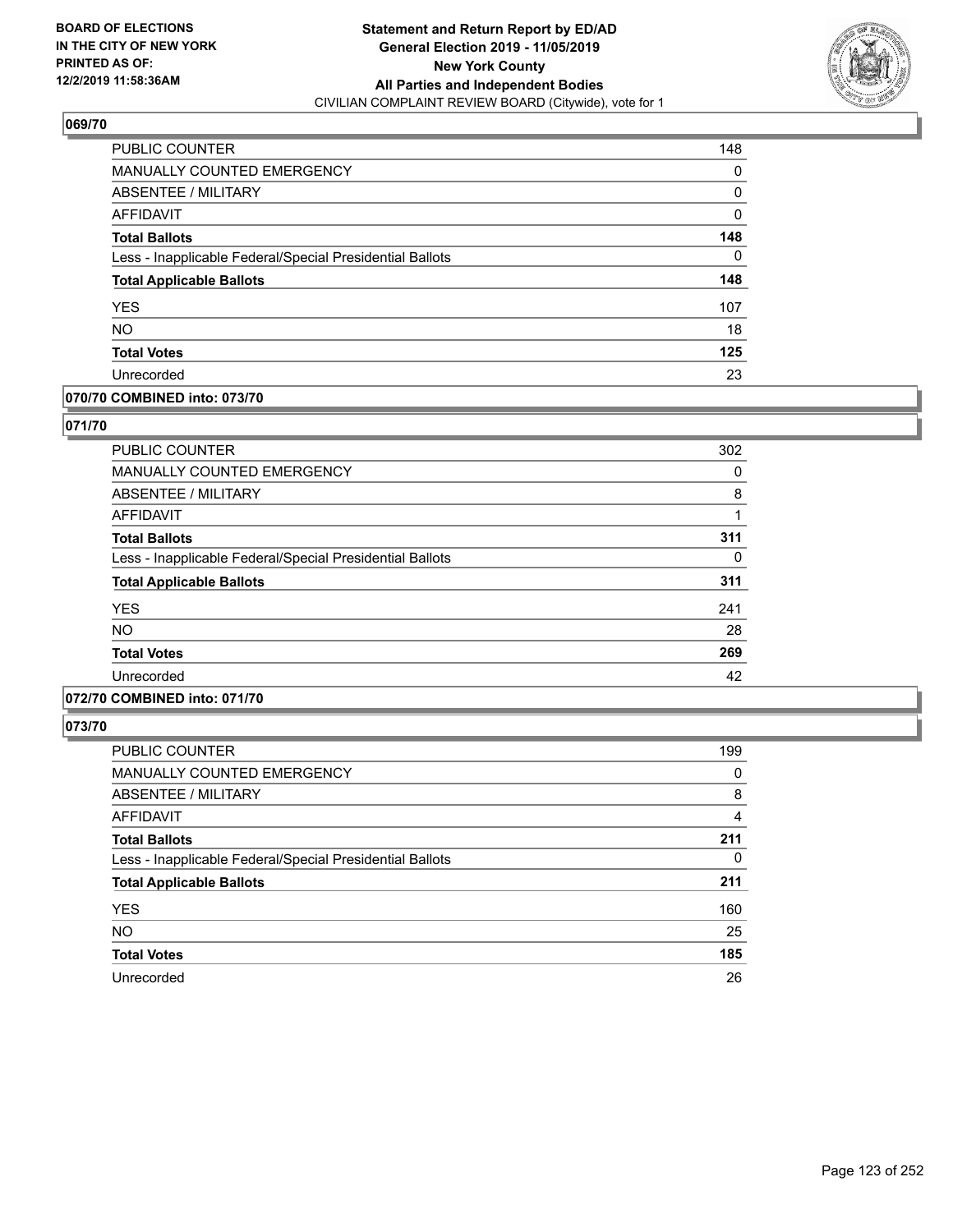

| PUBLIC COUNTER                                           | 445 |
|----------------------------------------------------------|-----|
| <b>MANUALLY COUNTED EMERGENCY</b>                        | 0   |
| ABSENTEE / MILITARY                                      | 4   |
| <b>AFFIDAVIT</b>                                         | 8   |
| <b>Total Ballots</b>                                     | 457 |
| Less - Inapplicable Federal/Special Presidential Ballots | 0   |
| <b>Total Applicable Ballots</b>                          | 457 |
| <b>YES</b>                                               | 368 |
| <b>NO</b>                                                | 33  |
| <b>Total Votes</b>                                       | 401 |
| Unrecorded                                               | 56  |

## **075/70 COMBINED into: 076/70**

#### **076/70**

| PUBLIC COUNTER                                           | 327      |
|----------------------------------------------------------|----------|
| <b>MANUALLY COUNTED EMERGENCY</b>                        | 0        |
| ABSENTEE / MILITARY                                      | 19       |
| AFFIDAVIT                                                | 6        |
| <b>Total Ballots</b>                                     | 352      |
| Less - Inapplicable Federal/Special Presidential Ballots | $\Omega$ |
| <b>Total Applicable Ballots</b>                          | 352      |
| <b>YES</b>                                               | 282      |
| <b>NO</b>                                                | 40       |
| <b>Total Votes</b>                                       | 322      |
| Unrecorded                                               | 30       |

#### **077/70**

| <b>PUBLIC COUNTER</b>                                    | 210 |
|----------------------------------------------------------|-----|
| MANUALLY COUNTED EMERGENCY                               | 0   |
| <b>ABSENTEE / MILITARY</b>                               |     |
| AFFIDAVIT                                                |     |
| <b>Total Ballots</b>                                     | 218 |
| Less - Inapplicable Federal/Special Presidential Ballots | 0   |
| <b>Total Applicable Ballots</b>                          | 218 |
| <b>YES</b>                                               | 162 |
| NO                                                       | 15  |
| <b>Total Votes</b>                                       | 177 |
| Unrecorded                                               | 41  |
| 078/70 COMBINED into: 077/70                             |     |
|                                                          |     |

**079/70 COMBINED into: 081/70**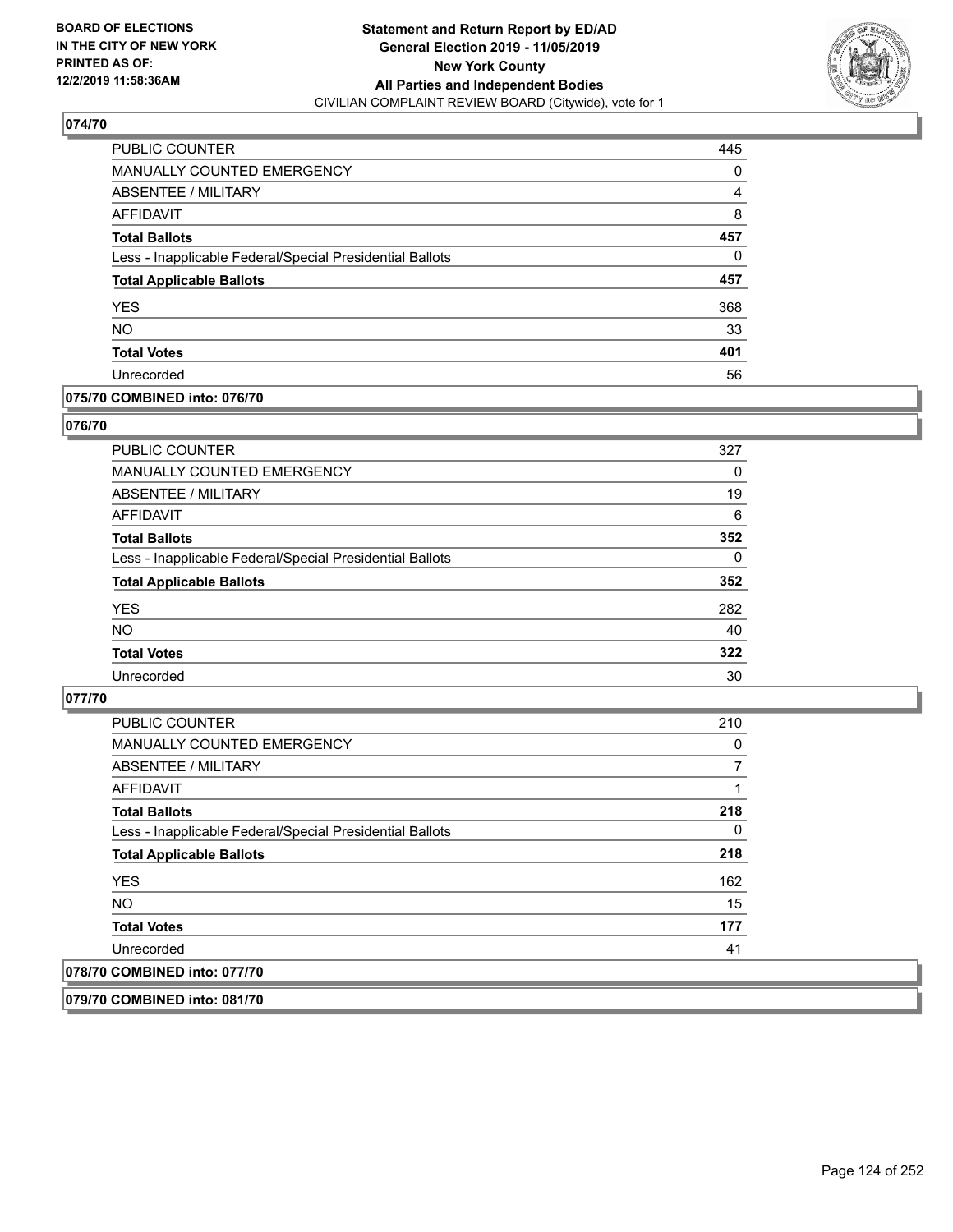

| PUBLIC COUNTER                                           | 117 |
|----------------------------------------------------------|-----|
| MANUALLY COUNTED EMERGENCY                               | 0   |
| ABSENTEE / MILITARY                                      |     |
| AFFIDAVIT                                                |     |
| Total Ballots                                            | 119 |
| Less - Inapplicable Federal/Special Presidential Ballots | 0   |
| <b>Total Applicable Ballots</b>                          | 119 |
| YES                                                      | 75  |
| NO.                                                      | 7   |
| <b>Total Votes</b>                                       | 82  |
| Unrecorded                                               | 37  |

#### **081/70**

| PUBLIC COUNTER                                           | 176      |
|----------------------------------------------------------|----------|
| <b>MANUALLY COUNTED EMERGENCY</b>                        | 0        |
| ABSENTEE / MILITARY                                      |          |
| <b>AFFIDAVIT</b>                                         | 0        |
| <b>Total Ballots</b>                                     | 183      |
| Less - Inapplicable Federal/Special Presidential Ballots | $\Omega$ |
| <b>Total Applicable Ballots</b>                          | 183      |
| <b>YES</b>                                               | 130      |
| <b>NO</b>                                                | 15       |
| <b>Total Votes</b>                                       | 145      |
| Unrecorded                                               | 38       |
|                                                          |          |

#### **082/70 COMBINED into: 069/70**

| <b>PUBLIC COUNTER</b>                                    | 262 |
|----------------------------------------------------------|-----|
| <b>MANUALLY COUNTED EMERGENCY</b>                        | 0   |
| ABSENTEE / MILITARY                                      | 3   |
| AFFIDAVIT                                                |     |
| <b>Total Ballots</b>                                     | 266 |
| Less - Inapplicable Federal/Special Presidential Ballots | 0   |
| <b>Total Applicable Ballots</b>                          | 266 |
| <b>YES</b>                                               | 189 |
| NO.                                                      | 22  |
| <b>Total Votes</b>                                       | 211 |
| Unrecorded                                               | 55  |
| 084/70 COMBINED into: 085/70                             |     |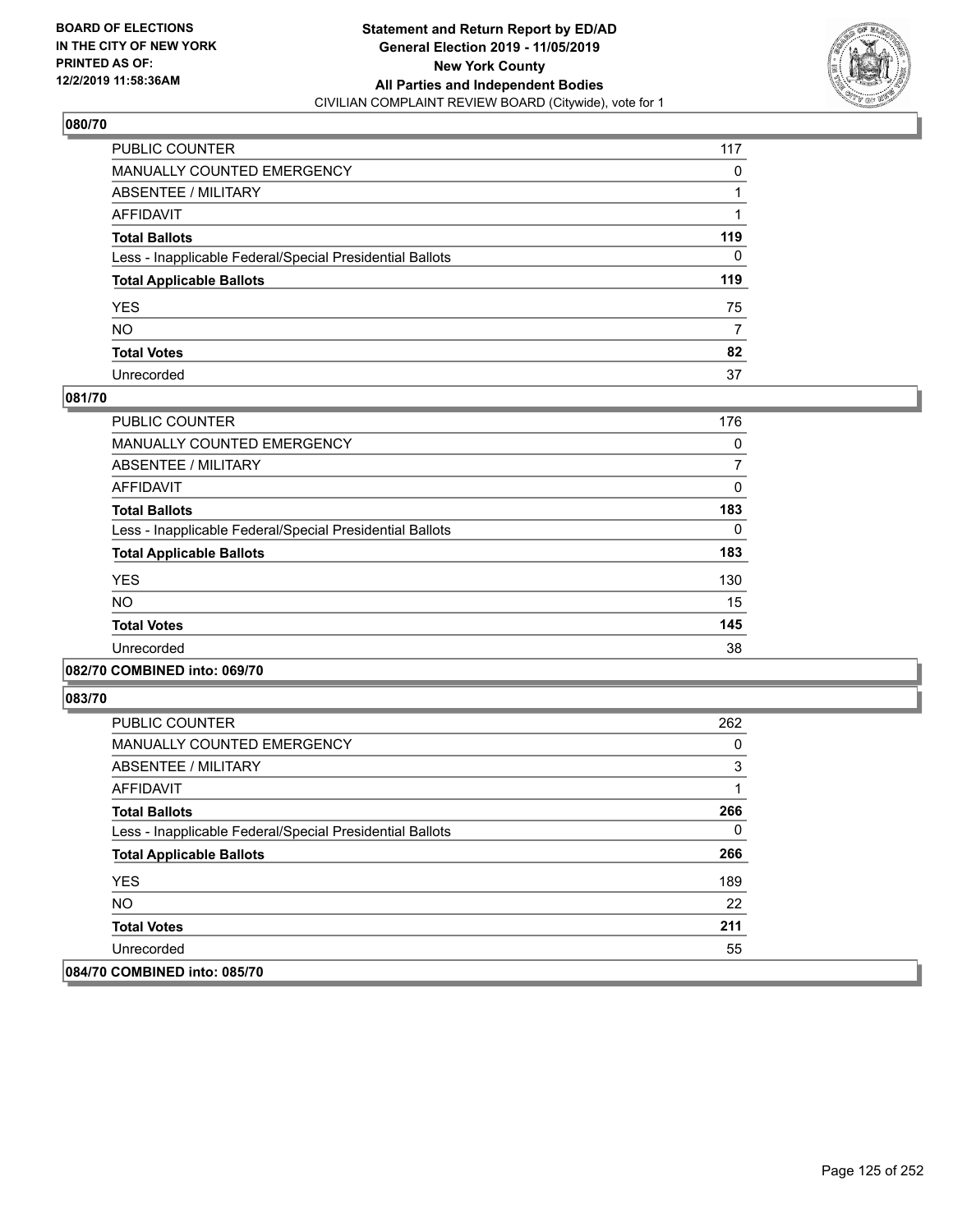

| PUBLIC COUNTER                                           | 413 |
|----------------------------------------------------------|-----|
| MANUALLY COUNTED EMERGENCY                               | 0   |
| ABSENTEE / MILITARY                                      | 9   |
| AFFIDAVIT                                                | 2   |
| <b>Total Ballots</b>                                     | 424 |
| Less - Inapplicable Federal/Special Presidential Ballots | 0   |
| <b>Total Applicable Ballots</b>                          | 424 |
| <b>YES</b>                                               | 309 |
| <b>NO</b>                                                | 45  |
| <b>Total Votes</b>                                       | 354 |
| Unrecorded                                               | 70  |

## **086/70 COMBINED into: 083/70**

#### **087/70 COMBINED into: 099/70**

## **088/70**

| <b>PUBLIC COUNTER</b>                                    | 225      |
|----------------------------------------------------------|----------|
| <b>MANUALLY COUNTED EMERGENCY</b>                        | 0        |
| ABSENTEE / MILITARY                                      | 5        |
| AFFIDAVIT                                                | 0        |
| <b>Total Ballots</b>                                     | 230      |
| Less - Inapplicable Federal/Special Presidential Ballots | $\Omega$ |
| <b>Total Applicable Ballots</b>                          | 230      |
| <b>YES</b>                                               | 198      |
| <b>NO</b>                                                | 17       |
| <b>Total Votes</b>                                       | 215      |
| Unrecorded                                               | 15       |

## **089/70 COMBINED into: 062/70**

### **090/70 COMBINED into: 088/70**

| PUBLIC COUNTER                                           | 362      |
|----------------------------------------------------------|----------|
| <b>MANUALLY COUNTED EMERGENCY</b>                        | 0        |
| ABSENTEE / MILITARY                                      |          |
| AFFIDAVIT                                                | 4        |
| <b>Total Ballots</b>                                     | 373      |
| Less - Inapplicable Federal/Special Presidential Ballots | $\Omega$ |
| <b>Total Applicable Ballots</b>                          | 373      |
| <b>YES</b>                                               | 316      |
| <b>NO</b>                                                | 35       |
| <b>Total Votes</b>                                       | 351      |
| Unrecorded                                               | 22       |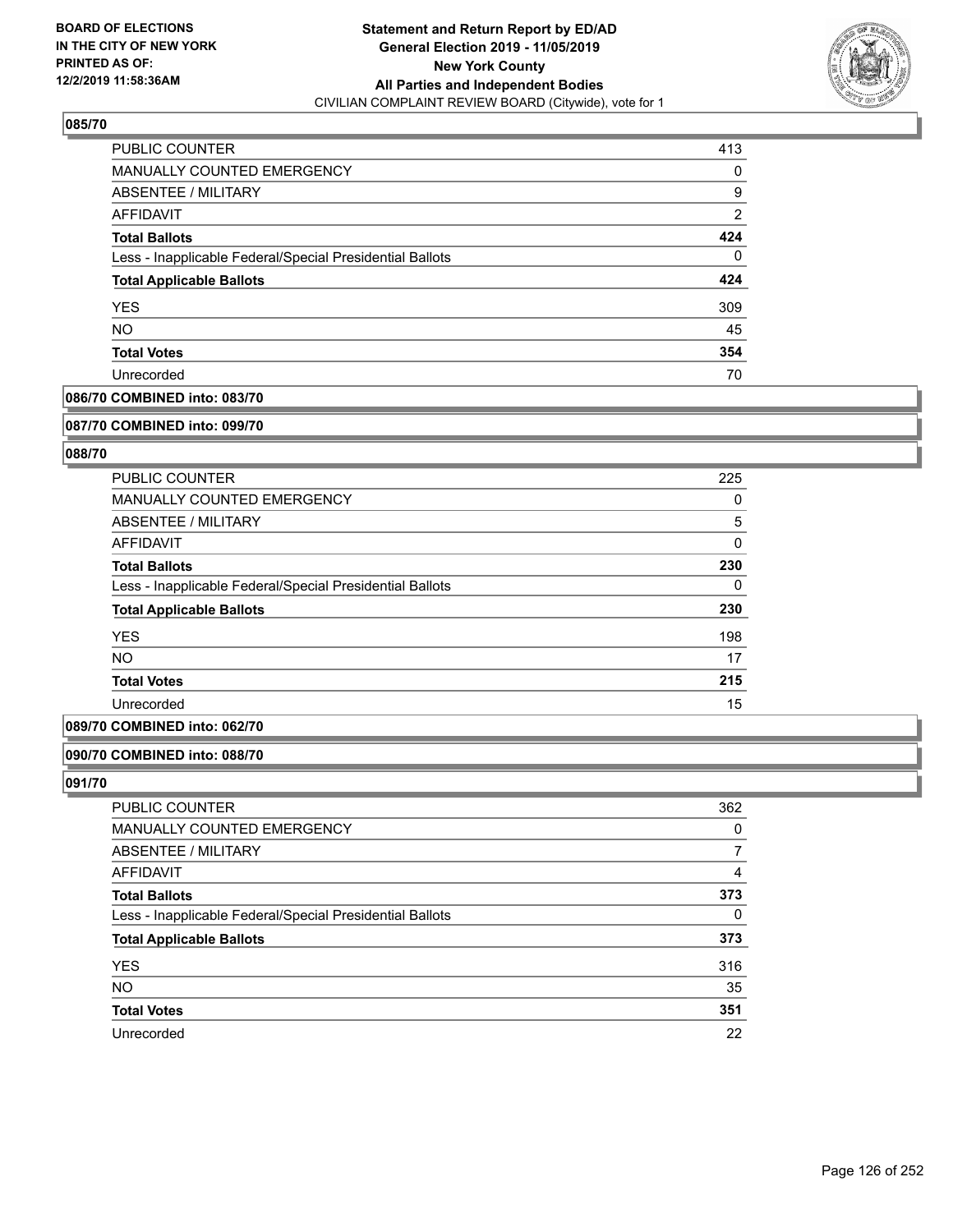

| <b>PUBLIC COUNTER</b>                                    | 368 |
|----------------------------------------------------------|-----|
| <b>MANUALLY COUNTED EMERGENCY</b>                        | 0   |
| ABSENTEE / MILITARY                                      | 9   |
| AFFIDAVIT                                                | 5   |
| <b>Total Ballots</b>                                     | 382 |
| Less - Inapplicable Federal/Special Presidential Ballots | 0   |
| <b>Total Applicable Ballots</b>                          | 382 |
| <b>YES</b>                                               | 318 |
| <b>NO</b>                                                | 32  |
| <b>Total Votes</b>                                       | 350 |
| Unrecorded                                               | 32  |

#### **093/70 COMBINED into: 017/70**

**094/70 COMBINED into: 099/70**

**095/70 COMBINED into: 088/70**

**096/70 COMBINED into: 088/70**

#### **097/70 COMBINED into: 088/70**

#### **098/70**

| <b>PUBLIC COUNTER</b>                                    | 194      |
|----------------------------------------------------------|----------|
| MANUALLY COUNTED EMERGENCY                               | $\Omega$ |
| ABSENTEE / MILITARY                                      | 10       |
| <b>AFFIDAVIT</b>                                         |          |
| <b>Total Ballots</b>                                     | 205      |
| Less - Inapplicable Federal/Special Presidential Ballots | 0        |
| <b>Total Applicable Ballots</b>                          | 205      |
| <b>YES</b>                                               | 165      |
| <b>NO</b>                                                | 16       |
| <b>Total Votes</b>                                       | 181      |
| Unrecorded                                               | 24       |

| <b>PUBLIC COUNTER</b>                                    | 257           |
|----------------------------------------------------------|---------------|
| <b>MANUALLY COUNTED EMERGENCY</b>                        | 0             |
| ABSENTEE / MILITARY                                      | $\mathcal{P}$ |
| AFFIDAVIT                                                | 3             |
| <b>Total Ballots</b>                                     | 262           |
| Less - Inapplicable Federal/Special Presidential Ballots | 0             |
| <b>Total Applicable Ballots</b>                          | 262           |
| <b>YES</b>                                               | 175           |
| <b>NO</b>                                                | 24            |
| <b>Total Votes</b>                                       | 199           |
| Unrecorded                                               | 63            |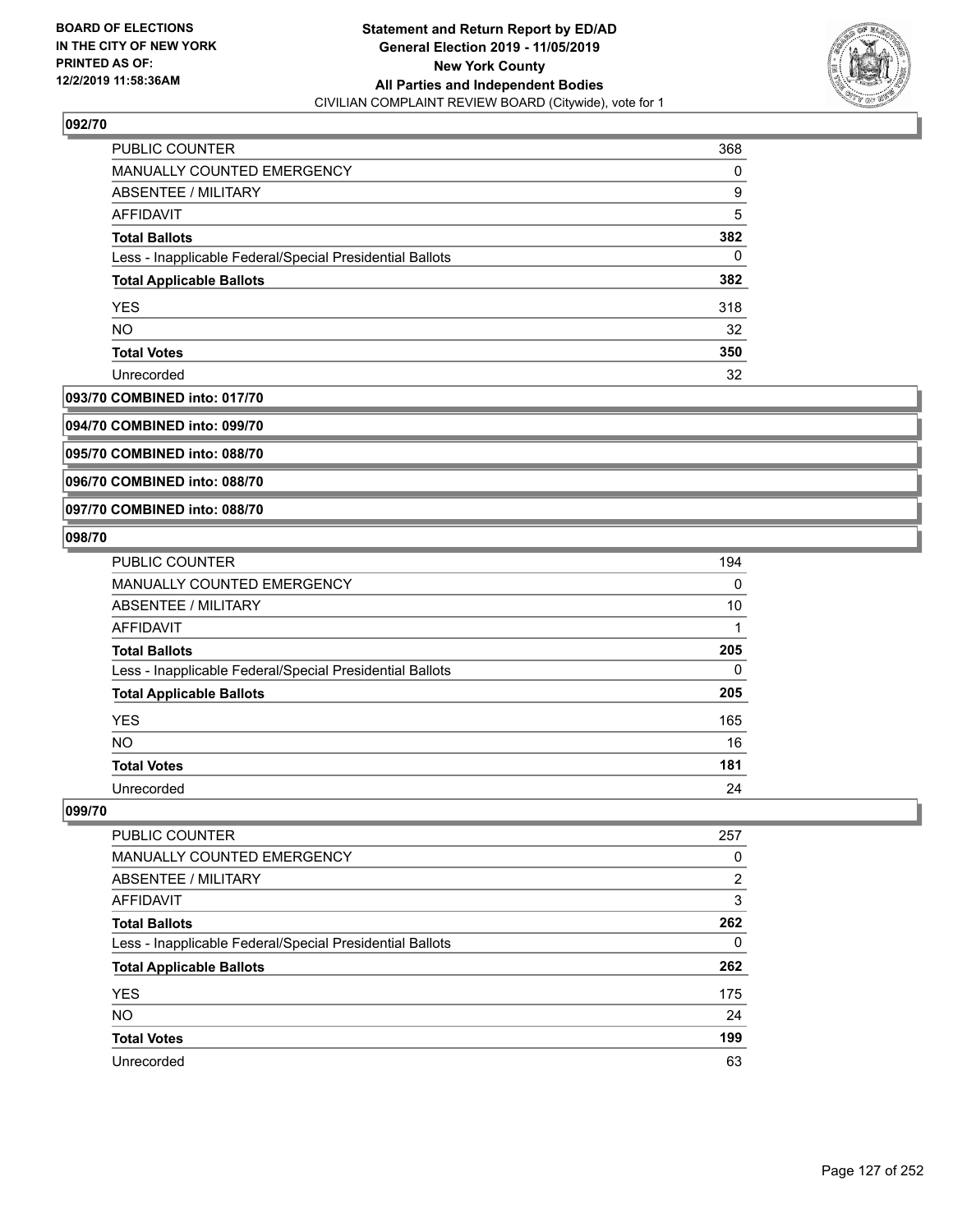

| <b>PUBLIC COUNTER</b>                                    | 312 |
|----------------------------------------------------------|-----|
| MANUALLY COUNTED EMERGENCY                               | 0   |
| ABSENTEE / MILITARY                                      | 5   |
| AFFIDAVIT                                                | 3   |
| <b>Total Ballots</b>                                     | 320 |
| Less - Inapplicable Federal/Special Presidential Ballots | 0   |
| <b>Total Applicable Ballots</b>                          | 320 |
| <b>YES</b>                                               | 273 |
| <b>NO</b>                                                | 17  |
| <b>Total Votes</b>                                       | 290 |
| Unrecorded                                               | 30  |

#### **101/70 COMBINED into: 100/70**

**102/70 COMBINED into: 074/70**

**103/70 COMBINED into: 023/70**

**104/70 COMBINED into: 102/69**

**105/70 COMBINED into: 092/70**

**106/70 COMBINED into: 091/70**

**107/70 COMBINED into: 091/70**

**108/70** 

| <b>PUBLIC COUNTER</b>                                    | 270 |
|----------------------------------------------------------|-----|
| <b>MANUALLY COUNTED EMERGENCY</b>                        | 0   |
| ABSENTEE / MILITARY                                      | 11  |
| <b>AFFIDAVIT</b>                                         | 9   |
| <b>Total Ballots</b>                                     | 290 |
| Less - Inapplicable Federal/Special Presidential Ballots | 0   |
| <b>Total Applicable Ballots</b>                          | 290 |
| <b>YES</b>                                               | 245 |
| <b>NO</b>                                                | 15  |
| <b>Total Votes</b>                                       | 260 |
| Unrecorded                                               | 30  |
| 109/70 COMBINED into: 099/70                             |     |
| 110/70 COMBINED into: 022/70                             |     |

**111/70 COMBINED into: 038/70**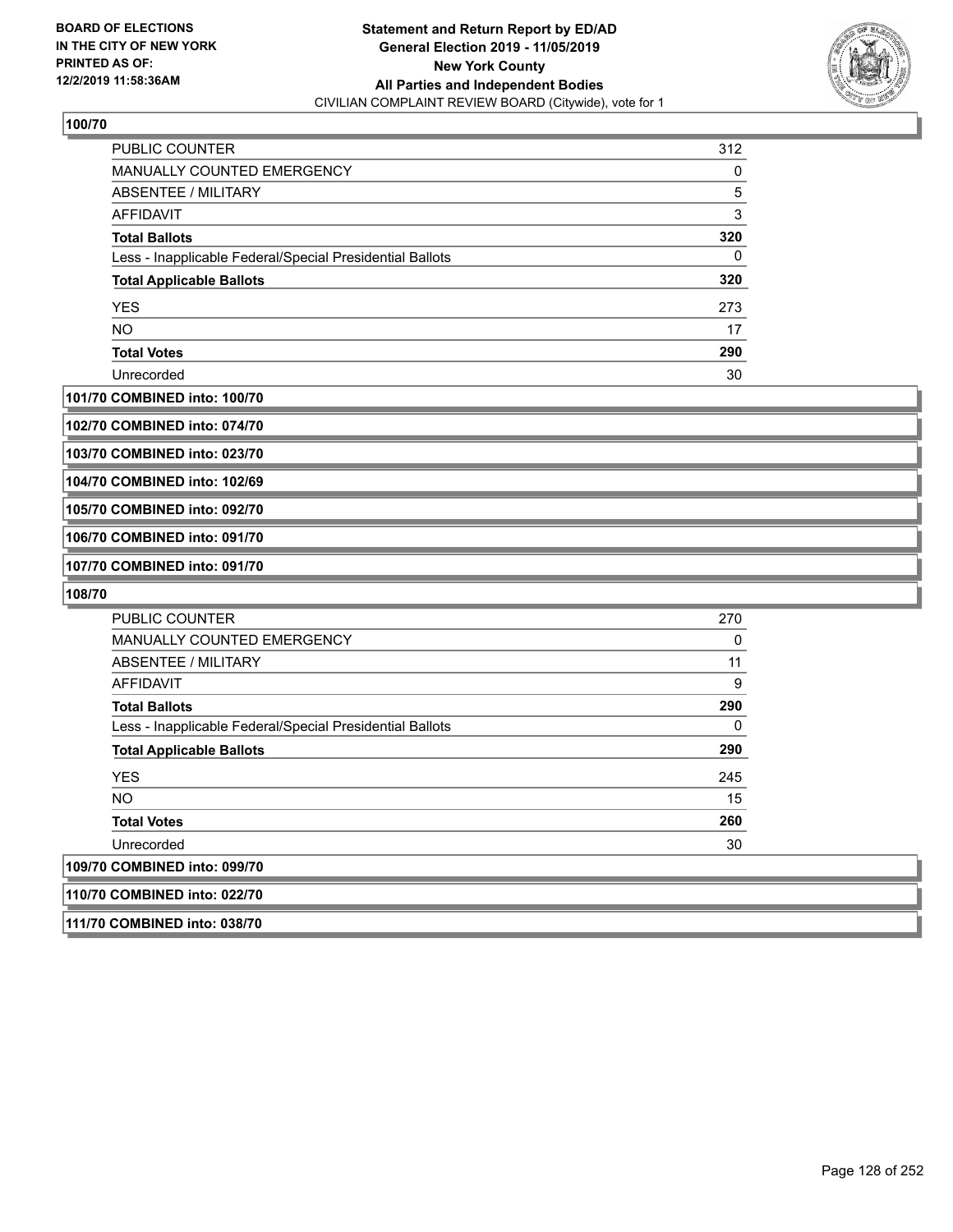

| PUBLIC COUNTER                                           | 166      |
|----------------------------------------------------------|----------|
| MANUALLY COUNTED EMERGENCY                               | 0        |
| ABSENTEE / MILITARY                                      | 0        |
| AFFIDAVIT                                                | 3        |
| Total Ballots                                            | 169      |
| Less - Inapplicable Federal/Special Presidential Ballots | $\Omega$ |
| <b>Total Applicable Ballots</b>                          | 169      |
| YES                                                      | 129      |
| NO.                                                      | 21       |
| <b>Total Votes</b>                                       | 150      |
| Unrecorded                                               | 19       |

#### **002/71**

| PUBLIC COUNTER                                           | 113            |
|----------------------------------------------------------|----------------|
| <b>MANUALLY COUNTED EMERGENCY</b>                        | 0              |
| ABSENTEE / MILITARY                                      | $\overline{2}$ |
| <b>AFFIDAVIT</b>                                         | $\Omega$       |
| <b>Total Ballots</b>                                     | 115            |
| Less - Inapplicable Federal/Special Presidential Ballots | $\Omega$       |
| <b>Total Applicable Ballots</b>                          | 115            |
| <b>YES</b>                                               | 96             |
| <b>NO</b>                                                | 8              |
| <b>Total Votes</b>                                       | 104            |
| Unrecorded                                               | 11             |
| .                                                        |                |

#### **003/71 COMBINED into: 004/71**

| <b>PUBLIC COUNTER</b>                                    | 185            |
|----------------------------------------------------------|----------------|
| <b>MANUALLY COUNTED EMERGENCY</b>                        | 0              |
| ABSENTEE / MILITARY                                      | $\overline{4}$ |
| <b>AFFIDAVIT</b>                                         | 3              |
| <b>Total Ballots</b>                                     | 192            |
| Less - Inapplicable Federal/Special Presidential Ballots | 0              |
| <b>Total Applicable Ballots</b>                          | 192            |
| <b>YES</b>                                               | 156            |
| <b>NO</b>                                                | 24             |
| <b>Total Votes</b>                                       | 180            |
| Unrecorded                                               | 12             |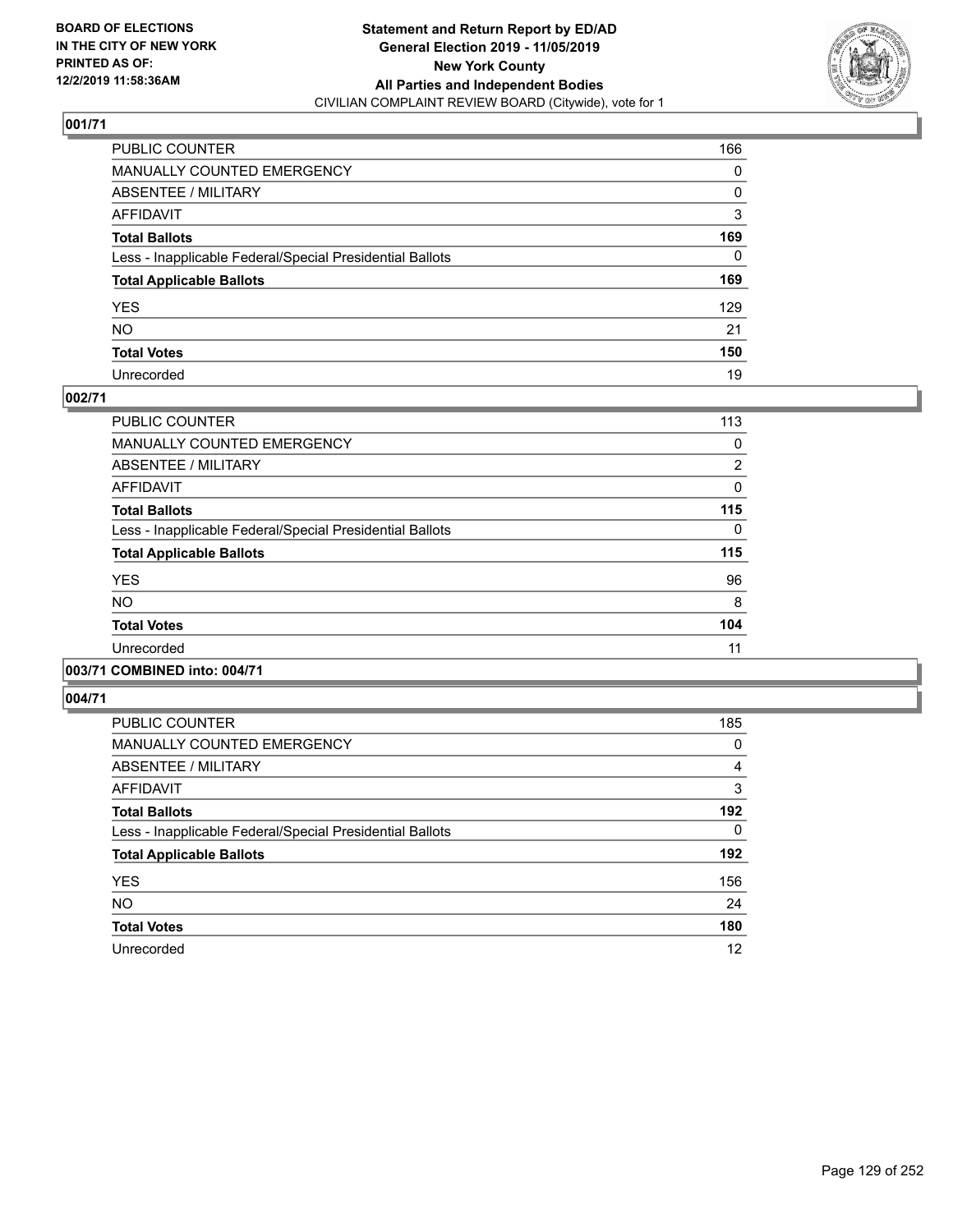

| PUBLIC COUNTER                                           | 226      |
|----------------------------------------------------------|----------|
| MANUALLY COUNTED EMERGENCY                               | 0        |
| ABSENTEE / MILITARY                                      | 6        |
| AFFIDAVIT                                                | 3        |
| Total Ballots                                            | 235      |
| Less - Inapplicable Federal/Special Presidential Ballots | $\Omega$ |
| <b>Total Applicable Ballots</b>                          | 235      |
| YES                                                      | 194      |
| NO.                                                      | 10       |
| <b>Total Votes</b>                                       | 204      |
| Unrecorded                                               | 31       |

#### **006/71**

| PUBLIC COUNTER                                           | 158 |
|----------------------------------------------------------|-----|
| <b>MANUALLY COUNTED EMERGENCY</b>                        | 0   |
| ABSENTEE / MILITARY                                      | 2   |
| <b>AFFIDAVIT</b>                                         | 3   |
| <b>Total Ballots</b>                                     | 163 |
| Less - Inapplicable Federal/Special Presidential Ballots | 0   |
| <b>Total Applicable Ballots</b>                          | 163 |
| <b>YES</b>                                               | 135 |
| <b>NO</b>                                                | 11  |
| <b>Total Votes</b>                                       | 146 |
| Unrecorded                                               | 17  |
|                                                          |     |

## **007/71 COMBINED into: 005/71**

| PUBLIC COUNTER                                           | 311 |
|----------------------------------------------------------|-----|
| <b>MANUALLY COUNTED EMERGENCY</b>                        | 0   |
| ABSENTEE / MILITARY                                      | 3   |
| AFFIDAVIT                                                | 6   |
| <b>Total Ballots</b>                                     | 320 |
| Less - Inapplicable Federal/Special Presidential Ballots | 0   |
| <b>Total Applicable Ballots</b>                          | 320 |
| <b>YES</b>                                               | 275 |
| NO.                                                      | 26  |
| <b>Total Votes</b>                                       | 301 |
| Unrecorded                                               | 19  |
| 009/71 COMBINED into: 032/71                             |     |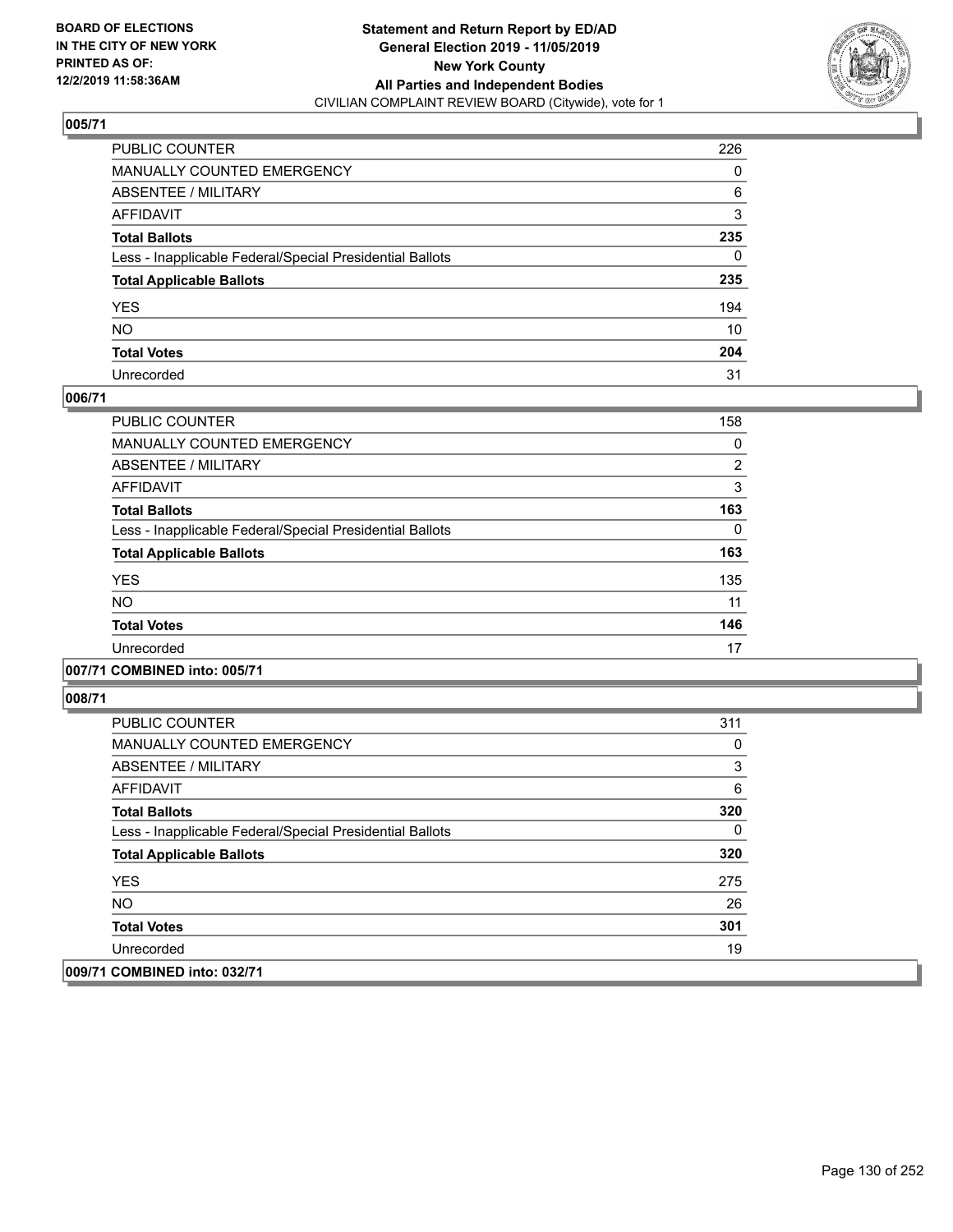

| PUBLIC COUNTER                                           | 242 |
|----------------------------------------------------------|-----|
| MANUALLY COUNTED EMERGENCY                               | 0   |
| ABSENTEE / MILITARY                                      | 8   |
| AFFIDAVIT                                                | 2   |
| Total Ballots                                            | 252 |
| Less - Inapplicable Federal/Special Presidential Ballots | 0   |
| <b>Total Applicable Ballots</b>                          | 252 |
| YES                                                      | 188 |
| NO.                                                      | 49  |
| <b>Total Votes</b>                                       | 237 |
| Unrecorded                                               | 15  |

# **011/71**

| PUBLIC COUNTER                                           | 122      |
|----------------------------------------------------------|----------|
| MANUALLY COUNTED EMERGENCY                               | 0        |
| ABSENTEE / MILITARY                                      | $\Omega$ |
| AFFIDAVIT                                                | $\Omega$ |
| <b>Total Ballots</b>                                     | 122      |
| Less - Inapplicable Federal/Special Presidential Ballots | $\Omega$ |
| <b>Total Applicable Ballots</b>                          | 122      |
| <b>YES</b>                                               | 107      |
| <b>NO</b>                                                | 6        |
| <b>Total Votes</b>                                       | 113      |
| Unrecorded                                               | 9        |

| PUBLIC COUNTER                                           | 278 |
|----------------------------------------------------------|-----|
| MANUALLY COUNTED EMERGENCY                               | 0   |
| ABSENTEE / MILITARY                                      | 7   |
| AFFIDAVIT                                                | 5   |
| <b>Total Ballots</b>                                     | 290 |
| Less - Inapplicable Federal/Special Presidential Ballots | 0   |
| <b>Total Applicable Ballots</b>                          | 290 |
| <b>YES</b>                                               | 235 |
| NO.                                                      | 28  |
| <b>Total Votes</b>                                       | 263 |
| Unrecorded                                               | 27  |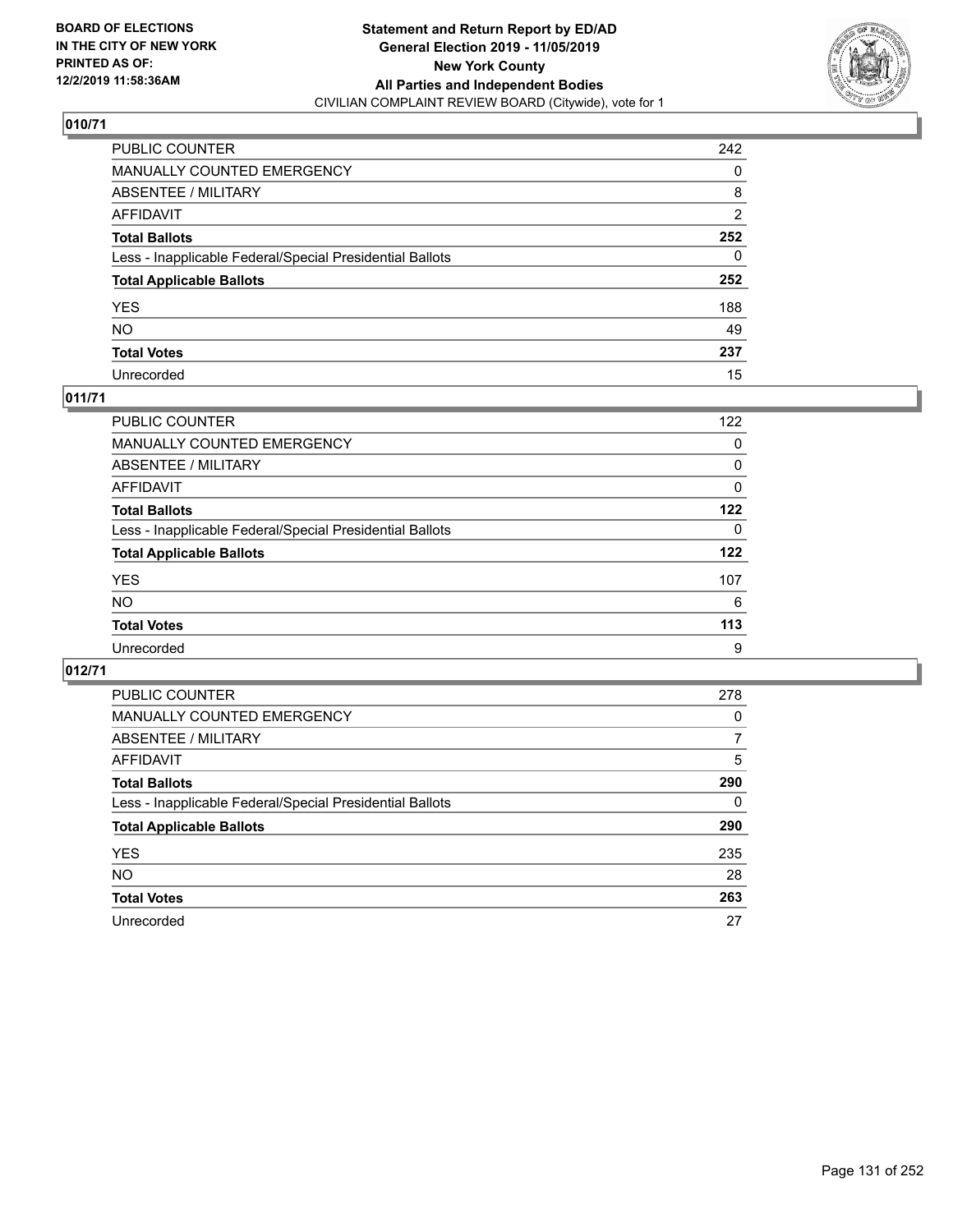

| PUBLIC COUNTER                                           | 261 |
|----------------------------------------------------------|-----|
| MANUALLY COUNTED EMERGENCY                               | 0   |
| <b>ABSENTEE / MILITARY</b>                               | 11  |
| AFFIDAVIT                                                | 4   |
| <b>Total Ballots</b>                                     | 276 |
| Less - Inapplicable Federal/Special Presidential Ballots | 0   |
| <b>Total Applicable Ballots</b>                          | 276 |
| <b>YES</b>                                               | 222 |
| <b>NO</b>                                                | 18  |
| <b>Total Votes</b>                                       | 240 |
| Unrecorded                                               | 36  |

## **014/71 COMBINED into: 013/71**

#### **015/71 COMBINED into: 012/71**

## **016/71**

| PUBLIC COUNTER                                           | 123              |
|----------------------------------------------------------|------------------|
| <b>MANUALLY COUNTED EMERGENCY</b>                        | 0                |
| ABSENTEE / MILITARY                                      | 4                |
| AFFIDAVIT                                                | 3                |
| <b>Total Ballots</b>                                     | 130              |
| Less - Inapplicable Federal/Special Presidential Ballots | $\Omega$         |
| <b>Total Applicable Ballots</b>                          | 130              |
| <b>YES</b>                                               | 102 <sub>2</sub> |
| <b>NO</b>                                                | 11               |
| <b>Total Votes</b>                                       | 113              |
| Unrecorded                                               | 17               |

#### **017/71 COMBINED into: 109/71**

| <b>PUBLIC COUNTER</b>                                    | 276 |
|----------------------------------------------------------|-----|
| MANUALLY COUNTED EMERGENCY                               | 0   |
| ABSENTEE / MILITARY                                      | 8   |
| AFFIDAVIT                                                | 2   |
| <b>Total Ballots</b>                                     | 286 |
| Less - Inapplicable Federal/Special Presidential Ballots | 0   |
| <b>Total Applicable Ballots</b>                          | 286 |
| <b>YES</b>                                               | 228 |
| <b>NO</b>                                                | 27  |
| <b>Total Votes</b>                                       | 255 |
| Unrecorded                                               | 31  |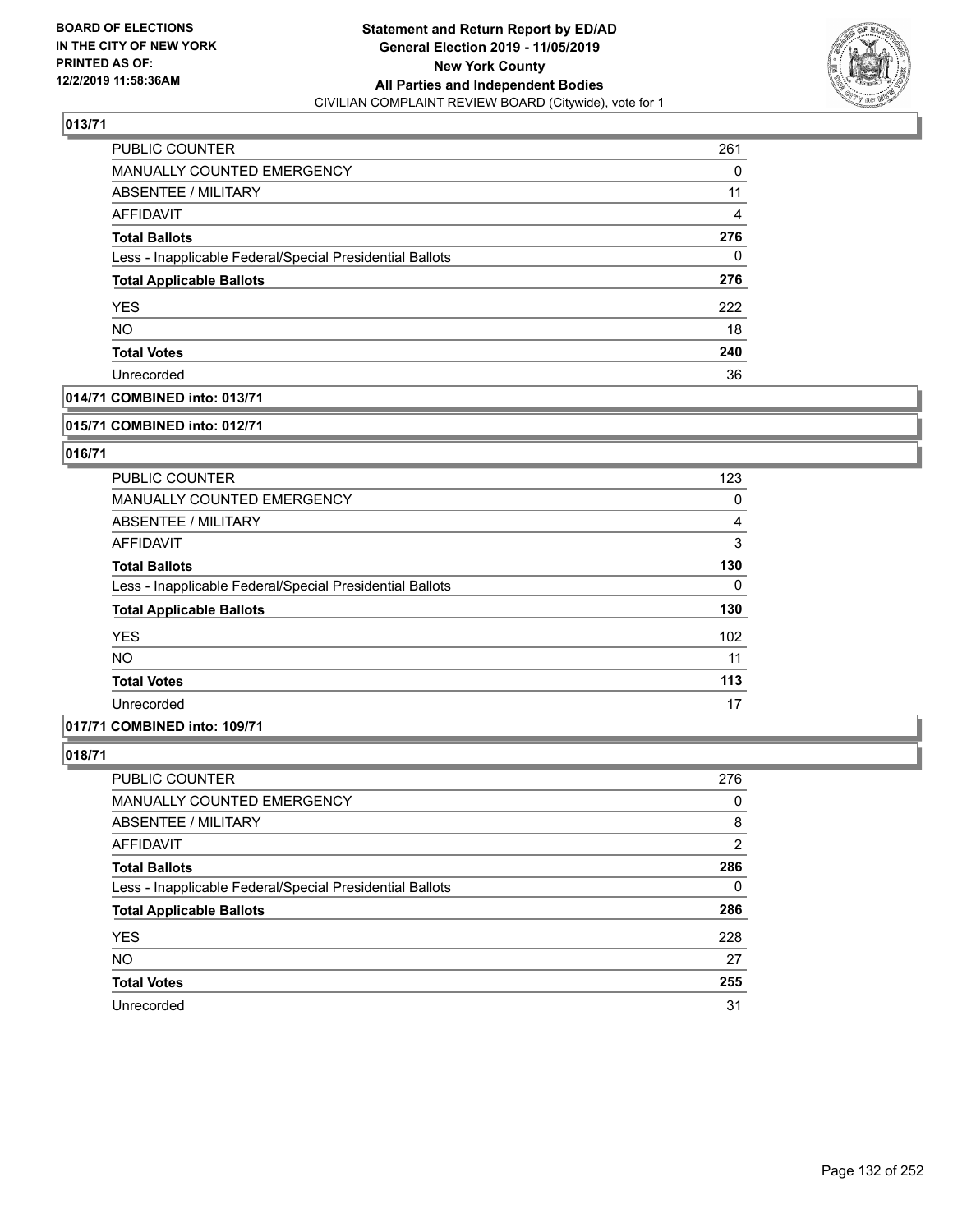

| PUBLIC COUNTER                                           | 337      |
|----------------------------------------------------------|----------|
| MANUALLY COUNTED EMERGENCY                               | 0        |
| ABSENTEE / MILITARY                                      | 7        |
| AFFIDAVIT                                                |          |
| Total Ballots                                            | 345      |
| Less - Inapplicable Federal/Special Presidential Ballots | $\Omega$ |
| <b>Total Applicable Ballots</b>                          | 345      |
| YES                                                      | 267      |
| NO.                                                      | 38       |
| <b>Total Votes</b>                                       | 305      |
| Unrecorded                                               | 40       |

#### **020/71**

| <b>PUBLIC COUNTER</b>                                    | 306      |
|----------------------------------------------------------|----------|
| <b>MANUALLY COUNTED EMERGENCY</b>                        | $\Omega$ |
| ABSENTEE / MILITARY                                      | 7        |
| <b>AFFIDAVIT</b>                                         |          |
| <b>Total Ballots</b>                                     | 314      |
| Less - Inapplicable Federal/Special Presidential Ballots | $\Omega$ |
| <b>Total Applicable Ballots</b>                          | 314      |
| <b>YES</b>                                               | 248      |
| <b>NO</b>                                                | 23       |
| <b>Total Votes</b>                                       | 271      |
| Unrecorded                                               | 43       |
|                                                          |          |

# **021/71 COMBINED into: 022/71**

| <b>PUBLIC COUNTER</b>                                    | 331          |
|----------------------------------------------------------|--------------|
| <b>MANUALLY COUNTED EMERGENCY</b>                        | 0            |
| ABSENTEE / MILITARY                                      | 10           |
| AFFIDAVIT                                                | 3            |
| <b>Total Ballots</b>                                     | 344          |
| Less - Inapplicable Federal/Special Presidential Ballots | $\mathbf{0}$ |
| <b>Total Applicable Ballots</b>                          | 344          |
| <b>YES</b>                                               | 251          |
| <b>NO</b>                                                | 31           |
| <b>Total Votes</b>                                       | 282          |
| Unrecorded                                               | 62           |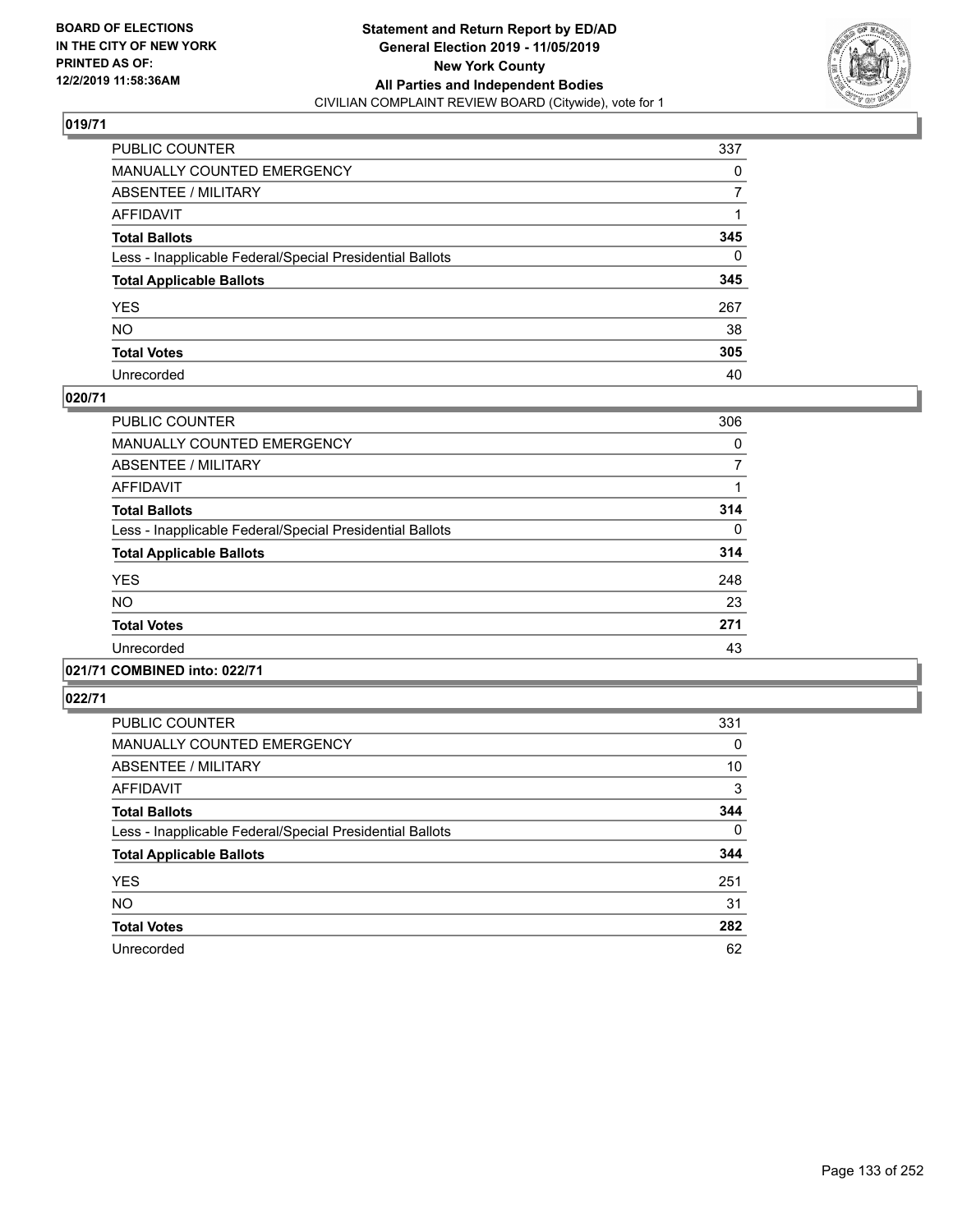

| PUBLIC COUNTER                                           | 185          |
|----------------------------------------------------------|--------------|
| MANUALLY COUNTED EMERGENCY                               | 0            |
| ABSENTEE / MILITARY                                      | 3            |
| AFFIDAVIT                                                |              |
| Total Ballots                                            | 189          |
| Less - Inapplicable Federal/Special Presidential Ballots | $\mathbf{0}$ |
| <b>Total Applicable Ballots</b>                          | 189          |
| YES                                                      | 139          |
| NO.                                                      | 14           |
| <b>Total Votes</b>                                       | 153          |
| Unrecorded                                               | 36           |

#### **024/71**

| <b>PUBLIC COUNTER</b>                                    | 345 |
|----------------------------------------------------------|-----|
| MANUALLY COUNTED EMERGENCY                               | 0   |
| ABSENTEE / MILITARY                                      | 11  |
| AFFIDAVIT                                                | 5   |
| <b>Total Ballots</b>                                     | 361 |
| Less - Inapplicable Federal/Special Presidential Ballots | 0   |
| <b>Total Applicable Ballots</b>                          | 361 |
| <b>YES</b>                                               | 292 |
| <b>NO</b>                                                | 33  |
| <b>Total Votes</b>                                       | 325 |
| Unrecorded                                               | 36  |

| PUBLIC COUNTER                                           | 130      |
|----------------------------------------------------------|----------|
| <b>MANUALLY COUNTED EMERGENCY</b>                        | $\Omega$ |
| ABSENTEE / MILITARY                                      | 7        |
| AFFIDAVIT                                                | 3        |
| <b>Total Ballots</b>                                     | 140      |
| Less - Inapplicable Federal/Special Presidential Ballots | 0        |
| <b>Total Applicable Ballots</b>                          | 140      |
| <b>YES</b>                                               | 113      |
| <b>NO</b>                                                | 6        |
| <b>Total Votes</b>                                       | 119      |
| Unrecorded                                               | 21       |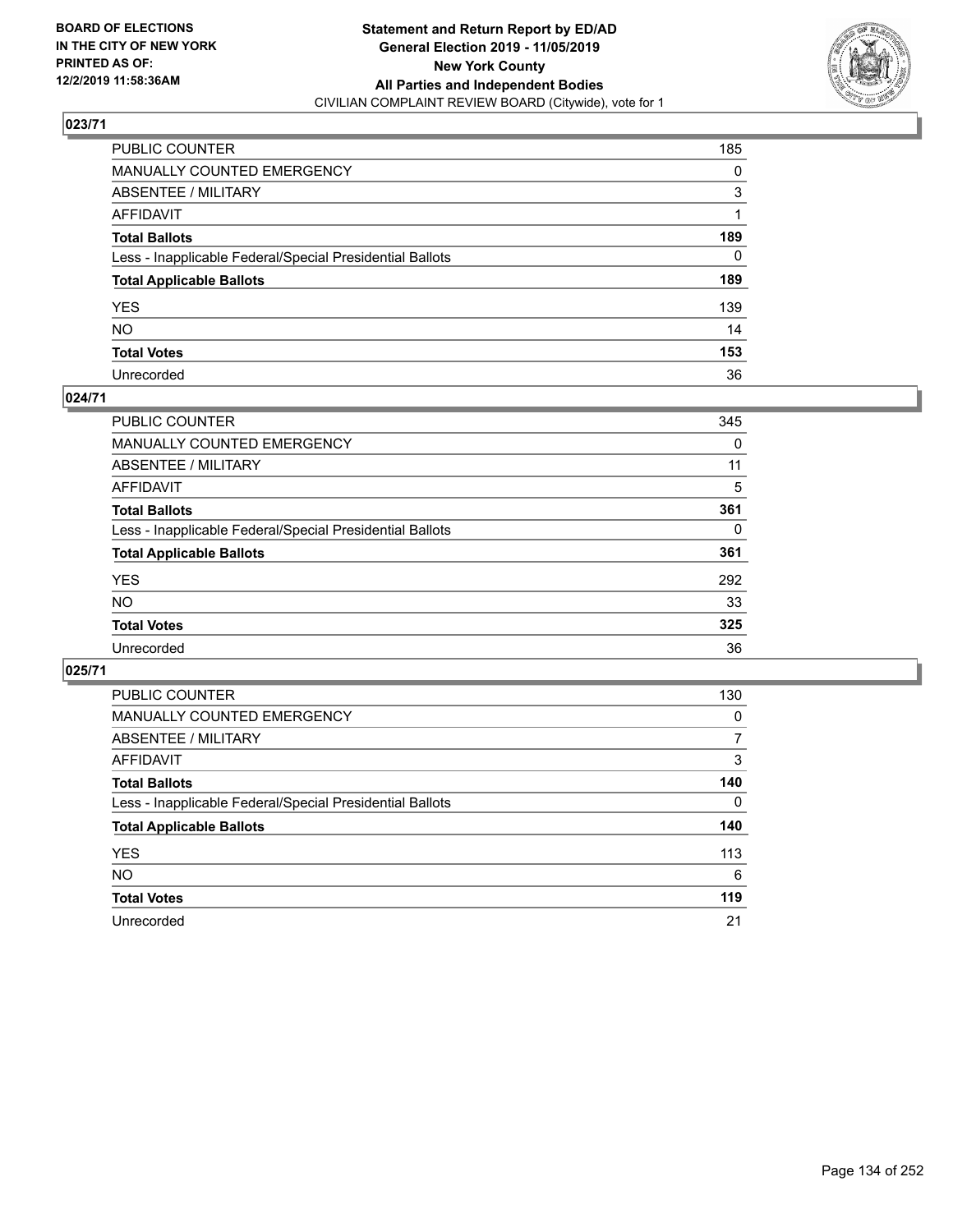

| PUBLIC COUNTER                                           | 343      |
|----------------------------------------------------------|----------|
| <b>MANUALLY COUNTED EMERGENCY</b>                        | $\Omega$ |
| <b>ABSENTEE / MILITARY</b>                               | 11       |
| AFFIDAVIT                                                |          |
| <b>Total Ballots</b>                                     | 355      |
| Less - Inapplicable Federal/Special Presidential Ballots | $\Omega$ |
| <b>Total Applicable Ballots</b>                          | 355      |
| <b>YES</b>                                               | 267      |
| <b>NO</b>                                                | 20       |
| <b>Total Votes</b>                                       | 287      |
| Unrecorded                                               | 68       |

## **027/71 COMBINED into: 008/71**

#### **028/71**

| PUBLIC COUNTER                                           | 137 |
|----------------------------------------------------------|-----|
| <b>MANUALLY COUNTED EMERGENCY</b>                        | 0   |
| ABSENTEE / MILITARY                                      | 0   |
| AFFIDAVIT                                                | 10  |
| <b>Total Ballots</b>                                     | 147 |
| Less - Inapplicable Federal/Special Presidential Ballots | 0   |
| <b>Total Applicable Ballots</b>                          | 147 |
| <b>YES</b>                                               | 113 |
| <b>NO</b>                                                | 7   |
| <b>Total Votes</b>                                       | 120 |
| Unrecorded                                               | 27  |
|                                                          |     |

# **029/71 COMBINED into: 030/71**

| <b>PUBLIC COUNTER</b>                                    | 306 |
|----------------------------------------------------------|-----|
| MANUALLY COUNTED EMERGENCY                               | 0   |
| ABSENTEE / MILITARY                                      |     |
| AFFIDAVIT                                                | 3   |
| <b>Total Ballots</b>                                     | 310 |
| Less - Inapplicable Federal/Special Presidential Ballots | 0   |
| <b>Total Applicable Ballots</b>                          | 310 |
| <b>YES</b>                                               | 253 |
| <b>NO</b>                                                | 28  |
| <b>Total Votes</b>                                       | 281 |
| Unrecorded                                               | 29  |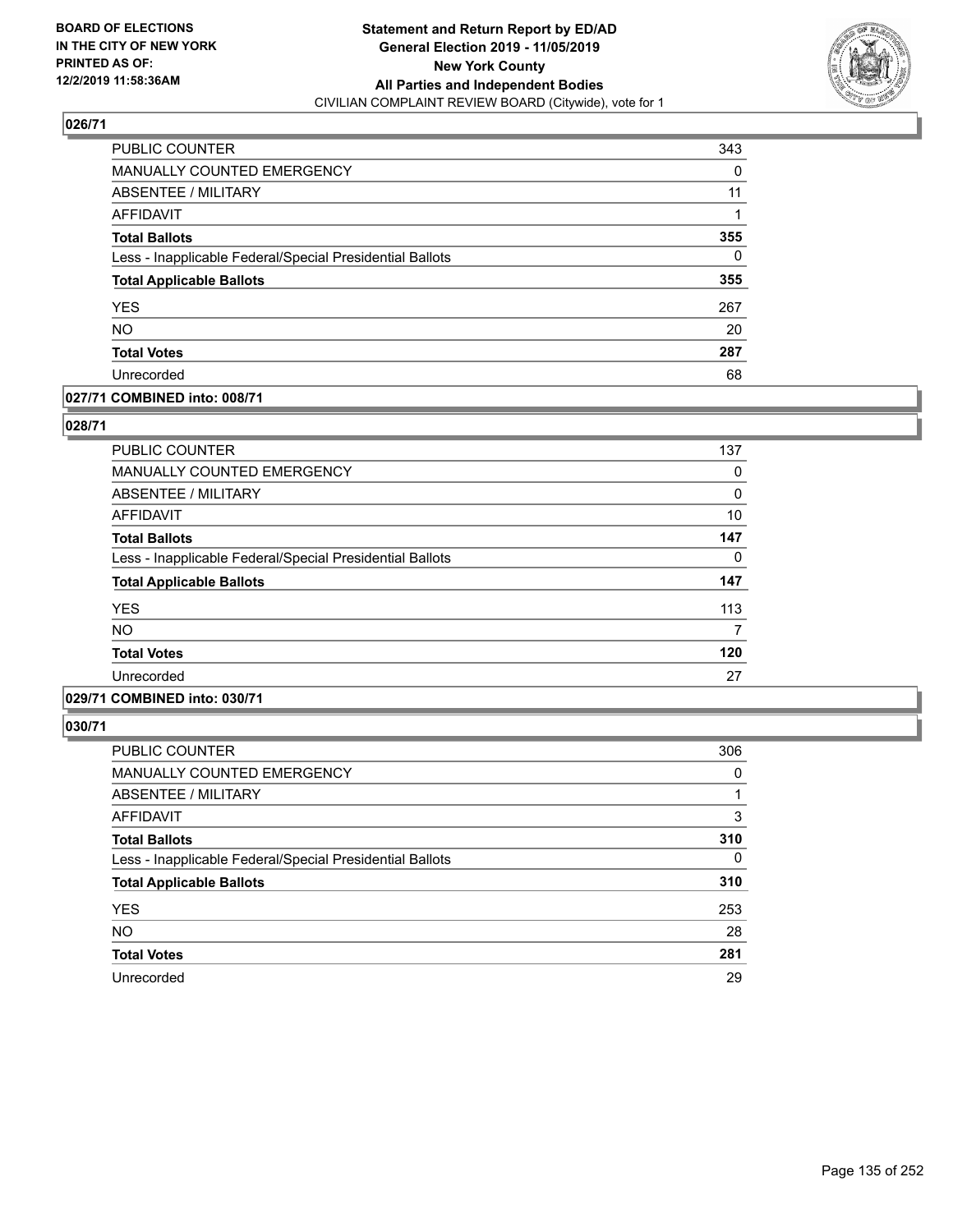

| PUBLIC COUNTER                                           | 380      |
|----------------------------------------------------------|----------|
| MANUALLY COUNTED EMERGENCY                               | 0        |
| ABSENTEE / MILITARY                                      | 11       |
| AFFIDAVIT                                                | 7        |
| Total Ballots                                            | 398      |
| Less - Inapplicable Federal/Special Presidential Ballots | $\Omega$ |
| <b>Total Applicable Ballots</b>                          | 398      |
| YES                                                      | 328      |
| NO.                                                      | 35       |
| <b>Total Votes</b>                                       | 363      |
| Unrecorded                                               | 35       |

#### **032/71**

| PUBLIC COUNTER                                           | 384      |
|----------------------------------------------------------|----------|
| MANUALLY COUNTED EMERGENCY                               | 0        |
| ABSENTEE / MILITARY                                      | 3        |
| AFFIDAVIT                                                | 2        |
| <b>Total Ballots</b>                                     | 389      |
| Less - Inapplicable Federal/Special Presidential Ballots | $\Omega$ |
| <b>Total Applicable Ballots</b>                          | 389      |
| <b>YES</b>                                               | 330      |
| <b>NO</b>                                                | 24       |
| <b>Total Votes</b>                                       | 354      |
| Unrecorded                                               | 35       |

**033/71** 

 $|034/7|$ 

| <b>PUBLIC COUNTER</b>                                    | 194 |
|----------------------------------------------------------|-----|
| <b>MANUALLY COUNTED EMERGENCY</b>                        | 0   |
| ABSENTEE / MILITARY                                      | 10  |
| AFFIDAVIT                                                | 3   |
| <b>Total Ballots</b>                                     | 207 |
| Less - Inapplicable Federal/Special Presidential Ballots | 0   |
| <b>Total Applicable Ballots</b>                          | 207 |
| <b>YES</b>                                               | 165 |
| NO.                                                      | 19  |
| <b>Total Votes</b>                                       | 184 |
| Unrecorded                                               | 23  |
| 1 COMBINED into: 026/71                                  |     |

**035/71 COMBINED into: 036/71**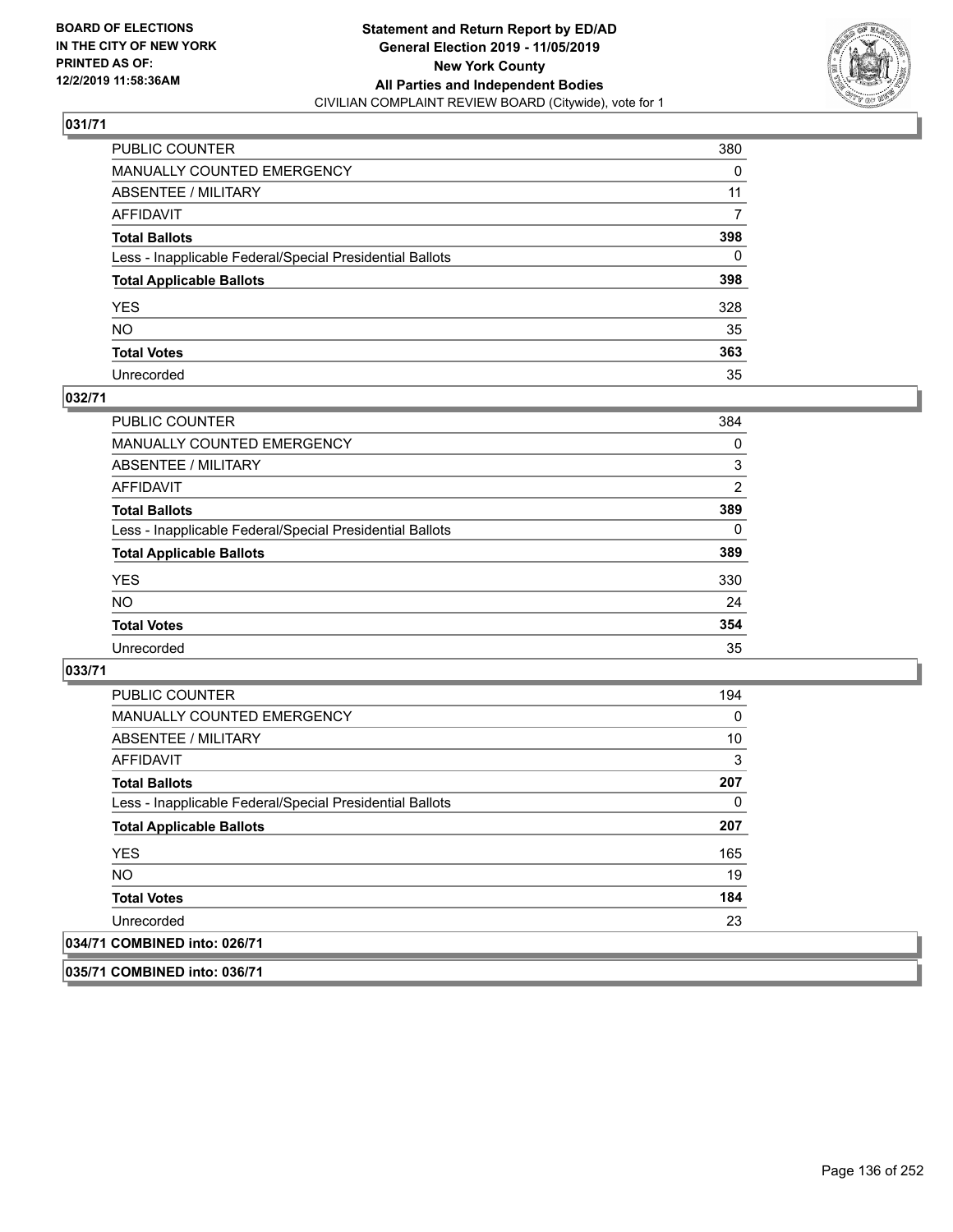

| <b>PUBLIC COUNTER</b>                                    | 294      |
|----------------------------------------------------------|----------|
| <b>MANUALLY COUNTED EMERGENCY</b>                        | $\Omega$ |
| ABSENTEE / MILITARY                                      | 3        |
| <b>AFFIDAVIT</b>                                         | 1        |
| <b>Total Ballots</b>                                     | 298      |
| Less - Inapplicable Federal/Special Presidential Ballots | 0        |
| <b>Total Applicable Ballots</b>                          | 298      |
| <b>YES</b>                                               | 247      |
| <b>NO</b>                                                | 20       |
| <b>Total Votes</b>                                       | 267      |
| Unrecorded                                               | 31       |

#### **037/71 COMBINED into: 105/71**

#### **038/71**

| <b>PUBLIC COUNTER</b>                                    | 168 |
|----------------------------------------------------------|-----|
| <b>MANUALLY COUNTED EMERGENCY</b>                        | 0   |
| ABSENTEE / MILITARY                                      |     |
| <b>AFFIDAVIT</b>                                         | 3   |
| <b>Total Ballots</b>                                     | 178 |
| Less - Inapplicable Federal/Special Presidential Ballots | 0   |
| <b>Total Applicable Ballots</b>                          | 178 |
| <b>YES</b>                                               | 99  |
| <b>NO</b>                                                | 6   |
| <b>Total Votes</b>                                       | 105 |
| Unrecorded                                               | 73  |
| -- - - - -                                               |     |

# **039/71 COMBINED into: 042/71**

#### **040/71 COMBINED into: 041/71**

| <b>PUBLIC COUNTER</b>                                    | 455      |
|----------------------------------------------------------|----------|
| MANUALLY COUNTED EMERGENCY                               | 0        |
| ABSENTEE / MILITARY                                      | 7        |
| AFFIDAVIT                                                | 5        |
| <b>Total Ballots</b>                                     | 467      |
| Less - Inapplicable Federal/Special Presidential Ballots | $\Omega$ |
| <b>Total Applicable Ballots</b>                          | 467      |
| <b>YES</b>                                               | 389      |
| <b>NO</b>                                                | 34       |
| <b>Total Votes</b>                                       | 423      |
| Unrecorded                                               | 44       |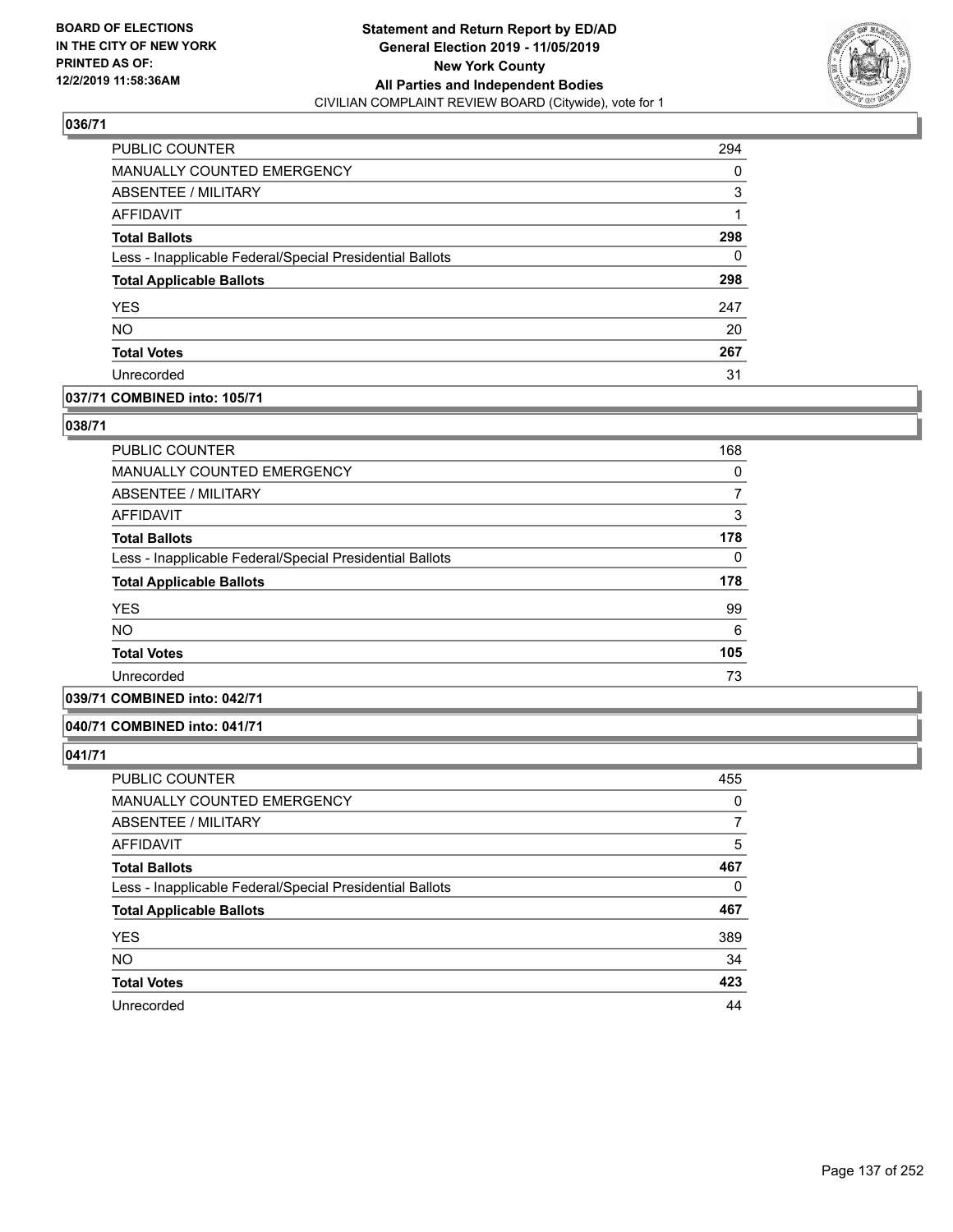

| PUBLIC COUNTER                                           | 320          |
|----------------------------------------------------------|--------------|
| MANUALLY COUNTED EMERGENCY                               | 0            |
| ABSENTEE / MILITARY                                      | 10           |
| AFFIDAVIT                                                | 6            |
| Total Ballots                                            | 336          |
| Less - Inapplicable Federal/Special Presidential Ballots | $\mathbf{0}$ |
| <b>Total Applicable Ballots</b>                          | 336          |
| YES                                                      | 239          |
| NO.                                                      | 29           |
| <b>Total Votes</b>                                       | 268          |
| Unrecorded                                               | 68           |

#### **043/71**

| PUBLIC COUNTER                                           | 200            |
|----------------------------------------------------------|----------------|
| <b>MANUALLY COUNTED EMERGENCY</b>                        | 0              |
| ABSENTEE / MILITARY                                      | $\overline{2}$ |
| <b>AFFIDAVIT</b>                                         | 3              |
| <b>Total Ballots</b>                                     | 205            |
| Less - Inapplicable Federal/Special Presidential Ballots | $\Omega$       |
| <b>Total Applicable Ballots</b>                          | 205            |
| <b>YES</b>                                               | 155            |
| <b>NO</b>                                                | 19             |
| <b>Total Votes</b>                                       | 174            |
| Unrecorded                                               | 31             |
| .                                                        |                |

#### **044/71 COMBINED into: 024/71**

| PUBLIC COUNTER                                           | 242      |
|----------------------------------------------------------|----------|
| <b>MANUALLY COUNTED EMERGENCY</b>                        | 0        |
| ABSENTEE / MILITARY                                      | 2        |
| <b>AFFIDAVIT</b>                                         | 2        |
| <b>Total Ballots</b>                                     | 246      |
| Less - Inapplicable Federal/Special Presidential Ballots | $\Omega$ |
| <b>Total Applicable Ballots</b>                          | 246      |
| <b>YES</b>                                               | 193      |
| NO.                                                      | 28       |
| <b>Total Votes</b>                                       | 221      |
| Unrecorded                                               | 25       |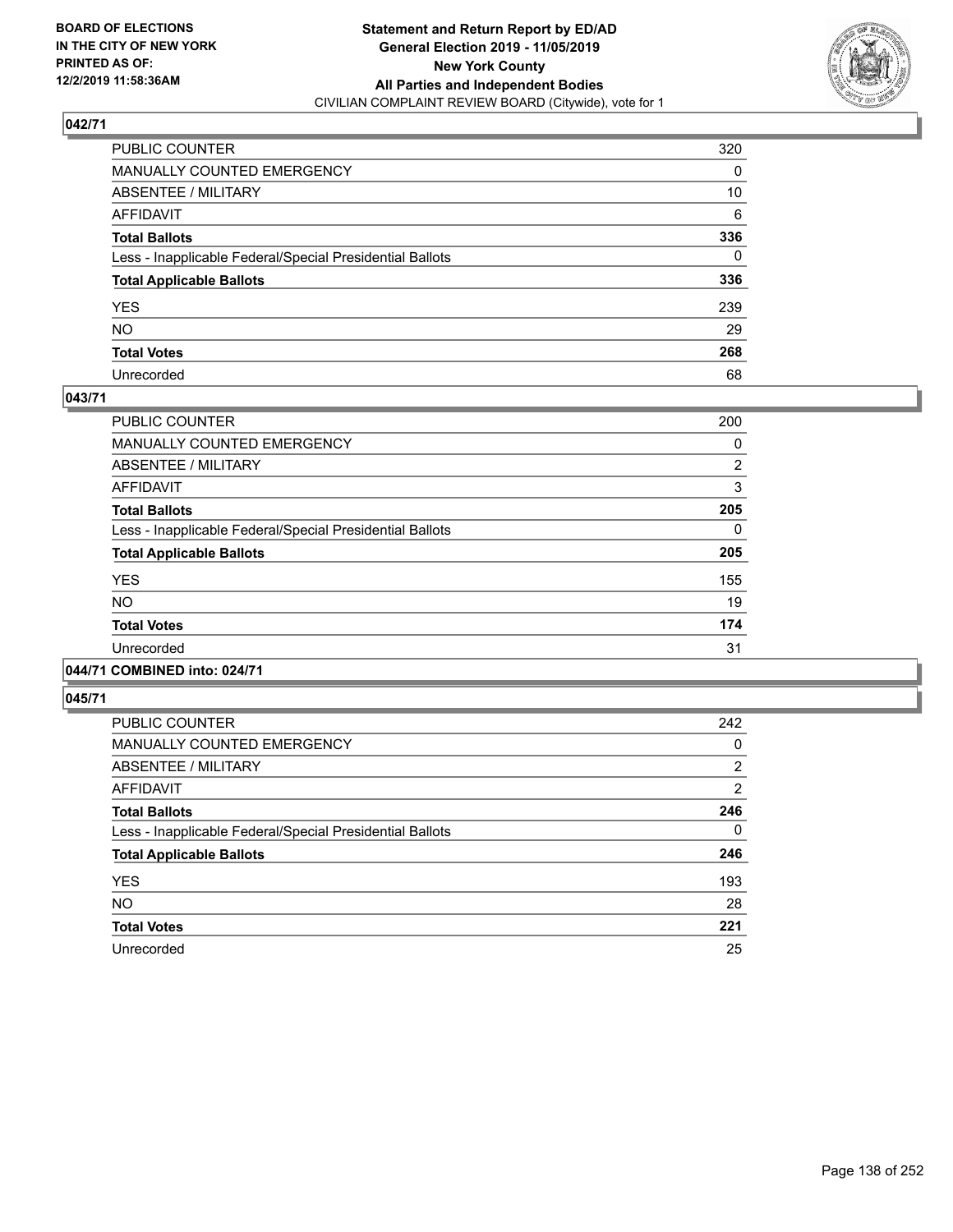

| PUBLIC COUNTER                                           | 143               |
|----------------------------------------------------------|-------------------|
| MANUALLY COUNTED EMERGENCY                               | 0                 |
| ABSENTEE / MILITARY                                      | 4                 |
| AFFIDAVIT                                                | 4                 |
| Total Ballots                                            | 151               |
| Less - Inapplicable Federal/Special Presidential Ballots | $\mathbf{0}$      |
| <b>Total Applicable Ballots</b>                          | 151               |
| YES                                                      | 111               |
| NO.                                                      | $12 \overline{ }$ |
| <b>Total Votes</b>                                       | 123               |
| Unrecorded                                               | 28                |

## **047/71**

| <b>PUBLIC COUNTER</b>                                    | 424      |
|----------------------------------------------------------|----------|
| <b>MANUALLY COUNTED EMERGENCY</b>                        | 0        |
| ABSENTEE / MILITARY                                      | 10       |
| AFFIDAVIT                                                | 6        |
| <b>Total Ballots</b>                                     | 440      |
| Less - Inapplicable Federal/Special Presidential Ballots | $\Omega$ |
| <b>Total Applicable Ballots</b>                          | 440      |
| <b>YES</b>                                               | 325      |
| <b>NO</b>                                                | 43       |
| <b>Total Votes</b>                                       | 368      |
| Unrecorded                                               | 72       |

| PUBLIC COUNTER                                           | 251 |
|----------------------------------------------------------|-----|
| MANUALLY COUNTED EMERGENCY                               | 0   |
| ABSENTEE / MILITARY                                      | 3   |
| AFFIDAVIT                                                | 5   |
| <b>Total Ballots</b>                                     | 259 |
| Less - Inapplicable Federal/Special Presidential Ballots | 0   |
| <b>Total Applicable Ballots</b>                          | 259 |
| <b>YES</b>                                               | 148 |
| NO.                                                      | 19  |
| <b>Total Votes</b>                                       | 167 |
| Unrecorded                                               | 92  |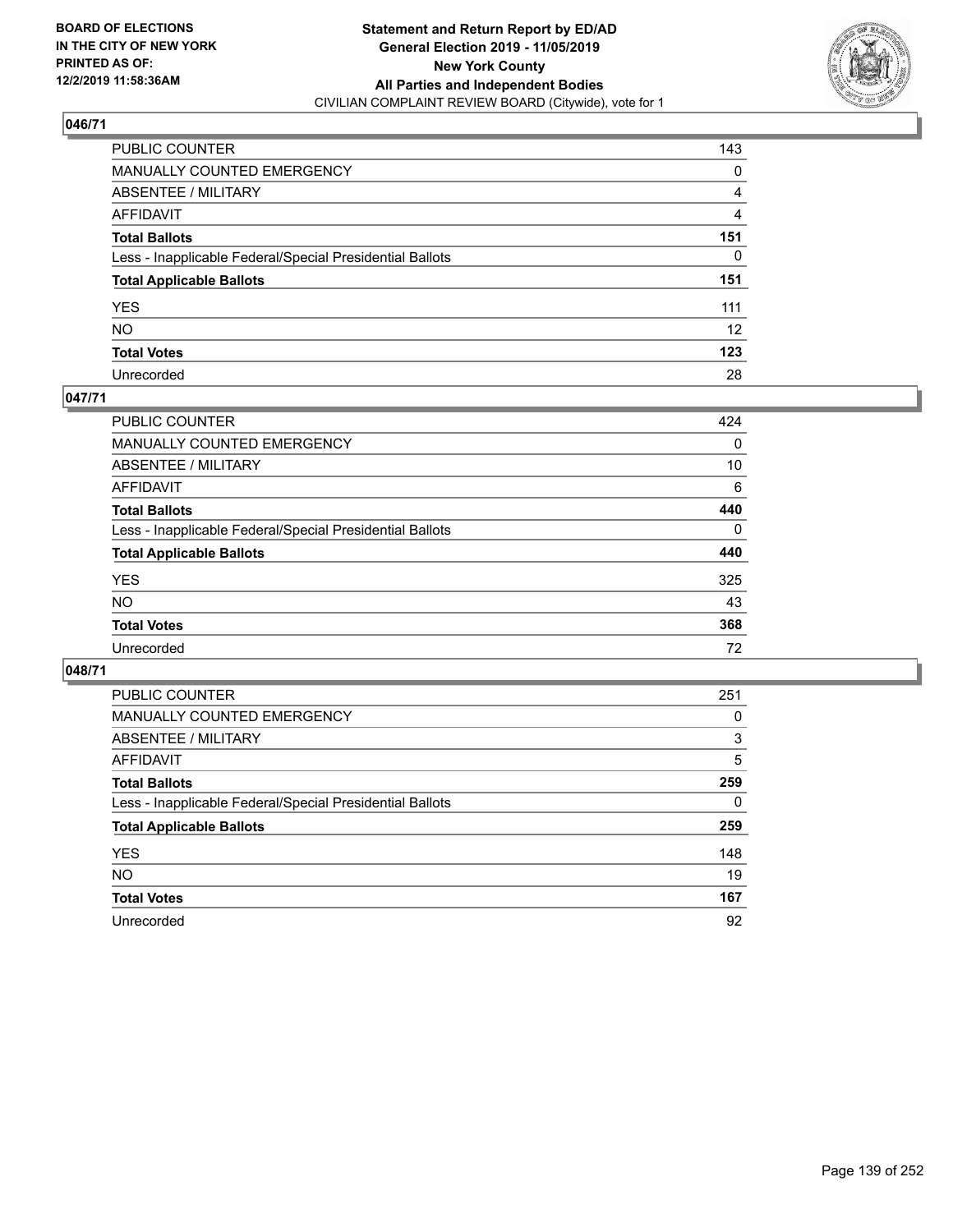

| PUBLIC COUNTER                                           | 123 |
|----------------------------------------------------------|-----|
| <b>MANUALLY COUNTED EMERGENCY</b>                        | 0   |
| ABSENTEE / MILITARY                                      | 0   |
| AFFIDAVIT                                                | 0   |
| <b>Total Ballots</b>                                     | 123 |
| Less - Inapplicable Federal/Special Presidential Ballots | 0   |
| <b>Total Applicable Ballots</b>                          | 123 |
| <b>YES</b>                                               | 72  |
| <b>NO</b>                                                | 13  |
| <b>Total Votes</b>                                       | 85  |
| Unrecorded                                               | 38  |

## **050/71 COMBINED into: 045/71**

#### **051/71 COMBINED into: 024/71**

## **052/71**

| <b>PUBLIC COUNTER</b>                                    | 124 |
|----------------------------------------------------------|-----|
| <b>MANUALLY COUNTED EMERGENCY</b>                        | 0   |
| ABSENTEE / MILITARY                                      | 3   |
| AFFIDAVIT                                                | 0   |
| <b>Total Ballots</b>                                     | 127 |
| Less - Inapplicable Federal/Special Presidential Ballots | 0   |
| <b>Total Applicable Ballots</b>                          | 127 |
| <b>YES</b>                                               | 104 |
| <b>NO</b>                                                | 12  |
| <b>Total Votes</b>                                       | 116 |
| Unrecorded                                               | 11  |

## **053/71 COMBINED into: 043/71**

## **054/71 COMBINED into: 048/71**

| PUBLIC COUNTER                                           | 152            |
|----------------------------------------------------------|----------------|
| <b>MANUALLY COUNTED EMERGENCY</b>                        | 0              |
| ABSENTEE / MILITARY                                      | $\overline{2}$ |
| AFFIDAVIT                                                | 3              |
| <b>Total Ballots</b>                                     | 157            |
| Less - Inapplicable Federal/Special Presidential Ballots | 0              |
| <b>Total Applicable Ballots</b>                          | 157            |
| <b>YES</b>                                               | 113            |
| NO.                                                      | 14             |
| <b>Total Votes</b>                                       | 127            |
| Unrecorded                                               | 30             |
| 056/71 COMBINED into: 055/71                             |                |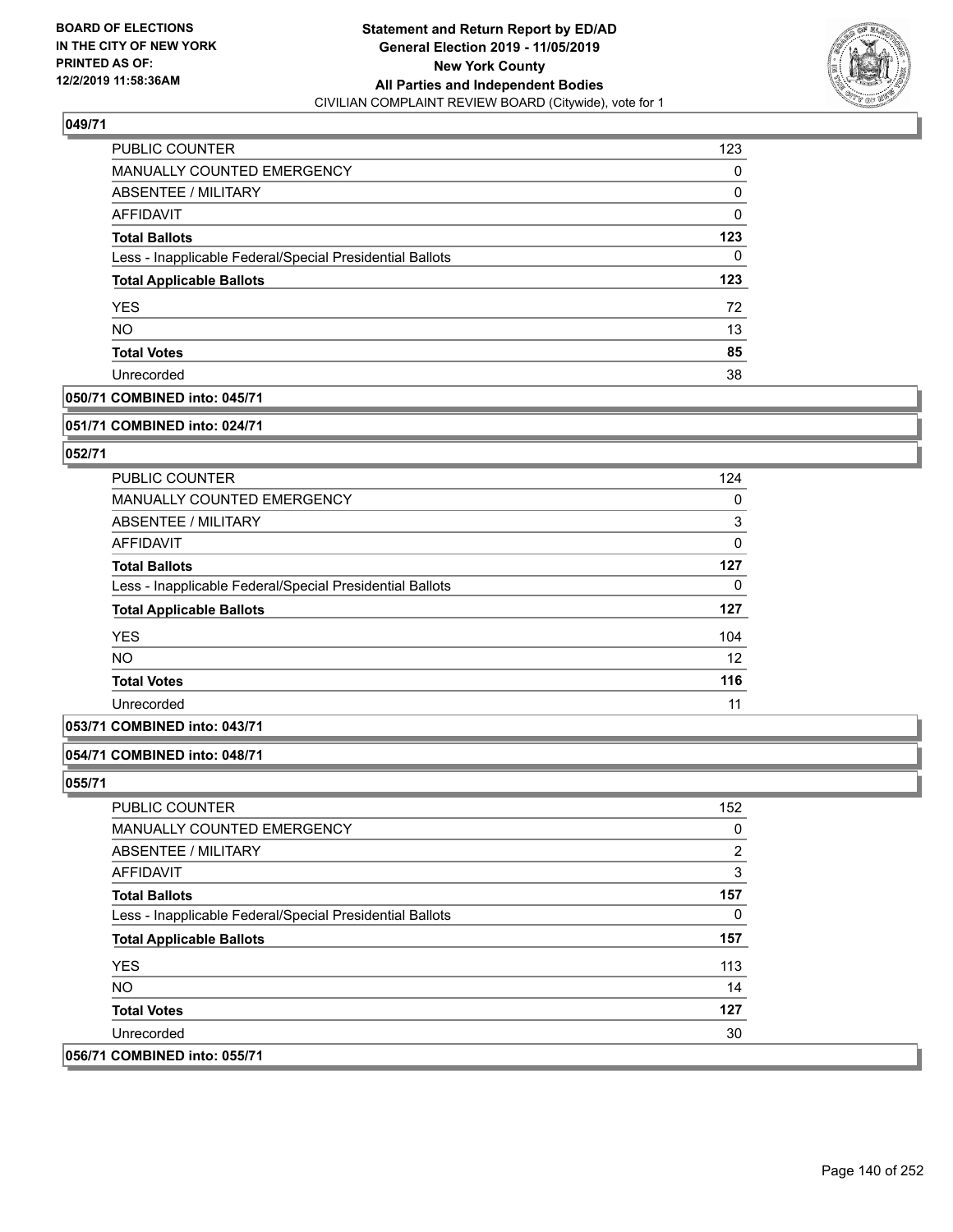

| PUBLIC COUNTER                                           | 264 |
|----------------------------------------------------------|-----|
| MANUALLY COUNTED EMERGENCY                               | 0   |
| ABSENTEE / MILITARY                                      | 5   |
| AFFIDAVIT                                                | 5   |
| Total Ballots                                            | 274 |
| Less - Inapplicable Federal/Special Presidential Ballots | 0   |
| <b>Total Applicable Ballots</b>                          | 274 |
| YES                                                      | 211 |
| NO.                                                      | 26  |
| <b>Total Votes</b>                                       | 237 |
| Unrecorded                                               | 37  |

#### **058/71**

| <b>PUBLIC COUNTER</b>                                    | 82             |
|----------------------------------------------------------|----------------|
| <b>MANUALLY COUNTED EMERGENCY</b>                        | $\Omega$       |
| ABSENTEE / MILITARY                                      | 0              |
| AFFIDAVIT                                                | $\overline{2}$ |
| <b>Total Ballots</b>                                     | 84             |
| Less - Inapplicable Federal/Special Presidential Ballots | $\Omega$       |
| <b>Total Applicable Ballots</b>                          | 84             |
| <b>YES</b>                                               | 53             |
| <b>NO</b>                                                | 7              |
| <b>Total Votes</b>                                       | 60             |
| Unrecorded                                               | 24             |
|                                                          |                |

| PUBLIC COUNTER                                           | 187 |
|----------------------------------------------------------|-----|
| MANUALLY COUNTED EMERGENCY                               | 0   |
| ABSENTEE / MILITARY                                      | 2   |
| AFFIDAVIT                                                |     |
| <b>Total Ballots</b>                                     | 190 |
| Less - Inapplicable Federal/Special Presidential Ballots | 0   |
| <b>Total Applicable Ballots</b>                          | 190 |
| <b>YES</b>                                               | 122 |
| NO.                                                      | 22  |
| <b>Total Votes</b>                                       | 144 |
| Unrecorded                                               | 46  |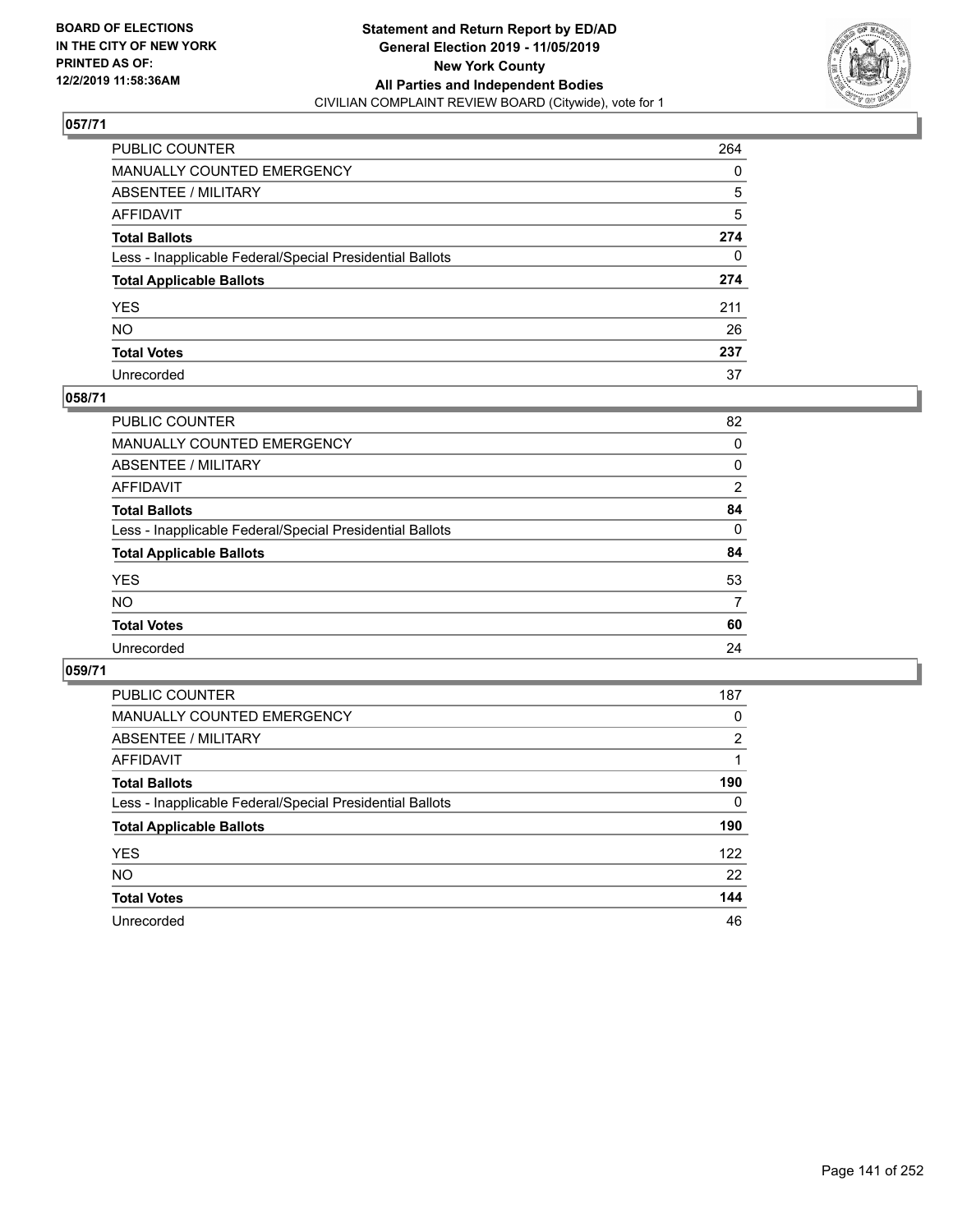

| <b>PUBLIC COUNTER</b>                                    | 190      |
|----------------------------------------------------------|----------|
| <b>MANUALLY COUNTED EMERGENCY</b>                        | $\Omega$ |
| ABSENTEE / MILITARY                                      |          |
| <b>AFFIDAVIT</b>                                         | 3        |
| <b>Total Ballots</b>                                     | 200      |
| Less - Inapplicable Federal/Special Presidential Ballots | 0        |
| <b>Total Applicable Ballots</b>                          | 200      |
| <b>YES</b>                                               | 133      |
| <b>NO</b>                                                | 16       |
| <b>Total Votes</b>                                       | 149      |
| Unrecorded                                               | 51       |

## **061/71 COMBINED into: 059/71**

#### **062/71**

| PUBLIC COUNTER                                           | 142      |
|----------------------------------------------------------|----------|
| MANUALLY COUNTED EMERGENCY                               | $\Omega$ |
| ABSENTEE / MILITARY                                      | 4        |
| AFFIDAVIT                                                | 6        |
| <b>Total Ballots</b>                                     | 152      |
| Less - Inapplicable Federal/Special Presidential Ballots | $\Omega$ |
| <b>Total Applicable Ballots</b>                          | 152      |
| <b>YES</b>                                               | 116      |
| <b>NO</b>                                                | 15       |
| <b>Total Votes</b>                                       | 131      |
| Unrecorded                                               | 21       |
|                                                          |          |

| PUBLIC COUNTER                                           | 228 |
|----------------------------------------------------------|-----|
| MANUALLY COUNTED EMERGENCY                               | 0   |
| ABSENTEE / MILITARY                                      |     |
| AFFIDAVIT                                                | 3   |
| <b>Total Ballots</b>                                     | 232 |
| Less - Inapplicable Federal/Special Presidential Ballots | 0   |
| <b>Total Applicable Ballots</b>                          | 232 |
| <b>YES</b>                                               | 190 |
| NO.                                                      | 17  |
| <b>Total Votes</b>                                       | 207 |
| Unrecorded                                               | 25  |
| 064/71 COMBINED into: 063/71                             |     |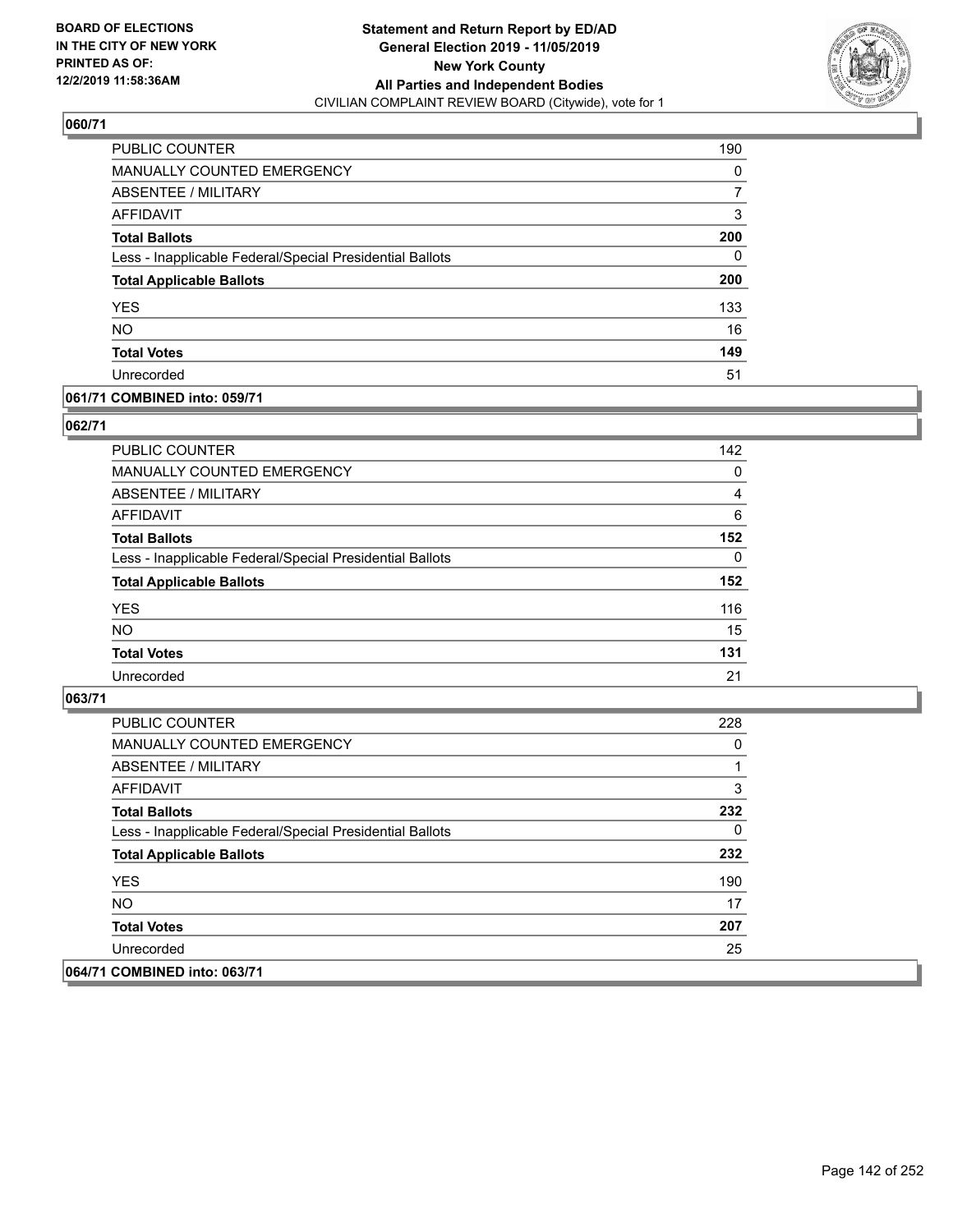

| PUBLIC COUNTER                                           | 180          |
|----------------------------------------------------------|--------------|
| MANUALLY COUNTED EMERGENCY                               | 0            |
| ABSENTEE / MILITARY                                      | 4            |
| AFFIDAVIT                                                | 0            |
| Total Ballots                                            | 184          |
| Less - Inapplicable Federal/Special Presidential Ballots | $\mathbf{0}$ |
| <b>Total Applicable Ballots</b>                          | 184          |
| YES                                                      | 149          |
| NO.                                                      | 16           |
| <b>Total Votes</b>                                       | 165          |
| Unrecorded                                               | 19           |

## **066/71**

| PUBLIC COUNTER                                           | 252      |
|----------------------------------------------------------|----------|
| <b>MANUALLY COUNTED EMERGENCY</b>                        | 0        |
| ABSENTEE / MILITARY                                      | 0        |
| AFFIDAVIT                                                | 2        |
| <b>Total Ballots</b>                                     | 254      |
| Less - Inapplicable Federal/Special Presidential Ballots | $\Omega$ |
| <b>Total Applicable Ballots</b>                          | 254      |
| <b>YES</b>                                               | 172      |
| <b>NO</b>                                                | 24       |
| <b>Total Votes</b>                                       | 196      |
| Unrecorded                                               | 58       |

| PUBLIC COUNTER                                           | 210 |
|----------------------------------------------------------|-----|
| MANUALLY COUNTED EMERGENCY                               | 0   |
| ABSENTEE / MILITARY                                      | 3   |
| AFFIDAVIT                                                | 4   |
| <b>Total Ballots</b>                                     | 217 |
| Less - Inapplicable Federal/Special Presidential Ballots | 0   |
| <b>Total Applicable Ballots</b>                          | 217 |
| <b>YES</b>                                               | 150 |
| <b>NO</b>                                                | 14  |
| <b>Total Votes</b>                                       | 164 |
| Unrecorded                                               | 53  |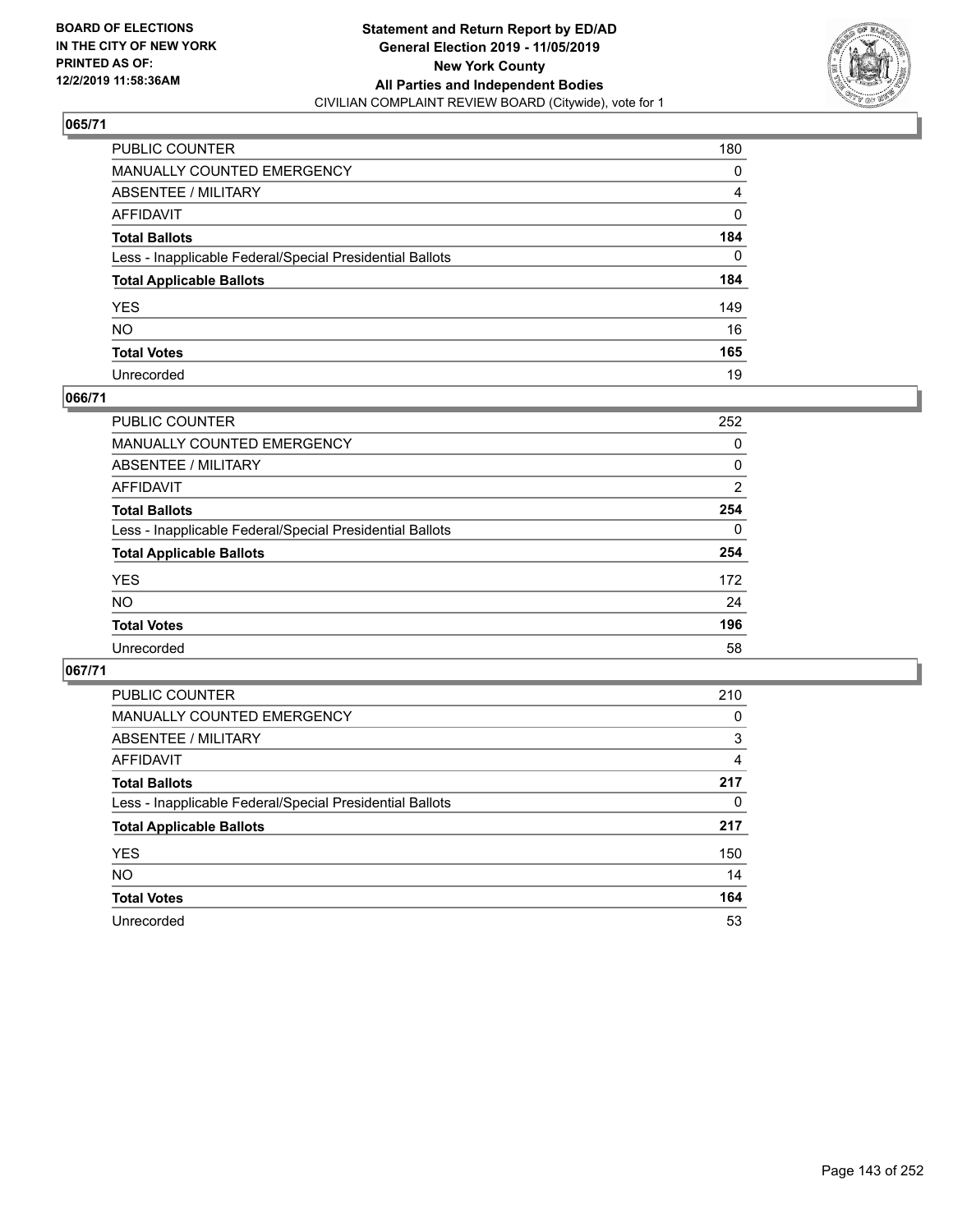

| <b>PUBLIC COUNTER</b>                                    | 159            |
|----------------------------------------------------------|----------------|
| <b>MANUALLY COUNTED EMERGENCY</b>                        | $\Omega$       |
| ABSENTEE / MILITARY                                      | 5              |
| <b>AFFIDAVIT</b>                                         | $\overline{2}$ |
| <b>Total Ballots</b>                                     | 166            |
| Less - Inapplicable Federal/Special Presidential Ballots | $\Omega$       |
| <b>Total Applicable Ballots</b>                          | 166            |
| <b>YES</b>                                               | 125            |
| <b>NO</b>                                                | 20             |
| <b>Total Votes</b>                                       | 145            |
| Unrecorded                                               | 21             |

## **069/71 COMBINED into: 067/71**

#### **070/71**

| <b>PUBLIC COUNTER</b>                                    | 268 |
|----------------------------------------------------------|-----|
| MANUALLY COUNTED EMERGENCY                               | 0   |
| ABSENTEE / MILITARY                                      |     |
| AFFIDAVIT                                                | 4   |
| <b>Total Ballots</b>                                     | 273 |
| Less - Inapplicable Federal/Special Presidential Ballots | 0   |
| <b>Total Applicable Ballots</b>                          | 273 |
| <b>YES</b>                                               | 202 |
| <b>NO</b>                                                | 28  |
| <b>Total Votes</b>                                       | 230 |
| Unrecorded                                               | 43  |
|                                                          |     |

# **071/71 COMBINED into: 031/71**

| PUBLIC COUNTER                                           | 318 |
|----------------------------------------------------------|-----|
| <b>MANUALLY COUNTED EMERGENCY</b>                        | 0   |
| ABSENTEE / MILITARY                                      |     |
| AFFIDAVIT                                                | 4   |
| <b>Total Ballots</b>                                     | 323 |
| Less - Inapplicable Federal/Special Presidential Ballots | 0   |
| <b>Total Applicable Ballots</b>                          | 323 |
| <b>YES</b>                                               | 253 |
| NO.                                                      | 37  |
| <b>Total Votes</b>                                       | 290 |
| Unrecorded                                               | 33  |
| 073/71 COMBINED into: 072/71                             |     |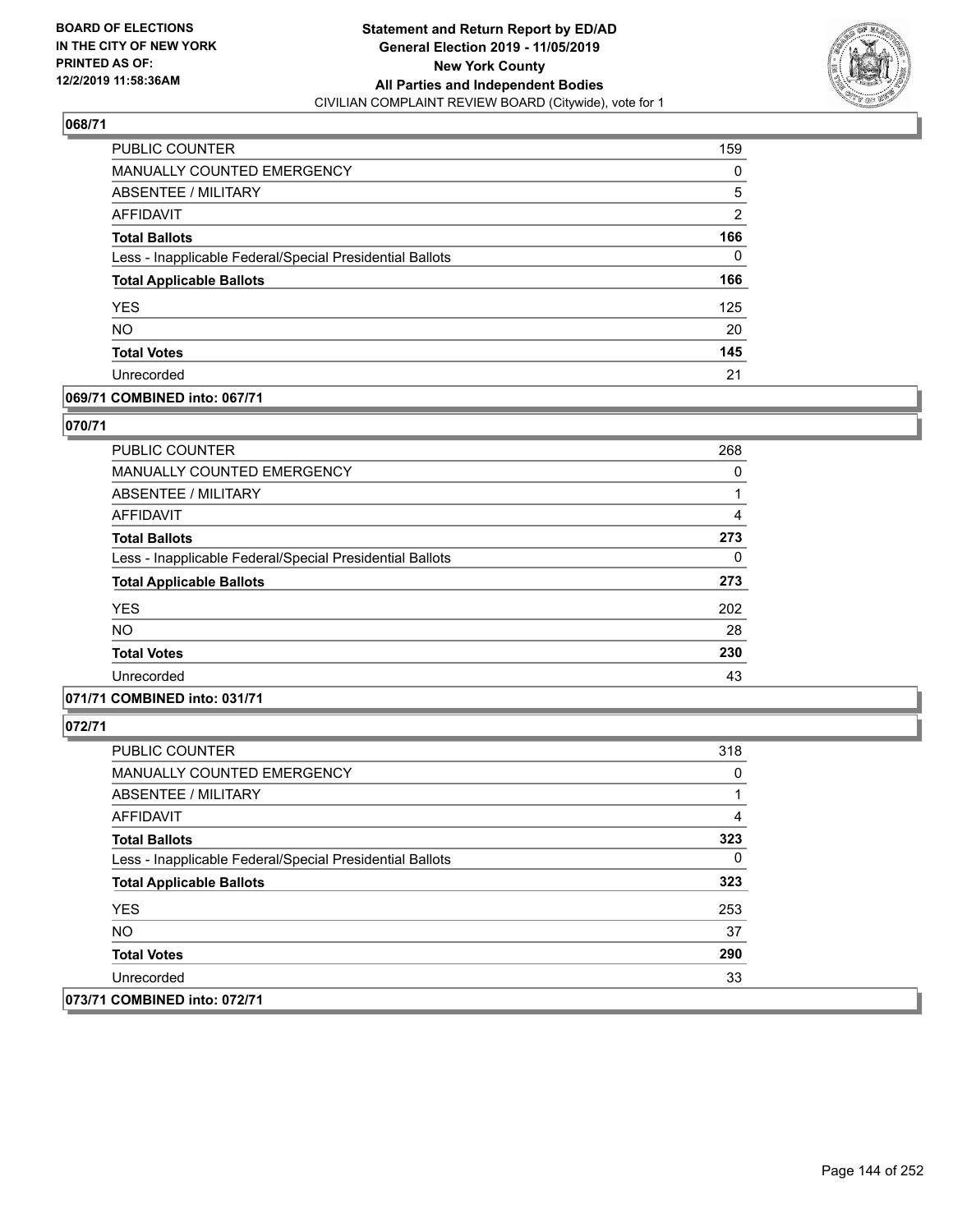

| PUBLIC COUNTER                                           | 345            |
|----------------------------------------------------------|----------------|
| MANUALLY COUNTED EMERGENCY                               | 0              |
| ABSENTEE / MILITARY                                      | 3              |
| AFFIDAVIT                                                | $\overline{2}$ |
| Total Ballots                                            | 350            |
| Less - Inapplicable Federal/Special Presidential Ballots | $\Omega$       |
| <b>Total Applicable Ballots</b>                          | 350            |
| YES                                                      | 292            |
| NO.                                                      | 24             |
| <b>Total Votes</b>                                       | 316            |
| Unrecorded                                               | 34             |

### **075/71**

| PUBLIC COUNTER                                           | 355 |
|----------------------------------------------------------|-----|
| <b>MANUALLY COUNTED EMERGENCY</b>                        | 0   |
| ABSENTEE / MILITARY                                      | 3   |
| <b>AFFIDAVIT</b>                                         | 7   |
| <b>Total Ballots</b>                                     | 365 |
| Less - Inapplicable Federal/Special Presidential Ballots | 0   |
| <b>Total Applicable Ballots</b>                          | 365 |
| <b>YES</b>                                               | 300 |
| <b>NO</b>                                                | 38  |
| <b>Total Votes</b>                                       | 338 |
| Unrecorded                                               | 27  |

## **076/71 COMBINED into: 075/71**

| <b>PUBLIC COUNTER</b>                                    | 587 |
|----------------------------------------------------------|-----|
| <b>MANUALLY COUNTED EMERGENCY</b>                        | 0   |
| ABSENTEE / MILITARY                                      | 8   |
| AFFIDAVIT                                                | 4   |
| <b>Total Ballots</b>                                     | 599 |
| Less - Inapplicable Federal/Special Presidential Ballots | 0   |
| <b>Total Applicable Ballots</b>                          | 599 |
| <b>YES</b>                                               | 512 |
| NO.                                                      | 62  |
| <b>Total Votes</b>                                       | 574 |
| Unrecorded                                               | 25  |
| 078/71 COMBINED into: 077/71                             |     |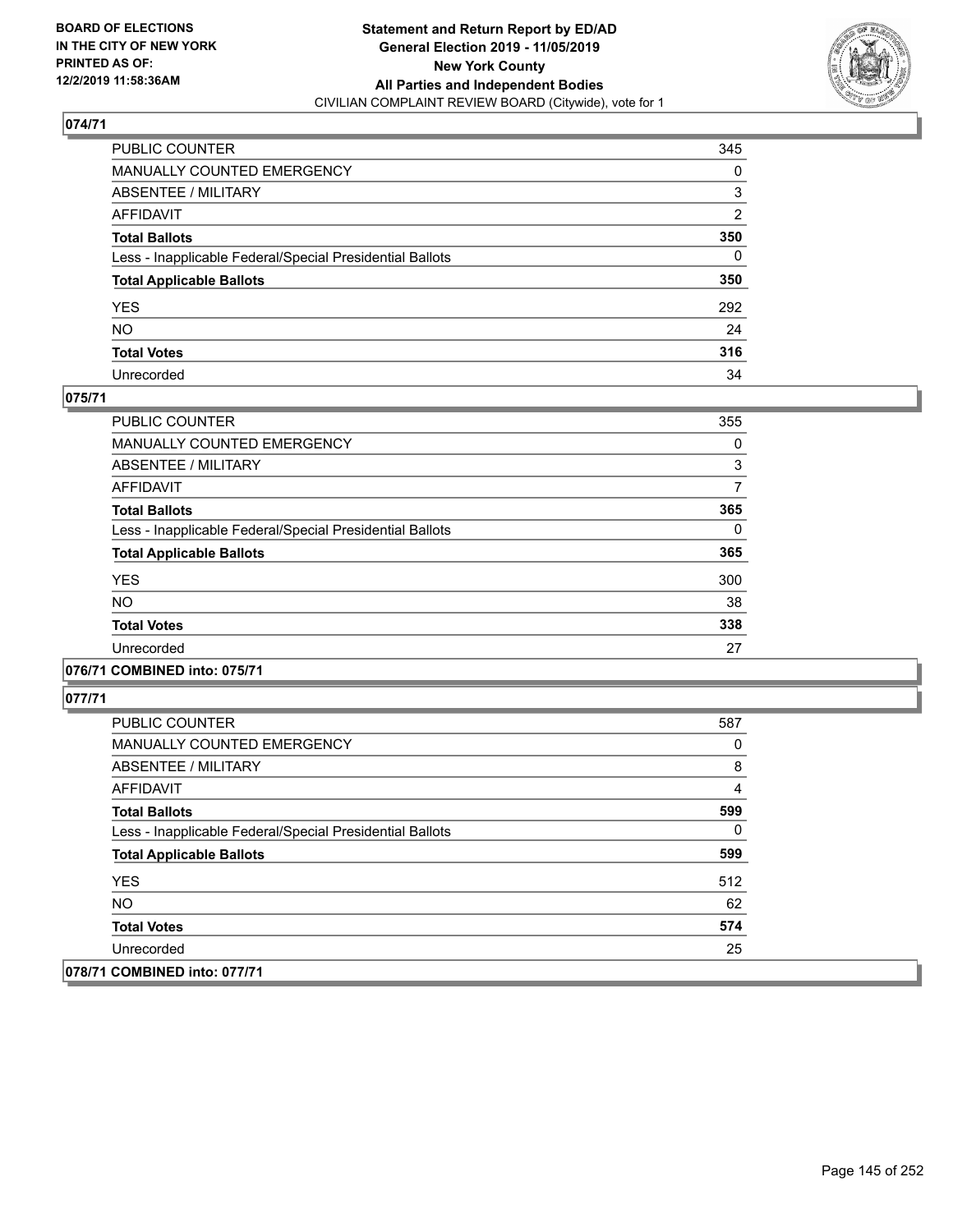

| PUBLIC COUNTER                                           | 504 |
|----------------------------------------------------------|-----|
| <b>MANUALLY COUNTED EMERGENCY</b>                        | 0   |
| ABSENTEE / MILITARY                                      | 13  |
| AFFIDAVIT                                                | 15  |
| <b>Total Ballots</b>                                     | 532 |
| Less - Inapplicable Federal/Special Presidential Ballots | 0   |
| <b>Total Applicable Ballots</b>                          | 532 |
| <b>YES</b>                                               | 446 |
| <b>NO</b>                                                | 68  |
| <b>Total Votes</b>                                       | 514 |
| Unrecorded                                               | 18  |

## **080/71 COMBINED into: 079/71**

### **081/71**

| PUBLIC COUNTER                                           | 437 |
|----------------------------------------------------------|-----|
| <b>MANUALLY COUNTED EMERGENCY</b>                        | 0   |
| <b>ABSENTEE / MILITARY</b>                               |     |
| <b>AFFIDAVIT</b>                                         |     |
| <b>Total Ballots</b>                                     | 445 |
| Less - Inapplicable Federal/Special Presidential Ballots | 0   |
| <b>Total Applicable Ballots</b>                          | 445 |
| <b>YES</b>                                               | 359 |
| <b>NO</b>                                                | 68  |
| <b>Total Votes</b>                                       | 427 |
| Unrecorded                                               | 18  |
|                                                          |     |

# **082/71 COMBINED into: 081/71**

| PUBLIC COUNTER                                           | 395 |
|----------------------------------------------------------|-----|
| <b>MANUALLY COUNTED EMERGENCY</b>                        | 0   |
| ABSENTEE / MILITARY                                      | 5   |
| <b>AFFIDAVIT</b>                                         | 5   |
| <b>Total Ballots</b>                                     | 405 |
| Less - Inapplicable Federal/Special Presidential Ballots | 0   |
| <b>Total Applicable Ballots</b>                          | 405 |
| <b>YES</b>                                               | 337 |
| NO.                                                      | 51  |
| <b>Total Votes</b>                                       | 388 |
| Unrecorded                                               | 17  |
| 084/71 COMBINED into: 085/71                             |     |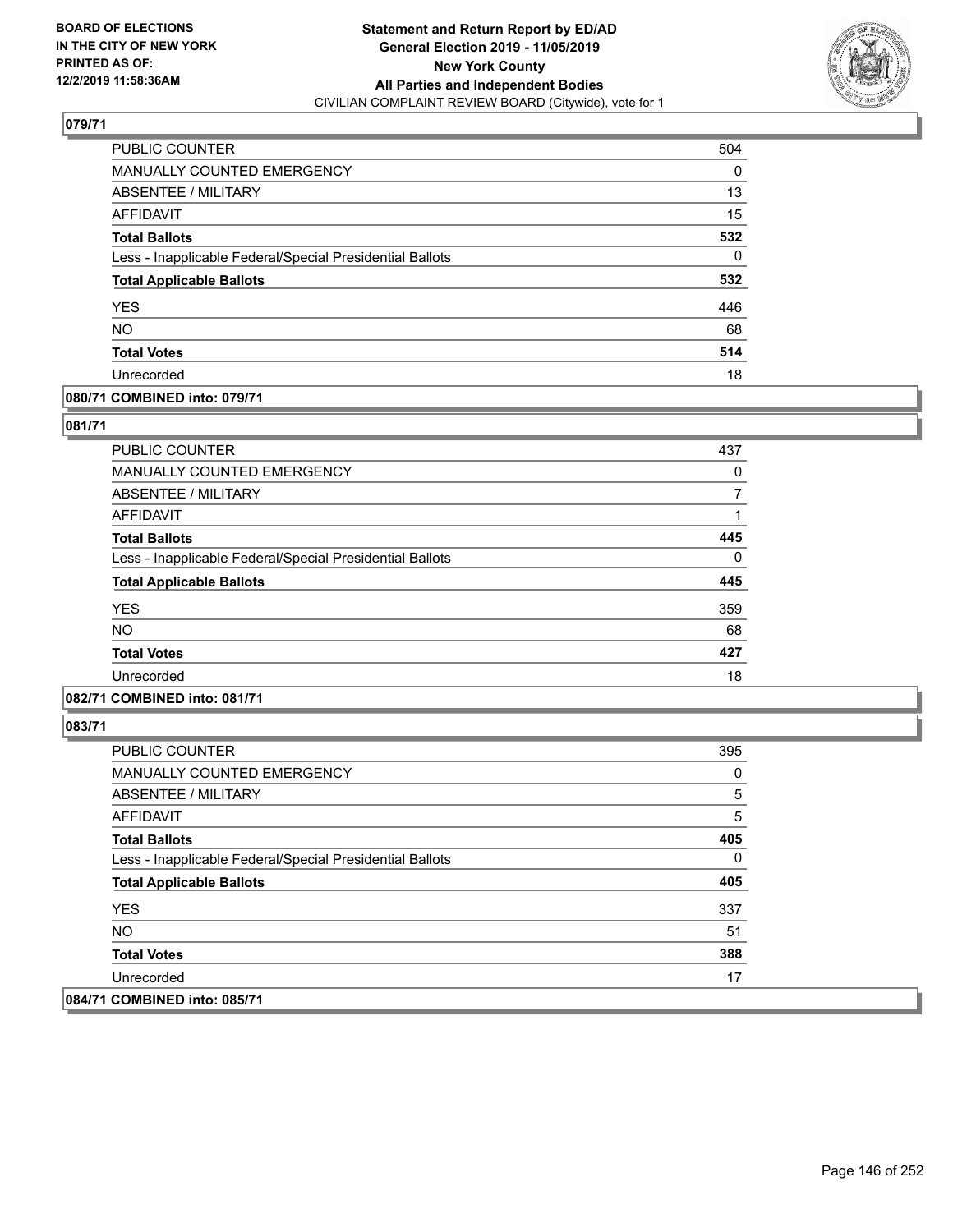

| <b>PUBLIC COUNTER</b>                                    | 458      |
|----------------------------------------------------------|----------|
| <b>MANUALLY COUNTED EMERGENCY</b>                        | 0        |
| ABSENTEE / MILITARY                                      |          |
| <b>AFFIDAVIT</b>                                         | 6        |
| <b>Total Ballots</b>                                     | 465      |
| Less - Inapplicable Federal/Special Presidential Ballots | $\Omega$ |
| <b>Total Applicable Ballots</b>                          | 465      |
| <b>YES</b>                                               | 398      |
| <b>NO</b>                                                | 49       |
| <b>Total Votes</b>                                       | 447      |
| Unrecorded                                               | 18       |

## **086/71 COMBINED into: 060/72**

### **087/71**

| <b>PUBLIC COUNTER</b>                                    | 210 |
|----------------------------------------------------------|-----|
| MANUALLY COUNTED EMERGENCY                               | 0   |
| ABSENTEE / MILITARY                                      | 6   |
| AFFIDAVIT                                                |     |
| <b>Total Ballots</b>                                     | 217 |
| Less - Inapplicable Federal/Special Presidential Ballots | 0   |
| <b>Total Applicable Ballots</b>                          | 217 |
| <b>YES</b>                                               | 141 |
| <b>NO</b>                                                | 24  |
| <b>Total Votes</b>                                       | 165 |
| Unrecorded                                               | 52  |
|                                                          |     |

# **088/71 COMBINED into: 087/71**

| PUBLIC COUNTER                                           | 199      |
|----------------------------------------------------------|----------|
| <b>MANUALLY COUNTED EMERGENCY</b>                        | 0        |
| ABSENTEE / MILITARY                                      | 10       |
| AFFIDAVIT                                                | 0        |
| <b>Total Ballots</b>                                     | 209      |
| Less - Inapplicable Federal/Special Presidential Ballots | $\Omega$ |
| <b>Total Applicable Ballots</b>                          | 209      |
| <b>YES</b>                                               | 156      |
| <b>NO</b>                                                | 19       |
| <b>Total Votes</b>                                       | 175      |
| Unrecorded                                               | 34       |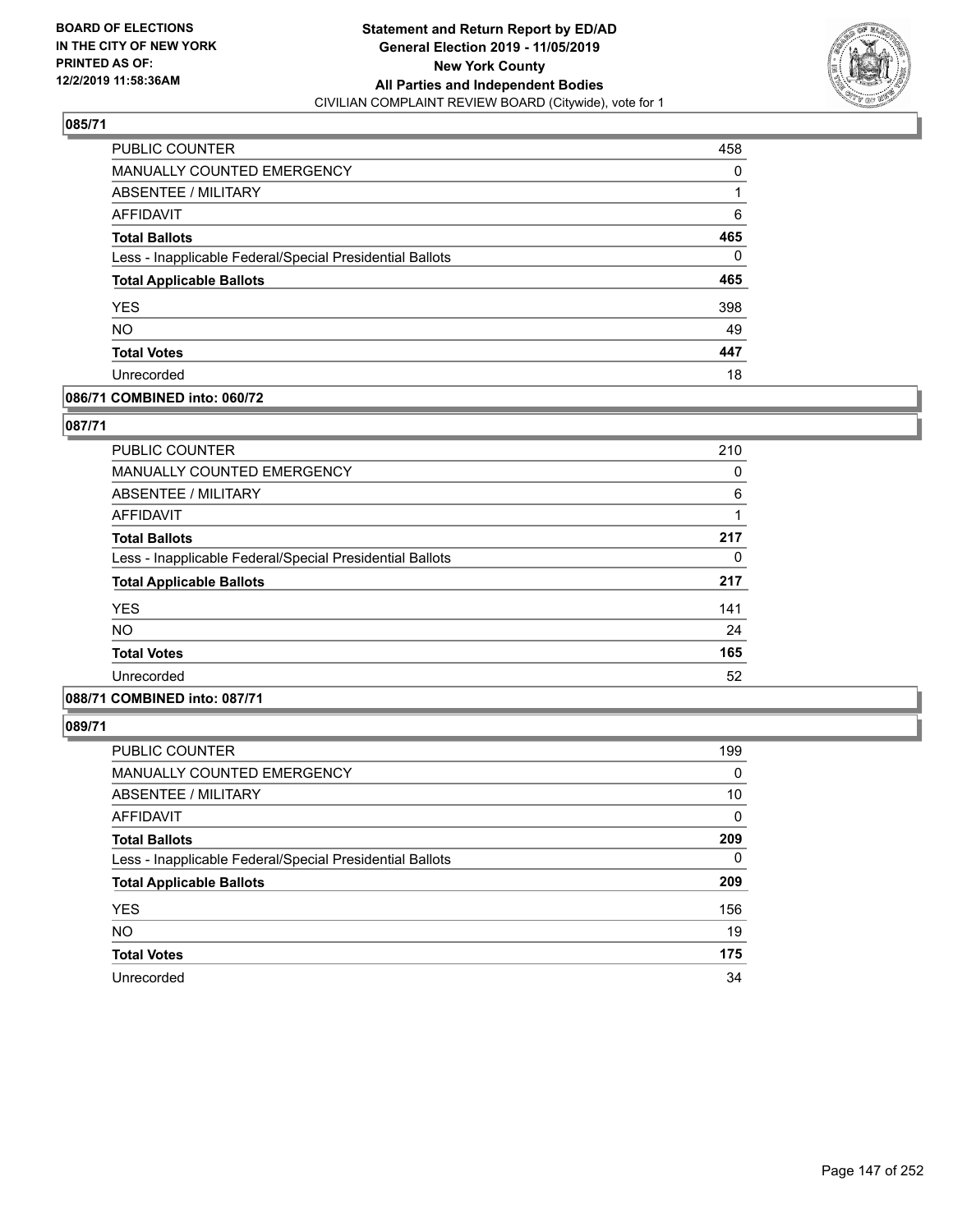

| <b>PUBLIC COUNTER</b>                                    | 134 |
|----------------------------------------------------------|-----|
| <b>MANUALLY COUNTED EMERGENCY</b>                        | 0   |
| ABSENTEE / MILITARY                                      | 8   |
| <b>AFFIDAVIT</b>                                         | 2   |
| <b>Total Ballots</b>                                     | 144 |
| Less - Inapplicable Federal/Special Presidential Ballots | 0   |
| <b>Total Applicable Ballots</b>                          | 144 |
| <b>YES</b>                                               | 87  |
| <b>NO</b>                                                | 10  |
| <b>Total Votes</b>                                       | 97  |
| Unrecorded                                               | 47  |

## **091/71 COMBINED into: 089/71**

| 092/71 COMBINED into: 047/71 |  |
|------------------------------|--|
| 093/71 COMBINED into: 057/71 |  |
| 094/71 COMBINED into: 011/71 |  |
| 095/71 COMBINED into: 105/71 |  |
| 096/71 COMBINED into: 057/71 |  |
| 097/71 COMBINED into: 074/71 |  |
| 098/71 COMBINED into: 070/71 |  |
| 099/71 COMBINED into: 066/71 |  |
| 100/71 COMBINED into: 060/71 |  |
| 101/71 COMBINED into: 105/71 |  |
| 102/71 COMBINED into: 107/71 |  |

| PUBLIC COUNTER                                           | 255 |
|----------------------------------------------------------|-----|
| <b>MANUALLY COUNTED EMERGENCY</b>                        | 0   |
| ABSENTEE / MILITARY                                      |     |
| AFFIDAVIT                                                | 5   |
| <b>Total Ballots</b>                                     | 267 |
| Less - Inapplicable Federal/Special Presidential Ballots | 0   |
| <b>Total Applicable Ballots</b>                          | 267 |
| <b>YES</b>                                               | 209 |
| NO.                                                      | 20  |
| <b>Total Votes</b>                                       | 229 |
| Unrecorded                                               | 38  |
| 104/71 COMBINED into: 103/71                             |     |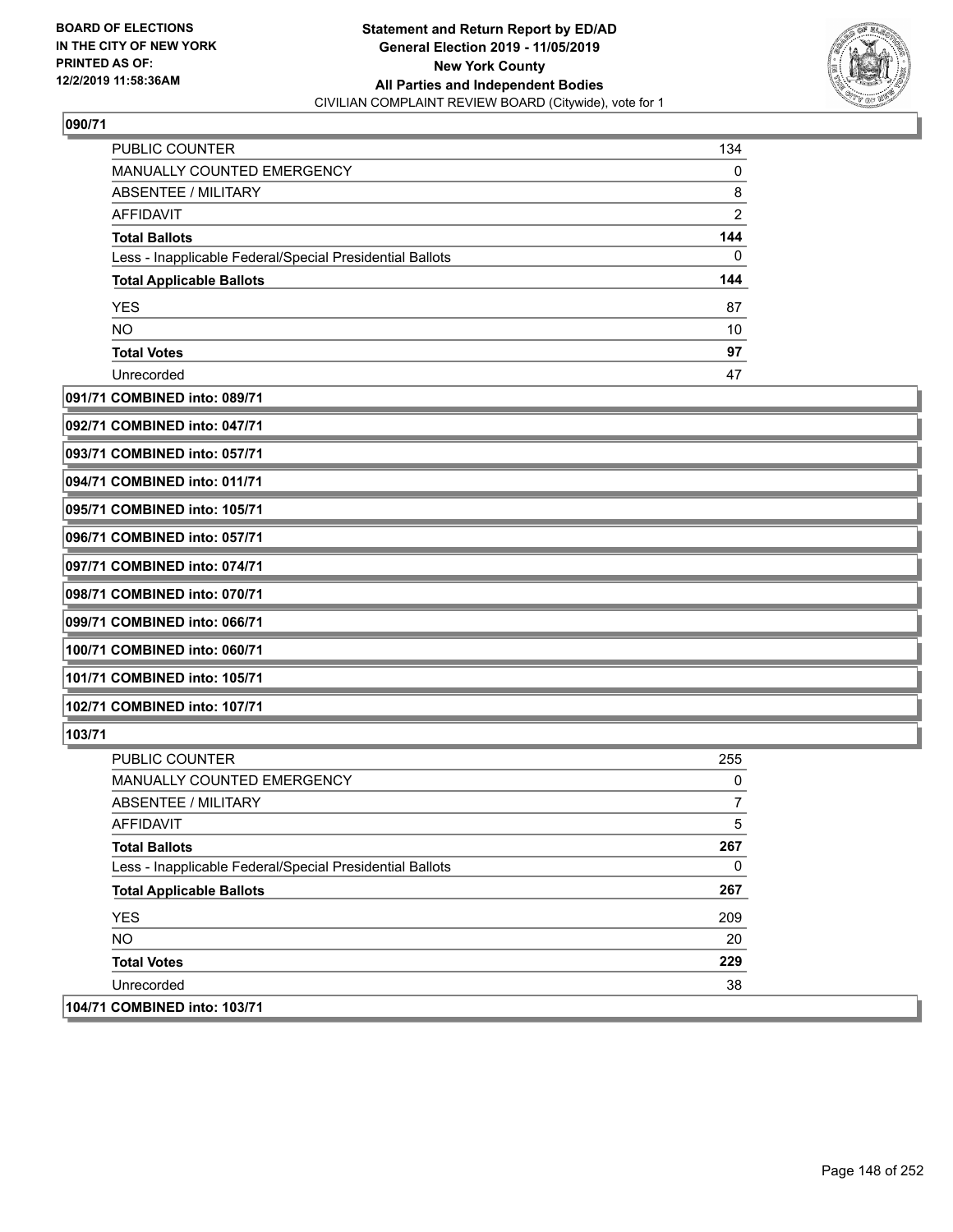

| PUBLIC COUNTER                                           | 279 |
|----------------------------------------------------------|-----|
| <b>MANUALLY COUNTED EMERGENCY</b>                        | 0   |
| ABSENTEE / MILITARY                                      | 9   |
| <b>AFFIDAVIT</b>                                         | 8   |
| <b>Total Ballots</b>                                     | 296 |
| Less - Inapplicable Federal/Special Presidential Ballots | 0   |
| <b>Total Applicable Ballots</b>                          | 296 |
| <b>YES</b>                                               | 220 |
| <b>NO</b>                                                | 25  |
| <b>Total Votes</b>                                       | 245 |
| Unrecorded                                               | 51  |

## **106/71 COMBINED into: 103/71**

### **107/71**

| PUBLIC COUNTER                                           | 334 |
|----------------------------------------------------------|-----|
| MANUALLY COUNTED EMERGENCY                               | 0   |
| ABSENTEE / MILITARY                                      | 9   |
| AFFIDAVIT                                                | 5   |
| <b>Total Ballots</b>                                     | 348 |
| Less - Inapplicable Federal/Special Presidential Ballots | 0   |
| <b>Total Applicable Ballots</b>                          | 348 |
| <b>YES</b>                                               | 266 |
| <b>NO</b>                                                | 35  |
| <b>Total Votes</b>                                       | 301 |
| Unrecorded                                               | 47  |

# **108/71 COMBINED into: 057/71**

| PUBLIC COUNTER                                           | 247      |
|----------------------------------------------------------|----------|
| <b>MANUALLY COUNTED EMERGENCY</b>                        | 0        |
| <b>ABSENTEE / MILITARY</b>                               | 6        |
| AFFIDAVIT                                                | 0        |
| <b>Total Ballots</b>                                     | 253      |
| Less - Inapplicable Federal/Special Presidential Ballots | $\Omega$ |
| <b>Total Applicable Ballots</b>                          | 253      |
| <b>YES</b>                                               | 171      |
| <b>NO</b>                                                | 27       |
| <b>Total Votes</b>                                       | 198      |
| Unrecorded                                               | 55       |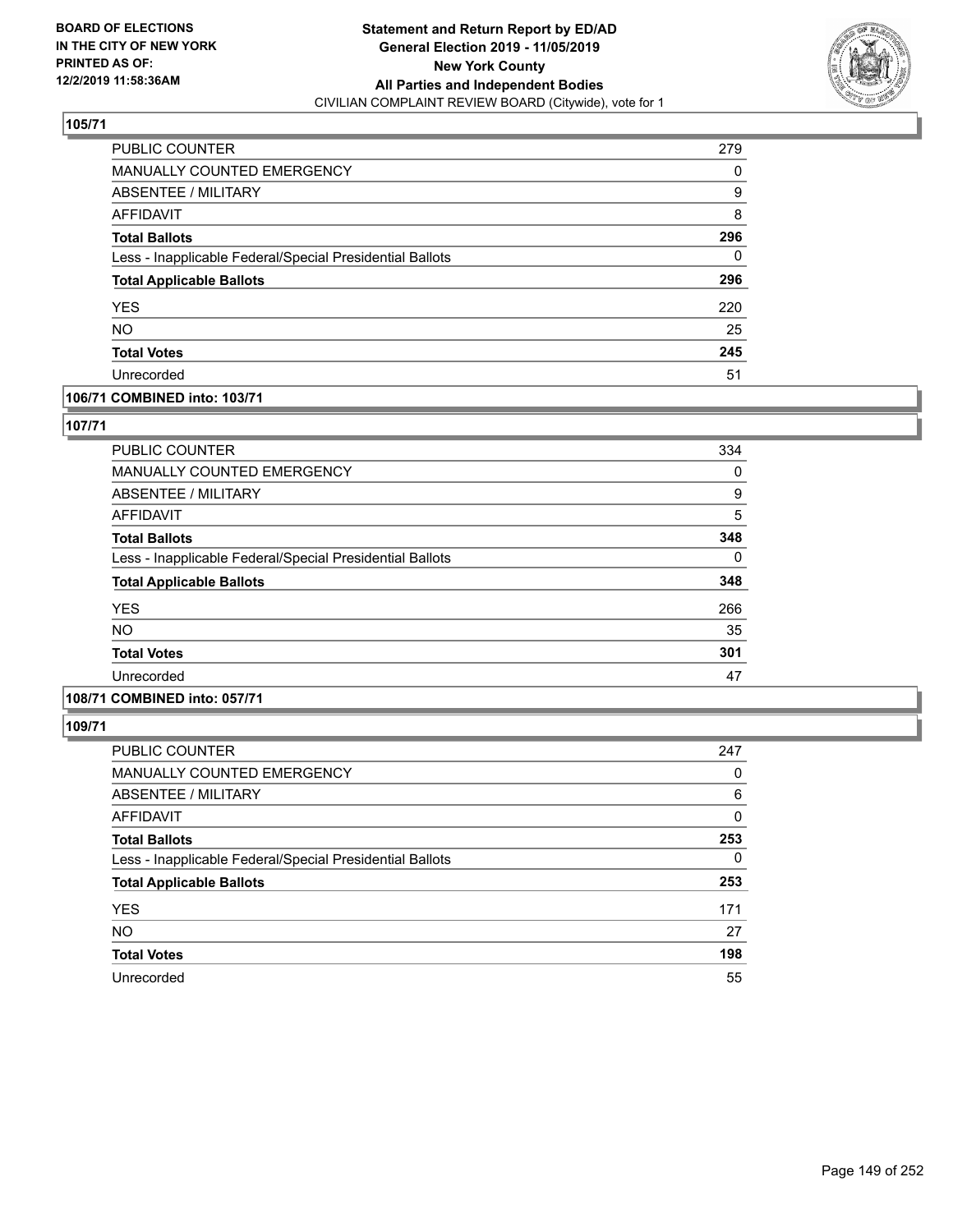

| PUBLIC COUNTER                                           | 115 |
|----------------------------------------------------------|-----|
| MANUALLY COUNTED EMERGENCY                               | 0   |
| ABSENTEE / MILITARY                                      | 0   |
| AFFIDAVIT                                                | 3   |
| Total Ballots                                            | 118 |
| Less - Inapplicable Federal/Special Presidential Ballots | 0   |
| <b>Total Applicable Ballots</b>                          | 118 |
| YES                                                      | 92  |
| NO.                                                      | 15  |
| <b>Total Votes</b>                                       | 107 |
| Unrecorded                                               | 11  |

## **002/72**

| <b>PUBLIC COUNTER</b>                                    | 243 |
|----------------------------------------------------------|-----|
| <b>MANUALLY COUNTED EMERGENCY</b>                        | 0   |
| ABSENTEE / MILITARY                                      | 6   |
| AFFIDAVIT                                                | 4   |
| <b>Total Ballots</b>                                     | 253 |
| Less - Inapplicable Federal/Special Presidential Ballots | 0   |
| <b>Total Applicable Ballots</b>                          | 253 |
| <b>YES</b>                                               | 154 |
| <b>NO</b>                                                | 14  |
| <b>Total Votes</b>                                       | 168 |
| Unrecorded                                               | 85  |

| PUBLIC COUNTER                                           | 84 |
|----------------------------------------------------------|----|
| <b>MANUALLY COUNTED EMERGENCY</b>                        | 0  |
| ABSENTEE / MILITARY                                      | 2  |
| AFFIDAVIT                                                |    |
| <b>Total Ballots</b>                                     | 87 |
| Less - Inapplicable Federal/Special Presidential Ballots | 0  |
| <b>Total Applicable Ballots</b>                          | 87 |
| <b>YES</b>                                               | 59 |
| NO.                                                      | 9  |
| <b>Total Votes</b>                                       | 68 |
| Unrecorded                                               | 19 |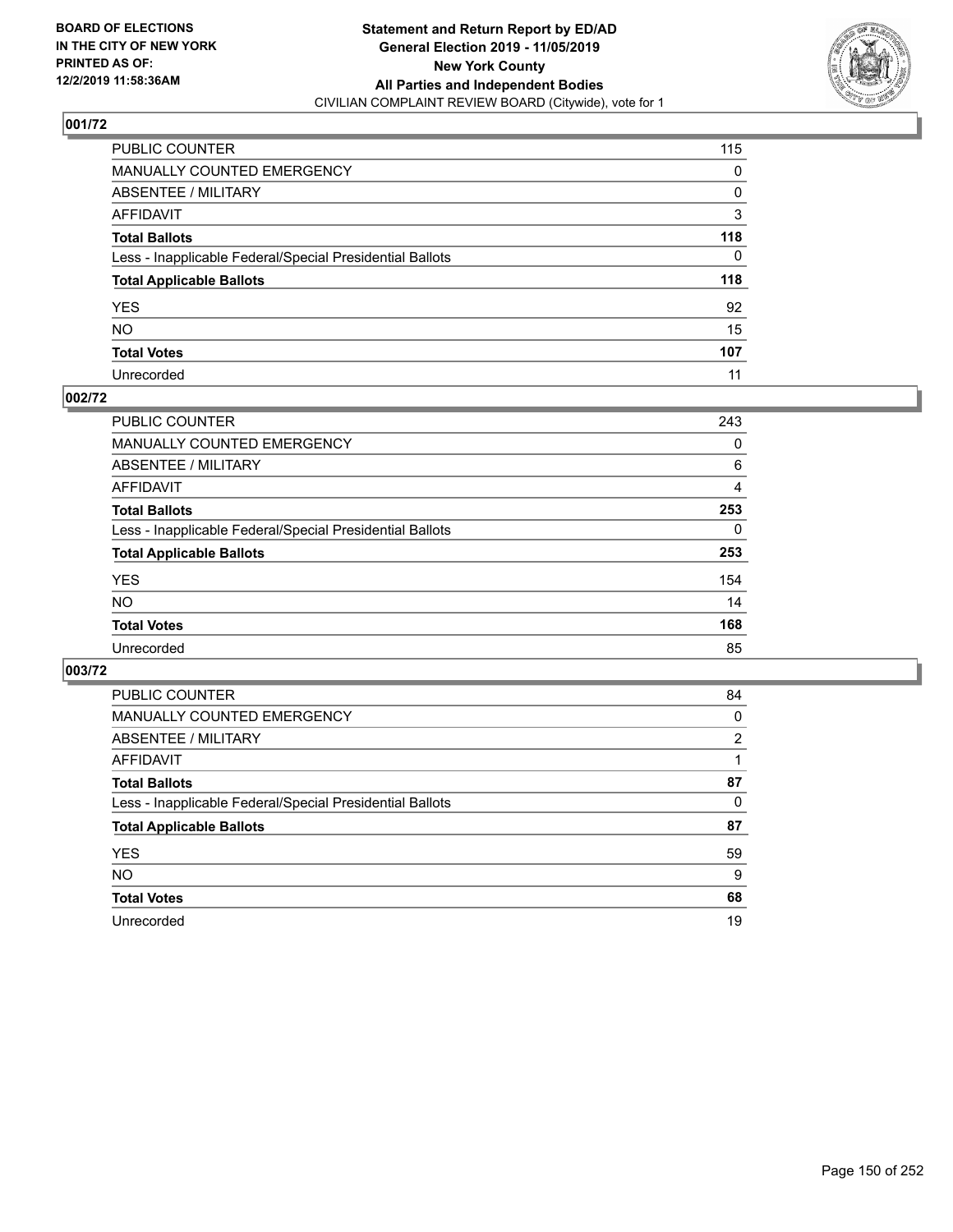

| PUBLIC COUNTER                                           | 156      |
|----------------------------------------------------------|----------|
| <b>MANUALLY COUNTED EMERGENCY</b>                        | 0        |
| ABSENTEE / MILITARY                                      | 0        |
| AFFIDAVIT                                                | $\Omega$ |
| <b>Total Ballots</b>                                     | 156      |
| Less - Inapplicable Federal/Special Presidential Ballots | 0        |
| <b>Total Applicable Ballots</b>                          | 156      |
| <b>YES</b>                                               | 113      |
| <b>NO</b>                                                | 12       |
| <b>Total Votes</b>                                       | 125      |
| Unrecorded                                               | 31       |

## **005/72 COMBINED into: 062/71**

#### **006/72 COMBINED into: 004/72**

## **007/72**

| PUBLIC COUNTER                                           | 99               |
|----------------------------------------------------------|------------------|
| <b>MANUALLY COUNTED EMERGENCY</b>                        | 0                |
| ABSENTEE / MILITARY                                      | $\overline{2}$   |
| AFFIDAVIT                                                |                  |
| <b>Total Ballots</b>                                     | 102              |
| Less - Inapplicable Federal/Special Presidential Ballots | $\Omega$         |
| <b>Total Applicable Ballots</b>                          | 102 <sub>2</sub> |
| <b>YES</b>                                               | 64               |
| <b>NO</b>                                                | 14               |
| <b>Total Votes</b>                                       | 78               |
| Unrecorded                                               | 24               |

## **008/72 COMBINED into: 010/72**

| <b>PUBLIC COUNTER</b>                                    | 106 |
|----------------------------------------------------------|-----|
| MANUALLY COUNTED EMERGENCY                               | 0   |
| ABSENTEE / MILITARY                                      |     |
| AFFIDAVIT                                                |     |
| <b>Total Ballots</b>                                     | 108 |
| Less - Inapplicable Federal/Special Presidential Ballots | 0   |
| <b>Total Applicable Ballots</b>                          | 108 |
| <b>YES</b>                                               | 54  |
| <b>NO</b>                                                | 12  |
| <b>Total Votes</b>                                       | 66  |
| Unrecorded                                               | 42  |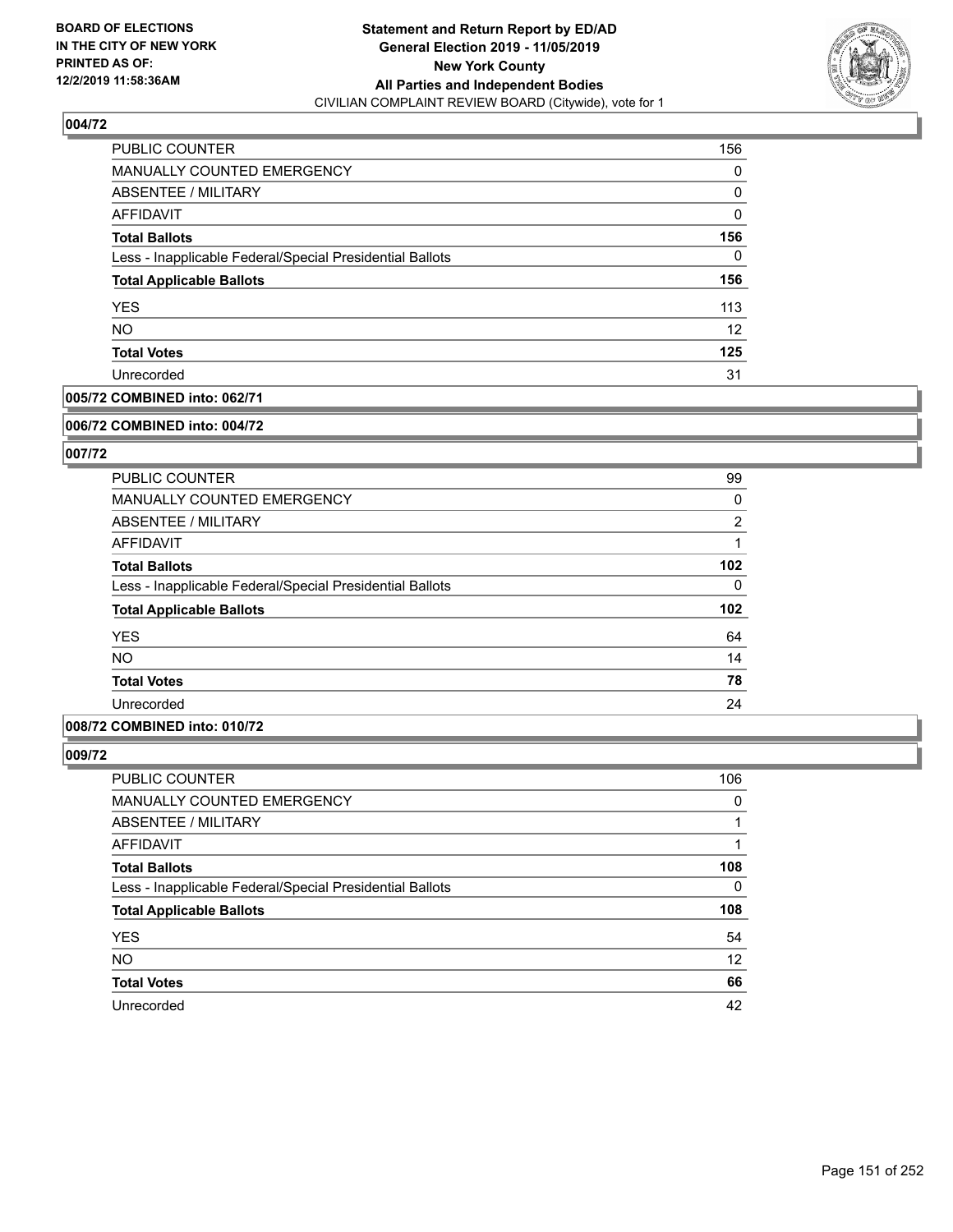

| PUBLIC COUNTER                                           | 182 |
|----------------------------------------------------------|-----|
| <b>MANUALLY COUNTED EMERGENCY</b>                        | 0   |
| ABSENTEE / MILITARY                                      | 4   |
| <b>AFFIDAVIT</b>                                         |     |
| <b>Total Ballots</b>                                     | 187 |
| Less - Inapplicable Federal/Special Presidential Ballots | 0   |
| <b>Total Applicable Ballots</b>                          | 187 |
| <b>YES</b>                                               | 127 |
| <b>NO</b>                                                | 20  |
| <b>Total Votes</b>                                       | 147 |
| Unrecorded                                               | 40  |

## **011/72 COMBINED into: 007/72**

### **012/72**

| PUBLIC COUNTER                                           | 74       |
|----------------------------------------------------------|----------|
| MANUALLY COUNTED EMERGENCY                               | 0        |
| <b>ABSENTEE / MILITARY</b>                               |          |
| AFFIDAVIT                                                | 3        |
| <b>Total Ballots</b>                                     | 78       |
| Less - Inapplicable Federal/Special Presidential Ballots | $\Omega$ |
| <b>Total Applicable Ballots</b>                          | 78       |
| <b>YES</b>                                               | 52       |
| <b>NO</b>                                                | 8        |
| <b>Total Votes</b>                                       | 60       |
| Unrecorded                                               | 18       |

| PUBLIC COUNTER                                           | 138 |
|----------------------------------------------------------|-----|
| <b>MANUALLY COUNTED EMERGENCY</b>                        | 0   |
| ABSENTEE / MILITARY                                      | 3   |
| AFFIDAVIT                                                | 0   |
| <b>Total Ballots</b>                                     | 141 |
| Less - Inapplicable Federal/Special Presidential Ballots | 0   |
| <b>Total Applicable Ballots</b>                          | 141 |
| <b>YES</b>                                               | 106 |
| NO.                                                      | 16  |
| <b>Total Votes</b>                                       | 122 |
| Unrecorded                                               | 19  |
| 014/72 COMBINED into: 013/72                             |     |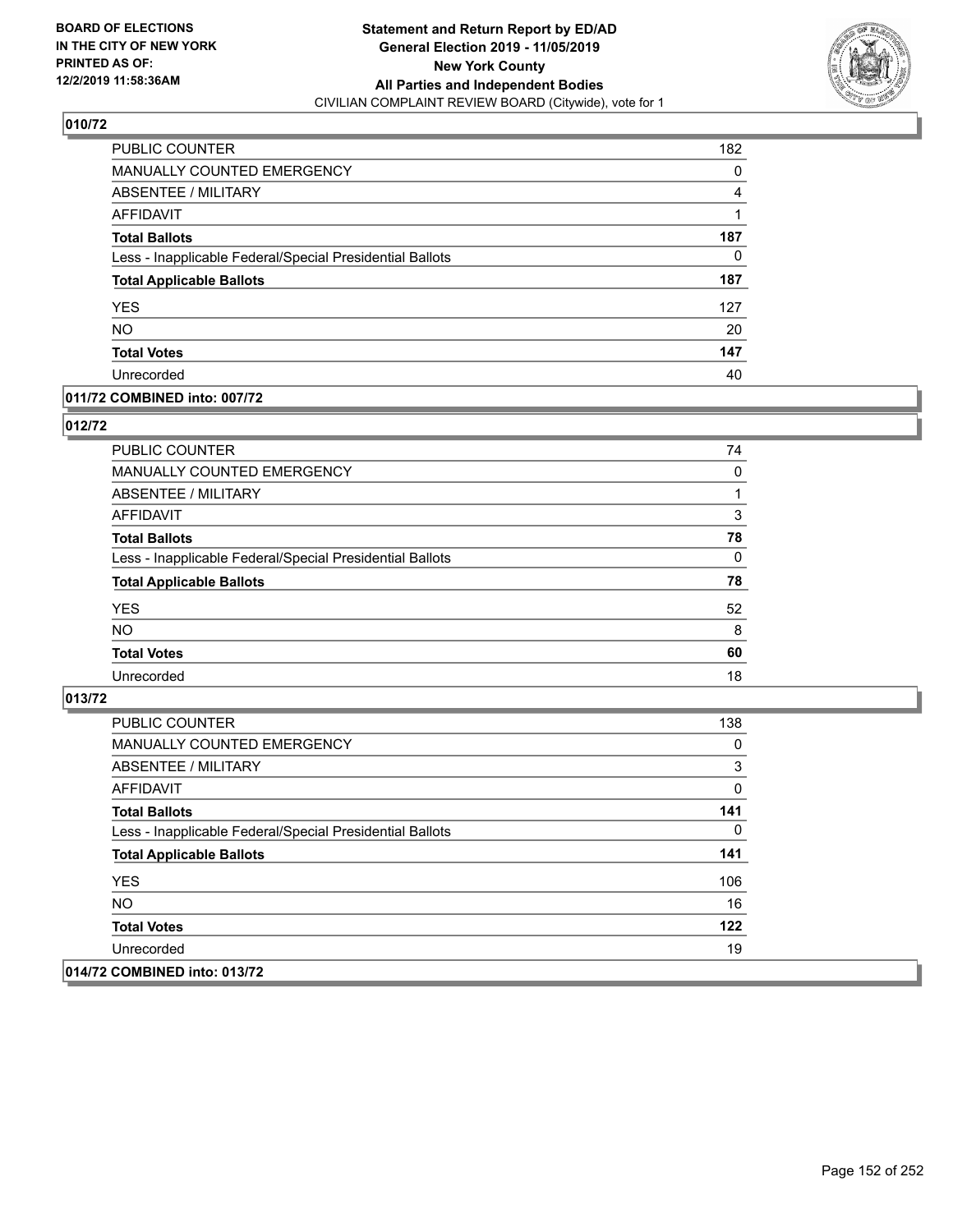

| PUBLIC COUNTER                                           | 187 |
|----------------------------------------------------------|-----|
| MANUALLY COUNTED EMERGENCY                               | 0   |
| <b>ABSENTEE / MILITARY</b>                               | 2   |
| <b>AFFIDAVIT</b>                                         | 0   |
| <b>Total Ballots</b>                                     | 189 |
| Less - Inapplicable Federal/Special Presidential Ballots | 0   |
| <b>Total Applicable Ballots</b>                          | 189 |
| <b>YES</b>                                               | 133 |
| <b>NO</b>                                                | 20  |
| <b>Total Votes</b>                                       | 153 |
| Unrecorded                                               | 36  |

### **016/72 COMBINED into: 015/72**

### **017/72**

| PUBLIC COUNTER                                           | 272 |
|----------------------------------------------------------|-----|
| MANUALLY COUNTED EMERGENCY                               | 0   |
| ABSENTEE / MILITARY                                      | 5   |
| AFFIDAVIT                                                | 3   |
| <b>Total Ballots</b>                                     | 280 |
| Less - Inapplicable Federal/Special Presidential Ballots | 0   |
| <b>Total Applicable Ballots</b>                          | 280 |
| <b>YES</b>                                               | 218 |
| NO.                                                      | 46  |
| <b>Total Votes</b>                                       | 264 |
| Unrecorded                                               | 16  |
|                                                          |     |

# **018/72 COMBINED into: 017/72**

| PUBLIC COUNTER                                           | 333 |
|----------------------------------------------------------|-----|
| <b>MANUALLY COUNTED EMERGENCY</b>                        | 0   |
| ABSENTEE / MILITARY                                      | 3   |
| AFFIDAVIT                                                |     |
| <b>Total Ballots</b>                                     | 337 |
| Less - Inapplicable Federal/Special Presidential Ballots | 0   |
| <b>Total Applicable Ballots</b>                          | 337 |
| <b>YES</b>                                               | 270 |
| <b>NO</b>                                                | 47  |
| <b>Total Votes</b>                                       | 317 |
| Unrecorded                                               | 20  |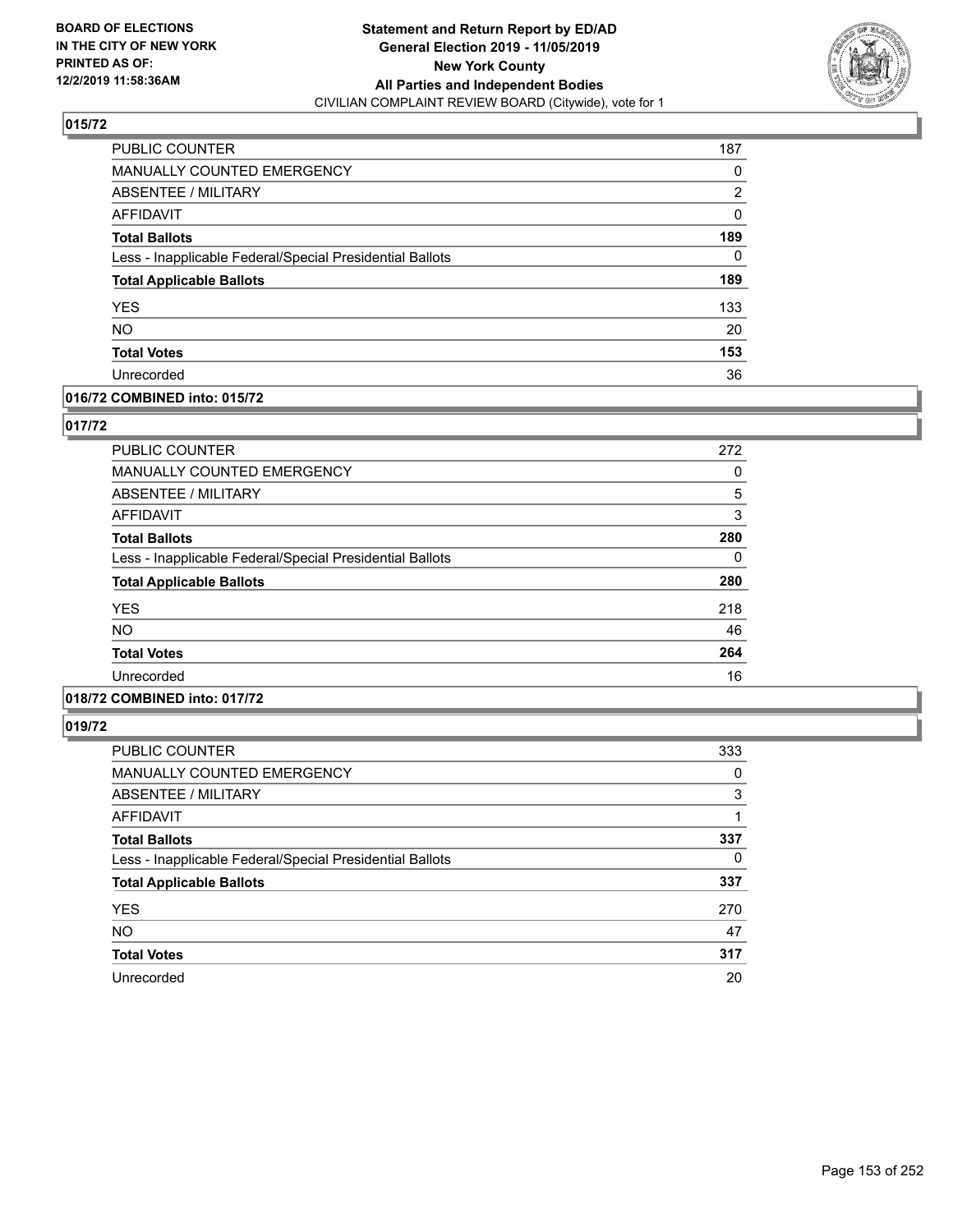

| PUBLIC COUNTER                                           | 202          |
|----------------------------------------------------------|--------------|
| MANUALLY COUNTED EMERGENCY                               | 0            |
| ABSENTEE / MILITARY                                      |              |
| AFFIDAVIT                                                | 2            |
| Total Ballots                                            | 205          |
| Less - Inapplicable Federal/Special Presidential Ballots | $\mathbf{0}$ |
| <b>Total Applicable Ballots</b>                          | 205          |
| YES                                                      | 146          |
| NO.                                                      | 23           |
| <b>Total Votes</b>                                       | 169          |
| Unrecorded                                               | 36           |

### **021/72**

| PUBLIC COUNTER                                           | 148      |
|----------------------------------------------------------|----------|
| <b>MANUALLY COUNTED EMERGENCY</b>                        | 0        |
| ABSENTEE / MILITARY                                      | $\Omega$ |
| AFFIDAVIT                                                |          |
| <b>Total Ballots</b>                                     | 149      |
| Less - Inapplicable Federal/Special Presidential Ballots | 0        |
| <b>Total Applicable Ballots</b>                          | 149      |
| <b>YES</b>                                               | 117      |
| <b>NO</b>                                                | 9        |
| <b>Total Votes</b>                                       | 126      |
| Unrecorded                                               | 23       |

| PUBLIC COUNTER                                           | 105      |
|----------------------------------------------------------|----------|
| <b>MANUALLY COUNTED EMERGENCY</b>                        | $\Omega$ |
| ABSENTEE / MILITARY                                      | 0        |
| <b>AFFIDAVIT</b>                                         | 2        |
| <b>Total Ballots</b>                                     | 107      |
| Less - Inapplicable Federal/Special Presidential Ballots | 0        |
| <b>Total Applicable Ballots</b>                          | 107      |
| <b>YES</b>                                               | 68       |
| <b>NO</b>                                                | 14       |
| <b>Total Votes</b>                                       | 82       |
| Unrecorded                                               | 25       |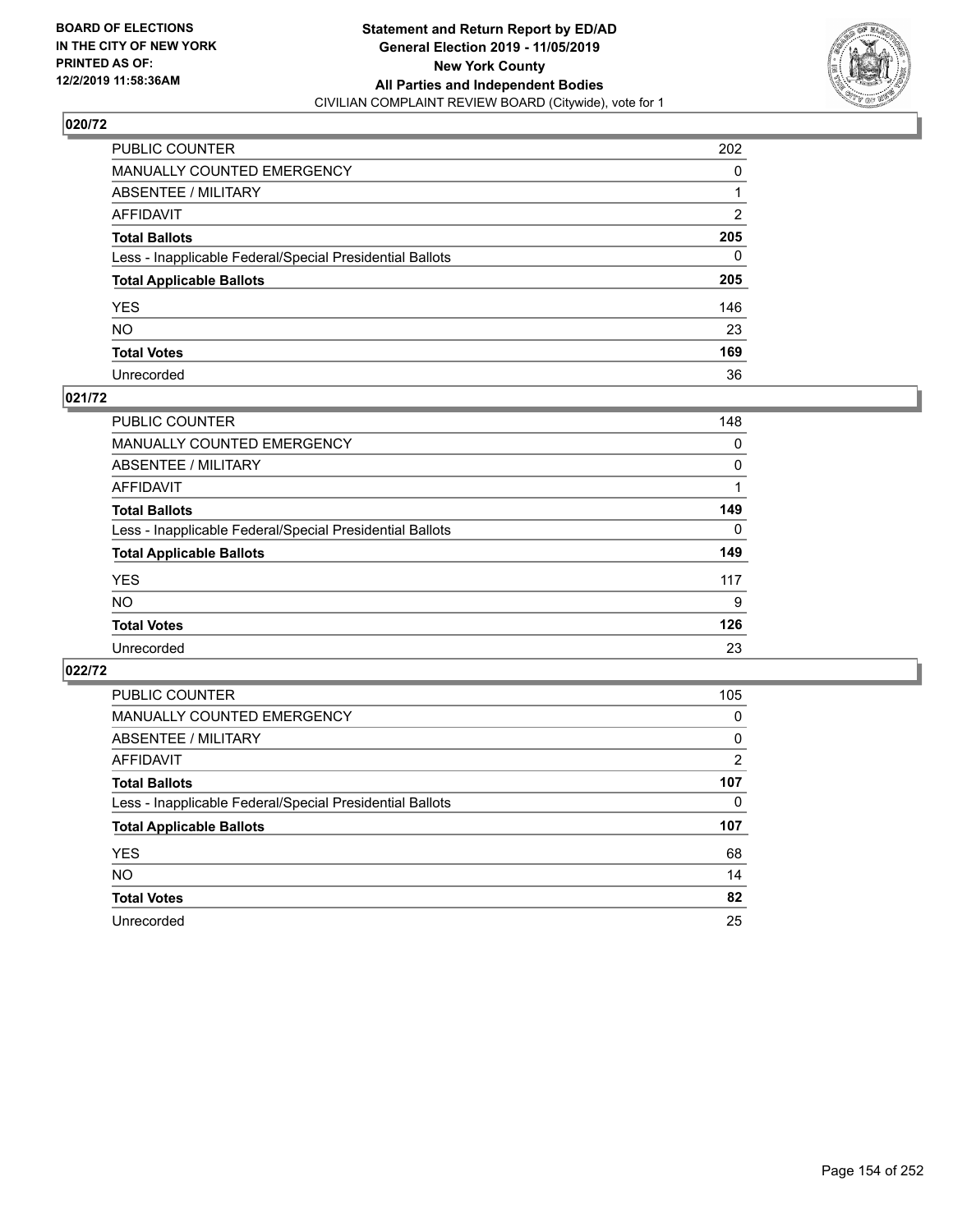

| PUBLIC COUNTER                                           | 177 |
|----------------------------------------------------------|-----|
| MANUALLY COUNTED EMERGENCY                               | 0   |
| ABSENTEE / MILITARY                                      | 4   |
| AFFIDAVIT                                                | 0   |
| Total Ballots                                            | 181 |
| Less - Inapplicable Federal/Special Presidential Ballots | 0   |
| <b>Total Applicable Ballots</b>                          | 181 |
| YES                                                      | 137 |
| NO.                                                      | 19  |
| <b>Total Votes</b>                                       | 156 |
| Unrecorded                                               | 25  |

### **024/72**

| PUBLIC COUNTER                                           | 129      |
|----------------------------------------------------------|----------|
| <b>MANUALLY COUNTED EMERGENCY</b>                        | 0        |
| ABSENTEE / MILITARY                                      |          |
| <b>AFFIDAVIT</b>                                         | $\Omega$ |
| <b>Total Ballots</b>                                     | 130      |
| Less - Inapplicable Federal/Special Presidential Ballots | $\Omega$ |
| <b>Total Applicable Ballots</b>                          | 130      |
| <b>YES</b>                                               | 79       |
| <b>NO</b>                                                | 7        |
| <b>Total Votes</b>                                       | 86       |
| Unrecorded                                               | 44       |
|                                                          |          |

#### **025/72 COMBINED into: 024/72**

**026/72** 

| <b>PUBLIC COUNTER</b>                                    | 160 |
|----------------------------------------------------------|-----|
| <b>MANUALLY COUNTED EMERGENCY</b>                        | 0   |
| ABSENTEE / MILITARY                                      |     |
| AFFIDAVIT                                                |     |
| <b>Total Ballots</b>                                     | 162 |
| Less - Inapplicable Federal/Special Presidential Ballots | 0   |
| <b>Total Applicable Ballots</b>                          | 162 |
| <b>YES</b>                                               | 117 |
| NO.                                                      | 17  |
| <b>Total Votes</b>                                       | 134 |
| Unrecorded                                               | 28  |
| 027/72 COMBINED into: 030/72                             |     |

**028/72 COMBINED into: 023/72**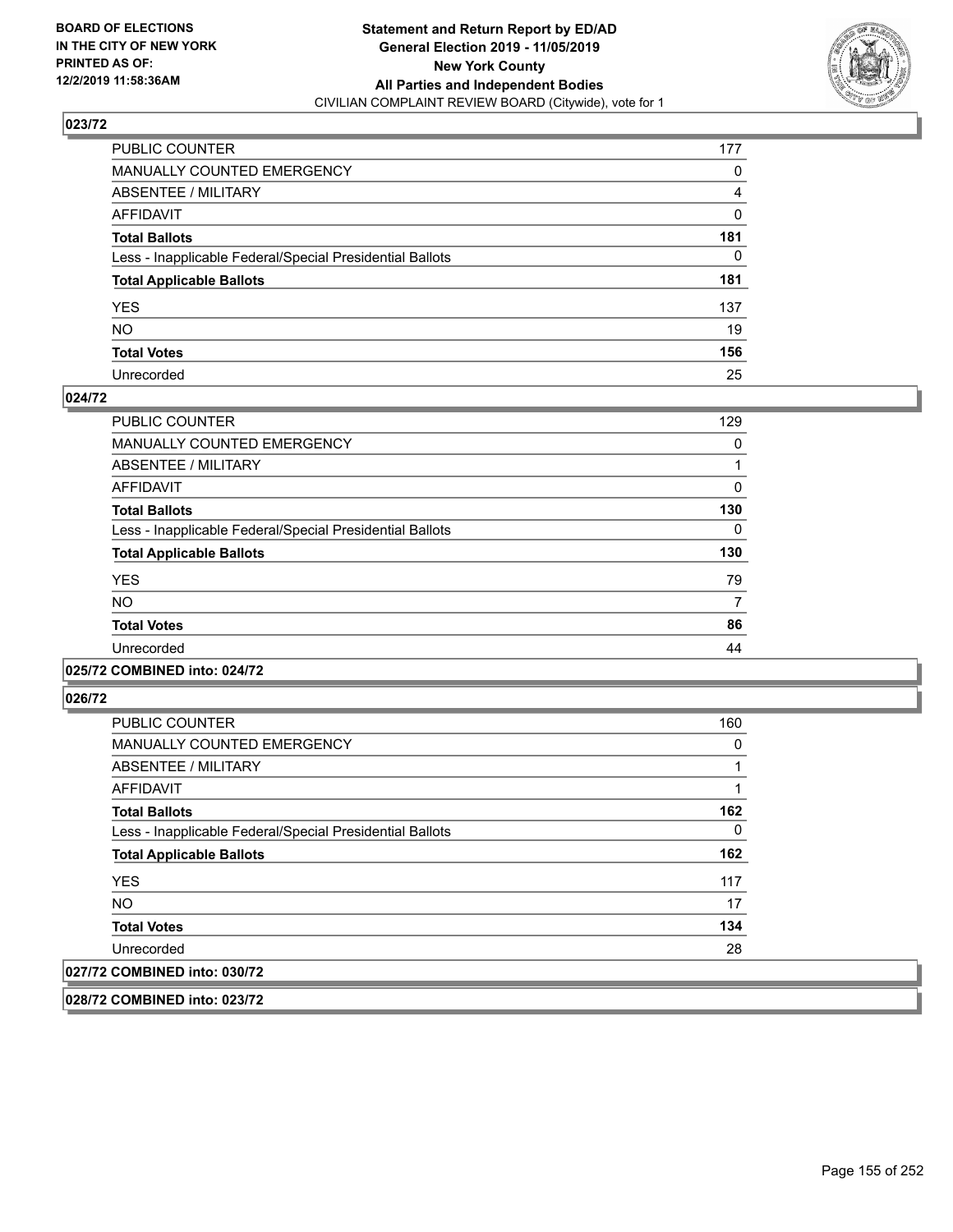

| PUBLIC COUNTER                                           | 201          |
|----------------------------------------------------------|--------------|
| MANUALLY COUNTED EMERGENCY                               | 0            |
| ABSENTEE / MILITARY                                      |              |
| AFFIDAVIT                                                | 2            |
| Total Ballots                                            | 204          |
| Less - Inapplicable Federal/Special Presidential Ballots | $\mathbf{0}$ |
| <b>Total Applicable Ballots</b>                          | 204          |
| YES                                                      | 166          |
| NO.                                                      | 25           |
| <b>Total Votes</b>                                       | 191          |
| Unrecorded                                               | 13           |

## **030/72**

| PUBLIC COUNTER                                           | 164      |
|----------------------------------------------------------|----------|
| MANUALLY COUNTED EMERGENCY                               | 0        |
| ABSENTEE / MILITARY                                      | 6        |
| AFFIDAVIT                                                | 3        |
| <b>Total Ballots</b>                                     | 173      |
| Less - Inapplicable Federal/Special Presidential Ballots | $\Omega$ |
| <b>Total Applicable Ballots</b>                          | 173      |
| <b>YES</b>                                               | 118      |
| <b>NO</b>                                                | 15       |
| <b>Total Votes</b>                                       | 133      |
| Unrecorded                                               | 40       |

| PUBLIC COUNTER                                           | 126      |
|----------------------------------------------------------|----------|
| <b>MANUALLY COUNTED EMERGENCY</b>                        | $\Omega$ |
| ABSENTEE / MILITARY                                      | 4        |
| <b>AFFIDAVIT</b>                                         | 4        |
| <b>Total Ballots</b>                                     | 134      |
| Less - Inapplicable Federal/Special Presidential Ballots | $\Omega$ |
| <b>Total Applicable Ballots</b>                          | 134      |
| <b>YES</b>                                               | 88       |
| <b>NO</b>                                                | 7        |
| <b>Total Votes</b>                                       | 95       |
| Unrecorded                                               | 39       |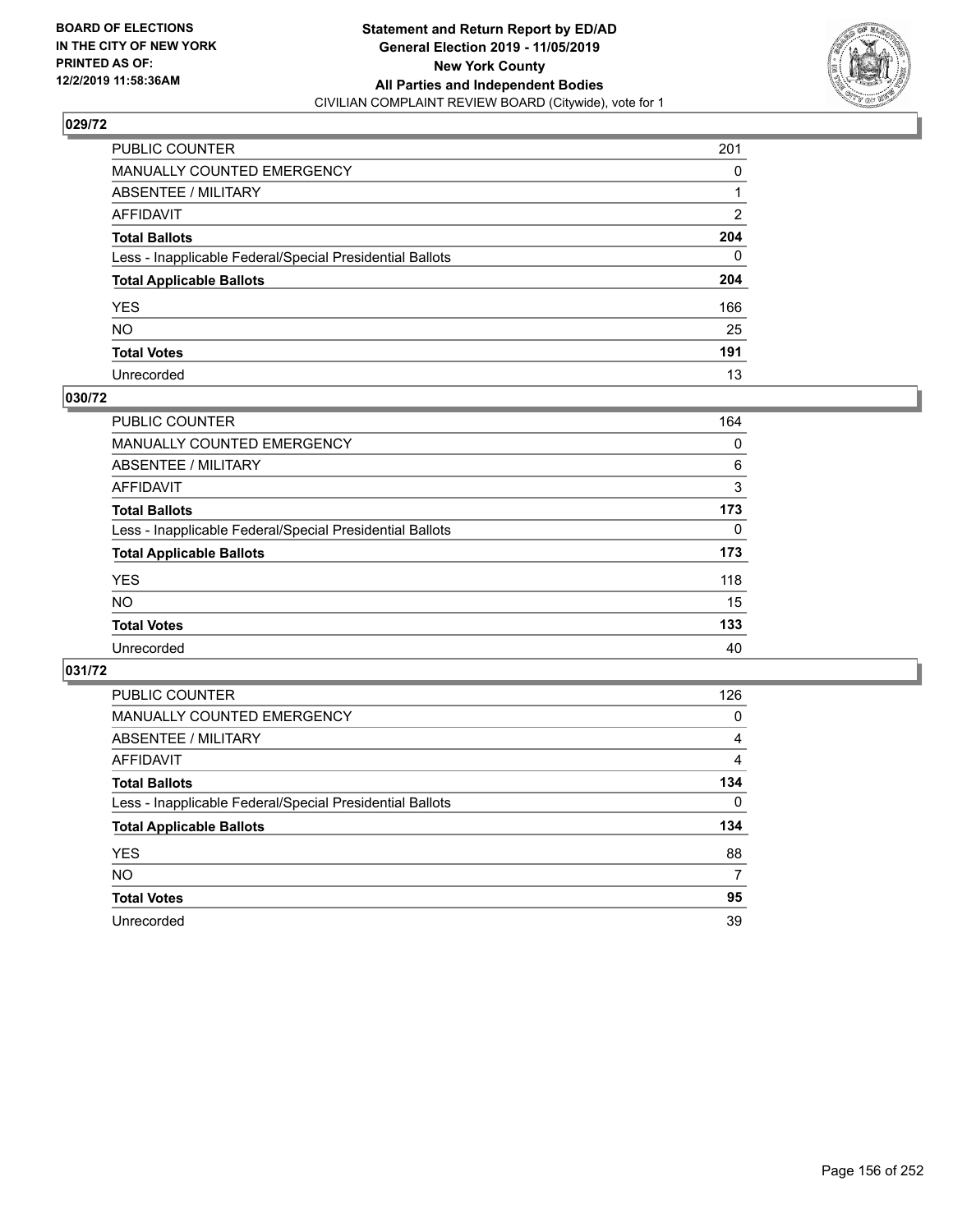

| <b>PUBLIC COUNTER</b>                                    | 318 |
|----------------------------------------------------------|-----|
| <b>MANUALLY COUNTED EMERGENCY</b>                        | 0   |
| ABSENTEE / MILITARY                                      | 4   |
| AFFIDAVIT                                                | 5   |
| <b>Total Ballots</b>                                     | 327 |
| Less - Inapplicable Federal/Special Presidential Ballots | 0   |
| <b>Total Applicable Ballots</b>                          | 327 |
| <b>YES</b>                                               | 220 |
| <b>NO</b>                                                | 42  |
| <b>Total Votes</b>                                       | 262 |
| Unrecorded                                               | 65  |

## **033/72 COMBINED into: 031/72**

#### **034/72 COMBINED into: 035/72**

## **035/72**

| <b>PUBLIC COUNTER</b>                                    | 120      |
|----------------------------------------------------------|----------|
| <b>MANUALLY COUNTED EMERGENCY</b>                        | 0        |
| ABSENTEE / MILITARY                                      | 0        |
| AFFIDAVIT                                                | $\Omega$ |
| <b>Total Ballots</b>                                     | 120      |
| Less - Inapplicable Federal/Special Presidential Ballots | $\Omega$ |
| <b>Total Applicable Ballots</b>                          | 120      |
| <b>YES</b>                                               | 86       |
| <b>NO</b>                                                | 12       |
| <b>Total Votes</b>                                       | 98       |
| Unrecorded                                               | 22       |

## **036/72 COMBINED into: 032/72**

#### **037/72 COMBINED into: 019/72**

| <b>PUBLIC COUNTER</b>                                    | 212 |
|----------------------------------------------------------|-----|
| <b>MANUALLY COUNTED EMERGENCY</b>                        | 0   |
| ABSENTEE / MILITARY                                      |     |
| AFFIDAVIT                                                | 0   |
| <b>Total Ballots</b>                                     | 213 |
| Less - Inapplicable Federal/Special Presidential Ballots | 0   |
| <b>Total Applicable Ballots</b>                          | 213 |
| <b>YES</b>                                               | 177 |
| NO.                                                      | 24  |
| <b>Total Votes</b>                                       | 201 |
| Unrecorded                                               | 12  |
| 039/72 COMBINED into: 040/72                             |     |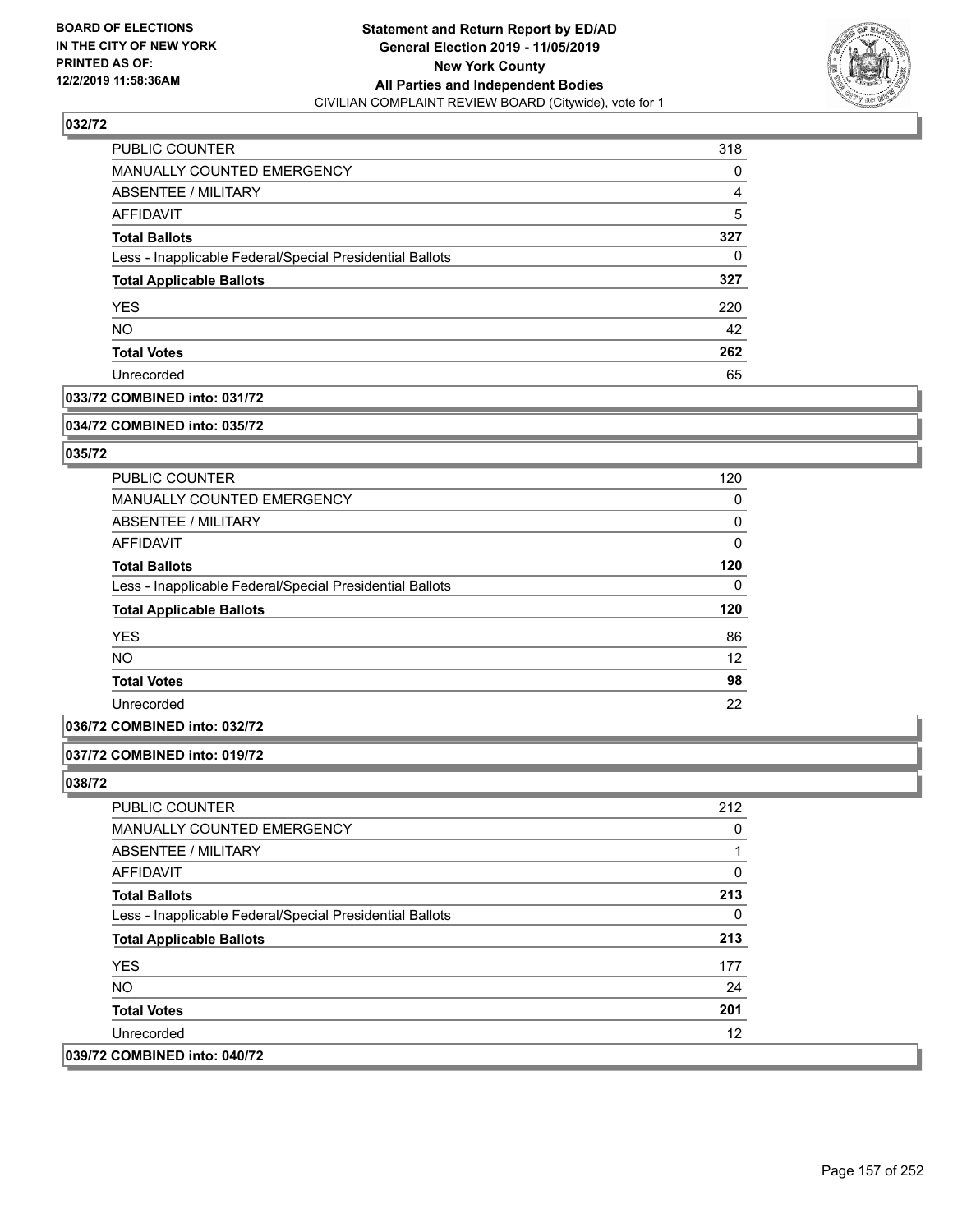

| PUBLIC COUNTER                                           | 310 |
|----------------------------------------------------------|-----|
| MANUALLY COUNTED EMERGENCY                               | 0   |
| ABSENTEE / MILITARY                                      | 3   |
| AFFIDAVIT                                                | 2   |
| Total Ballots                                            | 315 |
| Less - Inapplicable Federal/Special Presidential Ballots | 0   |
| <b>Total Applicable Ballots</b>                          | 315 |
| YES                                                      | 246 |
| NO.                                                      | 23  |
| <b>Total Votes</b>                                       | 269 |
| Unrecorded                                               | 46  |

### **041/72**

| <b>PUBLIC COUNTER</b>                                    | 366      |
|----------------------------------------------------------|----------|
| <b>MANUALLY COUNTED EMERGENCY</b>                        | 0        |
| ABSENTEE / MILITARY                                      | 5        |
| AFFIDAVIT                                                | 3        |
| <b>Total Ballots</b>                                     | 374      |
| Less - Inapplicable Federal/Special Presidential Ballots | $\Omega$ |
| <b>Total Applicable Ballots</b>                          | 374      |
| <b>YES</b>                                               | 294      |
| <b>NO</b>                                                | 38       |
| <b>Total Votes</b>                                       | 332      |
| Unrecorded                                               | 42       |

| <b>PUBLIC COUNTER</b>                                    | 178 |
|----------------------------------------------------------|-----|
| <b>MANUALLY COUNTED EMERGENCY</b>                        | 0   |
| <b>ABSENTEE / MILITARY</b>                               | 5   |
| <b>AFFIDAVIT</b>                                         | 2   |
| <b>Total Ballots</b>                                     | 185 |
| Less - Inapplicable Federal/Special Presidential Ballots | 0   |
| <b>Total Applicable Ballots</b>                          | 185 |
| <b>YES</b>                                               | 151 |
| <b>NO</b>                                                | 17  |
| <b>Total Votes</b>                                       | 168 |
| Unrecorded                                               | 17  |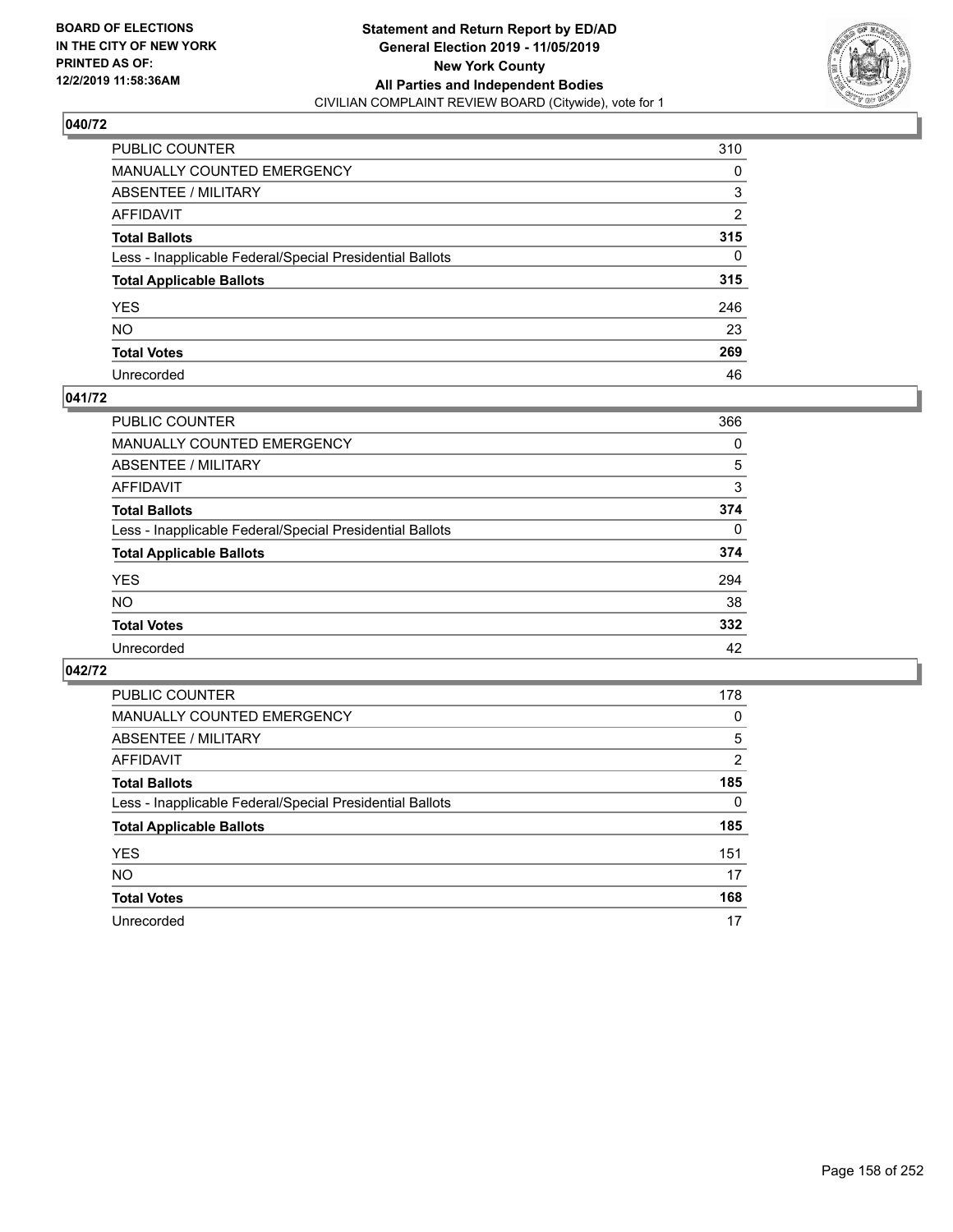

| PUBLIC COUNTER                                           | 167 |
|----------------------------------------------------------|-----|
| MANUALLY COUNTED EMERGENCY                               | 0   |
| ABSENTEE / MILITARY                                      | 0   |
| AFFIDAVIT                                                | 0   |
| Total Ballots                                            | 167 |
| Less - Inapplicable Federal/Special Presidential Ballots | 0   |
| <b>Total Applicable Ballots</b>                          | 167 |
| YES                                                      | 114 |
| NO.                                                      | 19  |
| <b>Total Votes</b>                                       | 133 |
| Unrecorded                                               | 34  |

### **044/72**

| PUBLIC COUNTER                                           | 210      |
|----------------------------------------------------------|----------|
| <b>MANUALLY COUNTED EMERGENCY</b>                        | 0        |
| ABSENTEE / MILITARY                                      | 4        |
| <b>AFFIDAVIT</b>                                         | 2        |
| <b>Total Ballots</b>                                     | 216      |
| Less - Inapplicable Federal/Special Presidential Ballots | $\Omega$ |
| <b>Total Applicable Ballots</b>                          | 216      |
| <b>YES</b>                                               | 151      |
| <b>NO</b>                                                | 17       |
| <b>Total Votes</b>                                       | 168      |
| Unrecorded                                               | 48       |
|                                                          |          |

#### **045/72 COMBINED into: 044/72**

| PUBLIC COUNTER                                           | 259      |
|----------------------------------------------------------|----------|
| MANUALLY COUNTED EMERGENCY                               | 0        |
| ABSENTEE / MILITARY                                      | 4        |
| AFFIDAVIT                                                | 3        |
| <b>Total Ballots</b>                                     | 266      |
| Less - Inapplicable Federal/Special Presidential Ballots | $\Omega$ |
| <b>Total Applicable Ballots</b>                          | 266      |
| <b>YES</b>                                               | 227      |
| <b>NO</b>                                                | 20       |
| <b>Total Votes</b>                                       | 247      |
| Unrecorded                                               | 19       |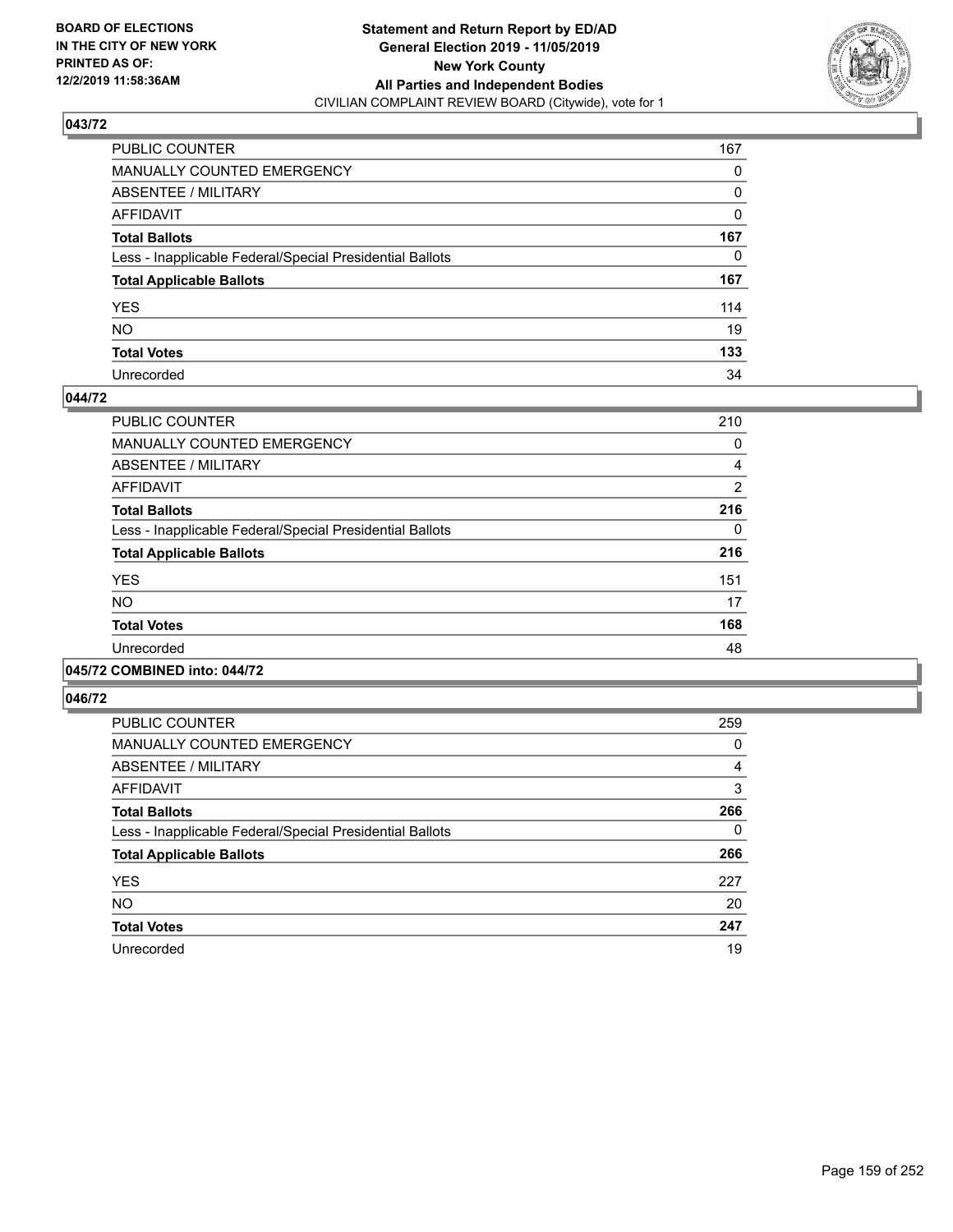

| PUBLIC COUNTER                                           | 326 |
|----------------------------------------------------------|-----|
| MANUALLY COUNTED EMERGENCY                               | 0   |
| ABSENTEE / MILITARY                                      | 4   |
| AFFIDAVIT                                                | 3   |
| Total Ballots                                            | 333 |
| Less - Inapplicable Federal/Special Presidential Ballots | 0   |
| <b>Total Applicable Ballots</b>                          | 333 |
| YES                                                      | 251 |
| NO.                                                      | 45  |
| <b>Total Votes</b>                                       | 296 |
| Unrecorded                                               | 37  |

### **048/72**

| PUBLIC COUNTER                                           | 98  |
|----------------------------------------------------------|-----|
| <b>MANUALLY COUNTED EMERGENCY</b>                        | 0   |
| ABSENTEE / MILITARY                                      | 2   |
| AFFIDAVIT                                                |     |
| <b>Total Ballots</b>                                     | 101 |
| Less - Inapplicable Federal/Special Presidential Ballots | 0   |
| <b>Total Applicable Ballots</b>                          | 101 |
| <b>YES</b>                                               | 77  |
| <b>NO</b>                                                | 5   |
| <b>Total Votes</b>                                       | 82  |
| Unrecorded                                               | 19  |

| PUBLIC COUNTER                                           | 212      |
|----------------------------------------------------------|----------|
| <b>MANUALLY COUNTED EMERGENCY</b>                        | 0        |
| ABSENTEE / MILITARY                                      |          |
| <b>AFFIDAVIT</b>                                         | 2        |
| <b>Total Ballots</b>                                     | 215      |
| Less - Inapplicable Federal/Special Presidential Ballots | $\Omega$ |
| <b>Total Applicable Ballots</b>                          | 215      |
| <b>YES</b>                                               | 144      |
| <b>NO</b>                                                | 18       |
| <b>Total Votes</b>                                       | 162      |
| Unrecorded                                               | 53       |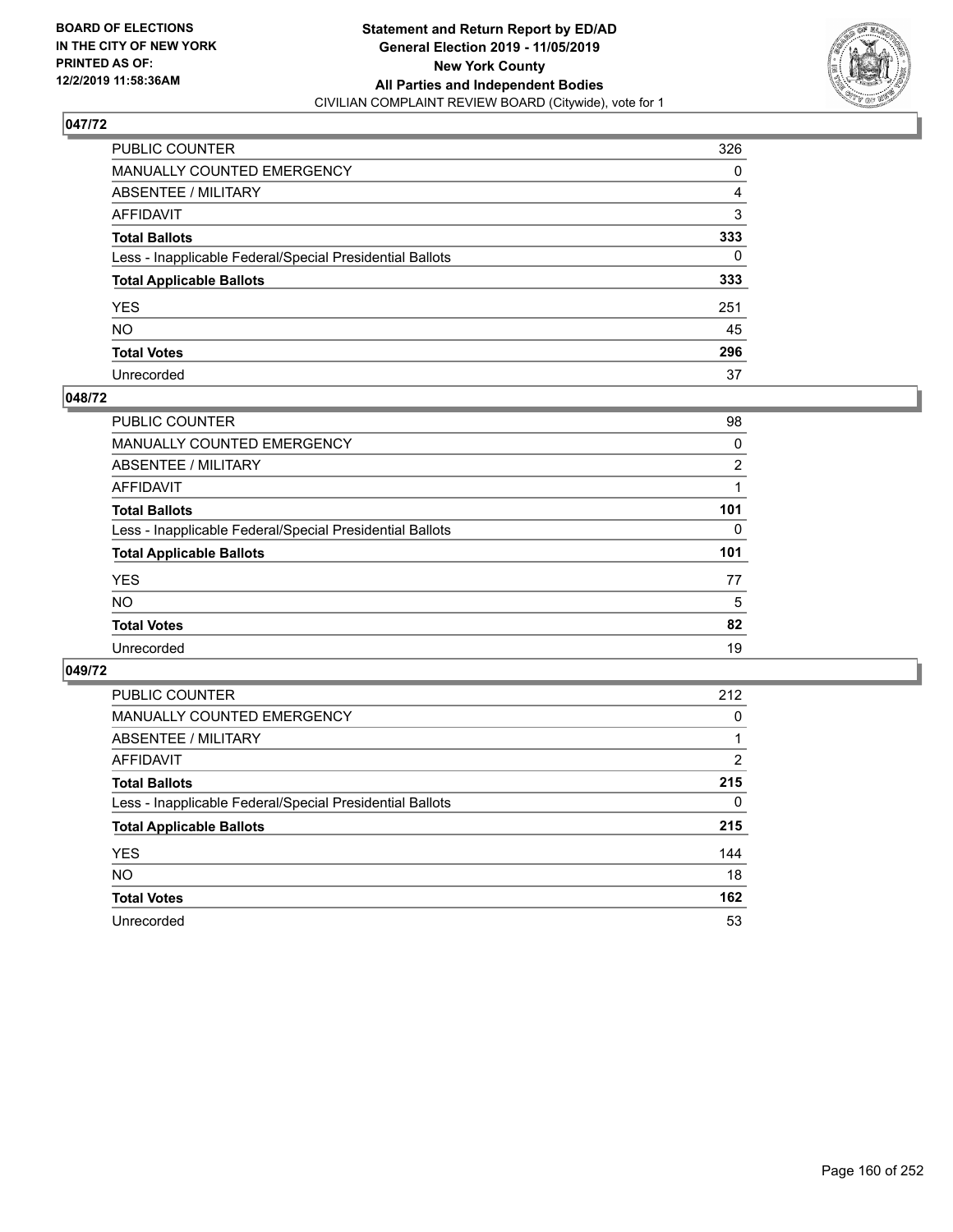

| PUBLIC COUNTER                                           | 172 |
|----------------------------------------------------------|-----|
| MANUALLY COUNTED EMERGENCY                               | 0   |
| <b>ABSENTEE / MILITARY</b>                               | 8   |
| <b>AFFIDAVIT</b>                                         | 3   |
| <b>Total Ballots</b>                                     | 183 |
| Less - Inapplicable Federal/Special Presidential Ballots | 0   |
| <b>Total Applicable Ballots</b>                          | 183 |
| <b>YES</b>                                               | 96  |
| <b>NO</b>                                                | 15  |
| <b>Total Votes</b>                                       | 111 |
| Unrecorded                                               | 72  |

### **051/72 COMBINED into: 050/72**

### **052/72**

| PUBLIC COUNTER                                           | 127      |
|----------------------------------------------------------|----------|
| MANUALLY COUNTED EMERGENCY                               | 0        |
| <b>ABSENTEE / MILITARY</b>                               | 5        |
| AFFIDAVIT                                                |          |
| <b>Total Ballots</b>                                     | 133      |
| Less - Inapplicable Federal/Special Presidential Ballots | $\Omega$ |
| <b>Total Applicable Ballots</b>                          | 133      |
| <b>YES</b>                                               | 78       |
| <b>NO</b>                                                | 10       |
| <b>Total Votes</b>                                       | 88       |
| Unrecorded                                               | 45       |

| <b>PUBLIC COUNTER</b>                                    | 197 |
|----------------------------------------------------------|-----|
| <b>MANUALLY COUNTED EMERGENCY</b>                        | 0   |
| <b>ABSENTEE / MILITARY</b>                               |     |
| AFFIDAVIT                                                |     |
| <b>Total Ballots</b>                                     | 199 |
| Less - Inapplicable Federal/Special Presidential Ballots | 0   |
| <b>Total Applicable Ballots</b>                          | 199 |
| <b>YES</b>                                               | 127 |
| NO.                                                      | 22  |
| <b>Total Votes</b>                                       | 149 |
| Unrecorded                                               | 50  |
| 054/72 COMBINED into: 053/72                             |     |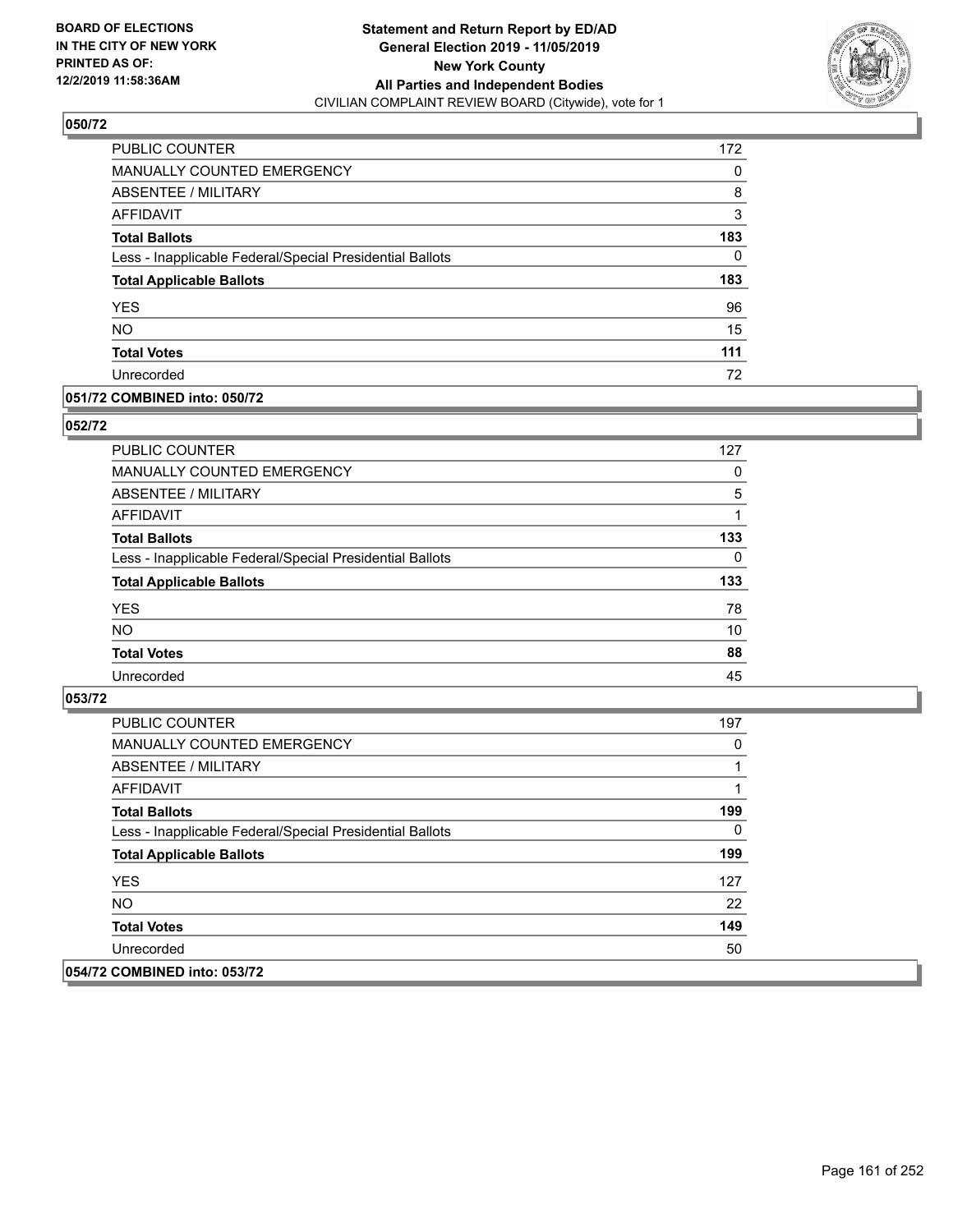

| PUBLIC COUNTER                                           | 142          |
|----------------------------------------------------------|--------------|
| MANUALLY COUNTED EMERGENCY                               | 0            |
| ABSENTEE / MILITARY                                      | 0            |
| AFFIDAVIT                                                | 0            |
| Total Ballots                                            | 142          |
| Less - Inapplicable Federal/Special Presidential Ballots | $\mathbf{0}$ |
| <b>Total Applicable Ballots</b>                          | 142          |
| YES                                                      | 99           |
| NO.                                                      | 14           |
| <b>Total Votes</b>                                       | 113          |
| Unrecorded                                               | 29           |

### **056/72**

| <b>PUBLIC COUNTER</b>                                    | 206      |
|----------------------------------------------------------|----------|
| <b>MANUALLY COUNTED EMERGENCY</b>                        | 0        |
| ABSENTEE / MILITARY                                      | 4        |
| <b>AFFIDAVIT</b>                                         | 0        |
| <b>Total Ballots</b>                                     | 210      |
| Less - Inapplicable Federal/Special Presidential Ballots | $\Omega$ |
| <b>Total Applicable Ballots</b>                          | 210      |
| <b>YES</b>                                               | 139      |
| <b>NO</b>                                                | 13       |
| <b>Total Votes</b>                                       | 152      |
| Unrecorded                                               | 58       |
|                                                          |          |

## **057/72 COMBINED into: 047/72**

| <b>PUBLIC COUNTER</b>                                    | 475 |
|----------------------------------------------------------|-----|
| <b>MANUALLY COUNTED EMERGENCY</b>                        | 0   |
| ABSENTEE / MILITARY                                      | 5   |
| AFFIDAVIT                                                | 2   |
| <b>Total Ballots</b>                                     | 482 |
| Less - Inapplicable Federal/Special Presidential Ballots | 0   |
| <b>Total Applicable Ballots</b>                          | 482 |
| <b>YES</b>                                               | 406 |
| NO.                                                      | 47  |
| <b>Total Votes</b>                                       | 453 |
| Unrecorded                                               | 29  |
| 059/72 COMBINED into: 058/72                             |     |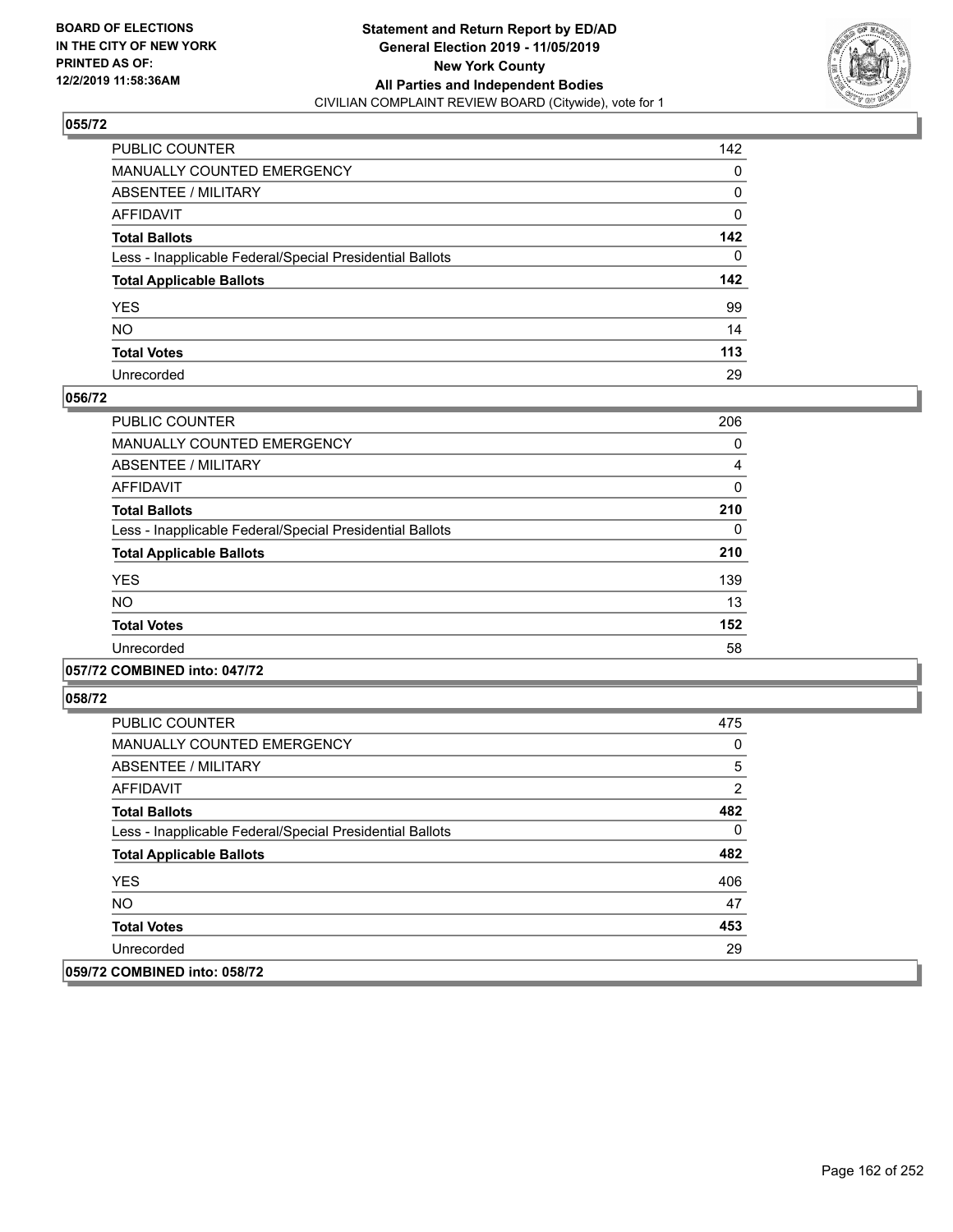

| <b>PUBLIC COUNTER</b>                                    | 269 |
|----------------------------------------------------------|-----|
| <b>MANUALLY COUNTED EMERGENCY</b>                        | 0   |
| <b>ABSENTEE / MILITARY</b>                               | 4   |
| AFFIDAVIT                                                | 6   |
| <b>Total Ballots</b>                                     | 279 |
| Less - Inapplicable Federal/Special Presidential Ballots | 0   |
| <b>Total Applicable Ballots</b>                          | 279 |
| <b>YES</b>                                               | 228 |
| <b>NO</b>                                                | 31  |
| <b>Total Votes</b>                                       | 259 |
| Unrecorded                                               | 20  |

## **061/72 COMBINED into: 049/72**

#### **062/72 COMBINED into: 056/72**

## **063/72**

| <b>PUBLIC COUNTER</b>                                    | 197            |
|----------------------------------------------------------|----------------|
| <b>MANUALLY COUNTED EMERGENCY</b>                        | 0              |
| ABSENTEE / MILITARY                                      | $\overline{2}$ |
| AFFIDAVIT                                                | $\overline{2}$ |
| <b>Total Ballots</b>                                     | 201            |
| Less - Inapplicable Federal/Special Presidential Ballots | 0              |
| <b>Total Applicable Ballots</b>                          | 201            |
| <b>YES</b>                                               | 147            |
| NO.                                                      | 17             |
| <b>Total Votes</b>                                       | 164            |
| Unrecorded                                               | 37             |

| <b>PUBLIC COUNTER</b>                                    | 341      |
|----------------------------------------------------------|----------|
| MANUALLY COUNTED EMERGENCY                               | 0        |
| ABSENTEE / MILITARY                                      | 9        |
| AFFIDAVIT                                                | 6        |
| <b>Total Ballots</b>                                     | 356      |
| Less - Inapplicable Federal/Special Presidential Ballots | $\Omega$ |
| <b>Total Applicable Ballots</b>                          | 356      |
| <b>YES</b>                                               | 310      |
| <b>NO</b>                                                | 32       |
| <b>Total Votes</b>                                       | 342      |
| Unrecorded                                               | 14       |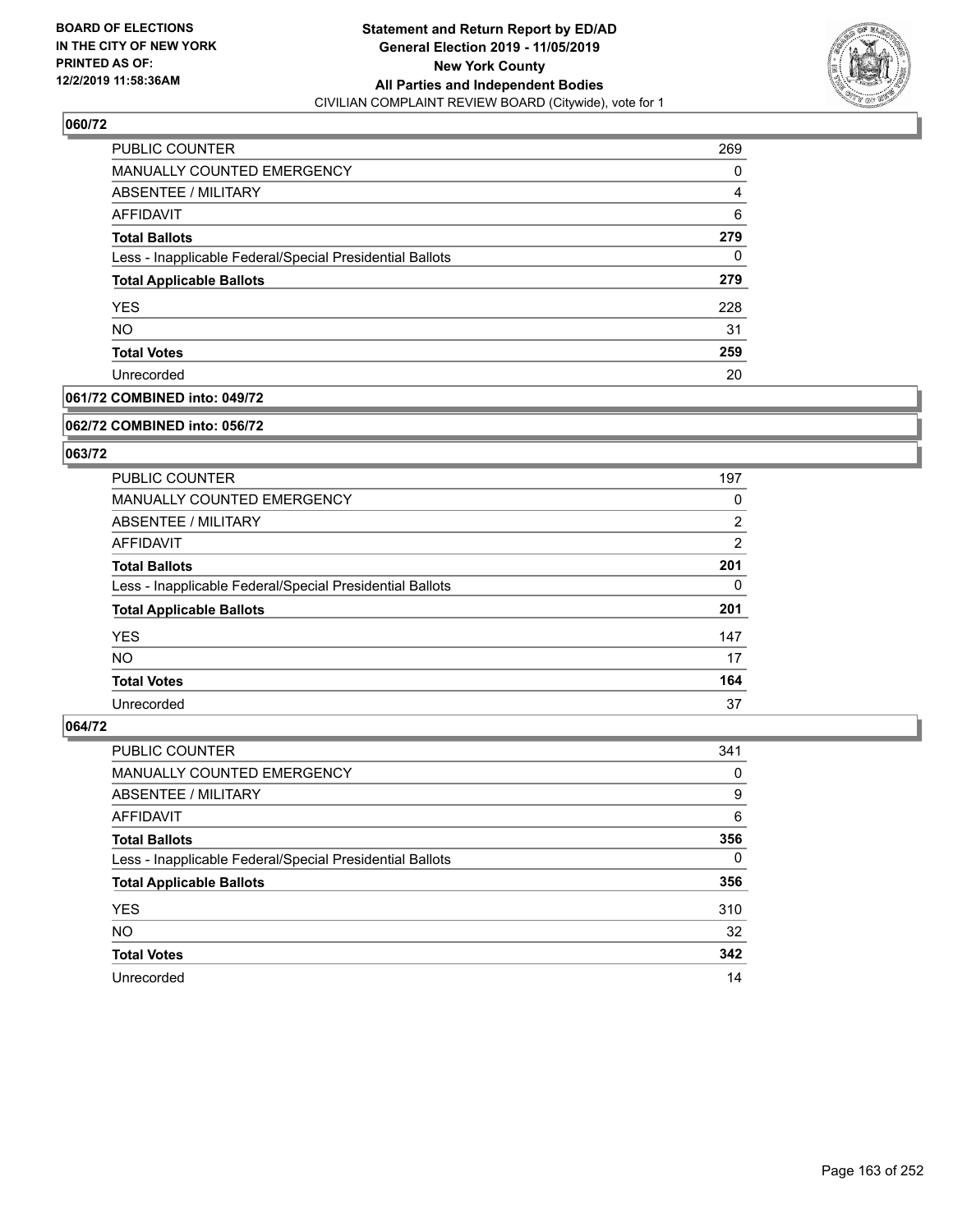

| PUBLIC COUNTER                                           | 149 |
|----------------------------------------------------------|-----|
| MANUALLY COUNTED EMERGENCY                               | 0   |
| ABSENTEE / MILITARY                                      |     |
| AFFIDAVIT                                                | 0   |
| Total Ballots                                            | 150 |
| Less - Inapplicable Federal/Special Presidential Ballots | 0   |
| <b>Total Applicable Ballots</b>                          | 150 |
| YES                                                      | 106 |
| NO.                                                      | 15  |
| <b>Total Votes</b>                                       | 121 |
| Unrecorded                                               | 29  |

### **066/72**

| <b>PUBLIC COUNTER</b>                                    | 498      |
|----------------------------------------------------------|----------|
| <b>MANUALLY COUNTED EMERGENCY</b>                        | $\Omega$ |
| ABSENTEE / MILITARY                                      | 6        |
| <b>AFFIDAVIT</b>                                         | 3        |
| <b>Total Ballots</b>                                     | 507      |
| Less - Inapplicable Federal/Special Presidential Ballots | 0        |
| <b>Total Applicable Ballots</b>                          | 507      |
| <b>YES</b>                                               | 408      |
| <b>NO</b>                                                | 69       |
| <b>Total Votes</b>                                       | 477      |
| Unrecorded                                               | 30       |
|                                                          |          |

#### **067/72 COMBINED into: 066/72**

| <b>PUBLIC COUNTER</b>                                    | 367 |
|----------------------------------------------------------|-----|
| <b>MANUALLY COUNTED EMERGENCY</b>                        | 0   |
| ABSENTEE / MILITARY                                      | 9   |
| <b>AFFIDAVIT</b>                                         | 0   |
| <b>Total Ballots</b>                                     | 376 |
| Less - Inapplicable Federal/Special Presidential Ballots | 0   |
| <b>Total Applicable Ballots</b>                          | 376 |
| <b>YES</b>                                               | 324 |
| <b>NO</b>                                                | 34  |
| <b>Total Votes</b>                                       | 358 |
| Unrecorded                                               | 18  |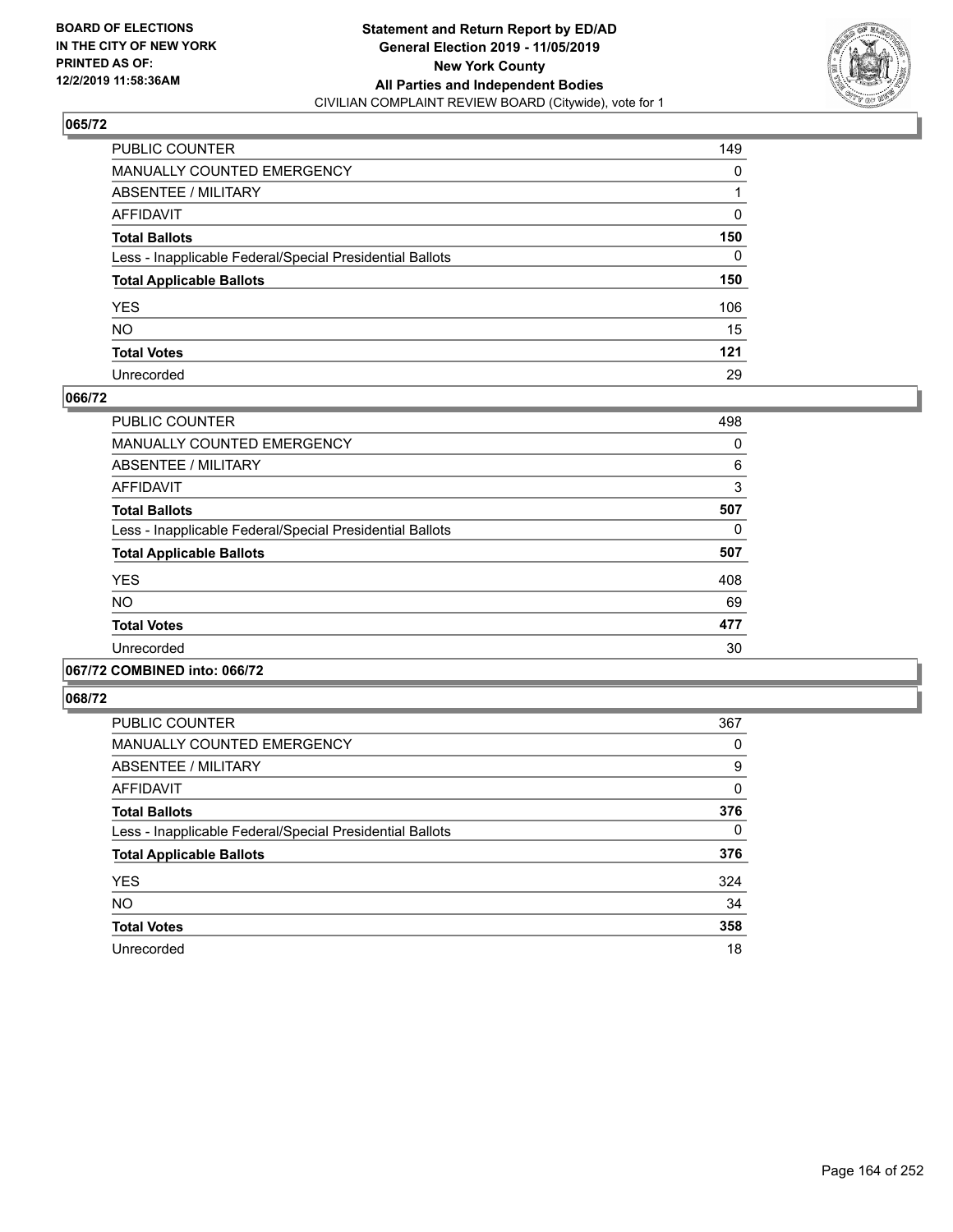

| PUBLIC COUNTER                                           | 248 |
|----------------------------------------------------------|-----|
| MANUALLY COUNTED EMERGENCY                               | 0   |
| ABSENTEE / MILITARY                                      | 10  |
| AFFIDAVIT                                                | 4   |
| Total Ballots                                            | 262 |
| Less - Inapplicable Federal/Special Presidential Ballots | 0   |
| <b>Total Applicable Ballots</b>                          | 262 |
| YES                                                      | 210 |
| NO.                                                      | 39  |
| <b>Total Votes</b>                                       | 249 |
| Unrecorded                                               | 13  |

### **070/72**

| <b>PUBLIC COUNTER</b>                                    | 203      |
|----------------------------------------------------------|----------|
| <b>MANUALLY COUNTED EMERGENCY</b>                        | 0        |
| ABSENTEE / MILITARY                                      | 4        |
| AFFIDAVIT                                                | 3        |
| <b>Total Ballots</b>                                     | 210      |
| Less - Inapplicable Federal/Special Presidential Ballots | $\Omega$ |
| <b>Total Applicable Ballots</b>                          | 210      |
| <b>YES</b>                                               | 167      |
| <b>NO</b>                                                | 23       |
| <b>Total Votes</b>                                       | 190      |
| Unrecorded                                               | 20       |

### **071/72**

| <b>PUBLIC COUNTER</b>                                    | 154 |
|----------------------------------------------------------|-----|
| <b>MANUALLY COUNTED EMERGENCY</b>                        | 0   |
| ABSENTEE / MILITARY                                      | 2   |
| AFFIDAVIT                                                | 0   |
| <b>Total Ballots</b>                                     | 156 |
| Less - Inapplicable Federal/Special Presidential Ballots | 0   |
| <b>Total Applicable Ballots</b>                          | 156 |
| <b>YES</b>                                               | 92  |
| <b>NO</b>                                                | 14  |
| <b>Total Votes</b>                                       | 106 |
| Unrecorded                                               | 50  |
| 072/72 COMBINED into: 071/72                             |     |

**073/72 COMBINED into: 064/72**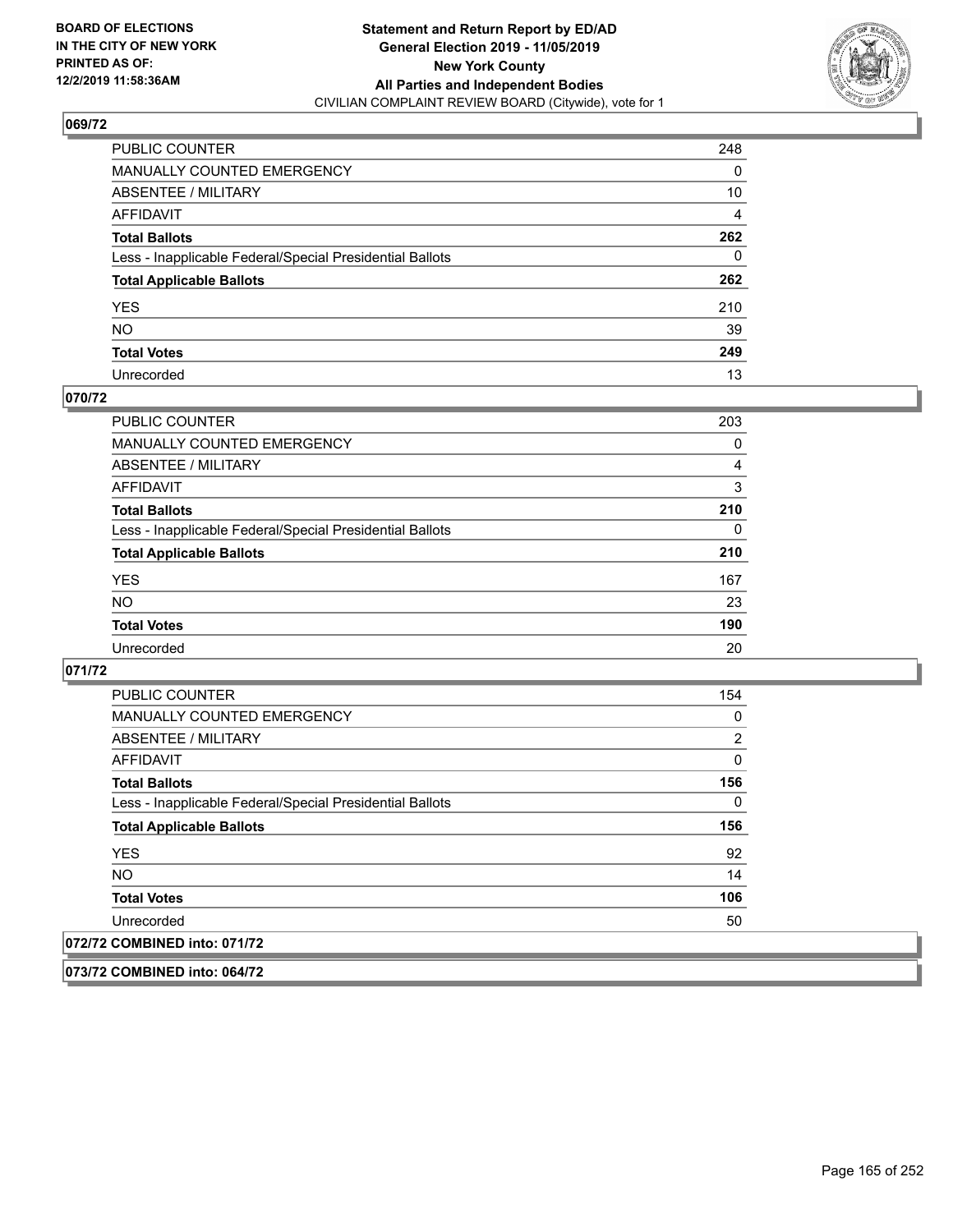

| PUBLIC COUNTER                                           | 128      |
|----------------------------------------------------------|----------|
| MANUALLY COUNTED EMERGENCY                               | 0        |
| ABSENTEE / MILITARY                                      |          |
| AFFIDAVIT                                                | 3        |
| Total Ballots                                            | 132      |
| Less - Inapplicable Federal/Special Presidential Ballots | $\Omega$ |
| <b>Total Applicable Ballots</b>                          | 132      |
| YES                                                      | 101      |
| NO.                                                      | 17       |
| <b>Total Votes</b>                                       | 118      |
| Unrecorded                                               | 14       |

#### **075/72**

| <b>PUBLIC COUNTER</b>                                    | 140 |
|----------------------------------------------------------|-----|
| <b>MANUALLY COUNTED EMERGENCY</b>                        | 0   |
| ABSENTEE / MILITARY                                      | 4   |
| <b>AFFIDAVIT</b>                                         | 3   |
| <b>Total Ballots</b>                                     | 147 |
| Less - Inapplicable Federal/Special Presidential Ballots | 0   |
| <b>Total Applicable Ballots</b>                          | 147 |
| <b>YES</b>                                               | 113 |
| <b>NO</b>                                                | 21  |
| <b>Total Votes</b>                                       | 134 |
| Unrecorded                                               | 13  |
|                                                          |     |

#### **076/72 COMBINED into: 046/72**

**077/72** 

| <b>PUBLIC COUNTER</b>                                    | 155          |
|----------------------------------------------------------|--------------|
| <b>MANUALLY COUNTED EMERGENCY</b>                        | 0            |
| ABSENTEE / MILITARY                                      | 4            |
| AFFIDAVIT                                                | $\mathbf{0}$ |
| <b>Total Ballots</b>                                     | 159          |
| Less - Inapplicable Federal/Special Presidential Ballots | 0            |
| <b>Total Applicable Ballots</b>                          | 159          |
| <b>YES</b>                                               | 90           |
| <b>NO</b>                                                | 5            |
| <b>Total Votes</b>                                       | 95           |
| Unrecorded                                               | 64           |

**078/72 COMBINED into: 077/72**

**079/72 COMBINED into: 093/72**

**080/72 COMBINED into: 005/71**

**081/72 COMBINED into: 064/72**

**082/72 COMBINED into: 005/71**

**083/72 COMBINED into: 005/71**

**084/72 COMBINED into: 064/72**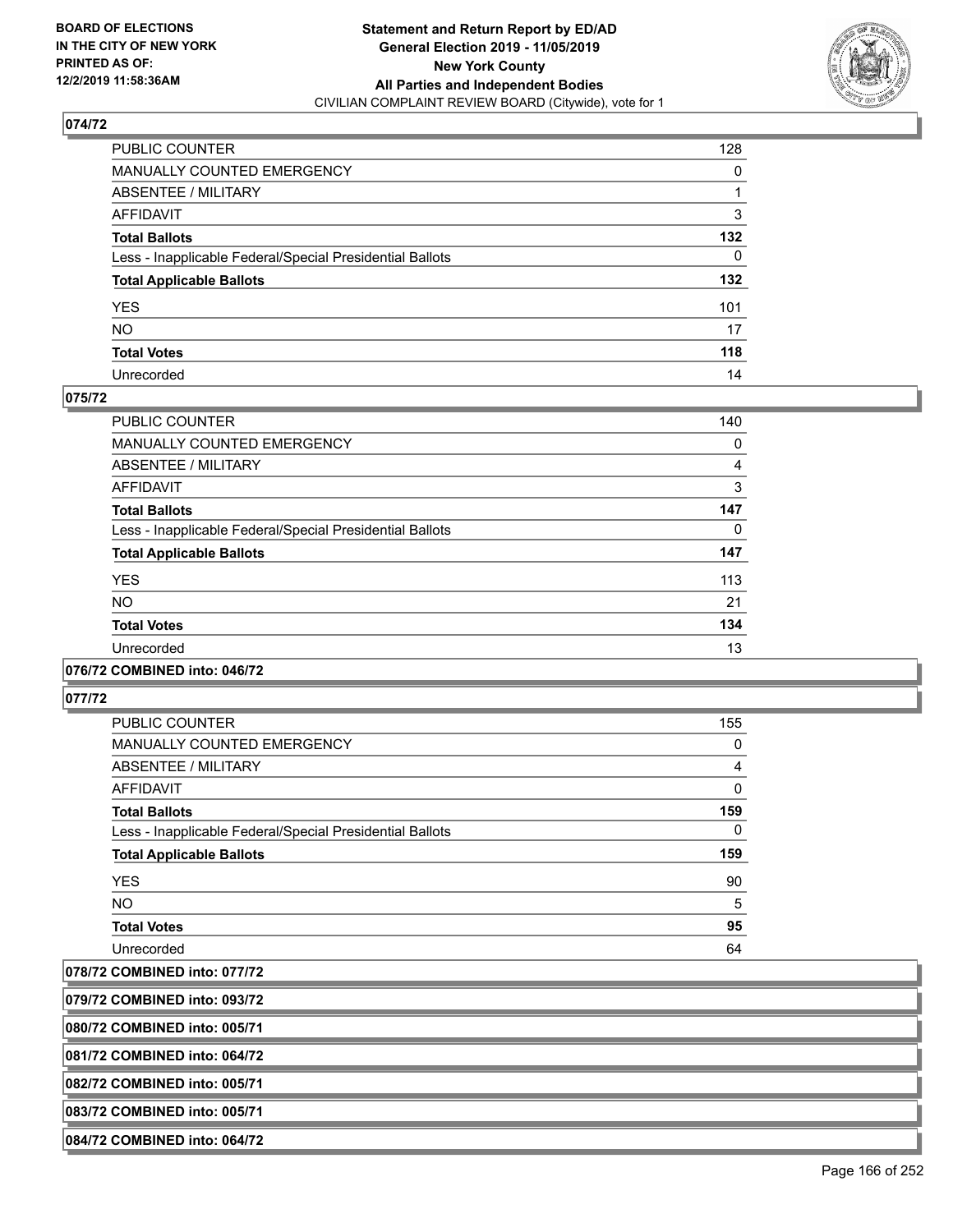

#### **085/72 COMBINED into: 005/71**

#### **086/72**

| PUBLIC COUNTER                                           | 105          |
|----------------------------------------------------------|--------------|
| MANUALLY COUNTED EMERGENCY                               | $\mathbf 0$  |
| ABSENTEE / MILITARY                                      | 0            |
| AFFIDAVIT                                                |              |
| Total Ballots                                            | 106          |
| Less - Inapplicable Federal/Special Presidential Ballots | $\mathbf{0}$ |
| <b>Total Applicable Ballots</b>                          | 106          |
| YES                                                      | 60           |
| NO.                                                      | 7            |
| <b>Total Votes</b>                                       | 67           |
| Unrecorded                                               | 39           |

#### **087/72**

| PUBLIC COUNTER                                           | 121 |
|----------------------------------------------------------|-----|
| MANUALLY COUNTED EMERGENCY                               | 0   |
| ABSENTEE / MILITARY                                      | 0   |
| AFFIDAVIT                                                | 0   |
| <b>Total Ballots</b>                                     | 121 |
| Less - Inapplicable Federal/Special Presidential Ballots | 0   |
| <b>Total Applicable Ballots</b>                          | 121 |
| <b>YES</b>                                               | 67  |
| <b>NO</b>                                                | 9   |
| <b>Total Votes</b>                                       | 76  |
| Unrecorded                                               | 45  |

**088/72 COMBINED into: 087/72**

#### **089/72 COMBINED into: 029/72**

**090/72 COMBINED into: 020/72**

## **091/72 COMBINED into: 041/72**

**092/72 COMBINED into: 002/72**

| <b>PUBLIC COUNTER</b>                                    | 216 |
|----------------------------------------------------------|-----|
| <b>MANUALLY COUNTED EMERGENCY</b>                        | 0   |
| ABSENTEE / MILITARY                                      | 6   |
| AFFIDAVIT                                                | 0   |
| <b>Total Ballots</b>                                     | 222 |
| Less - Inapplicable Federal/Special Presidential Ballots | 0   |
| <b>Total Applicable Ballots</b>                          | 222 |
| <b>YES</b>                                               | 171 |
| <b>NO</b>                                                | 17  |
| <b>Total Votes</b>                                       | 188 |
| Unrecorded                                               | 34  |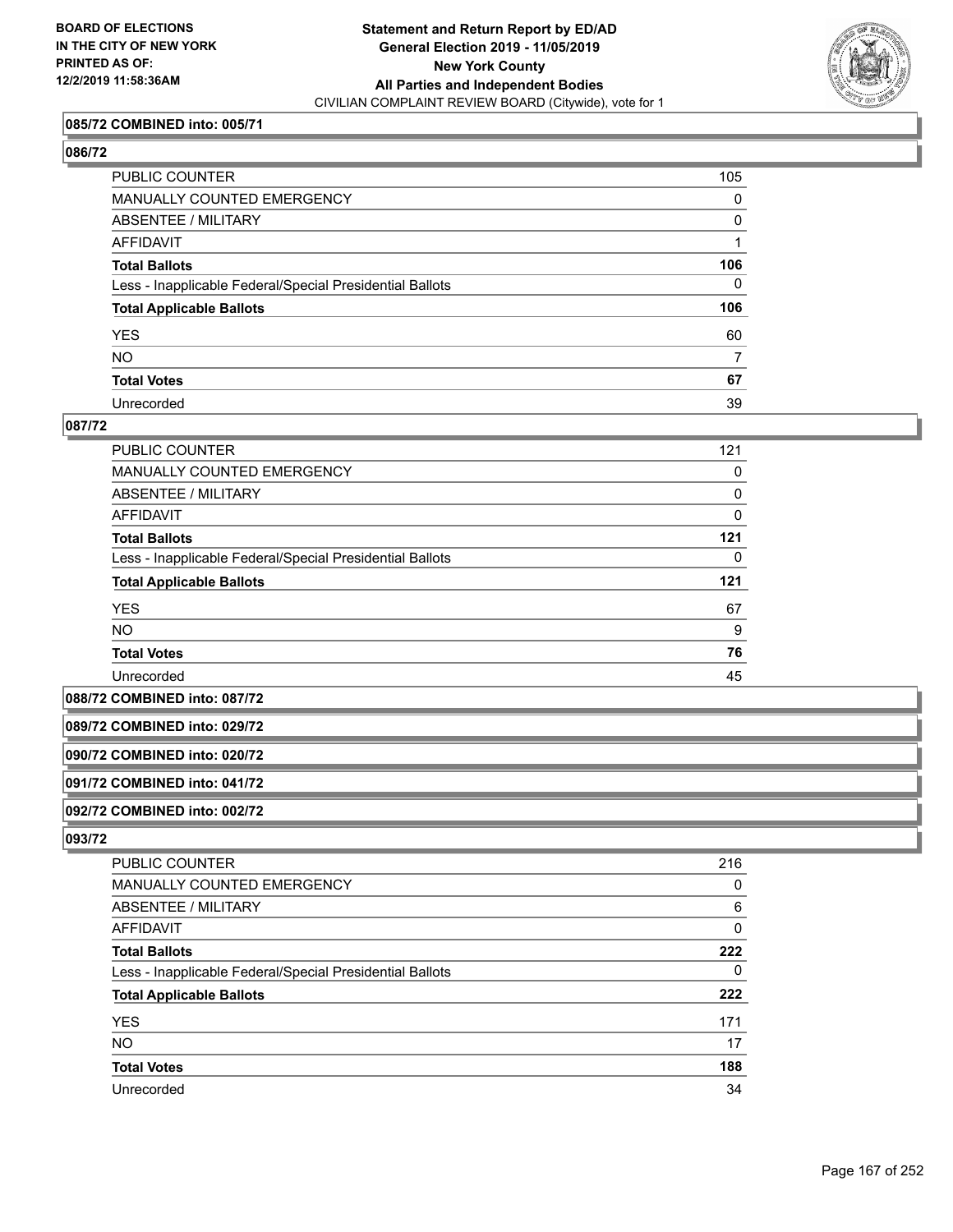

| PUBLIC COUNTER                                           | 180            |
|----------------------------------------------------------|----------------|
| <b>MANUALLY COUNTED EMERGENCY</b>                        | 0              |
| ABSENTEE / MILITARY                                      | $\overline{4}$ |
| AFFIDAVIT                                                | 4              |
| <b>Total Ballots</b>                                     | 188            |
| Less - Inapplicable Federal/Special Presidential Ballots | 0              |
| <b>Total Applicable Ballots</b>                          | 188            |
| <b>YES</b>                                               | 125            |
| <b>NO</b>                                                | 28             |
| <b>Total Votes</b>                                       | 153            |
| Unrecorded                                               | 35             |

### **095/72 COMBINED into: 094/72**

#### **096/72 COMBINED into: 063/72**

| <b>PUBLIC COUNTER</b>                                    | 48 |
|----------------------------------------------------------|----|
| <b>MANUALLY COUNTED EMERGENCY</b>                        | 0  |
| ABSENTEE / MILITARY                                      | 3  |
| AFFIDAVIT                                                | 0  |
| <b>Total Ballots</b>                                     | 51 |
| Less - Inapplicable Federal/Special Presidential Ballots | 0  |
| <b>Total Applicable Ballots</b>                          | 51 |
| <b>YES</b>                                               | 30 |
| <b>NO</b>                                                | 3  |
| <b>Total Votes</b>                                       | 33 |
| Unrecorded                                               | 18 |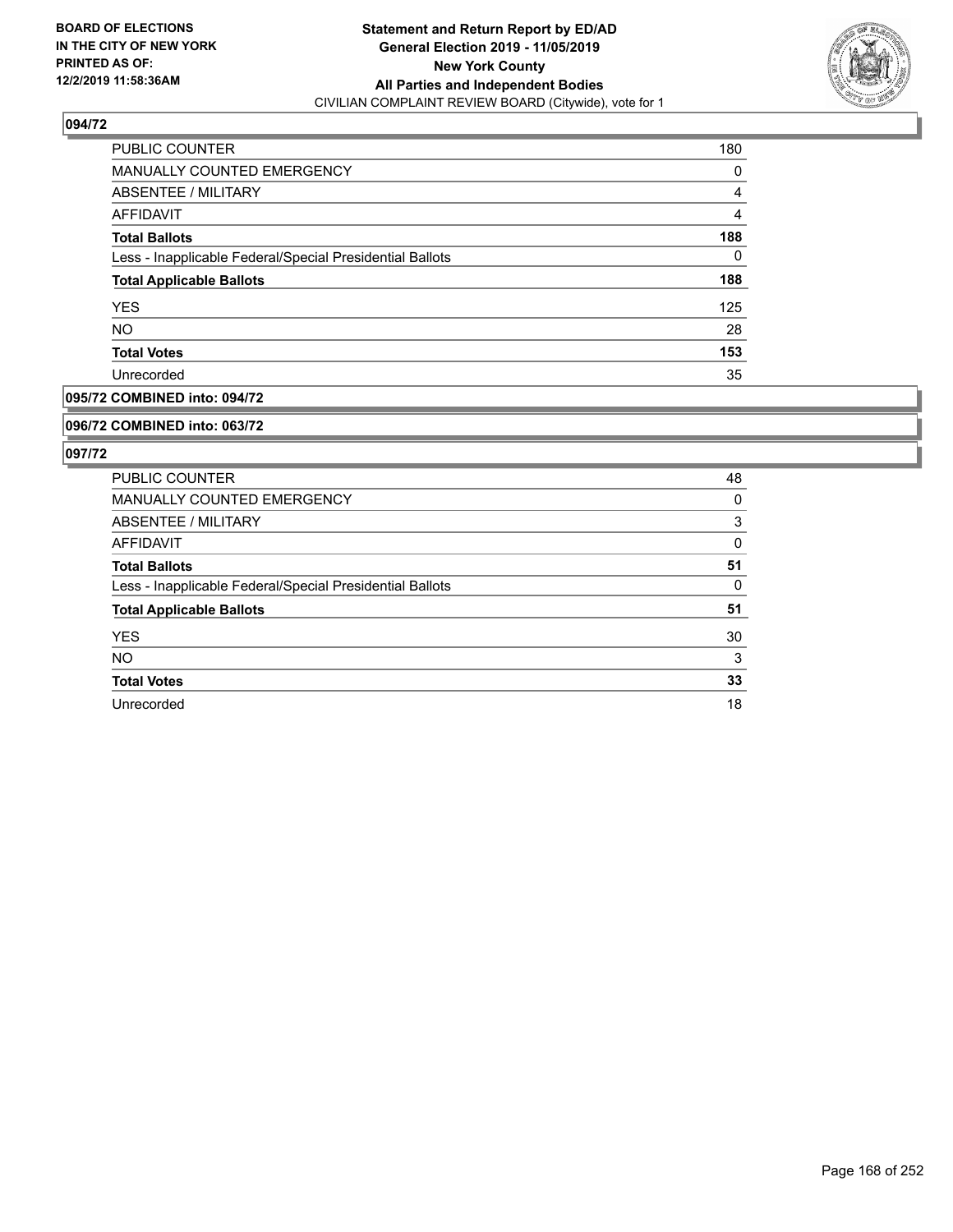

| <b>PUBLIC COUNTER</b>                                    | 212 |
|----------------------------------------------------------|-----|
| <b>MANUALLY COUNTED EMERGENCY</b>                        | 0   |
| ABSENTEE / MILITARY                                      | 10  |
| <b>AFFIDAVIT</b>                                         | 2   |
| <b>Total Ballots</b>                                     | 224 |
| Less - Inapplicable Federal/Special Presidential Ballots | 0   |
| <b>Total Applicable Ballots</b>                          | 224 |
| <b>YES</b>                                               | 155 |
| <b>NO</b>                                                | 56  |
| <b>Total Votes</b>                                       | 211 |
| Unrecorded                                               | 13  |

### **002/73 COMBINED into: 001/73**

#### **003/73**

| <b>PUBLIC COUNTER</b>                                    | 203      |
|----------------------------------------------------------|----------|
| MANUALLY COUNTED EMERGENCY                               | $\Omega$ |
| ABSENTEE / MILITARY                                      | 5        |
| AFFIDAVIT                                                |          |
| <b>Total Ballots</b>                                     | 209      |
| Less - Inapplicable Federal/Special Presidential Ballots | $\Omega$ |
| <b>Total Applicable Ballots</b>                          | 209      |
| <b>YES</b>                                               | 163      |
| <b>NO</b>                                                | 34       |
| <b>Total Votes</b>                                       | 197      |
| Unrecorded                                               | 12       |

| PUBLIC COUNTER                                           | 272 |
|----------------------------------------------------------|-----|
| <b>MANUALLY COUNTED EMERGENCY</b>                        | 0   |
| <b>ABSENTEE / MILITARY</b>                               | 8   |
| AFFIDAVIT                                                | 4   |
| <b>Total Ballots</b>                                     | 284 |
| Less - Inapplicable Federal/Special Presidential Ballots | 0   |
| <b>Total Applicable Ballots</b>                          | 284 |
| <b>YES</b>                                               | 193 |
| NO.                                                      | 70  |
| <b>Total Votes</b>                                       | 263 |
| Unrecorded                                               | 21  |
| 005/73 COMBINED into: 004/73                             |     |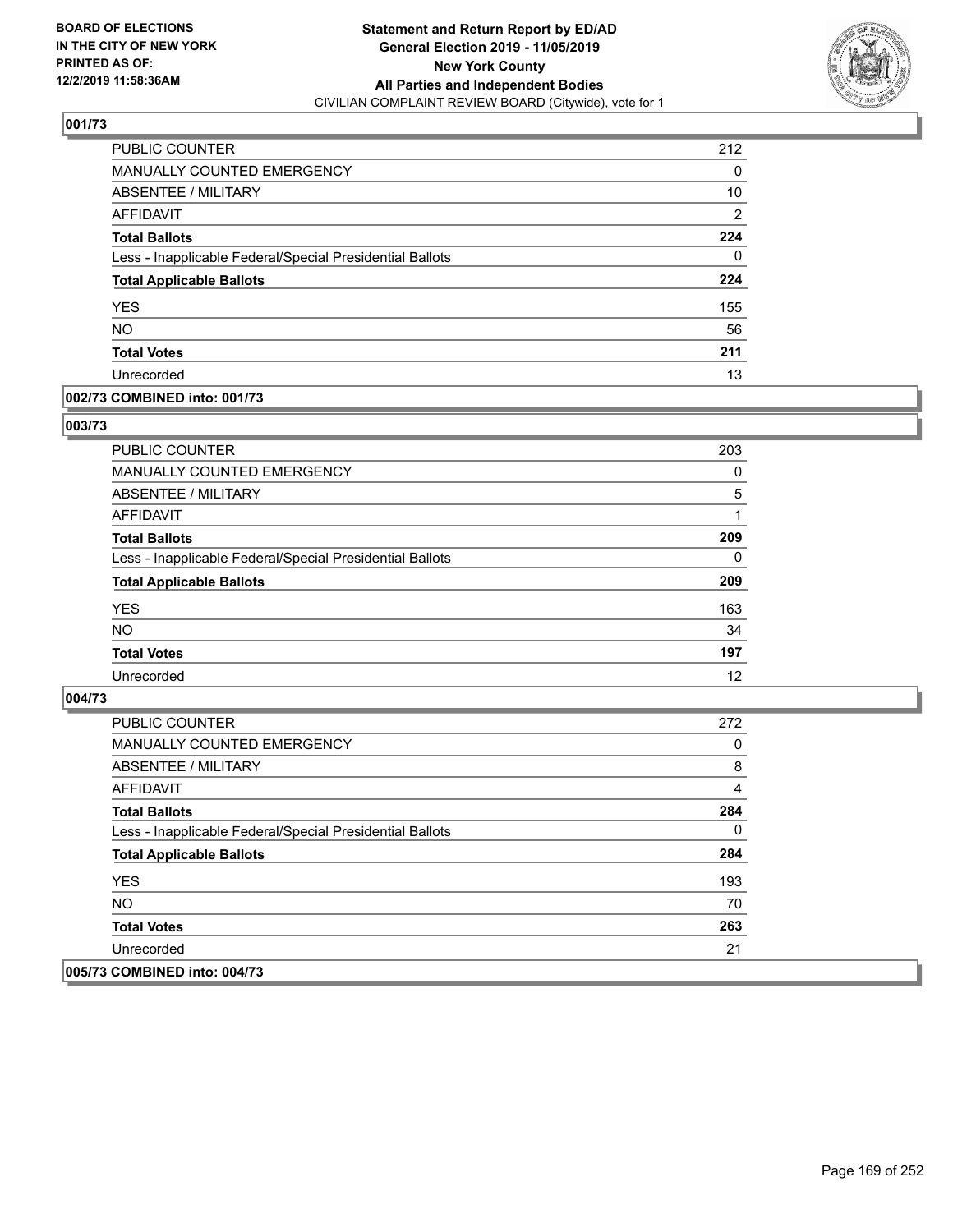

| PUBLIC COUNTER                                           | 130      |
|----------------------------------------------------------|----------|
| MANUALLY COUNTED EMERGENCY                               | 0        |
| ABSENTEE / MILITARY                                      | 6        |
| AFFIDAVIT                                                | 0        |
| Total Ballots                                            | 136      |
| Less - Inapplicable Federal/Special Presidential Ballots | $\Omega$ |
| <b>Total Applicable Ballots</b>                          | 136      |
| YES                                                      | 102      |
| NO.                                                      | 26       |
| <b>Total Votes</b>                                       | 128      |
| Unrecorded                                               | 8        |

### **007/73**

| PUBLIC COUNTER                                           | 270 |
|----------------------------------------------------------|-----|
| <b>MANUALLY COUNTED EMERGENCY</b>                        | 0   |
| ABSENTEE / MILITARY                                      | 10  |
| AFFIDAVIT                                                |     |
| <b>Total Ballots</b>                                     | 281 |
| Less - Inapplicable Federal/Special Presidential Ballots | 0   |
| <b>Total Applicable Ballots</b>                          | 281 |
| <b>YES</b>                                               | 189 |
| NO.                                                      | 77  |
| <b>Total Votes</b>                                       | 266 |
| Unrecorded                                               | 15  |
|                                                          |     |

#### **008/73 COMBINED into: 007/73**

| <b>PUBLIC COUNTER</b>                                    | 189      |
|----------------------------------------------------------|----------|
| <b>MANUALLY COUNTED EMERGENCY</b>                        | $\Omega$ |
| ABSENTEE / MILITARY                                      | 7        |
| AFFIDAVIT                                                | $\Omega$ |
| <b>Total Ballots</b>                                     | 196      |
| Less - Inapplicable Federal/Special Presidential Ballots | $\Omega$ |
| <b>Total Applicable Ballots</b>                          | 196      |
| <b>YES</b>                                               | 128      |
| <b>NO</b>                                                | 52       |
| <b>Total Votes</b>                                       | 180      |
| Unrecorded                                               | 16       |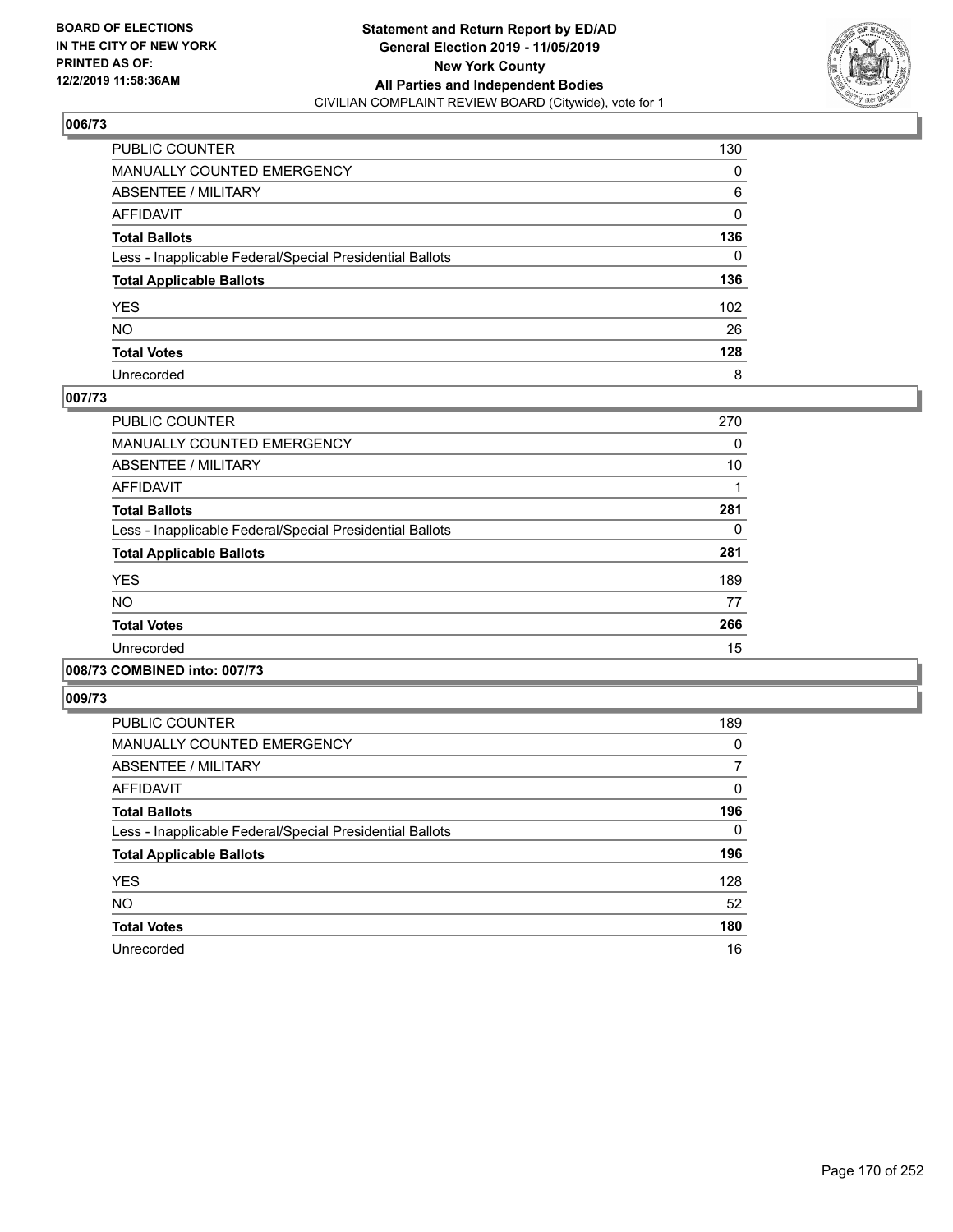

| PUBLIC COUNTER                                           | 218 |
|----------------------------------------------------------|-----|
| MANUALLY COUNTED EMERGENCY                               | 0   |
| ABSENTEE / MILITARY                                      | 9   |
| AFFIDAVIT                                                | 3   |
| Total Ballots                                            | 230 |
| Less - Inapplicable Federal/Special Presidential Ballots | 0   |
| <b>Total Applicable Ballots</b>                          | 230 |
| YES                                                      | 182 |
| NO.                                                      | 39  |
| <b>Total Votes</b>                                       | 221 |
| Unrecorded                                               | 9   |

### **011/73**

| <b>PUBLIC COUNTER</b>                                    | 267      |
|----------------------------------------------------------|----------|
| <b>MANUALLY COUNTED EMERGENCY</b>                        | 0        |
| ABSENTEE / MILITARY                                      | 8        |
| AFFIDAVIT                                                | 3        |
| <b>Total Ballots</b>                                     | 278      |
| Less - Inapplicable Federal/Special Presidential Ballots | $\Omega$ |
| <b>Total Applicable Ballots</b>                          | 278      |
| <b>YES</b>                                               | 206      |
| <b>NO</b>                                                | 55       |
| <b>Total Votes</b>                                       | 261      |
| Unrecorded                                               | 17       |

| <b>PUBLIC COUNTER</b>                                    | 204 |
|----------------------------------------------------------|-----|
| <b>MANUALLY COUNTED EMERGENCY</b>                        | 0   |
| ABSENTEE / MILITARY                                      | 5   |
| AFFIDAVIT                                                |     |
| <b>Total Ballots</b>                                     | 210 |
| Less - Inapplicable Federal/Special Presidential Ballots | 0   |
| <b>Total Applicable Ballots</b>                          | 210 |
| <b>YES</b>                                               | 154 |
| NO.                                                      | 38  |
| <b>Total Votes</b>                                       | 192 |
| Unrecorded                                               | 18  |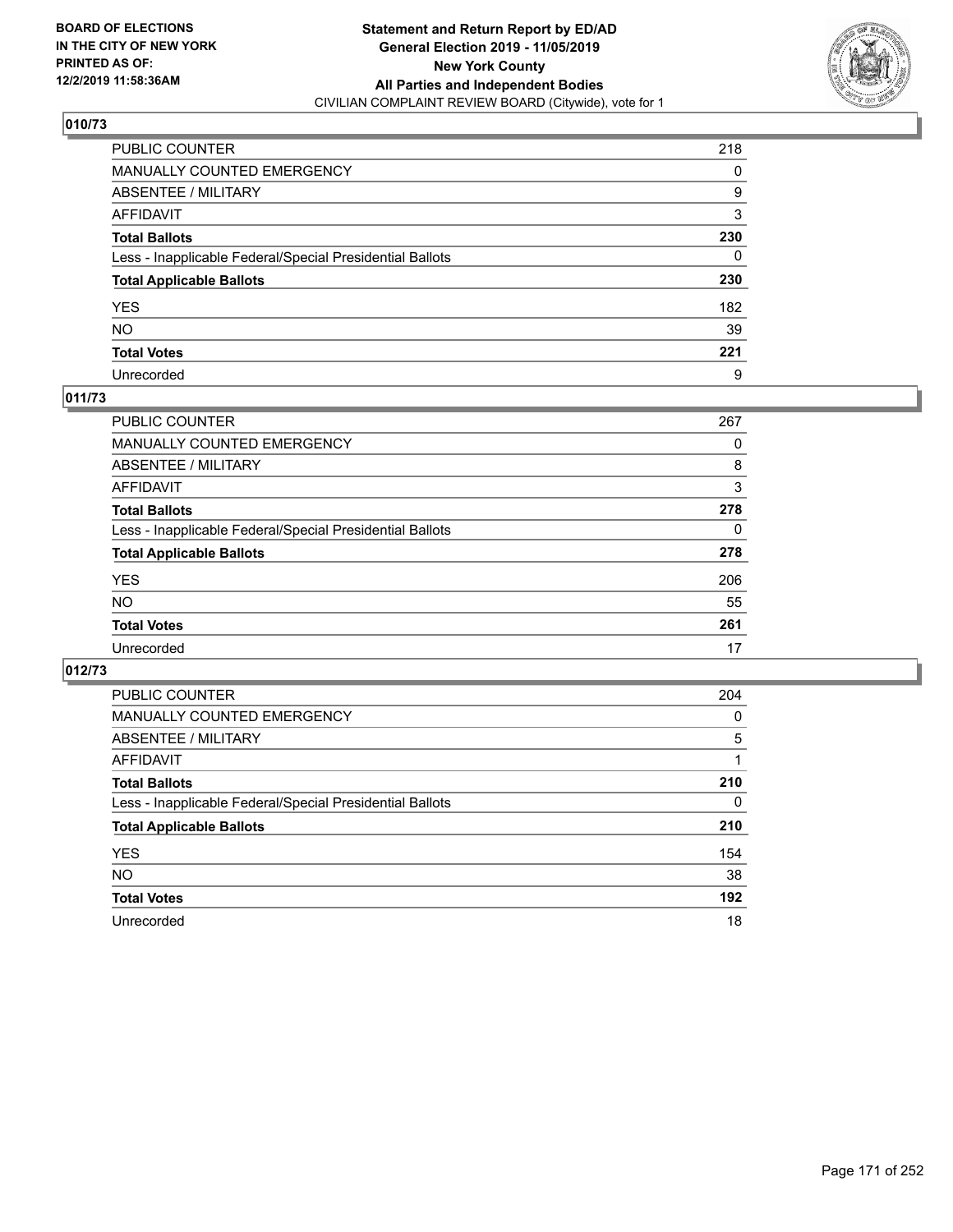

| PUBLIC COUNTER                                           | 282          |
|----------------------------------------------------------|--------------|
| MANUALLY COUNTED EMERGENCY                               | 0            |
| ABSENTEE / MILITARY                                      | 8            |
| AFFIDAVIT                                                | 0            |
| Total Ballots                                            | 290          |
| Less - Inapplicable Federal/Special Presidential Ballots | $\mathbf{0}$ |
| <b>Total Applicable Ballots</b>                          | 290          |
| YES                                                      | 207          |
| NO.                                                      | 70           |
| <b>Total Votes</b>                                       | 277          |
| Unrecorded                                               | 13           |

### **014/73**

| <b>PUBLIC COUNTER</b>                                    | 225 |
|----------------------------------------------------------|-----|
| <b>MANUALLY COUNTED EMERGENCY</b>                        | 0   |
| ABSENTEE / MILITARY                                      | 4   |
| <b>AFFIDAVIT</b>                                         | 3   |
| <b>Total Ballots</b>                                     | 232 |
| Less - Inapplicable Federal/Special Presidential Ballots | 0   |
| <b>Total Applicable Ballots</b>                          | 232 |
| <b>YES</b>                                               | 171 |
| NO                                                       | 50  |
| <b>Total Votes</b>                                       | 221 |
| Unrecorded                                               | 11  |
|                                                          |     |

#### **015/73 COMBINED into: 014/73**

**016/73** 

| <b>PUBLIC COUNTER</b>                                    | 213            |
|----------------------------------------------------------|----------------|
| <b>MANUALLY COUNTED EMERGENCY</b>                        | 0              |
| ABSENTEE / MILITARY                                      | $\overline{5}$ |
| AFFIDAVIT                                                | 3              |
| <b>Total Ballots</b>                                     | 221            |
| Less - Inapplicable Federal/Special Presidential Ballots | 0              |
| <b>Total Applicable Ballots</b>                          | 221            |
| <b>YES</b>                                               | 148            |
| <b>NO</b>                                                | 60             |
| <b>Total Votes</b>                                       | 208            |
| Unrecorded                                               | 13             |
| 017/73 COMBINED into: 093/73                             |                |

**018/73 COMBINED into: 016/73**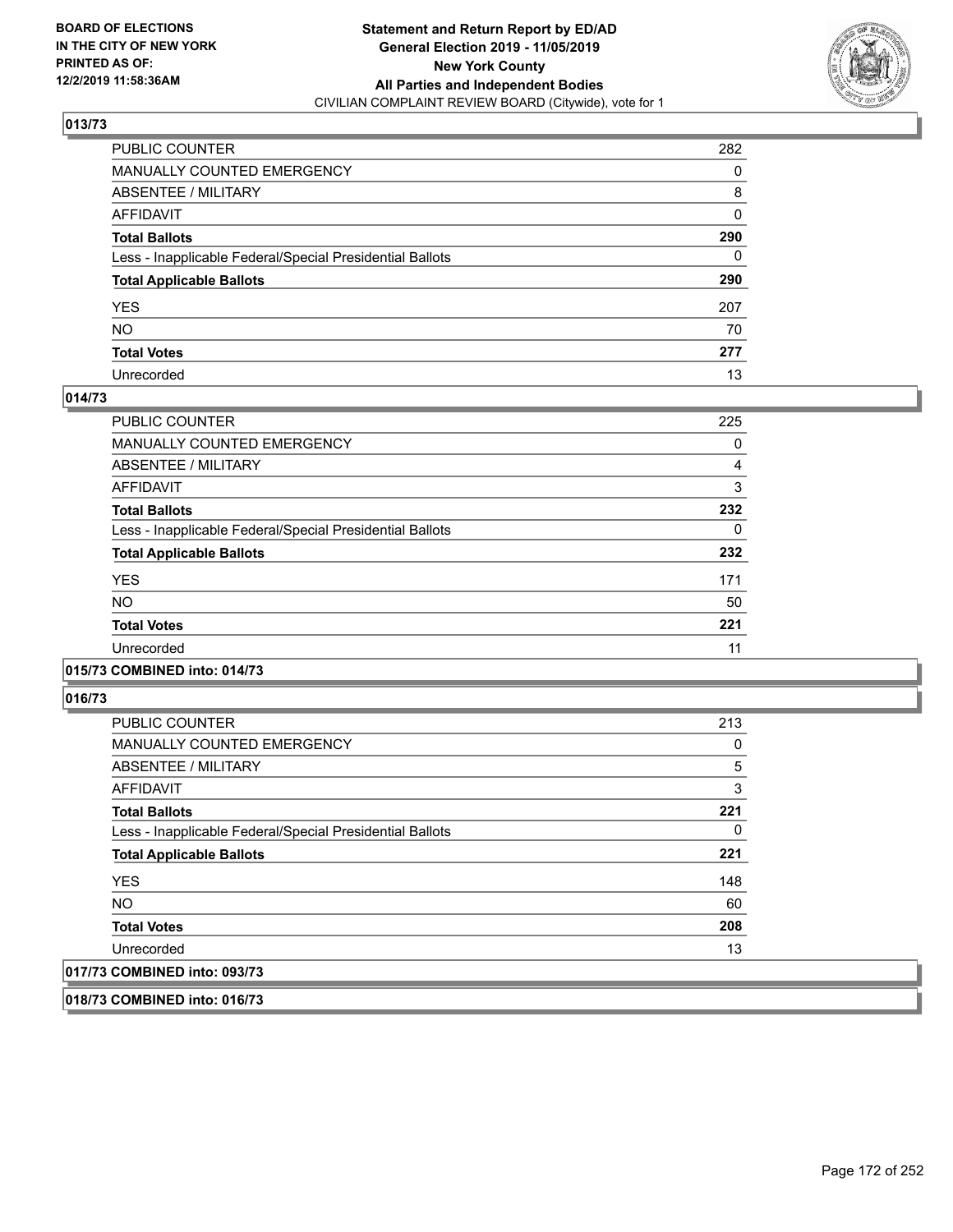

| PUBLIC COUNTER                                           | 106 |
|----------------------------------------------------------|-----|
| <b>MANUALLY COUNTED EMERGENCY</b>                        | 0   |
| ABSENTEE / MILITARY                                      | 4   |
| <b>AFFIDAVIT</b>                                         |     |
| <b>Total Ballots</b>                                     | 111 |
| Less - Inapplicable Federal/Special Presidential Ballots | 0   |
| <b>Total Applicable Ballots</b>                          | 111 |
| <b>YES</b>                                               | 74  |
| <b>NO</b>                                                | 29  |
| <b>Total Votes</b>                                       | 103 |
| Unrecorded                                               | 8   |

## **020/73 COMBINED into: 019/73**

### **021/73**

| <b>PUBLIC COUNTER</b>                                    | 245 |
|----------------------------------------------------------|-----|
| <b>MANUALLY COUNTED EMERGENCY</b>                        | 0   |
| ABSENTEE / MILITARY                                      | 16  |
| AFFIDAVIT                                                | 3   |
| <b>Total Ballots</b>                                     | 264 |
| Less - Inapplicable Federal/Special Presidential Ballots | 0   |
| <b>Total Applicable Ballots</b>                          | 264 |
| <b>YES</b>                                               | 195 |
| <b>NO</b>                                                | 61  |
| <b>Total Votes</b>                                       | 256 |
| Unrecorded                                               | 8   |
|                                                          |     |

## **022/73 COMBINED into: 021/73**

| <b>PUBLIC COUNTER</b>                                    | 302 |
|----------------------------------------------------------|-----|
| <b>MANUALLY COUNTED EMERGENCY</b>                        | 0   |
| ABSENTEE / MILITARY                                      | 20  |
| <b>AFFIDAVIT</b>                                         |     |
| <b>Total Ballots</b>                                     | 323 |
| Less - Inapplicable Federal/Special Presidential Ballots | 0   |
| <b>Total Applicable Ballots</b>                          | 323 |
| <b>YES</b>                                               | 227 |
| <b>NO</b>                                                | 80  |
| <b>Total Votes</b>                                       | 307 |
| Unrecorded                                               | 16  |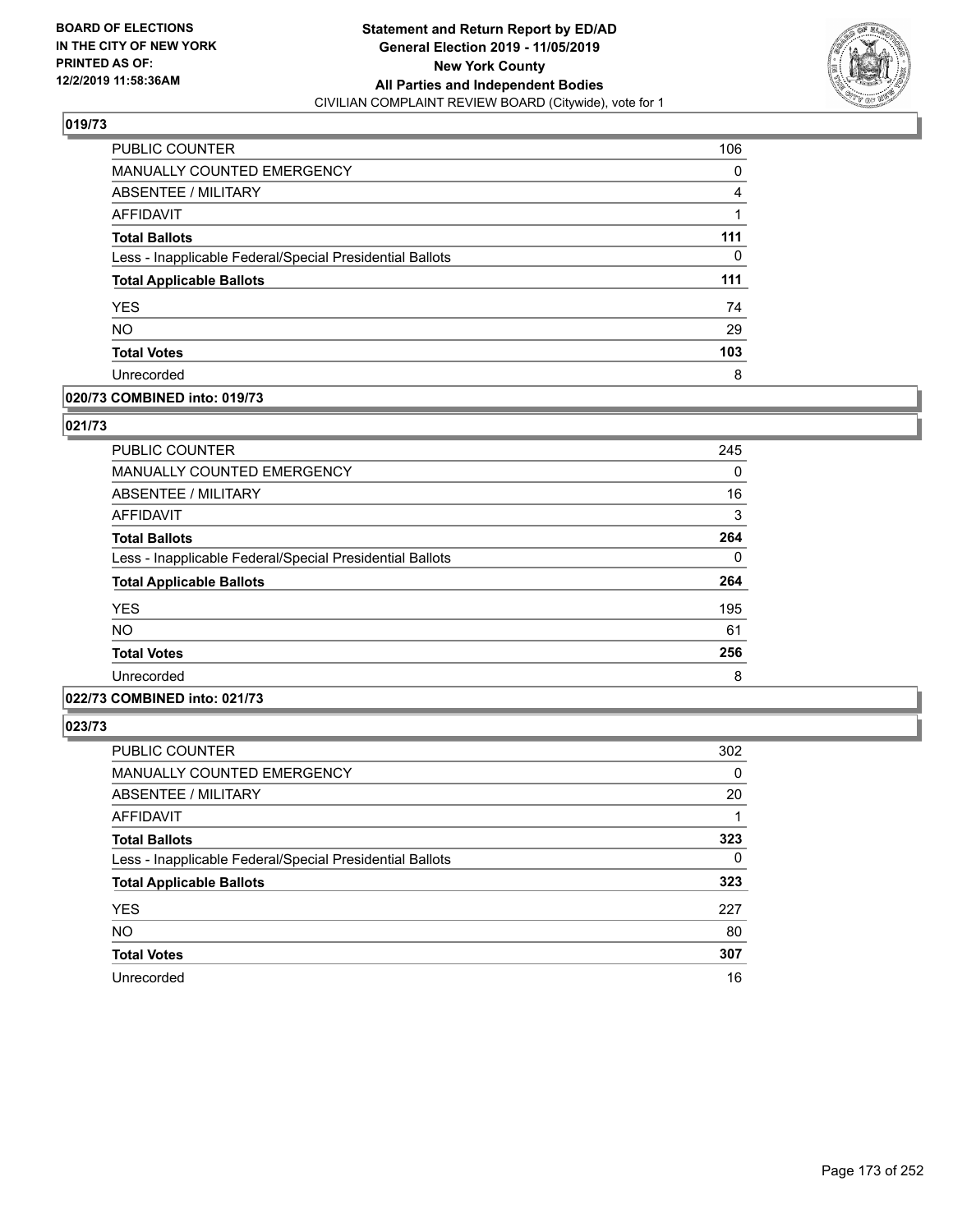

| <b>PUBLIC COUNTER</b>                                    | 439 |
|----------------------------------------------------------|-----|
| MANUALLY COUNTED EMERGENCY                               | 0   |
| ABSENTEE / MILITARY                                      | 9   |
| <b>AFFIDAVIT</b>                                         | 7   |
| <b>Total Ballots</b>                                     | 455 |
| Less - Inapplicable Federal/Special Presidential Ballots | 0   |
| <b>Total Applicable Ballots</b>                          | 455 |
| <b>YES</b>                                               | 278 |
| <b>NO</b>                                                | 97  |
| <b>Total Votes</b>                                       | 375 |
| Unrecorded                                               | 80  |

### **025/73 COMBINED into: 023/73**

### **026/73**

| PUBLIC COUNTER                                           | 285 |
|----------------------------------------------------------|-----|
| <b>MANUALLY COUNTED EMERGENCY</b>                        | 0   |
| ABSENTEE / MILITARY                                      | 18  |
| AFFIDAVIT                                                | 3   |
| <b>Total Ballots</b>                                     | 306 |
| Less - Inapplicable Federal/Special Presidential Ballots | 0   |
| <b>Total Applicable Ballots</b>                          | 306 |
| <b>YES</b>                                               | 186 |
| <b>NO</b>                                                | 99  |
| <b>Total Votes</b>                                       | 285 |
| Unrecorded                                               | 21  |

## **027/73 COMBINED into: 029/73**

| <b>PUBLIC COUNTER</b>                                    | 213 |
|----------------------------------------------------------|-----|
| <b>MANUALLY COUNTED EMERGENCY</b>                        | 0   |
| ABSENTEE / MILITARY                                      | 7   |
| AFFIDAVIT                                                | 0   |
| <b>Total Ballots</b>                                     | 220 |
| Less - Inapplicable Federal/Special Presidential Ballots | 0   |
| <b>Total Applicable Ballots</b>                          | 220 |
| <b>YES</b>                                               | 144 |
| <b>NO</b>                                                | 71  |
| <b>Total Votes</b>                                       | 215 |
| Unrecorded                                               | 5   |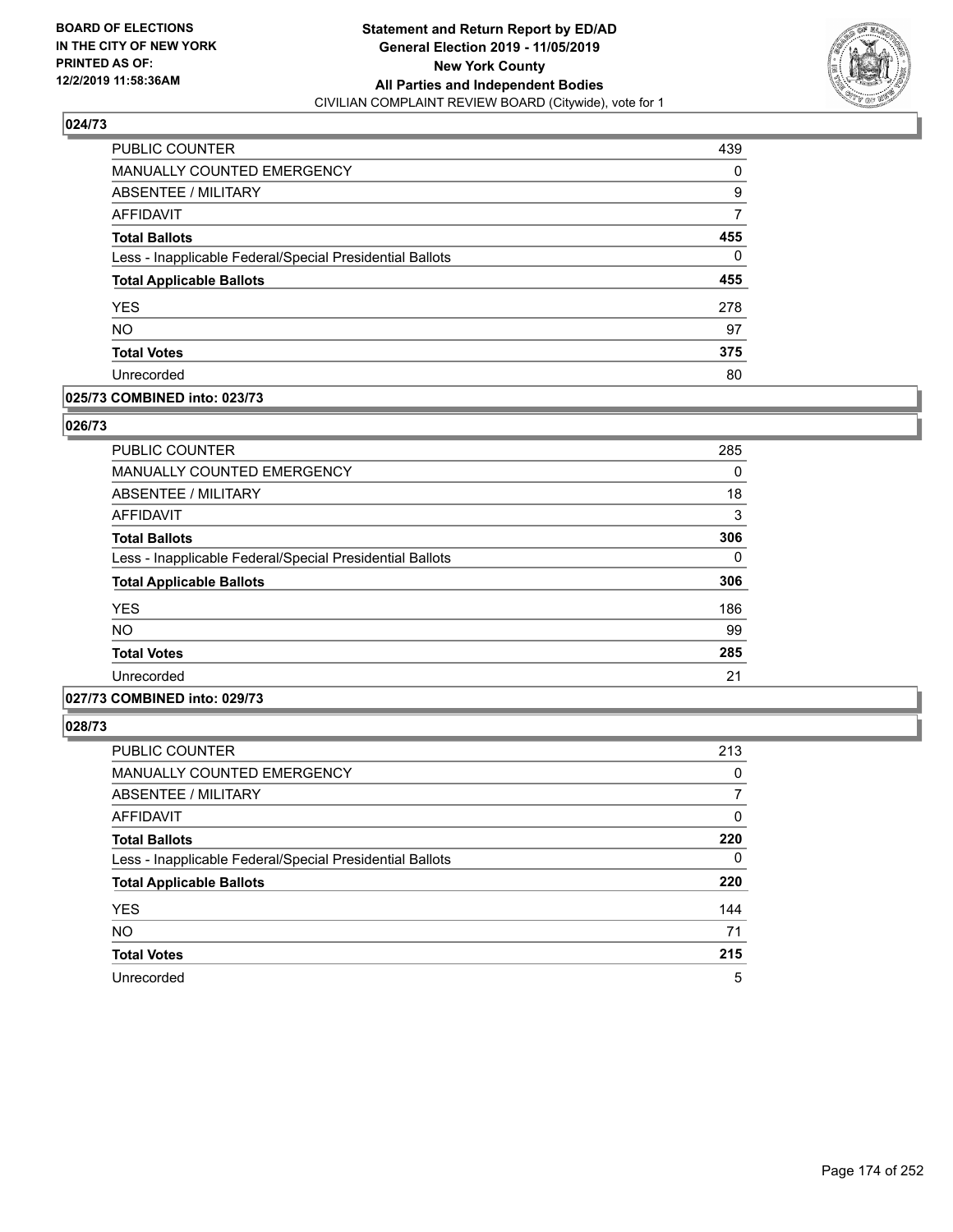

| PUBLIC COUNTER                                           | 305      |
|----------------------------------------------------------|----------|
| MANUALLY COUNTED EMERGENCY                               | 0        |
| ABSENTEE / MILITARY                                      | 13       |
| AFFIDAVIT                                                |          |
| Total Ballots                                            | 319      |
| Less - Inapplicable Federal/Special Presidential Ballots | $\Omega$ |
| <b>Total Applicable Ballots</b>                          | 319      |
| YES                                                      | 221      |
| NO.                                                      | 72       |
| <b>Total Votes</b>                                       | 293      |
| Unrecorded                                               | 26       |

### **030/73**

| <b>PUBLIC COUNTER</b>                                    | 280 |
|----------------------------------------------------------|-----|
| MANUALLY COUNTED EMERGENCY                               | 0   |
| ABSENTEE / MILITARY                                      | 8   |
| AFFIDAVIT                                                | 3   |
| <b>Total Ballots</b>                                     | 291 |
| Less - Inapplicable Federal/Special Presidential Ballots | 0   |
| <b>Total Applicable Ballots</b>                          | 291 |
| <b>YES</b>                                               | 203 |
| <b>NO</b>                                                | 64  |
| <b>Total Votes</b>                                       | 267 |
| Unrecorded                                               | 24  |
|                                                          |     |

**031/73 COMBINED into: 007/68**

#### **032/73 COMBINED into: 014/73**

| <b>PUBLIC COUNTER</b>                                    | 191 |
|----------------------------------------------------------|-----|
| <b>MANUALLY COUNTED EMERGENCY</b>                        | 0   |
| ABSENTEE / MILITARY                                      | 6   |
| AFFIDAVIT                                                |     |
| <b>Total Ballots</b>                                     | 198 |
| Less - Inapplicable Federal/Special Presidential Ballots | 0   |
| <b>Total Applicable Ballots</b>                          | 198 |
| <b>YES</b>                                               | 135 |
| NO.                                                      | 53  |
| <b>Total Votes</b>                                       | 188 |
| Unrecorded                                               | 10  |
| 034/73 COMBINED into: 035/73                             |     |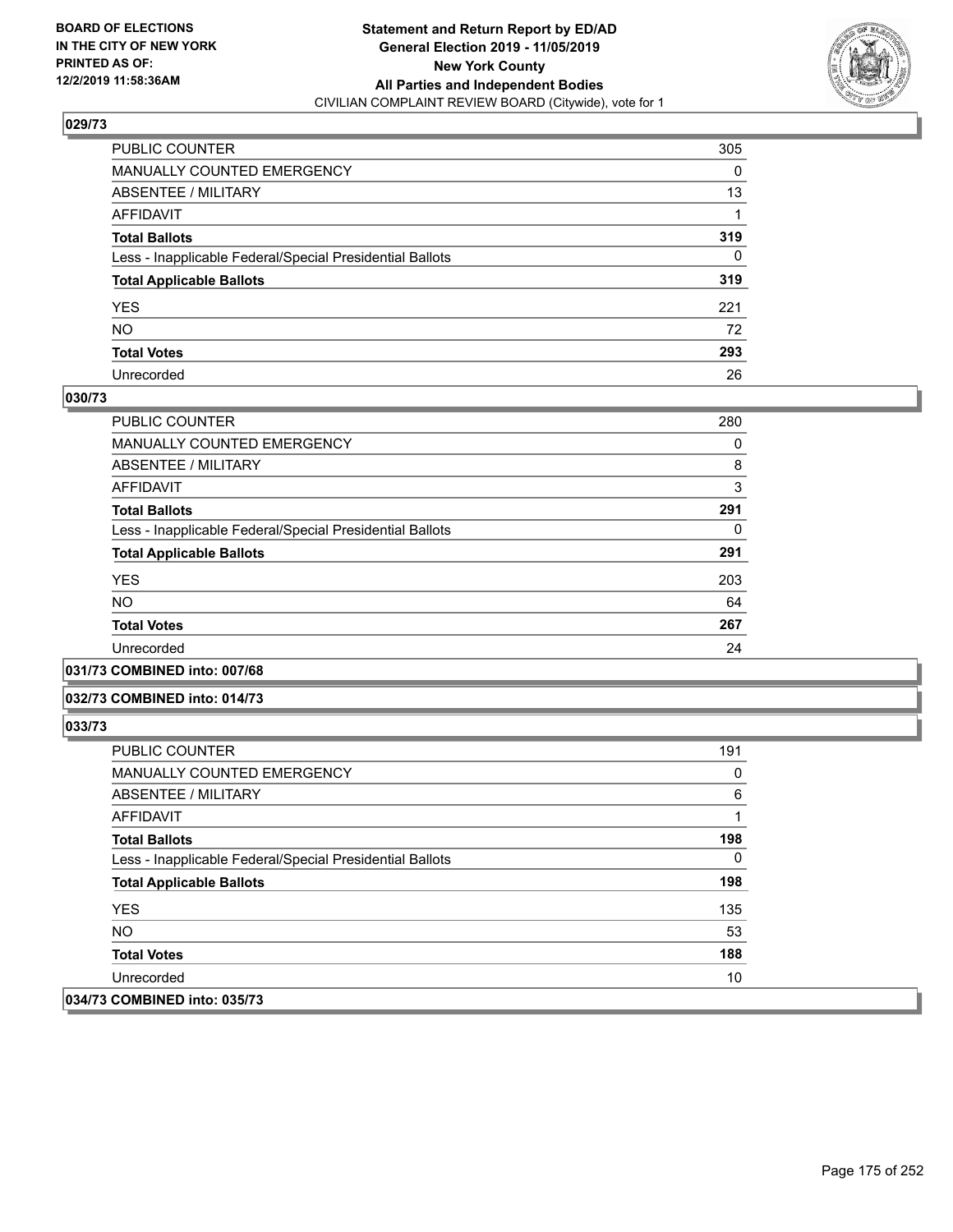

| PUBLIC COUNTER                                           | 356            |
|----------------------------------------------------------|----------------|
| MANUALLY COUNTED EMERGENCY                               | 0              |
| ABSENTEE / MILITARY                                      | 28             |
| AFFIDAVIT                                                | $\overline{2}$ |
| Total Ballots                                            | 386            |
| Less - Inapplicable Federal/Special Presidential Ballots | $\mathbf{0}$   |
| <b>Total Applicable Ballots</b>                          | 386            |
| YES                                                      | 244            |
| NO.                                                      | 123            |
| <b>Total Votes</b>                                       | 367            |
| Unrecorded                                               | 19             |

### **036/73**

| <b>PUBLIC COUNTER</b>                                    | 328            |
|----------------------------------------------------------|----------------|
| <b>MANUALLY COUNTED EMERGENCY</b>                        | 0              |
| ABSENTEE / MILITARY                                      | 8              |
| <b>AFFIDAVIT</b>                                         | $\overline{2}$ |
| <b>Total Ballots</b>                                     | 338            |
| Less - Inapplicable Federal/Special Presidential Ballots | 0              |
| <b>Total Applicable Ballots</b>                          | 338            |
| <b>YES</b>                                               | 241            |
| <b>NO</b>                                                | 82             |
| <b>Total Votes</b>                                       | 323            |
| Unrecorded                                               | 15             |
|                                                          |                |

#### **037/73 COMBINED into: 036/73**

| <b>PUBLIC COUNTER</b>                                    | 148 |
|----------------------------------------------------------|-----|
| <b>MANUALLY COUNTED EMERGENCY</b>                        | 0   |
| ABSENTEE / MILITARY                                      | 6   |
| <b>AFFIDAVIT</b>                                         |     |
| <b>Total Ballots</b>                                     | 155 |
| Less - Inapplicable Federal/Special Presidential Ballots | 0   |
| <b>Total Applicable Ballots</b>                          | 155 |
| <b>YES</b>                                               | 108 |
| NO.                                                      | 40  |
| <b>Total Votes</b>                                       | 148 |
| Unrecorded                                               | 7   |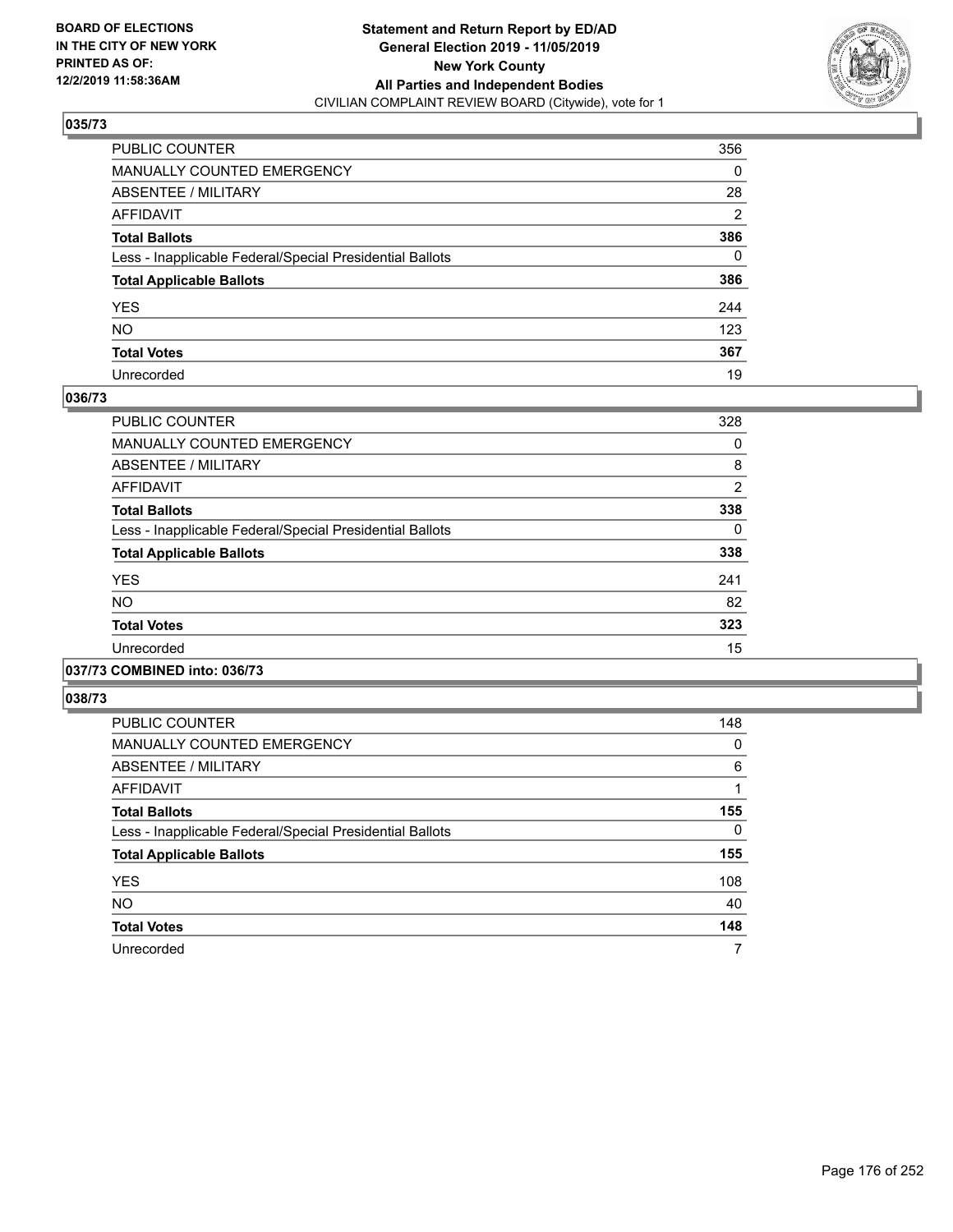

| PUBLIC COUNTER                                           | 176 |
|----------------------------------------------------------|-----|
| <b>MANUALLY COUNTED EMERGENCY</b>                        | 0   |
| ABSENTEE / MILITARY                                      | 6   |
| AFFIDAVIT                                                |     |
| <b>Total Ballots</b>                                     | 183 |
| Less - Inapplicable Federal/Special Presidential Ballots | 0   |
| <b>Total Applicable Ballots</b>                          | 183 |
| <b>YES</b>                                               | 118 |
| <b>NO</b>                                                | 51  |
| <b>Total Votes</b>                                       | 169 |
| Unrecorded                                               | 14  |

### **040/73 COMBINED into: 041/73**

### **041/73**

| PUBLIC COUNTER                                           | 357            |
|----------------------------------------------------------|----------------|
| <b>MANUALLY COUNTED EMERGENCY</b>                        | 0              |
| <b>ABSENTEE / MILITARY</b>                               | 11             |
| AFFIDAVIT                                                | $\overline{2}$ |
| <b>Total Ballots</b>                                     | 370            |
| Less - Inapplicable Federal/Special Presidential Ballots | $\Omega$       |
| <b>Total Applicable Ballots</b>                          | 370            |
| <b>YES</b>                                               | 244            |
| <b>NO</b>                                                | 109            |
| <b>Total Votes</b>                                       | 353            |
| Unrecorded                                               | 17             |

## **042/73 COMBINED into: 026/73**

| <b>PUBLIC COUNTER</b>                                    | 167 |
|----------------------------------------------------------|-----|
| <b>MANUALLY COUNTED EMERGENCY</b>                        | 0   |
| ABSENTEE / MILITARY                                      | 6   |
| AFFIDAVIT                                                | 2   |
| <b>Total Ballots</b>                                     | 175 |
| Less - Inapplicable Federal/Special Presidential Ballots | 0   |
| <b>Total Applicable Ballots</b>                          | 175 |
| <b>YES</b>                                               | 122 |
| NO.                                                      | 34  |
| <b>Total Votes</b>                                       | 156 |
| Unrecorded                                               | 19  |
| 044/73 COMBINED into: 030/73                             |     |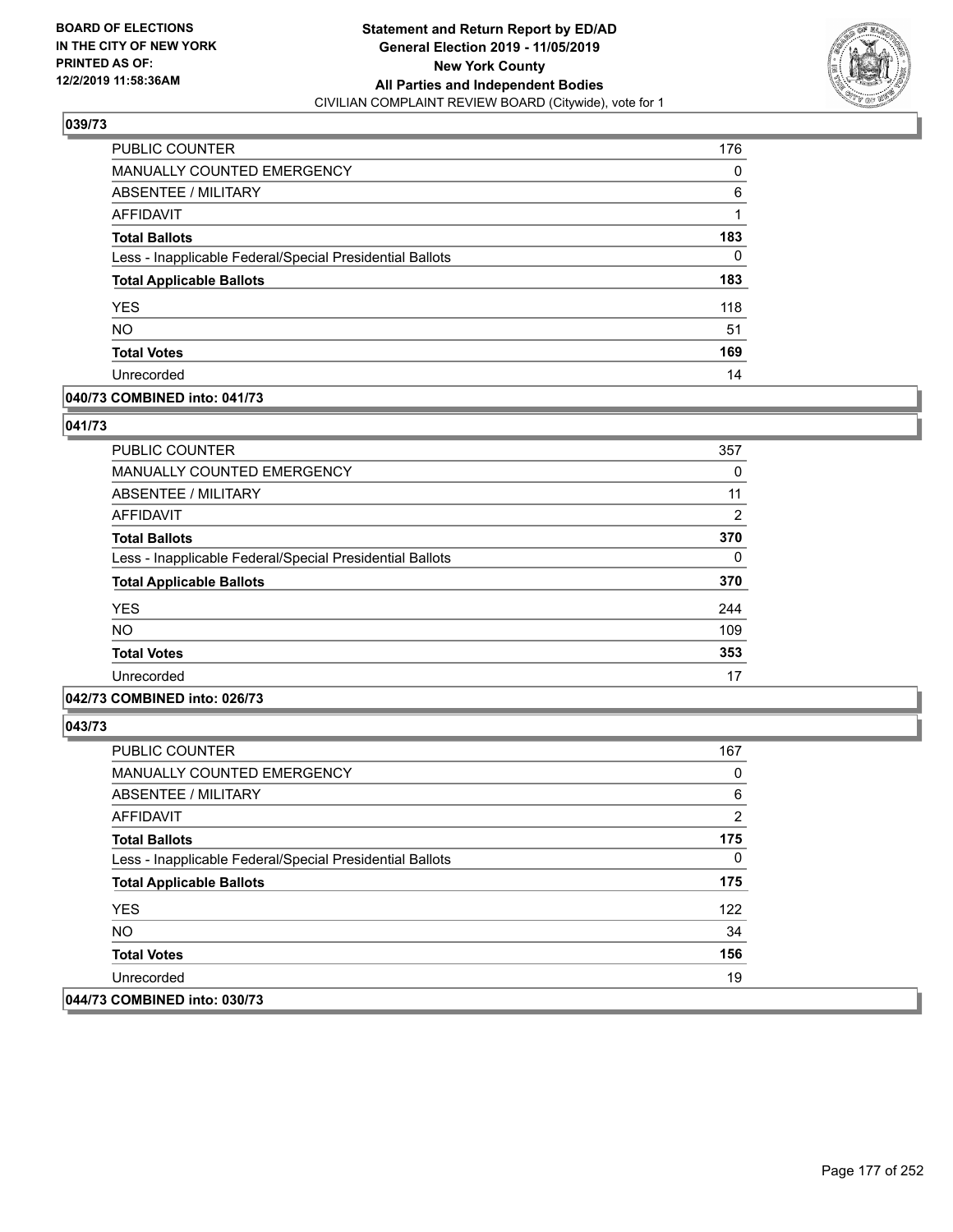

| PUBLIC COUNTER                                           | 78           |
|----------------------------------------------------------|--------------|
| MANUALLY COUNTED EMERGENCY                               | 0            |
| ABSENTEE / MILITARY                                      | 4            |
| AFFIDAVIT                                                | 0            |
| Total Ballots                                            | 82           |
| Less - Inapplicable Federal/Special Presidential Ballots | $\mathbf{0}$ |
| <b>Total Applicable Ballots</b>                          | 82           |
| YES                                                      | 54           |
| NO.                                                      | 24           |
| <b>Total Votes</b>                                       | 78           |
| Unrecorded                                               | 4            |

### **046/73**

| <b>PUBLIC COUNTER</b>                                    | 50       |
|----------------------------------------------------------|----------|
| <b>MANUALLY COUNTED EMERGENCY</b>                        | 0        |
| ABSENTEE / MILITARY                                      | 11       |
| AFFIDAVIT                                                | $\Omega$ |
| <b>Total Ballots</b>                                     | 61       |
| Less - Inapplicable Federal/Special Presidential Ballots | 0        |
| <b>Total Applicable Ballots</b>                          | 61       |
| <b>YES</b>                                               | 35       |
| <b>NO</b>                                                | 23       |
| <b>Total Votes</b>                                       | 58       |
| Unrecorded                                               | 3        |

| <b>PUBLIC COUNTER</b>                                    | 191 |
|----------------------------------------------------------|-----|
| <b>MANUALLY COUNTED EMERGENCY</b>                        | 0   |
| ABSENTEE / MILITARY                                      | 6   |
| <b>AFFIDAVIT</b>                                         | 2   |
| <b>Total Ballots</b>                                     | 199 |
| Less - Inapplicable Federal/Special Presidential Ballots | 0   |
| <b>Total Applicable Ballots</b>                          | 199 |
| <b>YES</b>                                               | 129 |
| NO.                                                      | 55  |
| <b>Total Votes</b>                                       | 184 |
| Unrecorded                                               | 15  |
| 048/73 COMBINED into: 047/73                             |     |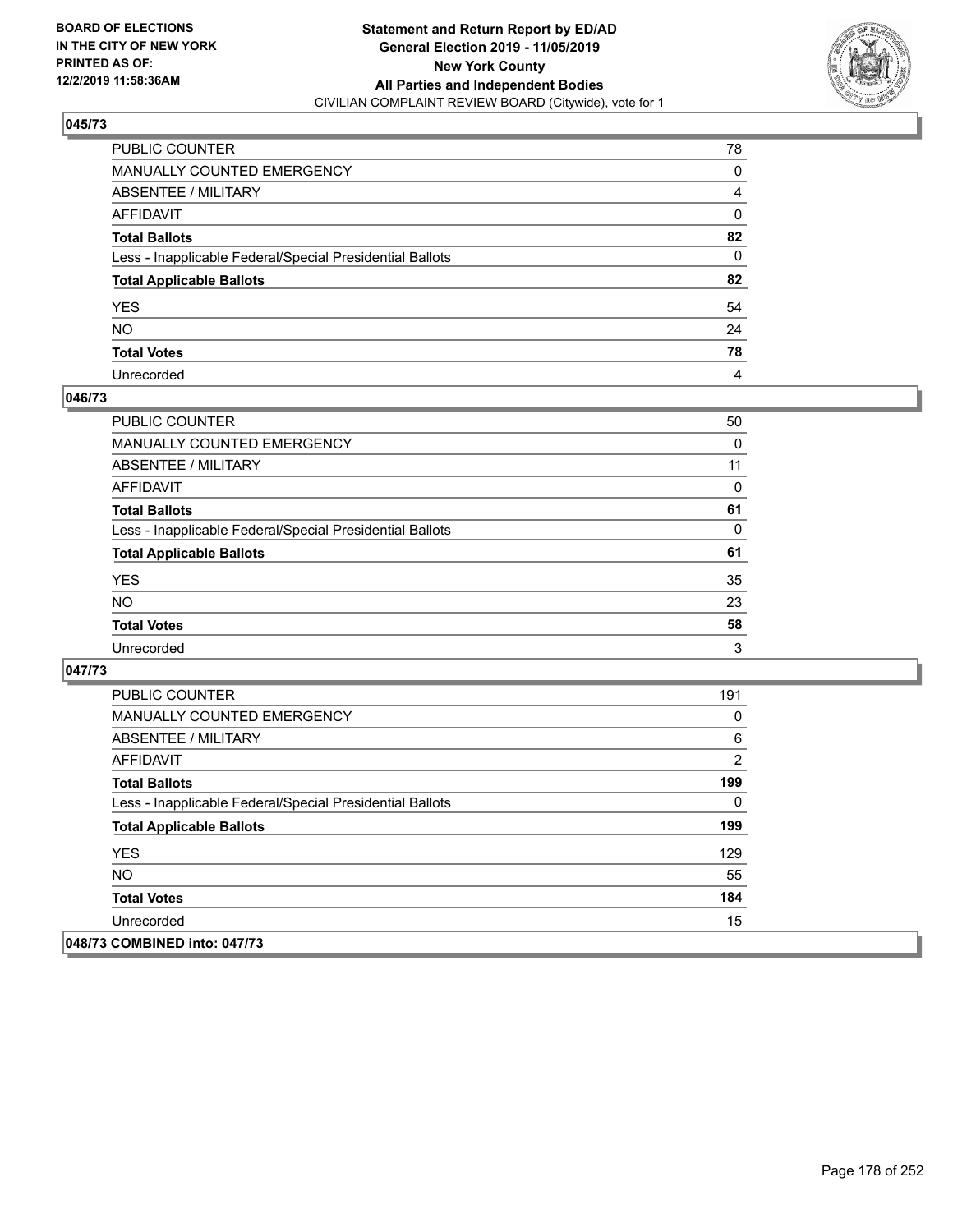

| PUBLIC COUNTER                                           | 187      |
|----------------------------------------------------------|----------|
| MANUALLY COUNTED EMERGENCY                               | 0        |
| ABSENTEE / MILITARY                                      | 2        |
| AFFIDAVIT                                                | 7        |
| Total Ballots                                            | 196      |
| Less - Inapplicable Federal/Special Presidential Ballots | $\Omega$ |
| <b>Total Applicable Ballots</b>                          | 196      |
| YES                                                      | 147      |
| NO.                                                      | 40       |
| <b>Total Votes</b>                                       | 187      |
| Unrecorded                                               | 9        |

### **050/73**

| <b>PUBLIC COUNTER</b>                                    | 221 |
|----------------------------------------------------------|-----|
| <b>MANUALLY COUNTED EMERGENCY</b>                        | 0   |
| ABSENTEE / MILITARY                                      | 11  |
| AFFIDAVIT                                                |     |
| <b>Total Ballots</b>                                     | 233 |
| Less - Inapplicable Federal/Special Presidential Ballots | 0   |
| <b>Total Applicable Ballots</b>                          | 233 |
| <b>YES</b>                                               | 154 |
| <b>NO</b>                                                | 71  |
| <b>Total Votes</b>                                       | 225 |
| Unrecorded                                               | 8   |

| <b>PUBLIC COUNTER</b>                                    | 133 |
|----------------------------------------------------------|-----|
| <b>MANUALLY COUNTED EMERGENCY</b>                        | 0   |
| ABSENTEE / MILITARY                                      | 9   |
| AFFIDAVIT                                                | 1   |
| <b>Total Ballots</b>                                     | 143 |
| Less - Inapplicable Federal/Special Presidential Ballots | 0   |
| <b>Total Applicable Ballots</b>                          | 143 |
| <b>YES</b>                                               | 86  |
| <b>NO</b>                                                | 51  |
| <b>Total Votes</b>                                       | 137 |
| Unrecorded                                               | 6   |
| 052/73 COMBINED into: 051/73                             |     |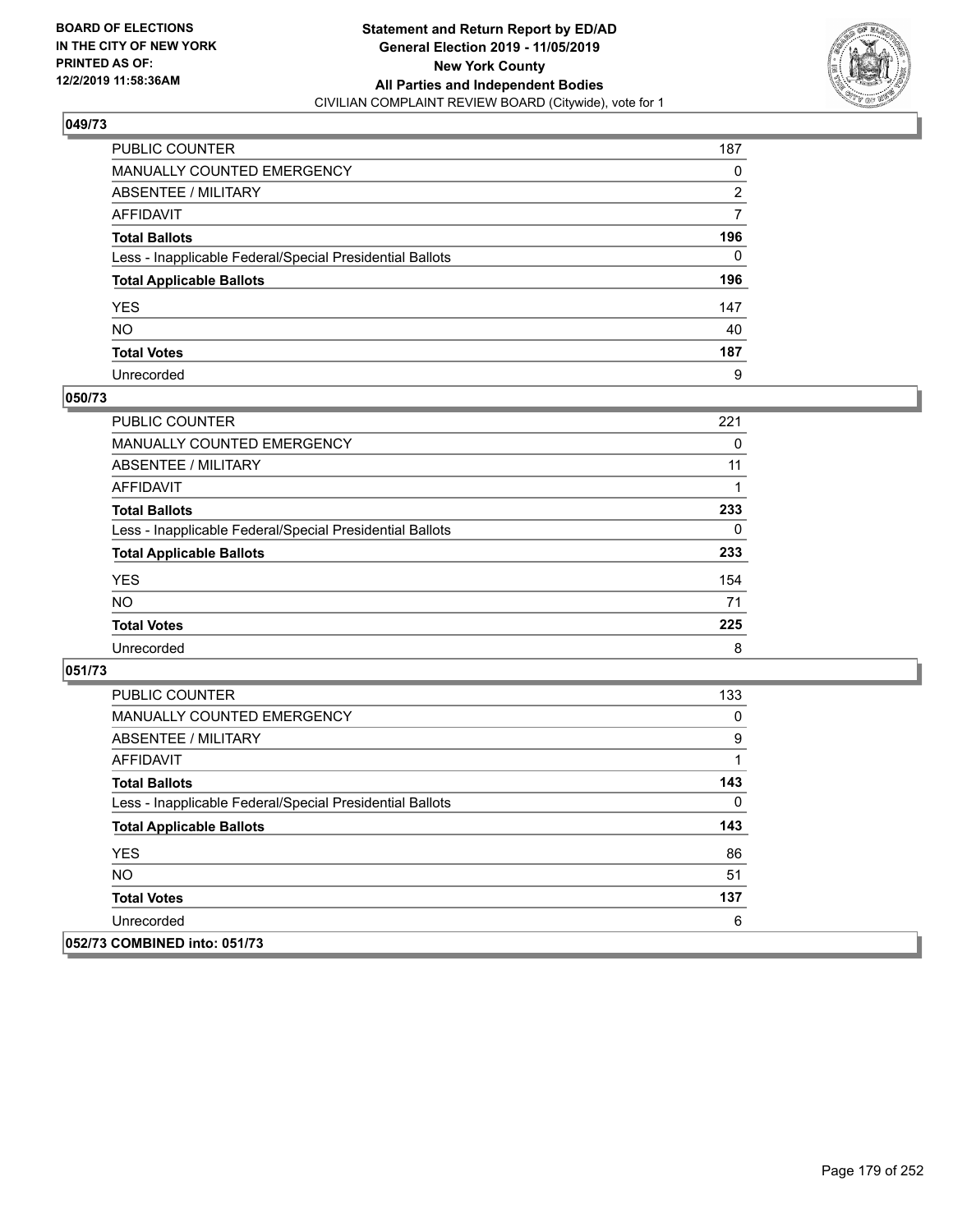

| PUBLIC COUNTER                                           | 227          |
|----------------------------------------------------------|--------------|
| MANUALLY COUNTED EMERGENCY                               | 0            |
| ABSENTEE / MILITARY                                      | 11           |
| AFFIDAVIT                                                | 4            |
| Total Ballots                                            | 242          |
| Less - Inapplicable Federal/Special Presidential Ballots | $\mathbf{0}$ |
| <b>Total Applicable Ballots</b>                          | 242          |
| YES                                                      | 143          |
| NO.                                                      | 80           |
| <b>Total Votes</b>                                       | 223          |
| Unrecorded                                               | 19           |

### **054/73**

| <b>PUBLIC COUNTER</b>                                    | 263 |
|----------------------------------------------------------|-----|
| <b>MANUALLY COUNTED EMERGENCY</b>                        | 0   |
| ABSENTEE / MILITARY                                      | 13  |
| <b>AFFIDAVIT</b>                                         |     |
| <b>Total Ballots</b>                                     | 277 |
| Less - Inapplicable Federal/Special Presidential Ballots | 0   |
| <b>Total Applicable Ballots</b>                          | 277 |
| <b>YES</b>                                               | 182 |
| NO                                                       | 88  |
| <b>Total Votes</b>                                       | 270 |
| Unrecorded                                               |     |
|                                                          |     |

#### **055/73 COMBINED into: 054/73**

| <b>PUBLIC COUNTER</b>                                    | 141 |
|----------------------------------------------------------|-----|
| <b>MANUALLY COUNTED EMERGENCY</b>                        | 0   |
| ABSENTEE / MILITARY                                      | 12  |
| AFFIDAVIT                                                | 2   |
| <b>Total Ballots</b>                                     | 155 |
| Less - Inapplicable Federal/Special Presidential Ballots | 0   |
| <b>Total Applicable Ballots</b>                          | 155 |
| <b>YES</b>                                               | 83  |
| <b>NO</b>                                                | 61  |
| <b>Total Votes</b>                                       | 144 |
| Unrecorded                                               | 11  |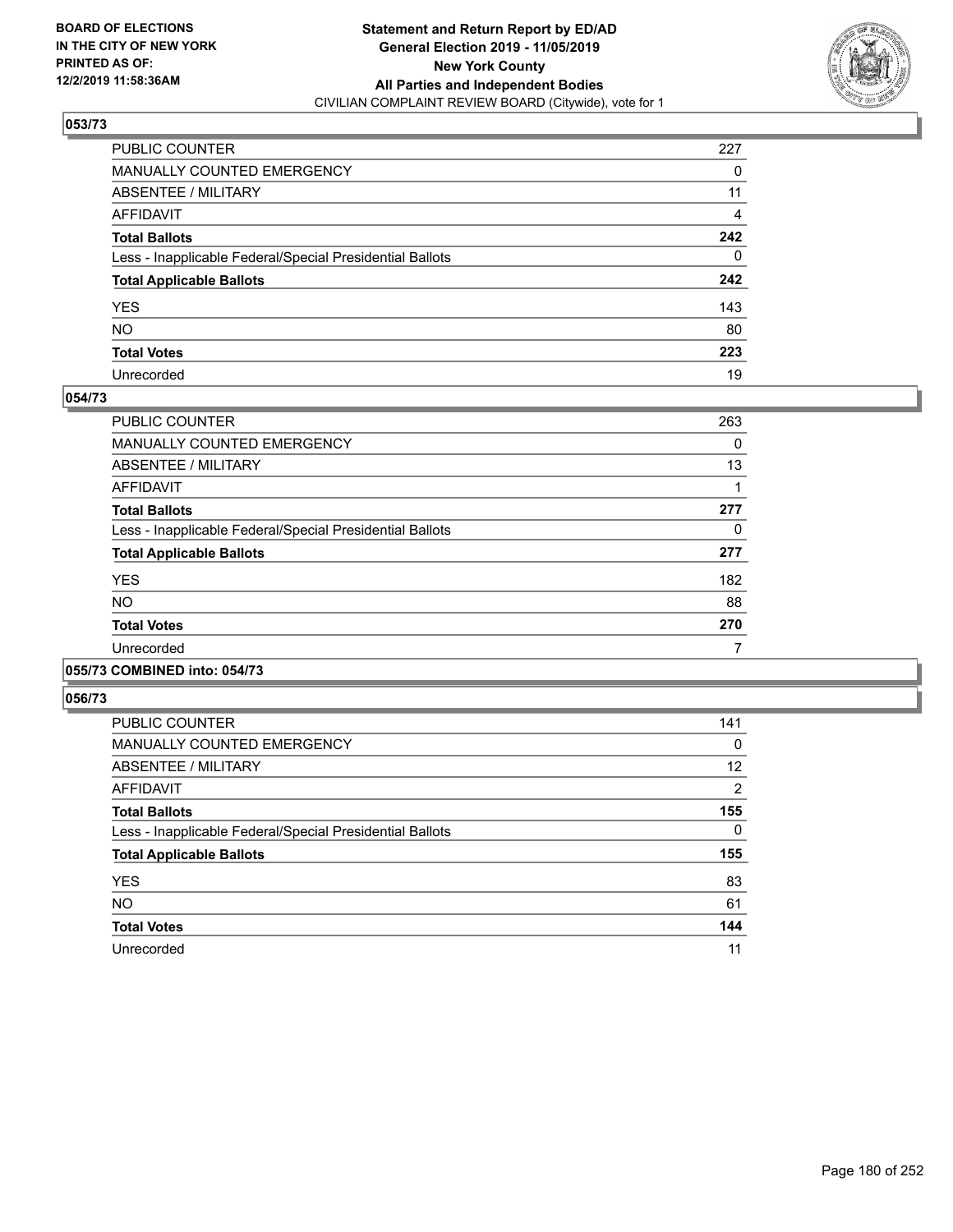

| PUBLIC COUNTER                                           | 258 |
|----------------------------------------------------------|-----|
| <b>MANUALLY COUNTED EMERGENCY</b>                        | 0   |
| ABSENTEE / MILITARY                                      | 15  |
| AFFIDAVIT                                                | 0   |
| <b>Total Ballots</b>                                     | 273 |
| Less - Inapplicable Federal/Special Presidential Ballots | 0   |
| <b>Total Applicable Ballots</b>                          | 273 |
| <b>YES</b>                                               | 191 |
| <b>NO</b>                                                | 78  |
| <b>Total Votes</b>                                       | 269 |
| Unrecorded                                               | 4   |

## **058/73 COMBINED into: 053/73**

#### **059/73 COMBINED into: 057/73**

## **060/73 COMBINED into: 061/73**

#### **061/73**

| <b>PUBLIC COUNTER</b>                                    | 215 |
|----------------------------------------------------------|-----|
| MANUALLY COUNTED EMERGENCY                               | 0   |
| ABSENTEE / MILITARY                                      | 14  |
| AFFIDAVIT                                                |     |
| <b>Total Ballots</b>                                     | 230 |
| Less - Inapplicable Federal/Special Presidential Ballots | 0   |
| <b>Total Applicable Ballots</b>                          | 230 |
| <b>YES</b>                                               | 139 |
| NO.                                                      | 79  |
| <b>Total Votes</b>                                       | 218 |
| Unrecorded                                               | 12  |

| <b>PUBLIC COUNTER</b>                                    | 230 |
|----------------------------------------------------------|-----|
| MANUALLY COUNTED EMERGENCY                               | 0   |
| ABSENTEE / MILITARY                                      | 22  |
| AFFIDAVIT                                                |     |
| <b>Total Ballots</b>                                     | 253 |
| Less - Inapplicable Federal/Special Presidential Ballots | 0   |
| <b>Total Applicable Ballots</b>                          | 253 |
| <b>YES</b>                                               | 159 |
| <b>NO</b>                                                | 76  |
| <b>Total Votes</b>                                       | 235 |
| Unrecorded                                               | 18  |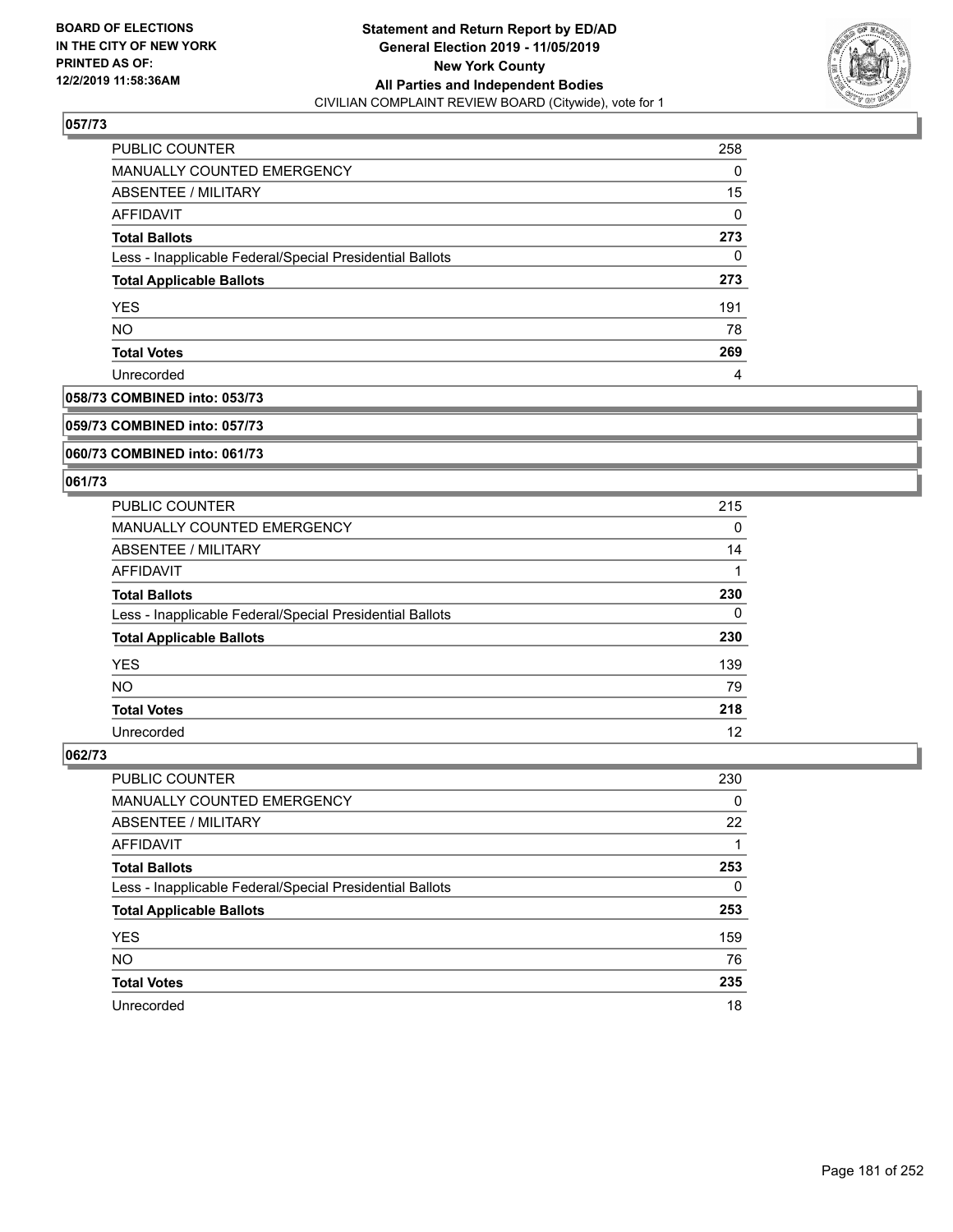

| PUBLIC COUNTER                                           | 140 |
|----------------------------------------------------------|-----|
| MANUALLY COUNTED EMERGENCY                               | 0   |
| ABSENTEE / MILITARY                                      | 2   |
| <b>AFFIDAVIT</b>                                         |     |
| <b>Total Ballots</b>                                     | 143 |
| Less - Inapplicable Federal/Special Presidential Ballots | 0   |
| <b>Total Applicable Ballots</b>                          | 143 |
| <b>YES</b>                                               | 90  |
| <b>NO</b>                                                | 47  |
| <b>Total Votes</b>                                       | 137 |
| Unrecorded                                               | 6   |

## **064/73 COMBINED into: 104/73**

#### **065/73**

| <b>PUBLIC COUNTER</b>                                    | 340 |
|----------------------------------------------------------|-----|
| <b>MANUALLY COUNTED EMERGENCY</b>                        | 0   |
| <b>ABSENTEE / MILITARY</b>                               | 16  |
| <b>AFFIDAVIT</b>                                         | 0   |
| <b>Total Ballots</b>                                     | 356 |
| Less - Inapplicable Federal/Special Presidential Ballots | 0   |
| <b>Total Applicable Ballots</b>                          | 356 |
| <b>YES</b>                                               | 238 |
| <b>NO</b>                                                | 105 |
| <b>Total Votes</b>                                       | 343 |
| Unrecorded                                               | 13  |
|                                                          |     |

## **066/73 COMBINED into: 062/73**

| <b>PUBLIC COUNTER</b>                                    | 235      |
|----------------------------------------------------------|----------|
| <b>MANUALLY COUNTED EMERGENCY</b>                        | $\Omega$ |
| ABSENTEE / MILITARY                                      | 28       |
| AFFIDAVIT                                                | 3        |
| <b>Total Ballots</b>                                     | 266      |
| Less - Inapplicable Federal/Special Presidential Ballots | $\Omega$ |
| <b>Total Applicable Ballots</b>                          | 266      |
| <b>YES</b>                                               | 160      |
| NO.                                                      | 90       |
| <b>Total Votes</b>                                       | 250      |
| Unrecorded                                               | 16       |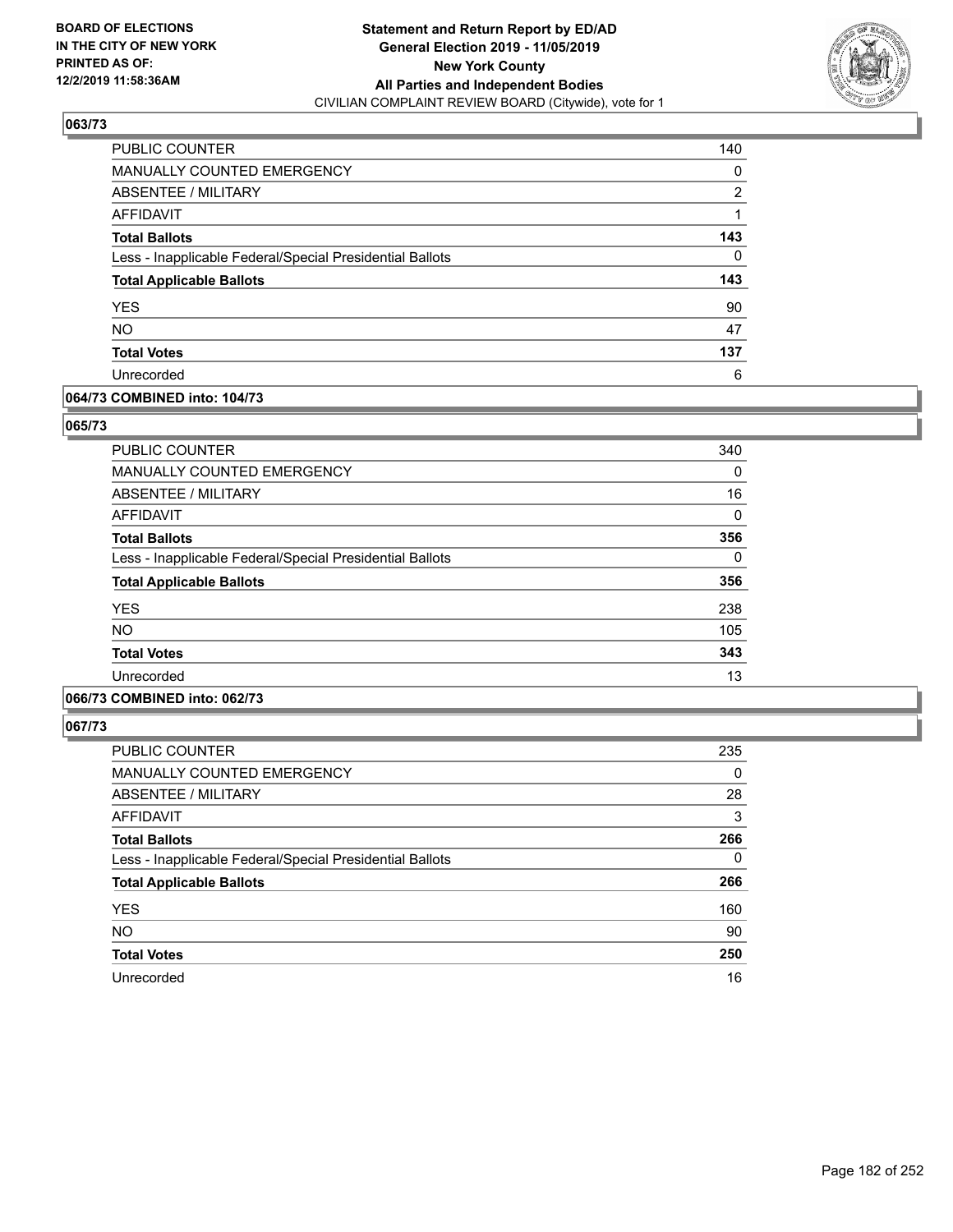

| PUBLIC COUNTER                                           | 207      |
|----------------------------------------------------------|----------|
| MANUALLY COUNTED EMERGENCY                               | 0        |
| ABSENTEE / MILITARY                                      | 6        |
| AFFIDAVIT                                                |          |
| Total Ballots                                            | 214      |
| Less - Inapplicable Federal/Special Presidential Ballots | $\Omega$ |
| <b>Total Applicable Ballots</b>                          | 214      |
| YES                                                      | 148      |
| NO.                                                      | 61       |
| <b>Total Votes</b>                                       | 209      |
| Unrecorded                                               | 5        |

## **069/73**

| <b>PUBLIC COUNTER</b>                                    | 192      |
|----------------------------------------------------------|----------|
| <b>MANUALLY COUNTED EMERGENCY</b>                        | $\Omega$ |
| ABSENTEE / MILITARY                                      | 27       |
| <b>AFFIDAVIT</b>                                         | 0        |
| <b>Total Ballots</b>                                     | 219      |
| Less - Inapplicable Federal/Special Presidential Ballots | $\Omega$ |
| <b>Total Applicable Ballots</b>                          | 219      |
| <b>YES</b>                                               | 138      |
| <b>NO</b>                                                | 54       |
| <b>Total Votes</b>                                       | 192      |
| Unrecorded                                               | 27       |
|                                                          |          |

## **070/73 COMBINED into: 065/73**

**071/73** 

| <b>PUBLIC COUNTER</b>                                    | 207 |
|----------------------------------------------------------|-----|
| <b>MANUALLY COUNTED EMERGENCY</b>                        | 0   |
| ABSENTEE / MILITARY                                      | 10  |
| AFFIDAVIT                                                | 3   |
| <b>Total Ballots</b>                                     | 220 |
| Less - Inapplicable Federal/Special Presidential Ballots | 0   |
| <b>Total Applicable Ballots</b>                          | 220 |
| <b>YES</b>                                               | 132 |
| <b>NO</b>                                                | 77  |
| <b>Total Votes</b>                                       | 209 |
| Unrecorded                                               | 11  |
| 072/73 COMBINED into: 071/73                             |     |

**073/73 COMBINED into: 074/73**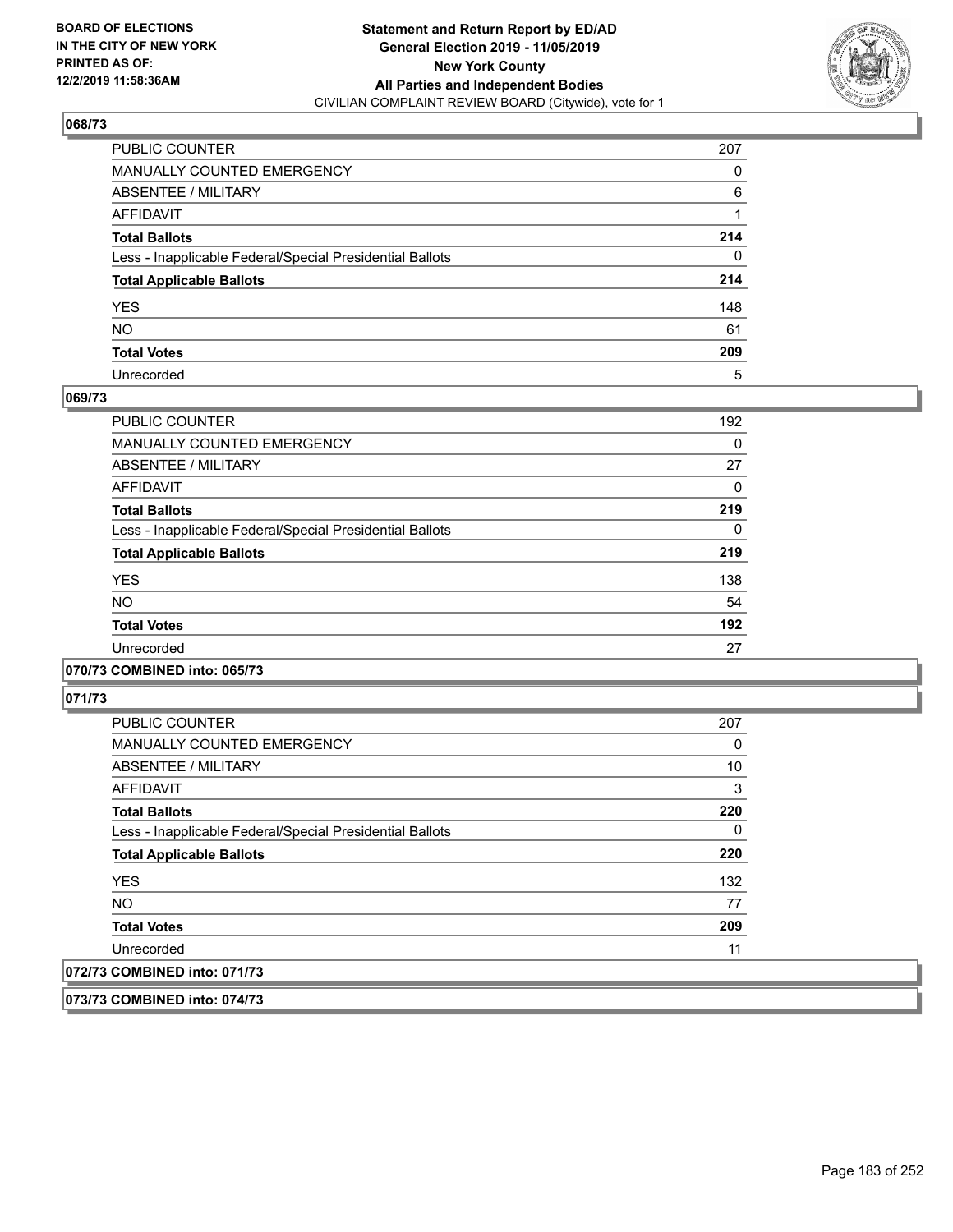

| PUBLIC COUNTER                                           | 358            |
|----------------------------------------------------------|----------------|
| MANUALLY COUNTED EMERGENCY                               | 0              |
| ABSENTEE / MILITARY                                      | 15             |
| AFFIDAVIT                                                | $\overline{4}$ |
| Total Ballots                                            | 377            |
| Less - Inapplicable Federal/Special Presidential Ballots | 0              |
| <b>Total Applicable Ballots</b>                          | 377            |
| YES                                                      | 237            |
| NO.                                                      | 118            |
| <b>Total Votes</b>                                       | 355            |
| Unrecorded                                               | 22             |

## **075/73**

| <b>PUBLIC COUNTER</b>                                    | 229      |
|----------------------------------------------------------|----------|
| <b>MANUALLY COUNTED EMERGENCY</b>                        | 0        |
| ABSENTEE / MILITARY                                      | 8        |
| AFFIDAVIT                                                | 3        |
| <b>Total Ballots</b>                                     | 240      |
| Less - Inapplicable Federal/Special Presidential Ballots | $\Omega$ |
| <b>Total Applicable Ballots</b>                          | 240      |
| <b>YES</b>                                               | 167      |
| <b>NO</b>                                                | 62       |
| <b>Total Votes</b>                                       | 229      |
| Unrecorded                                               | 11       |

| <b>PUBLIC COUNTER</b>                                    | 304 |
|----------------------------------------------------------|-----|
| <b>MANUALLY COUNTED EMERGENCY</b>                        | 0   |
| ABSENTEE / MILITARY                                      | 10  |
| AFFIDAVIT                                                | 3   |
| <b>Total Ballots</b>                                     | 317 |
| Less - Inapplicable Federal/Special Presidential Ballots | 0   |
| <b>Total Applicable Ballots</b>                          | 317 |
| <b>YES</b>                                               | 212 |
| NO.                                                      | 90  |
| <b>Total Votes</b>                                       | 302 |
| Unrecorded                                               | 15  |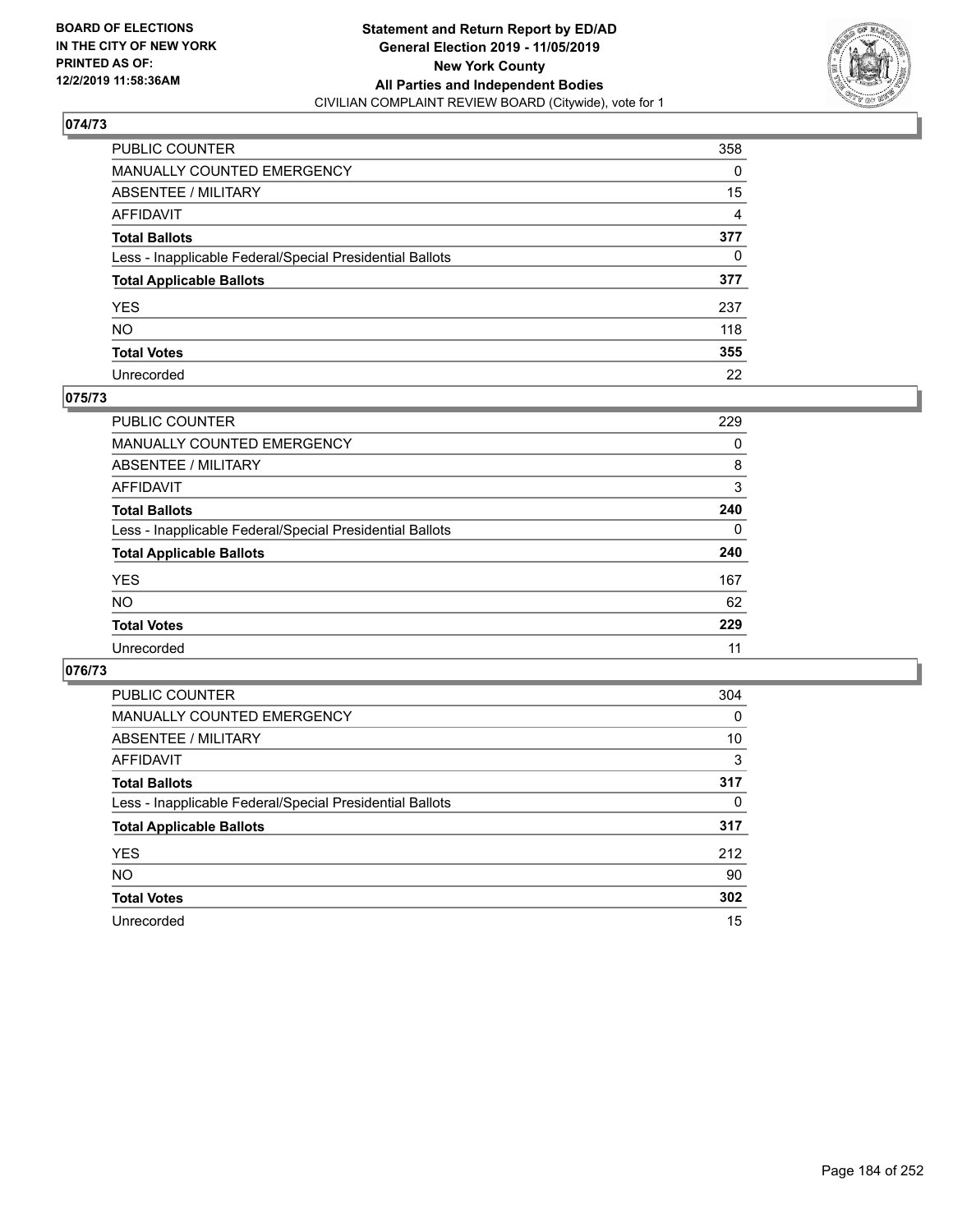

| PUBLIC COUNTER                                           | 255      |
|----------------------------------------------------------|----------|
| MANUALLY COUNTED EMERGENCY                               | 0        |
| ABSENTEE / MILITARY                                      | 8        |
| AFFIDAVIT                                                |          |
| Total Ballots                                            | 264      |
| Less - Inapplicable Federal/Special Presidential Ballots | $\Omega$ |
| <b>Total Applicable Ballots</b>                          | 264      |
| YES                                                      | 177      |
| NO.                                                      | 76       |
| <b>Total Votes</b>                                       | 253      |
| Unrecorded                                               | 11       |

## **078/73**

| <b>PUBLIC COUNTER</b>                                    | 308      |
|----------------------------------------------------------|----------|
| <b>MANUALLY COUNTED EMERGENCY</b>                        | 0        |
| <b>ABSENTEE / MILITARY</b>                               | 17       |
| AFFIDAVIT                                                | 0        |
| <b>Total Ballots</b>                                     | 325      |
| Less - Inapplicable Federal/Special Presidential Ballots | $\Omega$ |
| <b>Total Applicable Ballots</b>                          | 325      |
| <b>YES</b>                                               | 190      |
| <b>NO</b>                                                | 117      |
| <b>Total Votes</b>                                       | 307      |
| Unrecorded                                               | 18       |

## **079/73**

| <b>PUBLIC COUNTER</b>                                    | 300      |
|----------------------------------------------------------|----------|
| <b>MANUALLY COUNTED EMERGENCY</b>                        | $\Omega$ |
| ABSENTEE / MILITARY                                      | 17       |
| AFFIDAVIT                                                | 0        |
| <b>Total Ballots</b>                                     | 317      |
| Less - Inapplicable Federal/Special Presidential Ballots | $\Omega$ |
| <b>Total Applicable Ballots</b>                          | 317      |
| <b>YES</b>                                               | 193      |
| <b>NO</b>                                                | 118      |
| <b>Total Votes</b>                                       | 311      |
| Unrecorded                                               | 6        |

# **080/73 COMBINED into: 078/73**

| 081/73 COMBINED into: 079/73 |  |
|------------------------------|--|
| 082/73 COMBINED into: 086/73 |  |
| 083/73 COMBINED into: 076/73 |  |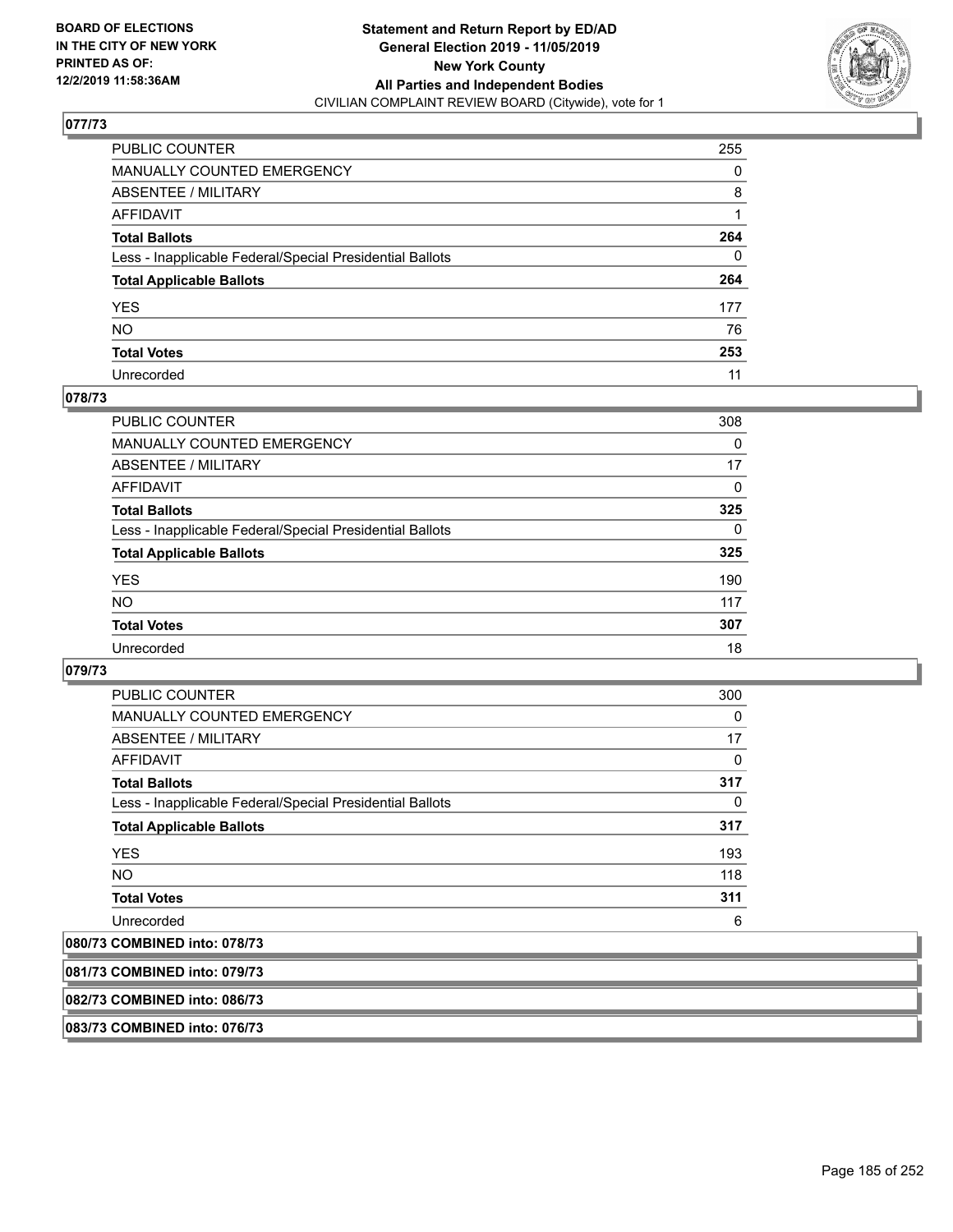

| PUBLIC COUNTER                                           | 341      |
|----------------------------------------------------------|----------|
| MANUALLY COUNTED EMERGENCY                               | 0        |
| ABSENTEE / MILITARY                                      | 19       |
| AFFIDAVIT                                                | 2        |
| Total Ballots                                            | 362      |
| Less - Inapplicable Federal/Special Presidential Ballots | $\Omega$ |
| <b>Total Applicable Ballots</b>                          | 362      |
| YES                                                      | 253      |
| NO.                                                      | 81       |
| <b>Total Votes</b>                                       | 334      |
| Unrecorded                                               | 28       |

## **085/73**

| PUBLIC COUNTER                                           | 229      |
|----------------------------------------------------------|----------|
| MANUALLY COUNTED EMERGENCY                               | 0        |
| ABSENTEE / MILITARY                                      | 5        |
| AFFIDAVIT                                                | $\Omega$ |
| <b>Total Ballots</b>                                     | 234      |
| Less - Inapplicable Federal/Special Presidential Ballots | $\Omega$ |
| <b>Total Applicable Ballots</b>                          | 234      |
| <b>YES</b>                                               | 169      |
| <b>NO</b>                                                | 56       |
| <b>Total Votes</b>                                       | 225      |
| Unrecorded                                               | 9        |

| PUBLIC COUNTER                                           | 293      |
|----------------------------------------------------------|----------|
| MANUALLY COUNTED EMERGENCY                               | 0        |
| ABSENTEE / MILITARY                                      | 11       |
| AFFIDAVIT                                                | $\Omega$ |
| <b>Total Ballots</b>                                     | 304      |
| Less - Inapplicable Federal/Special Presidential Ballots | $\Omega$ |
| <b>Total Applicable Ballots</b>                          | 304      |
| <b>YES</b>                                               | 187      |
| <b>NO</b>                                                | 95       |
| <b>Total Votes</b>                                       | 282      |
| Unrecorded                                               | 22       |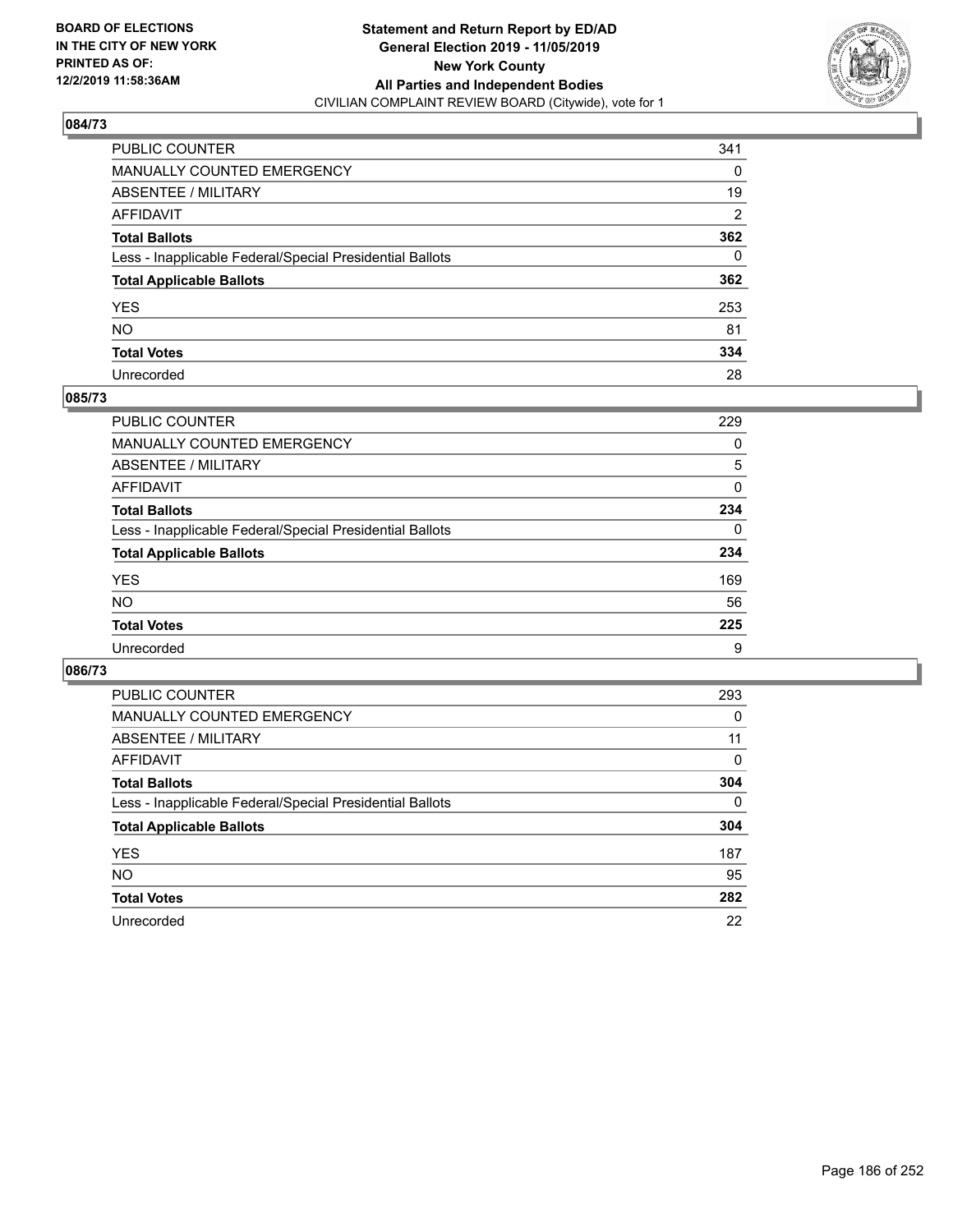

| PUBLIC COUNTER                                           | 319            |
|----------------------------------------------------------|----------------|
| MANUALLY COUNTED EMERGENCY                               | 0              |
| ABSENTEE / MILITARY                                      | 10             |
| AFFIDAVIT                                                | $\overline{2}$ |
| Total Ballots                                            | 331            |
| Less - Inapplicable Federal/Special Presidential Ballots | 0              |
| <b>Total Applicable Ballots</b>                          | 331            |
| YES                                                      | 212            |
| NO.                                                      | 106            |
| <b>Total Votes</b>                                       | 318            |
| Unrecorded                                               | 13             |

## **088/73**

| PUBLIC COUNTER                                           | 246      |
|----------------------------------------------------------|----------|
| <b>MANUALLY COUNTED EMERGENCY</b>                        | 0        |
| ABSENTEE / MILITARY                                      | 4        |
| <b>AFFIDAVIT</b>                                         | 3        |
| <b>Total Ballots</b>                                     | 253      |
| Less - Inapplicable Federal/Special Presidential Ballots | $\Omega$ |
| <b>Total Applicable Ballots</b>                          | 253      |
| <b>YES</b>                                               | 169      |
| <b>NO</b>                                                | 72       |
| <b>Total Votes</b>                                       | 241      |
| Unrecorded                                               | 12       |
|                                                          |          |

## **089/73 COMBINED into: 013/73**

**090/73** 

| <b>PUBLIC COUNTER</b>                                    | 509 |
|----------------------------------------------------------|-----|
| <b>MANUALLY COUNTED EMERGENCY</b>                        | 0   |
| ABSENTEE / MILITARY                                      |     |
| AFFIDAVIT                                                |     |
| <b>Total Ballots</b>                                     | 517 |
| Less - Inapplicable Federal/Special Presidential Ballots | 0   |
| <b>Total Applicable Ballots</b>                          | 517 |
| <b>YES</b>                                               | 331 |
| <b>NO</b>                                                | 155 |
| <b>Total Votes</b>                                       | 486 |
| Unrecorded                                               | 31  |
| 091/73 COMBINED into: 090/73                             |     |

**092/73 COMBINED into: 024/73**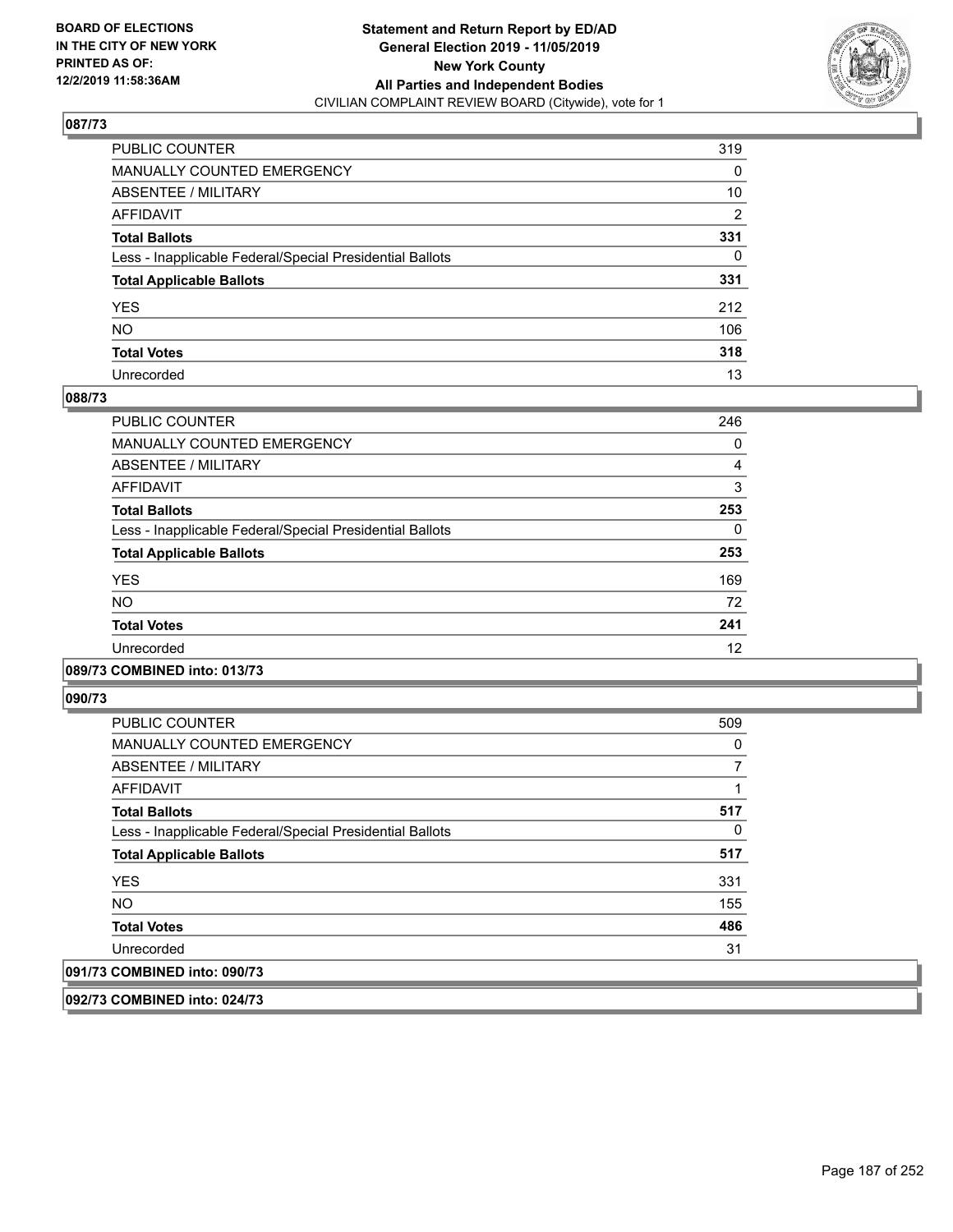

| <b>PUBLIC COUNTER</b>                                    | 376 |
|----------------------------------------------------------|-----|
| MANUALLY COUNTED EMERGENCY                               | 0   |
| ABSENTEE / MILITARY                                      | 8   |
| AFFIDAVIT                                                | 0   |
| <b>Total Ballots</b>                                     | 384 |
| Less - Inapplicable Federal/Special Presidential Ballots | 0   |
| <b>Total Applicable Ballots</b>                          | 384 |
| <b>YES</b>                                               | 300 |
| <b>NO</b>                                                | 73  |
| <b>Total Votes</b>                                       | 373 |
| Unrecorded                                               | 11  |

## **094/73 COMBINED into: 088/73**

## **095/73**

| PUBLIC COUNTER                                           | 187            |
|----------------------------------------------------------|----------------|
| <b>MANUALLY COUNTED EMERGENCY</b>                        | 0              |
| ABSENTEE / MILITARY                                      | $\overline{2}$ |
| AFFIDAVIT                                                | 3              |
| <b>Total Ballots</b>                                     | 192            |
| Less - Inapplicable Federal/Special Presidential Ballots | $\Omega$       |
| <b>Total Applicable Ballots</b>                          | 192            |
| <b>YES</b>                                               | 149            |
| <b>NO</b>                                                | 41             |
| <b>Total Votes</b>                                       | 190            |
| Unrecorded                                               | 2              |

#### **096/73 COMBINED into: 077/73**

### **097/73 COMBINED into: 087/73**

#### **098/73 COMBINED into: 085/73**

## **099/73 COMBINED into: 075/73**

| <b>PUBLIC COUNTER</b>                                    | 235 |
|----------------------------------------------------------|-----|
| MANUALLY COUNTED EMERGENCY                               | 0   |
| ABSENTEE / MILITARY                                      | 6   |
| AFFIDAVIT                                                | 0   |
| <b>Total Ballots</b>                                     | 241 |
| Less - Inapplicable Federal/Special Presidential Ballots | 0   |
| <b>Total Applicable Ballots</b>                          | 241 |
| <b>YES</b>                                               | 157 |
| <b>NO</b>                                                | 69  |
| <b>Total Votes</b>                                       | 226 |
| Unrecorded                                               | 15  |
| 101/73 COMBINED into: 100/73                             |     |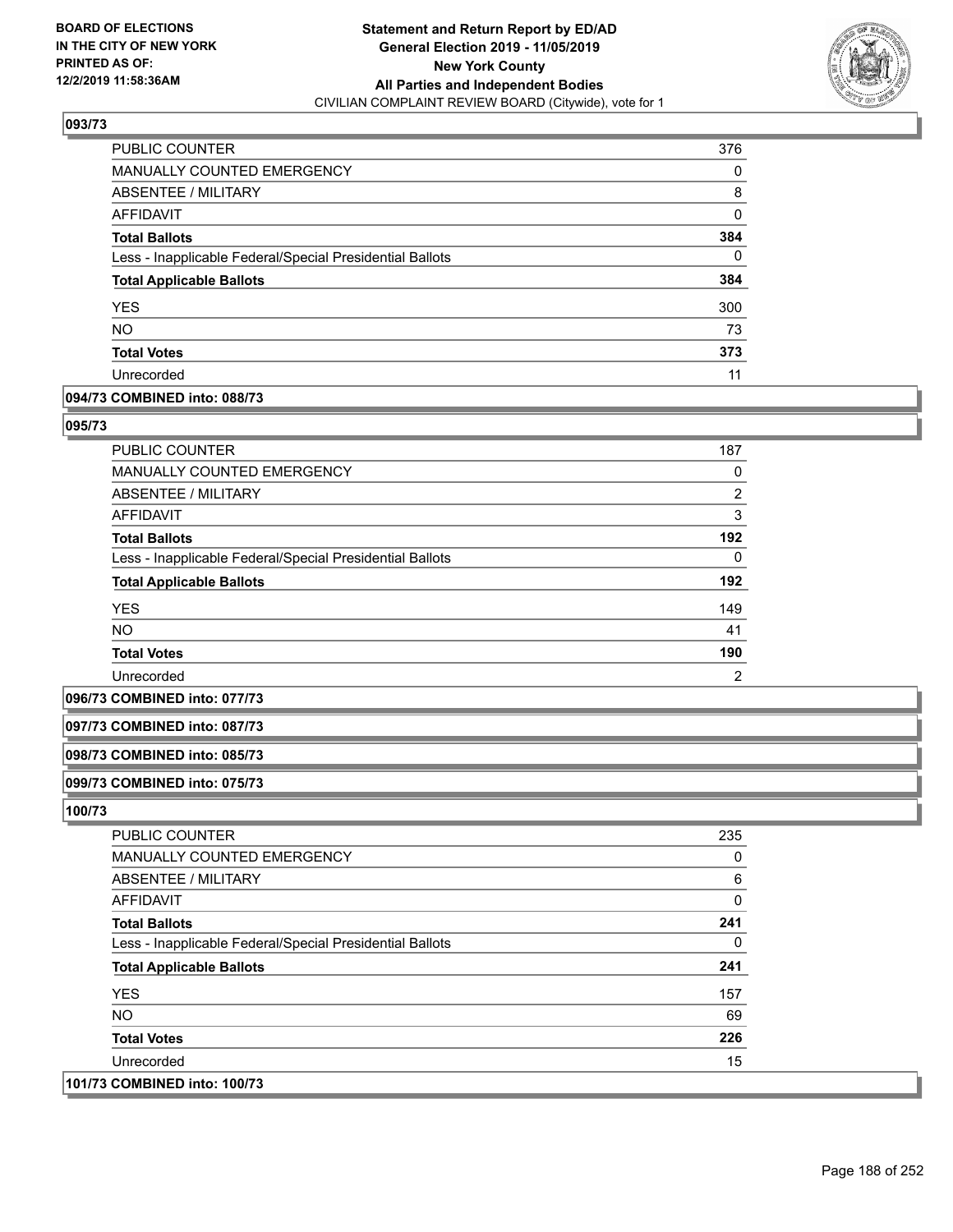

| PUBLIC COUNTER                                           | 228 |
|----------------------------------------------------------|-----|
| MANUALLY COUNTED EMERGENCY                               | 0   |
| ABSENTEE / MILITARY                                      | 18  |
| AFFIDAVIT                                                |     |
| <b>Total Ballots</b>                                     | 247 |
| Less - Inapplicable Federal/Special Presidential Ballots | 0   |
| <b>Total Applicable Ballots</b>                          | 247 |
| <b>YES</b>                                               | 166 |
| <b>NO</b>                                                | 76  |
| <b>Total Votes</b>                                       | 242 |
| Unrecorded                                               | 5   |

## **103/73 COMBINED into: 102/73**

## **104/73**

| <b>PUBLIC COUNTER</b>                                    | 335 |
|----------------------------------------------------------|-----|
| MANUALLY COUNTED EMERGENCY                               | 0   |
| ABSENTEE / MILITARY                                      | 4   |
| AFFIDAVIT                                                | 3   |
| <b>Total Ballots</b>                                     | 342 |
| Less - Inapplicable Federal/Special Presidential Ballots | 0   |
| <b>Total Applicable Ballots</b>                          | 342 |
| <b>YES</b>                                               | 213 |
| NO.                                                      | 113 |
| <b>Total Votes</b>                                       | 326 |
| Unrecorded                                               | 16  |
|                                                          |     |

# **105/73 COMBINED into: 067/73**

| PUBLIC COUNTER                                           | 146            |
|----------------------------------------------------------|----------------|
| MANUALLY COUNTED EMERGENCY                               | 0              |
| ABSENTEE / MILITARY                                      | $\overline{2}$ |
| AFFIDAVIT                                                |                |
| <b>Total Ballots</b>                                     | 149            |
| Less - Inapplicable Federal/Special Presidential Ballots | $\Omega$       |
| <b>Total Applicable Ballots</b>                          | 149            |
| <b>YES</b>                                               | 120            |
| <b>NO</b>                                                | 25             |
| <b>Total Votes</b>                                       | 145            |
| Unrecorded                                               | 4              |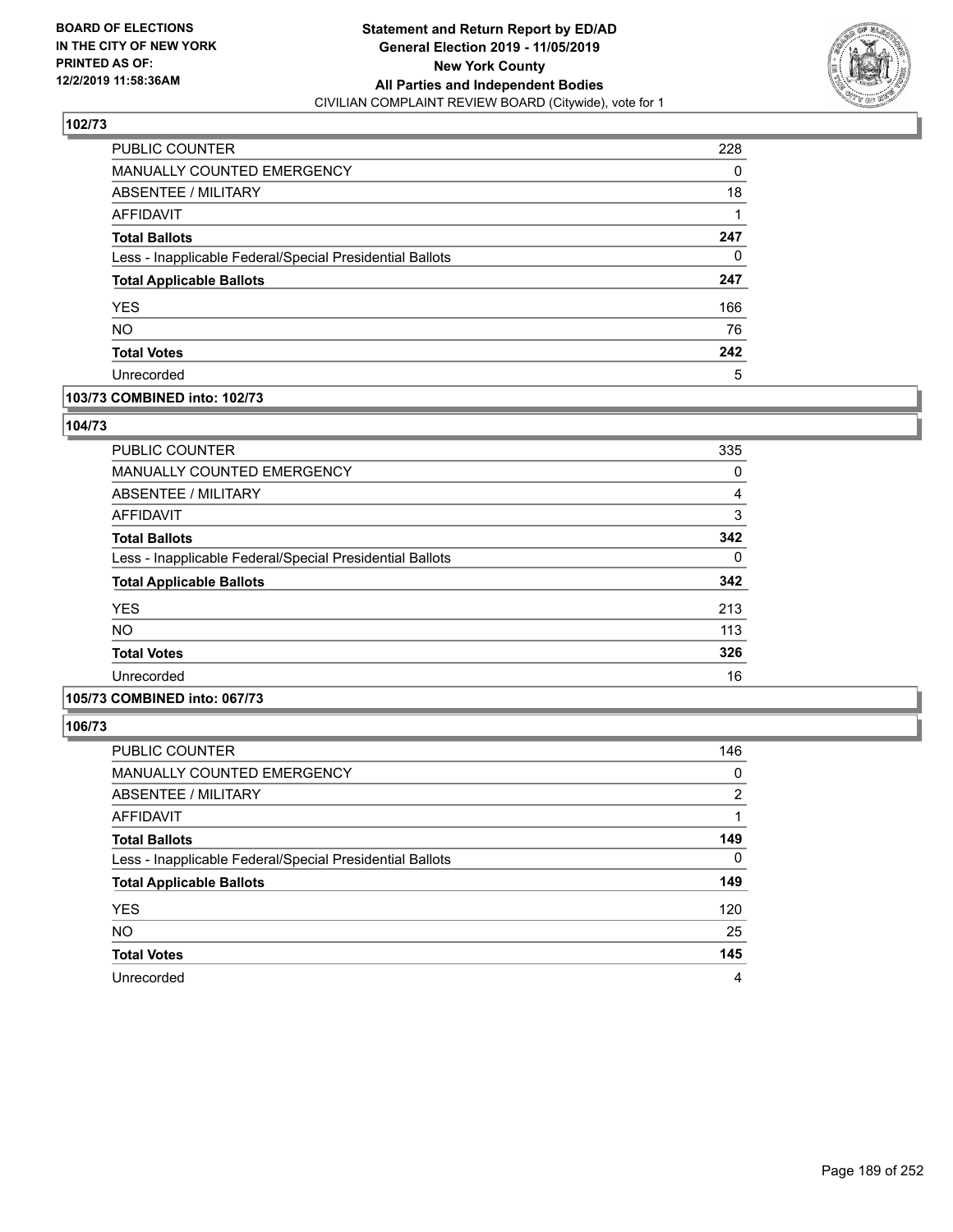

| <b>PUBLIC COUNTER</b>                                    | 126      |
|----------------------------------------------------------|----------|
| <b>MANUALLY COUNTED EMERGENCY</b>                        | $\Omega$ |
| ABSENTEE / MILITARY                                      |          |
| <b>AFFIDAVIT</b>                                         |          |
| <b>Total Ballots</b>                                     | 128      |
| Less - Inapplicable Federal/Special Presidential Ballots | $\Omega$ |
| <b>Total Applicable Ballots</b>                          | 128      |
| <b>YES</b>                                               | 100      |
| <b>NO</b>                                                | 20       |
| <b>Total Votes</b>                                       | 120      |
| Unrecorded                                               | 8        |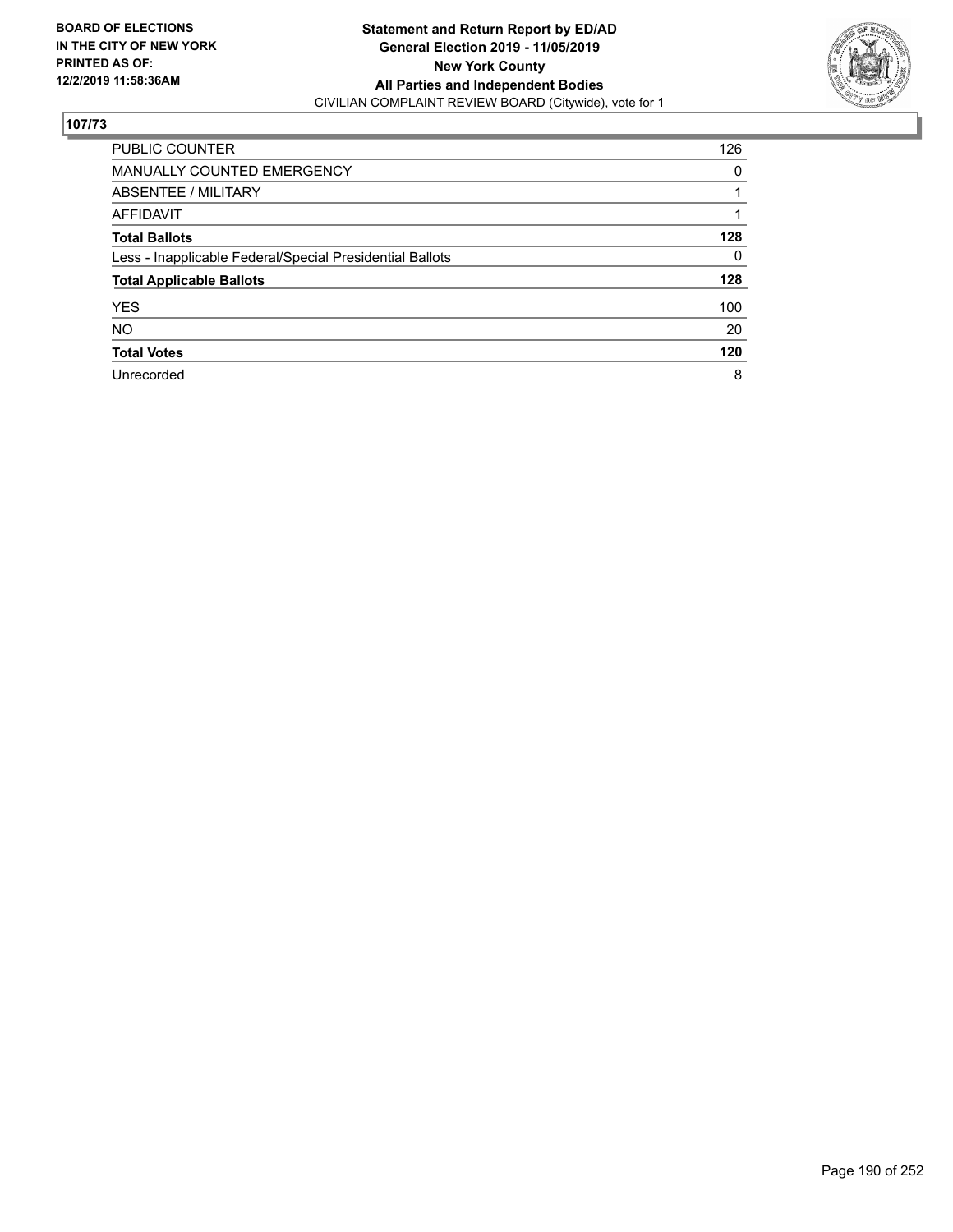

| PUBLIC COUNTER                                           | 78           |
|----------------------------------------------------------|--------------|
| MANUALLY COUNTED EMERGENCY                               | 0            |
| ABSENTEE / MILITARY                                      | 2            |
| AFFIDAVIT                                                | 0            |
| Total Ballots                                            | 80           |
| Less - Inapplicable Federal/Special Presidential Ballots | $\mathbf{0}$ |
| <b>Total Applicable Ballots</b>                          | 80           |
| YES                                                      | 37           |
| NO.                                                      | 4            |
| <b>Total Votes</b>                                       | 41           |
| Unrecorded                                               | 39           |

## **002/74**

| <b>PUBLIC COUNTER</b>                                    | 177 |
|----------------------------------------------------------|-----|
| MANUALLY COUNTED EMERGENCY                               | 0   |
| ABSENTEE / MILITARY                                      | 6   |
| AFFIDAVIT                                                | 0   |
| <b>Total Ballots</b>                                     | 183 |
| Less - Inapplicable Federal/Special Presidential Ballots | 0   |
| <b>Total Applicable Ballots</b>                          | 183 |
| <b>YES</b>                                               | 113 |
| <b>NO</b>                                                | 19  |
| <b>Total Votes</b>                                       | 132 |
| Unrecorded                                               | 51  |
|                                                          |     |

**003/74 COMBINED into: 002/74**

### **004/74 COMBINED into: 005/74**

| <b>PUBLIC COUNTER</b>                                    | 158           |
|----------------------------------------------------------|---------------|
| <b>MANUALLY COUNTED EMERGENCY</b>                        | 0             |
| ABSENTEE / MILITARY                                      | $\mathcal{P}$ |
| AFFIDAVIT                                                |               |
| <b>Total Ballots</b>                                     | 161           |
| Less - Inapplicable Federal/Special Presidential Ballots | 0             |
| <b>Total Applicable Ballots</b>                          | 161           |
| <b>YES</b>                                               | 99            |
| NO.                                                      | 18            |
| <b>Total Votes</b>                                       | 117           |
| Unrecorded                                               | 44            |
| 006/74 COMBINED into: 080/65                             |               |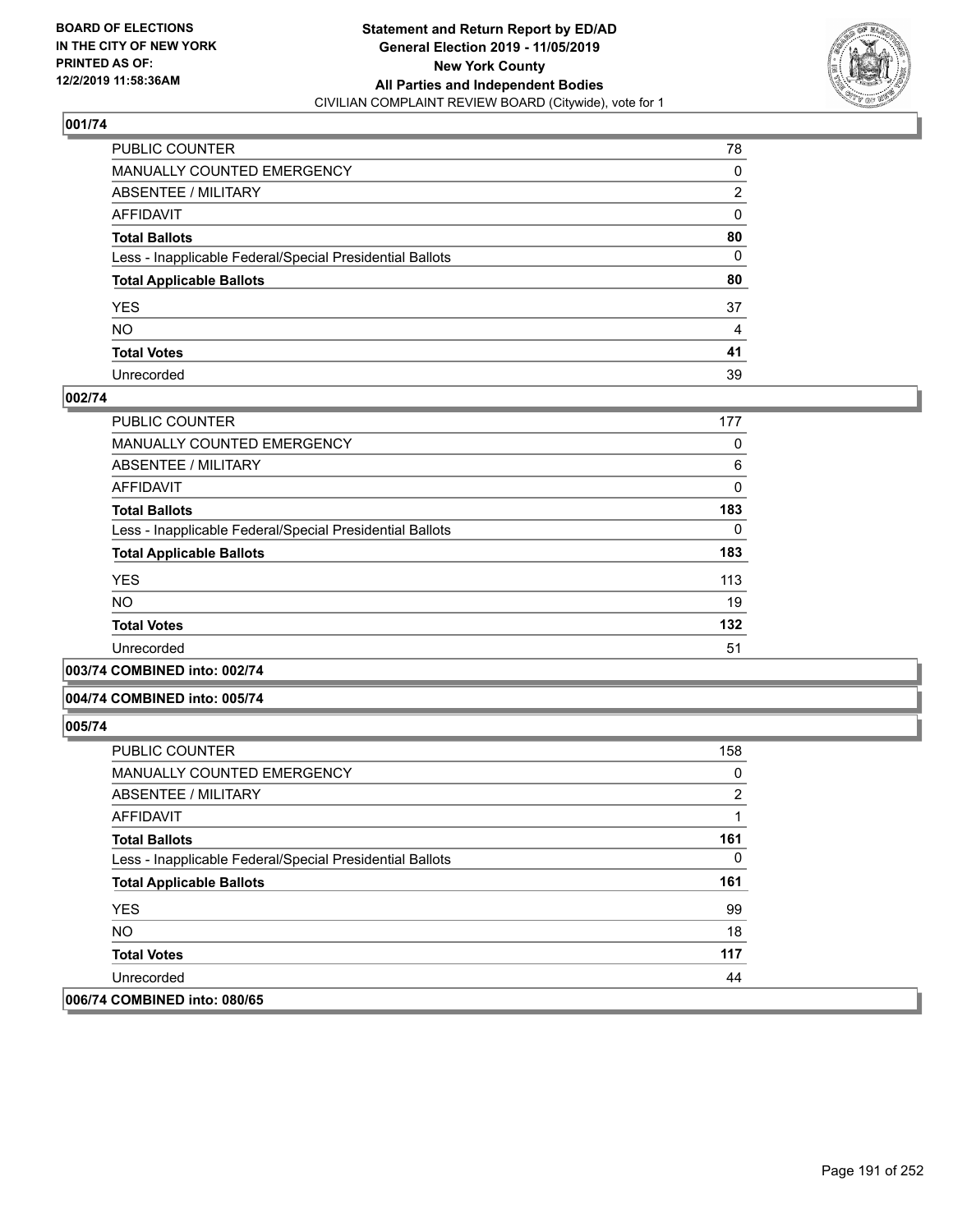

| PUBLIC COUNTER                                           | 241          |
|----------------------------------------------------------|--------------|
| MANUALLY COUNTED EMERGENCY                               | 0            |
| ABSENTEE / MILITARY                                      |              |
| AFFIDAVIT                                                | 3            |
| Total Ballots                                            | 245          |
| Less - Inapplicable Federal/Special Presidential Ballots | $\mathbf{0}$ |
| <b>Total Applicable Ballots</b>                          | 245          |
| YES                                                      | 190          |
| NO.                                                      | 26           |
| <b>Total Votes</b>                                       | 216          |
| Unrecorded                                               | 29           |

## **008/74**

| <b>PUBLIC COUNTER</b>                                    | 196            |
|----------------------------------------------------------|----------------|
| <b>MANUALLY COUNTED EMERGENCY</b>                        | 0              |
| ABSENTEE / MILITARY                                      | $\overline{2}$ |
| <b>AFFIDAVIT</b>                                         | $\overline{2}$ |
| <b>Total Ballots</b>                                     | 200            |
| Less - Inapplicable Federal/Special Presidential Ballots | 0              |
| <b>Total Applicable Ballots</b>                          | 200            |
| <b>YES</b>                                               | 156            |
| <b>NO</b>                                                | 19             |
| <b>Total Votes</b>                                       | 175            |
| Unrecorded                                               | 25             |
|                                                          |                |

## **009/74 COMBINED into: 008/74**

| <b>PUBLIC COUNTER</b>                                    | 263 |
|----------------------------------------------------------|-----|
| <b>MANUALLY COUNTED EMERGENCY</b>                        | 0   |
| ABSENTEE / MILITARY                                      | 4   |
| AFFIDAVIT                                                | 6   |
| <b>Total Ballots</b>                                     | 273 |
| Less - Inapplicable Federal/Special Presidential Ballots | 0   |
| <b>Total Applicable Ballots</b>                          | 273 |
| <b>YES</b>                                               | 215 |
| <b>NO</b>                                                | 17  |
| <b>Total Votes</b>                                       | 232 |
| Unrecorded                                               | 41  |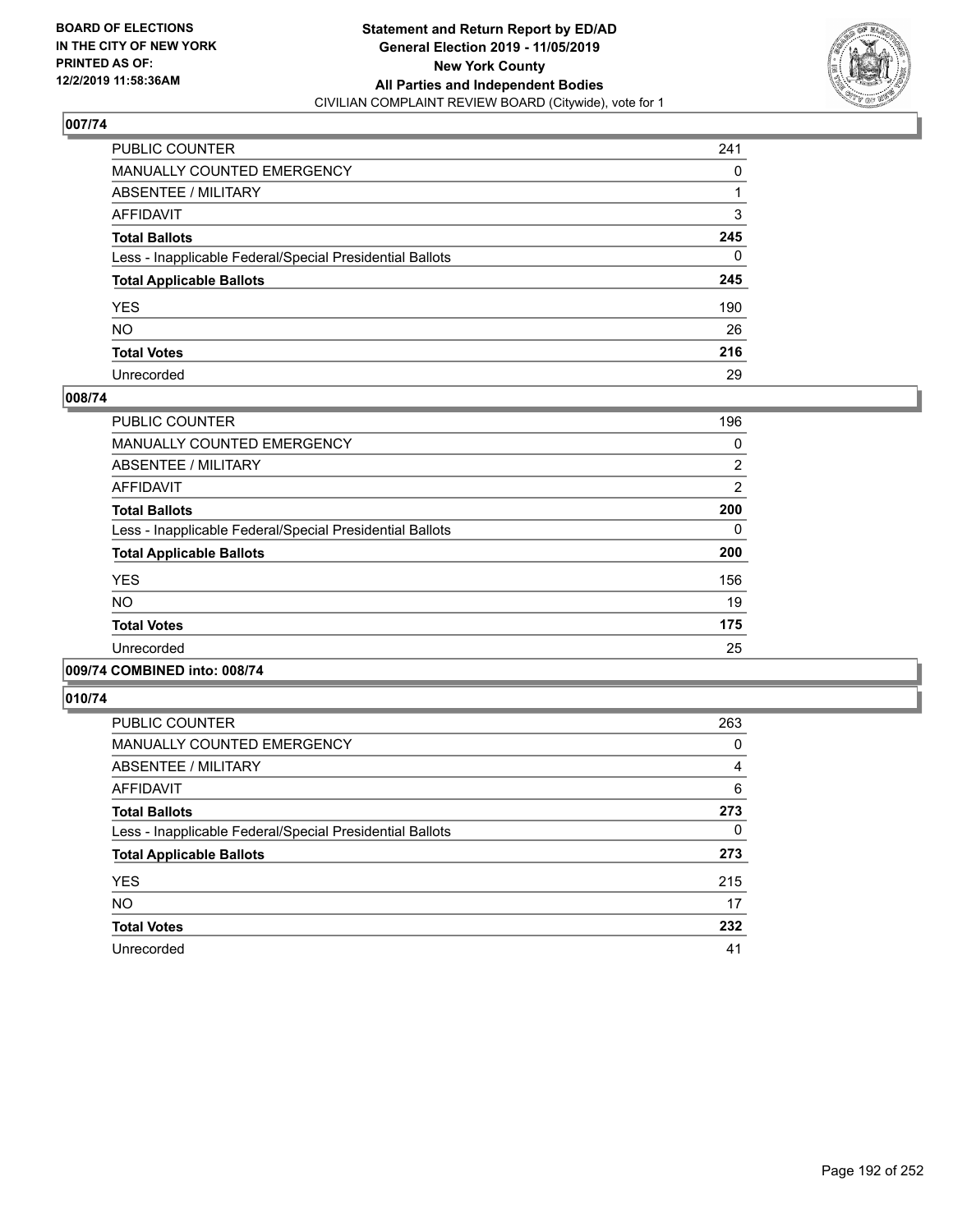

| PUBLIC COUNTER                                           | 201      |
|----------------------------------------------------------|----------|
| <b>MANUALLY COUNTED EMERGENCY</b>                        | 0        |
| ABSENTEE / MILITARY                                      | 2        |
| <b>AFFIDAVIT</b>                                         | $\Omega$ |
| <b>Total Ballots</b>                                     | 203      |
| Less - Inapplicable Federal/Special Presidential Ballots | 0        |
| <b>Total Applicable Ballots</b>                          | 203      |
| <b>YES</b>                                               | 86       |
| <b>NO</b>                                                | 18       |
| <b>Total Votes</b>                                       | 104      |
| Unrecorded                                               | 99       |

## **012/74 COMBINED into: 011/74**

## **013/74**

| PUBLIC COUNTER                                           | 205      |
|----------------------------------------------------------|----------|
| MANUALLY COUNTED EMERGENCY                               | $\Omega$ |
| ABSENTEE / MILITARY                                      |          |
| AFFIDAVIT                                                |          |
| <b>Total Ballots</b>                                     | 207      |
| Less - Inapplicable Federal/Special Presidential Ballots | 0        |
| <b>Total Applicable Ballots</b>                          | 207      |
| <b>YES</b>                                               | 127      |
| <b>NO</b>                                                | 16       |
| <b>Total Votes</b>                                       | 143      |
| Unrecorded                                               | 64       |
|                                                          |          |

## **014/74**

| PUBLIC COUNTER                                           | 203 |
|----------------------------------------------------------|-----|
| <b>MANUALLY COUNTED EMERGENCY</b>                        | 0   |
| ABSENTEE / MILITARY                                      | 4   |
| AFFIDAVIT                                                |     |
| <b>Total Ballots</b>                                     | 208 |
| Less - Inapplicable Federal/Special Presidential Ballots | 0   |
| <b>Total Applicable Ballots</b>                          | 208 |
| <b>YES</b>                                               | 86  |
| NO.                                                      | 14  |
| <b>Total Votes</b>                                       | 100 |
| Unrecorded                                               | 108 |
| 015/74 COMBINED into: 013/74                             |     |

**016/74 COMBINED into: 010/74**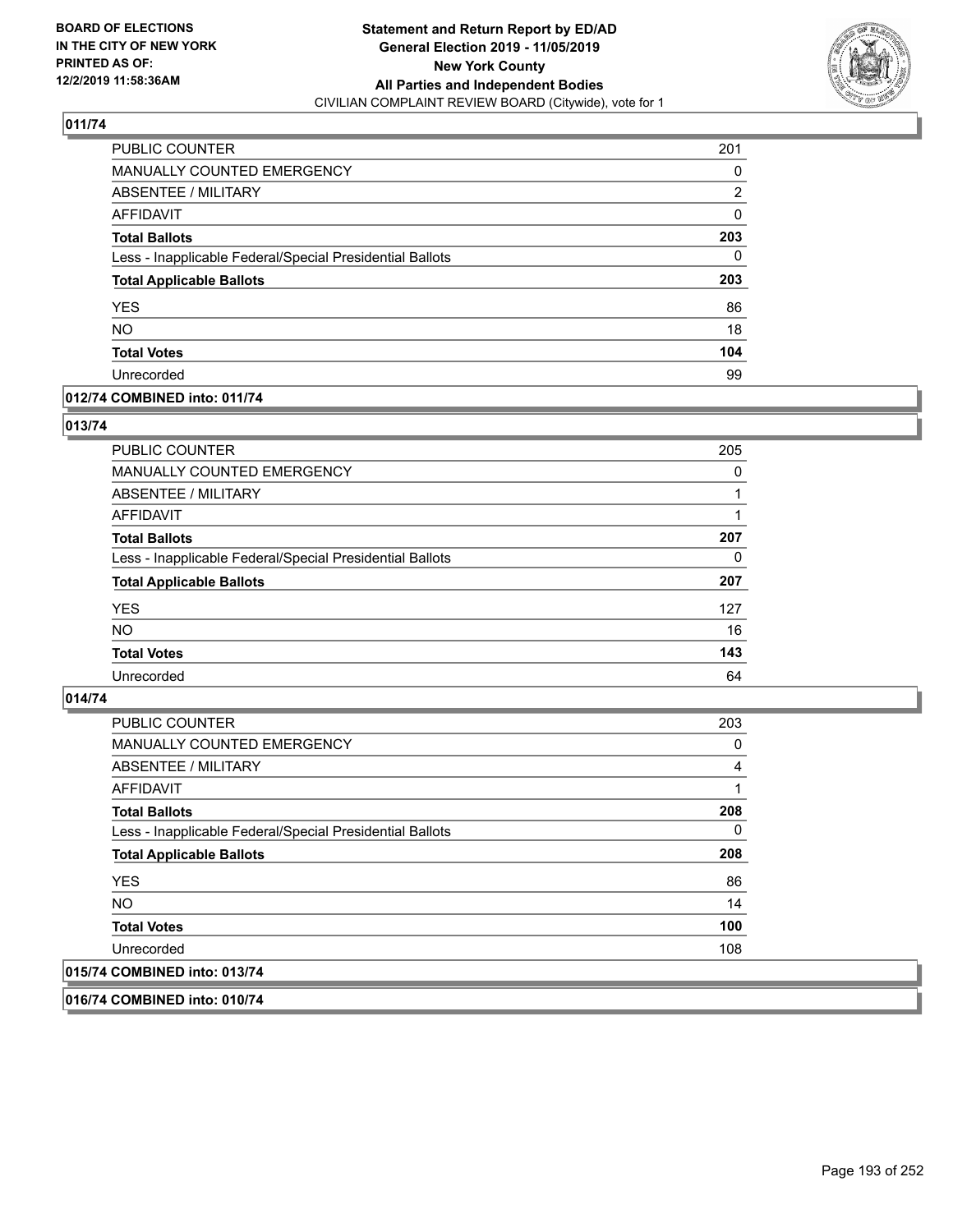

| PUBLIC COUNTER                                           | 112               |
|----------------------------------------------------------|-------------------|
| <b>MANUALLY COUNTED EMERGENCY</b>                        | 0                 |
| ABSENTEE / MILITARY                                      | $\overline{2}$    |
| <b>AFFIDAVIT</b>                                         | 0                 |
| <b>Total Ballots</b>                                     | 114               |
| Less - Inapplicable Federal/Special Presidential Ballots | 0                 |
| <b>Total Applicable Ballots</b>                          | 114               |
| <b>YES</b>                                               | 77                |
| <b>NO</b>                                                | $12 \overline{ }$ |
| <b>Total Votes</b>                                       | 89                |
| Unrecorded                                               | 25                |

## **018/74 COMBINED into: 079/65**

## **019/74**

| <b>PUBLIC COUNTER</b>                                    | 388 |
|----------------------------------------------------------|-----|
| MANUALLY COUNTED EMERGENCY                               | 0   |
| ABSENTEE / MILITARY                                      | 9   |
| AFFIDAVIT                                                | 0   |
| <b>Total Ballots</b>                                     | 397 |
| Less - Inapplicable Federal/Special Presidential Ballots | 0   |
| <b>Total Applicable Ballots</b>                          | 397 |
| <b>YES</b>                                               | 288 |
| <b>NO</b>                                                | 86  |
| <b>Total Votes</b>                                       | 374 |
| Unrecorded                                               | 23  |
|                                                          |     |

## **020/74 COMBINED into: 019/74**

| <b>PUBLIC COUNTER</b>                                    | 185      |
|----------------------------------------------------------|----------|
| <b>MANUALLY COUNTED EMERGENCY</b>                        | 0        |
| ABSENTEE / MILITARY                                      | 3        |
| AFFIDAVIT                                                | 4        |
| <b>Total Ballots</b>                                     | 192      |
| Less - Inapplicable Federal/Special Presidential Ballots | $\Omega$ |
| <b>Total Applicable Ballots</b>                          | 192      |
| <b>YES</b>                                               | 174      |
| <b>NO</b>                                                | 12       |
| <b>Total Votes</b>                                       | 186      |
| Unrecorded                                               | 6        |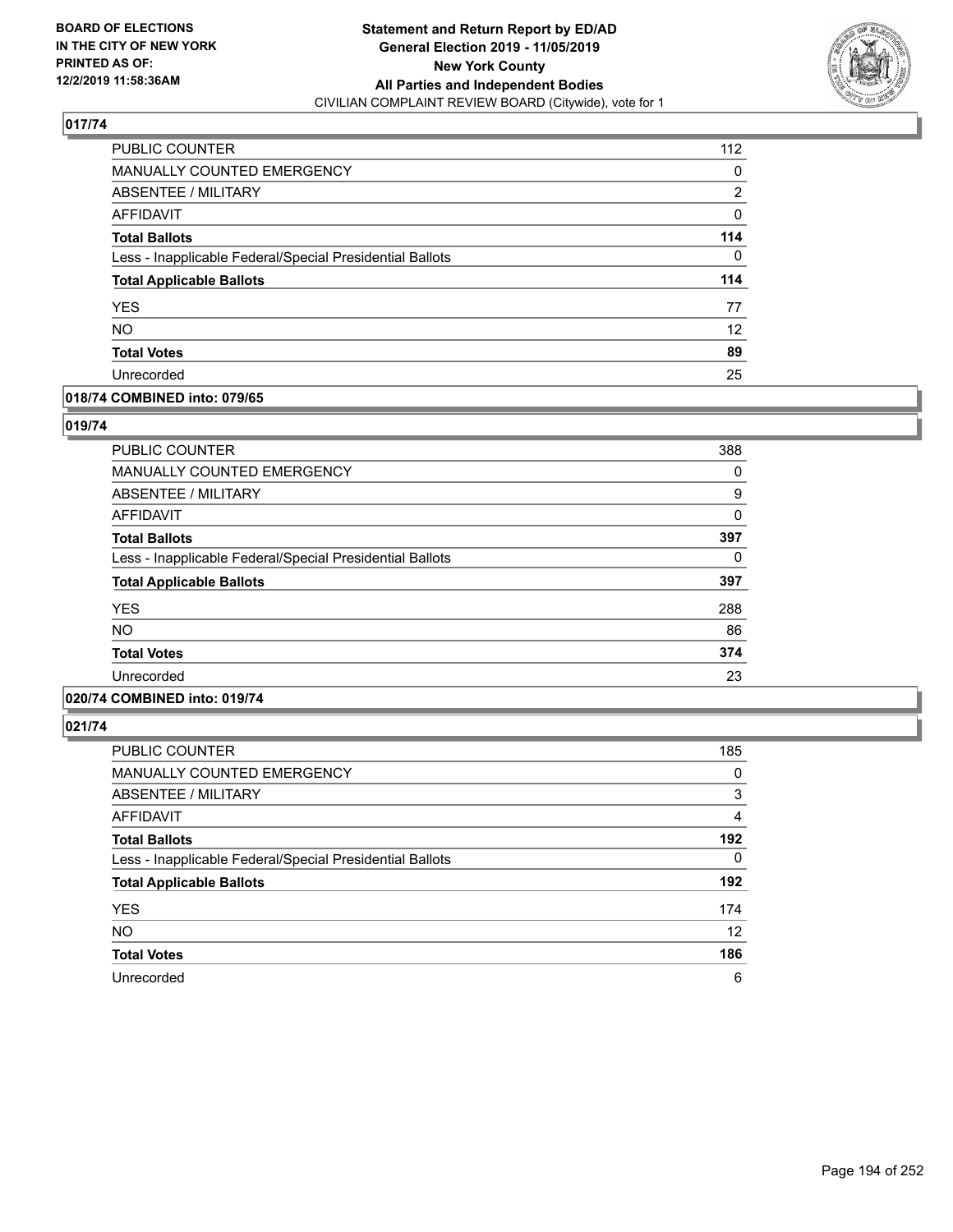

| PUBLIC COUNTER                                           | 321          |
|----------------------------------------------------------|--------------|
| MANUALLY COUNTED EMERGENCY                               | 0            |
| ABSENTEE / MILITARY                                      | 2            |
| AFFIDAVIT                                                | 3            |
| Total Ballots                                            | 326          |
| Less - Inapplicable Federal/Special Presidential Ballots | $\mathbf{0}$ |
| <b>Total Applicable Ballots</b>                          | 326          |
| YES                                                      | 278          |
| NO.                                                      | 26           |
| <b>Total Votes</b>                                       | 304          |
| Unrecorded                                               | 22           |

## **023/74**

| <b>PUBLIC COUNTER</b>                                    | 183      |
|----------------------------------------------------------|----------|
| <b>MANUALLY COUNTED EMERGENCY</b>                        | 0        |
| ABSENTEE / MILITARY                                      | 3        |
| <b>AFFIDAVIT</b>                                         | 2        |
| <b>Total Ballots</b>                                     | 188      |
| Less - Inapplicable Federal/Special Presidential Ballots | $\Omega$ |
| <b>Total Applicable Ballots</b>                          | 188      |
| <b>YES</b>                                               | 159      |
| <b>NO</b>                                                | 17       |
| <b>Total Votes</b>                                       | 176      |
| Unrecorded                                               | 12       |
|                                                          |          |

## **024/74 COMBINED into: 022/74**

| <b>PUBLIC COUNTER</b>                                    | 98  |
|----------------------------------------------------------|-----|
| <b>MANUALLY COUNTED EMERGENCY</b>                        | 0   |
| ABSENTEE / MILITARY                                      |     |
| AFFIDAVIT                                                | 3   |
| <b>Total Ballots</b>                                     | 102 |
| Less - Inapplicable Federal/Special Presidential Ballots | 0   |
| <b>Total Applicable Ballots</b>                          | 102 |
| <b>YES</b>                                               | 79  |
| NO.                                                      | 11  |
| <b>Total Votes</b>                                       | 90  |
| Unrecorded                                               | 12  |
| 026/74 COMBINED into: 014/74                             |     |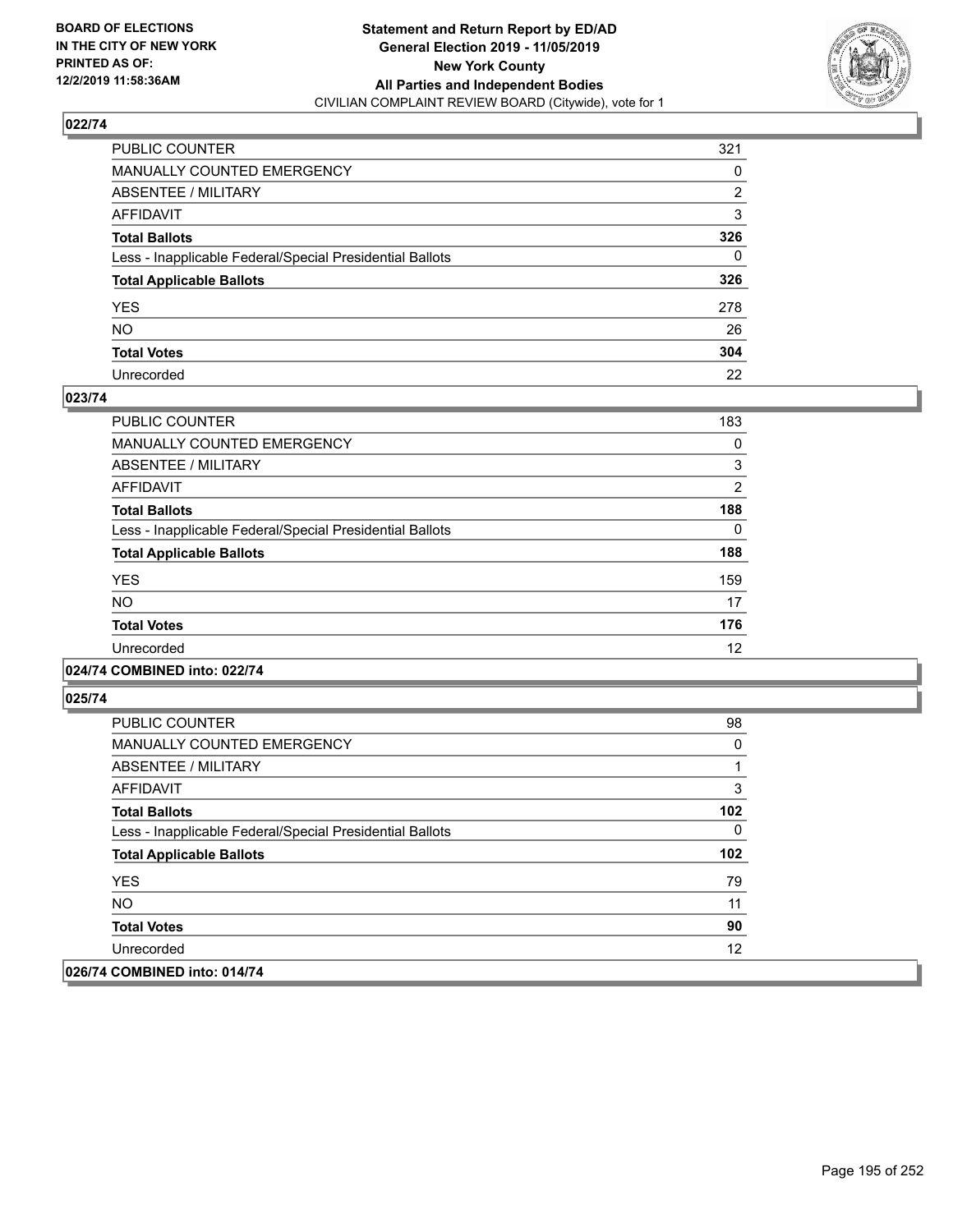

| PUBLIC COUNTER                                           | 171      |
|----------------------------------------------------------|----------|
| <b>MANUALLY COUNTED EMERGENCY</b>                        | $\Omega$ |
| <b>ABSENTEE / MILITARY</b>                               | 2        |
| <b>AFFIDAVIT</b>                                         |          |
| <b>Total Ballots</b>                                     | 174      |
| Less - Inapplicable Federal/Special Presidential Ballots | 0        |
| <b>Total Applicable Ballots</b>                          | 174      |
| <b>YES</b>                                               | 97       |
| <b>NO</b>                                                | 27       |
| <b>Total Votes</b>                                       | 124      |
| Unrecorded                                               | 50       |

## **028/74 COMBINED into: 027/74**

#### **029/74**

| <b>PUBLIC COUNTER</b>                                    | 141            |
|----------------------------------------------------------|----------------|
| <b>MANUALLY COUNTED EMERGENCY</b>                        | 0              |
| <b>ABSENTEE / MILITARY</b>                               | 0              |
| <b>AFFIDAVIT</b>                                         | $\overline{2}$ |
| <b>Total Ballots</b>                                     | 143            |
| Less - Inapplicable Federal/Special Presidential Ballots | 0              |
| <b>Total Applicable Ballots</b>                          | 143            |
| <b>YES</b>                                               | 98             |
| <b>NO</b>                                                | 14             |
| <b>Total Votes</b>                                       | 112            |
| Unrecorded                                               | 31             |
|                                                          |                |

# **030/74 COMBINED into: 029/74**

| <b>PUBLIC COUNTER</b>                                    | 234            |
|----------------------------------------------------------|----------------|
| <b>MANUALLY COUNTED EMERGENCY</b>                        | 0              |
| ABSENTEE / MILITARY                                      | $\overline{2}$ |
| <b>AFFIDAVIT</b>                                         | 2              |
| <b>Total Ballots</b>                                     | 238            |
| Less - Inapplicable Federal/Special Presidential Ballots | $\Omega$       |
| <b>Total Applicable Ballots</b>                          | 238            |
| <b>YES</b>                                               | 163            |
| <b>NO</b>                                                | 43             |
| <b>Total Votes</b>                                       | 206            |
| Unrecorded                                               | 32             |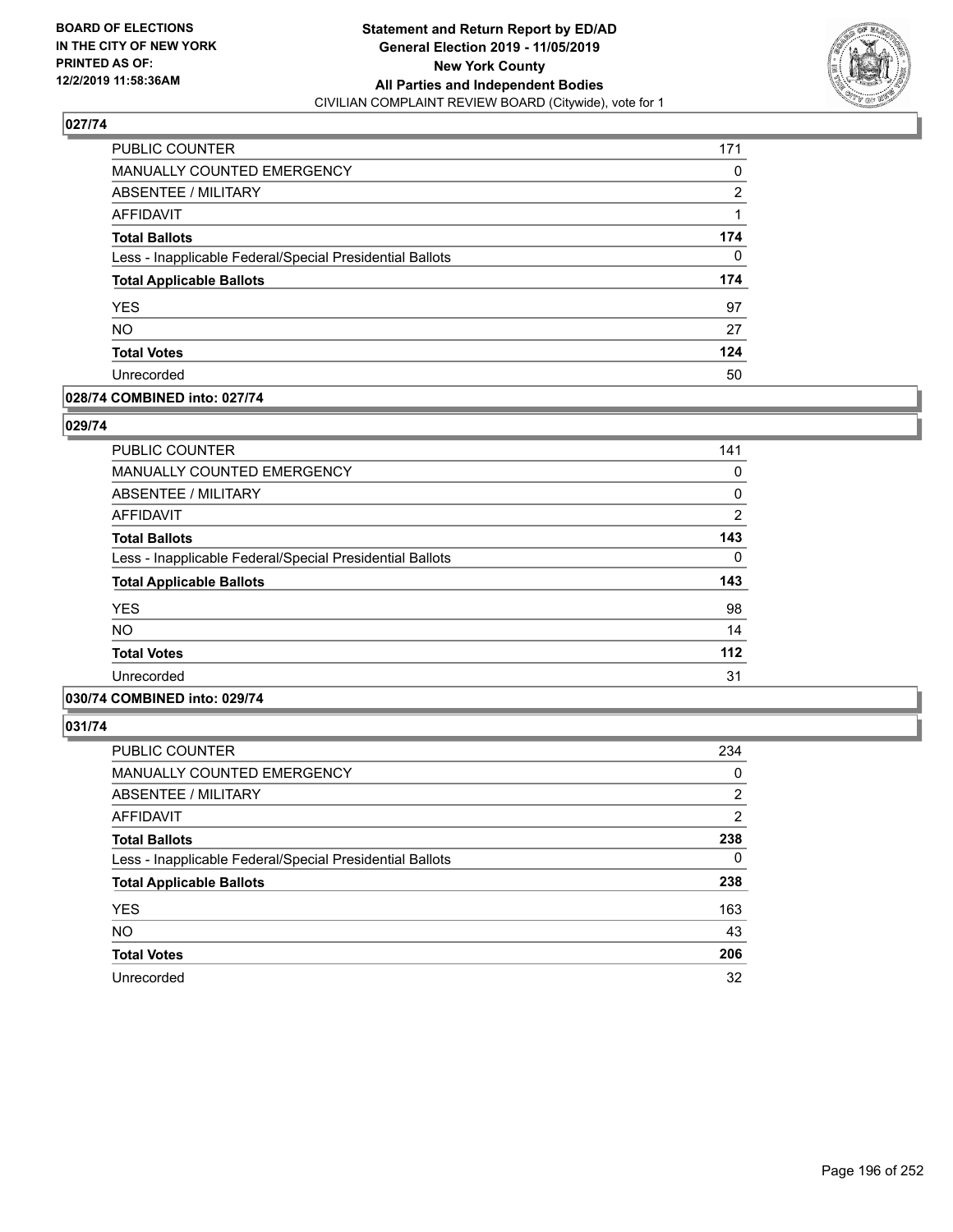

| PUBLIC COUNTER                                           | 344      |
|----------------------------------------------------------|----------|
| MANUALLY COUNTED EMERGENCY                               | 0        |
| ABSENTEE / MILITARY                                      |          |
| AFFIDAVIT                                                | 3        |
| Total Ballots                                            | 348      |
| Less - Inapplicable Federal/Special Presidential Ballots | $\Omega$ |
| <b>Total Applicable Ballots</b>                          | 348      |
| YES                                                      | 294      |
| NO.                                                      | 36       |
| <b>Total Votes</b>                                       | 330      |
| Unrecorded                                               | 18       |

## **033/74**

| PUBLIC COUNTER                                           | 227            |
|----------------------------------------------------------|----------------|
| MANUALLY COUNTED EMERGENCY                               | 0              |
| ABSENTEE / MILITARY                                      | $\overline{2}$ |
| AFFIDAVIT                                                |                |
| <b>Total Ballots</b>                                     | 230            |
| Less - Inapplicable Federal/Special Presidential Ballots | $\Omega$       |
| <b>Total Applicable Ballots</b>                          | 230            |
| <b>YES</b>                                               | 188            |
| <b>NO</b>                                                | 22             |
| <b>Total Votes</b>                                       | 210            |
| Unrecorded                                               | 20             |

| <b>PUBLIC COUNTER</b>                                    | 196      |
|----------------------------------------------------------|----------|
| <b>MANUALLY COUNTED EMERGENCY</b>                        | $\Omega$ |
| ABSENTEE / MILITARY                                      | 6        |
| AFFIDAVIT                                                |          |
| <b>Total Ballots</b>                                     | 203      |
| Less - Inapplicable Federal/Special Presidential Ballots | 0        |
| <b>Total Applicable Ballots</b>                          | 203      |
| <b>YES</b>                                               | 176      |
| NO.                                                      | 18       |
| <b>Total Votes</b>                                       | 194      |
| Unrecorded                                               | 9        |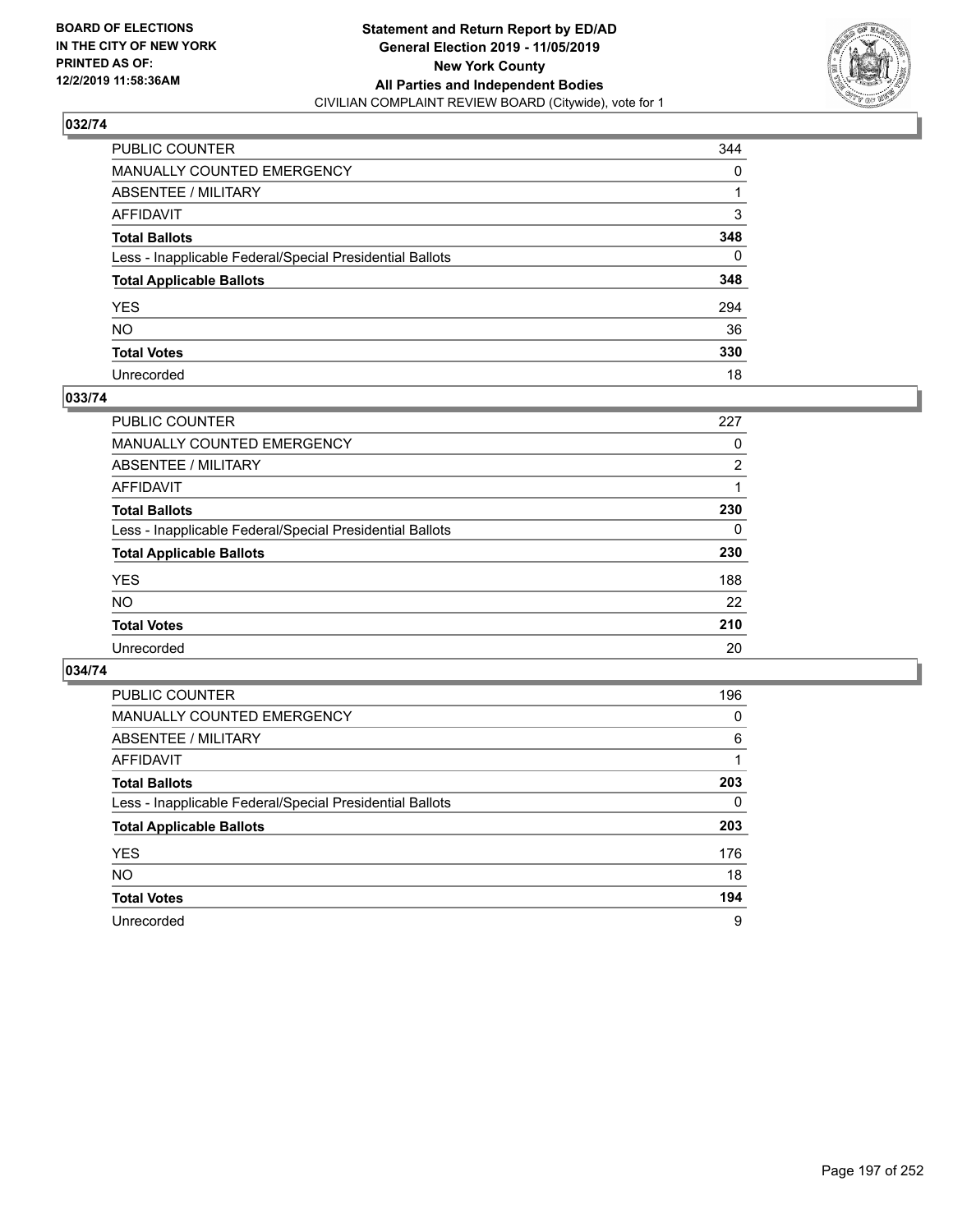

| PUBLIC COUNTER                                           | 214 |
|----------------------------------------------------------|-----|
| MANUALLY COUNTED EMERGENCY                               | 0   |
| ABSENTEE / MILITARY                                      | 7   |
| AFFIDAVIT                                                | 0   |
| Total Ballots                                            | 221 |
| Less - Inapplicable Federal/Special Presidential Ballots | 0   |
| <b>Total Applicable Ballots</b>                          | 221 |
| YES                                                      | 140 |
| NO.                                                      | 26  |
| <b>Total Votes</b>                                       | 166 |
| Unrecorded                                               | 55  |

## **036/74**

| <b>PUBLIC COUNTER</b>                                    | 84 |
|----------------------------------------------------------|----|
| <b>MANUALLY COUNTED EMERGENCY</b>                        | 0  |
| ABSENTEE / MILITARY                                      | 3  |
| AFFIDAVIT                                                |    |
| <b>Total Ballots</b>                                     | 88 |
| Less - Inapplicable Federal/Special Presidential Ballots | 0  |
| <b>Total Applicable Ballots</b>                          | 88 |
| <b>YES</b>                                               | 74 |
| <b>NO</b>                                                | 10 |
| <b>Total Votes</b>                                       | 84 |
| Unrecorded                                               | 4  |
| A                                                        |    |

# **037/74 COMBINED into: 035/74**

## **038/74 COMBINED into: 105/74**

| <b>PUBLIC COUNTER</b>                                    | 389            |
|----------------------------------------------------------|----------------|
| <b>MANUALLY COUNTED EMERGENCY</b>                        | 0              |
| ABSENTEE / MILITARY                                      | 10             |
| AFFIDAVIT                                                | $\overline{2}$ |
| <b>Total Ballots</b>                                     | 401            |
| Less - Inapplicable Federal/Special Presidential Ballots | $\Omega$       |
| <b>Total Applicable Ballots</b>                          | 401            |
| <b>YES</b>                                               | 280            |
| <b>NO</b>                                                | 102            |
| <b>Total Votes</b>                                       | 382            |
| Unrecorded                                               | 19             |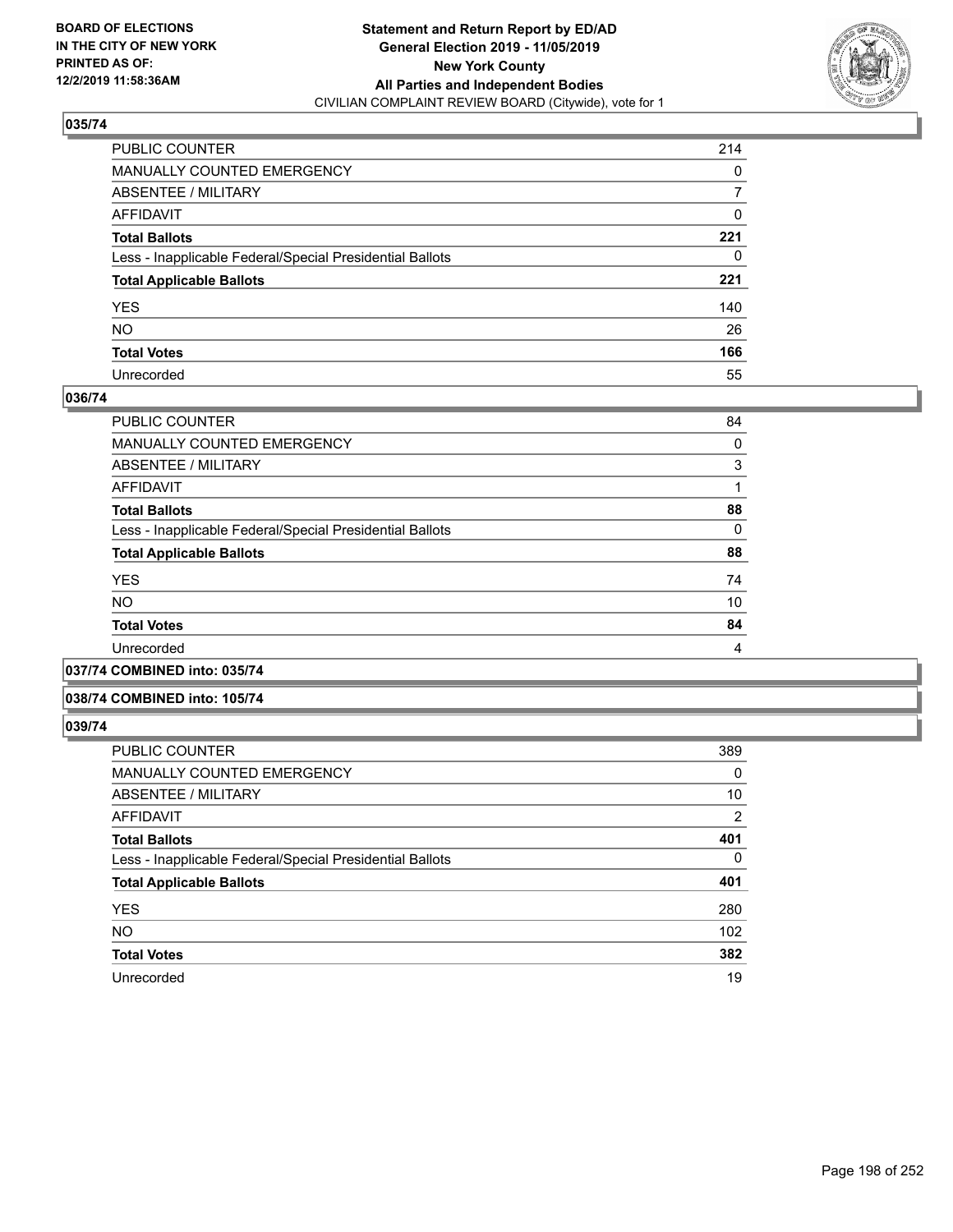

| PUBLIC COUNTER                                           | 253            |
|----------------------------------------------------------|----------------|
| MANUALLY COUNTED EMERGENCY                               | 0              |
| ABSENTEE / MILITARY                                      | 11             |
| AFFIDAVIT                                                | $\overline{2}$ |
| Total Ballots                                            | 266            |
| Less - Inapplicable Federal/Special Presidential Ballots | 0              |
| <b>Total Applicable Ballots</b>                          | 266            |
| YES                                                      | 193            |
| NO.                                                      | 59             |
| <b>Total Votes</b>                                       | 252            |
| Unrecorded                                               | 14             |

## **041/74**

| 234      |
|----------|
| 0        |
|          |
| 3        |
| 244      |
| $\Omega$ |
| 244      |
| 183      |
| 55       |
| 238      |
| 6        |
|          |

## **042/74 COMBINED into: 043/74**

| <b>PUBLIC COUNTER</b>                                    | 535 |
|----------------------------------------------------------|-----|
| <b>MANUALLY COUNTED EMERGENCY</b>                        | 0   |
| ABSENTEE / MILITARY                                      |     |
| AFFIDAVIT                                                | 0   |
| <b>Total Ballots</b>                                     | 542 |
| Less - Inapplicable Federal/Special Presidential Ballots | 0   |
| <b>Total Applicable Ballots</b>                          | 542 |
| <b>YES</b>                                               | 395 |
| NO.                                                      | 116 |
| <b>Total Votes</b>                                       | 511 |
| Unrecorded                                               | 31  |
| 044/74 COMBINED into: 039/74                             |     |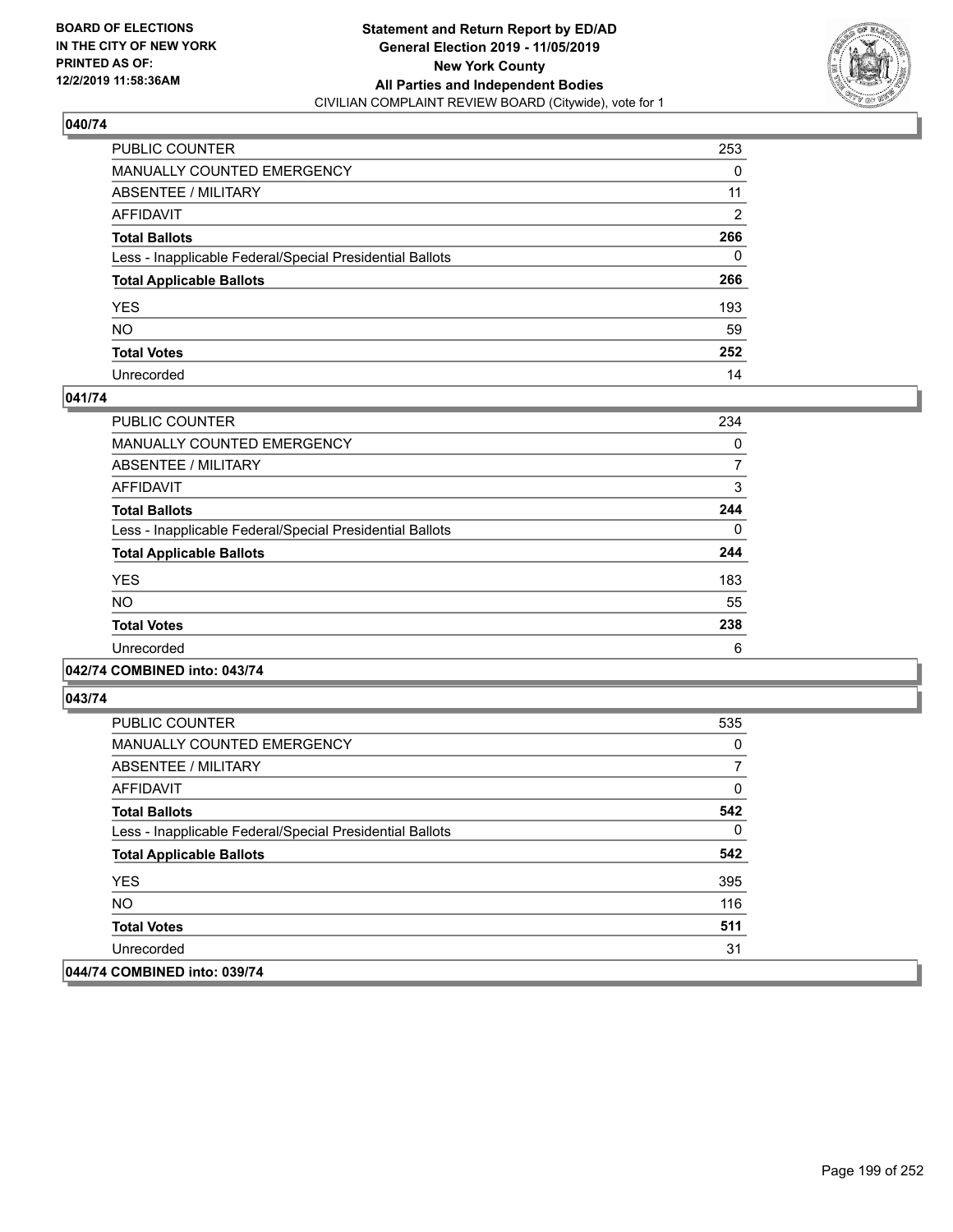

| PUBLIC COUNTER                                           | 261 |
|----------------------------------------------------------|-----|
| MANUALLY COUNTED EMERGENCY                               | 0   |
| ABSENTEE / MILITARY                                      | 12  |
| AFFIDAVIT                                                | 3   |
| Total Ballots                                            | 276 |
| Less - Inapplicable Federal/Special Presidential Ballots | 0   |
| <b>Total Applicable Ballots</b>                          | 276 |
| YES                                                      | 206 |
| NO.                                                      | 61  |
| <b>Total Votes</b>                                       | 267 |
| Unrecorded                                               | 9   |

## **046/74**

| <b>PUBLIC COUNTER</b>                                    | 395      |
|----------------------------------------------------------|----------|
| <b>MANUALLY COUNTED EMERGENCY</b>                        | 0        |
| <b>ABSENTEE / MILITARY</b>                               | 17       |
| <b>AFFIDAVIT</b>                                         | 2        |
| <b>Total Ballots</b>                                     | 414      |
| Less - Inapplicable Federal/Special Presidential Ballots | $\Omega$ |
| <b>Total Applicable Ballots</b>                          | 414      |
| <b>YES</b>                                               | 306      |
| <b>NO</b>                                                | 91       |
| <b>Total Votes</b>                                       | 397      |
| Unrecorded                                               | 17       |

| <b>PUBLIC COUNTER</b>                                    | 256 |
|----------------------------------------------------------|-----|
| <b>MANUALLY COUNTED EMERGENCY</b>                        | 0   |
| ABSENTEE / MILITARY                                      | 4   |
| AFFIDAVIT                                                | 10  |
| <b>Total Ballots</b>                                     | 270 |
| Less - Inapplicable Federal/Special Presidential Ballots | 0   |
| <b>Total Applicable Ballots</b>                          | 270 |
| <b>YES</b>                                               | 193 |
| <b>NO</b>                                                | 63  |
| <b>Total Votes</b>                                       | 256 |
| Unrecorded                                               | 14  |
| 048/74 COMBINED into: 046/74                             |     |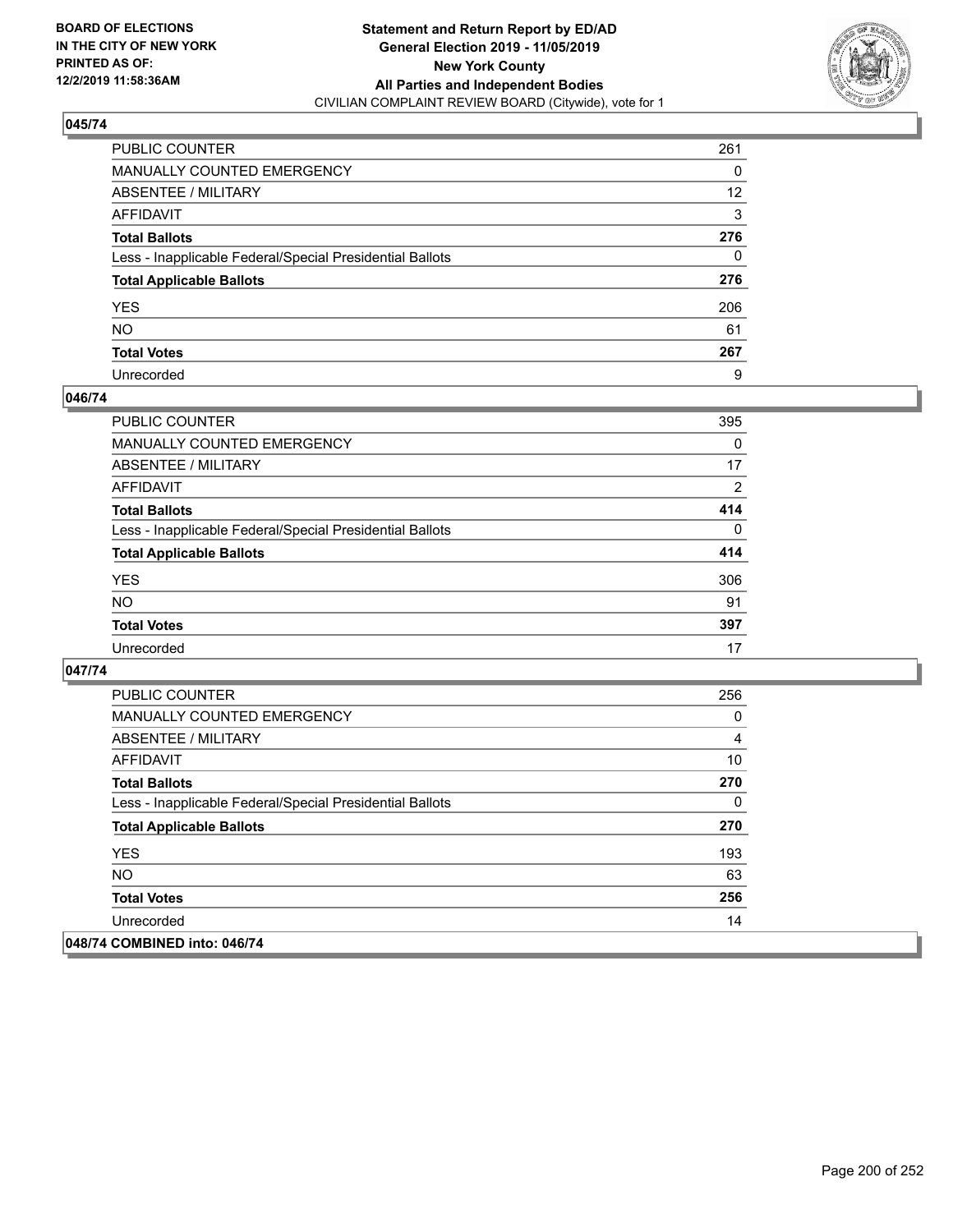

| PUBLIC COUNTER                                           | 425            |
|----------------------------------------------------------|----------------|
| MANUALLY COUNTED EMERGENCY                               | $\Omega$       |
| <b>ABSENTEE / MILITARY</b>                               | 17             |
| AFFIDAVIT                                                | $\overline{2}$ |
| <b>Total Ballots</b>                                     | 444            |
| Less - Inapplicable Federal/Special Presidential Ballots | 0              |
| <b>Total Applicable Ballots</b>                          | 444            |
| <b>YES</b>                                               | 327            |
| <b>NO</b>                                                | 99             |
| <b>Total Votes</b>                                       | 426            |
| Unrecorded                                               | 18             |

## **050/74 COMBINED into: 051/74**

## **051/74**

| PUBLIC COUNTER                                           | 436 |
|----------------------------------------------------------|-----|
| <b>MANUALLY COUNTED EMERGENCY</b>                        | 0   |
| ABSENTEE / MILITARY                                      | 15  |
| <b>AFFIDAVIT</b>                                         | 4   |
| <b>Total Ballots</b>                                     | 455 |
| Less - Inapplicable Federal/Special Presidential Ballots | 0   |
| <b>Total Applicable Ballots</b>                          | 455 |
| <b>YES</b>                                               | 288 |
| <b>NO</b>                                                | 134 |
| <b>Total Votes</b>                                       | 422 |
| Unrecorded                                               | 33  |
|                                                          |     |

## **052/74 COMBINED into: 049/74**

| <b>PUBLIC COUNTER</b>                                    | 131      |
|----------------------------------------------------------|----------|
| <b>MANUALLY COUNTED EMERGENCY</b>                        | 0        |
| <b>ABSENTEE / MILITARY</b>                               | 3        |
| <b>AFFIDAVIT</b>                                         | 0        |
| <b>Total Ballots</b>                                     | 134      |
| Less - Inapplicable Federal/Special Presidential Ballots | $\Omega$ |
| <b>Total Applicable Ballots</b>                          | 134      |
| <b>YES</b>                                               | 109      |
| <b>NO</b>                                                | 19       |
| <b>Total Votes</b>                                       | 128      |
| Unrecorded                                               | 6        |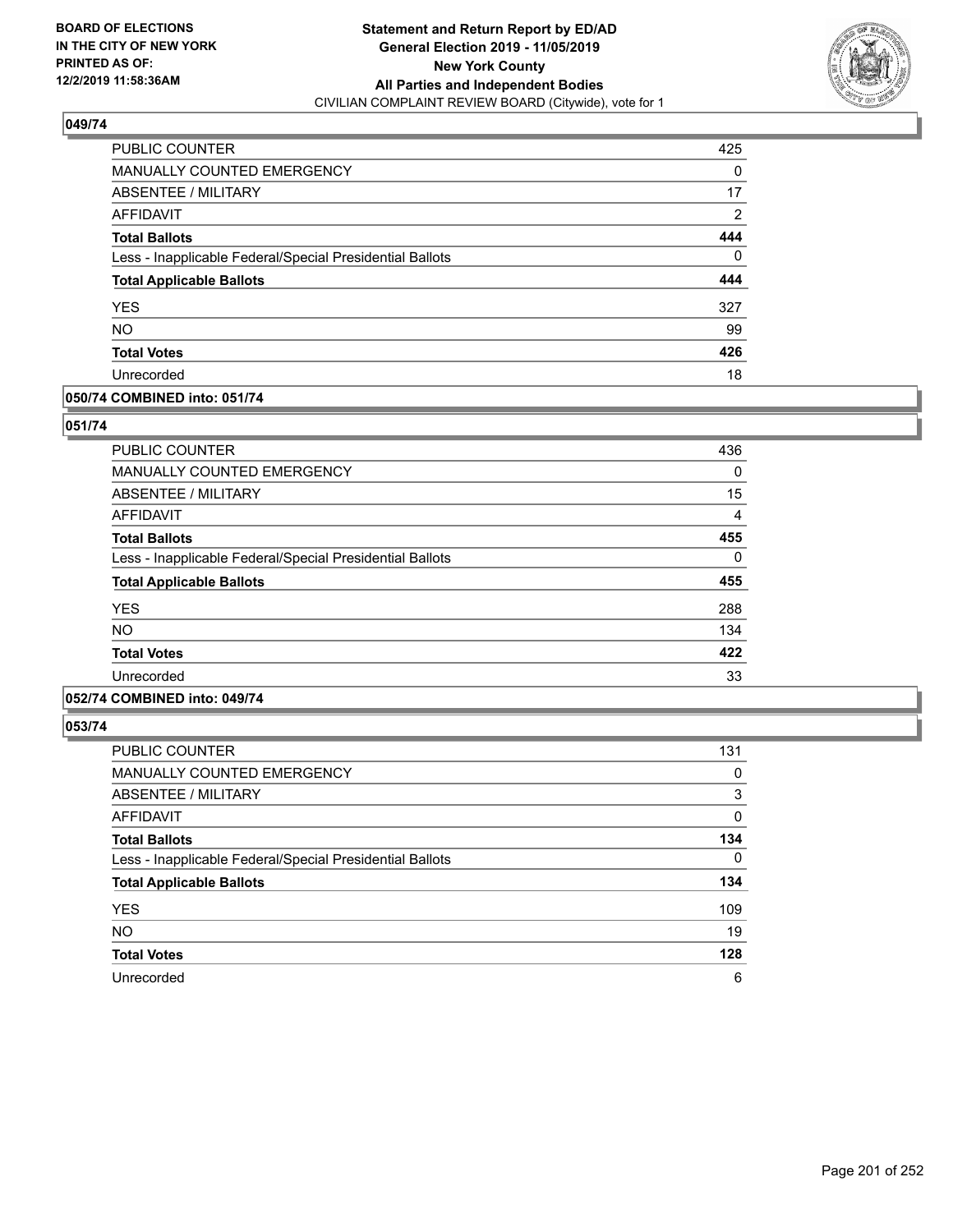

| PUBLIC COUNTER                                           | 366 |
|----------------------------------------------------------|-----|
| MANUALLY COUNTED EMERGENCY                               | 0   |
| ABSENTEE / MILITARY                                      | 7   |
| AFFIDAVIT                                                | 5   |
| Total Ballots                                            | 378 |
| Less - Inapplicable Federal/Special Presidential Ballots | 0   |
| <b>Total Applicable Ballots</b>                          | 378 |
| YES                                                      | 313 |
| NO.                                                      | 57  |
| <b>Total Votes</b>                                       | 370 |
| Unrecorded                                               | 8   |

## **055/74**

| PUBLIC COUNTER                                           | 64             |
|----------------------------------------------------------|----------------|
| MANUALLY COUNTED EMERGENCY                               | $\Omega$       |
| ABSENTEE / MILITARY                                      | $\overline{2}$ |
| AFFIDAVIT                                                | 0              |
| <b>Total Ballots</b>                                     | 66             |
| Less - Inapplicable Federal/Special Presidential Ballots | $\Omega$       |
| <b>Total Applicable Ballots</b>                          | 66             |
| <b>YES</b>                                               | 51             |
| <b>NO</b>                                                | 9              |
| <b>Total Votes</b>                                       | 60             |
| Unrecorded                                               | 6              |

| PUBLIC COUNTER                                           | 168 |
|----------------------------------------------------------|-----|
| <b>MANUALLY COUNTED EMERGENCY</b>                        | 0   |
| ABSENTEE / MILITARY                                      | 4   |
| AFFIDAVIT                                                |     |
| <b>Total Ballots</b>                                     | 173 |
| Less - Inapplicable Federal/Special Presidential Ballots | 0   |
| <b>Total Applicable Ballots</b>                          | 173 |
| <b>YES</b>                                               | 134 |
| <b>NO</b>                                                | 33  |
| <b>Total Votes</b>                                       | 167 |
| Unrecorded                                               | 6   |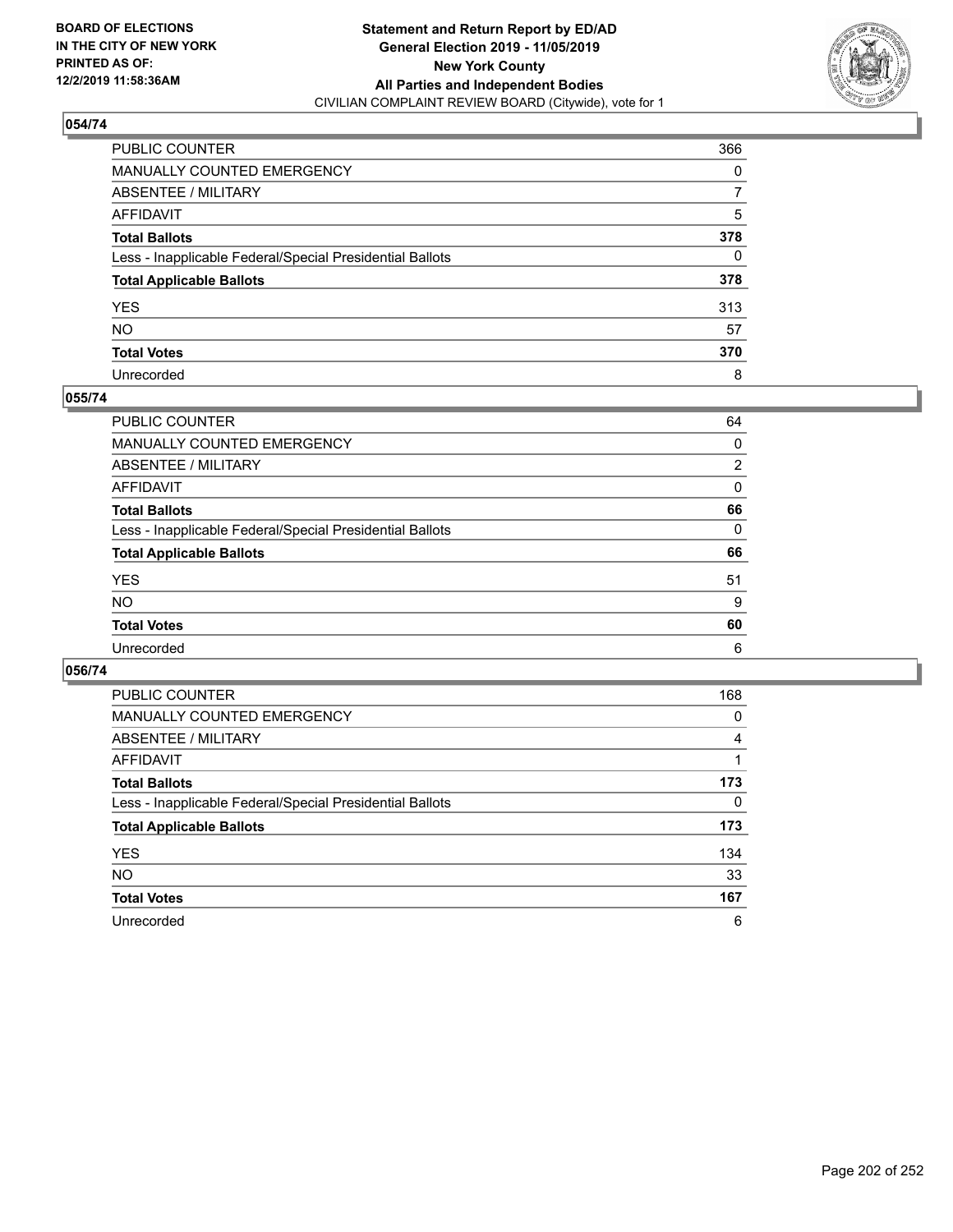

| <b>PUBLIC COUNTER</b>                                    | 241 |
|----------------------------------------------------------|-----|
| <b>MANUALLY COUNTED EMERGENCY</b>                        | 0   |
| <b>ABSENTEE / MILITARY</b>                               | 4   |
| <b>AFFIDAVIT</b>                                         |     |
| <b>Total Ballots</b>                                     | 246 |
| Less - Inapplicable Federal/Special Presidential Ballots | 0   |
| <b>Total Applicable Ballots</b>                          | 246 |
| <b>YES</b>                                               | 198 |
| <b>NO</b>                                                | 36  |
| <b>Total Votes</b>                                       | 234 |
| Unrecorded                                               | 12  |

## **058/74 COMBINED into: 054/74**

## **059/74**

| <b>PUBLIC COUNTER</b>                                    | 240 |
|----------------------------------------------------------|-----|
| <b>MANUALLY COUNTED EMERGENCY</b>                        | 0   |
| ABSENTEE / MILITARY                                      | 10  |
| AFFIDAVIT                                                |     |
| <b>Total Ballots</b>                                     | 251 |
| Less - Inapplicable Federal/Special Presidential Ballots | 0   |
| <b>Total Applicable Ballots</b>                          | 251 |
| <b>YES</b>                                               | 202 |
| <b>NO</b>                                                | 44  |
| <b>Total Votes</b>                                       | 246 |
| Unrecorded                                               | 5   |

| <b>PUBLIC COUNTER</b>                                    | 154      |
|----------------------------------------------------------|----------|
| <b>MANUALLY COUNTED EMERGENCY</b>                        | $\Omega$ |
| ABSENTEE / MILITARY                                      | 7        |
| AFFIDAVIT                                                | $\Omega$ |
| <b>Total Ballots</b>                                     | 161      |
| Less - Inapplicable Federal/Special Presidential Ballots | $\Omega$ |
| <b>Total Applicable Ballots</b>                          | 161      |
| <b>YES</b>                                               | 125      |
| <b>NO</b>                                                | 32       |
| <b>Total Votes</b>                                       | 157      |
| Unrecorded                                               | 4        |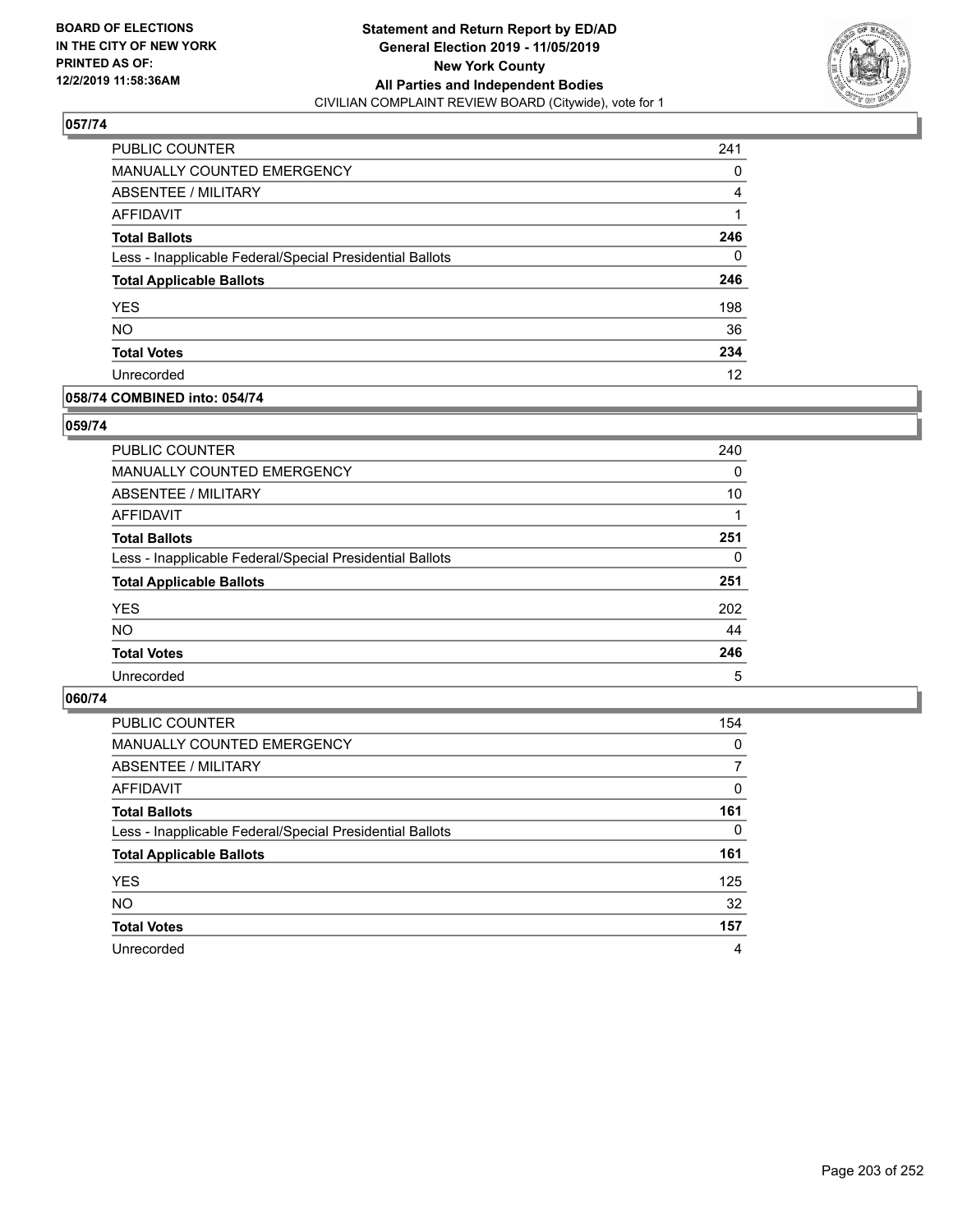

| PUBLIC COUNTER                                           | 322          |
|----------------------------------------------------------|--------------|
| MANUALLY COUNTED EMERGENCY                               | 0            |
| ABSENTEE / MILITARY                                      | 9            |
| AFFIDAVIT                                                | 4            |
| Total Ballots                                            | 335          |
| Less - Inapplicable Federal/Special Presidential Ballots | $\mathbf{0}$ |
| <b>Total Applicable Ballots</b>                          | 335          |
| YES                                                      | 257          |
| NO.                                                      | 48           |
| <b>Total Votes</b>                                       | 305          |
| Unrecorded                                               | 30           |

## **062/74**

| <b>PUBLIC COUNTER</b>                                    | 273 |
|----------------------------------------------------------|-----|
| <b>MANUALLY COUNTED EMERGENCY</b>                        | 0   |
| ABSENTEE / MILITARY                                      | 15  |
| <b>AFFIDAVIT</b>                                         | 4   |
| <b>Total Ballots</b>                                     | 292 |
| Less - Inapplicable Federal/Special Presidential Ballots | 0   |
| <b>Total Applicable Ballots</b>                          | 292 |
| <b>YES</b>                                               | 225 |
| <b>NO</b>                                                | 55  |
| <b>Total Votes</b>                                       | 280 |
| Unrecorded                                               | 12  |

## **063/74 COMBINED into: 062/74**

| <b>PUBLIC COUNTER</b>                                    | 266 |
|----------------------------------------------------------|-----|
| <b>MANUALLY COUNTED EMERGENCY</b>                        | 0   |
| ABSENTEE / MILITARY                                      | 5   |
| AFFIDAVIT                                                | 6   |
| <b>Total Ballots</b>                                     | 277 |
| Less - Inapplicable Federal/Special Presidential Ballots | 0   |
| <b>Total Applicable Ballots</b>                          | 277 |
| <b>YES</b>                                               | 223 |
| NO.                                                      | 39  |
| <b>Total Votes</b>                                       | 262 |
| Unrecorded                                               | 15  |
| 065/74 COMBINED into: 064/74                             |     |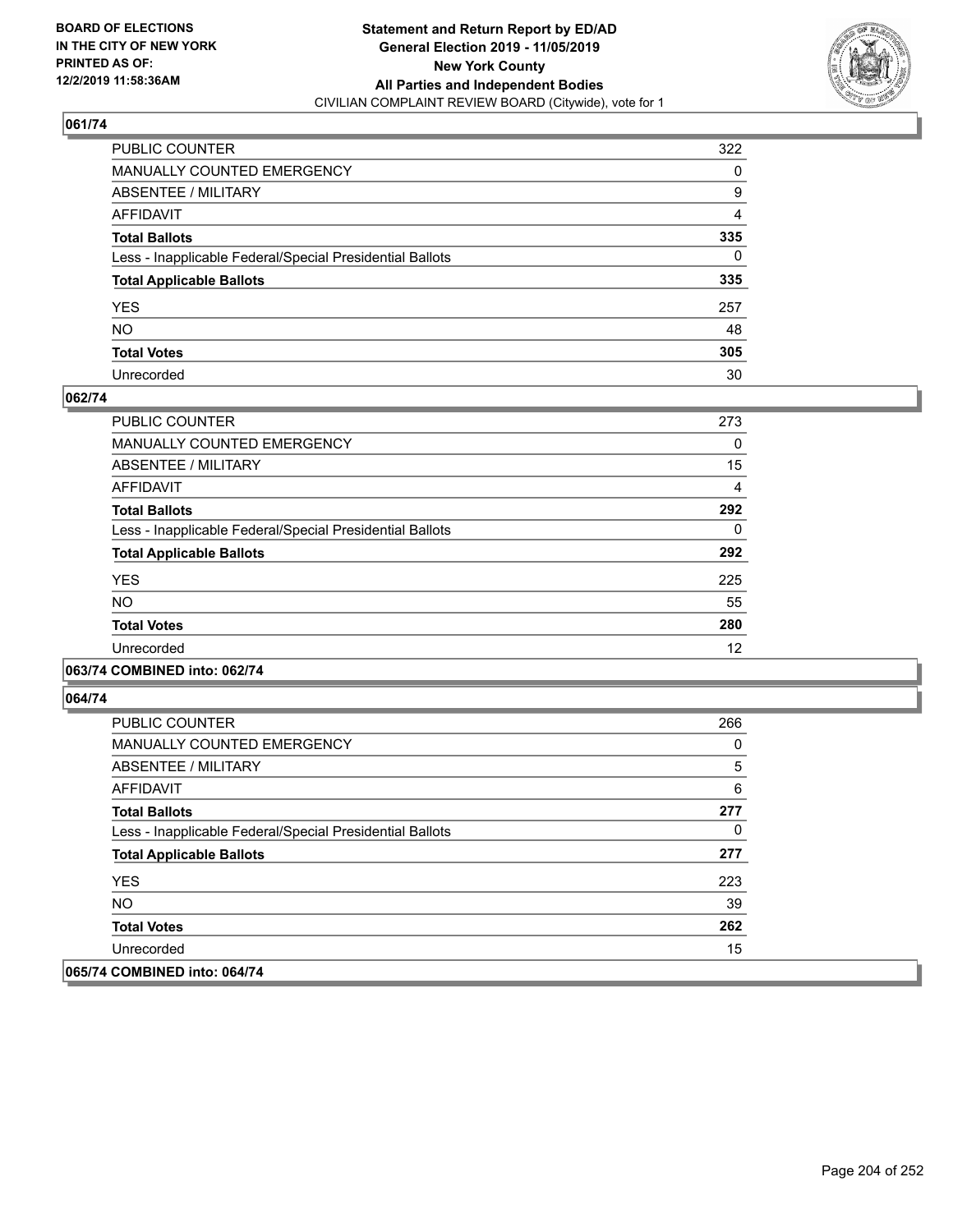

| PUBLIC COUNTER                                           | 282 |
|----------------------------------------------------------|-----|
| MANUALLY COUNTED EMERGENCY                               | 0   |
| ABSENTEE / MILITARY                                      | 13  |
| AFFIDAVIT                                                | 2   |
| Total Ballots                                            | 297 |
| Less - Inapplicable Federal/Special Presidential Ballots | 0   |
| <b>Total Applicable Ballots</b>                          | 297 |
| YES                                                      | 234 |
| NO.                                                      | 57  |
| <b>Total Votes</b>                                       | 291 |
| Unrecorded                                               | 6   |

## **067/74**

| <b>PUBLIC COUNTER</b>                                    | 348      |
|----------------------------------------------------------|----------|
| <b>MANUALLY COUNTED EMERGENCY</b>                        | 0        |
| ABSENTEE / MILITARY                                      | 18       |
| <b>AFFIDAVIT</b>                                         | 4        |
| <b>Total Ballots</b>                                     | 370      |
| Less - Inapplicable Federal/Special Presidential Ballots | $\Omega$ |
| <b>Total Applicable Ballots</b>                          | 370      |
| <b>YES</b>                                               | 277      |
| N <sub>O</sub>                                           | 80       |
| <b>Total Votes</b>                                       | 357      |
| Unrecorded                                               | 13       |
|                                                          |          |

## **068/74 COMBINED into: 067/74**

| <b>PUBLIC COUNTER</b>                                    | 99  |
|----------------------------------------------------------|-----|
| <b>MANUALLY COUNTED EMERGENCY</b>                        | 0   |
| <b>ABSENTEE / MILITARY</b>                               | 4   |
| AFFIDAVIT                                                | 0   |
| <b>Total Ballots</b>                                     | 103 |
| Less - Inapplicable Federal/Special Presidential Ballots | 0   |
|                                                          |     |
| <b>Total Applicable Ballots</b>                          | 103 |
| <b>YES</b>                                               | 76  |
| <b>NO</b>                                                | 13  |
| <b>Total Votes</b>                                       | 89  |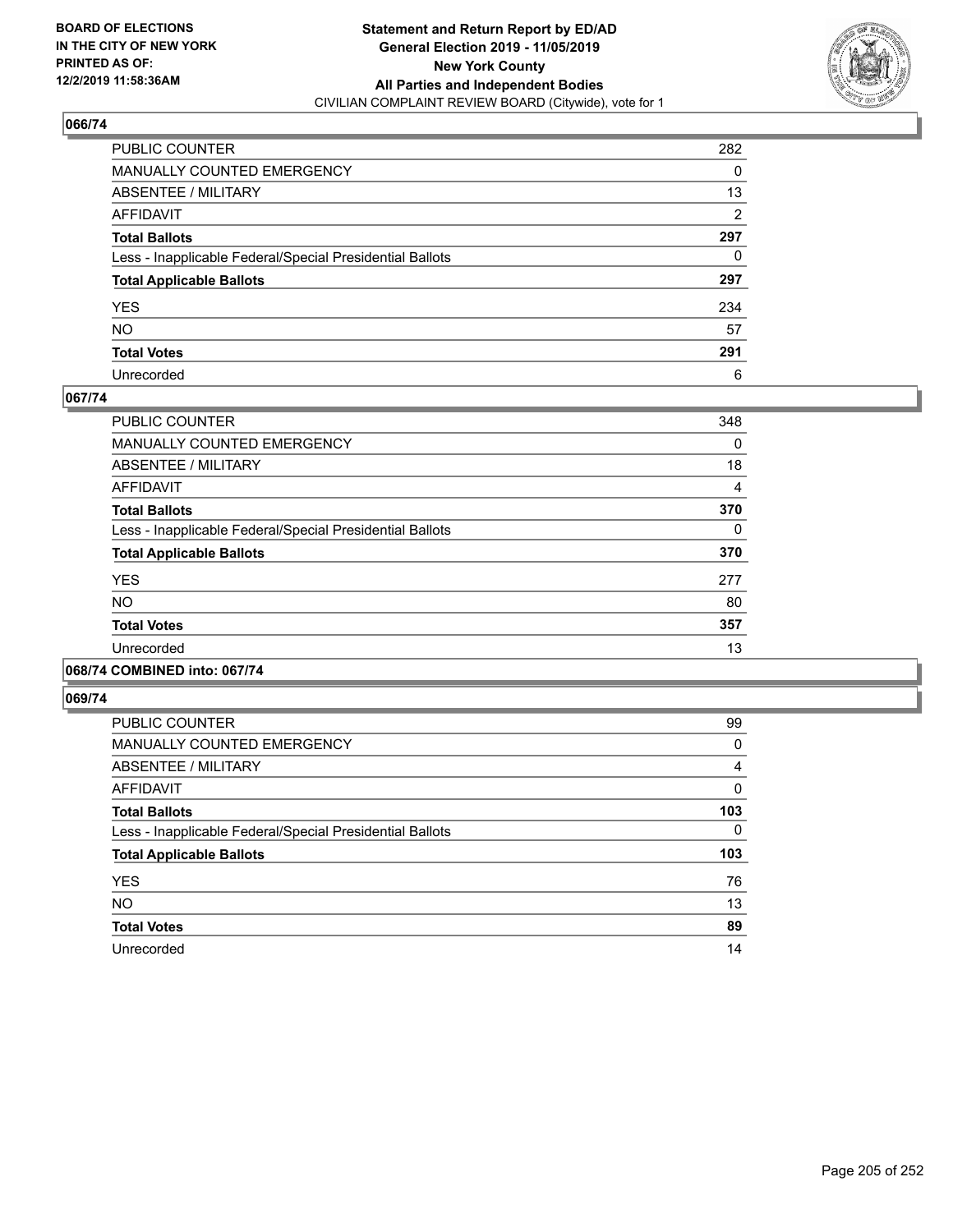

| PUBLIC COUNTER                                           | 253            |
|----------------------------------------------------------|----------------|
| <b>MANUALLY COUNTED EMERGENCY</b>                        | 0              |
| ABSENTEE / MILITARY                                      | 8              |
| <b>AFFIDAVIT</b>                                         | $\overline{2}$ |
| <b>Total Ballots</b>                                     | 263            |
| Less - Inapplicable Federal/Special Presidential Ballots | 0              |
| <b>Total Applicable Ballots</b>                          | 263            |
| <b>YES</b>                                               | 192            |
| <b>NO</b>                                                | 48             |
| <b>Total Votes</b>                                       | 240            |
| Unrecorded                                               | 23             |

## **071/74 COMBINED into: 061/74**

#### **072/74**

| <b>PUBLIC COUNTER</b>                                    | 275      |
|----------------------------------------------------------|----------|
| <b>MANUALLY COUNTED EMERGENCY</b>                        | 0        |
| ABSENTEE / MILITARY                                      | 10       |
| AFFIDAVIT                                                | 3        |
| <b>Total Ballots</b>                                     | 288      |
| Less - Inapplicable Federal/Special Presidential Ballots | $\Omega$ |
| <b>Total Applicable Ballots</b>                          | 288      |
| <b>YES</b>                                               | 206      |
| <b>NO</b>                                                | 42       |
| <b>Total Votes</b>                                       | 248      |
| Unrecorded                                               | 40       |

## **073/74**

| <b>PUBLIC COUNTER</b>                                    | 197 |
|----------------------------------------------------------|-----|
| <b>MANUALLY COUNTED EMERGENCY</b>                        | 0   |
| ABSENTEE / MILITARY                                      | 4   |
| AFFIDAVIT                                                | 3   |
| <b>Total Ballots</b>                                     | 204 |
| Less - Inapplicable Federal/Special Presidential Ballots | 0   |
| <b>Total Applicable Ballots</b>                          | 204 |
| <b>YES</b>                                               | 152 |
| NO.                                                      | 40  |
| <b>Total Votes</b>                                       | 192 |
| Unrecorded                                               | 12  |
| 074/74 COMBINED into: 072/74                             |     |

**075/74 COMBINED into: 076/74**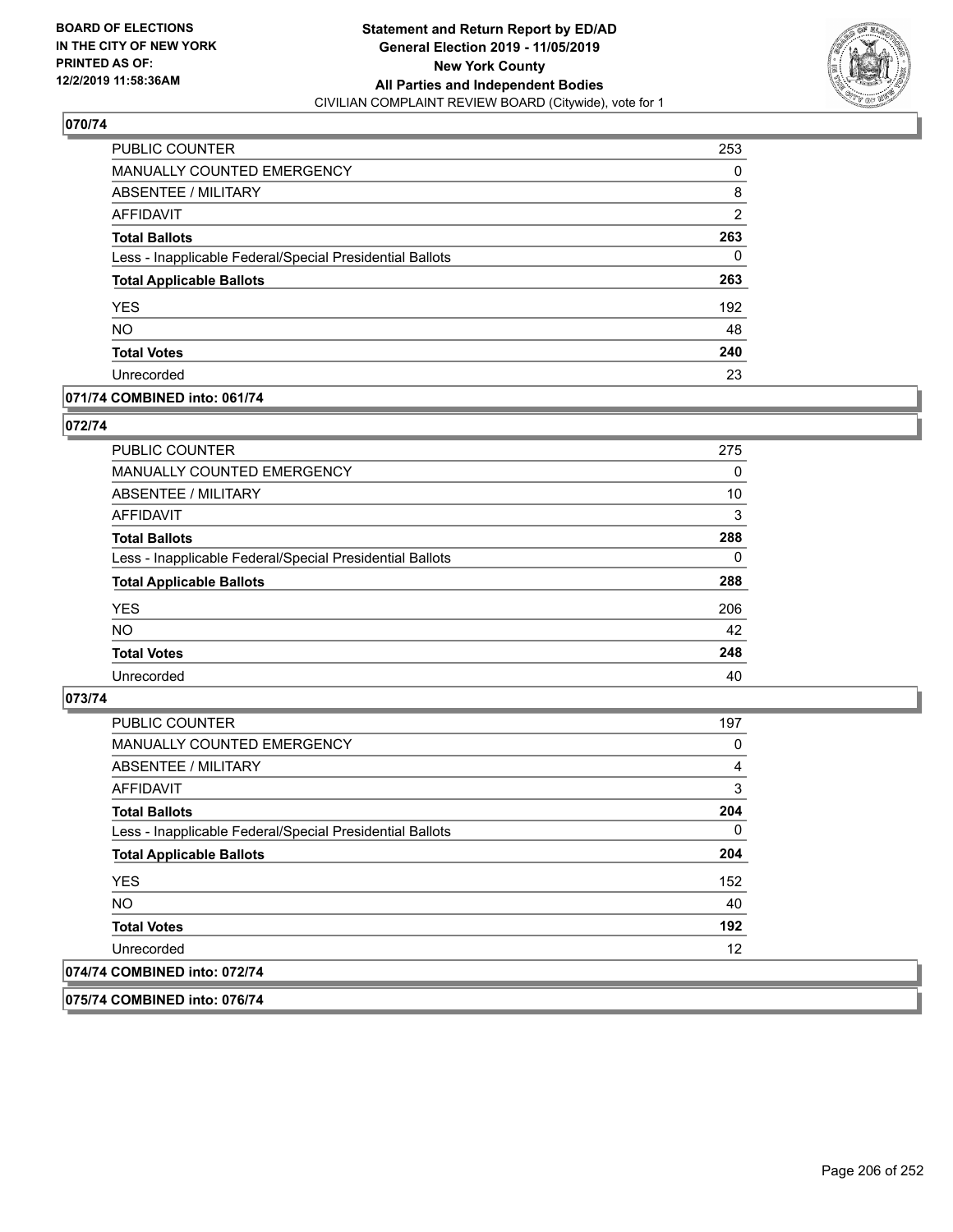

| PUBLIC COUNTER                                           | 439 |
|----------------------------------------------------------|-----|
| <b>MANUALLY COUNTED EMERGENCY</b>                        | 0   |
| ABSENTEE / MILITARY                                      | 17  |
| <b>AFFIDAVIT</b>                                         | 3   |
| <b>Total Ballots</b>                                     | 459 |
| Less - Inapplicable Federal/Special Presidential Ballots | 0   |
| <b>Total Applicable Ballots</b>                          | 459 |
| <b>YES</b>                                               | 321 |
| <b>NO</b>                                                | 86  |
| <b>Total Votes</b>                                       | 407 |
| Unrecorded                                               | 52  |

## **077/74 COMBINED into: 070/74**

#### **078/74**

| <b>PUBLIC COUNTER</b>                                    | 281 |
|----------------------------------------------------------|-----|
| <b>MANUALLY COUNTED EMERGENCY</b>                        | 0   |
| ABSENTEE / MILITARY                                      | 3   |
| AFFIDAVIT                                                |     |
| <b>Total Ballots</b>                                     | 285 |
| Less - Inapplicable Federal/Special Presidential Ballots | 0   |
| <b>Total Applicable Ballots</b>                          | 285 |
| <b>YES</b>                                               | 179 |
| <b>NO</b>                                                | 45  |
| <b>Total Votes</b>                                       | 224 |
| Unrecorded                                               | 61  |
|                                                          |     |

## **079/74**

| <b>PUBLIC COUNTER</b>                                    | 281      |
|----------------------------------------------------------|----------|
| <b>MANUALLY COUNTED EMERGENCY</b>                        | 0        |
| ABSENTEE / MILITARY                                      | 1        |
| AFFIDAVIT                                                | 4        |
| <b>Total Ballots</b>                                     | 286      |
| Less - Inapplicable Federal/Special Presidential Ballots | $\Omega$ |
| <b>Total Applicable Ballots</b>                          | 286      |
| <b>YES</b>                                               | 210      |
| <b>NO</b>                                                | 61       |
| <b>Total Votes</b>                                       | 271      |
| Unrecorded                                               | 15       |
| 080/74 COMBINED into: 079/74                             |          |

## **081/74 COMBINED into: 078/74**

**082/74 COMBINED into: 101/74**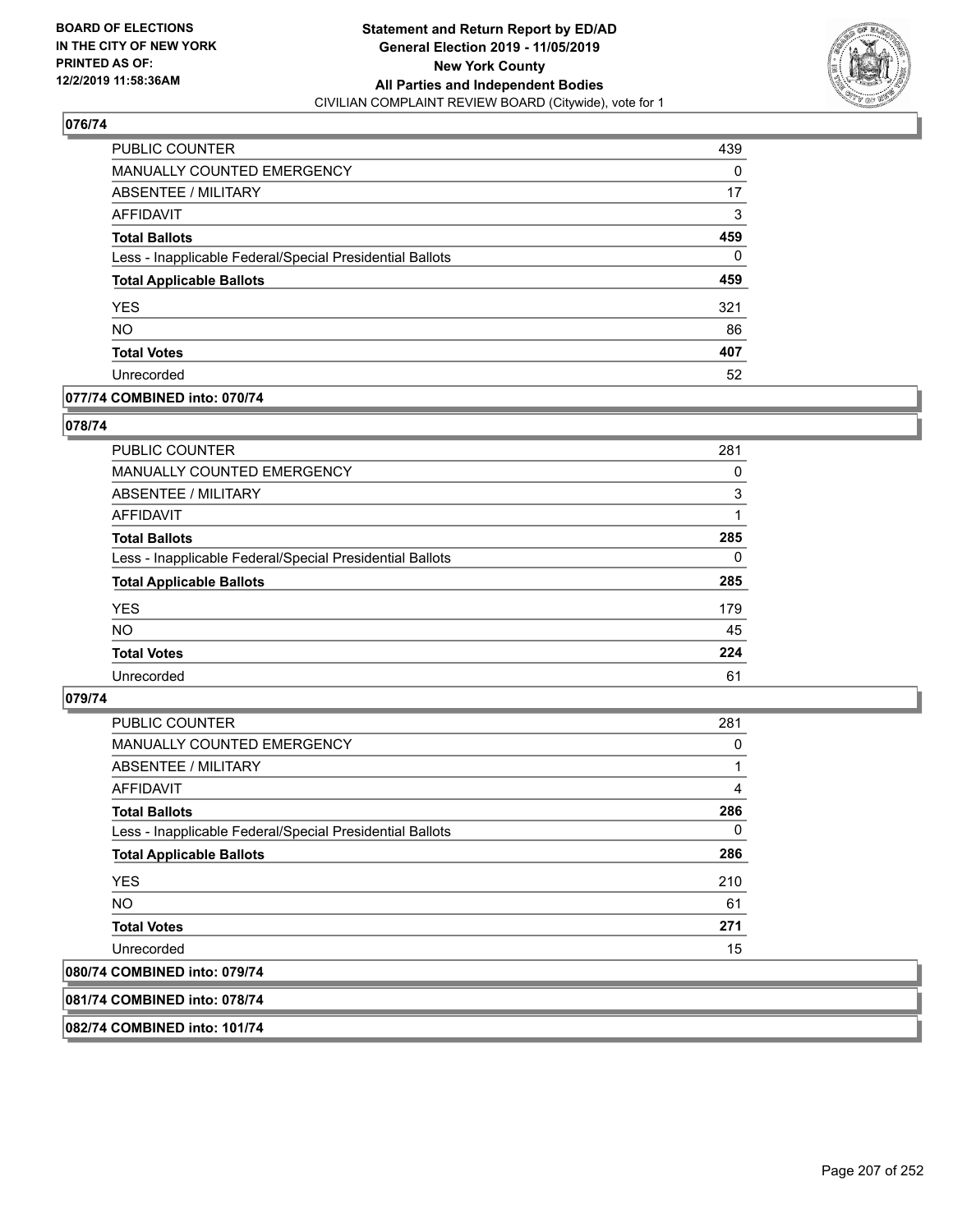

| PUBLIC COUNTER                                           | 443          |
|----------------------------------------------------------|--------------|
| MANUALLY COUNTED EMERGENCY                               | 0            |
| ABSENTEE / MILITARY                                      | 7            |
| AFFIDAVIT                                                | 3            |
| Total Ballots                                            | 453          |
| Less - Inapplicable Federal/Special Presidential Ballots | $\mathbf{0}$ |
| <b>Total Applicable Ballots</b>                          | 453          |
| YES                                                      | 330          |
| NO.                                                      | 101          |
| <b>Total Votes</b>                                       | 431          |
| Unrecorded                                               | 22           |

## **084/74**

| <b>PUBLIC COUNTER</b>                                    | 62             |
|----------------------------------------------------------|----------------|
| MANUALLY COUNTED EMERGENCY                               | 0              |
| ABSENTEE / MILITARY                                      | $\overline{2}$ |
| AFFIDAVIT                                                |                |
| <b>Total Ballots</b>                                     | 65             |
| Less - Inapplicable Federal/Special Presidential Ballots | 0              |
| <b>Total Applicable Ballots</b>                          | 65             |
| <b>YES</b>                                               | 44             |
| <b>NO</b>                                                | 15             |
| <b>Total Votes</b>                                       | 59             |
| Unrecorded                                               | 6              |
|                                                          |                |

**085/74 COMBINED into: 087/74**

### **086/74 COMBINED into: 084/74**

| <b>PUBLIC COUNTER</b>                                    | 302      |
|----------------------------------------------------------|----------|
| MANUALLY COUNTED EMERGENCY                               | 16       |
| ABSENTEE / MILITARY                                      | 7        |
| AFFIDAVIT                                                | 2        |
| <b>Total Ballots</b>                                     | 327      |
| Less - Inapplicable Federal/Special Presidential Ballots | $\Omega$ |
| <b>Total Applicable Ballots</b>                          | 327      |
| <b>YES</b>                                               | 224      |
| <b>NO</b>                                                | 68       |
| <b>Total Votes</b>                                       | 292      |
| Unrecorded                                               | 35       |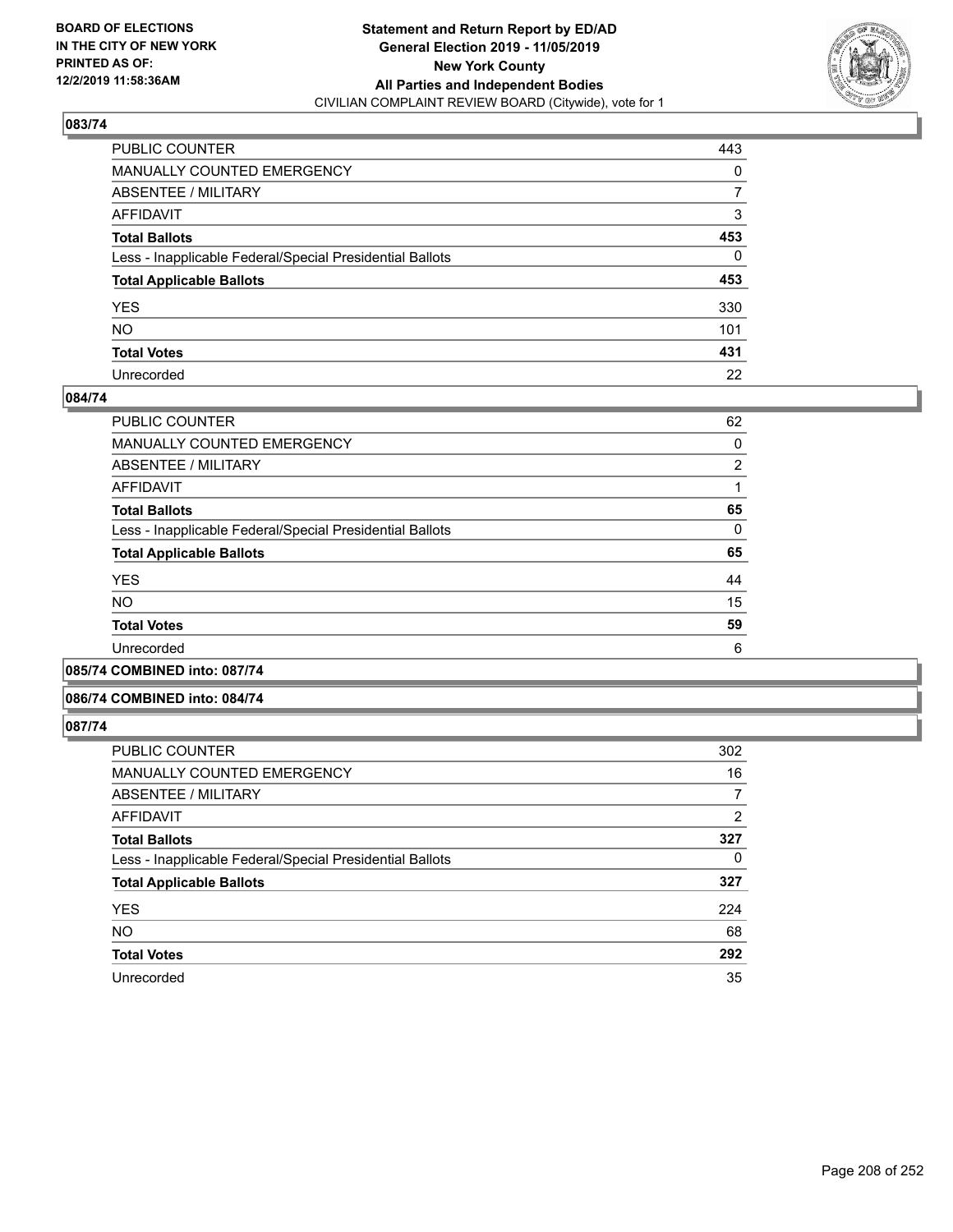

| PUBLIC COUNTER                                           | 405 |
|----------------------------------------------------------|-----|
| MANUALLY COUNTED EMERGENCY                               | 0   |
| ABSENTEE / MILITARY                                      | 9   |
| AFFIDAVIT                                                |     |
| <b>Total Ballots</b>                                     | 415 |
| Less - Inapplicable Federal/Special Presidential Ballots | 0   |
| <b>Total Applicable Ballots</b>                          | 415 |
| <b>YES</b>                                               | 288 |
| <b>NO</b>                                                | 98  |
| <b>Total Votes</b>                                       | 386 |
| Unrecorded                                               | 29  |

## **089/74 COMBINED into: 088/74**

## **090/74**

| PUBLIC COUNTER                                           | 182      |
|----------------------------------------------------------|----------|
| <b>MANUALLY COUNTED EMERGENCY</b>                        | 0        |
| ABSENTEE / MILITARY                                      | 0        |
| AFFIDAVIT                                                | 0        |
| <b>Total Ballots</b>                                     | 182      |
| Less - Inapplicable Federal/Special Presidential Ballots | $\Omega$ |
| <b>Total Applicable Ballots</b>                          | 182      |
| <b>YES</b>                                               | 131      |
| <b>NO</b>                                                | 28       |
| <b>Total Votes</b>                                       | 159      |
| Unrecorded                                               | 23       |

## **091/74**

| PUBLIC COUNTER                                           | 259      |
|----------------------------------------------------------|----------|
| <b>MANUALLY COUNTED EMERGENCY</b>                        | 0        |
| ABSENTEE / MILITARY                                      | 11       |
| <b>AFFIDAVIT</b>                                         | 2        |
| <b>Total Ballots</b>                                     | 272      |
| Less - Inapplicable Federal/Special Presidential Ballots | $\Omega$ |
| <b>Total Applicable Ballots</b>                          | 272      |
| <b>YES</b>                                               | 208      |
| NO.                                                      | 49       |
| <b>Total Votes</b>                                       | 257      |
| Unrecorded                                               | 15       |

**092/74 COMBINED into: 083/74**

**093/74 COMBINED into: 091/74**

**094/74 COMBINED into: 091/74**

**095/74 COMBINED into: 091/74**

**096/74 COMBINED into: 036/74**

**097/74 COMBINED into: 036/74**

**098/74 COMBINED into: 066/74**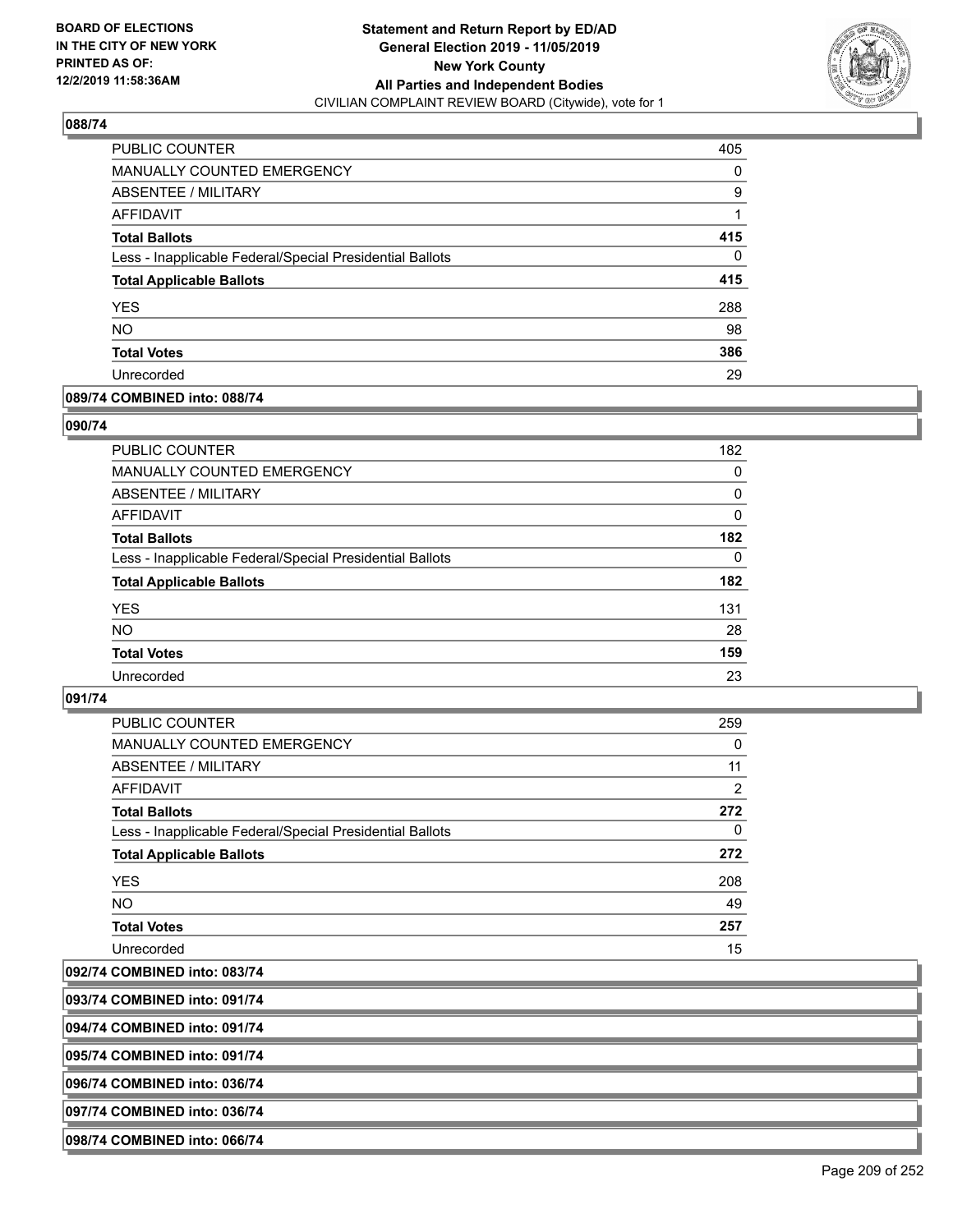

## **099/74 COMBINED into: 032/74**

## **100/74 COMBINED into: 079/65**

**101/74** 

| PUBLIC COUNTER                                           | 330      |
|----------------------------------------------------------|----------|
| MANUALLY COUNTED EMERGENCY                               | 0        |
| ABSENTEE / MILITARY                                      | 17       |
| AFFIDAVIT                                                | 5        |
| <b>Total Ballots</b>                                     | 352      |
| Less - Inapplicable Federal/Special Presidential Ballots | $\Omega$ |
| <b>Total Applicable Ballots</b>                          | 352      |
| <b>YES</b>                                               | 279      |
| <b>NO</b>                                                | 54       |
| <b>Total Votes</b>                                       | 333      |
| Unrecorded                                               | 19       |

## **102/74 COMBINED into: 101/74**

**103/74 COMBINED into: 091/74**

#### **104/74**

| PUBLIC COUNTER                                           | 167 |
|----------------------------------------------------------|-----|
| <b>MANUALLY COUNTED EMERGENCY</b>                        | 0   |
| ABSENTEE / MILITARY                                      |     |
| AFFIDAVIT                                                | 2   |
| <b>Total Ballots</b>                                     | 176 |
| Less - Inapplicable Federal/Special Presidential Ballots | 0   |
| <b>Total Applicable Ballots</b>                          | 176 |
| <b>YES</b>                                               | 130 |
| <b>NO</b>                                                | 41  |
| <b>Total Votes</b>                                       | 171 |
| Unrecorded                                               | 5   |

## **105/74**

| <b>PUBLIC COUNTER</b>                                    | 320 |
|----------------------------------------------------------|-----|
| <b>MANUALLY COUNTED EMERGENCY</b>                        | 0   |
| ABSENTEE / MILITARY                                      | 5   |
| <b>AFFIDAVIT</b>                                         | 3   |
| <b>Total Ballots</b>                                     | 328 |
| Less - Inapplicable Federal/Special Presidential Ballots | 0   |
| <b>Total Applicable Ballots</b>                          | 328 |
| <b>YES</b>                                               | 269 |
| NO.                                                      | 25  |
| <b>Total Votes</b>                                       | 294 |
| Unrecorded                                               | 34  |
| 106/74 COMBINED into: 010/74                             |     |

## **107/74 COMBINED into: 087/74**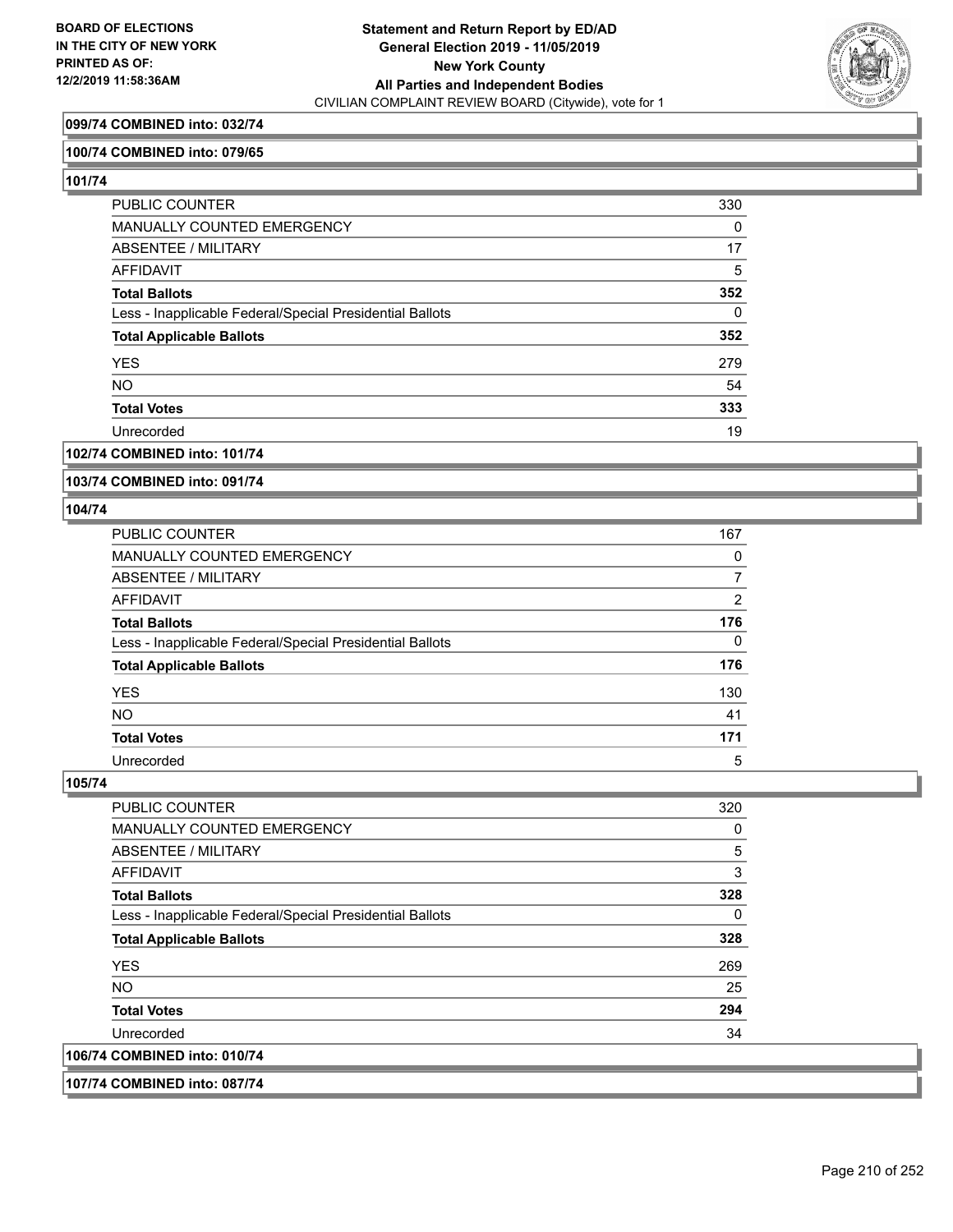

| PUBLIC COUNTER                                           | 320          |
|----------------------------------------------------------|--------------|
| MANUALLY COUNTED EMERGENCY                               | 0            |
| ABSENTEE / MILITARY                                      | 5            |
| AFFIDAVIT                                                | 2            |
| Total Ballots                                            | 327          |
| Less - Inapplicable Federal/Special Presidential Ballots | $\mathbf{0}$ |
| <b>Total Applicable Ballots</b>                          | 327          |
| YES                                                      | 276          |
| NO.                                                      | 41           |
| <b>Total Votes</b>                                       | 317          |
| Unrecorded                                               | 10           |

## **002/75**

| <b>PUBLIC COUNTER</b>                                    | 307 |
|----------------------------------------------------------|-----|
| <b>MANUALLY COUNTED EMERGENCY</b>                        | 0   |
| <b>ABSENTEE / MILITARY</b>                               | 11  |
| <b>AFFIDAVIT</b>                                         | 3   |
| <b>Total Ballots</b>                                     | 321 |
| Less - Inapplicable Federal/Special Presidential Ballots | 0   |
| <b>Total Applicable Ballots</b>                          | 321 |
| <b>YES</b>                                               | 242 |
| <b>NO</b>                                                | 55  |
| <b>Total Votes</b>                                       | 297 |
| Unrecorded                                               | 24  |

**003/75** 

| <b>PUBLIC COUNTER</b>                                    | 117 |
|----------------------------------------------------------|-----|
| <b>MANUALLY COUNTED EMERGENCY</b>                        | 0   |
| ABSENTEE / MILITARY                                      | 2   |
| AFFIDAVIT                                                | 0   |
| <b>Total Ballots</b>                                     | 119 |
| Less - Inapplicable Federal/Special Presidential Ballots | 0   |
| <b>Total Applicable Ballots</b>                          | 119 |
| <b>YES</b>                                               | 103 |
| NO.                                                      | 15  |
| <b>Total Votes</b>                                       | 118 |
| Unrecorded                                               |     |
| 004/75 COMBINED into: 090/66                             |     |

**005/75 COMBINED into: 001/75**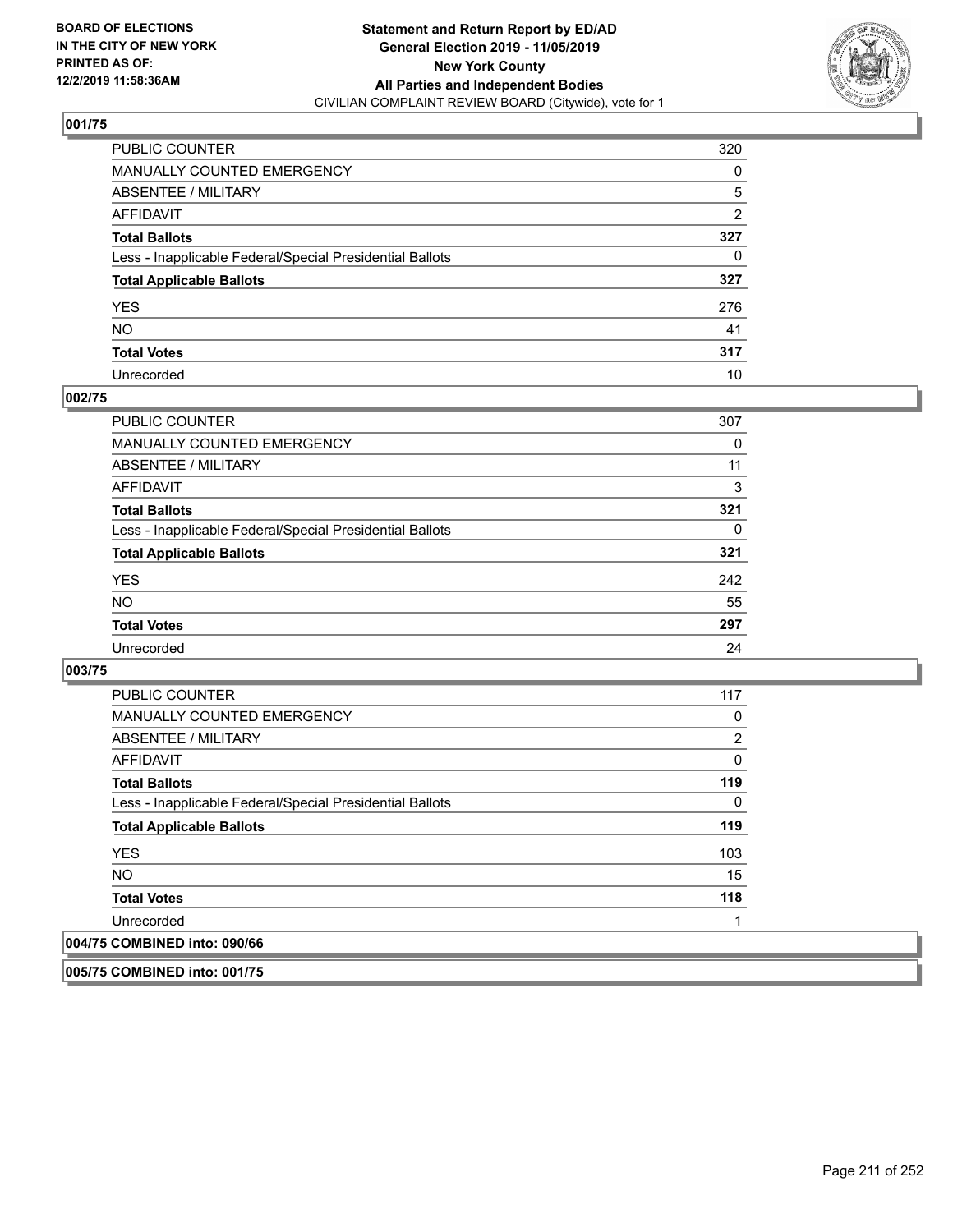

| PUBLIC COUNTER                                           | 397          |
|----------------------------------------------------------|--------------|
| MANUALLY COUNTED EMERGENCY                               | 0            |
| ABSENTEE / MILITARY                                      | 10           |
| AFFIDAVIT                                                | 0            |
| Total Ballots                                            | 407          |
| Less - Inapplicable Federal/Special Presidential Ballots | $\mathbf{0}$ |
| <b>Total Applicable Ballots</b>                          | 407          |
| YES                                                      | 334          |
| NO.                                                      | 56           |
| <b>Total Votes</b>                                       | 390          |
| Unrecorded                                               | 17           |

## **007/75**

| <b>PUBLIC COUNTER</b>                                    | 202      |
|----------------------------------------------------------|----------|
| <b>MANUALLY COUNTED EMERGENCY</b>                        | 0        |
| ABSENTEE / MILITARY                                      | 5        |
| AFFIDAVIT                                                |          |
| <b>Total Ballots</b>                                     | 208      |
| Less - Inapplicable Federal/Special Presidential Ballots | $\Omega$ |
| <b>Total Applicable Ballots</b>                          | 208      |
| <b>YES</b>                                               | 172      |
| <b>NO</b>                                                | 27       |
| <b>Total Votes</b>                                       | 199      |
| Unrecorded                                               | 9        |

| <b>PUBLIC COUNTER</b>                                    | 218 |
|----------------------------------------------------------|-----|
| <b>MANUALLY COUNTED EMERGENCY</b>                        | 0   |
| ABSENTEE / MILITARY                                      | 3   |
| AFFIDAVIT                                                |     |
| <b>Total Ballots</b>                                     | 222 |
| Less - Inapplicable Federal/Special Presidential Ballots | 0   |
| <b>Total Applicable Ballots</b>                          | 222 |
| <b>YES</b>                                               | 179 |
| <b>NO</b>                                                | 37  |
|                                                          |     |
| <b>Total Votes</b>                                       | 216 |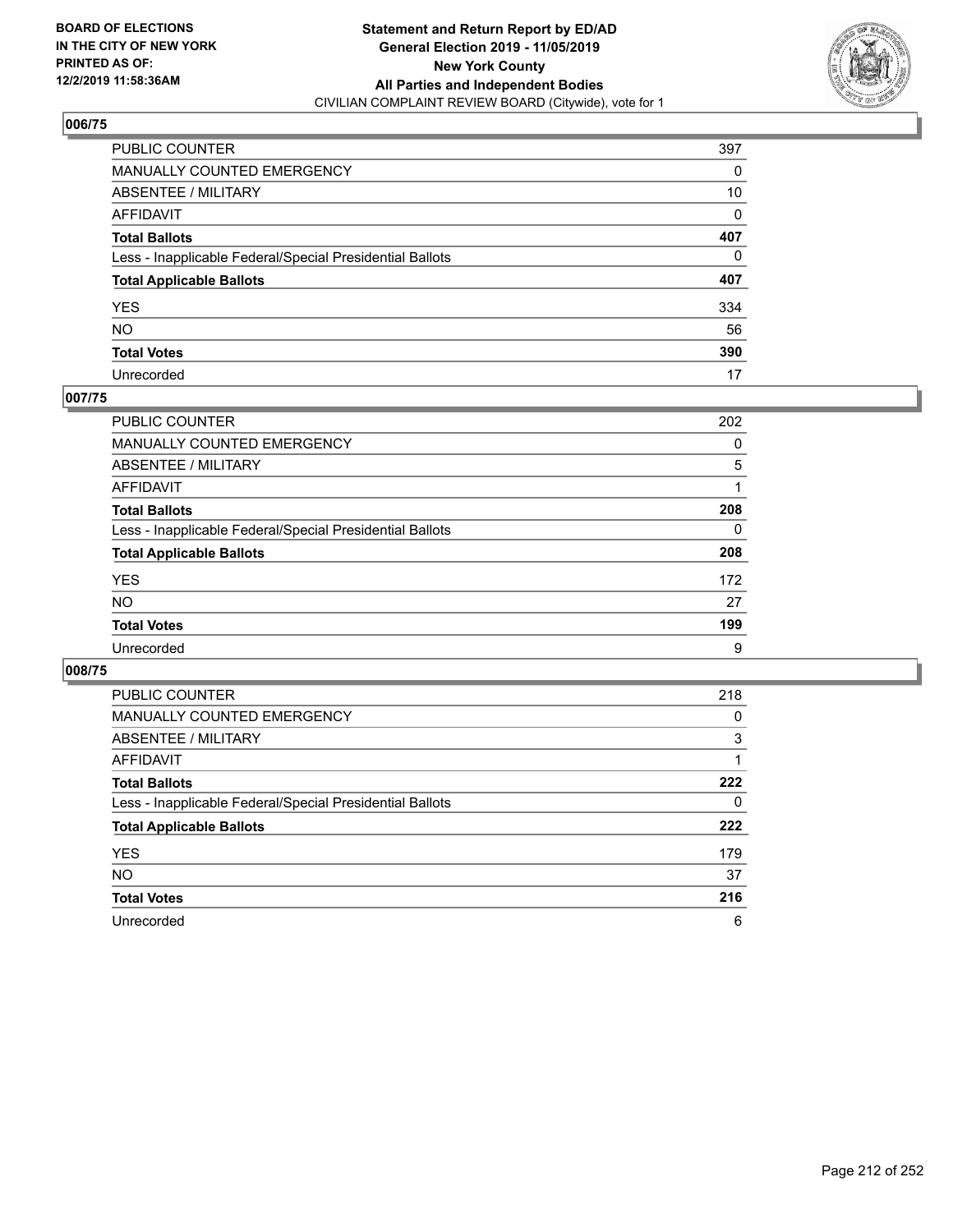

| PUBLIC COUNTER                                           | 139          |
|----------------------------------------------------------|--------------|
| MANUALLY COUNTED EMERGENCY                               | 0            |
| ABSENTEE / MILITARY                                      | 2            |
| AFFIDAVIT                                                | 0            |
| Total Ballots                                            | 141          |
| Less - Inapplicable Federal/Special Presidential Ballots | $\mathbf{0}$ |
| <b>Total Applicable Ballots</b>                          | 141          |
| YES                                                      | 110          |
| NO.                                                      | 23           |
| <b>Total Votes</b>                                       | 133          |
| Unrecorded                                               | 8            |

## **010/75**

| <b>PUBLIC COUNTER</b>                                    | 172      |
|----------------------------------------------------------|----------|
| <b>MANUALLY COUNTED EMERGENCY</b>                        | 0        |
| ABSENTEE / MILITARY                                      | 3        |
| AFFIDAVIT                                                |          |
| <b>Total Ballots</b>                                     | 176      |
| Less - Inapplicable Federal/Special Presidential Ballots | $\Omega$ |
| <b>Total Applicable Ballots</b>                          | 176      |
| <b>YES</b>                                               | 140      |
| <b>NO</b>                                                | 29       |
| <b>Total Votes</b>                                       | 169      |
| Unrecorded                                               |          |

| PUBLIC COUNTER                                           | 155 |
|----------------------------------------------------------|-----|
| <b>MANUALLY COUNTED EMERGENCY</b>                        | 0   |
| ABSENTEE / MILITARY                                      |     |
| <b>AFFIDAVIT</b>                                         | 0   |
| <b>Total Ballots</b>                                     | 156 |
| Less - Inapplicable Federal/Special Presidential Ballots | 0   |
| <b>Total Applicable Ballots</b>                          | 156 |
| <b>YES</b>                                               | 122 |
| <b>NO</b>                                                | 21  |
| <b>Total Votes</b>                                       | 143 |
| Unrecorded                                               | 13  |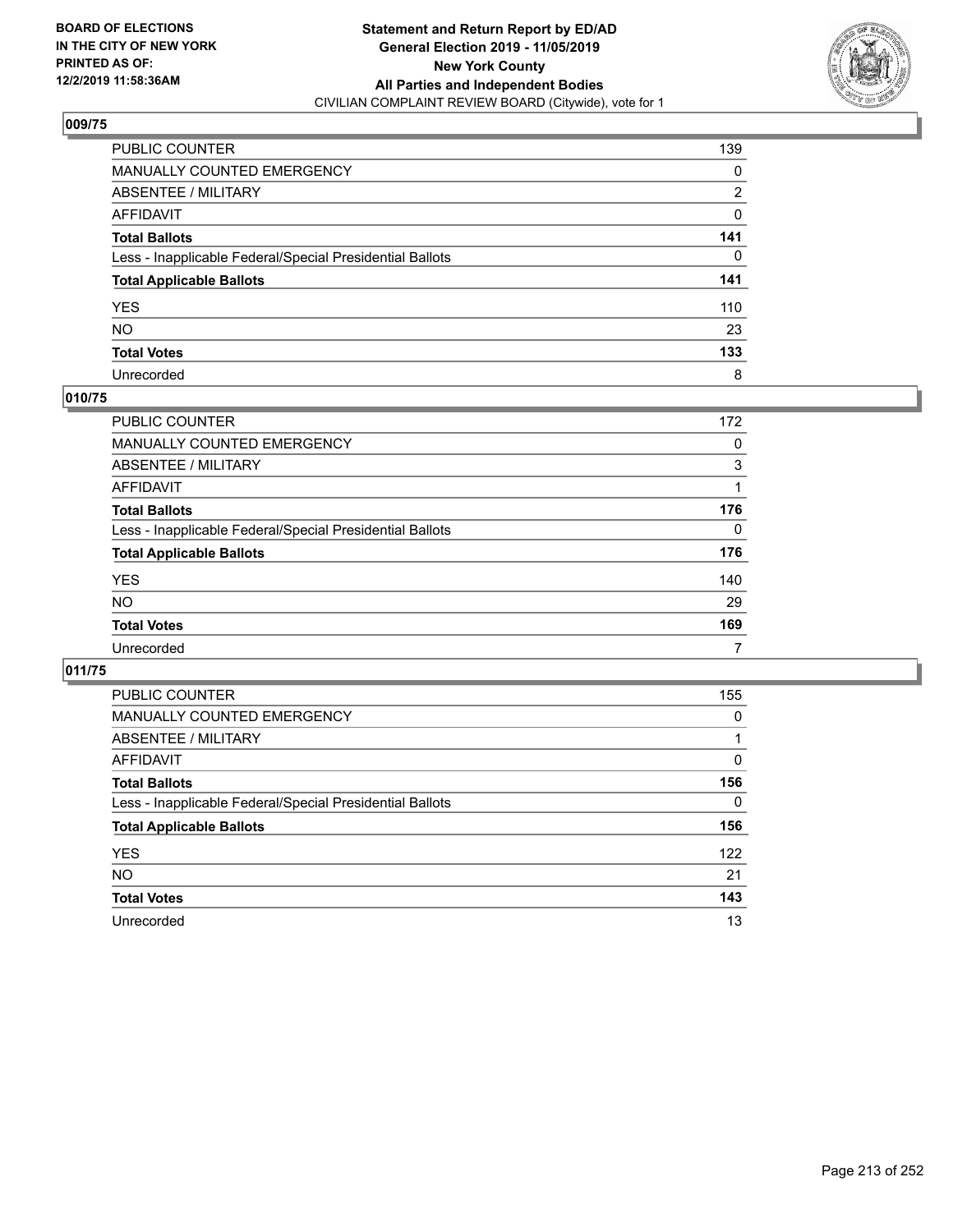

| PUBLIC COUNTER                                           | 227            |
|----------------------------------------------------------|----------------|
| MANUALLY COUNTED EMERGENCY                               | 0              |
| ABSENTEE / MILITARY                                      | 9              |
| AFFIDAVIT                                                | $\overline{2}$ |
| Total Ballots                                            | 238            |
| Less - Inapplicable Federal/Special Presidential Ballots | $\mathbf{0}$   |
| <b>Total Applicable Ballots</b>                          | 238            |
| YES                                                      | 160            |
| NO.                                                      | 31             |
| <b>Total Votes</b>                                       | 191            |
| Unrecorded                                               | 47             |

## **013/75**

| <b>PUBLIC COUNTER</b>                                    | 310      |
|----------------------------------------------------------|----------|
| <b>MANUALLY COUNTED EMERGENCY</b>                        | 0        |
| ABSENTEE / MILITARY                                      | 6        |
| AFFIDAVIT                                                | 0        |
| <b>Total Ballots</b>                                     | 316      |
| Less - Inapplicable Federal/Special Presidential Ballots | $\Omega$ |
| <b>Total Applicable Ballots</b>                          | 316      |
| <b>YES</b>                                               | 260      |
| <b>NO</b>                                                | 25       |
| <b>Total Votes</b>                                       | 285      |
| Unrecorded                                               | 31       |

| <b>PUBLIC COUNTER</b>                                    | 79       |
|----------------------------------------------------------|----------|
|                                                          |          |
| <b>MANUALLY COUNTED EMERGENCY</b>                        | $\Omega$ |
| <b>ABSENTEE / MILITARY</b>                               | 0        |
| <b>AFFIDAVIT</b>                                         | 4        |
| <b>Total Ballots</b>                                     | 83       |
| Less - Inapplicable Federal/Special Presidential Ballots | $\Omega$ |
| <b>Total Applicable Ballots</b>                          | 83       |
| <b>YES</b>                                               | 58       |
| <b>NO</b>                                                | 8        |
| <b>Total Votes</b>                                       | 66       |
| Unrecorded                                               | 17       |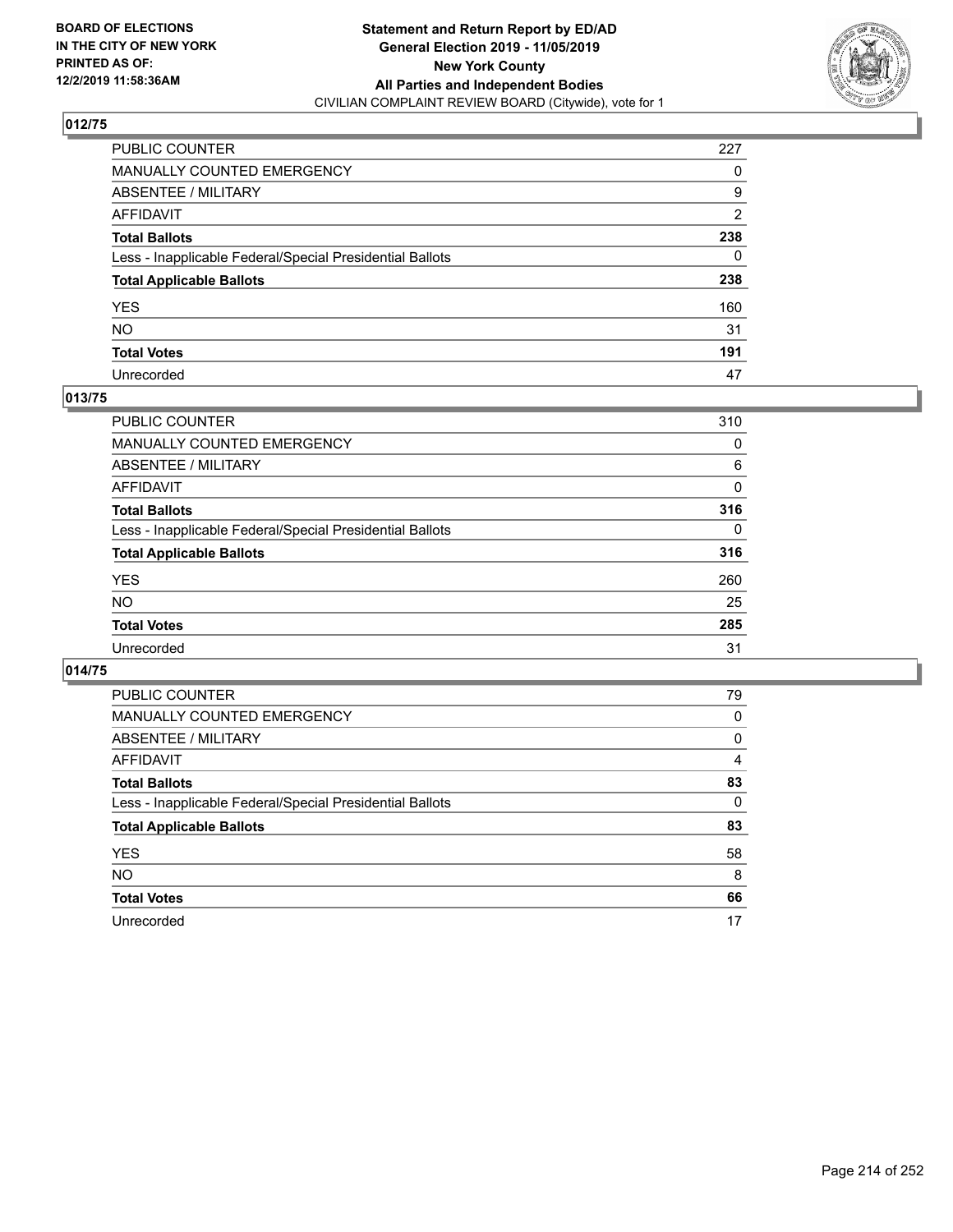

| PUBLIC COUNTER                                           | 267 |
|----------------------------------------------------------|-----|
| <b>MANUALLY COUNTED EMERGENCY</b>                        | 0   |
| ABSENTEE / MILITARY                                      | 4   |
| <b>AFFIDAVIT</b>                                         |     |
| <b>Total Ballots</b>                                     | 272 |
| Less - Inapplicable Federal/Special Presidential Ballots | 0   |
| <b>Total Applicable Ballots</b>                          | 272 |
| <b>YES</b>                                               | 230 |
| <b>NO</b>                                                | 30  |
| <b>Total Votes</b>                                       | 260 |
| Unrecorded                                               | 12  |

## **016/75 COMBINED into: 012/75**

## **017/75**

| <b>PUBLIC COUNTER</b>                                    | 169 |
|----------------------------------------------------------|-----|
| <b>MANUALLY COUNTED EMERGENCY</b>                        | 0   |
| ABSENTEE / MILITARY                                      | 0   |
| AFFIDAVIT                                                | 3   |
| <b>Total Ballots</b>                                     | 172 |
| Less - Inapplicable Federal/Special Presidential Ballots | 0   |
| <b>Total Applicable Ballots</b>                          | 172 |
| <b>YES</b>                                               | 152 |
| <b>NO</b>                                                | 13  |
| <b>Total Votes</b>                                       | 165 |
| Unrecorded                                               |     |

## **018/75 COMBINED into: 015/75**

**019/75** 

| <b>PUBLIC COUNTER</b>                                    | 322 |
|----------------------------------------------------------|-----|
| MANUALLY COUNTED EMERGENCY                               | 0   |
| ABSENTEE / MILITARY                                      | 5   |
| AFFIDAVIT                                                | 4   |
| <b>Total Ballots</b>                                     | 331 |
| Less - Inapplicable Federal/Special Presidential Ballots | 0   |
| <b>Total Applicable Ballots</b>                          | 331 |
| <b>YES</b>                                               | 287 |
| NO.                                                      | 38  |
| <b>Total Votes</b>                                       | 325 |
| Unrecorded                                               | 6   |
| 020/75 COMBINED into: 022/75                             |     |

**021/75 COMBINED into: 111/75**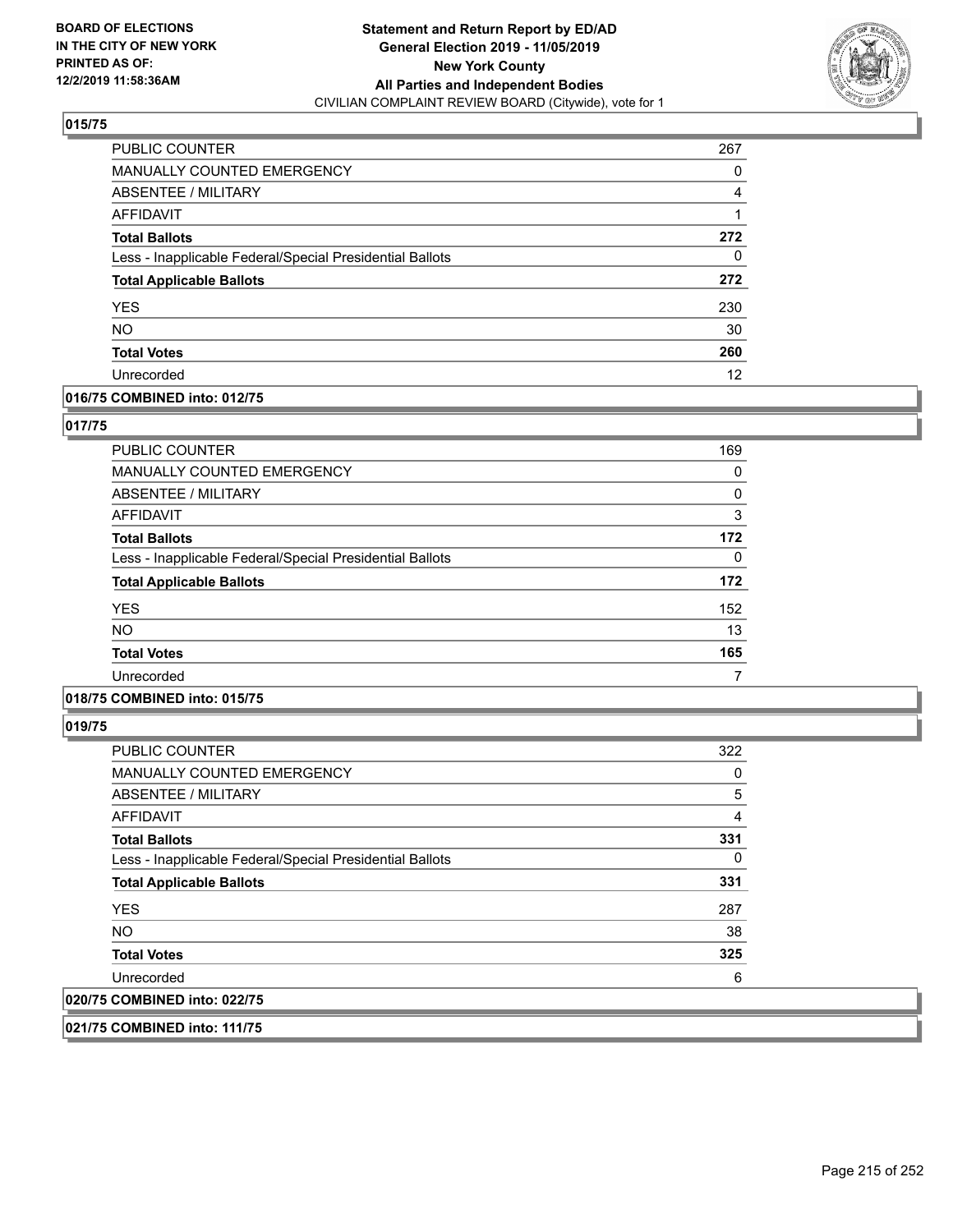

| PUBLIC COUNTER                                           | 323 |
|----------------------------------------------------------|-----|
| MANUALLY COUNTED EMERGENCY                               | 0   |
| ABSENTEE / MILITARY                                      | 7   |
| AFFIDAVIT                                                | 3   |
| Total Ballots                                            | 333 |
| Less - Inapplicable Federal/Special Presidential Ballots | 0   |
| <b>Total Applicable Ballots</b>                          | 333 |
| YES                                                      | 281 |
| NO.                                                      | 31  |
| <b>Total Votes</b>                                       | 312 |
| Unrecorded                                               | 21  |

## **023/75**

| <b>PUBLIC COUNTER</b>                                    | 351            |
|----------------------------------------------------------|----------------|
| <b>MANUALLY COUNTED EMERGENCY</b>                        | 0              |
| ABSENTEE / MILITARY                                      | 18             |
| AFFIDAVIT                                                | $\overline{2}$ |
| <b>Total Ballots</b>                                     | 371            |
| Less - Inapplicable Federal/Special Presidential Ballots | 0              |
| <b>Total Applicable Ballots</b>                          | 371            |
| <b>YES</b>                                               | 297            |
| <b>NO</b>                                                | 56             |
| <b>Total Votes</b>                                       | 353            |
| Unrecorded                                               | 18             |

#### **024/75 COMBINED into: 023/75**

**025/75** 

| <b>PUBLIC COUNTER</b>                                    | 364      |
|----------------------------------------------------------|----------|
| <b>MANUALLY COUNTED EMERGENCY</b>                        | 0        |
| ABSENTEE / MILITARY                                      | 4        |
| AFFIDAVIT                                                |          |
| <b>Total Ballots</b>                                     | 369      |
| Less - Inapplicable Federal/Special Presidential Ballots | $\Omega$ |
| <b>Total Applicable Ballots</b>                          | 369      |
| <b>YES</b>                                               | 319      |
| <b>NO</b>                                                | 39       |
| <b>Total Votes</b>                                       | 358      |
| Unrecorded                                               | 11       |
| 026/75 COMBINED into: 025/75                             |          |

**027/75 COMBINED into: 006/75**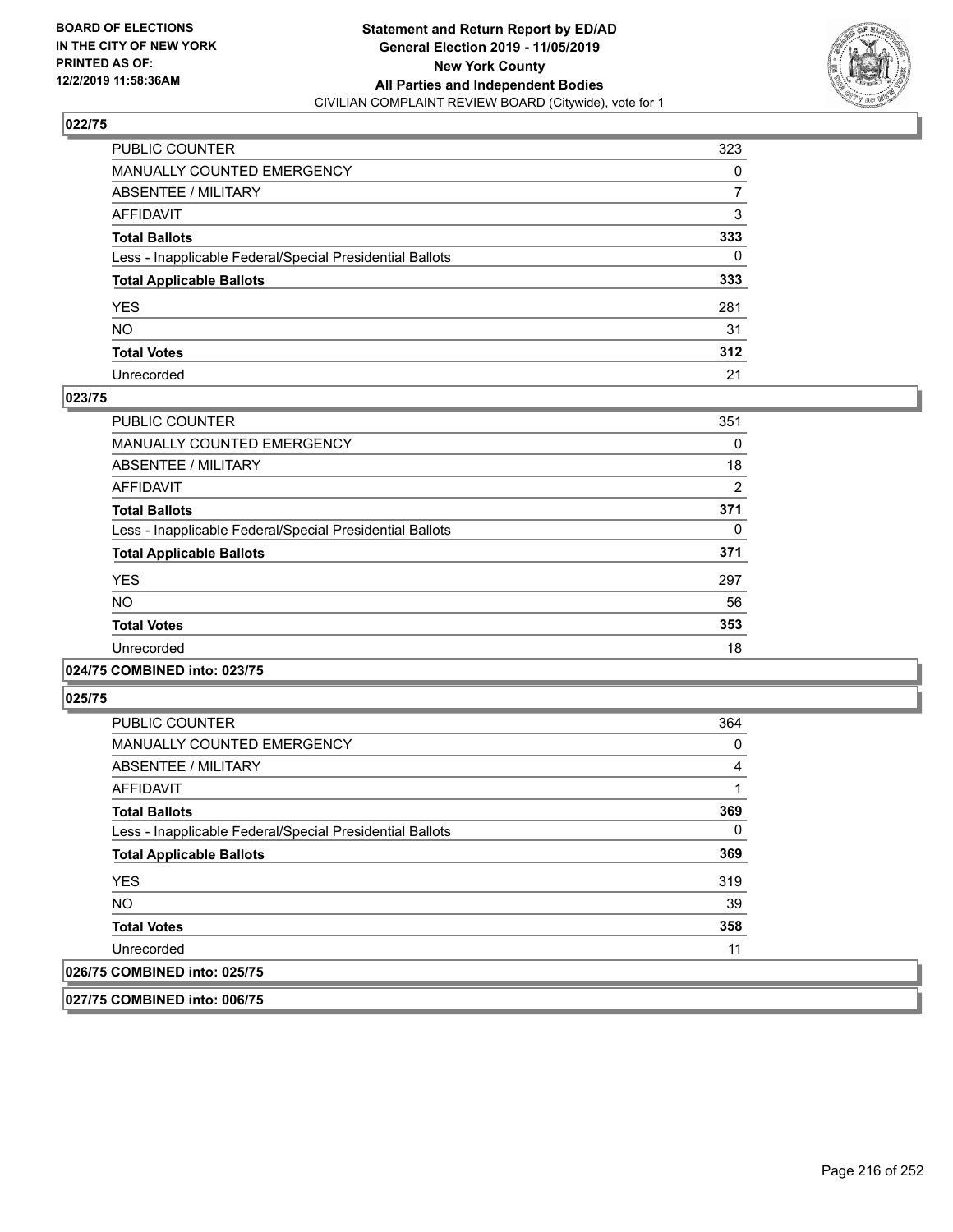

| PUBLIC COUNTER                                           | 204            |
|----------------------------------------------------------|----------------|
| MANUALLY COUNTED EMERGENCY                               | 0              |
| ABSENTEE / MILITARY                                      | 9              |
| AFFIDAVIT                                                | $\overline{4}$ |
| Total Ballots                                            | 217            |
| Less - Inapplicable Federal/Special Presidential Ballots | 0              |
| <b>Total Applicable Ballots</b>                          | 217            |
| YES                                                      | 174            |
| NO.                                                      | 22             |
| <b>Total Votes</b>                                       | 196            |
| Unrecorded                                               | 21             |

### **029/75**

| <b>PUBLIC COUNTER</b>                                    | 103            |
|----------------------------------------------------------|----------------|
| <b>MANUALLY COUNTED EMERGENCY</b>                        | 0              |
| ABSENTEE / MILITARY                                      | $\overline{2}$ |
| AFFIDAVIT                                                | 3              |
| <b>Total Ballots</b>                                     | 108            |
| Less - Inapplicable Federal/Special Presidential Ballots | $\Omega$       |
| <b>Total Applicable Ballots</b>                          | 108            |
| <b>YES</b>                                               | 82             |
| <b>NO</b>                                                | 17             |
| <b>Total Votes</b>                                       | 99             |
| Unrecorded                                               | 9              |
|                                                          |                |

#### **030/75 COMBINED into: 033/75**

| PUBLIC COUNTER                                           | 151      |
|----------------------------------------------------------|----------|
| <b>MANUALLY COUNTED EMERGENCY</b>                        | 0        |
| ABSENTEE / MILITARY                                      | 7        |
| AFFIDAVIT                                                | 0        |
| <b>Total Ballots</b>                                     | 158      |
| Less - Inapplicable Federal/Special Presidential Ballots | $\Omega$ |
| <b>Total Applicable Ballots</b>                          | 158      |
| <b>YES</b>                                               | 116      |
| <b>NO</b>                                                | 26       |
| <b>Total Votes</b>                                       | 142      |
| Unrecorded                                               | 16       |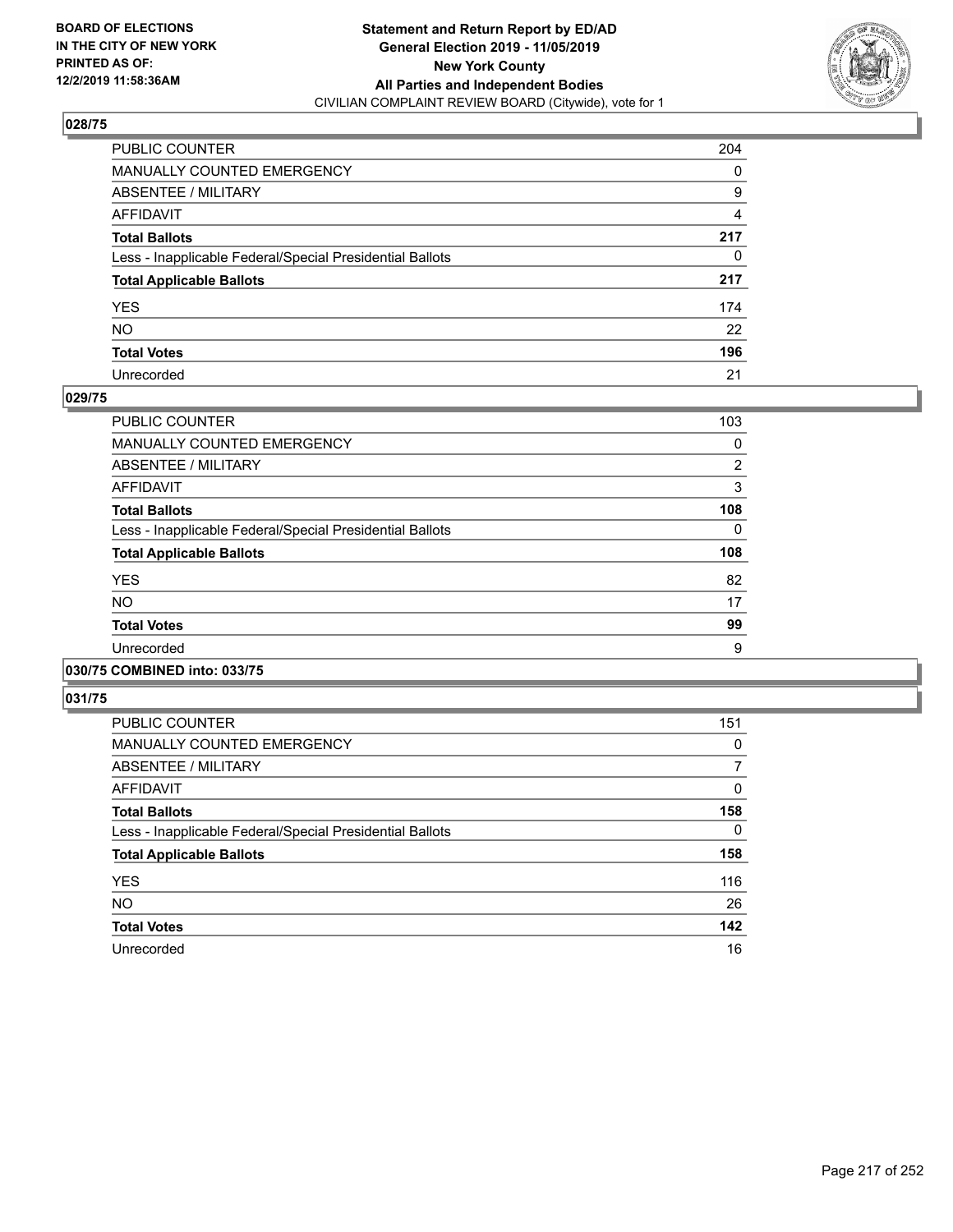

| PUBLIC COUNTER                                           | 200 |
|----------------------------------------------------------|-----|
| MANUALLY COUNTED EMERGENCY                               | 0   |
| ABSENTEE / MILITARY                                      | 5   |
| AFFIDAVIT                                                | 3   |
| Total Ballots                                            | 208 |
| Less - Inapplicable Federal/Special Presidential Ballots | 0   |
| <b>Total Applicable Ballots</b>                          | 208 |
| YES                                                      | 156 |
| NO.                                                      | 40  |
| <b>Total Votes</b>                                       | 196 |
| Unrecorded                                               | 12  |

### **033/75**

| PUBLIC COUNTER                                           | 289 |
|----------------------------------------------------------|-----|
| MANUALLY COUNTED EMERGENCY                               | 0   |
| ABSENTEE / MILITARY                                      | 9   |
| AFFIDAVIT                                                | 3   |
| <b>Total Ballots</b>                                     | 301 |
| Less - Inapplicable Federal/Special Presidential Ballots | 0   |
| <b>Total Applicable Ballots</b>                          | 301 |
| <b>YES</b>                                               | 220 |
| <b>NO</b>                                                | 63  |
| <b>Total Votes</b>                                       | 283 |
| Unrecorded                                               | 18  |

| <b>PUBLIC COUNTER</b>                                    | 93                |
|----------------------------------------------------------|-------------------|
| <b>MANUALLY COUNTED EMERGENCY</b>                        | 0                 |
| ABSENTEE / MILITARY                                      | 9                 |
| AFFIDAVIT                                                | 0                 |
| <b>Total Ballots</b>                                     | 102               |
| Less - Inapplicable Federal/Special Presidential Ballots | 0                 |
| <b>Total Applicable Ballots</b>                          | 102               |
| <b>YES</b>                                               | 74                |
| <b>NO</b>                                                | $12 \overline{ }$ |
| <b>Total Votes</b>                                       | 86                |
| Unrecorded                                               | 16                |
| 035/75 COMBINED into: 051/75                             |                   |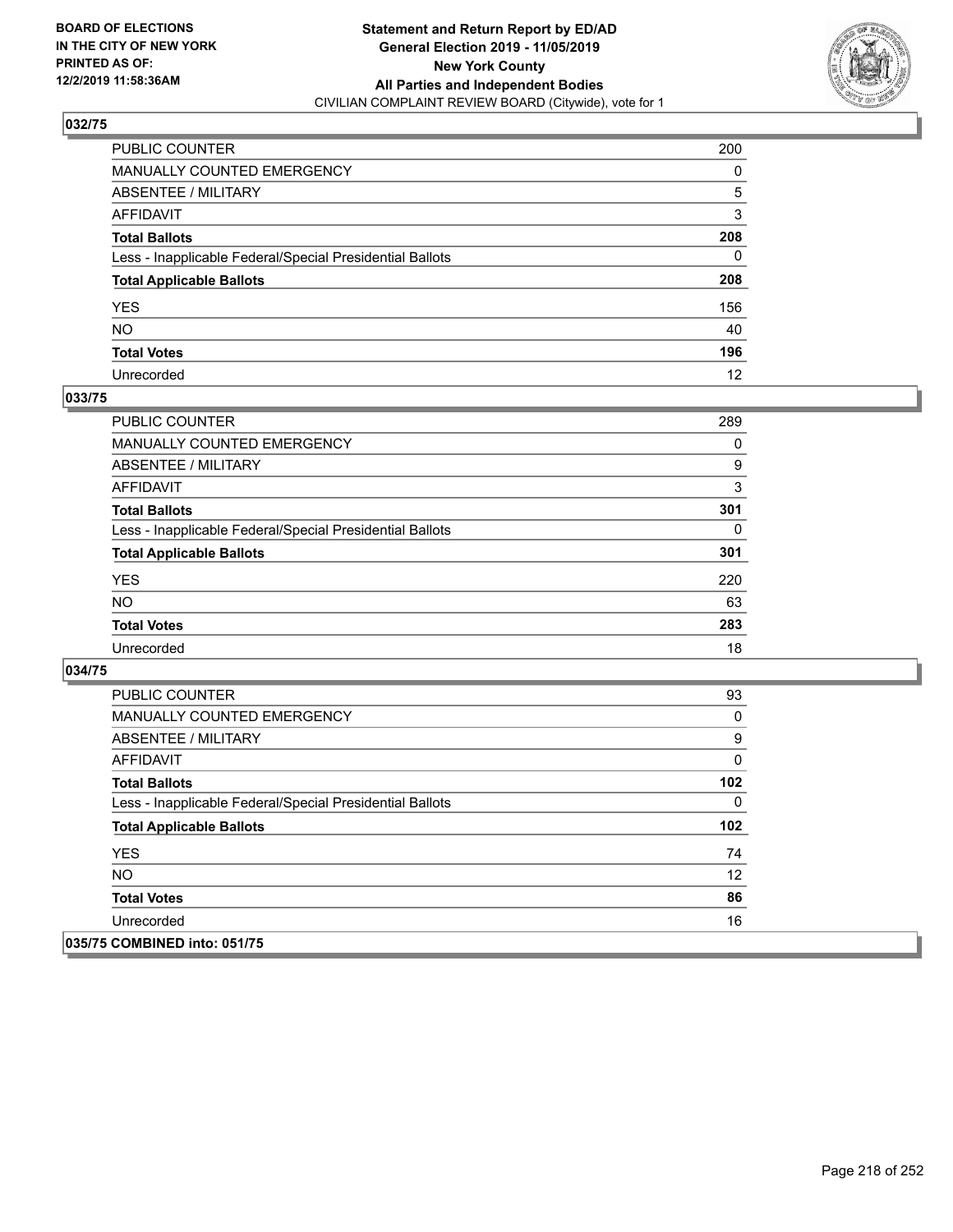

| PUBLIC COUNTER                                           | 148          |
|----------------------------------------------------------|--------------|
| MANUALLY COUNTED EMERGENCY                               | 0            |
| ABSENTEE / MILITARY                                      | 7            |
| AFFIDAVIT                                                | $\mathbf{0}$ |
| Total Ballots                                            | 155          |
| Less - Inapplicable Federal/Special Presidential Ballots | $\mathbf{0}$ |
| <b>Total Applicable Ballots</b>                          | 155          |
| YES                                                      | 120          |
| NO.                                                      | 23           |
| <b>Total Votes</b>                                       | 143          |
| Unrecorded                                               | 12           |

### **037/75**

| PUBLIC COUNTER                                           | 199            |
|----------------------------------------------------------|----------------|
| <b>MANUALLY COUNTED EMERGENCY</b>                        | $\Omega$       |
| ABSENTEE / MILITARY                                      |                |
| AFFIDAVIT                                                | $\overline{2}$ |
| <b>Total Ballots</b>                                     | 202            |
| Less - Inapplicable Federal/Special Presidential Ballots | $\Omega$       |
| <b>Total Applicable Ballots</b>                          | 202            |
| <b>YES</b>                                               | 155            |
| <b>NO</b>                                                | 26             |
| <b>Total Votes</b>                                       | 181            |
| Unrecorded                                               | 21             |

| <b>PUBLIC COUNTER</b>                                    | 520 |
|----------------------------------------------------------|-----|
| <b>MANUALLY COUNTED EMERGENCY</b>                        | 0   |
| ABSENTEE / MILITARY                                      | 11  |
| AFFIDAVIT                                                | 2   |
| <b>Total Ballots</b>                                     | 533 |
| Less - Inapplicable Federal/Special Presidential Ballots | 0   |
| <b>Total Applicable Ballots</b>                          | 533 |
| <b>YES</b>                                               | 417 |
| NO.                                                      | 80  |
| <b>Total Votes</b>                                       | 497 |
| Unrecorded                                               | 36  |
| 039/75 COMBINED into: 045/75                             |     |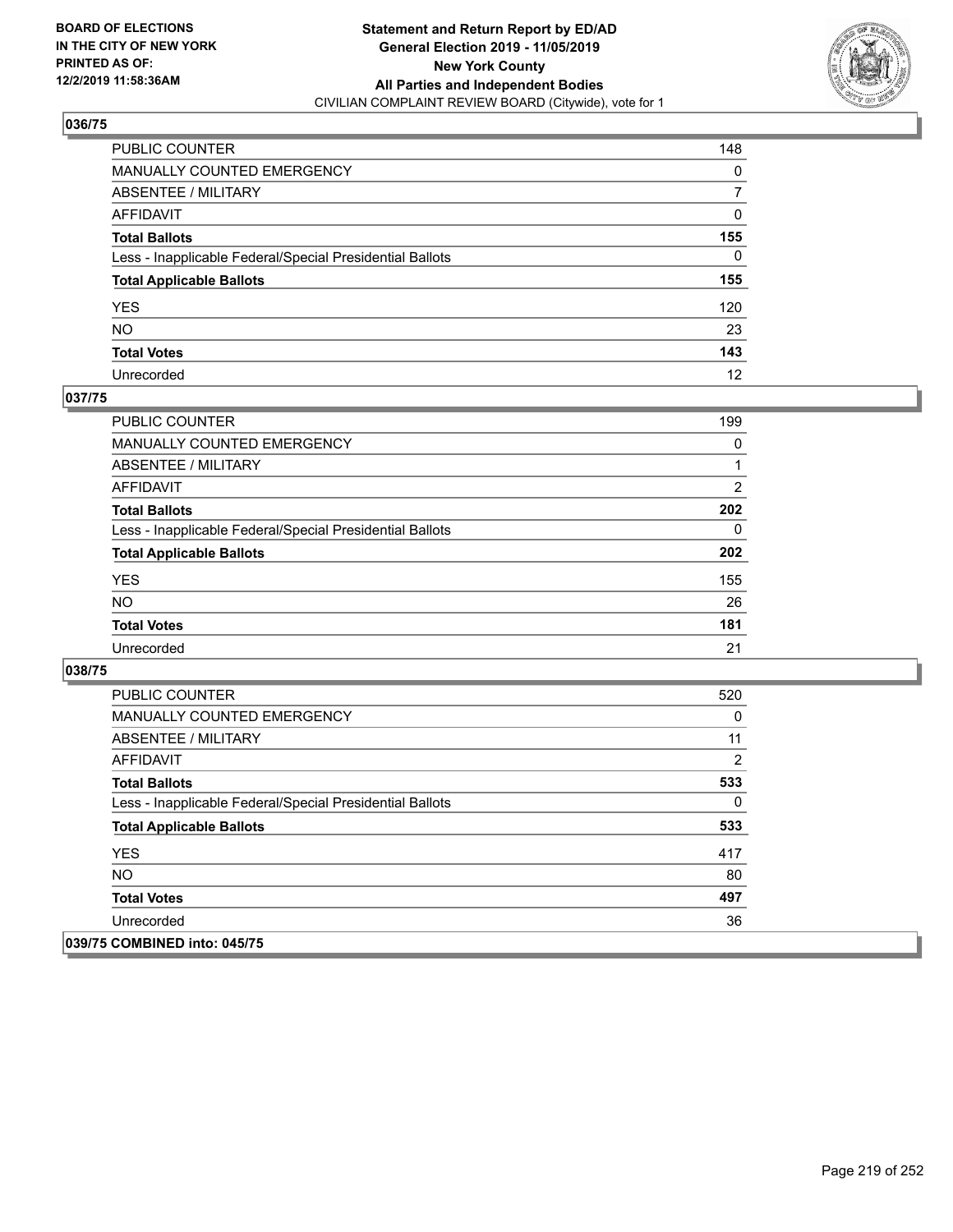

| PUBLIC COUNTER                                           | 234 |
|----------------------------------------------------------|-----|
| MANUALLY COUNTED EMERGENCY                               | 0   |
| <b>ABSENTEE / MILITARY</b>                               | 2   |
| AFFIDAVIT                                                | 2   |
| <b>Total Ballots</b>                                     | 238 |
| Less - Inapplicable Federal/Special Presidential Ballots | 0   |
| <b>Total Applicable Ballots</b>                          | 238 |
| <b>YES</b>                                               | 158 |
| <b>NO</b>                                                | 29  |
| <b>Total Votes</b>                                       | 187 |
| Unrecorded                                               | 51  |

### **041/75 COMBINED into: 040/75**

#### **042/75 COMBINED into: 048/75**

### **043/75**

| <b>PUBLIC COUNTER</b>                                    | 383      |
|----------------------------------------------------------|----------|
| MANUALLY COUNTED EMERGENCY                               | 0        |
| ABSENTEE / MILITARY                                      | 6        |
| AFFIDAVIT                                                | 6        |
| <b>Total Ballots</b>                                     | 395      |
| Less - Inapplicable Federal/Special Presidential Ballots | $\Omega$ |
| <b>Total Applicable Ballots</b>                          | 395      |
| <b>YES</b>                                               | 311      |
| NO.                                                      | 52       |
| <b>Total Votes</b>                                       | 363      |
| Unrecorded                                               | 32       |

| <b>PUBLIC COUNTER</b>                                    | 339      |
|----------------------------------------------------------|----------|
| MANUALLY COUNTED EMERGENCY                               | 0        |
| ABSENTEE / MILITARY                                      | 12       |
| AFFIDAVIT                                                | 4        |
| <b>Total Ballots</b>                                     | 355      |
| Less - Inapplicable Federal/Special Presidential Ballots | $\Omega$ |
| <b>Total Applicable Ballots</b>                          | 355      |
| <b>YES</b>                                               | 286      |
| <b>NO</b>                                                | 36       |
| <b>Total Votes</b>                                       | 322      |
| Unrecorded                                               | 33       |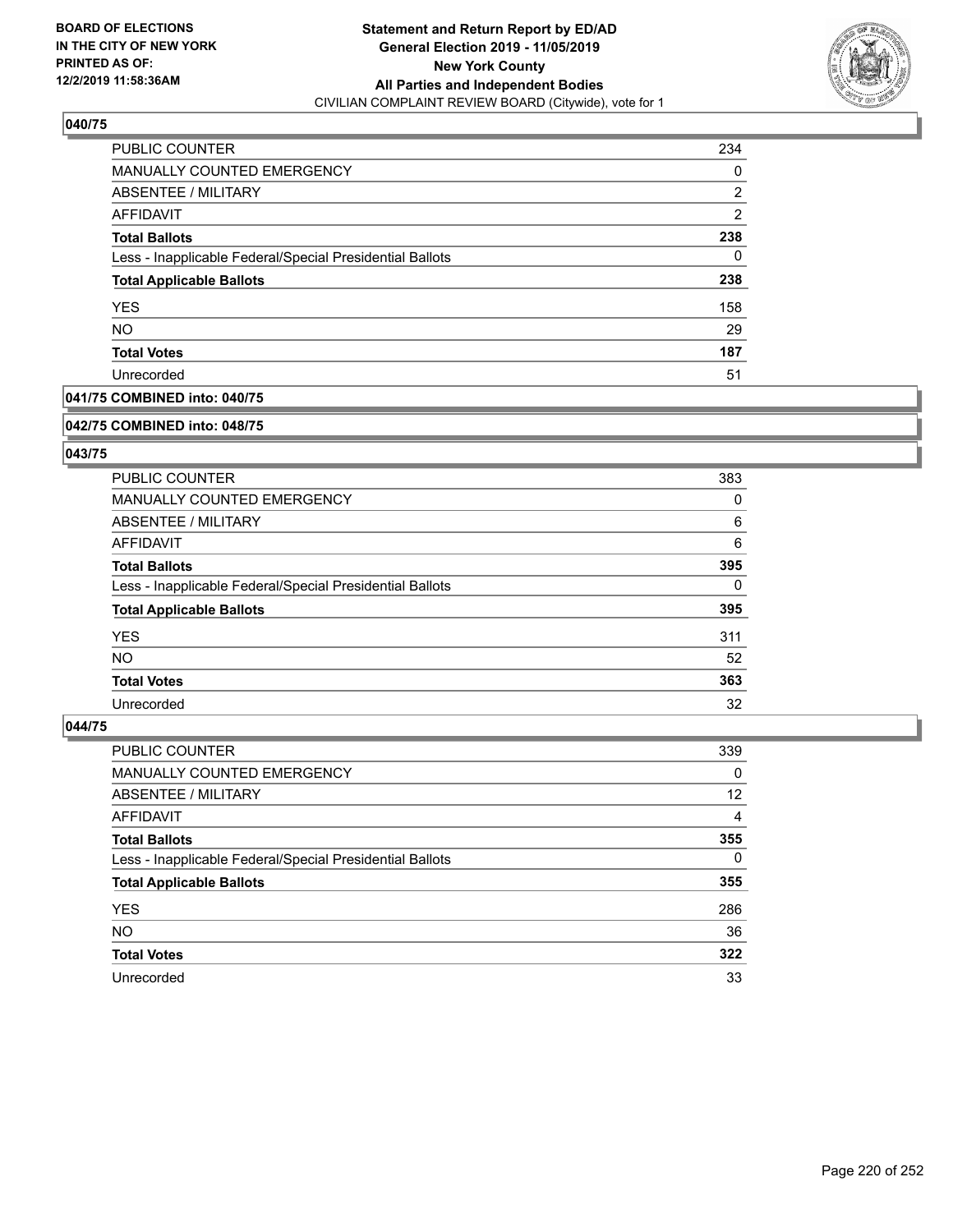

| PUBLIC COUNTER                                           | 283 |
|----------------------------------------------------------|-----|
| MANUALLY COUNTED EMERGENCY                               | 0   |
| <b>ABSENTEE / MILITARY</b>                               |     |
| AFFIDAVIT                                                | 3   |
| <b>Total Ballots</b>                                     | 293 |
| Less - Inapplicable Federal/Special Presidential Ballots | 0   |
| <b>Total Applicable Ballots</b>                          | 293 |
| <b>YES</b>                                               | 223 |
| <b>NO</b>                                                | 30  |
| <b>Total Votes</b>                                       | 253 |
| Unrecorded                                               | 40  |

### **046/75 COMBINED into: 062/75**

#### **047/75 COMBINED into: 044/75**

### **048/75**

| <b>PUBLIC COUNTER</b>                                    | 281 |
|----------------------------------------------------------|-----|
| <b>MANUALLY COUNTED EMERGENCY</b>                        | 0   |
| ABSENTEE / MILITARY                                      |     |
| AFFIDAVIT                                                | 3   |
| <b>Total Ballots</b>                                     | 285 |
| Less - Inapplicable Federal/Special Presidential Ballots | 0   |
| <b>Total Applicable Ballots</b>                          | 285 |
| <b>YES</b>                                               | 227 |
| NO.                                                      | 37  |
| <b>Total Votes</b>                                       | 264 |
| Unrecorded                                               | 21  |

| <b>PUBLIC COUNTER</b>                                    | 164      |
|----------------------------------------------------------|----------|
| MANUALLY COUNTED EMERGENCY                               | 0        |
| ABSENTEE / MILITARY                                      | 3        |
| AFFIDAVIT                                                |          |
| <b>Total Ballots</b>                                     | 168      |
| Less - Inapplicable Federal/Special Presidential Ballots | $\Omega$ |
| <b>Total Applicable Ballots</b>                          | 168      |
| <b>YES</b>                                               | 128      |
| <b>NO</b>                                                | 29       |
| <b>Total Votes</b>                                       | 157      |
| Unrecorded                                               | 11       |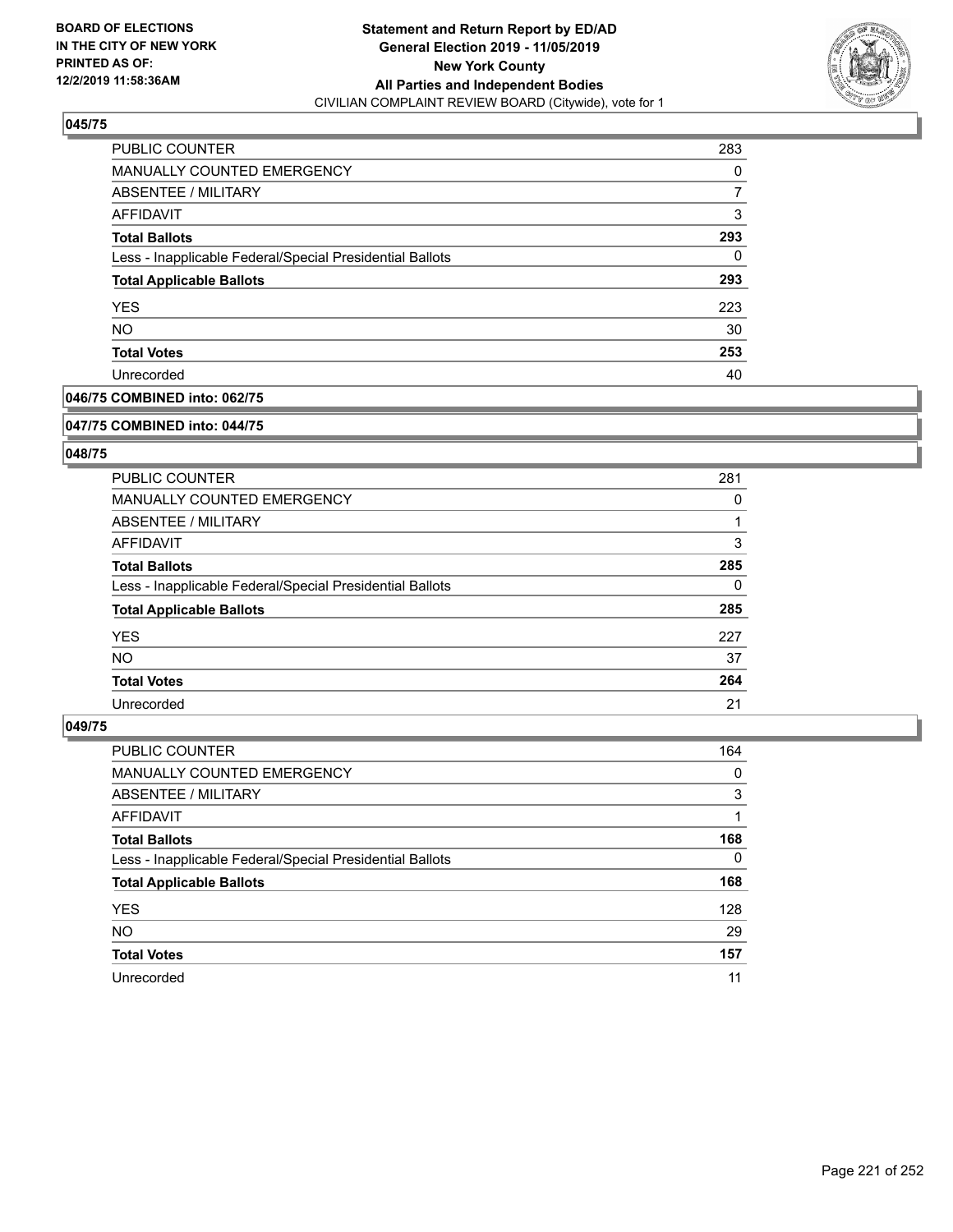

| PUBLIC COUNTER                                           | 93           |
|----------------------------------------------------------|--------------|
| MANUALLY COUNTED EMERGENCY                               | 0            |
| ABSENTEE / MILITARY                                      | 2            |
| AFFIDAVIT                                                | 0            |
| Total Ballots                                            | 95           |
| Less - Inapplicable Federal/Special Presidential Ballots | $\mathbf{0}$ |
| <b>Total Applicable Ballots</b>                          | 95           |
| YES                                                      | 73           |
| NO.                                                      | 15           |
| <b>Total Votes</b>                                       | 88           |
| Unrecorded                                               | 7            |

### **051/75**

| PUBLIC COUNTER                                           | 152 |
|----------------------------------------------------------|-----|
| <b>MANUALLY COUNTED EMERGENCY</b>                        | 0   |
| ABSENTEE / MILITARY                                      | 7   |
| <b>AFFIDAVIT</b>                                         | 4   |
| <b>Total Ballots</b>                                     | 163 |
| Less - Inapplicable Federal/Special Presidential Ballots | 0   |
| <b>Total Applicable Ballots</b>                          | 163 |
| <b>YES</b>                                               | 123 |
| <b>NO</b>                                                | 23  |
| <b>Total Votes</b>                                       | 146 |
| Unrecorded                                               | 17  |
|                                                          |     |

### **052/75 COMBINED into: 007/73**

**053/75** 

| <b>PUBLIC COUNTER</b>                                    | 267            |
|----------------------------------------------------------|----------------|
| <b>MANUALLY COUNTED EMERGENCY</b>                        | 0              |
| ABSENTEE / MILITARY                                      | $\overline{5}$ |
| AFFIDAVIT                                                |                |
| <b>Total Ballots</b>                                     | 273            |
| Less - Inapplicable Federal/Special Presidential Ballots | 0              |
| <b>Total Applicable Ballots</b>                          | 273            |
| <b>YES</b>                                               | 202            |
| <b>NO</b>                                                | 55             |
| <b>Total Votes</b>                                       | 257            |
| Unrecorded                                               | 16             |
| 054/75 COMBINED into: 053/75                             |                |

**055/75 COMBINED into: 011/73**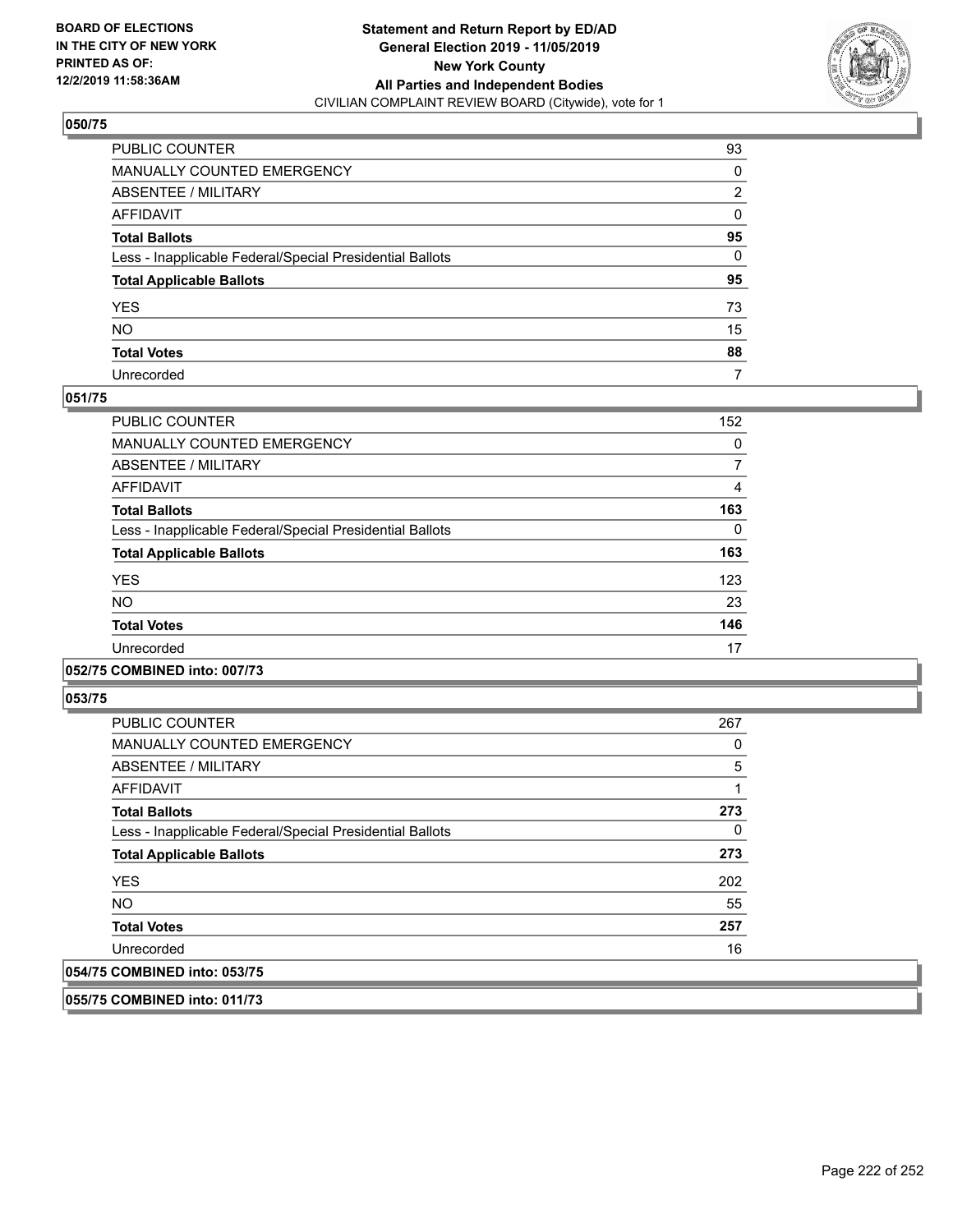

| <b>PUBLIC COUNTER</b>                                    | 247 |
|----------------------------------------------------------|-----|
| MANUALLY COUNTED EMERGENCY                               | 0   |
| <b>ABSENTEE / MILITARY</b>                               |     |
| <b>AFFIDAVIT</b>                                         |     |
| <b>Total Ballots</b>                                     | 255 |
| Less - Inapplicable Federal/Special Presidential Ballots | 0   |
| <b>Total Applicable Ballots</b>                          | 255 |
| <b>YES</b>                                               | 188 |
| <b>NO</b>                                                | 53  |
| <b>Total Votes</b>                                       | 241 |
| Unrecorded                                               | 14  |

### **057/75 COMBINED into: 056/75**

### **058/75**

| PUBLIC COUNTER                                           | 105      |
|----------------------------------------------------------|----------|
| MANUALLY COUNTED EMERGENCY                               | $\Omega$ |
| ABSENTEE / MILITARY                                      |          |
| AFFIDAVIT                                                | 0        |
| <b>Total Ballots</b>                                     | 106      |
| Less - Inapplicable Federal/Special Presidential Ballots | $\Omega$ |
| <b>Total Applicable Ballots</b>                          | 106      |
| <b>YES</b>                                               | 78       |
| <b>NO</b>                                                | 19       |
| <b>Total Votes</b>                                       | 97       |
| Unrecorded                                               | 9        |
|                                                          |          |

| PUBLIC COUNTER                                           | 288      |
|----------------------------------------------------------|----------|
| MANUALLY COUNTED EMERGENCY                               | $\Omega$ |
| ABSENTEE / MILITARY                                      | 11       |
| AFFIDAVIT                                                | $\Omega$ |
| <b>Total Ballots</b>                                     | 299      |
| Less - Inapplicable Federal/Special Presidential Ballots | 0        |
| <b>Total Applicable Ballots</b>                          | 299      |
| <b>YES</b>                                               | 229      |
| <b>NO</b>                                                | 52       |
| <b>Total Votes</b>                                       | 281      |
| Unrecorded                                               | 18       |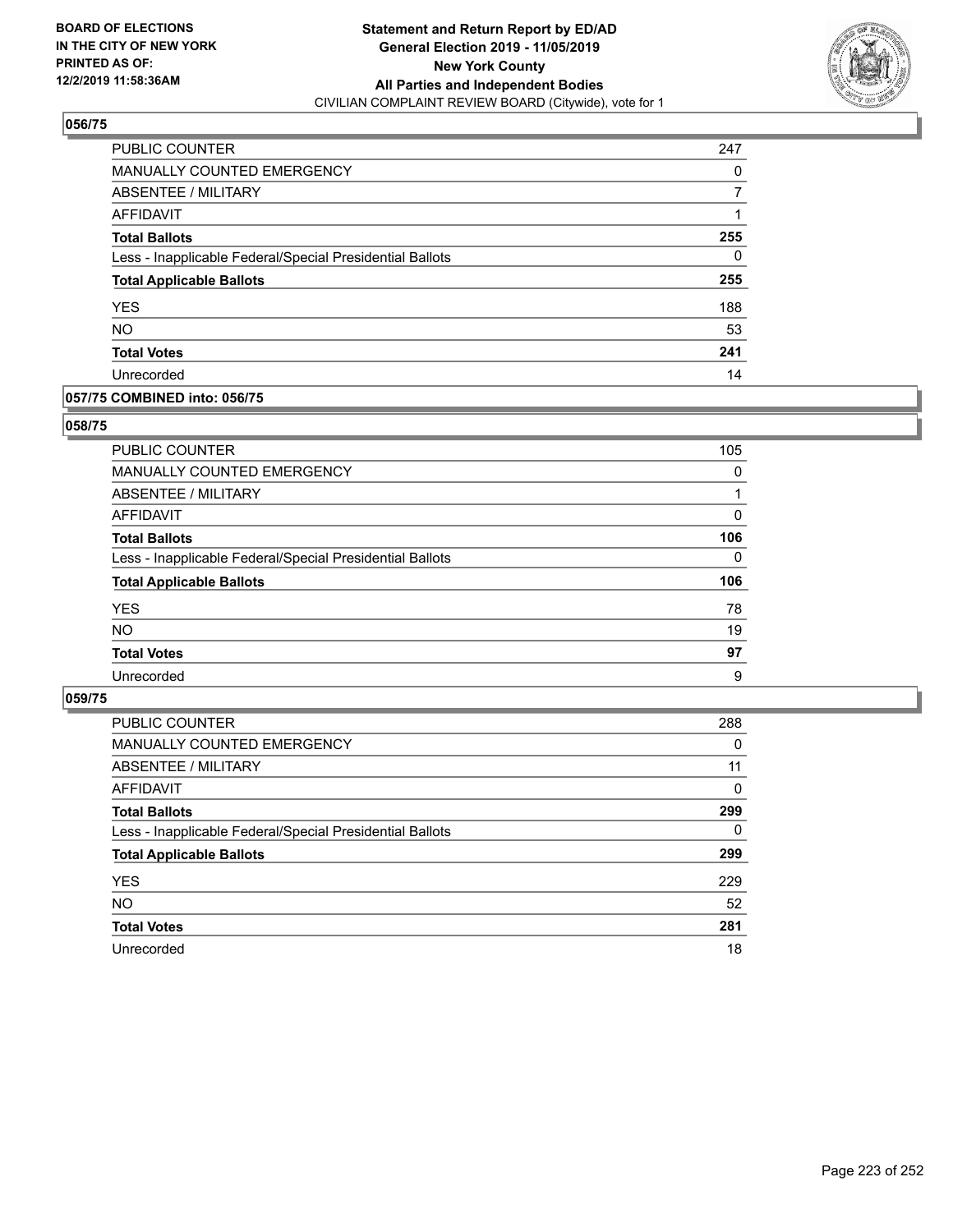

| PUBLIC COUNTER                                           | 13 |
|----------------------------------------------------------|----|
| MANUALLY COUNTED EMERGENCY                               | 0  |
| ABSENTEE / MILITARY                                      | 0  |
| AFFIDAVIT                                                | 0  |
| <b>Total Ballots</b>                                     | 13 |
| Less - Inapplicable Federal/Special Presidential Ballots | 0  |
| <b>Total Applicable Ballots</b>                          | 13 |
| <b>YES</b>                                               | 10 |
| <b>NO</b>                                                | 3  |
| <b>Total Votes</b>                                       | 13 |

### **061/75 COMBINED into: 060/75**

### **062/75**

| PUBLIC COUNTER                                           | 213            |
|----------------------------------------------------------|----------------|
| <b>MANUALLY COUNTED EMERGENCY</b>                        | 0              |
| ABSENTEE / MILITARY                                      | 5              |
| AFFIDAVIT                                                | $\overline{2}$ |
| <b>Total Ballots</b>                                     | 220            |
| Less - Inapplicable Federal/Special Presidential Ballots | 0              |
| <b>Total Applicable Ballots</b>                          | 220            |
| <b>YES</b>                                               | 177            |
| <b>NO</b>                                                | 27             |
| <b>Total Votes</b>                                       | 204            |
| Unrecorded                                               | 16             |

| PUBLIC COUNTER                                           | 150          |
|----------------------------------------------------------|--------------|
| <b>MANUALLY COUNTED EMERGENCY</b>                        | 0            |
| ABSENTEE / MILITARY                                      | 4            |
| AFFIDAVIT                                                |              |
| <b>Total Ballots</b>                                     | 155          |
| Less - Inapplicable Federal/Special Presidential Ballots | $\mathbf{0}$ |
| <b>Total Applicable Ballots</b>                          | 155          |
| <b>YES</b>                                               | 117          |
| NO.                                                      | 18           |
| <b>Total Votes</b>                                       | 135          |
| Unrecorded                                               | 20           |
| 064/75 COMBINED into: 059/75                             |              |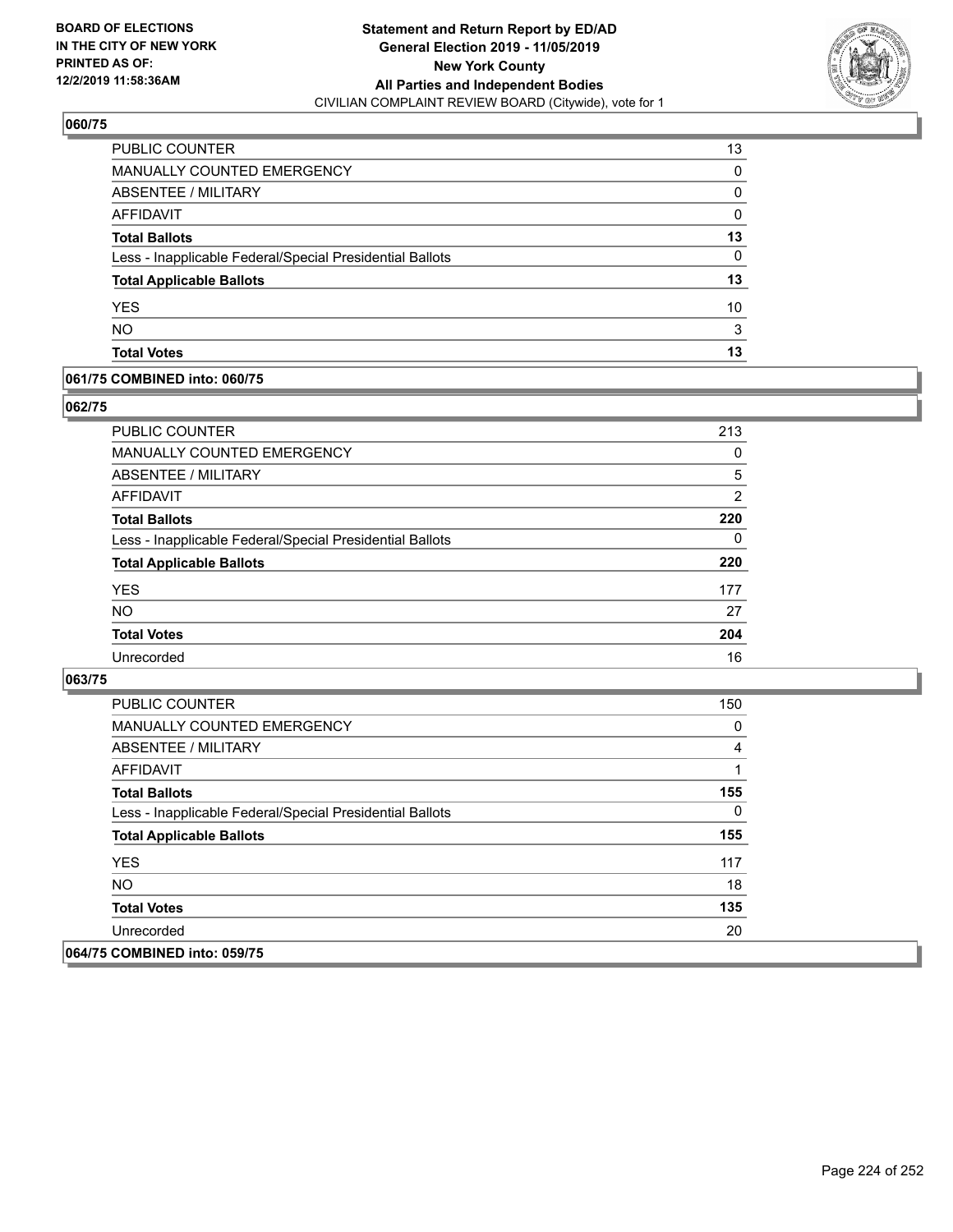

| PUBLIC COUNTER                                           | 108      |
|----------------------------------------------------------|----------|
| MANUALLY COUNTED EMERGENCY                               | 0        |
| ABSENTEE / MILITARY                                      | 2        |
| AFFIDAVIT                                                | 0        |
| Total Ballots                                            | 110      |
| Less - Inapplicable Federal/Special Presidential Ballots | $\Omega$ |
| <b>Total Applicable Ballots</b>                          | 110      |
| YES                                                      | 57       |
| NO.                                                      | 19       |
| <b>Total Votes</b>                                       | 76       |
| Unrecorded                                               | 34       |

### **066/75**

| PUBLIC COUNTER                                           | 366            |
|----------------------------------------------------------|----------------|
| <b>MANUALLY COUNTED EMERGENCY</b>                        | $\Omega$       |
| ABSENTEE / MILITARY                                      | 10             |
| AFFIDAVIT                                                | $\overline{2}$ |
| <b>Total Ballots</b>                                     | 378            |
| Less - Inapplicable Federal/Special Presidential Ballots | $\Omega$       |
| <b>Total Applicable Ballots</b>                          | 378            |
| <b>YES</b>                                               | 281            |
| <b>NO</b>                                                | 70             |
| <b>Total Votes</b>                                       | 351            |
| Unrecorded                                               | 27             |

| PUBLIC COUNTER                                           | 161 |
|----------------------------------------------------------|-----|
| <b>MANUALLY COUNTED EMERGENCY</b>                        | 0   |
| ABSENTEE / MILITARY                                      |     |
| AFFIDAVIT                                                |     |
| <b>Total Ballots</b>                                     | 169 |
| Less - Inapplicable Federal/Special Presidential Ballots | 0   |
| <b>Total Applicable Ballots</b>                          | 169 |
| <b>YES</b>                                               | 136 |
| <b>NO</b>                                                | 21  |
| <b>Total Votes</b>                                       | 157 |
| Unrecorded                                               | 12  |
| 068/75 COMBINED into: 008/75                             |     |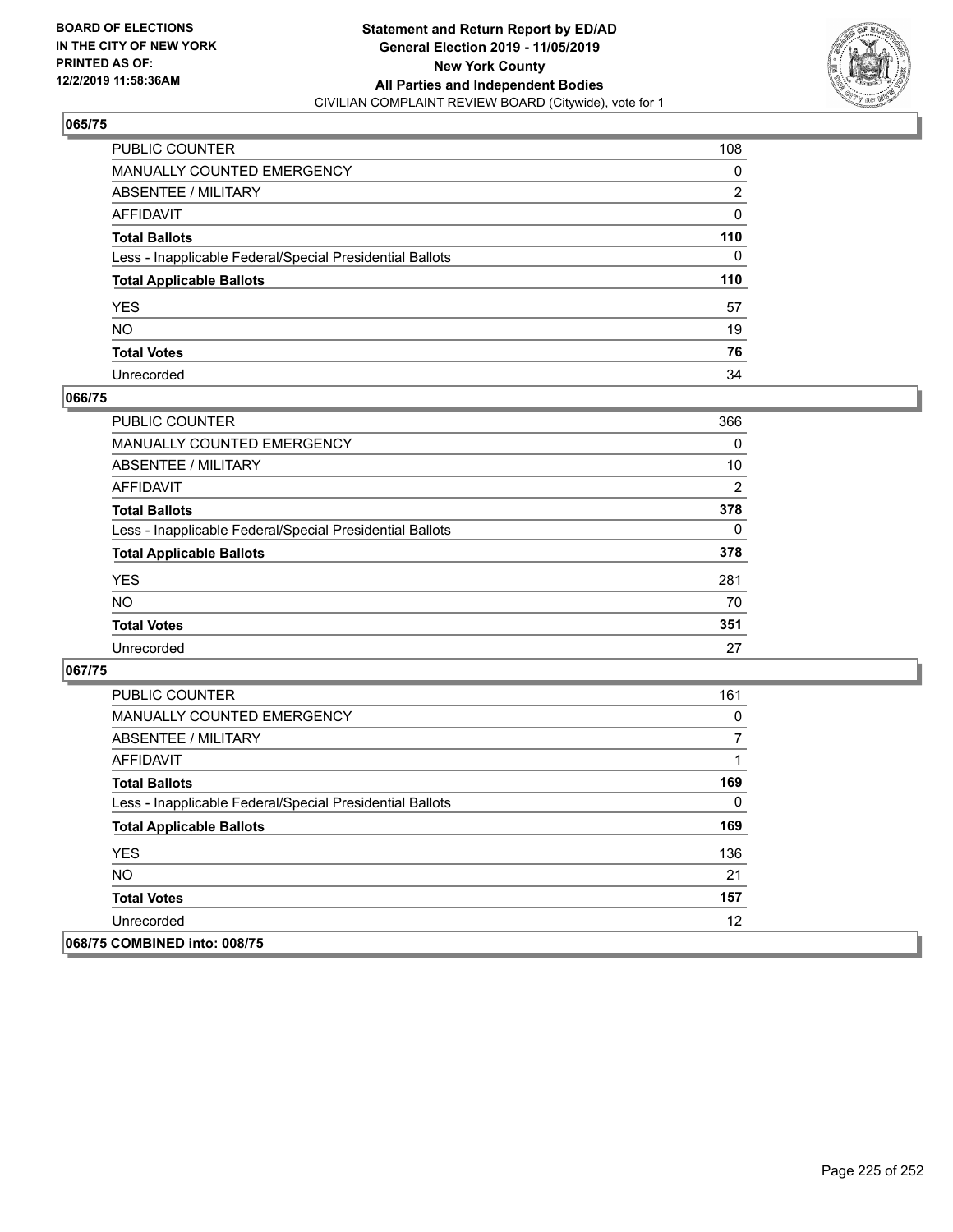

| PUBLIC COUNTER                                           | 165 |
|----------------------------------------------------------|-----|
| MANUALLY COUNTED EMERGENCY                               | 0   |
| ABSENTEE / MILITARY                                      | 6   |
| AFFIDAVIT                                                |     |
| Total Ballots                                            | 172 |
| Less - Inapplicable Federal/Special Presidential Ballots | 0   |
| <b>Total Applicable Ballots</b>                          | 172 |
| YES                                                      | 135 |
| NO.                                                      | 28  |
| <b>Total Votes</b>                                       | 163 |
| Unrecorded                                               | 9   |

### **070/75**

| <b>PUBLIC COUNTER</b>                                    | 232      |
|----------------------------------------------------------|----------|
| MANUALLY COUNTED EMERGENCY                               | 0        |
| ABSENTEE / MILITARY                                      | 5        |
| AFFIDAVIT                                                |          |
| <b>Total Ballots</b>                                     | 238      |
| Less - Inapplicable Federal/Special Presidential Ballots | $\Omega$ |
| <b>Total Applicable Ballots</b>                          | 238      |
| <b>YES</b>                                               | 194      |
| <b>NO</b>                                                | 35       |
| <b>Total Votes</b>                                       | 229      |
| Unrecorded                                               | 9        |

| PUBLIC COUNTER                                           | 538            |
|----------------------------------------------------------|----------------|
| <b>MANUALLY COUNTED EMERGENCY</b>                        | $\Omega$       |
| ABSENTEE / MILITARY                                      | 15             |
| AFFIDAVIT                                                | $\overline{2}$ |
| <b>Total Ballots</b>                                     | 555            |
| Less - Inapplicable Federal/Special Presidential Ballots | 0              |
| <b>Total Applicable Ballots</b>                          | 555            |
| <b>YES</b>                                               | 476            |
| NO.                                                      | 45             |
| <b>Total Votes</b>                                       | 521            |
| Unrecorded                                               | 34             |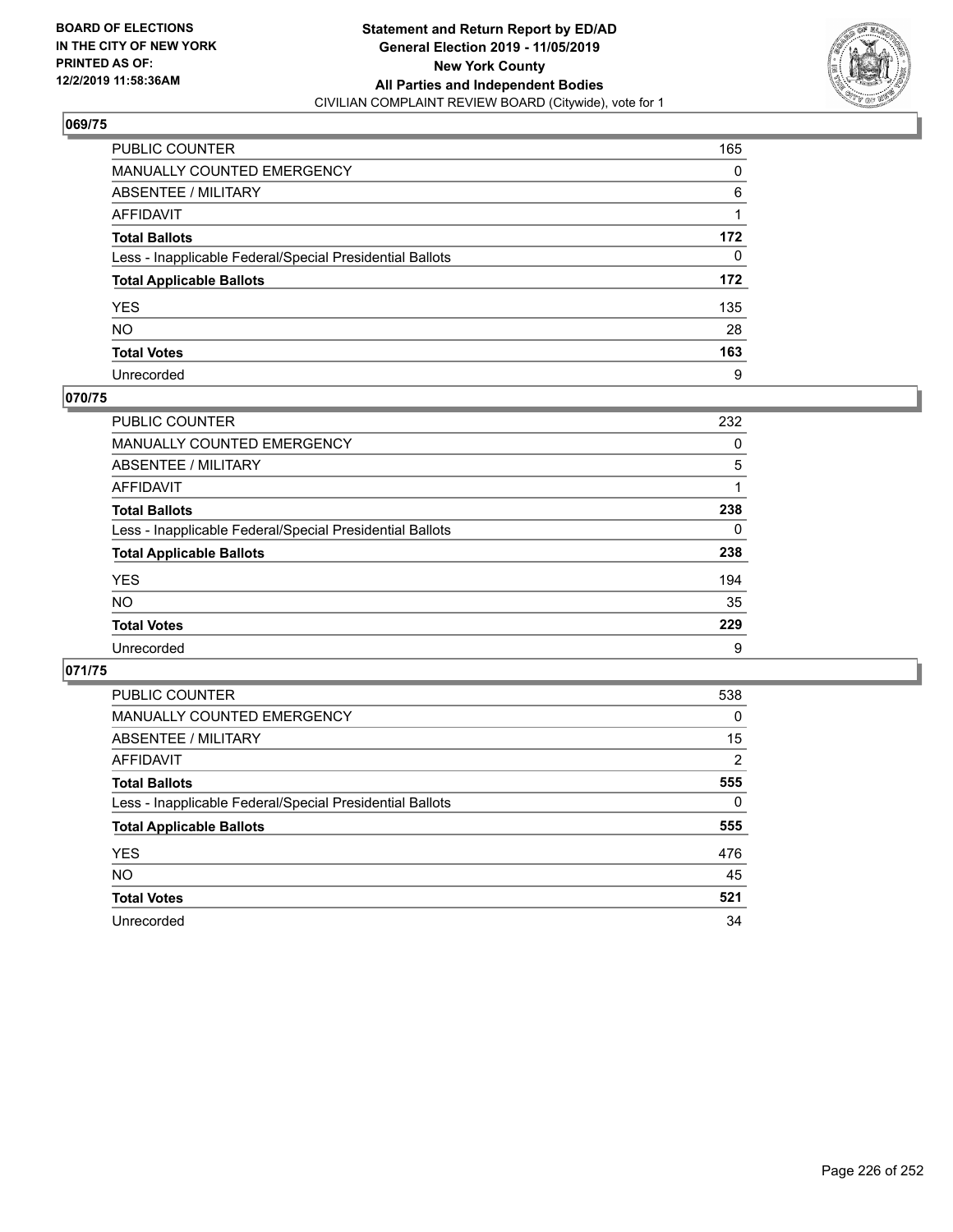

| PUBLIC COUNTER                                           | 491             |
|----------------------------------------------------------|-----------------|
| MANUALLY COUNTED EMERGENCY                               | 0               |
| ABSENTEE / MILITARY                                      | 12 <sup>2</sup> |
| AFFIDAVIT                                                | 2               |
| Total Ballots                                            | 505             |
| Less - Inapplicable Federal/Special Presidential Ballots | $\Omega$        |
| <b>Total Applicable Ballots</b>                          | 505             |
| YES                                                      | 391             |
| NO.                                                      | 52              |
| <b>Total Votes</b>                                       | 443             |
| Unrecorded                                               | 62              |

### **073/75**

| <b>PUBLIC COUNTER</b>                                    | 161      |
|----------------------------------------------------------|----------|
| <b>MANUALLY COUNTED EMERGENCY</b>                        | 0        |
| ABSENTEE / MILITARY                                      | 8        |
| AFFIDAVIT                                                |          |
| <b>Total Ballots</b>                                     | 170      |
| Less - Inapplicable Federal/Special Presidential Ballots | $\Omega$ |
| <b>Total Applicable Ballots</b>                          | 170      |
| <b>YES</b>                                               | 129      |
| <b>NO</b>                                                | 25       |
| <b>Total Votes</b>                                       | 154      |
| Unrecorded                                               | 16       |

| PUBLIC COUNTER                                           | 111 |
|----------------------------------------------------------|-----|
| <b>MANUALLY COUNTED EMERGENCY</b>                        | 0   |
| ABSENTEE / MILITARY                                      | 4   |
| AFFIDAVIT                                                | 0   |
| <b>Total Ballots</b>                                     | 115 |
| Less - Inapplicable Federal/Special Presidential Ballots | 0   |
| <b>Total Applicable Ballots</b>                          | 115 |
| <b>YES</b>                                               | 79  |
| NO.                                                      | 15  |
| <b>Total Votes</b>                                       | 94  |
| Unrecorded                                               | 21  |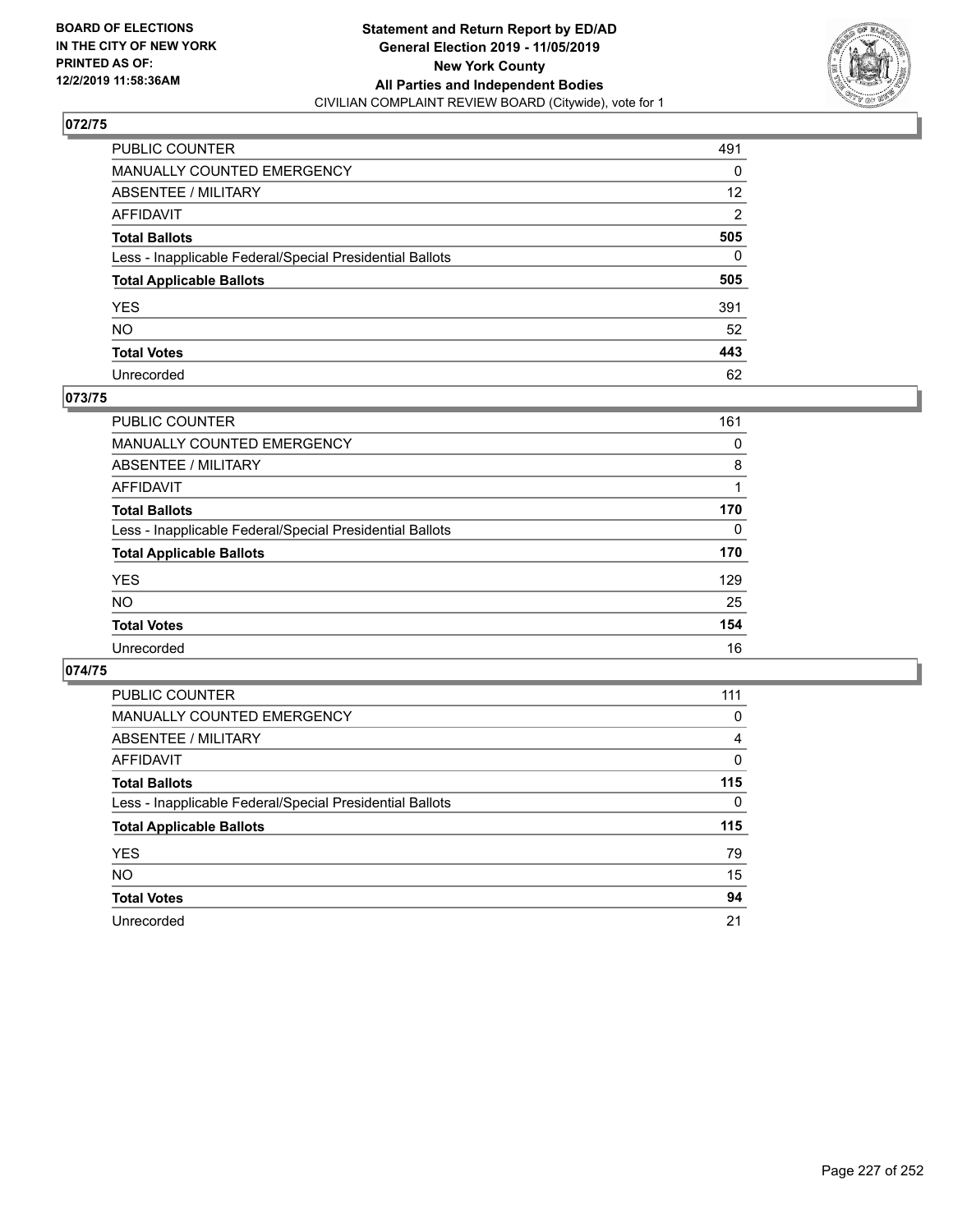

| PUBLIC COUNTER                                           | 97  |
|----------------------------------------------------------|-----|
| <b>MANUALLY COUNTED EMERGENCY</b>                        | 0   |
| ABSENTEE / MILITARY                                      | 5   |
| AFFIDAVIT                                                |     |
| <b>Total Ballots</b>                                     | 103 |
| Less - Inapplicable Federal/Special Presidential Ballots | 0   |
| <b>Total Applicable Ballots</b>                          | 103 |
| <b>YES</b>                                               | 72  |
| <b>NO</b>                                                | 22  |
| <b>Total Votes</b>                                       | 94  |
| Unrecorded                                               | 9   |

### **076/75 COMBINED into: 065/75**

**077/75 COMBINED into: 067/75**

**078/75 COMBINED into: 069/75**

**079/75 COMBINED into: 071/75**

**080/75 COMBINED into: 082/75**

### **081/75 COMBINED into: 082/75**

#### **082/75**

| <b>PUBLIC COUNTER</b>                                    | 396 |
|----------------------------------------------------------|-----|
| MANUALLY COUNTED EMERGENCY                               | 0   |
| ABSENTEE / MILITARY                                      | 9   |
| AFFIDAVIT                                                |     |
| <b>Total Ballots</b>                                     | 406 |
| Less - Inapplicable Federal/Special Presidential Ballots | 0   |
| <b>Total Applicable Ballots</b>                          | 406 |
| <b>YES</b>                                               | 340 |
| <b>NO</b>                                                | 38  |
| <b>Total Votes</b>                                       | 378 |
| Unrecorded                                               | 28  |

#### **083/75**

| PUBLIC COUNTER                                           | 301 |
|----------------------------------------------------------|-----|
| <b>MANUALLY COUNTED EMERGENCY</b>                        | 0   |
| ABSENTEE / MILITARY                                      | 4   |
| AFFIDAVIT                                                | 4   |
| <b>Total Ballots</b>                                     | 309 |
| Less - Inapplicable Federal/Special Presidential Ballots | 0   |
| <b>Total Applicable Ballots</b>                          | 309 |
| <b>YES</b>                                               | 262 |
| NO.                                                      | 32  |
| <b>Total Votes</b>                                       | 294 |
| Unrecorded                                               | 15  |
| 084/75 COMBINED into: 115/75                             |     |

**085/75 COMBINED into: 093/75**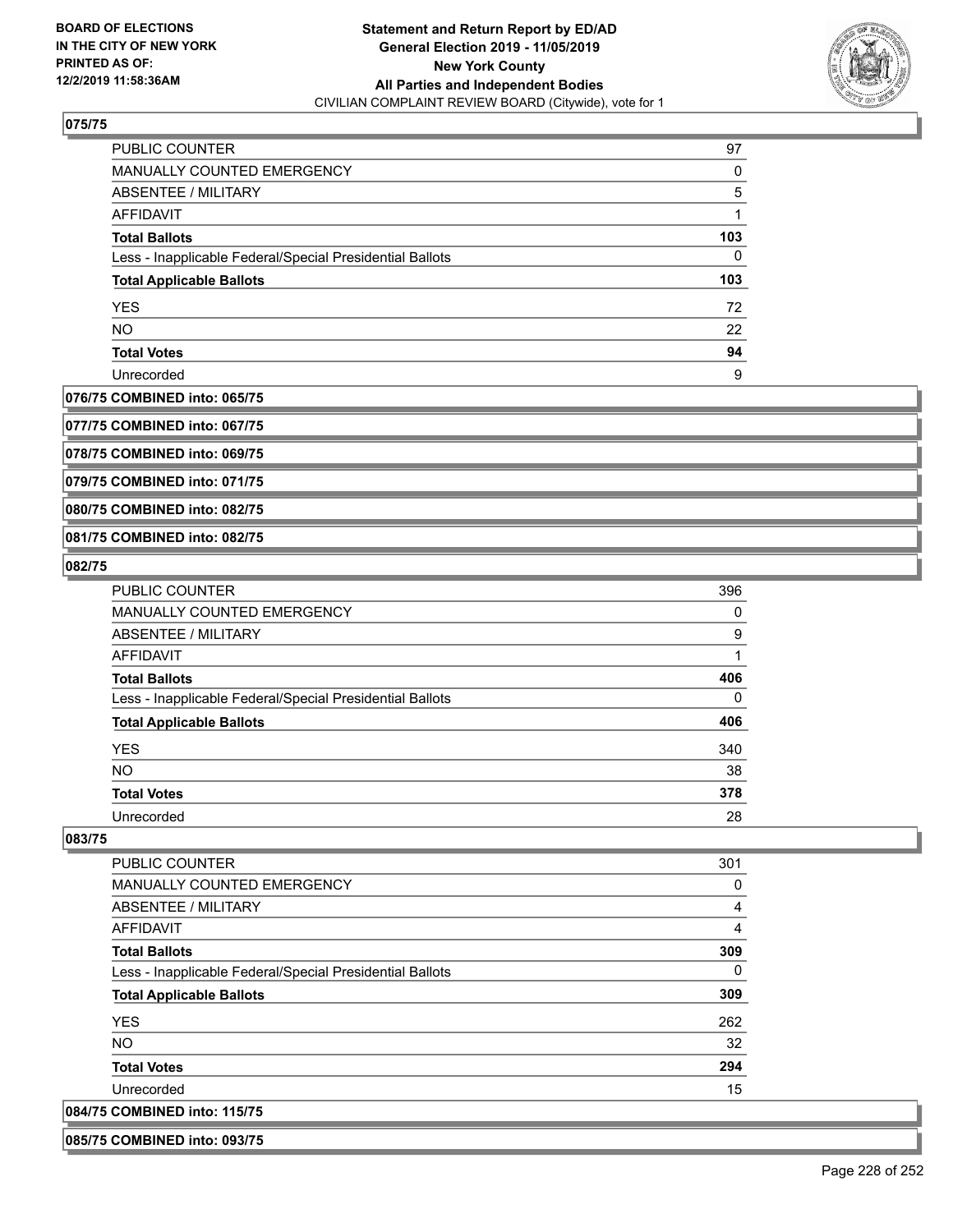

### **086/75 COMBINED into: 020/67**

### **087/75**

| PUBLIC COUNTER                                           | 255      |
|----------------------------------------------------------|----------|
| <b>MANUALLY COUNTED EMERGENCY</b>                        | $\Omega$ |
| ABSENTEE / MILITARY                                      | 10       |
| AFFIDAVIT                                                |          |
| <b>Total Ballots</b>                                     | 266      |
| Less - Inapplicable Federal/Special Presidential Ballots | 0        |
| <b>Total Applicable Ballots</b>                          | 266      |
| <b>YES</b>                                               | 184      |
| <b>NO</b>                                                | 66       |
| <b>Total Votes</b>                                       | 250      |
| Unrecorded                                               | 16       |
|                                                          |          |

## **088/75 COMBINED into: 043/73**

### **089/75 COMBINED into: 087/75**

#### **090/75 COMBINED into: 091/75**

### **091/75**

| PUBLIC COUNTER                                           | 190 |
|----------------------------------------------------------|-----|
| <b>MANUALLY COUNTED EMERGENCY</b>                        | 0   |
| ABSENTEE / MILITARY                                      | 10  |
| AFFIDAVIT                                                | 0   |
| <b>Total Ballots</b>                                     | 200 |
| Less - Inapplicable Federal/Special Presidential Ballots | 0   |
| <b>Total Applicable Ballots</b>                          | 200 |
| <b>YES</b>                                               | 131 |
| <b>NO</b>                                                | 59  |
| <b>Total Votes</b>                                       | 190 |
| Unrecorded                                               | 10  |

| PUBLIC COUNTER                                           | 161      |
|----------------------------------------------------------|----------|
| MANUALLY COUNTED EMERGENCY                               | 0        |
| ABSENTEE / MILITARY                                      | 3        |
| AFFIDAVIT                                                |          |
| <b>Total Ballots</b>                                     | 165      |
| Less - Inapplicable Federal/Special Presidential Ballots | $\Omega$ |
| <b>Total Applicable Ballots</b>                          | 165      |
| <b>YES</b>                                               | 104      |
| <b>NO</b>                                                | 42       |
| <b>Total Votes</b>                                       | 146      |
| Unrecorded                                               | 19       |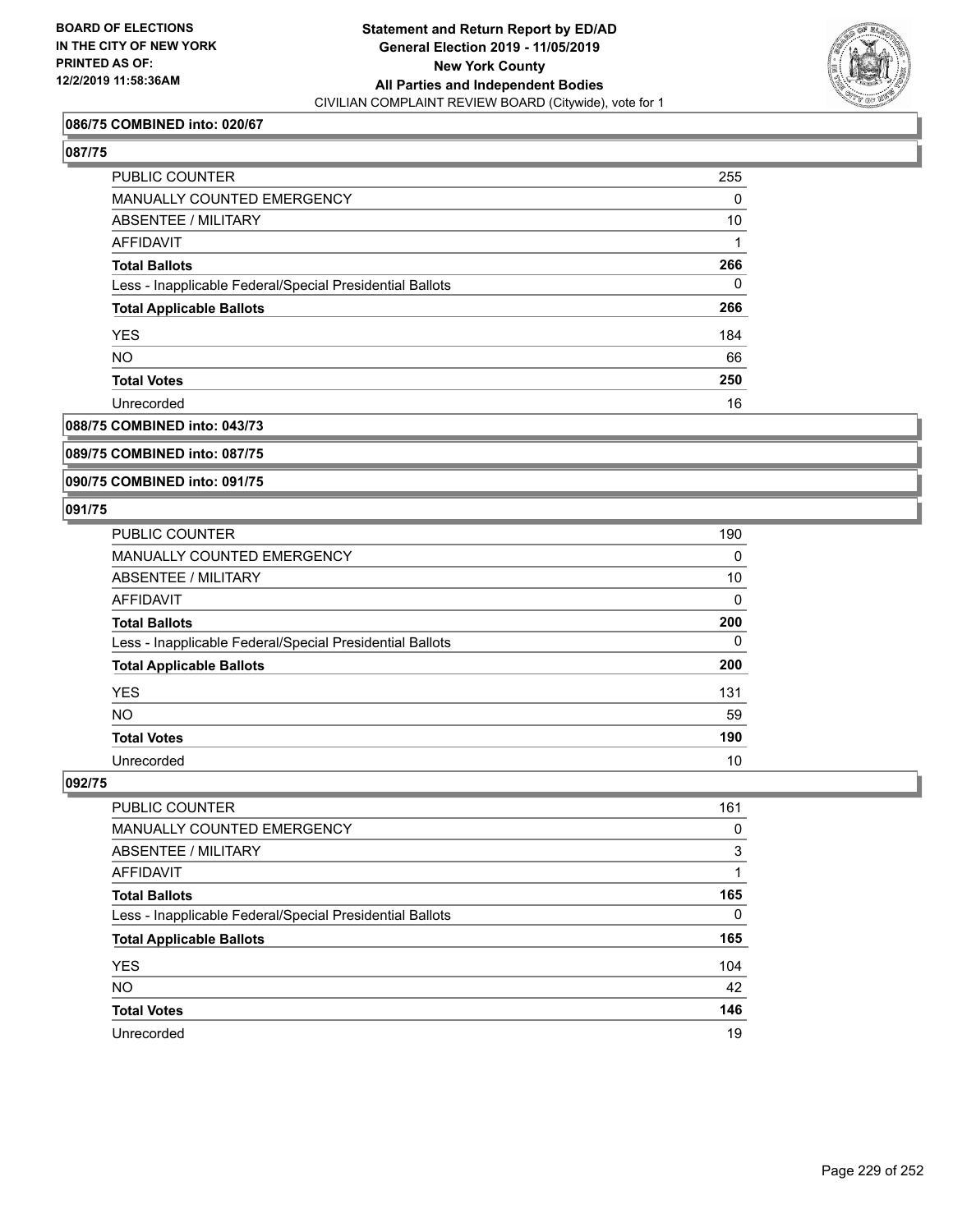

| PUBLIC COUNTER                                           | 117 |
|----------------------------------------------------------|-----|
| MANUALLY COUNTED EMERGENCY                               | 0   |
| <b>ABSENTEE / MILITARY</b>                               | 4   |
| AFFIDAVIT                                                |     |
| <b>Total Ballots</b>                                     | 122 |
| Less - Inapplicable Federal/Special Presidential Ballots | 0   |
| <b>Total Applicable Ballots</b>                          | 122 |
| <b>YES</b>                                               | 93  |
| <b>NO</b>                                                | 13  |
| <b>Total Votes</b>                                       | 106 |
| Unrecorded                                               | 16  |

#### **094/75 COMBINED into: 066/75**

#### **095/75 COMBINED into: 066/75**

**096/75 COMBINED into: 027/67**

#### **097/75**

| <b>PUBLIC COUNTER</b>                                    | 318 |
|----------------------------------------------------------|-----|
| <b>MANUALLY COUNTED EMERGENCY</b>                        | 0   |
| ABSENTEE / MILITARY                                      | 10  |
| <b>AFFIDAVIT</b>                                         | 2   |
| <b>Total Ballots</b>                                     | 330 |
| Less - Inapplicable Federal/Special Presidential Ballots | 0   |
| <b>Total Applicable Ballots</b>                          | 330 |
| <b>YES</b>                                               | 238 |
| NO.                                                      | 72  |
| <b>Total Votes</b>                                       | 310 |
| Unrecorded                                               | 20  |
|                                                          |     |

## **098/75 COMBINED into: 097/75**

#### **099/75**

**100/75 COMBINED into: 099/75**

| PUBLIC COUNTER                                           | 297 |
|----------------------------------------------------------|-----|
| <b>MANUALLY COUNTED EMERGENCY</b>                        | 0   |
| ABSENTEE / MILITARY                                      | 10  |
| AFFIDAVIT                                                | 1   |
| <b>Total Ballots</b>                                     | 308 |
| Less - Inapplicable Federal/Special Presidential Ballots | 0   |
| <b>Total Applicable Ballots</b>                          | 308 |
| <b>YES</b>                                               | 237 |
| <b>NO</b>                                                | 53  |
| <b>Total Votes</b>                                       | 290 |
| Unrecorded                                               | 18  |
| <b>COMBINED into: 099/75</b>                             |     |

## **101/75 COMBINED into: 048/75**

| 102/75 COMBINED into: 036/75 |  |
|------------------------------|--|
|                              |  |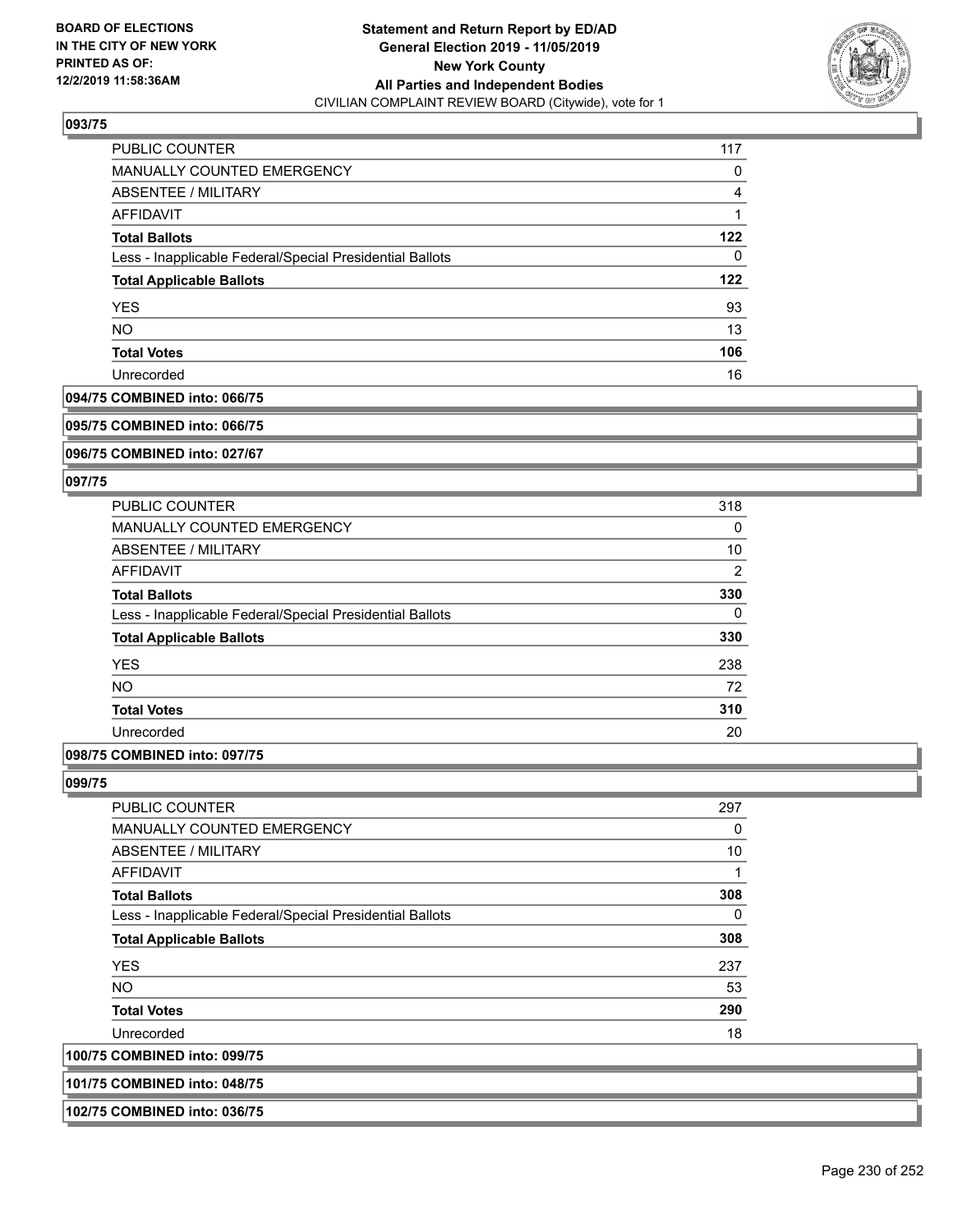

| PUBLIC COUNTER                                           |   |
|----------------------------------------------------------|---|
| MANUALLY COUNTED EMERGENCY                               | 0 |
| ABSENTEE / MILITARY                                      | 0 |
| AFFIDAVIT                                                | 0 |
| <b>Total Ballots</b>                                     | 0 |
| Less - Inapplicable Federal/Special Presidential Ballots | 0 |
| <b>Total Applicable Ballots</b>                          | 0 |
| <b>YES</b>                                               | 0 |
| <b>NO</b>                                                | 0 |
| <b>Total Votes</b>                                       | 0 |

#### **104/75**

| PUBLIC COUNTER                                           | 0        |
|----------------------------------------------------------|----------|
| MANUALLY COUNTED EMERGENCY                               | 0        |
| ABSENTEE / MILITARY                                      | 0        |
| AFFIDAVIT                                                | 0        |
| Total Ballots                                            | 0        |
| Less - Inapplicable Federal/Special Presidential Ballots | 0        |
| <b>Total Applicable Ballots</b>                          | 0        |
| YES                                                      | $\Omega$ |
| NO.                                                      | $\Omega$ |
| <b>Total Votes</b>                                       | 0        |
|                                                          |          |

**105/75 COMBINED into: 037/75**

**106/75 COMBINED into: 104/75**

#### **107/75 COMBINED into: 083/75**

**108/75** 

| <b>PUBLIC COUNTER</b>                                    | 208 |
|----------------------------------------------------------|-----|
| MANUALLY COUNTED EMERGENCY                               | 0   |
| ABSENTEE / MILITARY                                      | 6   |
| AFFIDAVIT                                                |     |
| <b>Total Ballots</b>                                     | 215 |
| Less - Inapplicable Federal/Special Presidential Ballots | 0   |
| <b>Total Applicable Ballots</b>                          | 215 |
| <b>YES</b>                                               | 166 |
| <b>NO</b>                                                | 22  |
| <b>Total Votes</b>                                       | 188 |
| Unrecorded                                               | 27  |
| 109/75 COMBINED into: 057/74                             |     |
|                                                          |     |

**110/75 COMBINED into: 013/75**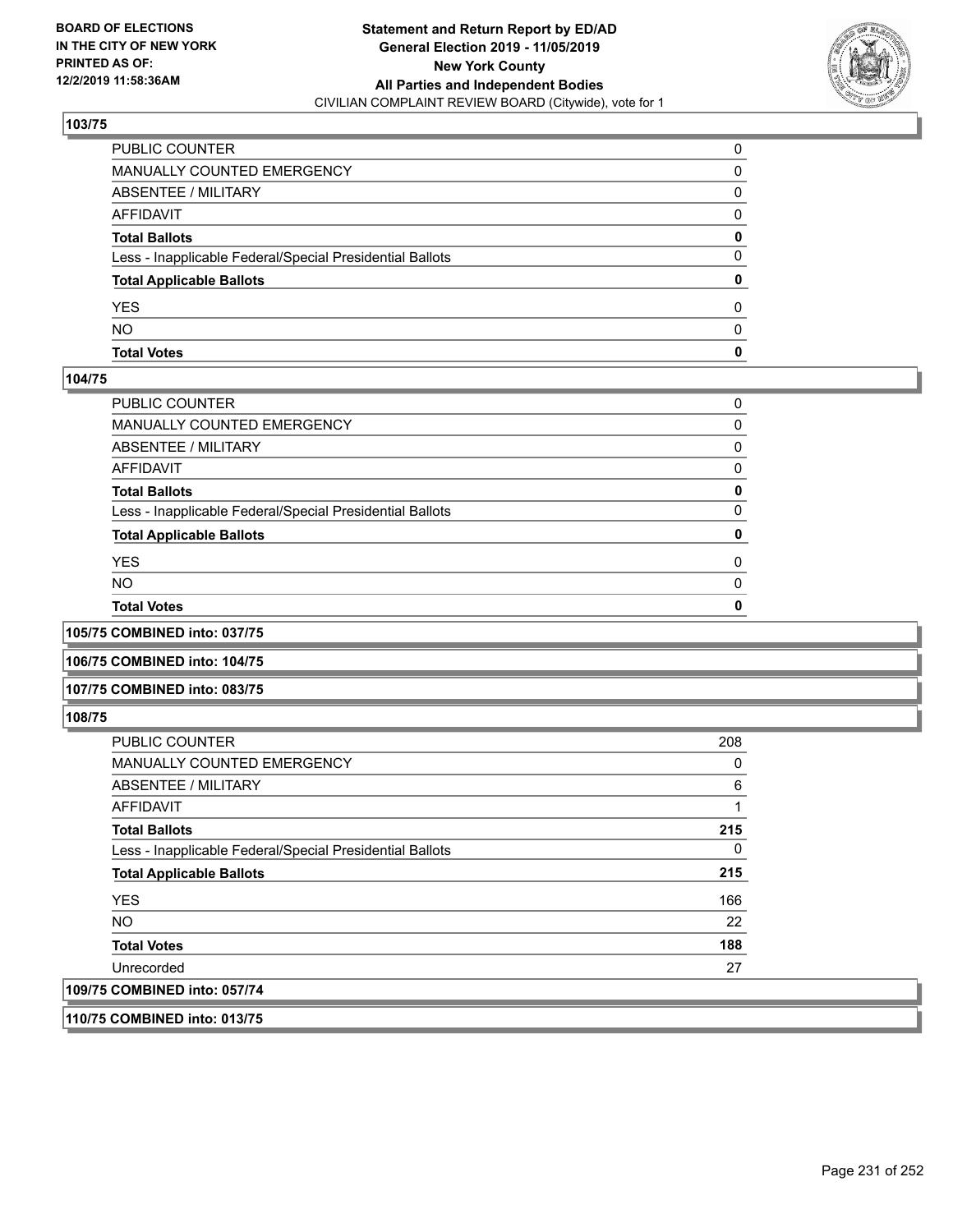

| PUBLIC COUNTER                                           | 284          |
|----------------------------------------------------------|--------------|
| MANUALLY COUNTED EMERGENCY                               | $\Omega$     |
| ABSENTEE / MILITARY                                      | 5            |
| AFFIDAVIT                                                |              |
| Total Ballots                                            | 290          |
| Less - Inapplicable Federal/Special Presidential Ballots | $\mathbf{0}$ |
| <b>Total Applicable Ballots</b>                          | 290          |
| YES                                                      | 238          |
| NO.                                                      | 41           |
| <b>Total Votes</b>                                       | 279          |
| Unrecorded                                               | 11           |

### **112/75**

| PUBLIC COUNTER                                           | 372 |
|----------------------------------------------------------|-----|
| MANUALLY COUNTED EMERGENCY                               | 0   |
| ABSENTEE / MILITARY                                      | 5   |
| AFFIDAVIT                                                |     |
| <b>Total Ballots</b>                                     | 378 |
| Less - Inapplicable Federal/Special Presidential Ballots | 0   |
| <b>Total Applicable Ballots</b>                          | 378 |
| <b>YES</b>                                               | 295 |
| <b>NO</b>                                                | 57  |
| <b>Total Votes</b>                                       | 352 |
| Unrecorded                                               | 26  |
|                                                          |     |

**113/75 COMBINED into: 019/75**

### **114/75 COMBINED into: 038/75**

| PUBLIC COUNTER                                           | 316 |
|----------------------------------------------------------|-----|
| <b>MANUALLY COUNTED EMERGENCY</b>                        | 0   |
| ABSENTEE / MILITARY                                      | 5   |
| AFFIDAVIT                                                |     |
| <b>Total Ballots</b>                                     | 322 |
| Less - Inapplicable Federal/Special Presidential Ballots | 0   |
| <b>Total Applicable Ballots</b>                          | 322 |
| <b>YES</b>                                               | 245 |
| <b>NO</b>                                                | 42  |
| <b>Total Votes</b>                                       | 287 |
| Unrecorded                                               | 35  |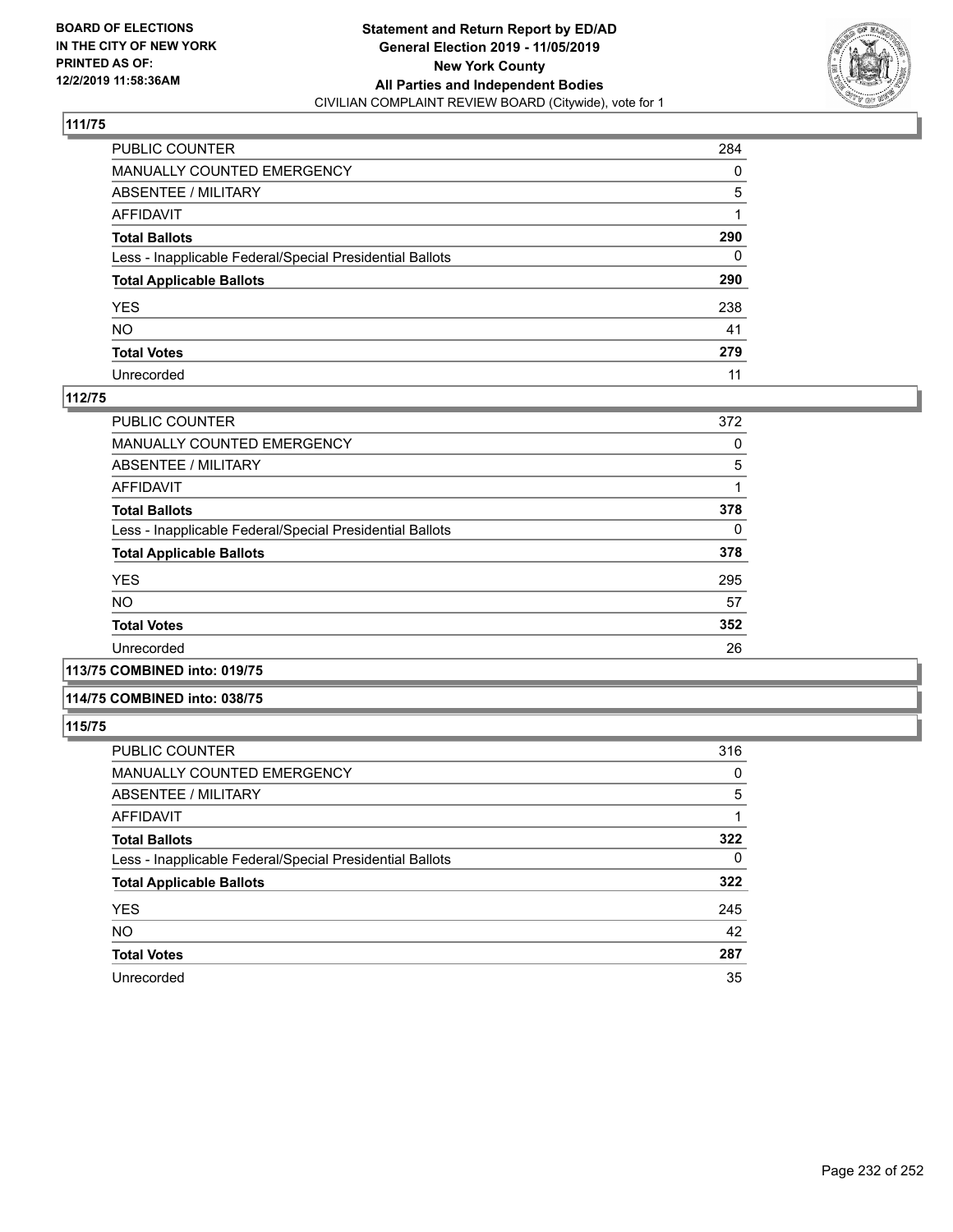

| PUBLIC COUNTER                                           | 312            |
|----------------------------------------------------------|----------------|
| MANUALLY COUNTED EMERGENCY                               | 0              |
| ABSENTEE / MILITARY                                      | 9              |
| AFFIDAVIT                                                | $\overline{2}$ |
| Total Ballots                                            | 323            |
| Less - Inapplicable Federal/Special Presidential Ballots | 0              |
| <b>Total Applicable Ballots</b>                          | 323            |
| YES                                                      | 241            |
| NO.                                                      | 74             |
| <b>Total Votes</b>                                       | 315            |
| Unrecorded                                               | 8              |

### **002/76**

| 203      |
|----------|
| 0        |
| 2        |
|          |
| 206      |
| $\Omega$ |
| 206      |
| 131      |
| 58       |
| 189      |
| 17       |
|          |

**003/76 COMBINED into: 001/76**

### **004/76 COMBINED into: 006/76**

#### **005/76 COMBINED into: 050/73**

| <b>PUBLIC COUNTER</b>                                    | 301      |
|----------------------------------------------------------|----------|
| MANUALLY COUNTED EMERGENCY                               | 0        |
| ABSENTEE / MILITARY                                      | 6        |
| AFFIDAVIT                                                | 2        |
| <b>Total Ballots</b>                                     | 309      |
| Less - Inapplicable Federal/Special Presidential Ballots | $\Omega$ |
| <b>Total Applicable Ballots</b>                          | 309      |
| <b>YES</b>                                               | 200      |
| <b>NO</b>                                                | 95       |
| <b>Total Votes</b>                                       | 295      |
| Unrecorded                                               | 14       |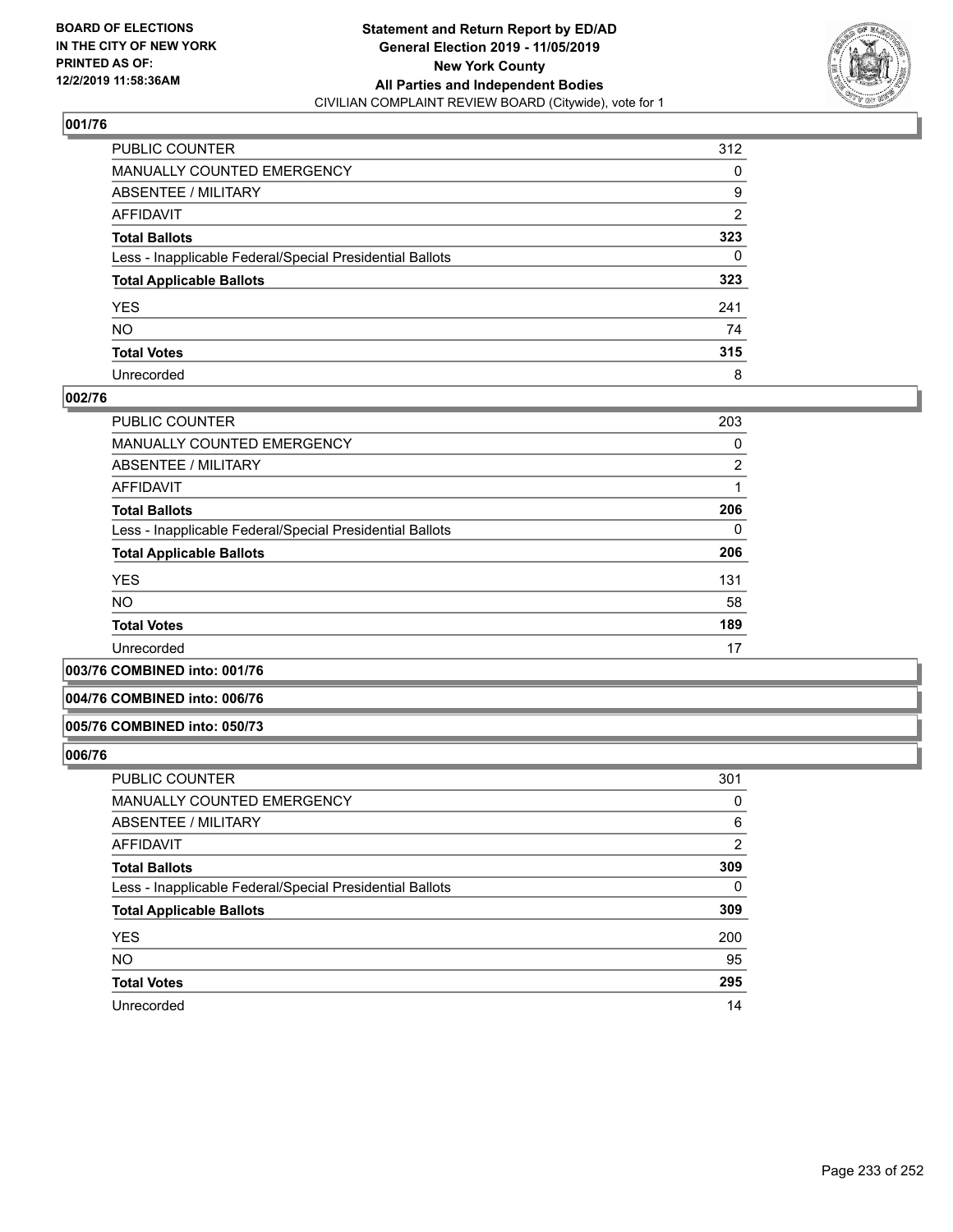

| PUBLIC COUNTER                                           | 269 |
|----------------------------------------------------------|-----|
| <b>MANUALLY COUNTED EMERGENCY</b>                        | 0   |
| ABSENTEE / MILITARY                                      | 4   |
| AFFIDAVIT                                                | 4   |
| <b>Total Ballots</b>                                     | 277 |
| Less - Inapplicable Federal/Special Presidential Ballots | 0   |
| <b>Total Applicable Ballots</b>                          | 277 |
| <b>YES</b>                                               | 185 |
| <b>NO</b>                                                | 84  |
| <b>Total Votes</b>                                       | 269 |
| Unrecorded                                               | 8   |

### **008/76 COMBINED into: 007/76**

### **009/76**

| <b>PUBLIC COUNTER</b>                                    | 196      |
|----------------------------------------------------------|----------|
| MANUALLY COUNTED EMERGENCY                               | $\Omega$ |
| ABSENTEE / MILITARY                                      | 13       |
| AFFIDAVIT                                                |          |
| <b>Total Ballots</b>                                     | 210      |
| Less - Inapplicable Federal/Special Presidential Ballots | $\Omega$ |
| <b>Total Applicable Ballots</b>                          | 210      |
| <b>YES</b>                                               | 135      |
| <b>NO</b>                                                | 62       |
| <b>Total Votes</b>                                       | 197      |
| Unrecorded                                               | 13       |

| <b>PUBLIC COUNTER</b>                                    | 324 |
|----------------------------------------------------------|-----|
| MANUALLY COUNTED EMERGENCY                               | 0   |
| ABSENTEE / MILITARY                                      | 3   |
| AFFIDAVIT                                                | 2   |
| <b>Total Ballots</b>                                     | 329 |
| Less - Inapplicable Federal/Special Presidential Ballots | 0   |
| <b>Total Applicable Ballots</b>                          | 329 |
| <b>YES</b>                                               | 243 |
| NO.                                                      | 69  |
| <b>Total Votes</b>                                       | 312 |
| Unrecorded                                               | 17  |
| 011/76 COMBINED into: 010/76                             |     |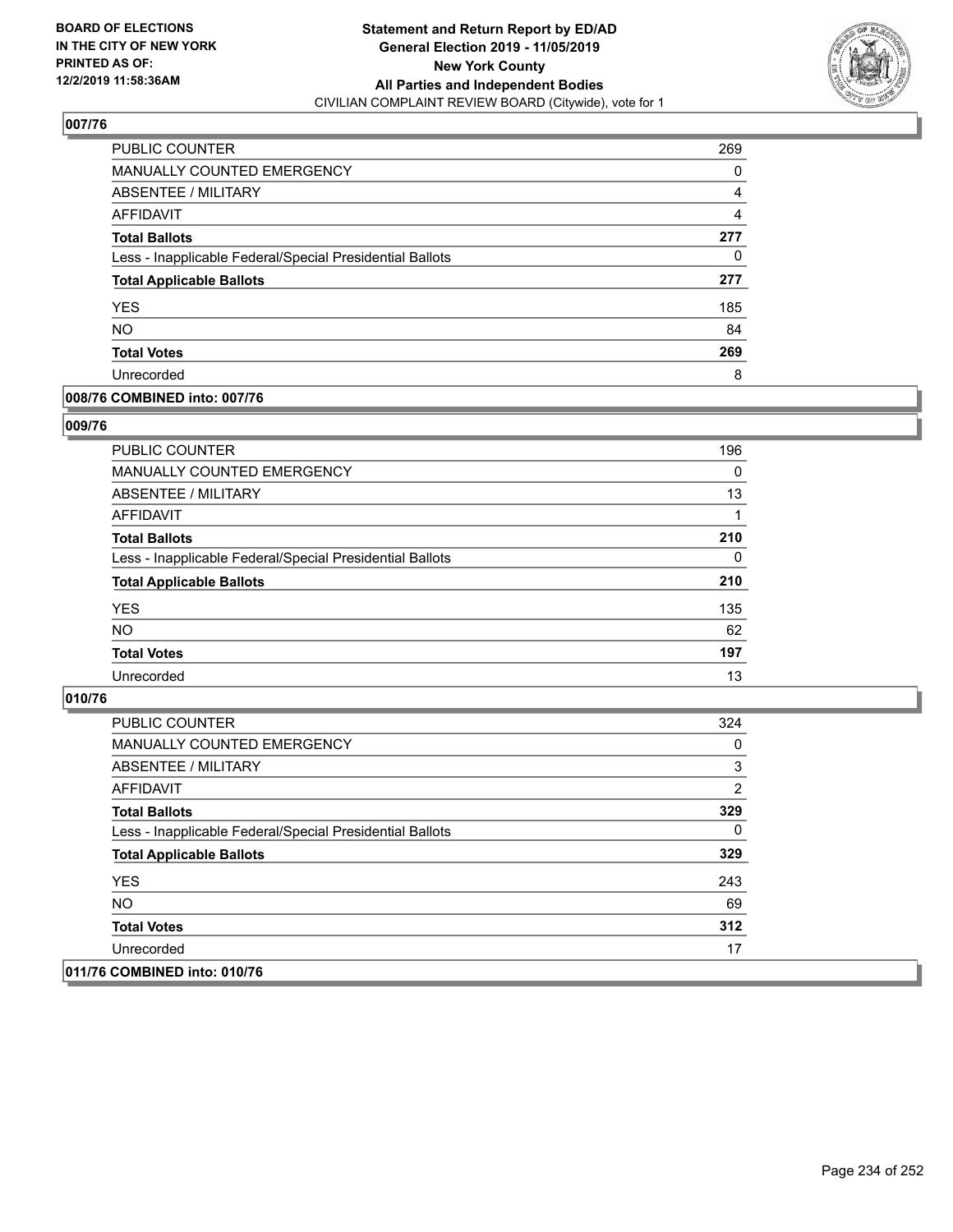

| <b>PUBLIC COUNTER</b>                                    | 280 |
|----------------------------------------------------------|-----|
| <b>MANUALLY COUNTED EMERGENCY</b>                        | 0   |
| ABSENTEE / MILITARY                                      | 10  |
| <b>AFFIDAVIT</b>                                         | 3   |
| <b>Total Ballots</b>                                     | 293 |
| Less - Inapplicable Federal/Special Presidential Ballots | 0   |
| <b>Total Applicable Ballots</b>                          | 293 |
| <b>YES</b>                                               | 188 |
| <b>NO</b>                                                | 70  |
| <b>Total Votes</b>                                       | 258 |
| Unrecorded                                               | 35  |

### **013/76 COMBINED into: 012/76**

### **014/76**

| <b>PUBLIC COUNTER</b>                                    | 253            |
|----------------------------------------------------------|----------------|
| <b>MANUALLY COUNTED EMERGENCY</b>                        | 0              |
| ABSENTEE / MILITARY                                      | $\overline{2}$ |
| AFFIDAVIT                                                | 6              |
| <b>Total Ballots</b>                                     | 261            |
| Less - Inapplicable Federal/Special Presidential Ballots | $\Omega$       |
| <b>Total Applicable Ballots</b>                          | 261            |
| <b>YES</b>                                               | 184            |
| <b>NO</b>                                                | 71             |
| <b>Total Votes</b>                                       | 255            |
| Unrecorded                                               | 6              |

### **015/76 COMBINED into: 014/76**

**016/76** 

| <b>PUBLIC COUNTER</b>                                    | 435 |
|----------------------------------------------------------|-----|
| <b>MANUALLY COUNTED EMERGENCY</b>                        | 0   |
| ABSENTEE / MILITARY                                      | 6   |
| AFFIDAVIT                                                |     |
| <b>Total Ballots</b>                                     | 442 |
| Less - Inapplicable Federal/Special Presidential Ballots | 0   |
| <b>Total Applicable Ballots</b>                          | 442 |
| <b>YES</b>                                               | 306 |
| NO.                                                      | 113 |
| <b>Total Votes</b>                                       | 419 |
| Unrecorded                                               | 23  |
| 017/76 COMBINED into: 016/76                             |     |

**018/76 COMBINED into: 020/76**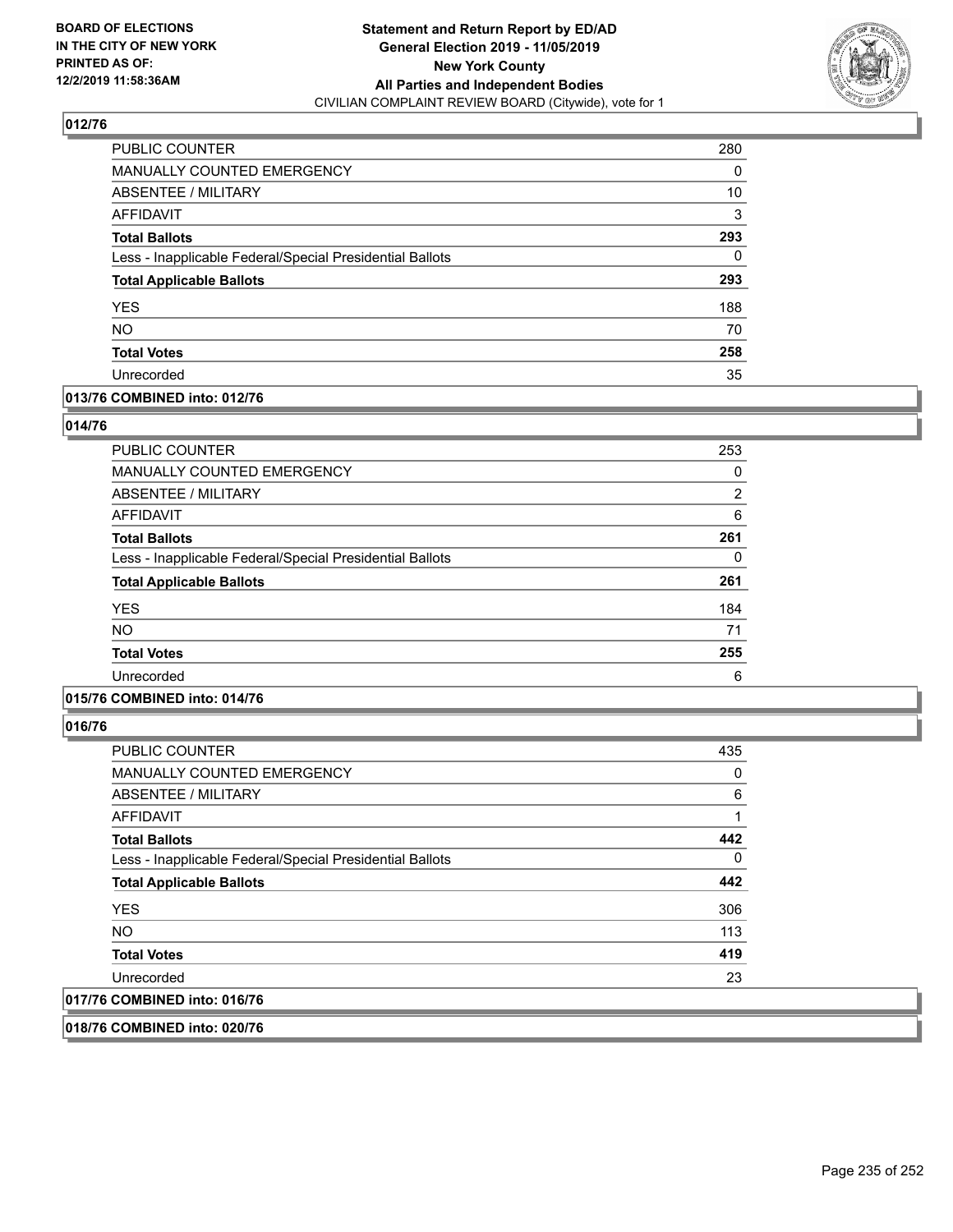

| PUBLIC COUNTER                                           | 240            |
|----------------------------------------------------------|----------------|
| MANUALLY COUNTED EMERGENCY                               | 0              |
| ABSENTEE / MILITARY                                      | 7              |
| AFFIDAVIT                                                | $\overline{2}$ |
| Total Ballots                                            | 249            |
| Less - Inapplicable Federal/Special Presidential Ballots | 0              |
| <b>Total Applicable Ballots</b>                          | 249            |
| YES                                                      | 169            |
| NO.                                                      | 67             |
| <b>Total Votes</b>                                       | 236            |
| Unrecorded                                               | 13             |

### **020/76**

| PUBLIC COUNTER                                           | 307      |
|----------------------------------------------------------|----------|
| <b>MANUALLY COUNTED EMERGENCY</b>                        | 0        |
| <b>ABSENTEE / MILITARY</b>                               | 36       |
| AFFIDAVIT                                                | 2        |
| <b>Total Ballots</b>                                     | 345      |
| Less - Inapplicable Federal/Special Presidential Ballots | $\Omega$ |
| <b>Total Applicable Ballots</b>                          | 345      |
| <b>YES</b>                                               | 227      |
| <b>NO</b>                                                | 85       |
| <b>Total Votes</b>                                       | 312      |
| Unrecorded                                               | 33       |

| PUBLIC COUNTER                                           | 369      |
|----------------------------------------------------------|----------|
| MANUALLY COUNTED EMERGENCY                               | $\Omega$ |
| ABSENTEE / MILITARY                                      | 20       |
| AFFIDAVIT                                                |          |
| <b>Total Ballots</b>                                     | 390      |
| Less - Inapplicable Federal/Special Presidential Ballots | $\Omega$ |
| <b>Total Applicable Ballots</b>                          | 390      |
| <b>YES</b>                                               | 258      |
| <b>NO</b>                                                | 120      |
| <b>Total Votes</b>                                       | 378      |
| Unrecorded                                               | 12       |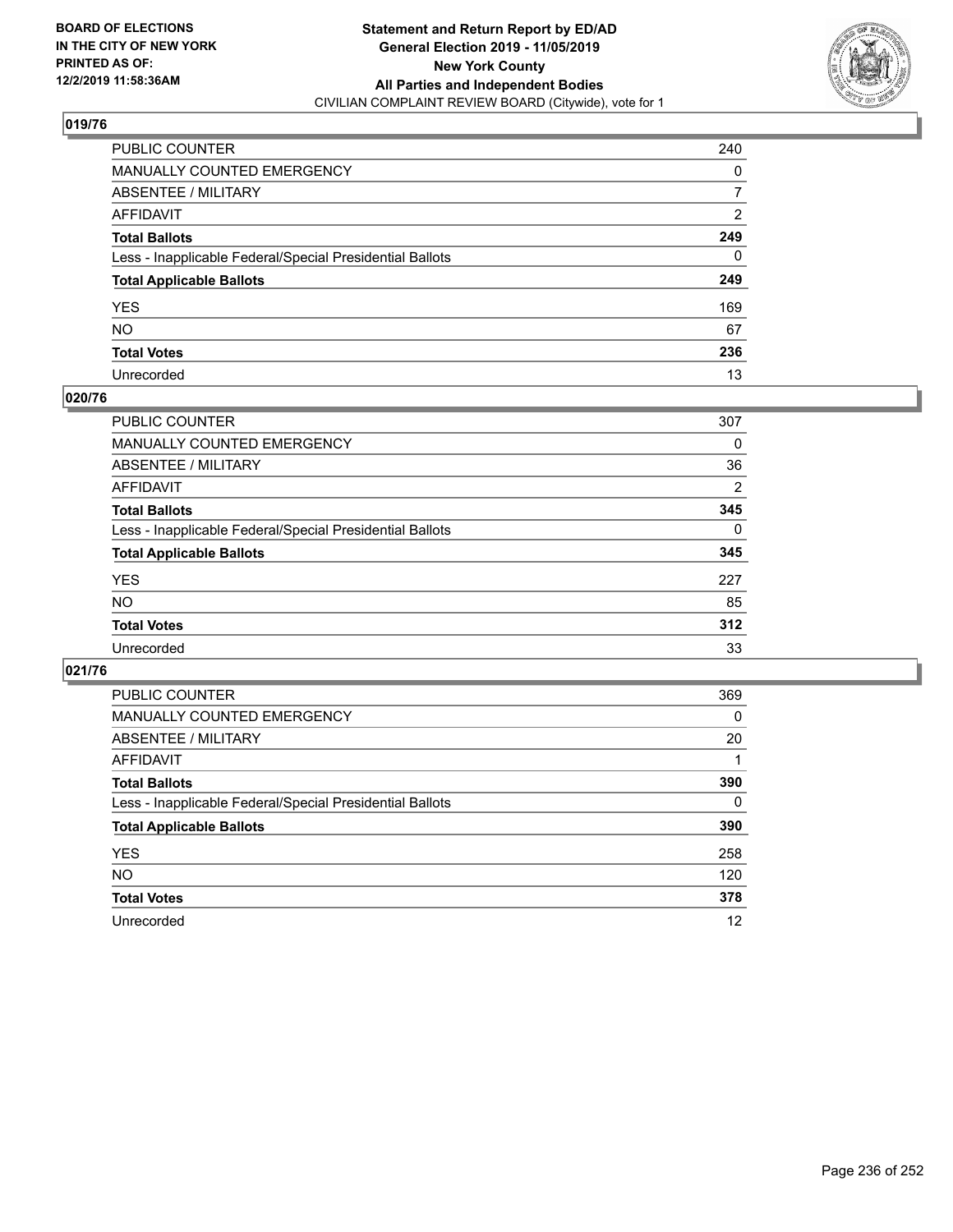

| <b>PUBLIC COUNTER</b>                                    | 237 |
|----------------------------------------------------------|-----|
| <b>MANUALLY COUNTED EMERGENCY</b>                        | 0   |
| <b>ABSENTEE / MILITARY</b>                               | 2   |
| AFFIDAVIT                                                | 3   |
| <b>Total Ballots</b>                                     | 242 |
| Less - Inapplicable Federal/Special Presidential Ballots | 0   |
| <b>Total Applicable Ballots</b>                          | 242 |
| <b>YES</b>                                               | 150 |
| <b>NO</b>                                                | 79  |
| <b>Total Votes</b>                                       | 229 |
| Unrecorded                                               | 13  |

### **023/76 COMBINED into: 022/76**

#### **024/76 COMBINED into: 019/76**

### **025/76**

| PUBLIC COUNTER                                           | 198      |
|----------------------------------------------------------|----------|
| <b>MANUALLY COUNTED EMERGENCY</b>                        | 0        |
| ABSENTEE / MILITARY                                      | 6        |
| AFFIDAVIT                                                |          |
| <b>Total Ballots</b>                                     | 205      |
| Less - Inapplicable Federal/Special Presidential Ballots | $\Omega$ |
| <b>Total Applicable Ballots</b>                          | 205      |
| <b>YES</b>                                               | 134      |
| NO.                                                      | 62       |
| <b>Total Votes</b>                                       | 196      |
| Unrecorded                                               | 9        |

| <b>PUBLIC COUNTER</b>                                    | 324      |
|----------------------------------------------------------|----------|
| MANUALLY COUNTED EMERGENCY                               | 0        |
| ABSENTEE / MILITARY                                      | 15       |
| AFFIDAVIT                                                | 4        |
| <b>Total Ballots</b>                                     | 343      |
| Less - Inapplicable Federal/Special Presidential Ballots | $\Omega$ |
| <b>Total Applicable Ballots</b>                          | 343      |
| <b>YES</b>                                               | 211      |
| <b>NO</b>                                                | 115      |
| <b>Total Votes</b>                                       | 326      |
| Unrecorded                                               | 17       |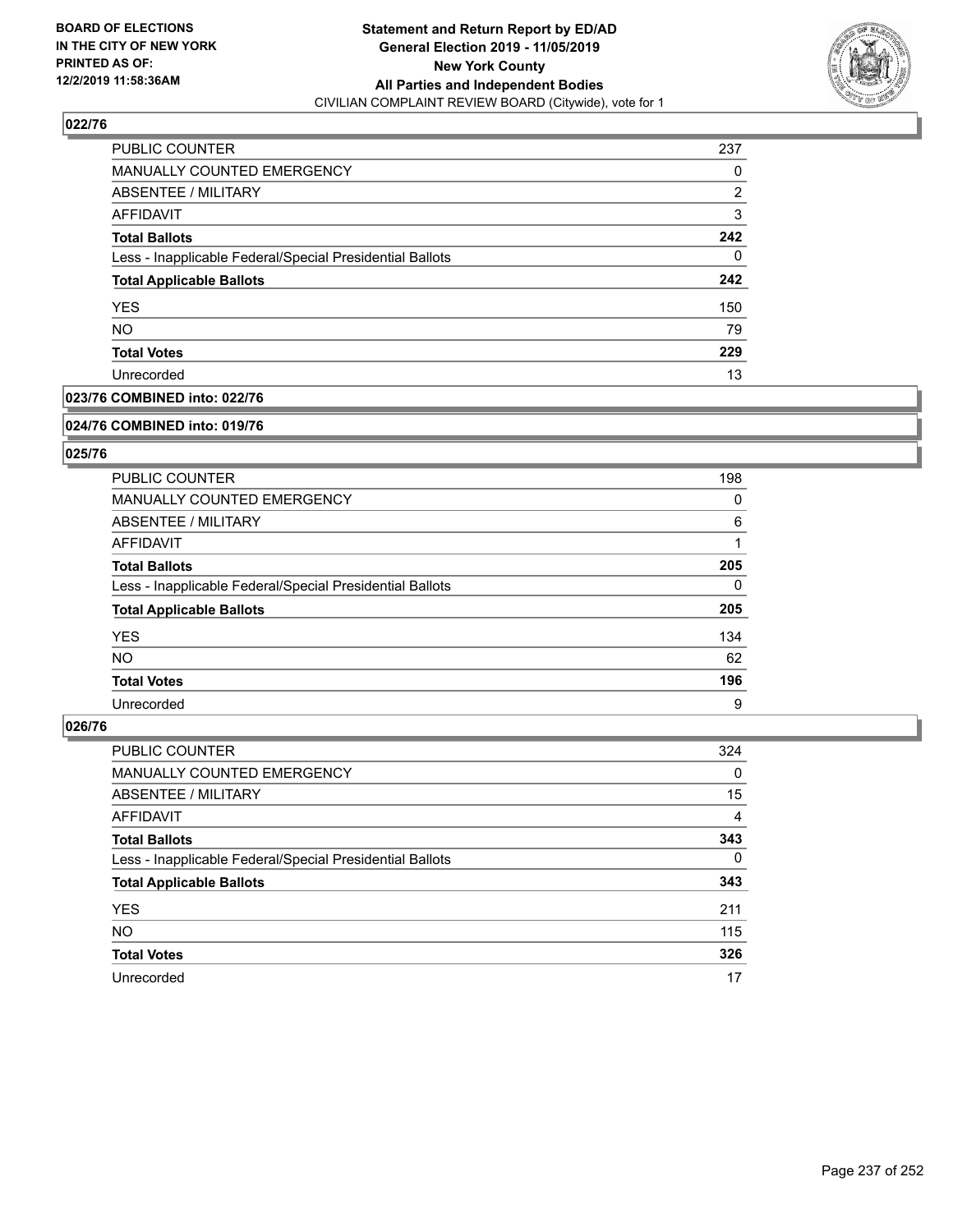

| <b>PUBLIC COUNTER</b>                                    | 391 |
|----------------------------------------------------------|-----|
| <b>MANUALLY COUNTED EMERGENCY</b>                        | 0   |
| ABSENTEE / MILITARY                                      | 6   |
| <b>AFFIDAVIT</b>                                         | 3   |
| <b>Total Ballots</b>                                     | 400 |
| Less - Inapplicable Federal/Special Presidential Ballots | 0   |
| <b>Total Applicable Ballots</b>                          | 400 |
| <b>YES</b>                                               | 271 |
| <b>NO</b>                                                | 112 |
| <b>Total Votes</b>                                       | 383 |
| Unrecorded                                               | 17  |

### **028/76 COMBINED into: 027/76**

#### **029/76**

| <b>PUBLIC COUNTER</b>                                    | 116      |
|----------------------------------------------------------|----------|
| <b>MANUALLY COUNTED EMERGENCY</b>                        | 0        |
| ABSENTEE / MILITARY                                      | 3        |
| AFFIDAVIT                                                | $\Omega$ |
| <b>Total Ballots</b>                                     | 119      |
| Less - Inapplicable Federal/Special Presidential Ballots | $\Omega$ |
| <b>Total Applicable Ballots</b>                          | 119      |
| <b>YES</b>                                               | 85       |
| <b>NO</b>                                                | 30       |
| <b>Total Votes</b>                                       | 115      |
| Unrecorded                                               | 4        |
|                                                          |          |

### **030/76 COMBINED into: 037/76**

#### **031/76 COMBINED into: 026/76**

#### **032/76 COMBINED into: 034/76**

| PUBLIC COUNTER                                           | 282 |
|----------------------------------------------------------|-----|
| <b>MANUALLY COUNTED EMERGENCY</b>                        | 0   |
| ABSENTEE / MILITARY                                      | 4   |
| AFFIDAVIT                                                | 4   |
| <b>Total Ballots</b>                                     | 290 |
| Less - Inapplicable Federal/Special Presidential Ballots | 0   |
| <b>Total Applicable Ballots</b>                          | 290 |
| <b>YES</b>                                               | 209 |
| <b>NO</b>                                                | 69  |
| <b>Total Votes</b>                                       | 278 |
| Unrecorded                                               | 12  |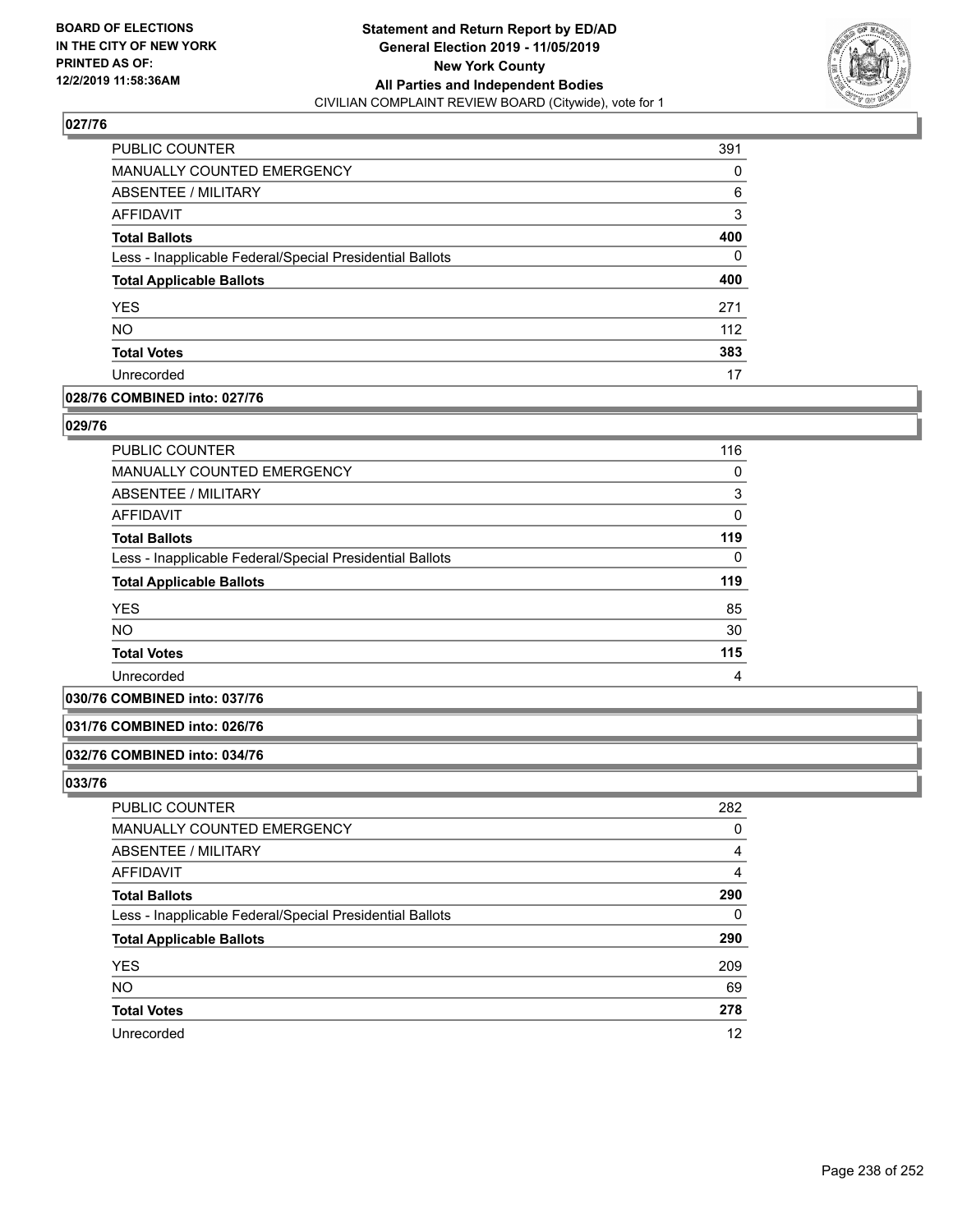

| PUBLIC COUNTER                                           | 422             |
|----------------------------------------------------------|-----------------|
| MANUALLY COUNTED EMERGENCY                               | 0               |
| ABSENTEE / MILITARY                                      | 12 <sup>2</sup> |
| AFFIDAVIT                                                | 0               |
| Total Ballots                                            | 434             |
| Less - Inapplicable Federal/Special Presidential Ballots | $\mathbf{0}$    |
| <b>Total Applicable Ballots</b>                          | 434             |
| YES                                                      | 274             |
| NO.                                                      | 133             |
| <b>Total Votes</b>                                       | 407             |
| Unrecorded                                               | 27              |

### **035/76**

| PUBLIC COUNTER                                           | 419      |
|----------------------------------------------------------|----------|
| <b>MANUALLY COUNTED EMERGENCY</b>                        | 0        |
| ABSENTEE / MILITARY                                      | 11       |
| <b>AFFIDAVIT</b>                                         | 4        |
| <b>Total Ballots</b>                                     | 434      |
| Less - Inapplicable Federal/Special Presidential Ballots | $\Omega$ |
| <b>Total Applicable Ballots</b>                          | 434      |
| <b>YES</b>                                               | 287      |
| NO.                                                      | 121      |
| <b>Total Votes</b>                                       | 408      |
| Unrecorded                                               | 26       |
|                                                          |          |

### **036/76 COMBINED into: 033/76**

| <b>PUBLIC COUNTER</b>                                    | 425 |
|----------------------------------------------------------|-----|
| <b>MANUALLY COUNTED EMERGENCY</b>                        | 0   |
| ABSENTEE / MILITARY                                      | 11  |
| AFFIDAVIT                                                | 3   |
| <b>Total Ballots</b>                                     | 439 |
| Less - Inapplicable Federal/Special Presidential Ballots | 0   |
| <b>Total Applicable Ballots</b>                          | 439 |
| <b>YES</b>                                               | 291 |
| NO.                                                      | 115 |
| <b>Total Votes</b>                                       | 406 |
| Unrecorded                                               | 33  |
| 038/76 COMBINED into: 037/76                             |     |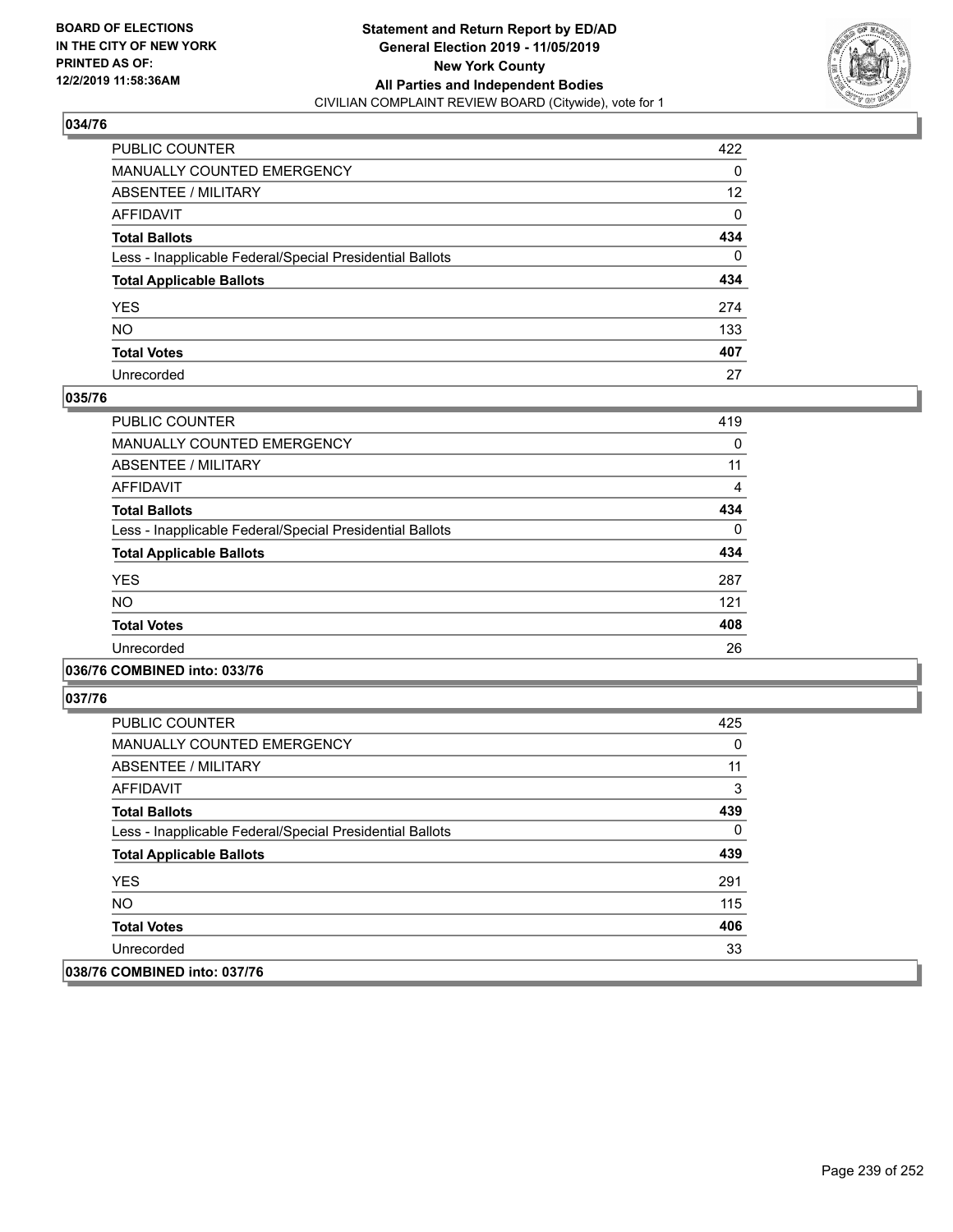

| PUBLIC COUNTER                                           | 361 |
|----------------------------------------------------------|-----|
| MANUALLY COUNTED EMERGENCY                               | 0   |
| ABSENTEE / MILITARY                                      | 17  |
| AFFIDAVIT                                                | 3   |
| Total Ballots                                            | 381 |
| Less - Inapplicable Federal/Special Presidential Ballots | 0   |
| <b>Total Applicable Ballots</b>                          | 381 |
| YES                                                      | 265 |
| NO.                                                      | 100 |
| <b>Total Votes</b>                                       | 365 |
| Unrecorded                                               | 16  |

### **040/76**

| PUBLIC COUNTER                                           | 357      |
|----------------------------------------------------------|----------|
| <b>MANUALLY COUNTED EMERGENCY</b>                        | 0        |
| ABSENTEE / MILITARY                                      | 10       |
| AFFIDAVIT                                                | 2        |
| <b>Total Ballots</b>                                     | 369      |
| Less - Inapplicable Federal/Special Presidential Ballots | $\Omega$ |
| <b>Total Applicable Ballots</b>                          | 369      |
| <b>YES</b>                                               | 259      |
| NO                                                       | 86       |
| <b>Total Votes</b>                                       | 345      |
| Unrecorded                                               | 24       |

### **041/76**

| PUBLIC COUNTER                                           | 206 |
|----------------------------------------------------------|-----|
| <b>MANUALLY COUNTED EMERGENCY</b>                        | 0   |
| ABSENTEE / MILITARY                                      | 2   |
| AFFIDAVIT                                                | 5   |
| <b>Total Ballots</b>                                     | 213 |
| Less - Inapplicable Federal/Special Presidential Ballots | 0   |
| <b>Total Applicable Ballots</b>                          | 213 |
| <b>YES</b>                                               | 156 |
| <b>NO</b>                                                | 45  |
| <b>Total Votes</b>                                       | 201 |
| Unrecorded                                               | 12  |
| 042/76 COMBINED into: 035/76                             |     |

**043/76 COMBINED into: 040/76**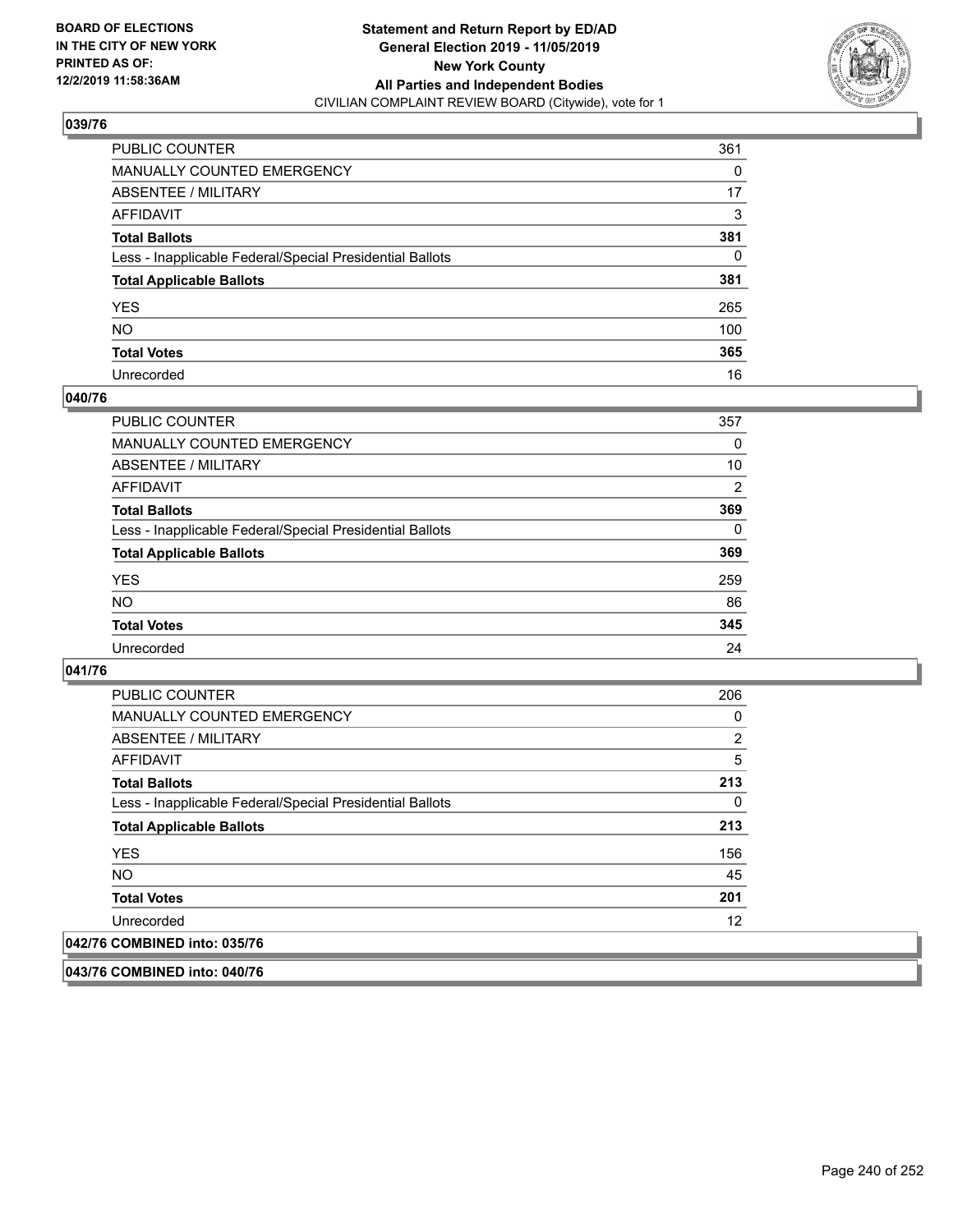

| PUBLIC COUNTER                                           | 330      |
|----------------------------------------------------------|----------|
| MANUALLY COUNTED EMERGENCY                               | 0        |
| ABSENTEE / MILITARY                                      | 7        |
| AFFIDAVIT                                                | 5        |
| <b>Total Ballots</b>                                     | 342      |
| Less - Inapplicable Federal/Special Presidential Ballots | $\Omega$ |
| <b>Total Applicable Ballots</b>                          | 342      |
| <b>YES</b>                                               | 231      |
| <b>NO</b>                                                | 88       |
| <b>Total Votes</b>                                       | 319      |
| Unrecorded                                               | 23       |

### **045/76 COMBINED into: 044/76**

#### **046/76 COMBINED into: 039/76**

### **047/76**

| PUBLIC COUNTER                                           | 285      |
|----------------------------------------------------------|----------|
| MANUALLY COUNTED EMERGENCY                               | 0        |
| ABSENTEE / MILITARY                                      | 9        |
| AFFIDAVIT                                                | 6        |
| <b>Total Ballots</b>                                     | 300      |
| Less - Inapplicable Federal/Special Presidential Ballots | $\Omega$ |
| <b>Total Applicable Ballots</b>                          | 300      |
| <b>YES</b>                                               | 209      |
| NO.                                                      | 71       |
| <b>Total Votes</b>                                       | 280      |
| Unrecorded                                               | 20       |

| <b>PUBLIC COUNTER</b>                                    | 359            |
|----------------------------------------------------------|----------------|
| MANUALLY COUNTED EMERGENCY                               | 0              |
| ABSENTEE / MILITARY                                      | $\overline{2}$ |
| AFFIDAVIT                                                | 3              |
| <b>Total Ballots</b>                                     | 364            |
| Less - Inapplicable Federal/Special Presidential Ballots | $\Omega$       |
| <b>Total Applicable Ballots</b>                          | 364            |
| <b>YES</b>                                               | 245            |
| <b>NO</b>                                                | 95             |
| <b>Total Votes</b>                                       | 340            |
| Unrecorded                                               | 24             |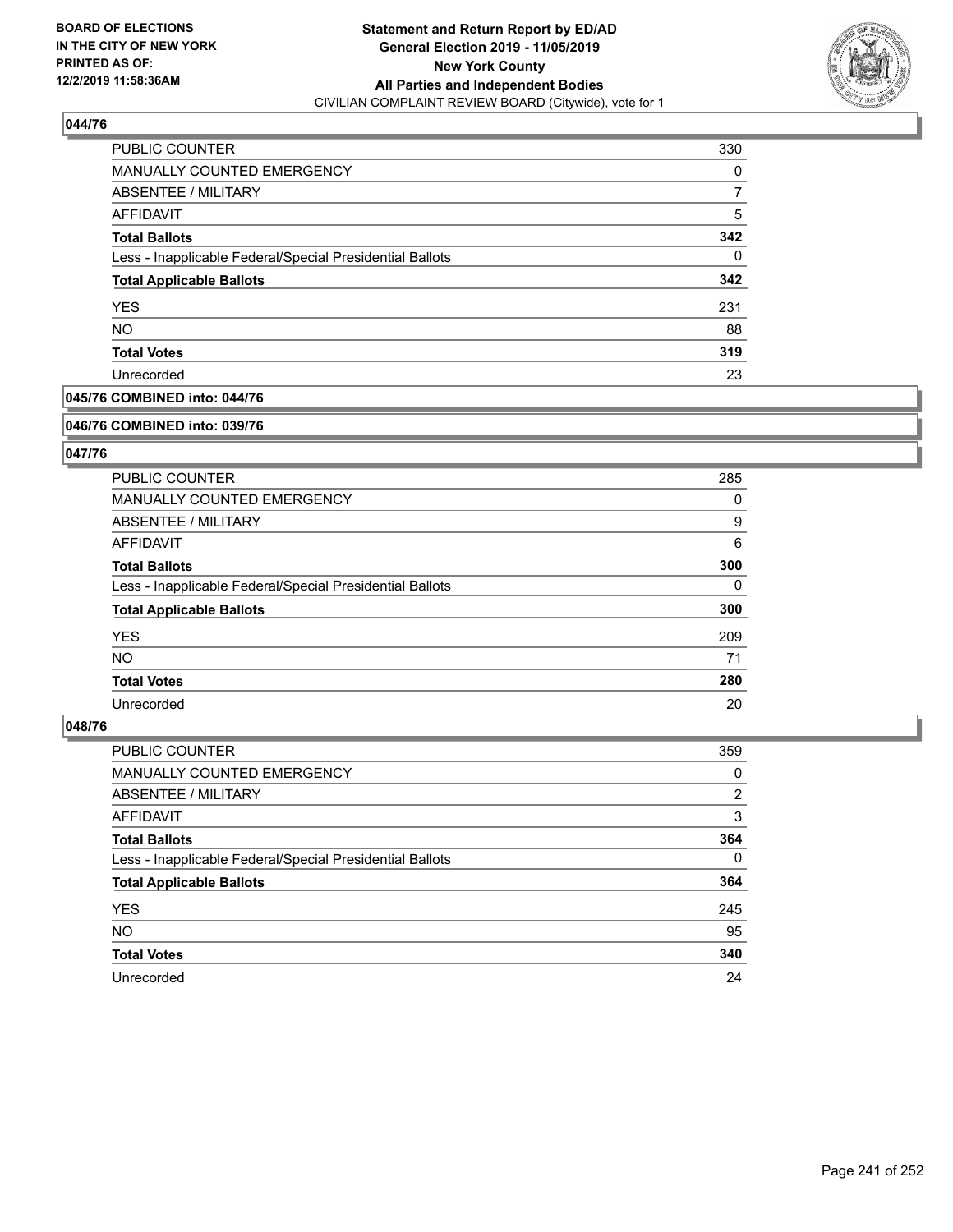

| PUBLIC COUNTER                                           | 390 |
|----------------------------------------------------------|-----|
| <b>MANUALLY COUNTED EMERGENCY</b>                        | 0   |
| ABSENTEE / MILITARY                                      | 10  |
| AFFIDAVIT                                                |     |
| <b>Total Ballots</b>                                     | 401 |
| Less - Inapplicable Federal/Special Presidential Ballots | 0   |
| <b>Total Applicable Ballots</b>                          | 401 |
| <b>YES</b>                                               | 262 |
| <b>NO</b>                                                | 115 |
| <b>Total Votes</b>                                       | 377 |
| Unrecorded                                               | 24  |

### **050/76 COMBINED into: 049/76**

### **051/76**

| PUBLIC COUNTER                                           | 216            |
|----------------------------------------------------------|----------------|
| <b>MANUALLY COUNTED EMERGENCY</b>                        | 0              |
| ABSENTEE / MILITARY                                      | 4              |
| AFFIDAVIT                                                | $\overline{2}$ |
| <b>Total Ballots</b>                                     | 222            |
| Less - Inapplicable Federal/Special Presidential Ballots | $\Omega$       |
| <b>Total Applicable Ballots</b>                          | 222            |
| <b>YES</b>                                               | 156            |
| <b>NO</b>                                                | 56             |
| <b>Total Votes</b>                                       | 212            |
| Unrecorded                                               | 10             |

| <b>PUBLIC COUNTER</b>                                    | 351 |
|----------------------------------------------------------|-----|
| <b>MANUALLY COUNTED EMERGENCY</b>                        | 0   |
| ABSENTEE / MILITARY                                      | 5   |
| AFFIDAVIT                                                | 2   |
| <b>Total Ballots</b>                                     | 358 |
| Less - Inapplicable Federal/Special Presidential Ballots | 0   |
| <b>Total Applicable Ballots</b>                          | 358 |
| <b>YES</b>                                               | 270 |
| NO.                                                      | 73  |
| <b>Total Votes</b>                                       | 343 |
| Unrecorded                                               | 15  |
| 053/76 COMBINED into: 052/76                             |     |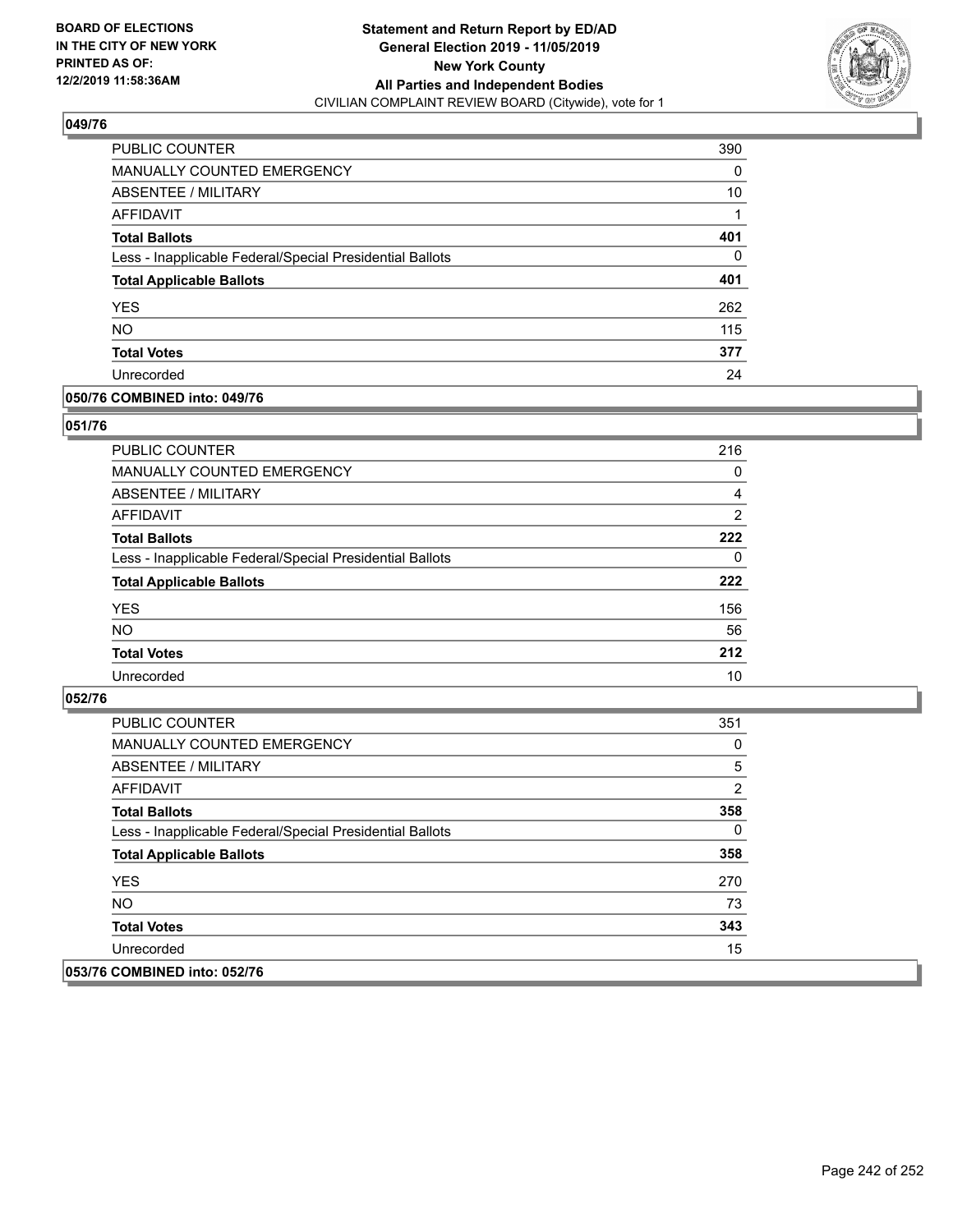

| PUBLIC COUNTER                                           | 203          |
|----------------------------------------------------------|--------------|
| MANUALLY COUNTED EMERGENCY                               | 0            |
| ABSENTEE / MILITARY                                      | 5            |
| AFFIDAVIT                                                | 3            |
| Total Ballots                                            | 211          |
| Less - Inapplicable Federal/Special Presidential Ballots | $\mathbf{0}$ |
| <b>Total Applicable Ballots</b>                          | 211          |
| YES                                                      | 147          |
| NO.                                                      | 50           |
| <b>Total Votes</b>                                       | 197          |
| Unrecorded                                               | 14           |

### **055/76**

| PUBLIC COUNTER                                           | 255      |
|----------------------------------------------------------|----------|
| <b>MANUALLY COUNTED EMERGENCY</b>                        | 0        |
| ABSENTEE / MILITARY                                      | 9        |
| AFFIDAVIT                                                | 0        |
| <b>Total Ballots</b>                                     | 264      |
| Less - Inapplicable Federal/Special Presidential Ballots | $\Omega$ |
| <b>Total Applicable Ballots</b>                          | 264      |
| <b>YES</b>                                               | 191      |
| <b>NO</b>                                                | 60       |
| <b>Total Votes</b>                                       | 251      |
| Unrecorded                                               | 13       |
|                                                          |          |

### **056/76 COMBINED into: 048/76**

**057/76** 

| <b>PUBLIC COUNTER</b>                                    | 406 |
|----------------------------------------------------------|-----|
| <b>MANUALLY COUNTED EMERGENCY</b>                        | 0   |
| ABSENTEE / MILITARY                                      | 11  |
| AFFIDAVIT                                                | 3   |
| <b>Total Ballots</b>                                     | 420 |
| Less - Inapplicable Federal/Special Presidential Ballots | 0   |
| <b>Total Applicable Ballots</b>                          | 420 |
| <b>YES</b>                                               | 292 |
| <b>NO</b>                                                | 108 |
| <b>Total Votes</b>                                       | 400 |
| Unrecorded                                               | 20  |
| 058/76 COMBINED into: 100/76                             |     |

**059/76 COMBINED into: 057/76**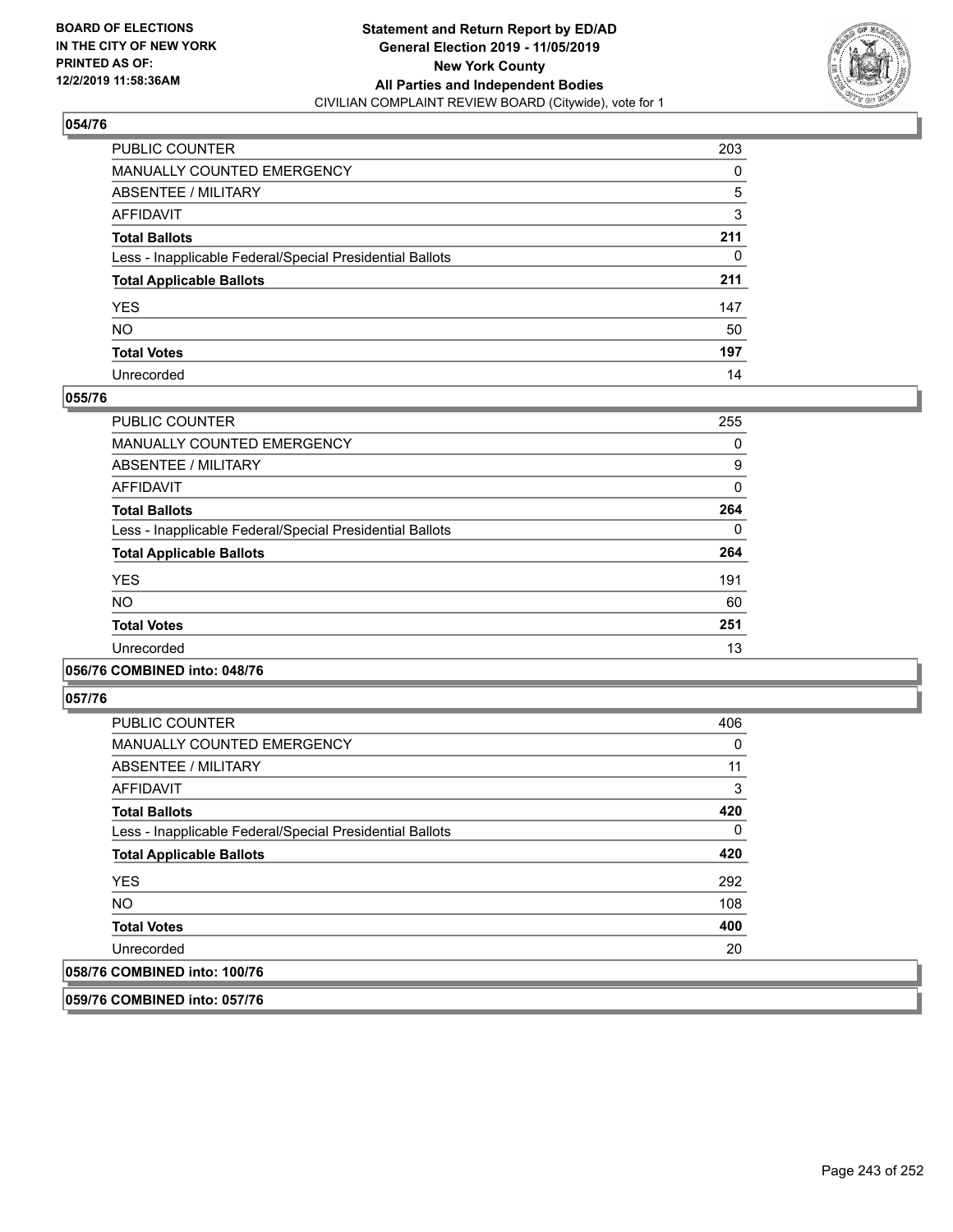

| PUBLIC COUNTER                                           | 343 |
|----------------------------------------------------------|-----|
| MANUALLY COUNTED EMERGENCY                               | 0   |
| ABSENTEE / MILITARY                                      | 4   |
| <b>AFFIDAVIT</b>                                         | 3   |
| <b>Total Ballots</b>                                     | 350 |
| Less - Inapplicable Federal/Special Presidential Ballots | 0   |
| <b>Total Applicable Ballots</b>                          | 350 |
| <b>YES</b>                                               | 252 |
| <b>NO</b>                                                | 79  |
| <b>Total Votes</b>                                       | 331 |
| Unrecorded                                               | 19  |

### **061/76 COMBINED into: 060/76**

### **062/76**

| PUBLIC COUNTER                                           | 312 |
|----------------------------------------------------------|-----|
| MANUALLY COUNTED EMERGENCY                               | 0   |
| ABSENTEE / MILITARY                                      | 23  |
| AFFIDAVIT                                                | 3   |
| <b>Total Ballots</b>                                     | 338 |
| Less - Inapplicable Federal/Special Presidential Ballots | 0   |
| <b>Total Applicable Ballots</b>                          | 338 |
| <b>YES</b>                                               | 226 |
| <b>NO</b>                                                | 94  |
| <b>Total Votes</b>                                       | 320 |
| Unrecorded                                               | 18  |

## **063/76 COMBINED into: 062/76**

| <b>PUBLIC COUNTER</b>                                    | 315      |
|----------------------------------------------------------|----------|
| <b>MANUALLY COUNTED EMERGENCY</b>                        | 0        |
| ABSENTEE / MILITARY                                      | 16       |
| <b>AFFIDAVIT</b>                                         | 5        |
| <b>Total Ballots</b>                                     | 336      |
| Less - Inapplicable Federal/Special Presidential Ballots | $\Omega$ |
| <b>Total Applicable Ballots</b>                          | 336      |
| <b>YES</b>                                               | 229      |
| <b>NO</b>                                                | 93       |
| <b>Total Votes</b>                                       | 322      |
| Unrecorded                                               | 14       |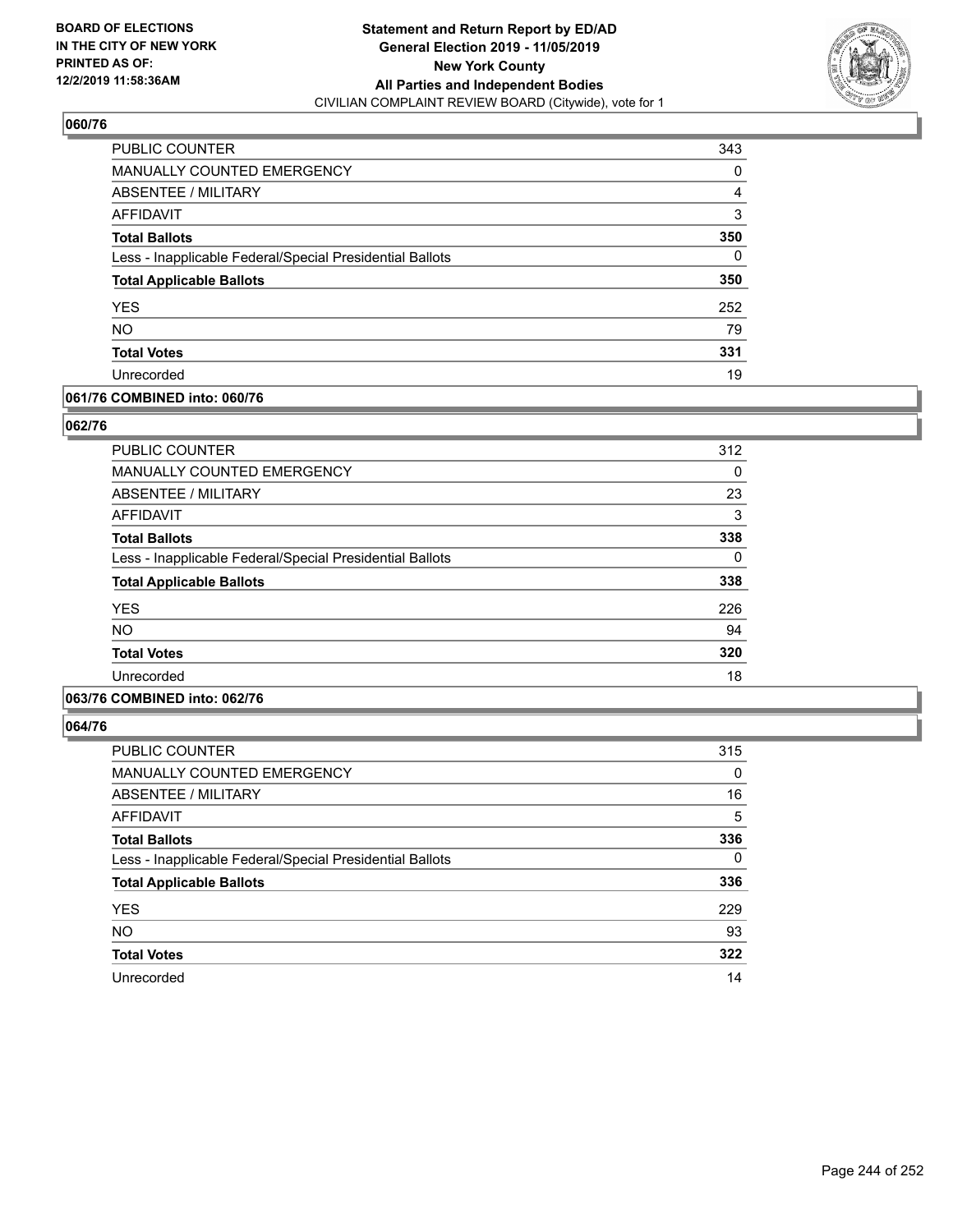

| PUBLIC COUNTER                                           | 254          |
|----------------------------------------------------------|--------------|
| MANUALLY COUNTED EMERGENCY                               | 0            |
| ABSENTEE / MILITARY                                      | 4            |
| AFFIDAVIT                                                | $\mathbf{0}$ |
| Total Ballots                                            | 258          |
| Less - Inapplicable Federal/Special Presidential Ballots | 0            |
| <b>Total Applicable Ballots</b>                          | 258          |
| YES                                                      | 175          |
| NO.                                                      | 71           |
| <b>Total Votes</b>                                       | 246          |
| Unrecorded                                               | 12           |

### **066/76**

| <b>PUBLIC COUNTER</b>                                    | 157      |
|----------------------------------------------------------|----------|
| <b>MANUALLY COUNTED EMERGENCY</b>                        | 0        |
| ABSENTEE / MILITARY                                      | 3        |
| AFFIDAVIT                                                |          |
| <b>Total Ballots</b>                                     | 161      |
| Less - Inapplicable Federal/Special Presidential Ballots | $\Omega$ |
| <b>Total Applicable Ballots</b>                          | 161      |
| <b>YES</b>                                               | 127      |
| <b>NO</b>                                                | 30       |
| <b>Total Votes</b>                                       | 157      |
| Unrecorded                                               | 4        |

### **067/76**

| <b>PUBLIC COUNTER</b>                                    | 411      |
|----------------------------------------------------------|----------|
| <b>MANUALLY COUNTED EMERGENCY</b>                        | 0        |
| ABSENTEE / MILITARY                                      | 13       |
| AFFIDAVIT                                                | 2        |
| <b>Total Ballots</b>                                     | 426      |
| Less - Inapplicable Federal/Special Presidential Ballots | $\Omega$ |
| <b>Total Applicable Ballots</b>                          | 426      |
| <b>YES</b>                                               | 294      |
| <b>NO</b>                                                | 107      |
| <b>Total Votes</b>                                       | 401      |
| Unrecorded                                               | 25       |
| $2$ Compinier $3.44$ , 001/72                            |          |

# **068/76 COMBINED into: 084/73**

**069/76 COMBINED into: 067/76**

**070/76 COMBINED into: 064/76**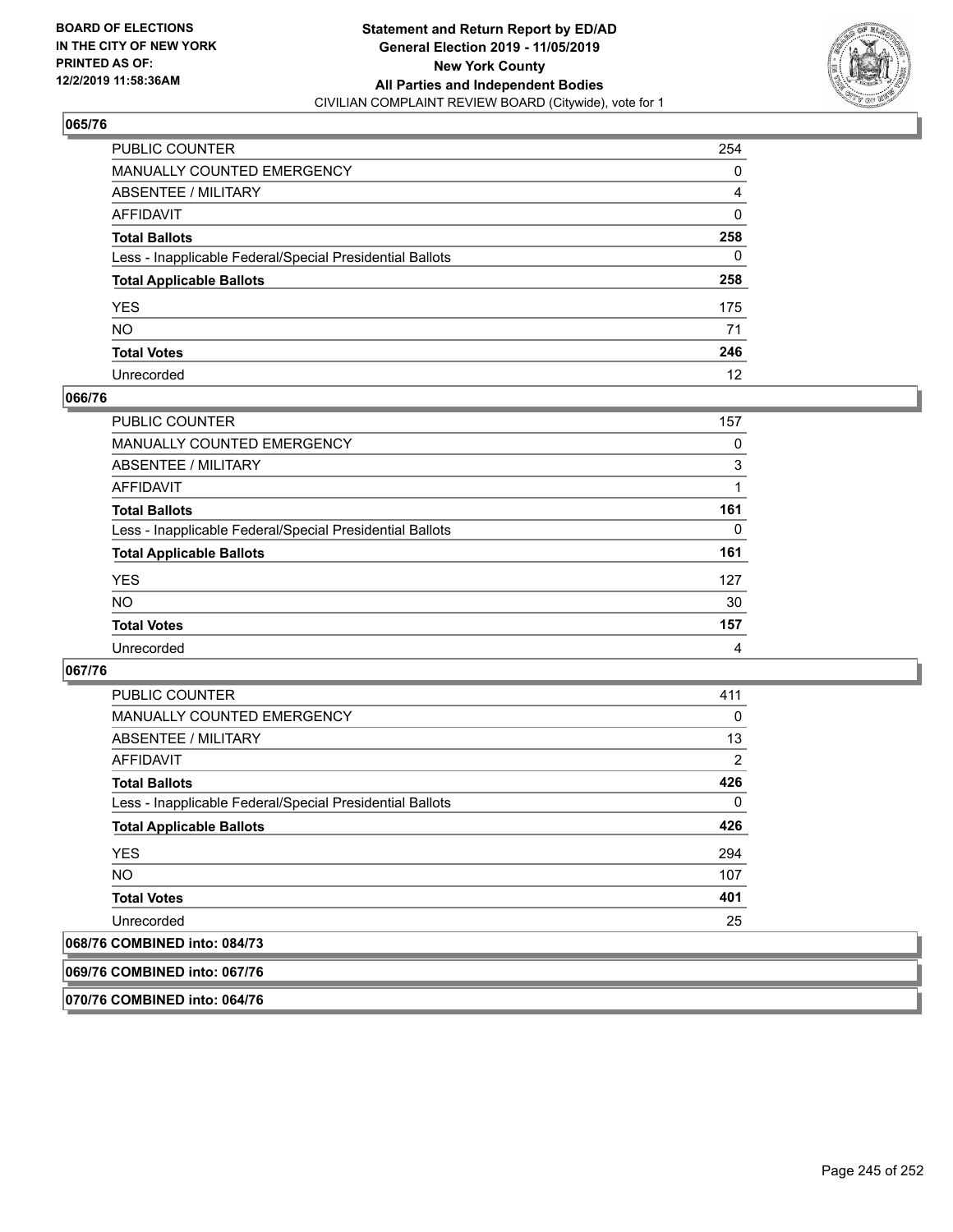

| PUBLIC COUNTER                                           | 183      |
|----------------------------------------------------------|----------|
| MANUALLY COUNTED EMERGENCY                               | 0        |
| ABSENTEE / MILITARY                                      | 4        |
| AFFIDAVIT                                                |          |
| Total Ballots                                            | 188      |
| Less - Inapplicable Federal/Special Presidential Ballots | $\Omega$ |
| <b>Total Applicable Ballots</b>                          | 188      |
| YES                                                      | 133      |
| NO.                                                      | 45       |
| <b>Total Votes</b>                                       | 178      |
| Unrecorded                                               | 10       |

### **072/76**

| <b>PUBLIC COUNTER</b>                                    | 242      |
|----------------------------------------------------------|----------|
| <b>MANUALLY COUNTED EMERGENCY</b>                        | $\Omega$ |
| ABSENTEE / MILITARY                                      | 10       |
| AFFIDAVIT                                                | $\Omega$ |
| <b>Total Ballots</b>                                     | 252      |
| Less - Inapplicable Federal/Special Presidential Ballots | $\Omega$ |
| <b>Total Applicable Ballots</b>                          | 252      |
| <b>YES</b>                                               | 186      |
| <b>NO</b>                                                | 56       |
| <b>Total Votes</b>                                       | 242      |
| Unrecorded                                               | 10       |

| <b>PUBLIC COUNTER</b>                                    | 297          |
|----------------------------------------------------------|--------------|
| <b>MANUALLY COUNTED EMERGENCY</b>                        | 0            |
| ABSENTEE / MILITARY                                      | 5            |
| AFFIDAVIT                                                | 2            |
| <b>Total Ballots</b>                                     | 304          |
| Less - Inapplicable Federal/Special Presidential Ballots | $\mathbf{0}$ |
| <b>Total Applicable Ballots</b>                          | 304          |
| <b>YES</b>                                               | 212          |
| NO.                                                      | 76           |
| <b>Total Votes</b>                                       | 288          |
| Unrecorded                                               | 16           |
| 074/76 COMBINED into: 073/76                             |              |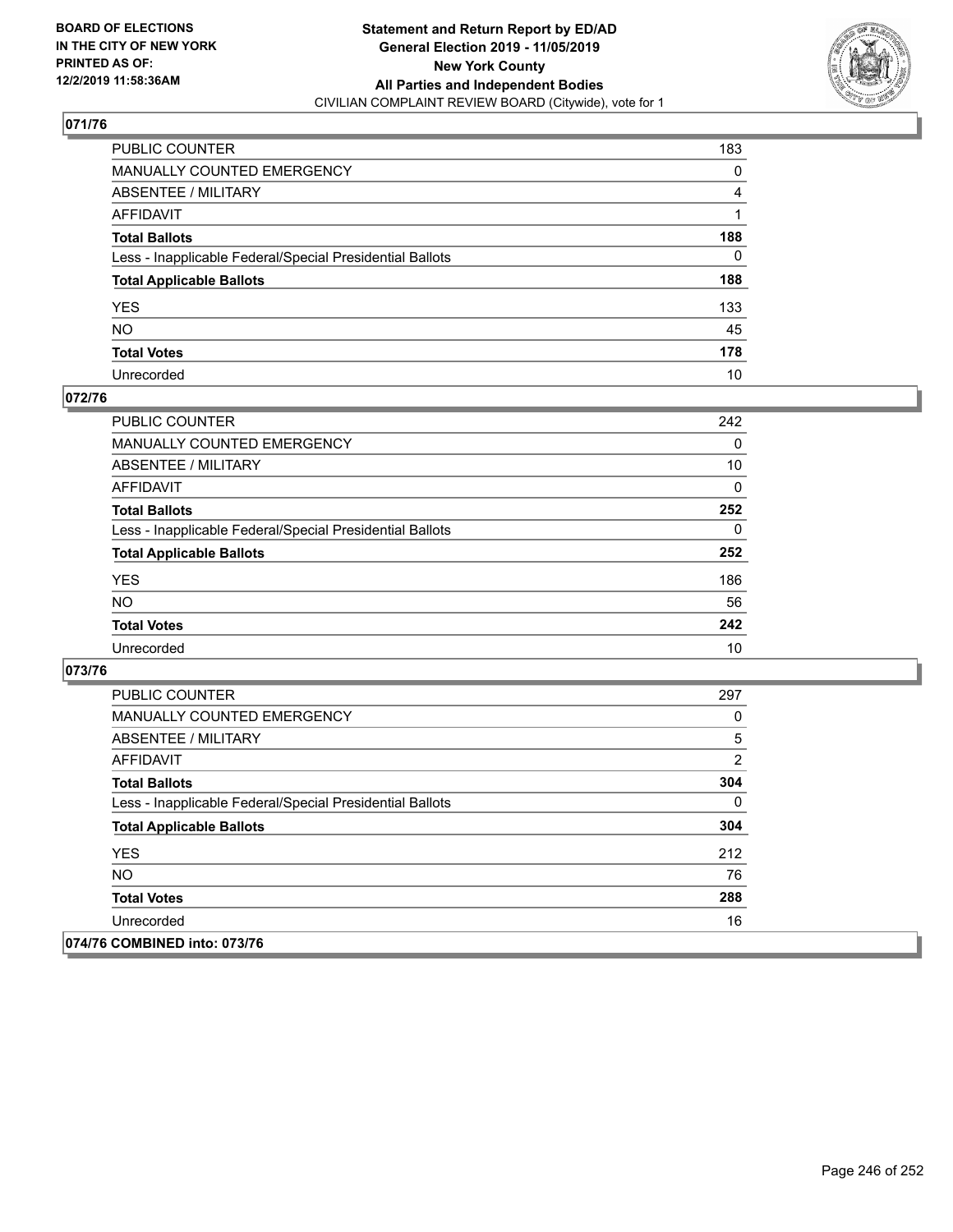

| PUBLIC COUNTER                                           | 252 |
|----------------------------------------------------------|-----|
| MANUALLY COUNTED EMERGENCY                               | 0   |
| ABSENTEE / MILITARY                                      | 2   |
| AFFIDAVIT                                                | 2   |
| Total Ballots                                            | 256 |
| Less - Inapplicable Federal/Special Presidential Ballots | 0   |
| <b>Total Applicable Ballots</b>                          | 256 |
| YES                                                      | 176 |
| NO.                                                      | 65  |
| <b>Total Votes</b>                                       | 241 |
| Unrecorded                                               | 15  |

### **076/76**

| <b>PUBLIC COUNTER</b>                                    | 216            |
|----------------------------------------------------------|----------------|
| MANUALLY COUNTED EMERGENCY                               | 0              |
| ABSENTEE / MILITARY                                      | 0              |
| AFFIDAVIT                                                | $\overline{2}$ |
| <b>Total Ballots</b>                                     | 218            |
| Less - Inapplicable Federal/Special Presidential Ballots | $\Omega$       |
| <b>Total Applicable Ballots</b>                          | 218            |
| <b>YES</b>                                               | 177            |
| <b>NO</b>                                                | 32             |
| <b>Total Votes</b>                                       | 209            |
| Unrecorded                                               | 9              |

| <b>PUBLIC COUNTER</b>                                    | 334 |
|----------------------------------------------------------|-----|
| <b>MANUALLY COUNTED EMERGENCY</b>                        | 0   |
| ABSENTEE / MILITARY                                      |     |
| AFFIDAVIT                                                |     |
| <b>Total Ballots</b>                                     | 336 |
| Less - Inapplicable Federal/Special Presidential Ballots | 0   |
| <b>Total Applicable Ballots</b>                          | 336 |
| <b>YES</b>                                               | 246 |
| <b>NO</b>                                                | 76  |
| <b>Total Votes</b>                                       | 322 |
| Unrecorded                                               | 14  |
| 078/76 COMBINED into: 079/76                             |     |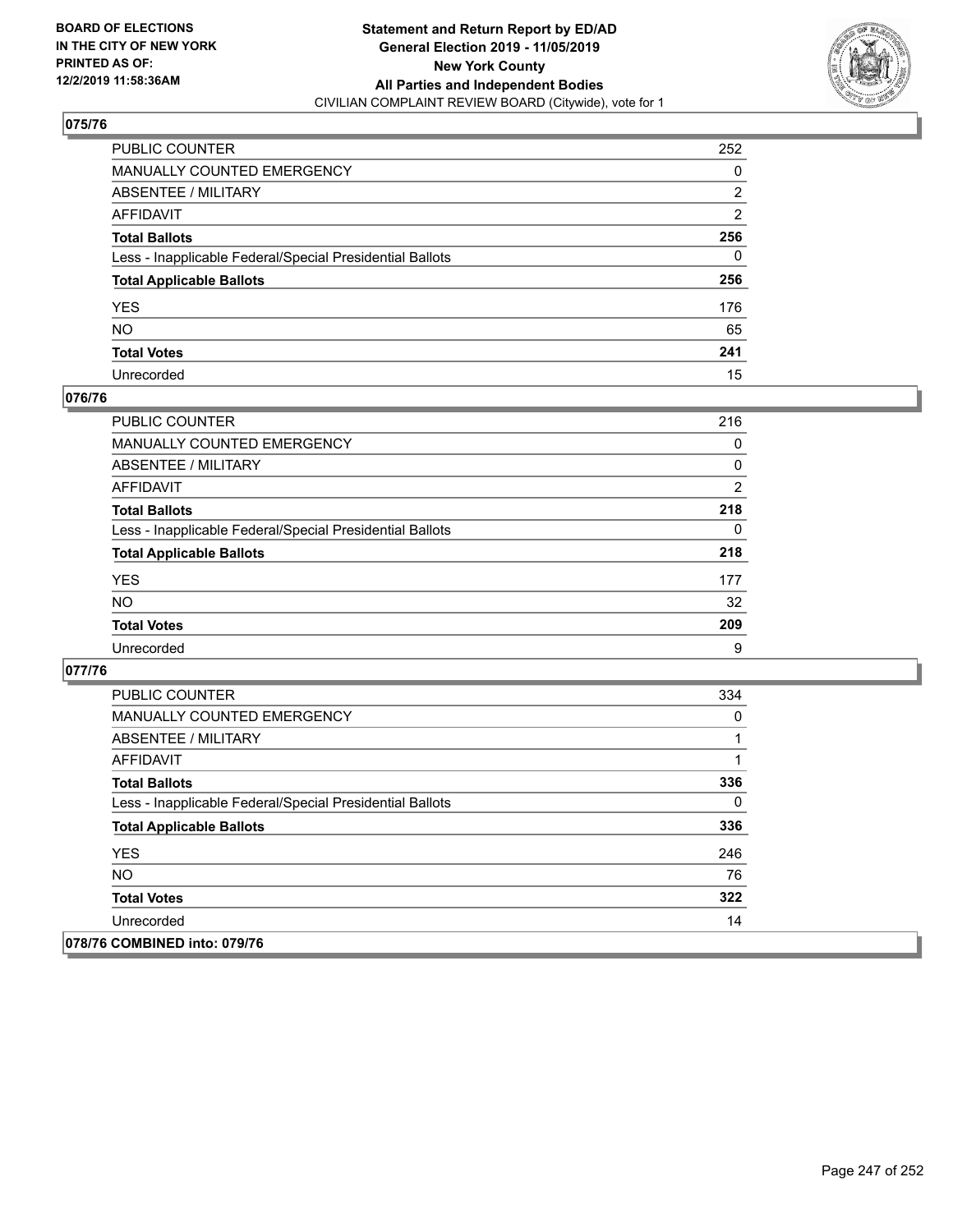

| PUBLIC COUNTER                                           | 345      |
|----------------------------------------------------------|----------|
| MANUALLY COUNTED EMERGENCY                               | 0        |
| ABSENTEE / MILITARY                                      | 19       |
| AFFIDAVIT                                                |          |
| Total Ballots                                            | 365      |
| Less - Inapplicable Federal/Special Presidential Ballots | $\Omega$ |
| <b>Total Applicable Ballots</b>                          | 365      |
| YES                                                      | 264      |
| NO.                                                      | 80       |
| <b>Total Votes</b>                                       | 344      |
| Unrecorded                                               | 21       |

### **080/76**

| PUBLIC COUNTER                                           | 325 |
|----------------------------------------------------------|-----|
| <b>MANUALLY COUNTED EMERGENCY</b>                        | 0   |
| ABSENTEE / MILITARY                                      | 5   |
| <b>AFFIDAVIT</b>                                         |     |
| <b>Total Ballots</b>                                     | 337 |
| Less - Inapplicable Federal/Special Presidential Ballots | 0   |
| <b>Total Applicable Ballots</b>                          | 337 |
| <b>YES</b>                                               | 255 |
| <b>NO</b>                                                | 63  |
| <b>Total Votes</b>                                       | 318 |
| Unrecorded                                               | 19  |
|                                                          |     |

#### **081/76 COMBINED into: 080/76**

| PUBLIC COUNTER                                           | 132 |
|----------------------------------------------------------|-----|
| <b>MANUALLY COUNTED EMERGENCY</b>                        | 0   |
| ABSENTEE / MILITARY                                      | 0   |
| AFFIDAVIT                                                | 0   |
| <b>Total Ballots</b>                                     | 132 |
| Less - Inapplicable Federal/Special Presidential Ballots | 0   |
| <b>Total Applicable Ballots</b>                          | 132 |
| <b>YES</b>                                               | 99  |
| <b>NO</b>                                                | 26  |
| <b>Total Votes</b>                                       | 125 |
| Unrecorded                                               | 7   |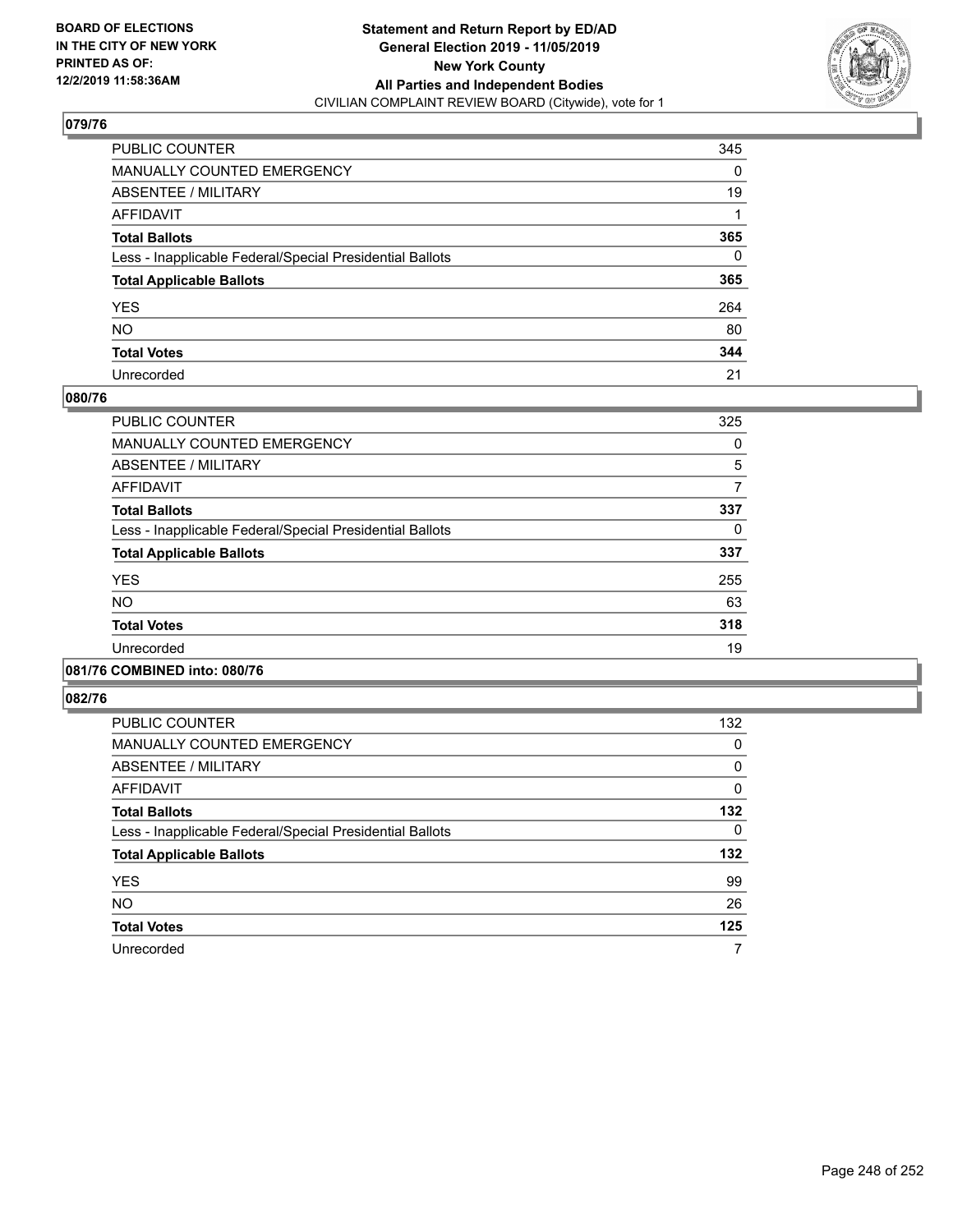

| PUBLIC COUNTER                                           | 428 |
|----------------------------------------------------------|-----|
| MANUALLY COUNTED EMERGENCY                               | 0   |
| ABSENTEE / MILITARY                                      | 8   |
| AFFIDAVIT                                                | 3   |
| <b>Total Ballots</b>                                     | 439 |
| Less - Inapplicable Federal/Special Presidential Ballots | 0   |
| <b>Total Applicable Ballots</b>                          | 439 |
| <b>YES</b>                                               | 339 |
| <b>NO</b>                                                | 68  |
| <b>Total Votes</b>                                       | 407 |
| Unrecorded                                               | 32  |

### **084/76 COMBINED into: 083/76**

### **085/76**

| <b>PUBLIC COUNTER</b>                                    | 293      |
|----------------------------------------------------------|----------|
| MANUALLY COUNTED EMERGENCY                               | 0        |
| ABSENTEE / MILITARY                                      | 8        |
| AFFIDAVIT                                                | 2        |
| <b>Total Ballots</b>                                     | 303      |
| Less - Inapplicable Federal/Special Presidential Ballots | $\Omega$ |
| <b>Total Applicable Ballots</b>                          | 303      |
| <b>YES</b>                                               | 219      |
| <b>NO</b>                                                | 43       |
| <b>Total Votes</b>                                       | 262      |
| Unrecorded                                               | 41       |

### **086/76 COMBINED into: 085/76**

| <b>PUBLIC COUNTER</b>                                    | 60 |
|----------------------------------------------------------|----|
| MANUALLY COUNTED EMERGENCY                               | 0  |
| ABSENTEE / MILITARY                                      | 0  |
| AFFIDAVIT                                                | 0  |
| <b>Total Ballots</b>                                     | 60 |
| Less - Inapplicable Federal/Special Presidential Ballots | 0  |
| <b>Total Applicable Ballots</b>                          | 60 |
| <b>YES</b>                                               | 50 |
| <b>NO</b>                                                | 5  |
| <b>Total Votes</b>                                       | 55 |
| Unrecorded                                               | 5  |
| 088/76 COMBINED into: 047/76                             |    |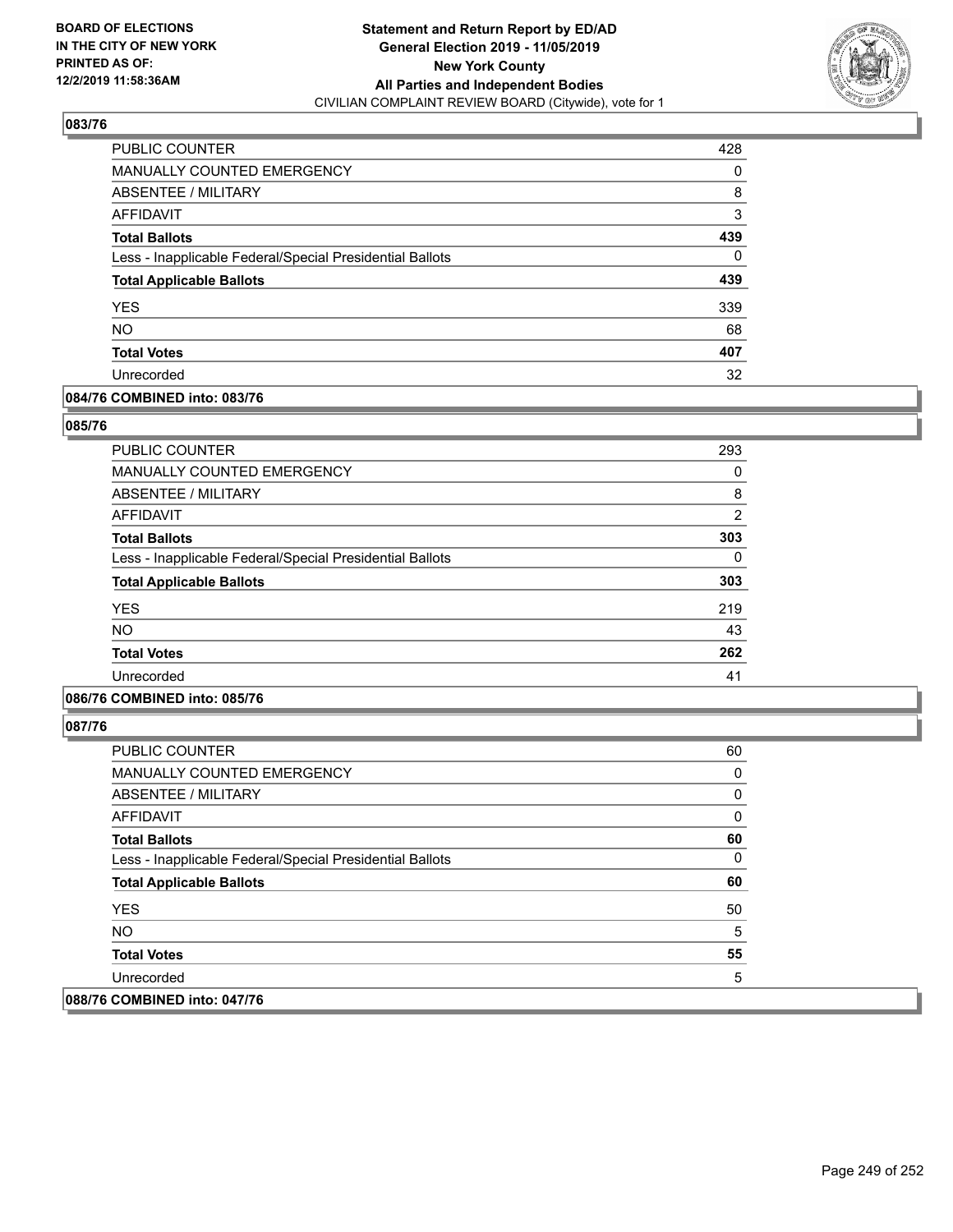

| PUBLIC COUNTER                                           | 292 |
|----------------------------------------------------------|-----|
| <b>MANUALLY COUNTED EMERGENCY</b>                        | 0   |
| <b>ABSENTEE / MILITARY</b>                               | 3   |
| AFFIDAVIT                                                | 0   |
| <b>Total Ballots</b>                                     | 295 |
| Less - Inapplicable Federal/Special Presidential Ballots | 0   |
| <b>Total Applicable Ballots</b>                          | 295 |
| <b>YES</b>                                               | 218 |
| <b>NO</b>                                                | 65  |
| <b>Total Votes</b>                                       | 283 |
| Unrecorded                                               | 12  |

### **090/76 COMBINED into: 077/76**

### **091/76**

| PUBLIC COUNTER                                           | 0        |
|----------------------------------------------------------|----------|
| <b>MANUALLY COUNTED EMERGENCY</b>                        | 0        |
| ABSENTEE / MILITARY                                      | 0        |
| AFFIDAVIT                                                | 0        |
| <b>Total Ballots</b>                                     | 0        |
| Less - Inapplicable Federal/Special Presidential Ballots | 0        |
| <b>Total Applicable Ballots</b>                          | 0        |
| <b>YES</b>                                               | $\Omega$ |
| <b>NO</b>                                                | $\Omega$ |
| <b>Total Votes</b>                                       | 0        |

### **092/76 COMBINED into: 091/76**

#### **093/76 COMBINED into: 091/76**

### **094/76**

095/76 096/76

| <b>COMBINED into: 087/76</b>                             |          |
|----------------------------------------------------------|----------|
| <b>COMBINED into: 091/76</b>                             |          |
| <b>Total Votes</b>                                       | ŋ        |
| <b>NO</b>                                                | 0        |
| <b>YES</b>                                               | 0        |
| <b>Total Applicable Ballots</b>                          | 0        |
| Less - Inapplicable Federal/Special Presidential Ballots | $\Omega$ |
| <b>Total Ballots</b>                                     | 0        |
| <b>AFFIDAVIT</b>                                         | 0        |
| ABSENTEE / MILITARY                                      | 0        |
| <b>MANUALLY COUNTED EMERGENCY</b>                        | 0        |
| PUBLIC COUNTER                                           | 0        |

**097/76 COMBINED into: 094/76**

**098/76 COMBINED into: 087/76**

### **099/76 COMBINED into: 089/76**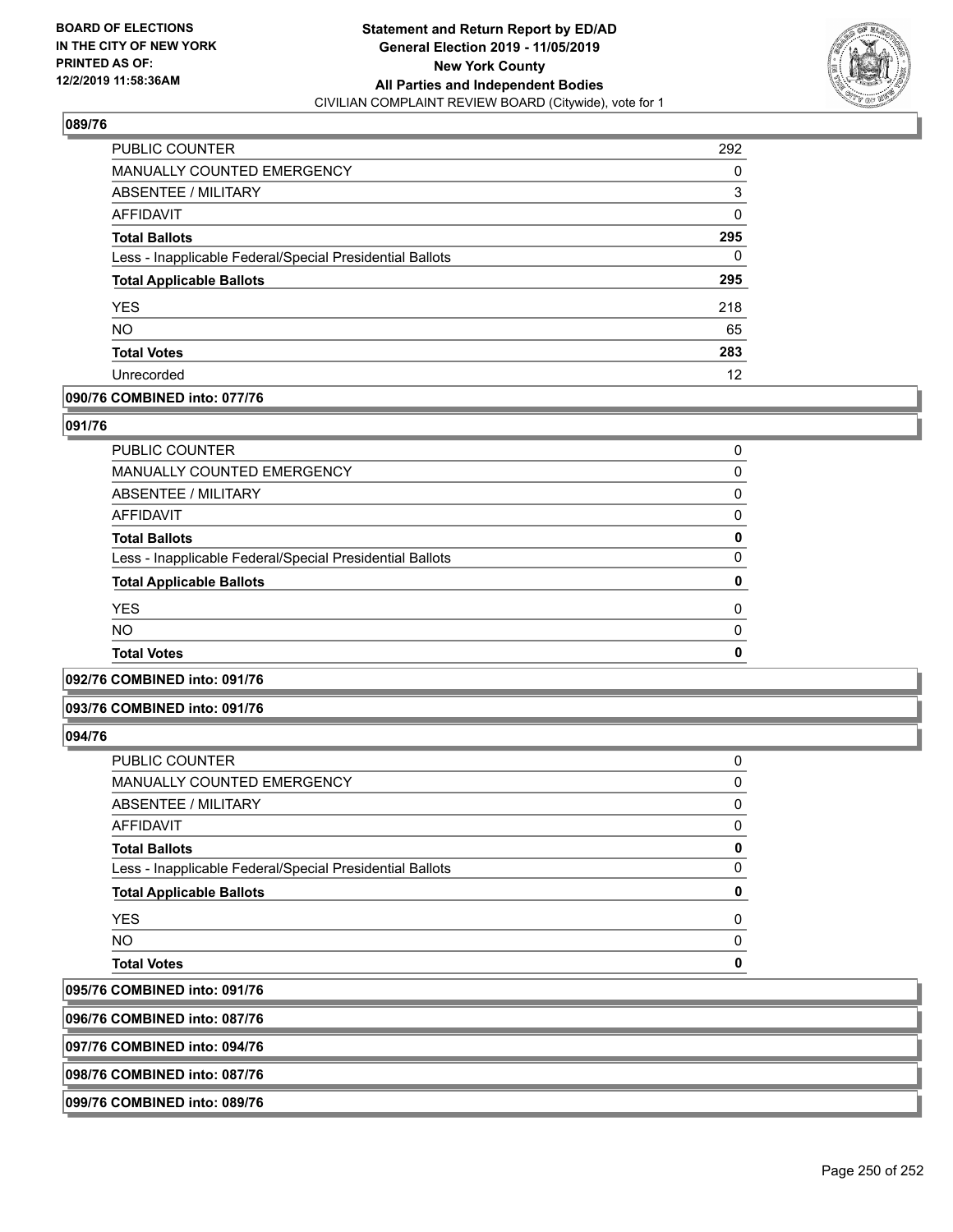

| PUBLIC COUNTER                                           | 421 |
|----------------------------------------------------------|-----|
| MANUALLY COUNTED EMERGENCY                               | 0   |
| ABSENTEE / MILITARY                                      | 6   |
| AFFIDAVIT                                                | 4   |
| <b>Total Ballots</b>                                     | 431 |
| Less - Inapplicable Federal/Special Presidential Ballots | 0   |
| <b>Total Applicable Ballots</b>                          | 431 |
| <b>YES</b>                                               | 283 |
| <b>NO</b>                                                | 130 |
| <b>Total Votes</b>                                       | 413 |
| Unrecorded                                               | 18  |
| 101/76 COMBINED into: 021/76                             |     |
| 102/76 COMBINED into: 009/76                             |     |
| 103/76 COMBINED into: 077/76                             |     |